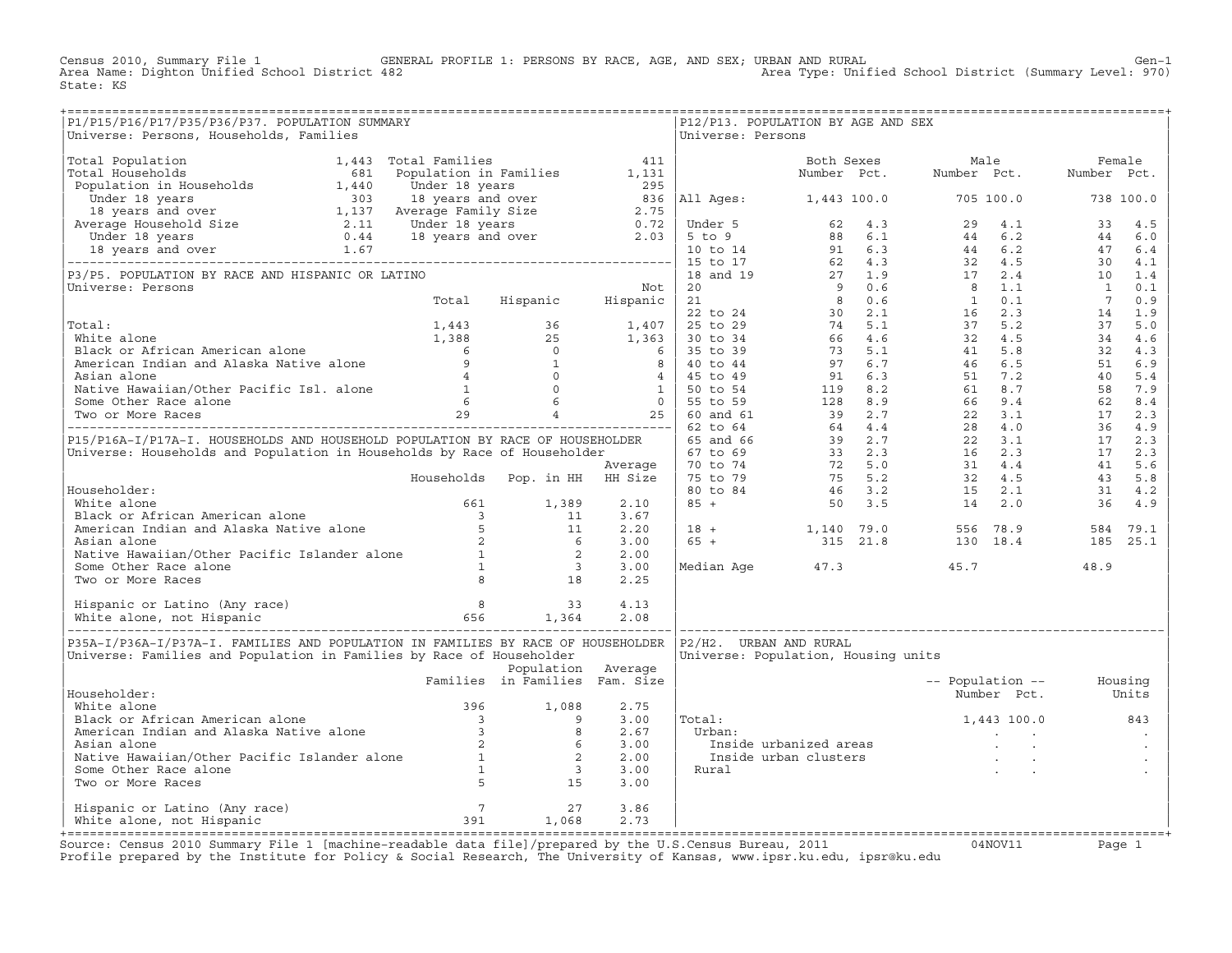Census 2010, Summary File 1 GENERAL PROFILE 2: HOUSEHOLDS & FAMILIES BY TYPE; HOUSEHOLD RELATIONSHIP BY AGE GEN<br>Area Name: Dighton Unified School District 482 Area Type: Unified School District (Summary Level: 970) State: KS

| P38/P39. FAMILY TYPE BY PRESENCE AND AGE OF OWN                                                                                                                                                                                                       |                          | P20. HOUSEHOLDS BY PRESENCE OF PEOPLE UNDER 18 BY                                                                                                                                                                                                                                      |                |              | P31. RELATIONSHIP BY HOUSEHOLD TYPE                                                                                                              |                                       |                            |
|-------------------------------------------------------------------------------------------------------------------------------------------------------------------------------------------------------------------------------------------------------|--------------------------|----------------------------------------------------------------------------------------------------------------------------------------------------------------------------------------------------------------------------------------------------------------------------------------|----------------|--------------|--------------------------------------------------------------------------------------------------------------------------------------------------|---------------------------------------|----------------------------|
| AND RELATED CHILDREN (*)                                                                                                                                                                                                                              |                          | HOUSEHOLD TYPE BY AGE OF PEOPLE UNDER 18 (*)                                                                                                                                                                                                                                           |                |              |                                                                                                                                                  | FOR THE POPULATION UNDER 18 (*)       |                            |
| Universe: Families                                                                                                                                                                                                                                    |                          | Universe: Households                                                                                                                                                                                                                                                                   |                |              | Universe: Persons under 18                                                                                                                       |                                       |                            |
|                                                                                                                                                                                                                                                       | Presence Presence        |                                                                                                                                                                                                                                                                                        |                |              |                                                                                                                                                  |                                       |                            |
|                                                                                                                                                                                                                                                       | of Own of Related Total: |                                                                                                                                                                                                                                                                                        |                |              | $681$  Total:                                                                                                                                    |                                       | 303                        |
|                                                                                                                                                                                                                                                       | Children Children        | Households with one or more people<br>boundary<br>Households with one or more people<br>under 18:<br>Tamily households:<br>Husband-wife families:<br>Under 6 years and 6 to 17 years<br>Under 6 years and 6 to 17 years<br>25<br>6 to 17 years only<br>Other families, no spouse prese |                |              | In households:                                                                                                                                   |                                       | 303                        |
|                                                                                                                                                                                                                                                       |                          |                                                                                                                                                                                                                                                                                        |                |              | Householder or spouse                                                                                                                            |                                       | $\overline{\phantom{0}}$   |
| Total Families:<br>Total Families:<br>Husband-wife families:<br>211 11<br>Husband-wife families: 356 356<br>Children under 18: 121 125<br>Under 6 only 19 18<br>Under 6 and 6 to 17 24 25<br>6 to 17 years only 78 82<br>No children under 18 235 231 |                          |                                                                                                                                                                                                                                                                                        |                |              | Related child:                                                                                                                                   |                                       | 293                        |
|                                                                                                                                                                                                                                                       |                          |                                                                                                                                                                                                                                                                                        |                |              | Own child:                                                                                                                                       |                                       | 280                        |
|                                                                                                                                                                                                                                                       |                          |                                                                                                                                                                                                                                                                                        |                |              |                                                                                                                                                  | In husband-wife families              | 228                        |
|                                                                                                                                                                                                                                                       |                          |                                                                                                                                                                                                                                                                                        |                |              |                                                                                                                                                  |                                       |                            |
|                                                                                                                                                                                                                                                       |                          |                                                                                                                                                                                                                                                                                        |                |              |                                                                                                                                                  |                                       | 52<br>18                   |
|                                                                                                                                                                                                                                                       |                          |                                                                                                                                                                                                                                                                                        |                |              | In husband-wife families<br>In other families,<br>no spouse present:<br>Male householder<br>Female householder<br>Other relatives:<br>Changebild |                                       |                            |
|                                                                                                                                                                                                                                                       |                          |                                                                                                                                                                                                                                                                                        |                |              |                                                                                                                                                  |                                       | 34                         |
|                                                                                                                                                                                                                                                       |                          |                                                                                                                                                                                                                                                                                        |                |              |                                                                                                                                                  |                                       | 13<br>$7^{\circ}$          |
|                                                                                                                                                                                                                                                       |                          |                                                                                                                                                                                                                                                                                        |                |              | Grandchild<br>Grandcniiu<br>Other relatives                                                                                                      |                                       | $\epsilon$                 |
|                                                                                                                                                                                                                                                       |                          |                                                                                                                                                                                                                                                                                        |                |              | Nonrelatives                                                                                                                                     |                                       | 8                          |
|                                                                                                                                                                                                                                                       |                          |                                                                                                                                                                                                                                                                                        |                |              |                                                                                                                                                  |                                       |                            |
|                                                                                                                                                                                                                                                       |                          |                                                                                                                                                                                                                                                                                        |                |              |                                                                                                                                                  |                                       |                            |
|                                                                                                                                                                                                                                                       |                          |                                                                                                                                                                                                                                                                                        |                |              | In group quarters<br>Institutional<br>Noninstitutional                                                                                           |                                       | $\mathsf 0$<br>$\mathbf 0$ |
|                                                                                                                                                                                                                                                       |                          |                                                                                                                                                                                                                                                                                        |                |              |                                                                                                                                                  |                                       | $\Omega$                   |
|                                                                                                                                                                                                                                                       |                          |                                                                                                                                                                                                                                                                                        |                |              |                                                                                                                                                  |                                       |                            |
|                                                                                                                                                                                                                                                       |                          | Under 6 years only                                                                                                                                                                                                                                                                     |                | $\Omega$     |                                                                                                                                                  |                                       |                            |
|                                                                                                                                                                                                                                                       |                          |                                                                                                                                                                                                                                                                                        |                | $\Omega$     |                                                                                                                                                  |                                       |                            |
|                                                                                                                                                                                                                                                       |                          |                                                                                                                                                                                                                                                                                        |                | $\mathbf{1}$ | * Responses of "same-sex spouse" were                                                                                                            |                                       |                            |
|                                                                                                                                                                                                                                                       |                          |                                                                                                                                                                                                                                                                                        |                | $\Omega$     | edited during processing to "unmarried                                                                                                           |                                       |                            |
|                                                                                                                                                                                                                                                       |                          |                                                                                                                                                                                                                                                                                        | $\overline{0}$ |              | partner".                                                                                                                                        |                                       |                            |
|                                                                                                                                                                                                                                                       |                          | Under 6 years and 6 to 17 years<br>6 to 17 years and 6 to 17 years<br>Female householder:<br>Under 6 years only<br>Under 6 years and 6 to 17 years<br>Under $\frac{1}{2}$ years and $\frac{1}{2}$ to 17 years                                                                          | $\overline{0}$ |              |                                                                                                                                                  |                                       |                            |
|                                                                                                                                                                                                                                                       |                          | 6 to 17 years only                                                                                                                                                                                                                                                                     | $\overline{0}$ |              |                                                                                                                                                  |                                       |                            |
|                                                                                                                                                                                                                                                       |                          |                                                                                                                                                                                                                                                                                        |                |              | P41. AGE OF GRANDCHILDREN UNDER 18 YEARS                                                                                                         |                                       |                            |
| P19. HOUSEHOLD SIZE, HOUSEHOLD TYPE, AND PRESENCE                                                                                                                                                                                                     |                          | Households with no people under 18: 518                                                                                                                                                                                                                                                |                |              |                                                                                                                                                  | LIVING WITH A GRANDPARENT HOUSEHOLDER |                            |
| OF OWN CHILDREN (*)                                                                                                                                                                                                                                   |                          | Family households:                                                                                                                                                                                                                                                                     |                |              | 249  Universe: Grandchildren under 18 living                                                                                                     |                                       |                            |
| Universe: Households                                                                                                                                                                                                                                  |                          |                                                                                                                                                                                                                                                                                        |                |              |                                                                                                                                                  | with a grandparent householder        |                            |
|                                                                                                                                                                                                                                                       |                          |                                                                                                                                                                                                                                                                                        |                |              |                                                                                                                                                  |                                       |                            |
| Total:                                                                                                                                                                                                                                                | 681                      |                                                                                                                                                                                                                                                                                        |                |              | $8$  Total:                                                                                                                                      |                                       |                            |
| 1-person households:                                                                                                                                                                                                                                  | 252                      | Female householder<br>Nonfamily households:<br>Male households:<br>Male householder<br>Female householder<br>148                                                                                                                                                                       |                |              | Under 3 years                                                                                                                                    |                                       | $\mathbf{1}$               |
| Male householder                                                                                                                                                                                                                                      | 111                      |                                                                                                                                                                                                                                                                                        |                |              | 3 and 4 years                                                                                                                                    |                                       | $\mathsf{O}$               |
| Female householder                                                                                                                                                                                                                                    | 141                      |                                                                                                                                                                                                                                                                                        |                |              | 5 years                                                                                                                                          |                                       | $\mathsf 0$                |
|                                                                                                                                                                                                                                                       |                          |                                                                                                                                                                                                                                                                                        |                |              | 6 to 11 years                                                                                                                                    |                                       | $\mathbf 1$                |
| 2-or-more-person households:                                                                                                                                                                                                                          | 429                      |                                                                                                                                                                                                                                                                                        |                |              | 12 to 17 years                                                                                                                                   |                                       | 5                          |
| Family households:                                                                                                                                                                                                                                    | 411                      |                                                                                                                                                                                                                                                                                        |                |              |                                                                                                                                                  |                                       |                            |
| % Musband-wife families:<br>With own children under 18<br>No own children under 18<br>Other families, no spouse present:<br>55<br>235<br>21<br>21<br>225<br>225<br>225<br>225                                                                         |                          |                                                                                                                                                                                                                                                                                        |                |              |                                                                                                                                                  |                                       |                            |
|                                                                                                                                                                                                                                                       |                          | 121   P40. OWN CHILDREN UNDER 18 YEARS BY FAMILY TYPE AND AGE $(*)$                                                                                                                                                                                                                    |                |              |                                                                                                                                                  |                                       |                            |
|                                                                                                                                                                                                                                                       |                          | 235   Universe: Own Children Under 18 Years                                                                                                                                                                                                                                            |                |              |                                                                                                                                                  |                                       |                            |
|                                                                                                                                                                                                                                                       |                          |                                                                                                                                                                                                                                                                                        |                |              | In Male                                                                                                                                          | In Female                             |                            |
| Male householder:                                                                                                                                                                                                                                     | 21                       |                                                                                                                                                                                                                                                                                        |                |              | In Husband Pct. Householder Pct.                                                                                                                 | Householder Pct.                      |                            |
|                                                                                                                                                                                                                                                       | 12                       |                                                                                                                                                                                                                                                                                        |                |              |                                                                                                                                                  |                                       |                            |
| With own children under 18<br>No own children under 18<br>Female householder                                                                                                                                                                          |                          |                                                                                                                                                                                                                                                                                        |                |              | -Wife of Mo Wife of No Husband of Total Families Tot. Families Tot. Families Tot.                                                                |                                       |                            |
|                                                                                                                                                                                                                                                       |                          |                                                                                                                                                                                                                                                                                        |                |              |                                                                                                                                                  |                                       |                            |
|                                                                                                                                                                                                                                                       |                          |                                                                                                                                                                                                                                                                                        |                |              |                                                                                                                                                  |                                       |                            |
|                                                                                                                                                                                                                                                       |                          |                                                                                                                                                                                                                                                                                        |                |              |                                                                                                                                                  |                                       |                            |
|                                                                                                                                                                                                                                                       |                          |                                                                                                                                                                                                                                                                                        |                |              |                                                                                                                                                  |                                       |                            |
|                                                                                                                                                                                                                                                       |                          |                                                                                                                                                                                                                                                                                        |                |              |                                                                                                                                                  |                                       |                            |
|                                                                                                                                                                                                                                                       |                          |                                                                                                                                                                                                                                                                                        |                |              |                                                                                                                                                  |                                       |                            |
| Mo own children under 18<br>Mo own children under 18<br>Framel householder:<br>We have considered the consider and the search of the search of the search of the search of the search of the search of the search of the search of t                  |                          |                                                                                                                                                                                                                                                                                        |                |              |                                                                                                                                                  |                                       |                            |
|                                                                                                                                                                                                                                                       |                          |                                                                                                                                                                                                                                                                                        |                |              |                                                                                                                                                  |                                       |                            |

+===================================================================================================================================================+Source: Census 2010 Summary File 1 [machine−readable data file]/prepared by the U.S.Census Bureau, 2011 04NOV11 Page 2 Profile prepared by the Institute for Policy & Social Research, The University of Kansas, www.ipsr.ku.edu, ipsr@ku.edu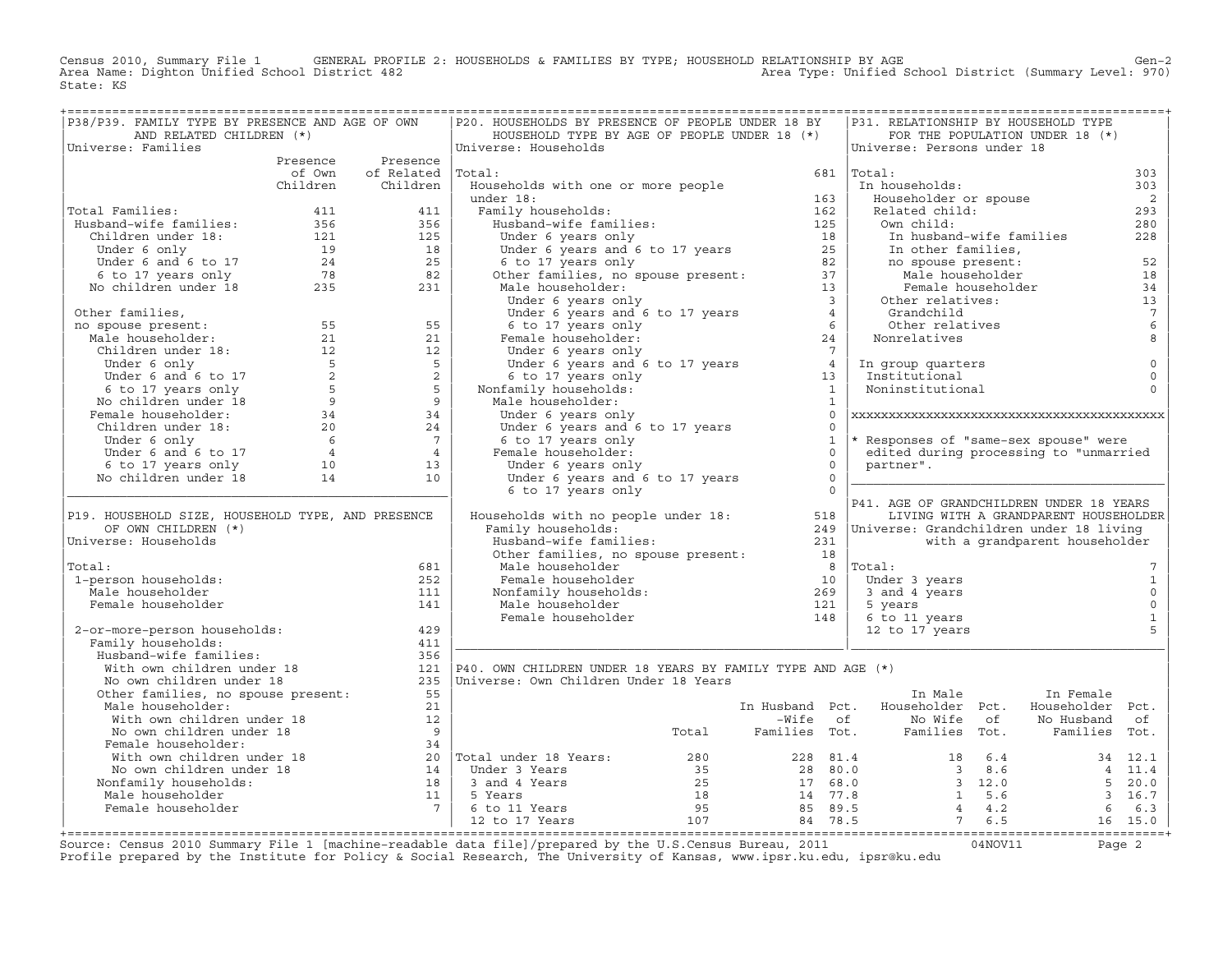Census 2010, Summary File 1 GENERAL PROFILE 3: POPULATION UNDER 20; RELATIONSHIP BY AGE (UNDER 18) Gen−3<br>Area Name: Dighton Unified School District 482 Area Type: Unified School District (Summary Level: 970) State: KS

|                                     |            |           | P14. SEX BY AGE FOR THE POPULATION UNDER 20 YEARS |           |             |           | P21. HOUSEHOLDS BY AGE OF HOUSEHOLDER BY HOUSEHOLD TYPE BY PRESENCE OF      |            |                         |             |
|-------------------------------------|------------|-----------|---------------------------------------------------|-----------|-------------|-----------|-----------------------------------------------------------------------------|------------|-------------------------|-------------|
| Universe: Population Under 20 Years |            |           |                                                   |           |             |           | RELATED CHILDREN (*)                                                        |            |                         |             |
|                                     |            |           |                                                   |           |             |           | Universe: Households                                                        |            |                         |             |
|                                     | Total Pct. |           | Male Pct.                                         |           | Female Pct. |           |                                                                             | Total      | Householder Householder |             |
|                                     |            |           |                                                   |           |             |           |                                                                             | Households | 15 to 64                | 65 and Over |
| Total:                              |            | 330 100.0 |                                                   | 166 100.0 |             | 164 100.0 |                                                                             |            |                         |             |
| Under 1                             | 12         | 3.6       | 6                                                 | 3.6       | 6           | 3.7       | Total:                                                                      | 681        | 452                     | 229         |
| 1 year                              | 15         | 4.5       |                                                   | 4.8       |             | 4.3       | Family households:                                                          | 411        | 301                     | 110         |
| 2 years                             | 10         | 3.0       | 6                                                 | 3.6       |             | 2.4       | Husband-wife families:                                                      | 356        | 258                     | 98          |
| 3 years                             | 12         | 3.6       |                                                   | 3.0       |             | 4.3       | With related children under 18                                              | 125        | 123                     |             |
| 4 years                             | 13         | 3.9       |                                                   | 2.4       |             | 5.5       | No related children under 18                                                | 231        | 135                     | 96          |
| 5 years                             | 19         | 5.8       |                                                   | 4.8       | 11          | 6.7       | Other families, no spouse present:                                          | 55         | 43                      | 12          |
| 6 years                             | 17         | 5.2       |                                                   | 4.8       | 9           | 5.5       | Male householder:                                                           | 21         | 16                      |             |
| 7 years                             | 17         | 5.2       |                                                   | 4.8       |             | 5.5       | With related children under 18                                              | 12         | 12                      |             |
| 8 years                             | 18         | 5.5       | 11                                                | 6.6       |             | 4.3       | No related children under 18                                                |            | 4                       |             |
| 9 years                             | 17         | 5.2       |                                                   | 5.4       |             | 4.9       | Female householder:                                                         | 34         | 27                      |             |
| 10 years                            | 18         | 5.5       | 13                                                | 7.8       | 5           | 3.0       | With related children under 18                                              | 24         | 23                      |             |
| 11 years                            | 14         | 4.2       |                                                   | 4.8       |             | 3.7       | No related children under 18                                                | 10         |                         |             |
| 12 years                            | 19         | 5.8       |                                                   | 1.2       | 17          | 10.4      |                                                                             |            |                         |             |
| 13 years                            | 16         | 4.8       | 11                                                | 6.6       | 5           | 3.0       | Nonfamily households:                                                       | 270        | 151                     | 119         |
| 14 years                            | 24         | 7.3       | 10                                                | 6.0       | 14          | 8.5       | Householder living alone                                                    | 252        | 134                     | 118         |
| 15 years                            | 20         | 6.1       | 15                                                | 9.0       | 5           | 3.0       | Householder not living alone                                                | 18         | 17                      |             |
| 16 years                            | 21         | 6.4       |                                                   | 4.2       | 14          | 8.5       |                                                                             |            |                         |             |
| 17 years                            | 21         | 6.4       | 10                                                | 6.0       | 11          | 6.7       | * Same-sex couple households are included in the family households category |            |                         |             |
| 18 years                            | 17         | 5.2       | 12                                                | 7.2       | 5           | 3.0       | if there is at least one additional person related to the householder       |            |                         |             |
| 19 years                            | 10         | 3.0       |                                                   | 3.0       | 5           | 3.0       | by birth or adoption. Same-sex couple households with no relatives of the   |            |                         |             |
|                                     |            |           |                                                   |           |             |           | householder present are tabulated in nonfamily households. Responses of     |            |                         |             |
|                                     |            |           |                                                   |           |             |           | "same-sex spouse" were edited during processing to "unmarried partner."     |            |                         |             |

| P32. RELATIONSHIP BY AGE FOR THE POPULATION UNDER 18 YEARS (\*\*) | Universe: Population Under 18 Years

|                   |                  |                              |             | -----Related Child----- |           |              | ----------Group Quarters--------- |                   |                              |  |
|-------------------|------------------|------------------------------|-------------|-------------------------|-----------|--------------|-----------------------------------|-------------------|------------------------------|--|
|                   |                  | Excluding Householder/Spouse | Householder |                         | Other     |              |                                   |                   | Institution- Noninstitution- |  |
|                   |                  | Total In Households          | or Spouse   | Own Child               | Relatives | Nonrelatives |                                   | Total alized Pop. | alized Pop.                  |  |
| Under 18:         | 301              | 301                          | 2           | 280                     | 13        |              |                                   |                   |                              |  |
| Under 3           | 37               | 37                           |             | 35                      |           |              |                                   |                   |                              |  |
| 3 and 4 years     | 25               | 25                           |             | 25                      |           |              |                                   |                   |                              |  |
| 5 years           | 19               | 19                           |             | 18                      |           |              |                                   |                   |                              |  |
| 6 to 11 years     | 101              | 101                          |             | 95                      |           |              |                                   |                   |                              |  |
| 12 and 13 years   | 35               | 35                           |             | 31                      |           |              |                                   |                   |                              |  |
| 14 years          | 24               | 24                           |             | 22                      |           |              |                                   |                   |                              |  |
| 15 to 17 years    | 60               | 60                           |             | 54                      |           |              |                                   |                   |                              |  |
| % Under 3         | 12.3%            | 12.3%                        |             | 12.5%                   | 7.7%      | 12.5%        | . 응                               | . 응               |                              |  |
| % 3 and 4 years   | 8.3%             | 8.3%                         |             | 8.9%                    | 0.0%      | 0.0%         | $. \circ$                         | . 응               | . 응                          |  |
| % 5 years         | 6.3%             | 6.3%                         |             | 6.4%                    | 0.0%      | 12.5%        | . 응                               | . 응               | . 응                          |  |
| % 6 to 11 years   | 33.6%            | 33.6%                        |             | 33.9%                   | 23.1%     | 37.5%        | . 응                               | . 응               | . 응                          |  |
| % 12 and 13 years | 11.6%            | 11.6%                        |             | 11.1%                   | 23.1%     | 12.5%        | . 응                               | . ៖               | . 응                          |  |
| % 14 years        | 8.0 <sup>8</sup> | 8.0%                         |             | 7.9%                    | 7.7%      | 12.5%        | . 응                               | . 응               | . 응                          |  |
| % 15 to 17 years  | 19.9%            | 19.9%                        |             | 19.3%                   | 38.5%     | 12.5%        |                                   |                   |                              |  |

|\_\_\_\_\_\_\_\_\_\_\_\_\_\_\_\_\_\_\_\_\_\_\_\_\_\_\_\_\_\_\_\_\_\_\_\_\_\_\_\_\_\_\_\_\_\_\_\_\_\_\_\_\_\_\_\_\_\_\_\_\_\_\_\_\_\_\_\_\_\_\_\_\_\_\_\_\_\_\_\_\_\_\_\_\_\_\_\_\_\_\_\_\_\_\_\_\_\_\_\_\_\_\_\_\_\_\_\_\_\_\_\_\_\_\_\_\_\_\_\_\_\_\_\_\_\_\_\_\_\_\_\_\_\_\_\_\_\_\_\_\_\_\_\_\_\_\_| | |

|\*\* "Spouse" represents spouse of the householder. It does not reflect all spouses in a household. Responses of "same−sex spouse" were edited during| processing to "unmarried partner." Nonrelatives include any household member not related to the householder. This includes unmarried partners. +===================================================================================================================================================+ Source: Census 2010 Summary File 1 [machine−readable data file]/prepared by the U.S.Census Bureau, 2011 04NOV11 Page 3 Profile prepared by the Institute for Policy & Social Research, The University of Kansas, www.ipsr.ku.edu, ipsr@ku.edu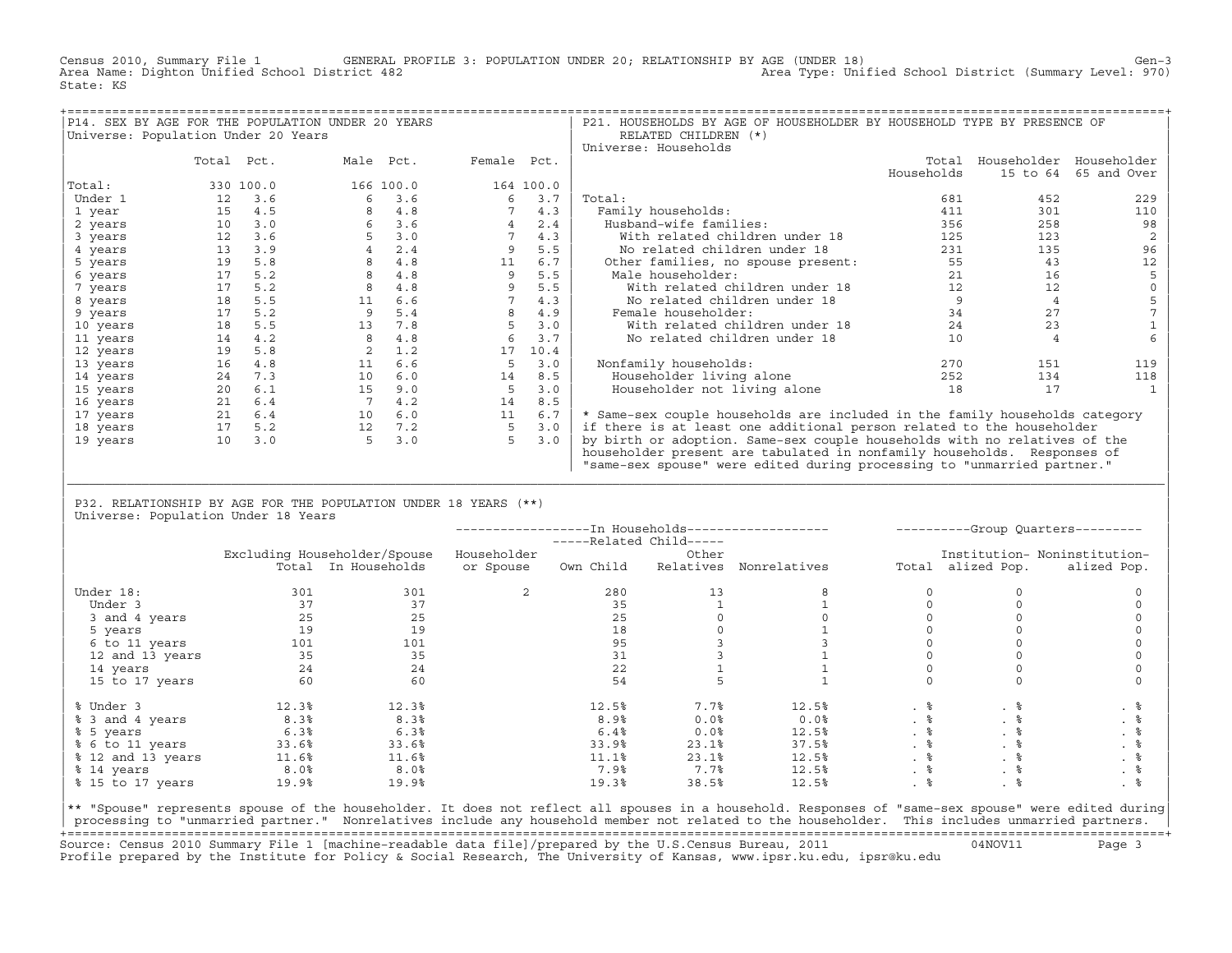Census 2010, Summary File 1 GENERAL PROFILE 4: HOUSEHOLDS & FAMILIES BY TYPE, SIZE, AND AGE OF HOUSEHOLD MEMBERS<br>Area Name: Dighton Unified School District 482 Area November 2010, Area Type: Unified School District (Summa State: KS

+===================================================================================================================================================+

| P29/P34. RELATIONSHIP BY HOUSEHOLD TYPE (*)                             |                      |                | P28/H13. HOUSEHOLD SIZE BY HOUSEHOLD TYPE (*)                                                                          |                     |           |                                      |           |                         |                         |
|-------------------------------------------------------------------------|----------------------|----------------|------------------------------------------------------------------------------------------------------------------------|---------------------|-----------|--------------------------------------|-----------|-------------------------|-------------------------|
| Universe: Persons                                                       |                      |                | Universe: Households                                                                                                   |                     |           |                                      |           |                         |                         |
|                                                                         | Total                | 65 and Over    |                                                                                                                        | Total<br>Households | Pct.      | Family<br>Households                 | Pct.      | Nonfamily<br>Households | Pct.                    |
| Population in households:                                               | 1,440                | 315            |                                                                                                                        |                     |           |                                      |           |                         |                         |
| In family households:                                                   | 1,151                | 195            | Total:                                                                                                                 |                     | 681 100.0 |                                      | 411 100.0 |                         | 270 100.0               |
| Householder:                                                            | 411                  | 110            | 1-person                                                                                                               | 252                 | 37.0      | N/A                                  |           | 252                     | 93.3                    |
| Male                                                                    | 346                  | 98             | 2-person                                                                                                               | 258                 | 37.9      | 241                                  | 58.6      | 17                      | 6.3                     |
| Female                                                                  | 65                   | 12             | 3-person                                                                                                               | 67                  | 9.8       | 66                                   | 16.1      | <sup>1</sup>            | 0.4                     |
| Spouse                                                                  | 356                  | 80             | 4-person                                                                                                               | 65                  | 9.5       | 65                                   | 15.8      | $\Omega$                | 0.0                     |
| Parent                                                                  | $\overline{4}$       | $\overline{3}$ | 5-person                                                                                                               | 27                  | 4.0       | 27                                   | $6.6$     | $\Omega$                | 0.0                     |
| Parent-in-law                                                           | $\Omega$             | $\Omega$       | 6-person                                                                                                               | 9                   | 1.3       | $\overline{9}$                       | 2.2       | $\Omega$                | $0.0$                   |
| Biological child                                                        | 280                  |                | 7-or-more person                                                                                                       | $\overline{3}$      | 0.4       | $\overline{3}$                       | 0.7       | $\Omega$                | 0.0                     |
| Adopted child                                                           | 18                   |                |                                                                                                                        |                     |           |                                      |           |                         |                         |
| Stepchild                                                               | 35                   |                |                                                                                                                        |                     |           |                                      |           |                         |                         |
| Grandchild                                                              | 11                   |                | P24/P25/P26. HOUSEHOLDS BY PRESENCE OF PEOPLE (60/65/75) YEARS AND OVER, HOUSEHOLD SIZE                                |                     |           |                                      |           |                         |                         |
| Brother or sister                                                       | $\overline{4}$       |                | AND HOUSEHOLD TYPE (*)                                                                                                 |                     |           |                                      |           |                         |                         |
| Son-in-law/daughter-in-law                                              | $\circ$              |                | Universe: Households (Total: 681)                                                                                      |                     |           |                                      |           |                         |                         |
| Other relatives                                                         | 12                   | 2              |                                                                                                                        |                     | Pct.      |                                      | Pct.      |                         | Pct.                    |
| Nonrelatives                                                            | 20                   | $\Omega$       |                                                                                                                        |                     | of        |                                      | of        |                         | оf                      |
|                                                                         |                      |                |                                                                                                                        | 60+ Years Total     |           | 65+ Years Total                      |           | 75+ Years               | Total                   |
| In nonfamily households:                                                | 289                  | 120            | Households with one or more                                                                                            |                     |           |                                      |           |                         |                         |
| Male householder:                                                       | 122                  | 22             | people $60/65/75$ years & over:                                                                                        | 300                 | 44.1      | 240                                  | 35.2      | 142                     | 20.9                    |
| Living alone                                                            | 111                  | 22             | 1-person households                                                                                                    | 136                 |           | 118                                  |           | 80                      |                         |
| Not living alone                                                        | 11                   | $\Omega$       | 2-or-more person households:                                                                                           | 164                 |           | 122                                  |           | 62                      |                         |
| Female householder:                                                     | 148                  | 97             | Family households                                                                                                      | 160                 |           | 121                                  |           | 61                      |                         |
| Living alone                                                            | 141                  | 96             | Nonfamily households                                                                                                   | $\overline{4}$      |           | $\overline{1}$                       |           | <sup>1</sup>            |                         |
| Not living alone<br>Nonrelatives                                        | $\overline{7}$<br>19 | $\mathbf{1}$   |                                                                                                                        |                     |           |                                      |           |                         |                         |
|                                                                         |                      | $\mathbf{1}$   | Households with no people<br>$60/65/75$ years & over:                                                                  | 381                 | 55.9      | 441                                  | 64.8      | 539                     | 79.1                    |
| Pop. in group quarters:                                                 | $\overline{3}$       | $\Omega$       | 1-person households                                                                                                    | 116                 |           | 134                                  |           | 172                     |                         |
| Institutional                                                           | $\overline{3}$       | $\circ$        | 2-or-more person households:                                                                                           | 265                 |           | 307                                  |           | 367                     |                         |
| Noninstitutional                                                        | $\Omega$             | $\Omega$       | Family households                                                                                                      | 251                 |           | 290                                  |           | 350                     |                         |
|                                                                         |                      |                | Nonfamily households                                                                                                   | 14                  |           | 17                                   |           | 17                      |                         |
|                                                                         |                      |                |                                                                                                                        |                     |           |                                      |           |                         |                         |
| P22. HOUSEHOLD TYPE BY AGE OF HOUSEHOLDER (*)                           |                      |                | P23. HOUSEHOLDS BY PRESENCE OF PEOPLE 60 YEARS                                                                         |                     |           | P27. PRESENCE OF NONRELATIVES (*)    |           |                         |                         |
| Universe: Households                                                    |                      |                | AND OVER BY HOUSEHOLD TYPE (*)                                                                                         |                     |           | Universe: Households                 |           |                         |                         |
|                                                                         |                      |                | Universe: Households                                                                                                   |                     |           |                                      |           |                         |                         |
|                                                                         | Family               | Nonfamily      | With One or                                                                                                            |                     | With No   | Total:                               |           |                         | 681                     |
| Householder Age:                                                        | Households           | Households     | More People                                                                                                            |                     | People    | Households with one or               |           |                         |                         |
|                                                                         |                      |                |                                                                                                                        | 60+ Years           | 60+ Years | more nonrelatives                    |           |                         | 32                      |
| 15 to 24                                                                | 10                   | 9              |                                                                                                                        |                     |           | Households with no                   |           |                         |                         |
| 25 to 34                                                                | 51                   | 23             | Total:                                                                                                                 | 300                 | 381       | nonrelatives                         |           |                         | 649                     |
| 35 to 44                                                                | 68                   | 27             | Family households:                                                                                                     | 160                 | 251       |                                      |           |                         |                         |
| 45 to 54                                                                | 83                   | 37             | Husband-wife families                                                                                                  | 145                 | 211       |                                      |           |                         |                         |
| 55 to 59                                                                | 46                   | 34             | Other families,                                                                                                        |                     |           |                                      |           |                         |                         |
| 60 to 64                                                                | 43                   | 21             | no spouse present:                                                                                                     | 15                  | 40        | PCT14. PRESENCE OF MULTIGENERATIONAL |           |                         |                         |
| 65 to 74                                                                | 59<br>41             | 39             | Male householder                                                                                                       | 6                   | 15        | HOUSEHOLDS                           |           |                         |                         |
| 75 to 84<br>$85 +$                                                      | 10                   | 44<br>36       | Female householder<br>Nonfamily households                                                                             | 9<br>140            | 25<br>130 | Universe: Households                 |           |                         |                         |
|                                                                         |                      |                |                                                                                                                        |                     |           | Total:                               |           |                         | 681                     |
|                                                                         |                      |                | * Same-sex couple households are included in the family households category if there is at least one                   |                     |           | Household has three                  |           |                         |                         |
|                                                                         |                      |                | additional person related to the householder by birth or adoption. Same-sex couple couple households                   |                     |           | or more generations                  |           |                         | $\overline{\mathbf{3}}$ |
|                                                                         |                      |                | with no relatives of the householder present are tabulated in nonfamily households. Responses of                       |                     |           | Household does not have              |           |                         |                         |
| "same-sex spouse" were edited during processing to "unmarried partner." |                      |                |                                                                                                                        |                     |           | three or more generations            |           |                         | 678                     |
|                                                                         |                      |                |                                                                                                                        |                     |           |                                      |           |                         |                         |
|                                                                         |                      |                | Source: Census 2010 Summary File 1 [machine-readable data file]/prepared by the U.S.Census Bureau, 2011                |                     |           |                                      | 04NOV11   |                         | Page 4                  |
|                                                                         |                      |                | Profile prepared by the Institute for Policy & Social Research, The University of Kansas, www.ipsr.ku.edu, ipsr@ku.edu |                     |           |                                      |           |                         |                         |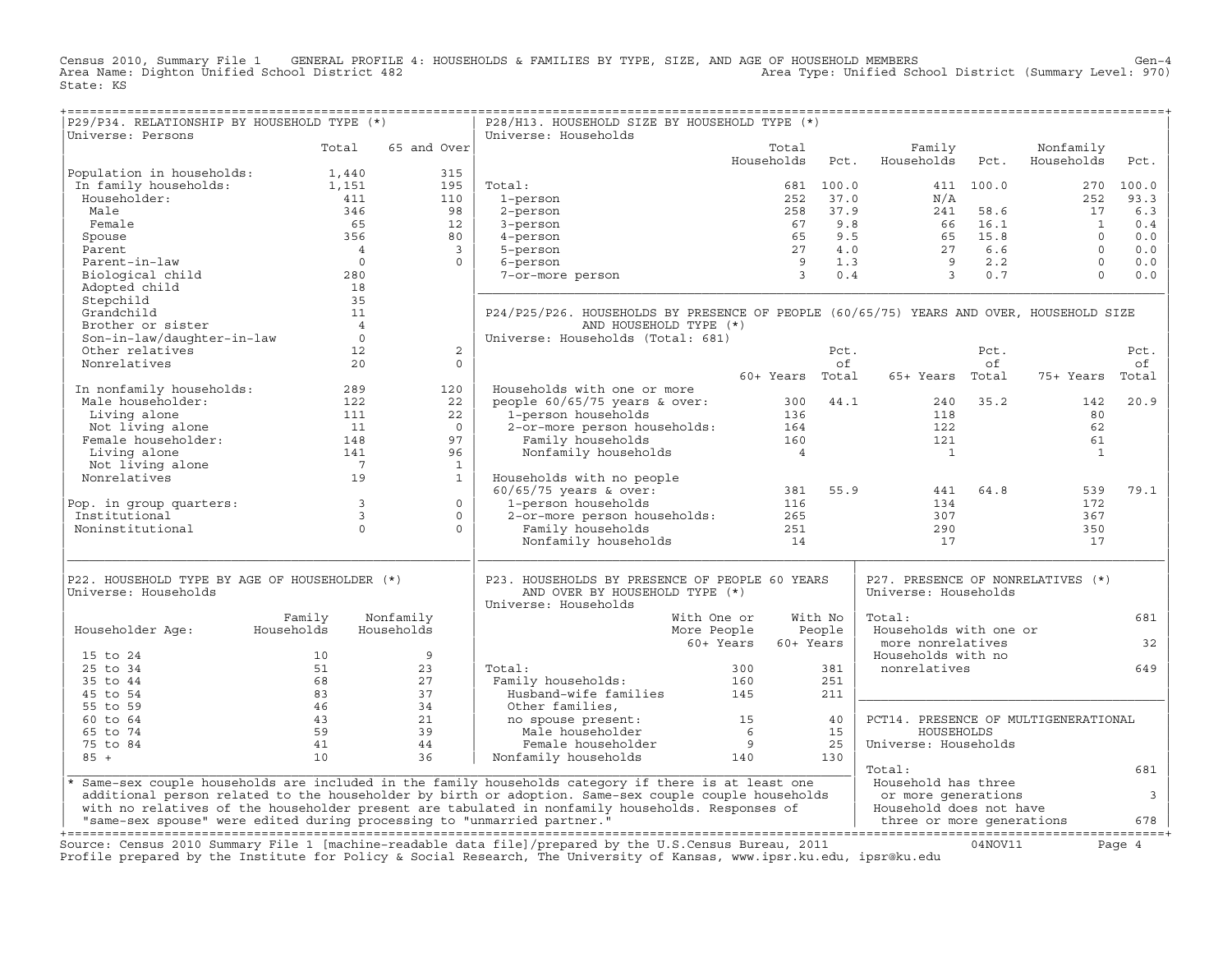Census 2010, Summary File 1 GENERAL PROFILE 5: HUSBAND−WIFE AND UNMARRIED−PARTNER HOUSEHOLDS Gen−5 Area Name: Dighton Unified School District 482 Area Type: Unified School District (Summary Level: 970) State: KS

| PCT15. HUSBAND-WIFE AND UNMARRIED-PARTNER HOUSEHOLDS BY SEX                                                                                                                                                                                 |           |          | PCT17. PRESENCE OF UNMARRIED PARTNER OF HOUSEHOLDER BY HOUSEHOLD TYPE                                                                                                                                                                                                                                                                                                     |                                            |           |                          |
|---------------------------------------------------------------------------------------------------------------------------------------------------------------------------------------------------------------------------------------------|-----------|----------|---------------------------------------------------------------------------------------------------------------------------------------------------------------------------------------------------------------------------------------------------------------------------------------------------------------------------------------------------------------------------|--------------------------------------------|-----------|--------------------------|
| OF PARTNERS BY PRESENCE OF RELATED AND OWN CHILDREN                                                                                                                                                                                         |           |          | FOR THE POPULATION UNDER 18 YEARS IN HOUSEHOLDS                                                                                                                                                                                                                                                                                                                           |                                            |           |                          |
| UNDER 18 YEARS (**)                                                                                                                                                                                                                         |           |          | Universe: Population under 18 years in households (excluding householders,                                                                                                                                                                                                                                                                                                |                                            |           |                          |
| Universe: Households                                                                                                                                                                                                                        |           |          | spouses, and unmarried partners) (**)                                                                                                                                                                                                                                                                                                                                     |                                            |           |                          |
|                                                                                                                                                                                                                                             |           |          |                                                                                                                                                                                                                                                                                                                                                                           |                                            |           |                          |
| Total:                                                                                                                                                                                                                                      | 681 100.0 |          | Total:                                                                                                                                                                                                                                                                                                                                                                    |                                            | 301 100.0 |                          |
| $681$ 100.0<br>356 52.3<br>Husband-wife households:                                                                                                                                                                                         |           |          | Unmarried partner of householder present:                                                                                                                                                                                                                                                                                                                                 |                                            | 6.0       |                          |
|                                                                                                                                                                                                                                             |           |          |                                                                                                                                                                                                                                                                                                                                                                           |                                            |           |                          |
| Male householder:                                                                                                                                                                                                                           |           |          | In family households:                                                                                                                                                                                                                                                                                                                                                     |                                            | 5.6       |                          |
|                                                                                                                                                                                                                                             |           |          | Find partner of householder present.<br>In family households:<br>Male householder and male partner and female partner<br>Male householder and female partner and female partner<br>Female householder and female partner and male part                                                                                                                                    |                                            | 0.0       |                          |
|                                                                                                                                                                                                                                             |           |          |                                                                                                                                                                                                                                                                                                                                                                           |                                            | 5.3       |                          |
|                                                                                                                                                                                                                                             |           |          |                                                                                                                                                                                                                                                                                                                                                                           |                                            | 0.0       |                          |
|                                                                                                                                                                                                                                             |           |          |                                                                                                                                                                                                                                                                                                                                                                           |                                            | 0.3       |                          |
| Female householder:                                                                                                                                                                                                                         |           |          | In nonfamily households:                                                                                                                                                                                                                                                                                                                                                  |                                            | 0.3       |                          |
|                                                                                                                                                                                                                                             |           |          | Male householder and male partner                                                                                                                                                                                                                                                                                                                                         | $\overline{0}$                             | 0.0       |                          |
|                                                                                                                                                                                                                                             |           |          | Male householder and female partner                                                                                                                                                                                                                                                                                                                                       | $\overline{1}$                             | 0.3       |                          |
| % band-wife households:<br>lale householder: 356 52.<br>With related children under 18 years 325<br>With own children under 18 years 113<br>No own children under 18 years 4<br>No related children under 18 years 4<br>No related childre  |           |          | Female householder and female partner                                                                                                                                                                                                                                                                                                                                     | $\overline{\phantom{0}}$                   | 0.0       |                          |
|                                                                                                                                                                                                                                             |           |          | Female householder and male partner                                                                                                                                                                                                                                                                                                                                       | $\overline{0}$                             | 0.0       |                          |
|                                                                                                                                                                                                                                             |           |          |                                                                                                                                                                                                                                                                                                                                                                           |                                            |           |                          |
| Unmarried-partner households:<br>Male householder and male partner:<br>With related children under 18 years<br>With own children under 18 years<br>No own children under 18 years<br>No related children under 18 years<br>No related chil  |           |          | No unmarried partner of householder present:<br>In family households:<br>Husband-wife families<br>Male householder, no wife present<br>Female householder, no husband present<br>The analysis of the second contract of the second of th                                                                                                                                  |                                            |           |                          |
|                                                                                                                                                                                                                                             |           |          |                                                                                                                                                                                                                                                                                                                                                                           |                                            |           |                          |
|                                                                                                                                                                                                                                             |           |          |                                                                                                                                                                                                                                                                                                                                                                           |                                            |           |                          |
|                                                                                                                                                                                                                                             |           |          |                                                                                                                                                                                                                                                                                                                                                                           |                                            |           |                          |
|                                                                                                                                                                                                                                             |           |          |                                                                                                                                                                                                                                                                                                                                                                           |                                            |           |                          |
|                                                                                                                                                                                                                                             |           |          |                                                                                                                                                                                                                                                                                                                                                                           |                                            |           |                          |
|                                                                                                                                                                                                                                             |           |          |                                                                                                                                                                                                                                                                                                                                                                           |                                            |           |                          |
|                                                                                                                                                                                                                                             |           |          |                                                                                                                                                                                                                                                                                                                                                                           |                                            |           |                          |
|                                                                                                                                                                                                                                             |           |          |                                                                                                                                                                                                                                                                                                                                                                           |                                            |           |                          |
|                                                                                                                                                                                                                                             |           |          |                                                                                                                                                                                                                                                                                                                                                                           |                                            |           |                          |
|                                                                                                                                                                                                                                             |           |          | PCT16. HOUSEHOLD TYPE BY NUMBER OF PEOPLE UNDER 18 YEARS (EXCLUDING HOUSEHOLDERS,                                                                                                                                                                                                                                                                                         |                                            |           |                          |
|                                                                                                                                                                                                                                             |           |          | SPOUSES, AND UNMARRIED PARTNERS (*) (**)                                                                                                                                                                                                                                                                                                                                  |                                            |           |                          |
|                                                                                                                                                                                                                                             |           |          | Universe: Households (Total: 681)                                                                                                                                                                                                                                                                                                                                         |                                            |           |                          |
|                                                                                                                                                                                                                                             |           |          |                                                                                                                                                                                                                                                                                                                                                                           |                                            |           |                          |
|                                                                                                                                                                                                                                             |           |          |                                                                                                                                                                                                                                                                                                                                                                           | -------- Family Households --------        |           |                          |
|                                                                                                                                                                                                                                             |           |          |                                                                                                                                                                                                                                                                                                                                                                           | Male                                       | Female    |                          |
|                                                                                                                                                                                                                                             |           |          |                                                                                                                                                                                                                                                                                                                                                                           | Householder Householder Nonfamily          |           |                          |
| No own children under 18 years<br>No own children under 18 years<br>No related children under 18 years<br>Pemale householder and male partner:<br>With related children under 18 years<br>No own children under 18 years<br>No related chi  |           |          |                                                                                                                                                                                                                                                                                                                                                                           | Husband/Wife No Wife No Husband Households |           |                          |
|                                                                                                                                                                                                                                             |           |          |                                                                                                                                                                                                                                                                                                                                                                           |                                            |           |                          |
|                                                                                                                                                                                                                                             |           |          |                                                                                                                                                                                                                                                                                                                                                                           |                                            |           |                          |
|                                                                                                                                                                                                                                             |           |          | Total:                                                                                                                                                                                                                                                                                                                                                                    |                                            |           | 270                      |
|                                                                                                                                                                                                                                             |           |          |                                                                                                                                                                                                                                                                                                                                                                           |                                            |           | 269                      |
|                                                                                                                                                                                                                                             |           |          |                                                                                                                                                                                                                                                                                                                                                                           |                                            |           | $\overline{\phantom{a}}$ |
|                                                                                                                                                                                                                                             |           |          |                                                                                                                                                                                                                                                                                                                                                                           |                                            |           | $\circ$                  |
| All other households:                                                                                                                                                                                                                       |           | 301 44.2 | $\begin{tabular}{lllllllllllll} \multicolumn{3}{l} \textbf{Total:} & & & 356 & & 21 & & 34 \\ \textbf{With no children under 18} & & & 231 & & 9 & & 10 \\ \textbf{With two children under 18} & & & 55 & & 4 & & 15 \\ \textbf{With three children under 18} & & & 40 & & 6 & & 5 \\ \textbf{With four or more children under 18} & & & 22 & & 0 & & 3 \\ \end{tabular}$ |                                            |           | $\mathbb O$              |
|                                                                                                                                                                                                                                             |           |          |                                                                                                                                                                                                                                                                                                                                                                           |                                            |           | $\mathbf{0}$             |
|                                                                                                                                                                                                                                             |           |          |                                                                                                                                                                                                                                                                                                                                                                           |                                            |           |                          |
| P33. HOUSEHOLD TYPE FOR THE POPULATION UNDER 18 YEARS IN                                                                                                                                                                                    |           |          | * "Families" do not include same-sex married couples even if the marriage was                                                                                                                                                                                                                                                                                             |                                            |           |                          |
| HOUSEHOLDS (**)                                                                                                                                                                                                                             |           |          | performed in a state issuing marriage certificates for same-sex couples.                                                                                                                                                                                                                                                                                                  |                                            |           |                          |
|                                                                                                                                                                                                                                             |           |          |                                                                                                                                                                                                                                                                                                                                                                           |                                            |           |                          |
| Universe: Population under 18 years in households excluding                                                                                                                                                                                 |           |          |                                                                                                                                                                                                                                                                                                                                                                           |                                            |           |                          |
| householders, spouses, and unmarried partners                                                                                                                                                                                               |           |          |                                                                                                                                                                                                                                                                                                                                                                           |                                            |           |                          |
|                                                                                                                                                                                                                                             |           |          |                                                                                                                                                                                                                                                                                                                                                                           |                                            |           |                          |
| Total:                                                                                                                                                                                                                                      |           |          | ** Same-sex couple households are included in the family households category                                                                                                                                                                                                                                                                                              |                                            |           |                          |
| In family households:                                                                                                                                                                                                                       |           |          | if there is at least one additional person related to the householder by                                                                                                                                                                                                                                                                                                  |                                            |           |                          |
|                                                                                                                                                                                                                                             |           |          | birth or adoption. Same-sex couple households with no relatives of the                                                                                                                                                                                                                                                                                                    |                                            |           |                          |
|                                                                                                                                                                                                                                             |           |          | householder present are tabulated in nonfamily households. Responses of                                                                                                                                                                                                                                                                                                   |                                            |           |                          |
|                                                                                                                                                                                                                                             |           |          | "same-sex spouse" were edited during processing to "unmarried partner."                                                                                                                                                                                                                                                                                                   |                                            |           |                          |
| al:<br>n family households:<br>100.0<br>100.0<br>100.0<br>100.0<br>100.0<br>300<br>300<br>39.7<br>100.0<br>300<br>39.7<br>100.0<br>237<br>237<br>237<br>53<br>24<br>Female householder, no spouse present<br>24<br>29.0<br>24<br>39.0<br>24 |           |          |                                                                                                                                                                                                                                                                                                                                                                           |                                            |           |                          |
|                                                                                                                                                                                                                                             |           |          |                                                                                                                                                                                                                                                                                                                                                                           |                                            |           |                          |
| In nonfamily households $1 \t 0.3$                                                                                                                                                                                                          |           |          |                                                                                                                                                                                                                                                                                                                                                                           |                                            |           |                          |
|                                                                                                                                                                                                                                             |           |          |                                                                                                                                                                                                                                                                                                                                                                           |                                            |           |                          |
| Course, Consus 2010 Summary File 1 [mashine readable data file] (propared by the H S Consus Pureau 2011 (1000111 Page F                                                                                                                     |           |          |                                                                                                                                                                                                                                                                                                                                                                           |                                            |           |                          |

Source: Census 2010 Summary File 1 [machine-readable data file]/prepared by the U.S.Census Bureau, 2011 Page 5<br>Profile prepared by the Institute for Policy & Social Research, The University of Kansas, www.ip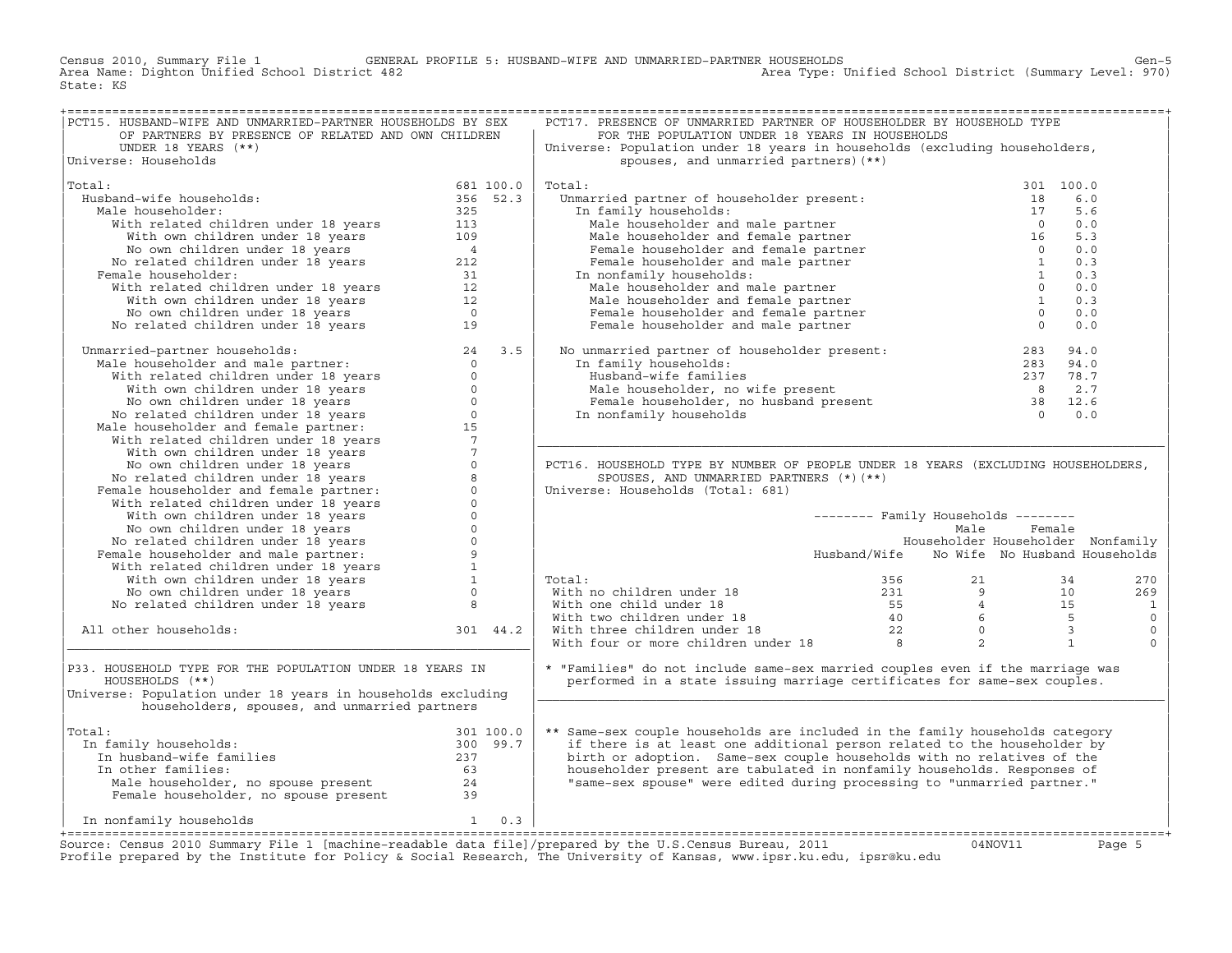Census 2010, Summary File 1 GENERAL PROFILE 6: HOUSING UNIT, TENURE, VACANCY TYPE, HOUSEHOLD SIZE, HOUSEHOLDER RACE/AGE<br>Area Name: Dighton Unified School District 482 State: KS

| H1/H3/H4/H5/H10/H11/H12. HOUSING UNITS AND HOUSEHOLD POPULATION<br>BY TENURE; VACANCY STATUS BY TYPE                                                                                                                                                                                                                        |            |                      |                    |                                        |    |                                                   |                     | H13/H16. TENURE BY HOUSEHOLD SIZE<br>Universe: Occupied Housing Units                                                                                                                                                                         |                |             |                           |                           |
|-----------------------------------------------------------------------------------------------------------------------------------------------------------------------------------------------------------------------------------------------------------------------------------------------------------------------------|------------|----------------------|--------------------|----------------------------------------|----|---------------------------------------------------|---------------------|-----------------------------------------------------------------------------------------------------------------------------------------------------------------------------------------------------------------------------------------------|----------------|-------------|---------------------------|---------------------------|
| Universe: Housing Units and Population                                                                                                                                                                                                                                                                                      |            |                      |                    | Average                                |    |                                                   |                     |                                                                                                                                                                                                                                               | Owner Occupied |             | Renter Occupied           |                           |
|                                                                                                                                                                                                                                                                                                                             | Units Pct. |                      | Population HH Size |                                        |    |                                                   |                     | Total                                                                                                                                                                                                                                         |                | Number Pct. |                           | Number Pct.               |
| Total:                                                                                                                                                                                                                                                                                                                      | 843 100.0  |                      |                    |                                        |    | Total Occupied Units:                             |                     |                                                                                                                                                                                                                                               |                |             |                           |                           |
| Occupied:                                                                                                                                                                                                                                                                                                                   |            |                      |                    |                                        |    |                                                   |                     |                                                                                                                                                                                                                                               |                |             |                           |                           |
|                                                                                                                                                                                                                                                                                                                             |            |                      |                    |                                        |    |                                                   |                     |                                                                                                                                                                                                                                               |                |             |                           |                           |
|                                                                                                                                                                                                                                                                                                                             |            |                      |                    |                                        |    |                                                   |                     |                                                                                                                                                                                                                                               |                |             |                           |                           |
|                                                                                                                                                                                                                                                                                                                             |            |                      |                    |                                        |    |                                                   |                     |                                                                                                                                                                                                                                               |                |             |                           |                           |
|                                                                                                                                                                                                                                                                                                                             |            |                      |                    |                                        |    |                                                   |                     |                                                                                                                                                                                                                                               |                |             |                           |                           |
|                                                                                                                                                                                                                                                                                                                             |            |                      |                    |                                        |    |                                                   |                     |                                                                                                                                                                                                                                               |                |             |                           |                           |
| 162 19.2<br>Vacant:                                                                                                                                                                                                                                                                                                         |            |                      |                    |                                        |    |                                                   |                     |                                                                                                                                                                                                                                               |                |             |                           |                           |
|                                                                                                                                                                                                                                                                                                                             |            |                      |                    |                                        |    |                                                   |                     |                                                                                                                                                                                                                                               |                |             |                           |                           |
|                                                                                                                                                                                                                                                                                                                             |            |                      |                    |                                        |    |                                                   |                     |                                                                                                                                                                                                                                               |                |             |                           |                           |
|                                                                                                                                                                                                                                                                                                                             |            |                      |                    |                                        |    |                                                   |                     |                                                                                                                                                                                                                                               |                |             |                           |                           |
|                                                                                                                                                                                                                                                                                                                             |            |                      |                    |                                        |    |                                                   |                     |                                                                                                                                                                                                                                               |                |             |                           |                           |
| For rent $\begin{array}{ccc} 138 & 4.5 \\ \text{Rented, not occupied} & 38 & 4.5 \\ \text{For sale only} & 4 & 0.5 \\ \text{Sold, not occupied} & 2 & 0.2 \\ \text{For seasonal, recreational} & & & \end{array}$<br>For seasonal, recreational,<br>or occasional use 14 1.7<br>For migrant workers 0 0.0<br>Other 104 12.3 |            |                      |                    |                                        |    |                                                   |                     |                                                                                                                                                                                                                                               |                |             |                           |                           |
|                                                                                                                                                                                                                                                                                                                             |            |                      |                    |                                        |    |                                                   |                     |                                                                                                                                                                                                                                               |                |             |                           |                           |
|                                                                                                                                                                                                                                                                                                                             |            |                      |                    |                                        |    |                                                   |                     |                                                                                                                                                                                                                                               |                |             |                           |                           |
|                                                                                                                                                                                                                                                                                                                             |            |                      |                    |                                        |    |                                                   |                     |                                                                                                                                                                                                                                               |                |             |                           |                           |
|                                                                                                                                                                                                                                                                                                                             |            |                      |                    |                                        |    |                                                   |                     |                                                                                                                                                                                                                                               |                |             |                           |                           |
| H6/H7/H14/HCT1. TENURE BY HISPANIC OR LATINO ORIGIN OF HOUSEHOLDER BY RACE OF HOUSEHOLDER<br>Universe: Occupied Housing Units<br>Number Pct.<br>Race of Householder                                                                                                                                                         |            | Total<br>of<br>Total |                    | Owner Occupied<br>Number Pct.<br>Group | of | Renter Occupied<br>Number Pct.<br>$\frac{U_L}{E}$ | of<br>Race<br>Group | H19. TENURE BY PRESENCE OF CHILDREN<br>Universe: Occupied Housing Units<br>Total:                                                                                                                                                             |                | Occupied    | Owner<br>525              | Renter<br>Occupied<br>156 |
|                                                                                                                                                                                                                                                                                                                             |            |                      |                    |                                        |    |                                                   |                     |                                                                                                                                                                                                                                               |                |             |                           | 48                        |
| Total:                                                                                                                                                                                                                                                                                                                      |            |                      |                    |                                        |    |                                                   |                     | With children under 18 114<br>No children under 18 111                                                                                                                                                                                        |                |             |                           | 108                       |
|                                                                                                                                                                                                                                                                                                                             |            |                      |                    |                                        |    |                                                   |                     |                                                                                                                                                                                                                                               |                |             |                           |                           |
|                                                                                                                                                                                                                                                                                                                             |            |                      |                    |                                        |    |                                                   |                     |                                                                                                                                                                                                                                               |                |             |                           |                           |
|                                                                                                                                                                                                                                                                                                                             |            |                      |                    |                                        |    |                                                   |                     |                                                                                                                                                                                                                                               |                |             |                           |                           |
| 156 alone 1525 alone 1525 alone 1526 alone 1526 alone 1527.1 bite alone 1527.1 bite 1546 alone 1527.1 bite 154<br>154 alone 1525 alack/African American alone 150.1 bite 154 alone 150.0 alone 150.0 alone 150.0 alone 150.0 bit                                                                                            |            |                      |                    |                                        |    |                                                   |                     |                                                                                                                                                                                                                                               |                |             |                           |                           |
| Native Hawaiian/Other                                                                                                                                                                                                                                                                                                       |            |                      |                    |                                        |    |                                                   |                     |                                                                                                                                                                                                                                               |                |             |                           |                           |
|                                                                                                                                                                                                                                                                                                                             |            |                      |                    |                                        |    |                                                   |                     | H17. TENURE BY AGE OF HOUSEHOLDER                                                                                                                                                                                                             |                |             |                           |                           |
| Some Other Race alone                                                                                                                                                                                                                                                                                                       |            |                      |                    |                                        |    |                                                   |                     | Universe: Occupied Housing Units                                                                                                                                                                                                              |                |             |                           |                           |
| Pacific Islander alone<br>Some Other Race alone<br>Two or More Races<br>Two or More Races<br>Two or More Races<br>A Comment of the More Races<br>B Comment of the More Races<br>B Comment of the More Races<br>B Comment of the More Races<br>B<br>Two or More Races                                                        |            |                      |                    |                                        |    |                                                   |                     |                                                                                                                                                                                                                                               |                |             |                           |                           |
|                                                                                                                                                                                                                                                                                                                             |            |                      |                    |                                        |    |                                                   |                     | Age of<br>Householder Number                                                                                                                                                                                                                  | Owner Occupied | Pct.        | Renter Occupied<br>Number | Pct.                      |
|                                                                                                                                                                                                                                                                                                                             |            |                      |                    |                                        |    |                                                   |                     | Total: 525 100.0 156 100.0<br>15 to 24 9 1.7 10 6.4<br>25 to 34 36 6.9 38 24.4<br>35 to 44 66 12.6 29 18.6<br>45 to 54 98 18.7 22 14.1<br>55 to 59 69 13.1 11 7.1<br>60 to 64 55 10.5 9 5.8<br>65 to 74 88 16.8 10 6.4<br>75 to 84 67 12.8 18 |                |             |                           |                           |
| Hispanic or Latino                                                                                                                                                                                                                                                                                                          | $8 \t 1.2$ |                      | 4 50.0             |                                        |    | 4 50.0                                            |                     |                                                                                                                                                                                                                                               |                |             |                           |                           |
| Not Hispanic or Latino:<br>White alone 656 96.3 521 77.4 152 22.6<br>22.1<br>Black/African American alone 656 96.3 511 77.9 145 22.1<br>American Ind./Alaska Native alone 4 0.6 2 50.0 2 50.0<br>Asian alone 2 0.3 1 50.0 1 50.0                                                                                            |            |                      |                    |                                        |    |                                                   |                     |                                                                                                                                                                                                                                               |                |             |                           |                           |
|                                                                                                                                                                                                                                                                                                                             |            |                      |                    |                                        |    |                                                   |                     |                                                                                                                                                                                                                                               |                |             |                           |                           |
|                                                                                                                                                                                                                                                                                                                             |            |                      |                    |                                        |    |                                                   |                     |                                                                                                                                                                                                                                               |                |             |                           |                           |
|                                                                                                                                                                                                                                                                                                                             |            |                      |                    |                                        |    |                                                   |                     |                                                                                                                                                                                                                                               |                |             |                           |                           |
|                                                                                                                                                                                                                                                                                                                             |            |                      |                    |                                        |    |                                                   |                     |                                                                                                                                                                                                                                               |                |             |                           |                           |
|                                                                                                                                                                                                                                                                                                                             |            |                      |                    |                                        |    |                                                   |                     |                                                                                                                                                                                                                                               |                |             |                           |                           |
|                                                                                                                                                                                                                                                                                                                             |            |                      |                    |                                        |    |                                                   |                     |                                                                                                                                                                                                                                               |                |             |                           |                           |
|                                                                                                                                                                                                                                                                                                                             |            |                      |                    |                                        |    |                                                   |                     |                                                                                                                                                                                                                                               |                |             |                           |                           |
| matrix in the matrix of the contract of the contract of the contract of the contract of the contract of the contract of the contract of the contract of the contract of the contract of the contract of the contract of the co<br>Some Other Race alone                                                                     |            |                      |                    |                                        |    |                                                   |                     |                                                                                                                                                                                                                                               |                |             |                           |                           |
| Two or More Races                                                                                                                                                                                                                                                                                                           |            |                      |                    |                                        |    |                                                   |                     |                                                                                                                                                                                                                                               |                |             |                           |                           |
|                                                                                                                                                                                                                                                                                                                             |            |                      |                    |                                        |    |                                                   |                     |                                                                                                                                                                                                                                               |                |             |                           |                           |

Source: Census 2010 Summary File 1 [machine-readable data file]/prepared by the U.S.Census Bureau, 2011 Page 6<br>Profile prepared by the Institute for Policy & Social Research, The University of Kansas, www.ip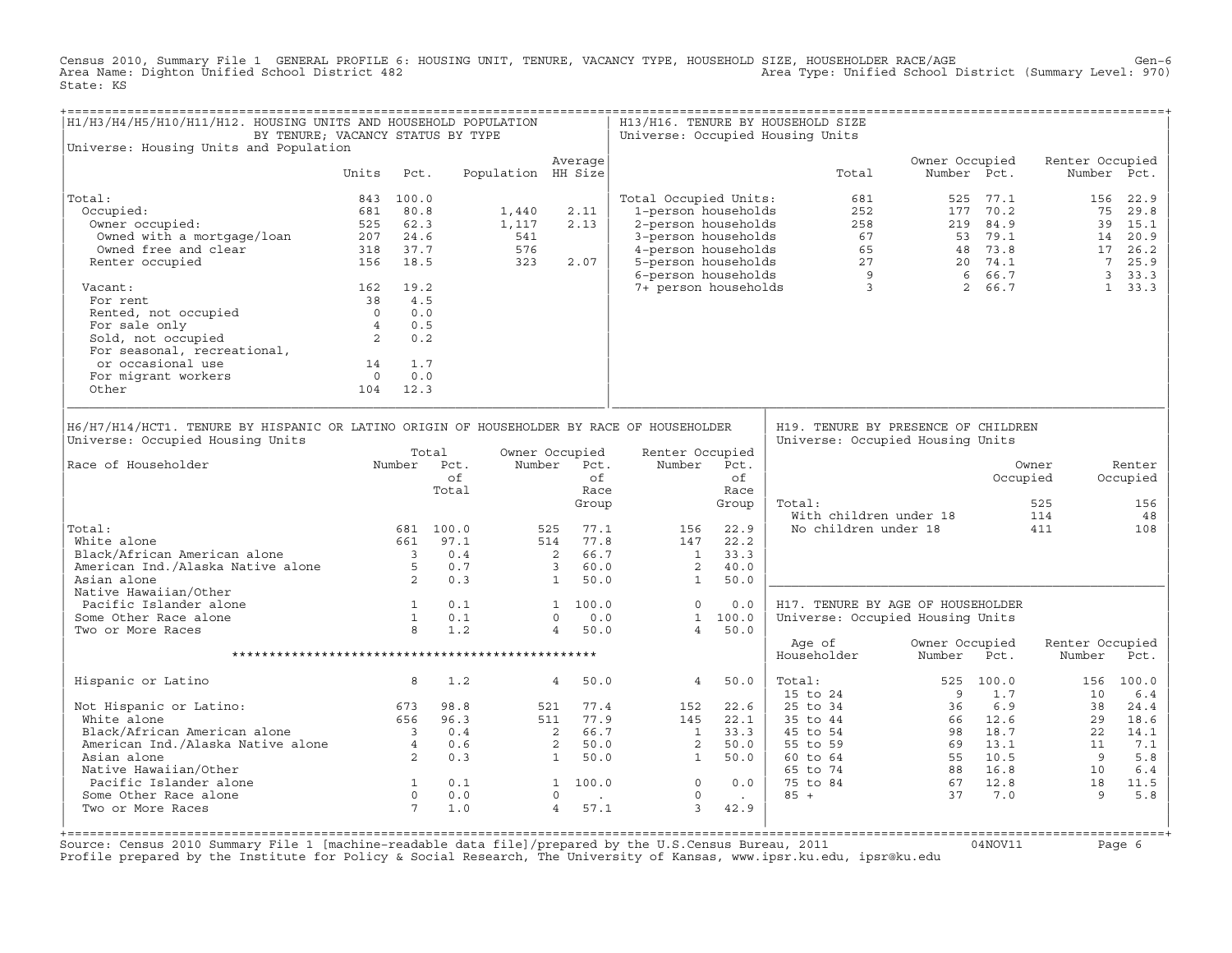Census 2010, Summary File 1 GENERAL PROFILE 7: TENURE BY HOUSEHOLD TYPE BY AGE; NONFAMILY HOUSEHOLDS; NONRELATIVES Gen−7<br>Area Name: Dighton Unified School District 482 Area Type: Unified School District (Summary Level: 970) State: KS

| H18. TENURE BY HOUSEHOLD TYPE BY AGE OF HOUSEHOLDER (*)                                                                                                                            |             |                |             |                                                             |                 |                                                                                                           |                                             |                 |                                                     |                    |
|------------------------------------------------------------------------------------------------------------------------------------------------------------------------------------|-------------|----------------|-------------|-------------------------------------------------------------|-----------------|-----------------------------------------------------------------------------------------------------------|---------------------------------------------|-----------------|-----------------------------------------------------|--------------------|
| Universe: Occupied Housing Units                                                                                                                                                   |             |                |             |                                                             |                 |                                                                                                           |                                             |                 |                                                     |                    |
|                                                                                                                                                                                    |             |                |             |                                                             |                 |                                                                                                           |                                             |                 |                                                     |                    |
|                                                                                                                                                                                    |             |                |             |                                                             |                 | Householder Householder Householder Householder Pct. Householder Householder Householder Householder Pct. |                                             |                 |                                                     |                    |
|                                                                                                                                                                                    | Any Age     | 15 to 34       | 35 to 64    | $65+65+$                                                    |                 | Any Age                                                                                                   | 15 to 34                                    | 35 to 64        | $65+$                                               | $65+$              |
| Family households:                                                                                                                                                                 | 338         | 32             | 204         |                                                             | 102 30.2        | 73                                                                                                        | 29                                          |                 | 36                                                  | 8<br>11.0          |
| Husband-wife families:                                                                                                                                                             | 302         | 24             | 188         |                                                             | 90 29.8         | 54                                                                                                        | 19                                          |                 | 27                                                  | 8<br>14.8          |
| Other families, no spouse present: 36                                                                                                                                              |             | 8              | 16          |                                                             | $12 \quad 33.3$ | 19                                                                                                        | $\begin{array}{c} 10 \\ 2 \\ 8 \end{array}$ |                 | 9                                                   | $\circ$<br>0.0     |
| Male householder                                                                                                                                                                   | 17          | $\overline{4}$ | $_{\rm 8}$  |                                                             | $5 \quad 29.4$  | $\overline{4}$                                                                                            |                                             |                 | 2                                                   | $\Omega$<br>0.0    |
| Female householder                                                                                                                                                                 | 19          | $\overline{4}$ | 8           |                                                             | 7, 36.8         | 15                                                                                                        |                                             |                 | $7\overline{ }$                                     | $\mathbf 0$<br>0.0 |
| Nonfamily households:                                                                                                                                                              | 187         | 13             | 84          |                                                             | 90 48.1         | 83                                                                                                        | 19                                          |                 | 35                                                  | 29<br>34.9         |
| Male householder:                                                                                                                                                                  | 81          | 9              | 55          |                                                             | 17 21.0         | 41                                                                                                        | 13                                          |                 | 23                                                  | 5<br>12.2          |
| Living alone                                                                                                                                                                       | 76          | 9              | 50          |                                                             | 17 22.4         | 35                                                                                                        |                                             |                 | 19                                                  | 5<br>14.3          |
| Not living alone                                                                                                                                                                   | $5^{\circ}$ | $\Omega$       | $5^{\circ}$ |                                                             | $0 \quad 0.0$   | 6                                                                                                         |                                             | $\frac{11}{2}$  | $\overline{4}$                                      | $\mathbf 0$<br>0.0 |
| Female householder:                                                                                                                                                                | 106         | $\overline{4}$ | 29          |                                                             | 73 68.9         | 42                                                                                                        | 6                                           |                 | 12                                                  | 24<br>57.1         |
| Living alone                                                                                                                                                                       | 101         | 2              | 27          |                                                             | 72 71.3         | 40                                                                                                        | 5                                           |                 | 11                                                  | 24<br>60.0         |
| Not living alone                                                                                                                                                                   | 5           | 2              | 2           |                                                             | 1, 20.0         | 2                                                                                                         | $\mathbf{1}$                                |                 | $\mathbf{1}$                                        | $\Omega$<br>0.0    |
| HCT2/HCT3/HCT4. TENURE BY PRESENCE AND AGE OF OWN, RELATED,<br>AND TOTAL CHILDREN (EXCLUDING HOUSEHOLDERS,<br>SPOUSES, AND UNMARRIED PARTNERS)<br>Universe: Occupied Housing Units |             |                |             | BY AGE OF HOUSEHOLDER (*)<br>Universe: Nonfamily Households |                 | PCT18. NONFAMILY HOUSEHOLDS BY SEX OF HOUSEHOLDER BY LIVING ALONE                                         |                                             | Pct.            |                                                     | Pct.               |
|                                                                                                                                                                                    |             |                |             |                                                             |                 | Total                                                                                                     | Male                                        | of              |                                                     | οf                 |
|                                                                                                                                                                                    | Own         | Related        | Total       |                                                             |                 |                                                                                                           |                                             |                 | Female<br>Householder Householder Total Householder | Total              |
| Children                                                                                                                                                                           | Children    | Children       |             |                                                             |                 |                                                                                                           |                                             |                 |                                                     |                    |
|                                                                                                                                                                                    |             |                | Total:      |                                                             |                 | 270                                                                                                       | 122                                         | 45.2            | 148                                                 | 54.8               |
| Total:                                                                                                                                                                             | 681         | 681            | 681         | Living alone:                                               |                 | 252                                                                                                       |                                             | 111 44.0        | 141                                                 | 56.0               |
| Owner occupied:                                                                                                                                                                    | 525         | 525            | 525         | Householder 15 to 64                                        |                 |                                                                                                           | 134<br>89                                   | 66.4            | 45                                                  | 33.6               |
| With children under 18:                                                                                                                                                            | 106         | 113            | 114         | Householder 65 and over                                     |                 | 118                                                                                                       |                                             | 18.6<br>22      | 96                                                  | 81.4               |
| Under 6 only                                                                                                                                                                       | 14          | 15             | 14          |                                                             |                 |                                                                                                           |                                             |                 |                                                     |                    |
| Under 6 and 6 to 17                                                                                                                                                                | 21          | 21             | 22          | Not living alone:                                           |                 | 18                                                                                                        |                                             | 11 61.1         | 7                                                   | 38.9               |
| 6 to 17 years only                                                                                                                                                                 | 71          | 77             | 78          | Householder 15 to 64                                        |                 | 17                                                                                                        |                                             | 64.7<br>11      | 6                                                   | 35.3               |
| No children under 18                                                                                                                                                               | 419         | 412            | 411         | Householder 65 and over                                     |                 | $\overline{1}$                                                                                            |                                             | $\Omega$<br>0.0 |                                                     | 1 100.0            |
| Renter occupied:                                                                                                                                                                   | 156         | 156            | 156         |                                                             |                 |                                                                                                           |                                             |                 |                                                     |                    |
| With children under 18:                                                                                                                                                            | 47          | 48             | 48          |                                                             |                 | PCT19. NONRELATIVES BY HOUSEHOLD TYPE (*)                                                                 |                                             |                 |                                                     |                    |
| Under 6 only                                                                                                                                                                       | 16          | 15             | 14          | Universe: Nonrelatives                                      |                 |                                                                                                           |                                             |                 |                                                     |                    |
| Under 6 and 6 to 17                                                                                                                                                                | 9           | 10             | 11          |                                                             |                 |                                                                                                           |                                             | Pct.            |                                                     | Pct.               |
| 6 to 17 years only                                                                                                                                                                 | 22          | 23             | 23          |                                                             |                 | In Total                                                                                                  | In Family                                   |                 | of In Nonfamily                                     | оf                 |
| No children under 18                                                                                                                                                               | 109         | 108            | 108         |                                                             |                 | Households                                                                                                | Households                                  | Total           | Households                                          | Total              |
|                                                                                                                                                                                    |             |                | Total:      |                                                             |                 | 39                                                                                                        | 20                                          | 51.3            | 19                                                  | 48.7               |
|                                                                                                                                                                                    |             |                |             | Roomer or boarder                                           |                 | $\overline{\phantom{0}}^2$                                                                                |                                             | 1 50.0          | $\mathbf{1}$                                        | 50.0               |
|                                                                                                                                                                                    |             |                |             | Housemate or roommate                                       |                 |                                                                                                           | $\overline{\mathbf{3}}$<br>$\mathbf{1}$     | 33.3            | 2                                                   | 66.7               |
|                                                                                                                                                                                    |             |                |             | Unmarried partner                                           |                 | 24                                                                                                        |                                             | 9<br>37.5       | 15                                                  | 62.5               |
|                                                                                                                                                                                    |             |                |             | Other nonrelatives                                          |                 | 10                                                                                                        |                                             | 9<br>90.0       | <sup>1</sup>                                        | 10.0               |

design to the control of the control of the control of the control of the control of the control of the control of the control of the control of the control of the control of the control of the control of the control of th |\* Same−sex couple households are included in the family households category if there is at least one additional person related to the householder | | by birth or adoption. Same−sex couple households with no relatives of the householder present are tabulated in nonfamily households. | | "Nonfamily households" consist of people living alone and households which do not have any members related to the householder. Nonrelatives | include any household member not related to the householder by birth, marriage, or adoption. This includes unmarried partners. Responses of | "same−sex spouse" were edited during processing to "unmarried partner." |

|\_\_\_\_\_\_\_\_\_\_\_\_\_\_\_\_\_\_\_\_\_\_\_\_\_\_\_\_\_\_\_\_\_\_\_\_\_\_\_\_\_\_\_\_\_\_\_\_\_\_\_\_\_\_\_\_\_\_\_\_\_\_\_\_|\_\_\_\_\_\_\_\_\_\_\_\_\_\_\_\_\_\_\_\_\_\_\_\_\_\_\_\_\_\_\_\_\_\_\_\_\_\_\_\_\_\_\_\_\_\_\_\_\_\_\_\_\_\_\_\_\_\_\_\_\_\_\_\_\_\_\_\_\_\_\_\_\_\_\_\_\_\_\_\_\_\_|

+===================================================================================================================================================+ Source: Census 2010 Summary File 1 [machine−readable data file]/prepared by the U.S.Census Bureau, 2011 04NOV11 Page 7 Profile prepared by the Institute for Policy & Social Research, The University of Kansas, www.ipsr.ku.edu, ipsr@ku.edu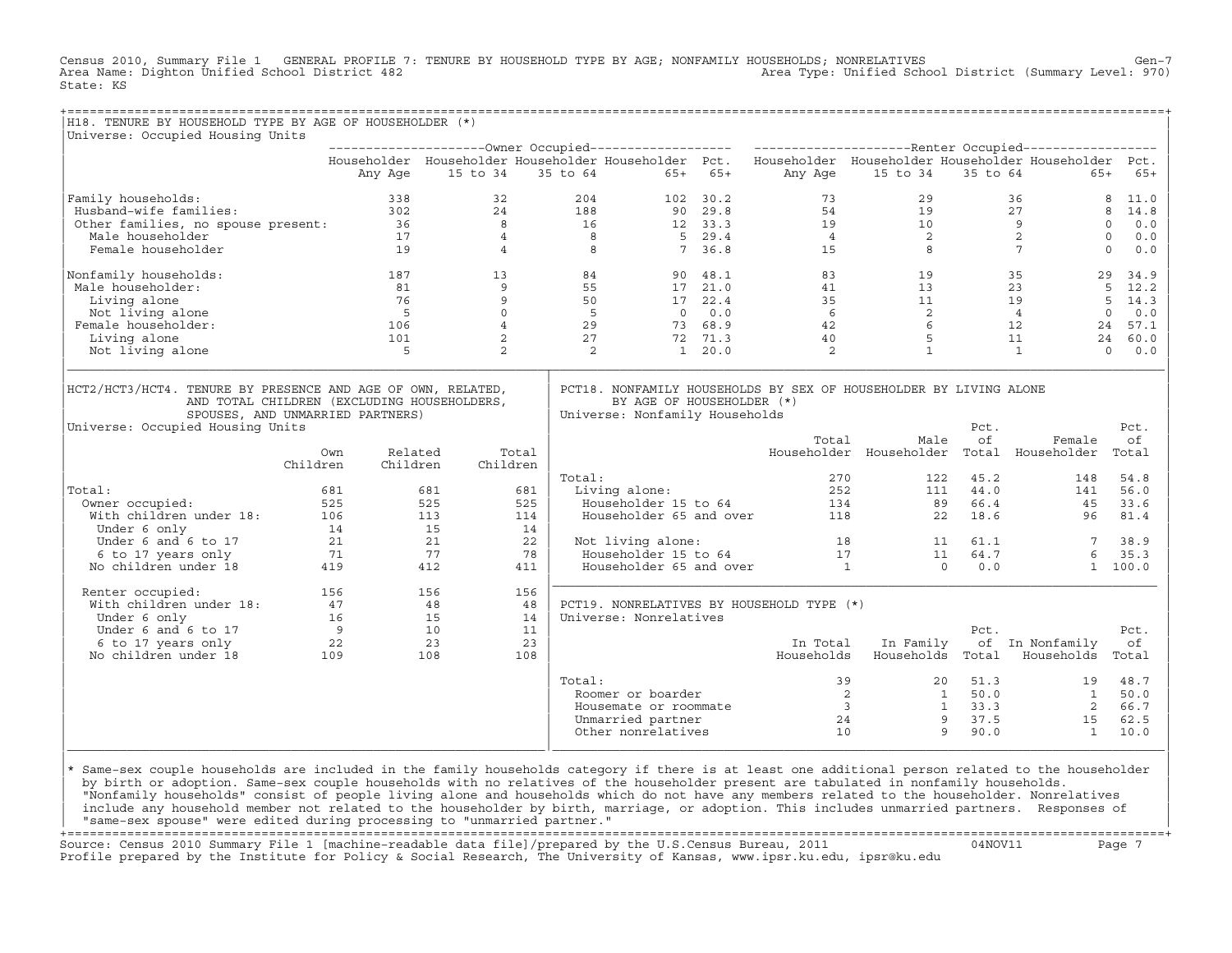Census 2010, Summary File 1 GENERAL PROFILE 8: GROUP QUARTERS POPULATION BY SEX BY AGE BY DETAILED TYPE Genoul<br>Area Name: Dighton Unified School District 482 Area Type: Unified School District (Summary Level: 970) State: KS

## +===================================================================================================================================================+ |PCT20/PCT21. GROUP QUARTERS POPULATION BY SEX BY AGE BY GROUP QUARTERS TYPE |

| Universe: Population in Group Quarters                   |                |                          |              |                                                         |                      |                          |              |
|----------------------------------------------------------|----------------|--------------------------|--------------|---------------------------------------------------------|----------------------|--------------------------|--------------|
|                                                          |                | Total 18 to 64 65 & Over |              |                                                         |                      | Total 18 to 64 65 & Over |              |
| Total:                                                   | $\mathbf{3}$   | $\mathbf{3}$             |              | $0$   Male:                                             | 3                    | 3                        | $\Omega$     |
| Institutionalized population:                            | $\overline{3}$ | $\mathbf{3}$             | $\Omega$     | Institutionalized population:                           | $\mathbf{3}$         | 3                        | $\circ$      |
| Correctional facilities for adults:                      | $\overline{3}$ | $\overline{3}$           | $\Omega$     | Correctional facilities for adults:                     | $\overline{3}$       | $\overline{3}$           | $\mathbf 0$  |
| Federal detention centers                                | $\Omega$       | $\Omega$                 | $\Omega$     | Federal detention centers                               | $\Omega$             | $\circ$                  | $\mathbf{0}$ |
| Federal prisons                                          | $\Omega$       | $\Omega$                 | $\Omega$     | Federal prisons                                         | $\Omega$             | $\Omega$                 | $\mathbf{0}$ |
| State prisons                                            | $\Omega$       | $\Omega$                 | $\Omega$     | State prisons                                           | $\Omega$             | $\Omega$                 | $\Omega$     |
| Local jails and other municipal                          |                |                          |              | Local jails and other municipal                         |                      |                          |              |
| confinement facilities                                   | $\overline{3}$ | $\overline{3}$           | $\Omega$     | confinement facilities                                  | $\mathbf{3}$         | 3                        | $\mathbf 0$  |
| Correctional residential facilities                      | $\Omega$       | $\Omega$                 | $\Omega$     | Correctional residential facilities                     | $\Omega$             | $\Omega$                 | $\mathbf 0$  |
| Military disciplinary barracks & jails                   | $\Omega$       | $\Omega$                 | $\Omega$     | Military disciplinary barracks & jails                  | $\Omega$             | $\Omega$                 | $\Omega$     |
| Juvenile facilities:                                     | $\Omega$       | $\Omega$                 | $\Omega$     | Juvenile facilities:                                    | $\Omega$             | $\Omega$                 | $\Omega$     |
| Group homes for juveniles                                |                |                          |              | Group homes for juveniles                               |                      |                          |              |
| (non-correctional)                                       | $\Omega$       | $\Omega$                 | $\Omega$     | (non-correctional)                                      | $\Omega$             | $\Omega$                 | $\Omega$     |
| Residential treatment centers for                        |                |                          |              | Residential treatment centers for                       |                      |                          |              |
| juveniles (non-correctional)                             | $\mathbf{0}$   | $\circ$                  | $\mathsf{O}$ | juveniles (non-correctional)                            | $\mathbf 0$          | $\mathbf 0$              | $\Omega$     |
| Correctional facilities intended for                     |                |                          |              | Correctional facilities intended for                    |                      |                          |              |
| iuveniles                                                | $\Omega$       | $\Omega$                 | $\Omega$     | iuveniles                                               | $\Omega$             | $\Omega$                 | $\Omega$     |
| Nursing facilities/Skilled-nursing fac.                  | $\circ$        | $\Omega$                 | $\Omega$     | Nursing facilities/Skilled-nursing fac.                 | $\Omega$             | $\Omega$                 | $\Omega$     |
| Other institutional facilities:                          | $\Omega$       | $\Omega$                 | $\circ$      | Other institutional facilities:                         | $\Omega$             | $\mathbf 0$              | $\Omega$     |
| Mental (Psychiatric) hospitals and                       |                |                          |              | Mental (Psychiatric) hospitals and                      |                      |                          |              |
| psychiatric units in other hospitals                     | $\Omega$       | $\Omega$                 | $\Omega$     | psychiatric units in other hospitals                    | $\Omega$             | $\Omega$                 | $\Omega$     |
| Hospitals with patients who have no                      |                |                          |              | Hospitals with patients who have no                     |                      |                          |              |
| usual home elsewhere                                     | $\Omega$       | $\Omega$                 | $\Omega$     | usual home elsewhere                                    | $\Omega$             | $\Omega$                 | $\Omega$     |
| In-patient hospice facilities                            | $\circ$        | $\Omega$                 | $\circ$      | In-patient hospice facilities                           | $\Omega$             | $\Omega$                 | $\Omega$     |
| Military treatment facilities with                       |                |                          |              | Military treatment facilities with                      | $\Omega$             |                          |              |
| assigned patients<br>Residential schools for people with | $\Omega$       | $\Omega$                 | $\Omega$     | assigned patients                                       |                      | $\Omega$                 | $\Omega$     |
| disabilities                                             | $\Omega$       | $\Omega$                 | $\Omega$     | Residential schools for people with<br>disabilities     | $\Omega$             | $\Omega$                 | $\Omega$     |
|                                                          |                |                          |              |                                                         |                      |                          |              |
| Noninstitutionalized population:                         | $\circ$        | $\circ$                  | $\Omega$     | Noninstitutionalized population:                        | $\Omega$             | $\Omega$                 | $\mathbf 0$  |
| College/University student housing                       | $\Omega$       | $\Omega$                 | $\Omega$     | College/University student housing                      | $\Omega$             | $\Omega$                 | $\Omega$     |
|                                                          |                |                          |              |                                                         |                      |                          |              |
| Military quarters:<br>Military barracks and dormitories  | $\Omega$       | $\Omega$                 | $\Omega$     | Military quarters:<br>Military barracks and dormitories | $\Omega$             | $\Omega$                 | $\mathbf 0$  |
| (non-disciplinary)                                       | $\Omega$       | $\Omega$                 | $\Omega$     | (non-disciplinary)                                      | $\Omega$             | $\Omega$                 | $\Omega$     |
| Military ships                                           | $\Omega$       | $\Omega$                 | $\Omega$     | Military ships                                          | $\Omega$             | $\Omega$                 | $\Omega$     |
|                                                          |                |                          |              |                                                         |                      |                          |              |
| Other noninstitutional facilities:                       | $\circ$        | $\circ$                  | $\mathsf{O}$ | Other noninstitutional facilities:                      | $\mathbf 0$          | $\circ$                  | $\mathbf 0$  |
| Emergency and transitional shelters                      |                |                          |              | Emergency and transitional shelters                     |                      |                          |              |
| (with sleeping facilities) for people                    |                |                          |              | (with sleeping facilities) for people                   |                      |                          |              |
| experiencing homelessness                                | $\circ$        | $\mathbf 0$              | $\mathbf{0}$ | experiencing homelessness                               | $\Omega$             | $\mathbf{0}$             | $\mathbf 0$  |
| Group homes intended for adults                          | $\Omega$       | $\Omega$                 | $\Omega$     | Group homes intended for adults                         | $\Omega$             | $\Omega$                 | $\mathbf 0$  |
| Residential treatment centers, adults                    | $\circ$        | $\Omega$<br>$\Omega$     | $\Omega$     | Residential treatment centers, adults                   | $\Omega$<br>$\Omega$ | $\Omega$                 | $\mathbf 0$  |
| Maritime/merchant vessels                                | $\Omega$       |                          | $\Omega$     | Maritime/merchant vessels                               |                      | $\Omega$                 | $\mathbf{0}$ |
| Workers group living quarters and<br>Job Corps centers   | $\Omega$       | $\Omega$                 | $\circ$      | Workers group living quarters and<br>Job Corps centers  | $\Omega$             | $\Omega$                 | $\mathbf 0$  |
| Other noninstitutional facilities                        | $\Omega$       | $\Omega$                 | $\Omega$     | Other noninstitutional facilities                       | $\Omega$             | $\Omega$                 | $\circ$      |
|                                                          |                |                          |              |                                                         |                      |                          |              |
|                                                          |                |                          |              |                                                         |                      |                          |              |

Source: Census 2010 Summary File 1 [machine-readable data file]/prepared by the U.S.Census Bureau, 2011 Page 8<br>Profile prepared by the Institute for Policy & Social Research, The University of Kansas, www.ip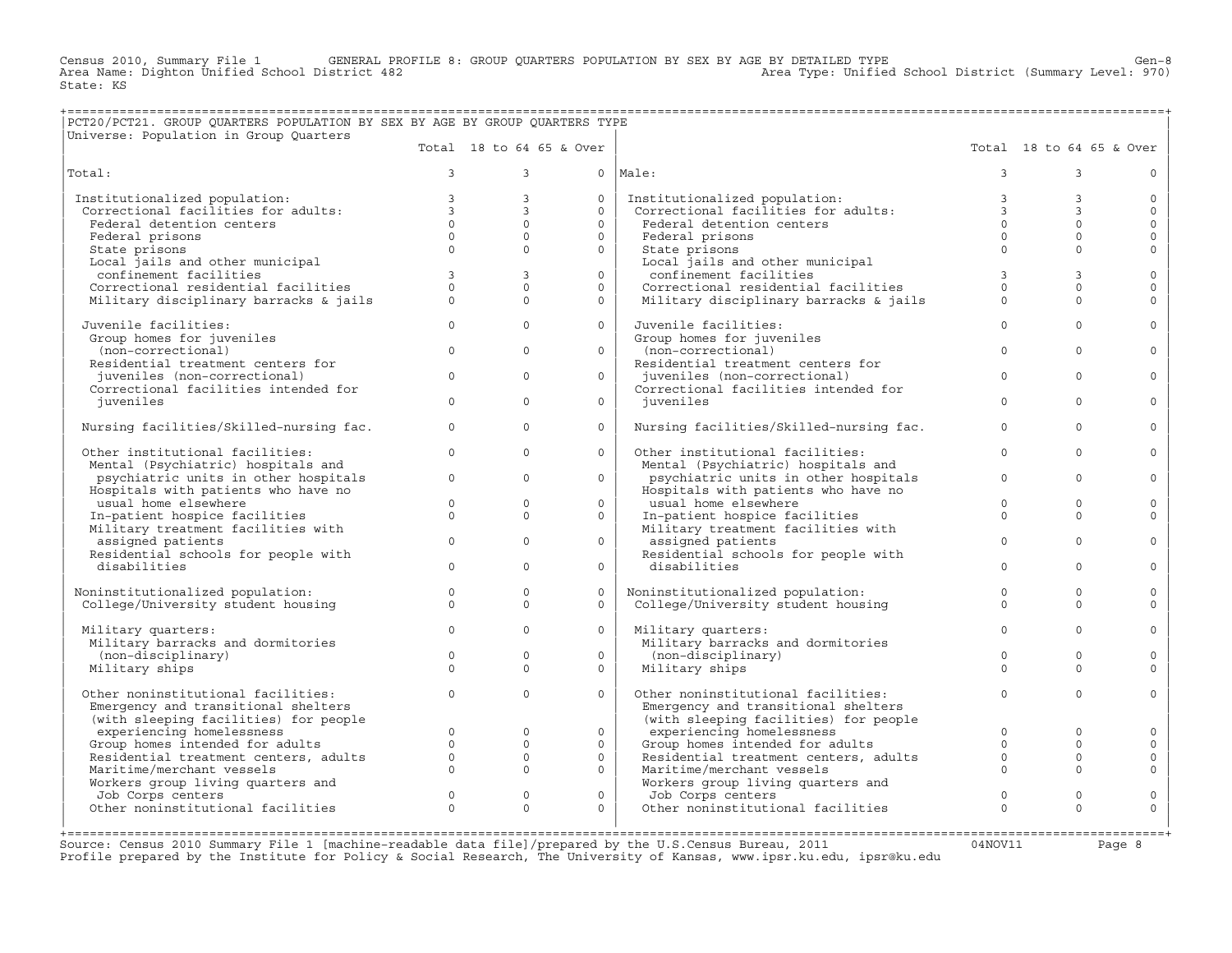Census 2010, Summary File 1 GENERAL PROFILE 9: GROUP QUARTERS POPULATION BY SEX BY DETAILED AGE GENOOL District (Summary Level: 970)<br>Area Name: Dighton Unified School District 482 Area Type: Unified School District (Summary Level: 970) State: KS

| PCO1-PCO10/PCT21/P12. GROUP QUARTERS POPULATION BY SEX BY AGE BY GROUP QUARTERS TYPE (*** % OF TOTAL POPULATION IN THIS AGE GROUP)<br>Universe: Population in Group Quarters |                |                |                           |                                                   |                        |                    |                                                                                                           |              |                    |                     |                          |
|------------------------------------------------------------------------------------------------------------------------------------------------------------------------------|----------------|----------------|---------------------------|---------------------------------------------------|------------------------|--------------------|-----------------------------------------------------------------------------------------------------------|--------------|--------------------|---------------------|--------------------------|
|                                                                                                                                                                              |                |                |                           |                                                   |                        |                    | -------------- Institutionalized Population ------------- - ------ Noninstitutionalized Population ------ |              |                    |                     |                          |
|                                                                                                                                                                              |                | $***$          |                           |                                                   |                        |                    |                                                                                                           |              | College/           |                     |                          |
|                                                                                                                                                                              | Group          | Pct.           |                           | Correctional                                      |                        |                    |                                                                                                           |              | University         |                     |                          |
|                                                                                                                                                                              | Quarters Total |                |                           | Facilities                                        | Juvenile               | Nursing            | Other                                                                                                     |              | Student            | Military            | Other                    |
|                                                                                                                                                                              | Total          | Pop.           |                           | Total for Adults Facilities Facilities Facilities |                        |                    |                                                                                                           | Total        | Housing            |                     | Quarters Facilities      |
| Total:                                                                                                                                                                       |                |                |                           |                                                   |                        |                    |                                                                                                           |              |                    |                     |                          |
| Under 5 years                                                                                                                                                                |                |                |                           |                                                   |                        |                    |                                                                                                           |              |                    |                     |                          |
| 5 to 9 years                                                                                                                                                                 |                |                |                           |                                                   |                        |                    |                                                                                                           |              |                    |                     |                          |
| 10 to 14 years                                                                                                                                                               |                |                |                           |                                                   |                        |                    |                                                                                                           |              |                    |                     |                          |
| 15 to 19 years                                                                                                                                                               |                |                |                           |                                                   |                        |                    |                                                                                                           |              |                    |                     |                          |
| 20 to 24 years                                                                                                                                                               |                |                |                           |                                                   |                        |                    |                                                                                                           |              |                    |                     |                          |
| 25 to 29 years                                                                                                                                                               |                |                |                           |                                                   |                        |                    |                                                                                                           |              |                    |                     |                          |
| 30 to 34 years                                                                                                                                                               |                |                |                           |                                                   |                        |                    |                                                                                                           |              |                    |                     |                          |
| 35 to 39 years                                                                                                                                                               |                |                |                           |                                                   |                        |                    |                                                                                                           |              |                    |                     |                          |
| 40 to 44 years                                                                                                                                                               |                |                |                           |                                                   |                        |                    |                                                                                                           |              |                    |                     |                          |
| 45 to 49 years                                                                                                                                                               |                |                |                           |                                                   |                        |                    |                                                                                                           |              |                    |                     |                          |
| 50 to 54 years                                                                                                                                                               |                |                |                           |                                                   |                        |                    |                                                                                                           |              |                    |                     |                          |
| 55 to 59 years                                                                                                                                                               |                |                |                           |                                                   |                        |                    |                                                                                                           |              |                    |                     |                          |
| 60 to 64 years                                                                                                                                                               |                |                |                           |                                                   |                        |                    |                                                                                                           |              |                    |                     |                          |
| 65 to 69 years                                                                                                                                                               |                |                |                           |                                                   |                        |                    |                                                                                                           |              |                    |                     |                          |
| 70 to 74 years                                                                                                                                                               |                |                |                           |                                                   |                        |                    |                                                                                                           |              |                    |                     |                          |
| 75 to 79 years                                                                                                                                                               |                |                |                           |                                                   |                        |                    |                                                                                                           |              |                    |                     |                          |
| 80 to 84 years                                                                                                                                                               |                |                |                           |                                                   |                        |                    |                                                                                                           |              |                    |                     |                          |
| 85 years & over                                                                                                                                                              |                |                |                           |                                                   |                        |                    |                                                                                                           |              |                    |                     |                          |
|                                                                                                                                                                              |                | 0 0.00         | $\Omega$                  | $\Omega$                                          | $\Omega$               | $\Omega$           |                                                                                                           |              | $\Omega$           | $\Omega$            |                          |
| Under 18 years<br>18 to 64 years                                                                                                                                             |                | 30.36          | $\overline{3}$            | $\overline{3}$                                    | $\circ$                | $\circ$            | $\circ$<br>$\circ$                                                                                        | 0<br>$\circ$ | $\mathbf 0$        | $\circ$             | $\circ$                  |
| 65 years & over                                                                                                                                                              | $0 \t 0.00$    |                | $\Omega$                  | $\Omega$                                          | $\Omega$               | $\Omega$           | $\Omega$                                                                                                  | $\Omega$     | $\Omega$           | $\Omega$            | $\Omega$                 |
|                                                                                                                                                                              |                |                |                           |                                                   |                        |                    |                                                                                                           |              |                    |                     |                          |
|                                                                                                                                                                              |                |                |                           |                                                   |                        |                    |                                                                                                           |              |                    |                     |                          |
| Male:                                                                                                                                                                        |                |                |                           |                                                   |                        |                    |                                                                                                           |              |                    |                     |                          |
| Under 5 years                                                                                                                                                                |                |                |                           |                                                   |                        |                    |                                                                                                           |              |                    |                     |                          |
| 5 to 9 years                                                                                                                                                                 |                |                |                           |                                                   |                        |                    |                                                                                                           |              |                    |                     |                          |
| 10 to 14 years                                                                                                                                                               |                |                |                           |                                                   |                        |                    |                                                                                                           |              |                    |                     |                          |
| 15 to 19 years                                                                                                                                                               |                |                |                           |                                                   |                        |                    |                                                                                                           |              |                    |                     |                          |
| 20 to 24 years                                                                                                                                                               |                |                |                           |                                                   |                        |                    |                                                                                                           |              |                    |                     |                          |
| 25 to 29 years<br>30 to 34 years                                                                                                                                             |                |                |                           |                                                   |                        |                    |                                                                                                           |              |                    |                     |                          |
| 35 to 39 years                                                                                                                                                               |                |                |                           |                                                   |                        |                    |                                                                                                           |              |                    |                     |                          |
| 40 to 44 years                                                                                                                                                               |                |                |                           |                                                   |                        |                    |                                                                                                           |              |                    |                     |                          |
| 45 to 49 years                                                                                                                                                               |                |                |                           |                                                   |                        |                    |                                                                                                           |              |                    |                     |                          |
| 50 to 54 years                                                                                                                                                               |                |                |                           |                                                   |                        |                    |                                                                                                           |              |                    |                     |                          |
| 55 to 59 years                                                                                                                                                               |                |                |                           |                                                   |                        |                    |                                                                                                           |              |                    |                     |                          |
| 60 to 64 years                                                                                                                                                               |                |                |                           |                                                   |                        |                    |                                                                                                           |              |                    |                     |                          |
| 65 to 69 years                                                                                                                                                               |                |                |                           |                                                   |                        |                    |                                                                                                           |              |                    |                     |                          |
| 70 to 74 years                                                                                                                                                               |                |                |                           |                                                   |                        |                    |                                                                                                           |              |                    |                     |                          |
| 75 to 79 years                                                                                                                                                               |                |                |                           |                                                   |                        |                    |                                                                                                           |              |                    |                     |                          |
| 80 to 84 years                                                                                                                                                               |                |                |                           |                                                   |                        |                    |                                                                                                           |              |                    |                     |                          |
| 85 years & over                                                                                                                                                              |                |                |                           |                                                   |                        |                    |                                                                                                           |              |                    |                     |                          |
|                                                                                                                                                                              |                |                |                           |                                                   |                        |                    |                                                                                                           |              |                    |                     |                          |
| Under 18 years                                                                                                                                                               | $\overline{0}$ | 0.00<br>3 0.70 | $\circ$<br>$\overline{3}$ | $\mathbf 0$<br>$\overline{3}$                     | $\circ$<br>$\mathbf 0$ | $\circ$<br>$\circ$ | $\mathbf 0$<br>$\circ$                                                                                    | 0<br>$\circ$ | $\circ$<br>$\circ$ | $\circ$<br>$\Omega$ | 0<br>$\mathsf{O}\xspace$ |
| 18 to 64 years<br>65 years & over                                                                                                                                            |                | 0 0.00         | $\circ$                   | $\mathbf 0$                                       | $\circ$                | $\circ$            | $\mathbf 0$                                                                                               | $\circ$      | $\circ$            | $\Omega$            | $\mathsf{O}\xspace$      |
|                                                                                                                                                                              |                |                |                           |                                                   |                        |                    |                                                                                                           |              |                    |                     |                          |
|                                                                                                                                                                              |                |                |                           |                                                   |                        |                    |                                                                                                           |              |                    |                     |                          |

+===================================================================================================================================================+Source: Census 2010 Summary File 1 [machine−readable data file]/prepared by the U.S.Census Bureau, 2011 04NOV11 Page 9 Profile prepared by the Institute for Policy & Social Research, The University of Kansas, www.ipsr.ku.edu, ipsr@ku.edu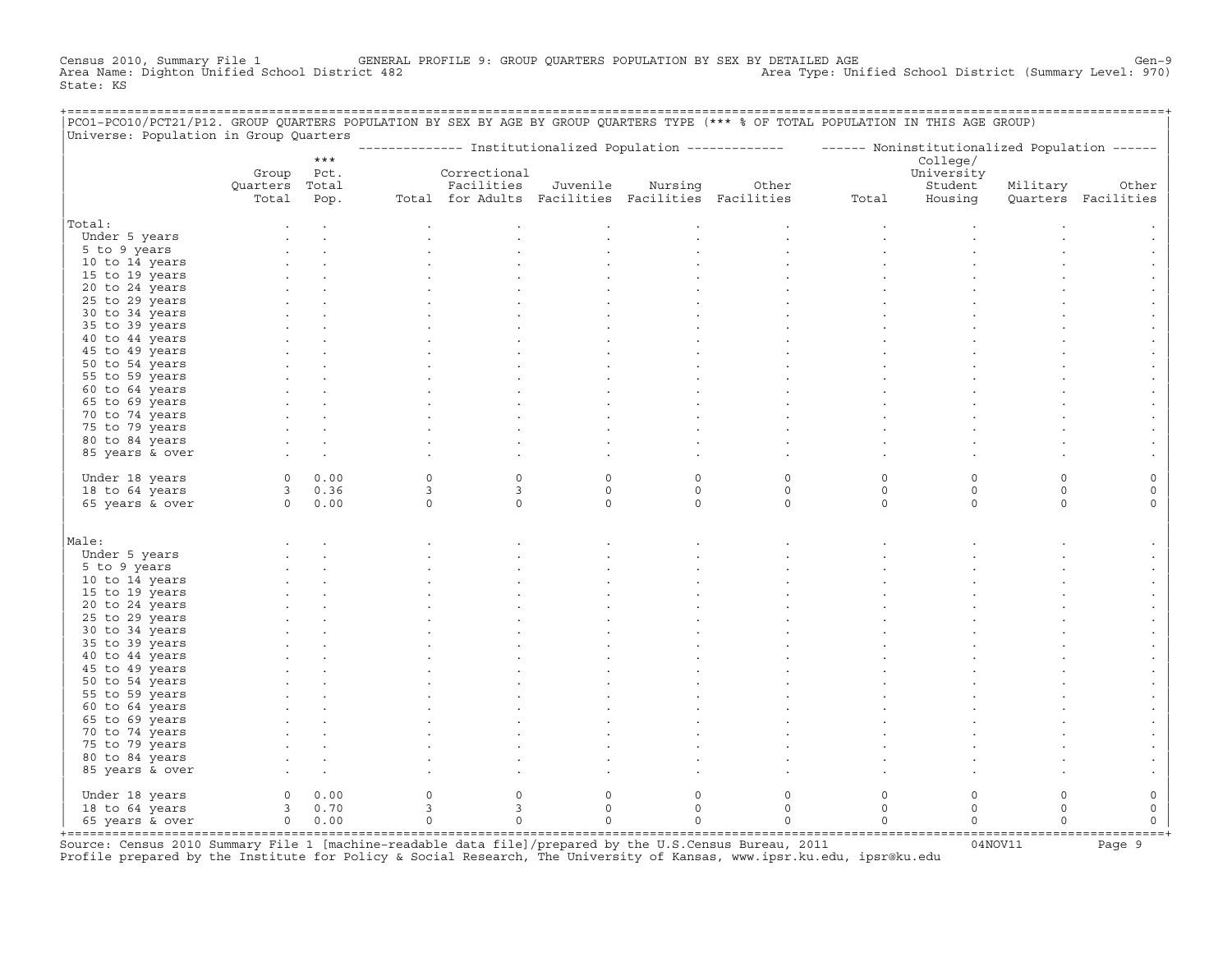Census 2010, Summary File 1 AGE PROFILE 1: AGE BY SEX FOR PERSONS IN HOUSEHOLDS AND PERSONS IN GROUP QUARTERS<br>Area Name: Dighton Unified School District 482 Area Type: Unified School District (Summary Level: 970) State: KS

+===================================================================================================================================================+

|                       |                          |             | P12/PCT13. AGE BY SEX BY RESIDENCE TYPE (PERSONS IN HOUSEHOLDS AND PERSONS IN GROUP QUARTERS)<br>Universe: Total Population (1,443; 99.8% in households and 0.2% in group quarters) |              |      |            |             |                                                   |                 |              |            |                                                   |              |                      |
|-----------------------|--------------------------|-------------|-------------------------------------------------------------------------------------------------------------------------------------------------------------------------------------|--------------|------|------------|-------------|---------------------------------------------------|-----------------|--------------|------------|---------------------------------------------------|--------------|----------------------|
|                       |                          |             |                                                                                                                                                                                     |              |      |            |             |                                                   |                 |              |            |                                                   |              |                      |
|                       |                          | Total Pct.  | Male                                                                                                                                                                                | Female %Fem  |      | Total Pct. |             | ----------Persons in Households----------<br>Male | Female          |              | Total Pct. | --------Persons in Group Quarters--------<br>Male | Female       | %Fem                 |
|                       |                          |             |                                                                                                                                                                                     |              |      |            |             |                                                   |                 |              |            |                                                   |              |                      |
| All Ages:             |                          | 1,443 100.0 | 705                                                                                                                                                                                 | 738          | 51.1 |            | 1,440 100.0 | 702                                               | 738             |              | 3 100.0    | 3                                                 | 0            | 0.0                  |
| $0$ to $4$            | 62                       | 4.3         | 29                                                                                                                                                                                  | 33           | 53.2 | 62         | 4.3         | 29                                                | 33              | $\circ$      | 0.0        | $\circ$                                           | $\circ$      | $\bullet$            |
| $5$ to 9              | 88                       | 6.1         | 44                                                                                                                                                                                  | 44           | 50.0 | 88         | $6.1$       | 44                                                | 44              | 0            | 0.0        | $\Omega$                                          | 0            | $\bullet$            |
| 10 to 14              | 91                       | 6.3         | 44                                                                                                                                                                                  | 47           | 51.6 | 91         | 6.3         | 44                                                | 47              | $\mathbf 0$  | 0.0        | $\Omega$                                          | 0            | $\bullet$            |
| 15 to 17              | 62                       | 4.3         | 32                                                                                                                                                                                  | 30           | 48.4 | 62         | 4.3         | 32                                                | 30              | $\mathbf 0$  | 0.0        | $\Omega$                                          | 0            | $\bullet$            |
| 18 and 19             | 27                       | 1.9         | 17                                                                                                                                                                                  | 10           | 37.0 | 27         | 1.9         | 17                                                | 10              | $\Omega$     | 0.0        | $\Omega$                                          | $\mathsf O$  | $\bullet$            |
| 20                    | 9                        | 0.6         | 8                                                                                                                                                                                   | $\mathbf{1}$ | 11.1 | 9          | 0.6         | 8                                                 | $\mathbf{1}$    | $\Omega$     | 0.0        | $\Omega$                                          | $\circ$      |                      |
| 21                    | 8                        | 0.6         | $\mathbf{1}$                                                                                                                                                                        | 7            | 87.5 | 8          | 0.6         | $\mathbf{1}$                                      | $7\phantom{.0}$ | $\circ$      | 0.0        | $\Omega$                                          | 0            | $\bullet$            |
| 22 to 24              | 30                       | 2.1         | 16                                                                                                                                                                                  | 14           | 46.7 | 30         | 2.1         | 16                                                | 14              | $\circ$      | 0.0        | $\Omega$                                          | 0            | $\sim$               |
| 25 to 29              | 74                       | 5.1         | 37                                                                                                                                                                                  | 37           | 50.0 | 73         | 5.1         | 36                                                | 37              | 1            | 33.3       | $\mathbf{1}$                                      | 0            | $0.0$                |
| 30 to 34              | 66                       | 4.6         | 32                                                                                                                                                                                  | 34           | 51.5 | 66         | 4.6         | 32                                                | 34              | $\circ$      | 0.0        | $\Omega$                                          | $\circ$      | $\bullet$            |
| 35 to 39              | 73                       | 5.1         | 41                                                                                                                                                                                  | 32           | 43.8 | 73         | 5.1         | 41                                                | 32              | 0            | 0.0        | $\Omega$                                          | 0            | $\sim$               |
| 40 to 44              | 97                       | 6.7         | 46                                                                                                                                                                                  | 51           | 52.6 | 96         | 6.7         | 45                                                | 51              | $\mathbf{1}$ | 33.3       | $\mathbf{1}$                                      | 0            | 0.0                  |
| 45 to 49              | 91                       | 6.3         | 51                                                                                                                                                                                  | 40           | 44.0 | 90         | 6.3         | 50                                                | 40              | $\mathbf{1}$ | 33.3       | $\mathbf{1}$                                      | $\circ$      | $0.0$                |
| 50 to 54              | 119                      | 8.2         | 61                                                                                                                                                                                  | 58           | 48.7 | 119        | 8.3         | 61                                                | 58              | $\circ$      | 0.0        | $\Omega$                                          | $\circ$      | $\sim$               |
| 55 to 59              | 128                      | 8.9         | 66                                                                                                                                                                                  | 62           | 48.4 | 128        | 8.9         | 66                                                | 62              | 0            | 0.0        | $\Omega$                                          | 0            | $\bullet$            |
| $ 60 \text{ and } 61$ | 39                       | 2.7         | 22                                                                                                                                                                                  | 17           | 43.6 | 39         | 2.7         | 22                                                | 17              | $\circ$      | 0.0        | $\mathbf 0$                                       | 0            | $\bullet$            |
| 62 to 64              | 64                       | 4.4         | 28                                                                                                                                                                                  | 36           | 56.3 | 64         | $4.4$       | 28                                                | 36              | $\Omega$     | 0.0        | $\Omega$                                          | 0            | $\bullet$            |
| 65 and 66             | 39                       | 2.7         | 22                                                                                                                                                                                  | 17           | 43.6 | 39         | 2.7         | 22                                                | 17              | $\mathbf 0$  | 0.0        | $\circ$                                           | 0            | $\sim$               |
| 67 to 69              | 33                       | 2.3         | 16                                                                                                                                                                                  | 17           | 51.5 | 33         | 2.3         | 16                                                | 17              | $\mathbf 0$  | 0.0        | $\Omega$                                          | 0            | $\bullet$            |
| 70 to 74              | 72                       | 5.0         | 31                                                                                                                                                                                  | 41           | 56.9 | 72         | 5.0         | 31                                                | 41              | $\mathbf 0$  | 0.0        | $\Omega$                                          | $\circ$      | $\sim$               |
| 75 to 79              | 75                       | 5.2         | 32                                                                                                                                                                                  | 43           | 57.3 | 75         | 5.2         | 32                                                | 43              | $\Omega$     | 0.0        | $\Omega$                                          | $\mathsf O$  | $\bullet$            |
| 80 to 84              | 46                       | 3.2         | 15                                                                                                                                                                                  | 31           | 67.4 | 46         | 3.2         | 15                                                | 31              | 0            | 0.0        | $\Omega$                                          | $\mathsf{O}$ |                      |
| 85 & over             | 50                       | 3.5         | 14                                                                                                                                                                                  | 36           | 72.0 | 50         | 3.5         | 14                                                | 36              | $\circ$      | 0.0        | $\circ$                                           | 0            |                      |
|                       |                          |             |                                                                                                                                                                                     |              |      |            |             |                                                   |                 |              |            |                                                   |              |                      |
|                       | Additional Aggregations: |             |                                                                                                                                                                                     |              |      |            |             |                                                   |                 |              |            |                                                   |              |                      |
| $0$ to 14             |                          | 241 16.7    | 117                                                                                                                                                                                 | 124          | 51.5 | 241        | 16.7        | 117                                               | 124             | 0            | 0.0        | $\Omega$                                          | 0            |                      |
| 5 to 14               | 179                      | 12.4        | 88                                                                                                                                                                                  | 91           | 50.8 | 179        | 12.4        | 88                                                | 91              | $\circ$      | 0.0        | $\Omega$                                          | 0            |                      |
| $ 0 \tto 17$          | 303                      | 21.0        | 149                                                                                                                                                                                 | 154          | 50.8 | 303        | 21.0        | 149                                               | 154             | $\Omega$     | 0.0        | $\Omega$                                          | 0            |                      |
| 5 to 17               | 241                      | 16.7        | 120                                                                                                                                                                                 | 121          | 50.2 | 241        | 16.7        | 120                                               | 121             | $\circ$      | 0.0        | $\Omega$                                          | 0            |                      |
| $ 0 \t{to} 20$        | 339                      | 23.5        | 174                                                                                                                                                                                 | 165          | 48.7 | 339        | 23.5        | 174                                               | 165             | $\Omega$     | 0.0        | $\Omega$                                          | 0            | $\bullet$            |
| 18 to 21              | 44                       | 3.0         | 26                                                                                                                                                                                  | 18           | 40.9 | 44         | 3.1         | 26                                                | 18              | $\circ$      | 0.0        | $\mathbf 0$                                       | 0            | $\bullet$            |
| 18 to 24              | 74                       | 5.1         | 42                                                                                                                                                                                  | 32           | 43.2 | 74         | 5.1         | 42                                                | 32              | $\Omega$     | 0.0        | $\Omega$                                          | 0            |                      |
| 18 to 64              | 825                      | 57.2        | 426                                                                                                                                                                                 | 399          | 48.4 | 822        | 57.1        | 423                                               | 399             | 3            | 100.0      | $\overline{3}$                                    | 0            | 0.0                  |
| 25 to 64              | 751                      | 52.0        | 384                                                                                                                                                                                 | 367          | 48.9 | 748        | 51.9        | 381                                               | 367             | 3            | 100.0      | 3                                                 | 0            | 0.0                  |
| 60 & over             | 418                      | 29.0        | 180                                                                                                                                                                                 | 238          | 56.9 | 418        | 29.0        | 180                                               | 238             | $\circ$      | 0.0        | $\Omega$                                          | $\circ$      | $\sim$               |
| 65 & over             | 315                      | 21.8        | 130                                                                                                                                                                                 | 185          | 58.7 | 315        | 21.9        | 130                                               | 185             | $\circ$      | 0.0        | $\Omega$                                          | 0            | $\ddot{\phantom{a}}$ |
| 70 & over             | 243                      | 16.8        | 92                                                                                                                                                                                  | 151          | 62.1 | 243        | 16.9        | 92                                                | 151             | $\circ$      | 0.0        | $\Omega$                                          | 0            | $\bullet$            |
| 75 & over             |                          | 171 11.9    | 61                                                                                                                                                                                  | 110          | 64.3 |            | 171 11.9    | 61                                                | 110             | $\circ$      | 0.0        | $\circ$                                           | 0            |                      |
|                       |                          |             |                                                                                                                                                                                     |              |      |            |             |                                                   |                 |              |            |                                                   |              |                      |

|P13/PCT13. MEDIAN AGE BY SEX BY RESIDENCE TYPE (PERSONS IN HOUSEHOLDS AND PERSONS IN GROUP QUARTERS) | |Universe: Total Population (1,443) |

|            |            |      |        | ----------Persons in Households---------- |      |        | --------Persons in Group Quarters-------- |      |        |
|------------|------------|------|--------|-------------------------------------------|------|--------|-------------------------------------------|------|--------|
|            | Both Sexes | Male | Female | Both Sexes                                | Male | Female | Both Sexes                                | Male | Female |
| Median Age | 47.3       | 45.7 | 48.9   | 46.9                                      | 45.6 | 48.6   | 42.5                                      | 42.5 |        |
|            |            |      |        |                                           |      |        |                                           |      |        |

Source: Census 2010 Summary File 1 [machine-readable data file]/prepared by the U.S.Census Bureau, 2011 Page 10<br>Profile prepared by the Institute for Policy & Social Research, The University of Kansas, www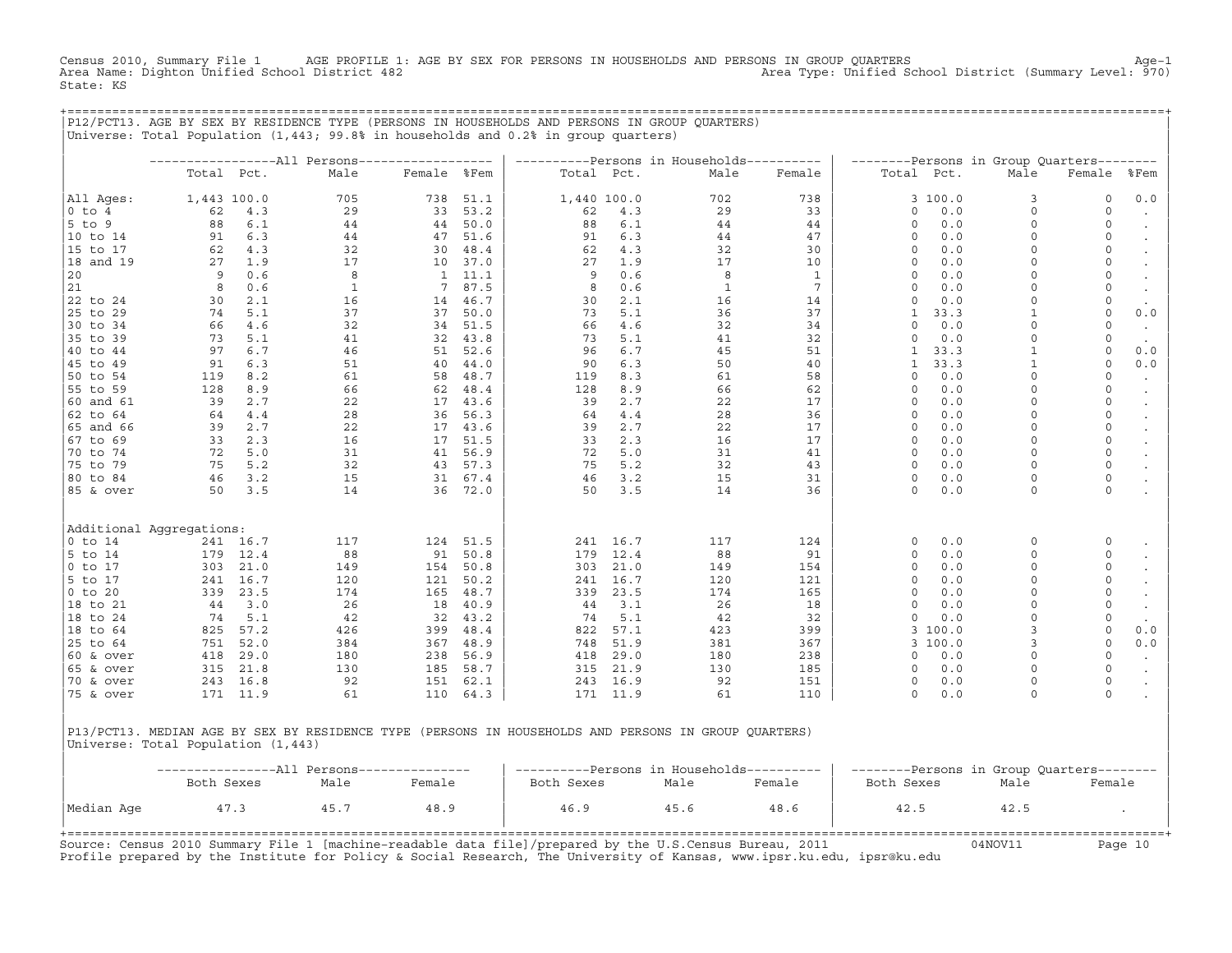Census 2010, Summary File 1 AGE PROFILE 2: FULL AGE DETAIL (ALL AGES) BY SEX, WITH MEDIANS AND ADDITIONAL AGGREGATIONS<br>Area Name: Dighton Unified School District 482 Area Type: Unified Schoo State: KS

|            |                 |     | P12/P13/PCT12. DETAILED AGE BY SEX (INCLUDING MEDIANS): ALL RACES COMBINED<br>Universe: Persons of all races combined (1,443 or 100.0% of Total Population: 1,443) |        |          |            |     |      |        |          |                 |     |      |        |
|------------|-----------------|-----|--------------------------------------------------------------------------------------------------------------------------------------------------------------------|--------|----------|------------|-----|------|--------|----------|-----------------|-----|------|--------|
|            | Total Pct.      |     | Male                                                                                                                                                               | Female |          | Total Pct. |     | Male | Female |          | Total Pct.      |     | Male | Female |
| 0 to 4     | 62              | 4.3 | 29                                                                                                                                                                 | 33     | 40 to 44 | 97         | 6.7 | 46   | 51     | 80 to 84 | 46              | 3.2 | 15   |        |
|            | 12 <sup>°</sup> | 0.8 |                                                                                                                                                                    |        | 40       | 18         | 1.2 | 10   |        | 80       | 9.              | 0.6 |      |        |
|            | 15              | 1.0 |                                                                                                                                                                    |        | 41       | 23         | 1.6 |      | 12     | 81       | 13              | 0.9 |      |        |
|            | 1 O             | 0.7 |                                                                                                                                                                    |        | 42       |            | 1.1 |      | 12     | 82       | б.              | 0.4 |      |        |
|            | 12              | 0.8 |                                                                                                                                                                    |        | 43       | 26         | 1.8 | 16   | 10     | 83       | 12 <sup>1</sup> | 0.8 |      |        |
|            | 13              | 0.9 |                                                                                                                                                                    |        | 44       | 14         | 1.0 |      |        | 84       | 6               | 0.4 |      |        |
| $5$ to $9$ | 88              | 6.1 | 44                                                                                                                                                                 | 44     | 45 to 49 | 91         | 6.3 | 51   | 40     | 85 to 89 | 32              | 2.2 |      |        |
|            | 19              | 1.3 |                                                                                                                                                                    | 11     | 45       |            | 0.9 |      |        | 85       |                 | 0.6 |      |        |
|            |                 |     |                                                                                                                                                                    |        | 46       |            |     |      |        |          |                 |     |      |        |

| 4          | 13 | 0.9 | 4               | 9              | 44       | 14  | 1.0 | 5              | 9  | 84          | 6<br>0.4              | 0              |                |
|------------|----|-----|-----------------|----------------|----------|-----|-----|----------------|----|-------------|-----------------------|----------------|----------------|
| $5$ to $9$ | 88 | 6.1 | 44              | 44             | 45 to 49 | 91  | 6.3 | 51             | 40 | 85 to 89    | 32<br>2.2             | 12             | 20             |
| 5          | 19 | 1.3 | 8               | 11             | 45       | 13  | 0.9 | 8              | 5  | 85          | 8<br>0.6              | 5              | 3              |
| 6          | 17 | 1.2 | 8               | 9              | 46       | 16  | 1.1 | 10             | 6  | 86          | 0.1<br>$\overline{2}$ | $\Omega$       | $\mathbf{2}$   |
|            | 17 | 1.2 | 8               | 9              | 47       | 21  | 1.5 | 13             | 8  | 87          | 0.6<br>8              | $\overline{2}$ | 6              |
| 8          | 18 | 1.2 | 11              |                | 48       | 21  | 1.5 | 10             | 11 | 88          | 0.4                   | $\mathbf{1}$   | 5              |
| 9          | 17 | 1.2 | 9               | 8              | 49       | 20  | 1.4 | 10             | 10 | 89          | 0.6<br>8              | $\overline{4}$ | $\overline{4}$ |
| 10 to 14   | 91 | 6.3 | 44              | 47             | 50 to 54 | 119 | 8.2 | 61             | 58 | 90 to 94    | 0.9<br>13             | $\mathbf{1}$   | $12\,$         |
| 10         | 18 | 1.2 | 13              | 5              | 50       | 15  | 1.0 | 10             | 5  | 90          | $\overline{c}$<br>0.1 | $\Omega$       | 2              |
| 11         | 14 | 1.0 | 8               | 6              | 51       | 18  | 1.2 | 7              | 11 | 91          | $\overline{2}$<br>0.1 | $\Omega$       | 2              |
| 12         | 19 | 1.3 | $\overline{c}$  | 17             | 52       | 24  | 1.7 | 9              | 15 | 92          | 0.3                   | $\Omega$       |                |
| 13         | 16 | 1.1 | 11              | 5              | 53       |     | 2.4 | 20             |    | 93          | 4<br>0.1<br>-1        | $\mathbf{1}$   | $\Omega$       |
|            |    |     |                 |                |          | 34  |     |                | 14 |             |                       | $\Omega$       |                |
| 14         | 24 | 1.7 | 10              | 14             | 54       | 28  | 1.9 | 15             | 13 | 94          | 0.3<br>$\overline{4}$ |                | $\overline{4}$ |
| 15 to 19   | 89 | 6.2 | 49              | 40             | 55 to 59 | 128 | 8.9 | 66             | 62 | 95 to 99    | 0.3<br>$\overline{4}$ |                | $\overline{3}$ |
| 15         | 20 | 1.4 | 15              | 5              | 55       | 25  | 1.7 | 9              | 16 | 95          | 0.2<br>3              | $\mathbf{1}$   | $\mathbf{2}$   |
| 16         | 21 | 1.5 | 7               | 14             | 56       | 24  | 1.7 | 12             | 12 | 96          | 0.0<br>$\Omega$       | $\Omega$       | $\mathbf 0$    |
| 17         | 21 | 1.5 | 10              | 11             | 57       | 25  | 1.7 | 15             | 10 | 97          | 0.0<br>$\Omega$       | $\Omega$       | $\Omega$       |
| 18         | 17 | 1.2 | 12              | 5              | 58       | 31  | 2.1 | 15             | 16 | 98          | 0.1<br>1              | $\circ$        | $\mathbf{1}$   |
| 19         | 10 | 0.7 | 5               | 5              | 59       | 23  | 1.6 | 15             | 8  | 99          | 0.0<br>$\cap$         | $\Omega$       | $\Omega$       |
| 20 to 24   | 47 | 3.3 | 25              | 22             | 60 to 64 | 103 | 7.1 | 50             | 53 | $100 - 104$ | $\mathbf{1}$<br>0.1   | $\circ$        |                |
| 20         | 9  | 0.6 | 8               | $\mathbf{1}$   | 60       | 17  | 1.2 | 9              | 8  | 105-109     | 0.0<br>$\Omega$       | $\circ$        | $\mathbf 0$    |
| 21         | 8  | 0.6 | 1               | 7              | 61       | 22  | 1.5 | 13             | 9  | 110 plus    | 0.0<br>$\Omega$       | $\circ$        | $\Omega$       |
| 22         | 9  | 0.6 | 6               | 3              | 62       | 30  | 2.1 | 14             | 16 |             |                       |                |                |
| 23         | 10 | 0.7 | 3               |                | 63       | 17  | 1.2 | 5              | 12 |             |                       |                |                |
| 24         | 11 | 0.8 |                 | $\overline{4}$ | 64       | 17  | 1.2 | 9              | 8  | $0$ to $14$ | 16.7<br>241           | 117            | 124            |
| 25 to 29   | 74 | 5.1 | 37              | 37             | 65 to 69 | 72  | 5.0 | 38             | 34 | 5 to 17     | 16.7<br>241           | 120            | 121            |
| 25         | 14 | 1.0 | $\overline{7}$  | 7              | 65       | 21  | 1.5 | 13             | 8  | 18 to 21    | 3.0<br>44             | 26             | 18             |
| 26         | 16 | 1.1 | $\overline{7}$  | 9              | 66       | 18  | 1.2 | 9              | 9  | 18 to 24    | 5.1<br>74             | 42             | 32             |
| 27         | 10 | 0.7 | 5               | 5              | 67       | 13  | 0.9 | 7              | 6  | 18 to 64    | 57.2<br>825           | 426            | 399            |
| 28         | 18 | 1.2 | 8               | 10             | 68       | 7   | 0.5 | 6              | 1  | 25 to 64    | 751<br>52.0           | 384            | 367            |
| 29         | 16 | 1.1 | 10              | 6              | 69       | 13  | 0.9 | 3              | 10 | 60 plus     | 29.0<br>418           | 180            | 238            |
| 30 to 34   | 66 | 4.6 | 32              | 34             | 70 to 74 | 72  | 5.0 | 31             | 41 | 65 plus     | 21.8<br>315           | 130            | 185            |
| 30         | 11 | 0.8 | 7               | $\overline{4}$ | 70       | 12  | 0.8 | $\overline{4}$ | 8  | 70 plus     | 16.8<br>243           | 92             | 151            |
| 31         | 13 | 0.9 | 7               | 6              | 71       | 8   | 0.6 | 5              | 3  | 75 plus     | 11.9<br>171           | 61             | 110            |
| 32         | 12 | 0.8 | 5               | 7              | 72       | 21  | 1.5 | 5              | 16 | 80 plus     | 6.7<br>96             | 29             | 67             |
| 33         | 11 | 0.8 | 5               | 6              | 73       | 14  | 1.0 | 10             | 4  | 85 plus     | 3.5<br>50             | 14             | 36             |
| 34         | 19 | 1.3 | 8               | 11             | 74       | 17  | 1.2 | 7              | 10 | 90 plus     | 18<br>1.2             | 2              | 16             |
|            | 73 |     |                 | 32             | 75 to 79 | 75  |     | 32             | 43 |             |                       |                |                |
| 35 to 39   |    | 5.1 | 41              | 7              |          |     | 5.2 |                |    |             |                       |                |                |
| 35         | 14 | 1.0 | 7               |                | 75       | 17  | 1.2 | 6              | 11 |             |                       |                |                |
| 36         | 15 | 1.0 | 10              | 5              | 76       | 10  | 0.7 | 5              | 5  | All Ages    | 1,443 100.0           | 705            | 738            |
| 37         | 15 | 1.0 | 6               | 9              | 77       | 16  | 1.1 | 6              | 10 |             |                       |                |                |
| 38         | 14 | 1.0 | 11              | 3              | 78       | 11  | 0.8 | 5              | 6  | Median Aqe  | Both Sexes            | Male           | Female         |
| 39         | 15 | 1.0 | $7\phantom{.0}$ | 8              | 79       | 21  | 1.5 | 10             | 11 | By Sex      | 47.3                  | 45.7           | 48.9           |
|            |    |     |                 |                |          |     |     |                |    |             |                       |                |                |
|            |    |     |                 |                |          |     |     |                |    |             |                       |                |                |
|            |    |     |                 |                |          |     |     |                |    |             |                       |                |                |

+===================================================================================================================================================+Source: Census 2010 Summary File 1 [machine−readable data file]/prepared by the U.S.Census Bureau, 2011 04NOV11 Page 11 Profile prepared by the Institute for Policy & Social Research, The University of Kansas, www.ipsr.ku.edu, ipsr@ku.edu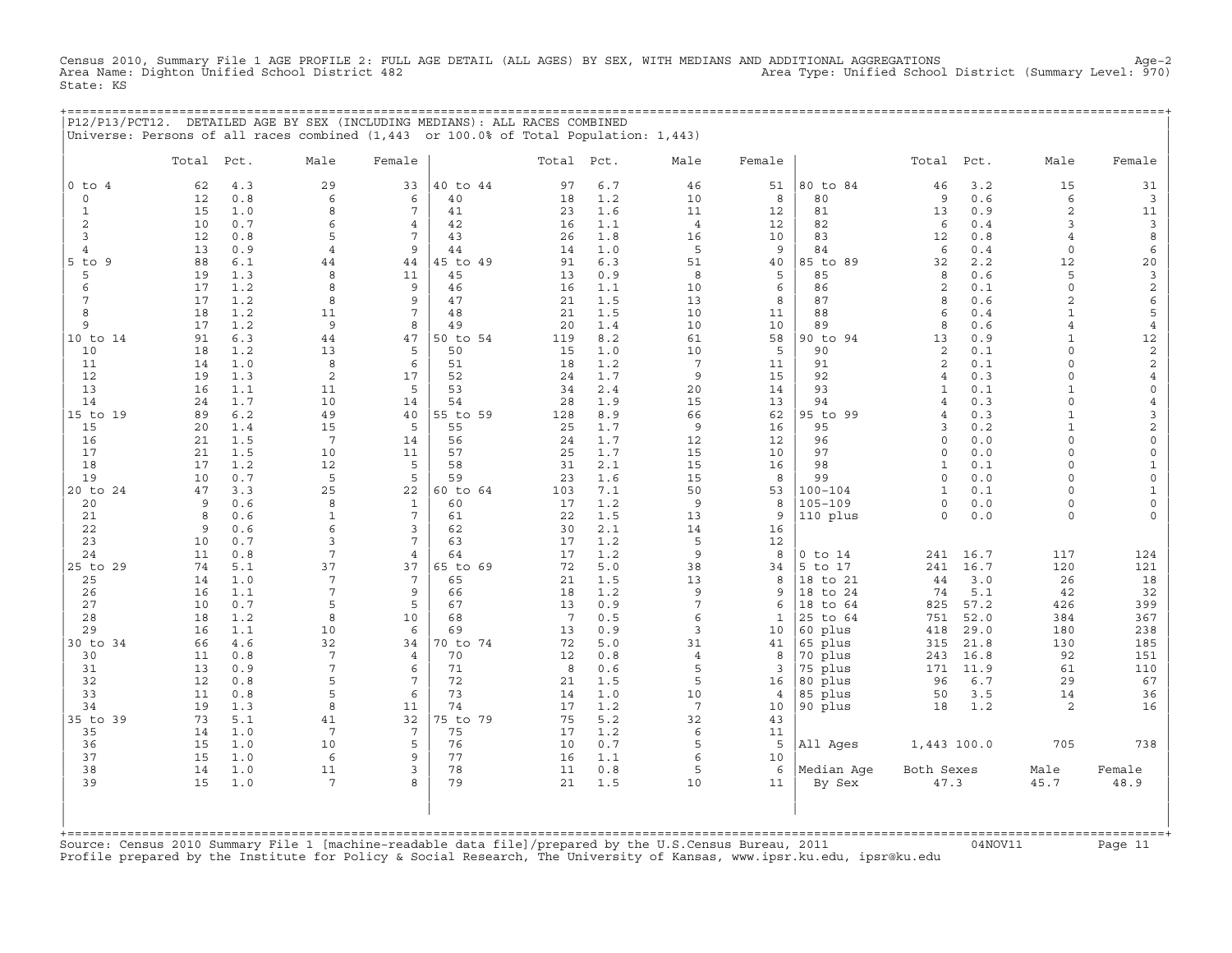Census 2010, Summary File 1 AGE/SEX PROFILE FOR SPECIFIC RACE/ETHNIC GROUP A: WHITE ALONE AgeRace−A Area Type: Unified School District (Summary Level: 970) State: KS

+===================================================================================================================================================+ |P12A/P13A/PCT12A. DETAILED AGE BY SEX (INCLUDING MEDIANS): WHITE ALONE | |Universe: White Alone Persons (1,388 or 96.2% of Total Population: 1,443) |

|                | Total    | Pct.       | Male            | Female                |                | Total Pct. |            | Male            | Female         |                | Total          | Pct.       | Male                     | Female               |
|----------------|----------|------------|-----------------|-----------------------|----------------|------------|------------|-----------------|----------------|----------------|----------------|------------|--------------------------|----------------------|
| $0$ to $4$     | 61       | 4.4        | 28              | 33                    | 40 to 44       | 94         | $6.8$      | 43              | 51             | 80 to 84       | 46             | 3.3        | 15                       | 31                   |
| $\circ$        | 12       | 0.9        | 6               | 6                     | 40             | 18         | 1.3        | 10              | 8              | 80             | 9              | 0.6        | 6                        | $\mathbf{3}$         |
| $\mathbf{1}$   | 15       | 1.1        | 8               | 7                     | 41             | 23         | 1.7        | 11              | 12             | 81             | 13             | 0.9        | 2                        | 11                   |
| 2              | 10       | 0.7        | 6               | $\overline{4}$        | 42             | 14         | 1.0        | 2               | 12             | 82             | 6              | $0.4$      | 3                        | $\overline{3}$       |
| 3              | 12       | 0.9        | 5               | 7                     | 43             | 25         | 1.8        | 15              | 10             | 83             | 12             | 0.9        | $\overline{4}$           | 8                    |
| 4              | 12       | 0.9        | 3               | 9                     | 44             | 14         | 1.0        | 5               | 9              | 84             | 6              | 0.4        | $\circ$                  | 6                    |
| $5$ to $9$     | 81       | 5.8        | 40              | 41                    | 45 to 49       | 88         | 6.3        | 51              | 37             | 85 to 89       | 32             | 2.3        | 12                       | $20$                 |
| 5              | 18       | 1.3        | $7\phantom{.0}$ | 11                    | 45             | 13         | 0.9        | 8               | 5              | 85             | 8              | 0.6        | 5                        | $\mathbf{3}$         |
| 6              | 16       | 1.2        | $\overline{7}$  | 9                     | 46             | 16         | 1.2        | 10              | 6              | 86             | 2              | 0.1        | $\circ$                  | $\mathbf{2}$         |
| 7              | 15       | 1.1        | $\overline{7}$  | 8                     | 47             | 18         | 1.3        | 13              | 5              | 87             | 8              | 0.6        | $\overline{a}$           | $\epsilon$           |
| 8              | 17       | 1.2        | 10              | 7                     | 48             | 21         | 1.5        | 10              | 11             | 88             | 6              | 0.4        | $\mathbf{1}$             | 5                    |
| 9              | 15       | 1.1        | 9               | 6                     | 49             | 20         | 1.4        | 10              | 10             | 89             | 8              | 0.6        | $\overline{4}$           | $\overline{4}$       |
| 10 to 14<br>10 | 81<br>18 | 5.8<br>1.3 | 43<br>13        | 38<br>5               | 50 to 54<br>50 | 116<br>14  | 8.4<br>1.0 | 59<br>9         | 57<br>5        | 90 to 94<br>90 | 13<br>2        | 0.9<br>0.1 | $\mathbf{1}$<br>$\Omega$ | 12<br>$\overline{c}$ |
| 11             | 11       | 0.8        | $7\phantom{.0}$ | $\overline{4}$        | 51             | 16         | 1.2        | 6               | 10             | 91             | 2              | 0.1        | $\circ$                  | $\overline{c}$       |
| 12             | 17       | 1.2        | $\overline{c}$  | 15                    | 52             | 24         | 1.7        | 9               | 15             | 92             | $\overline{4}$ | 0.3        | $\circ$                  | $\overline{4}$       |
| 13             | 15       | 1.1        | 11              | $\overline{4}$        | 53             | 34         | 2.4        | 20              | 14             | 93             | $\mathbf{1}$   | 0.1        | $\mathbf{1}$             | $\mathsf{O}\xspace$  |
| 14             | 20       | 1.4        | 10              | 10                    | 54             | 28         | 2.0        | 15              | 13             | 94             | $\overline{4}$ | 0.3        | $\circ$                  | $\overline{4}$       |
| 15 to 19       | 82       | 5.9        | 43              | 39                    | 55 to 59       | 124        | 8.9        | 64              | 60             | 95 to 99       | $\overline{4}$ | 0.3        | $\mathbf{1}$             | 3                    |
| 15             | 18       | 1.3        | 13              | 5                     | 55             | 24         | 1.7        | $\overline{9}$  | 15             | 95             | 3              | 0.2        | $\mathbf{1}$             | $\overline{c}$       |
| 16             | 20       | 1.4        | 6               | 14                    | 56             | 23         | 1.7        | 12              | 11             | 96             | $\circ$        | 0.0        | $\circ$                  | $\circ$              |
| 17             | 19       | 1.4        | 9               | 10                    | 57             | 24         | 1.7        | 14              | 10             | 97             | $\Omega$       | 0.0        | $\Omega$                 | $\mathbb O$          |
| 18             | 17       | 1.2        | 12              | 5                     | 58             | 31         | 2.2        | 15              | 16             | 98             | $\mathbf{1}$   | 0.1        | $\circ$                  | $\mathbf{1}$         |
| 19             | 8        | 0.6        | 3               | 5                     | 59             | 22         | 1.6        | 14              | 8              | 99             | $\circ$        | 0.0        | 0                        | $\mathbb O$          |
| 20 to 24       | 44       | 3.2        | 24              | 20                    | 60 to 64       | 100        | 7.2        | 49              | 51             | $100 - 104$    | $\mathbf{1}$   | 0.1        | $\Omega$                 | $\mathbf{1}$         |
| 20             | 9        | 0.6        | 8               | $\mathbf{1}$          | 60             | 17         | 1.2        | 9               | 8              | $105 - 109$    | $\circ$        | 0.0        | $\circ$                  | $\mathsf{O}\xspace$  |
| 21             | 6        | 0.4        | $\mathbf{1}$    | 5                     | 61             | 21         | 1.5        | 12              | 9              | 110 plus       | $\circ$        | 0.0        | $\circ$                  | $\mathbf 0$          |
| 22<br>23       | 9<br>10  | 0.6        | 6<br>3          | 3<br>7                | 62<br>63       | 29<br>16   | 2.1        | 14              | 15<br>11       |                |                |            |                          |                      |
| 24             | 10       | 0.7<br>0.7 | 6               | 4                     | 64             | 17         | 1.2<br>1.2 | 5<br>9          | 8              | $0$ to $14$    | 223            | 16.1       | 111                      | 112                  |
| 25 to 29       | 72       | 5.2        | 36              | 36                    | 65 to 69       | 70         | 5.0        | 36              | 34             | 5 to 17        | 219            | 15.8       | 111                      | 108                  |
| 25             | 14       | 1.0        | $7\phantom{.0}$ | 7                     | 65             | 20         | 1.4        | 12              | 8              | 18 to 21       | 40             | 2.9        | 24                       | 16                   |
| 26             | 16       | 1.2        | 7               | 9                     | 66             | 18         | 1.3        | 9               | 9              | 18 to 24       | 69             | 5.0        | 39                       | 30                   |
| 27             | 10       | 0.7        | 5               | 5                     | 67             | 13         | 0.9        | $\overline{7}$  | 6              | 18<br>to 64    | 797            | 57.4       | 413                      | 384                  |
| 28             | 17       | 1.2        | 8               | 9                     | 68             | 6          | 0.4        | 5               | 1              | 25 to 64       | 728            | 52.4       | 374                      | 354                  |
| 29             | 15       | 1.1        | 9               | 6                     | 69             | 13         | 0.9        | 3               | 10             | 60 plus        | 411            | 29.6       | 175                      | 236                  |
| 30 to 34       | 65       | 4.7        | 31              | 34                    | 70 to 74       | 71         | 5.1        | 30              | 41             | 65 plus        | 311            | 22.4       | 126                      | 185                  |
| 30             | 11       | 0.8        | $7\phantom{.0}$ | $\overline{4}$        | 70             | 12         | 0.9        | $\overline{4}$  | 8              | 70 plus        | 241            | 17.4       | 90                       | 151                  |
| 31             | 13       | 0.9        | $\overline{7}$  | 6                     | 71             | 8          | 0.6        | 5               | 3              | 75 plus        | 170            | 12.2       | 60                       | 110                  |
| 32             | 12       | 0.9        | 5               | 7                     | 72             | 21         | 1.5        | 5               | 16             | 80 plus        | 96             | 6.9        | 29                       | 67                   |
| 33             | 10       | 0.7        | $\overline{4}$  | 6                     | 73             | 13         | 0.9        | 9               | $\overline{4}$ | 85 plus        | 50             | 3.6        | 14                       | 36                   |
| 34             | 19       | 1.4        | 8               | 11                    | 74             | 17         | 1.2        | $7\phantom{.0}$ | 10             | 90 plus        | 18             | 1.3        | 2                        | 16                   |
| 35 to 39       | 69       | 5.0        | 41              | 28<br>$7\phantom{.0}$ | 75 to 79       | 74         | 5.3        | 31              | 43             |                |                |            |                          |                      |
| 35             | 14       | 1.0        | $7\phantom{.0}$ | 3                     | 75             | 16<br>10   | 1.2        | 5<br>5          | 11<br>5        |                |                |            | 678                      | 710                  |
| 36<br>37       | 13<br>14 | 0.9<br>1.0 | 10<br>6         | 8                     | 76<br>77       | 16         | 0.7<br>1.2 | 6               | 10             | All Ages       | 1,388 100.0    |            |                          |                      |
| 38             | 14       | 1.0        | 11              | 3                     | 78             | 11         | 0.8        | 5               | 6              | Median Age     | Both Sexes     |            | Male                     | Female               |
| 39             | 14       | 1.0        | $7\phantom{.0}$ | 7                     | 79             | 21         | 1.5        | 10              | 11             | By Sex         |                | 47.9       | 46.2                     | 49.8                 |
|                |          |            |                 |                       |                |            |            |                 |                |                |                |            |                          |                      |

+===================================================================================================================================================+Source: Census 2010 Summary File 1 [machine−readable data file]/prepared by the U.S.Census Bureau, 2011 04NOV11 Page 12 Profile prepared by the Institute for Policy & Social Research, The University of Kansas, www.ipsr.ku.edu, ipsr@ku.edu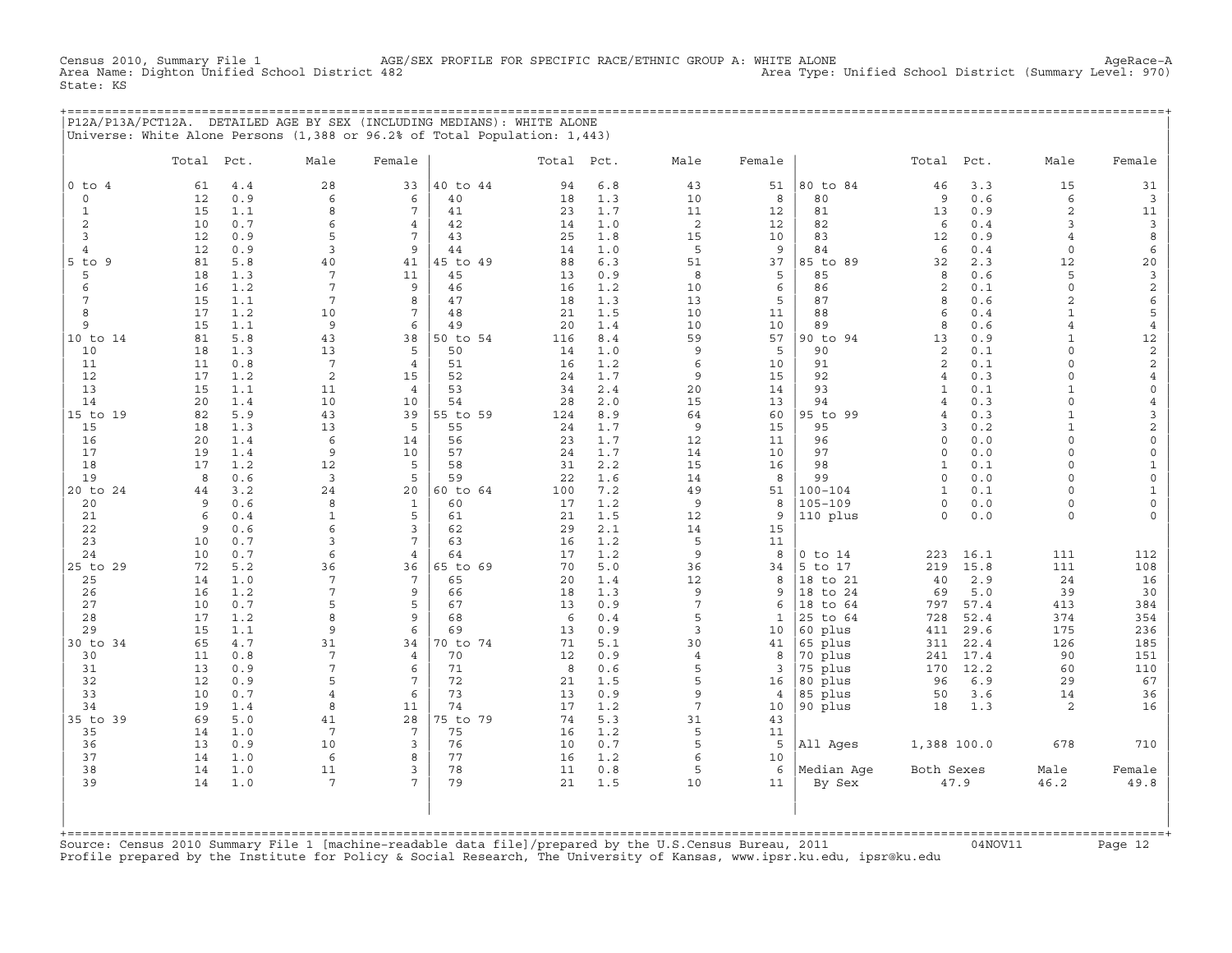Census 2010, Summary File 1 AGE/SEX PROFILE FOR SPECIFIC RACE/ETHNIC GROUP B: BLACK OR AFRICAN AMERICAN ALONE<br>Area Name: Dighton Unified School District 482 Area Name: Dighton Unified School District (Summary Level: 9 State: KS

|                                                                                                                                                                                   | P12B/P13B/PCT12B. DETAILED AGE BY SEX (INCLUDING MEDIANS): BLACK OR AFRICAN AMERICAN ALONE<br>Universe: Black or African American Alone Persons (6 or 0.4% of Total Population: 1,443)                                                                                                                                                                                                                                           |                                                                                                                                                                                                                                                                                     |                                                                                                                                                                                                                                                              |                                                                                                                                                                |                                                                                                                                                                                                                                                |                                                                                                                                                                 |                                                                                                                                                                                                                                     |                                                                                                                                                                             |                                                                                                                                                                                                     |                                                                                                                                                                                                                                                                               |                                                                                                                                                               |                                                                                                                                                                                                                                                                           |                                                                                                                                                                                                                                              |
|-----------------------------------------------------------------------------------------------------------------------------------------------------------------------------------|----------------------------------------------------------------------------------------------------------------------------------------------------------------------------------------------------------------------------------------------------------------------------------------------------------------------------------------------------------------------------------------------------------------------------------|-------------------------------------------------------------------------------------------------------------------------------------------------------------------------------------------------------------------------------------------------------------------------------------|--------------------------------------------------------------------------------------------------------------------------------------------------------------------------------------------------------------------------------------------------------------|----------------------------------------------------------------------------------------------------------------------------------------------------------------|------------------------------------------------------------------------------------------------------------------------------------------------------------------------------------------------------------------------------------------------|-----------------------------------------------------------------------------------------------------------------------------------------------------------------|-------------------------------------------------------------------------------------------------------------------------------------------------------------------------------------------------------------------------------------|-----------------------------------------------------------------------------------------------------------------------------------------------------------------------------|-----------------------------------------------------------------------------------------------------------------------------------------------------------------------------------------------------|-------------------------------------------------------------------------------------------------------------------------------------------------------------------------------------------------------------------------------------------------------------------------------|---------------------------------------------------------------------------------------------------------------------------------------------------------------|---------------------------------------------------------------------------------------------------------------------------------------------------------------------------------------------------------------------------------------------------------------------------|----------------------------------------------------------------------------------------------------------------------------------------------------------------------------------------------------------------------------------------------|
|                                                                                                                                                                                   | Total Pct.                                                                                                                                                                                                                                                                                                                                                                                                                       | Male                                                                                                                                                                                                                                                                                | Female                                                                                                                                                                                                                                                       |                                                                                                                                                                | Total Pct.                                                                                                                                                                                                                                     |                                                                                                                                                                 | Male                                                                                                                                                                                                                                | Female                                                                                                                                                                      |                                                                                                                                                                                                     | Total Pct.                                                                                                                                                                                                                                                                    |                                                                                                                                                               | Male                                                                                                                                                                                                                                                                      | Female                                                                                                                                                                                                                                       |
| $0$ to $4$<br>$\mathsf{O}$<br>1<br>2<br>3<br>$\overline{4}$<br>$5$ to<br>9<br>5<br>6<br>7<br>8<br>9<br>10 to 14<br>10<br>11<br>12<br>13<br>14<br>15 to 19<br>15<br>16<br>17<br>18 | $\circ$<br>0.0<br>$\circ$<br>0.0<br>$\circ$<br>0.0<br>$\circ$<br>0.0<br>0.0<br>$\Omega$<br>0.0<br>$\circ$<br>$\mathbf{1}$<br>16.7<br>0.0<br>$\circ$<br>0.0<br>$\circ$<br>0.0<br>$\Omega$<br>0.0<br>$\mathbf 0$<br>1<br>16.7<br>16.7<br>$\mathbf{1}$<br>$\circ$<br>0.0<br>0.0<br>$\mathbf 0$<br>0.0<br>$\Omega$<br>0.0<br>$\mathbf 0$<br>16.7<br>1<br>33.3<br>2<br>0.0<br>$\mathbf 0$<br>0.0<br>0<br>16.7<br>1<br>0.0<br>$\Omega$ | $\mathsf{O}\xspace$<br>$\mathbf 0$<br>$\mathbf 0$<br>0<br>$\Omega$<br>$\Omega$<br>$\Omega$<br>$\Omega$<br>0<br>$\Omega$<br>$\Omega$<br>$\Omega$<br>$\Omega$<br>$\mathbf 0$<br>$\Omega$<br>$\Omega$<br>0<br>$\Omega$<br>$\mathbf{1}$<br>$\Omega$<br>$\Omega$<br>$\Omega$<br>$\Omega$ | 0<br>0<br>$\mathbf 0$<br>$\mathbf 0$<br>0<br>0<br>$\mathbf{1}$<br>$\mathbf 0$<br>0<br>$\mathbf 0$<br>0<br>1<br>$\mathbf{1}$<br>$\mathbf 0$<br>$\mathbf 0$<br>$\Omega$<br>0<br>1<br>$\mathbf{1}$<br>$\mathbf 0$<br>$\mathbf 0$<br>$\mathbf{1}$<br>$\mathbf 0$ | 40 to 44<br>40<br>41<br>42<br>43<br>44<br>45 to 49<br>45<br>46<br>47<br>48<br>49<br>50 to 54<br>50<br>51<br>52<br>53<br>54<br>55 to 59<br>55<br>56<br>57<br>58 | $\mathbf 0$<br>0<br>$\mathbf 0$<br>$\mathbf 0$<br>$\Omega$<br>$\mathbf 0$<br>0<br>0<br>$\Omega$<br>$\Omega$<br>$\Omega$<br>$\mathbf{1}$<br>0<br>1<br>$\cap$<br>0<br>$\Omega$<br>$\Omega$<br>$\mathbf 0$<br>$\mathbf 0$<br>$\Omega$<br>$\Omega$ | 0.0<br>0.0<br>0.0<br>0.0<br>0.0<br>0.0<br>0.0<br>0.0<br>0.0<br>0.0<br>0.0<br>0.0<br>16.7<br>0.0<br>16.7<br>0.0<br>0.0<br>0.0<br>0.0<br>0.0<br>0.0<br>0.0<br>0.0 | 0<br>0<br>$\Omega$<br>$\Omega$<br>$\Omega$<br>$\Omega$<br>$\Omega$<br>$\Omega$<br>0<br>$\Omega$<br>$\Omega$<br>$\Omega$<br>$\mathbf{1}$<br>0<br>1<br>$\Omega$<br>0<br>$\Omega$<br>$\Omega$<br>0<br>$\Omega$<br>$\Omega$<br>$\Omega$ | $\circ$<br>0<br>0<br>0<br>0<br>0<br>0<br>0<br>0<br>$\mathbf{0}$<br>0<br>0<br>0<br>0<br>0<br>$\mathbf{0}$<br>0<br>0<br>$\mathbf{0}$<br>0<br>0<br>$\mathbf 0$<br>$\mathbf{0}$ | 80 to 84<br>80<br>81<br>82<br>83<br>84<br>85 to 89<br>85<br>86<br>87<br>88<br>89<br>90 to 94<br>90<br>91<br>92<br>93<br>94<br>95 to 99<br>95<br>96<br>97<br>98                                      | $\mathsf{O}\xspace$<br>$\circ$<br>$\circ$<br>$\circ$<br>$\circ$<br>$\Omega$<br>$\Omega$<br>$\circ$<br>$\circ$<br>$\Omega$<br>$\Omega$<br>$\Omega$<br>$\Omega$<br>$\circ$<br>$\circ$<br>$\Omega$<br>$\circ$<br>$\circ$<br>$\circ$<br>$\circ$<br>$\circ$<br>$\circ$<br>$\Omega$ | 0.0<br>0.0<br>0.0<br>0.0<br>0.0<br>0.0<br>0.0<br>0.0<br>0.0<br>0.0<br>0.0<br>0.0<br>0.0<br>0.0<br>0.0<br>0.0<br>0.0<br>0.0<br>0.0<br>0.0<br>0.0<br>0.0<br>0.0 | $\Omega$<br>$\circ$<br>$\Omega$<br>$\Omega$<br>$\cap$<br>$\Omega$<br>$\Omega$<br>$\Omega$<br>$\Omega$<br>$\Omega$<br>$\Omega$<br>$\Omega$<br>$\Omega$<br>$\Omega$<br>$\Omega$<br>$\cap$<br>$\Omega$<br>$\Omega$<br>$\Omega$<br>$\Omega$<br>$\cap$<br>$\Omega$<br>$\Omega$ | $\Omega$<br>$\Omega$<br>$\Omega$<br>$\Omega$<br>$\Omega$<br>$\Omega$<br>$\Omega$<br>$\Omega$<br>$\Omega$<br>$\Omega$<br>$\Omega$<br>$\Omega$<br>$\Omega$<br>$\Omega$<br>$\Omega$<br>$\Omega$<br>$\Omega$<br>$\Omega$<br>$\Omega$<br>$\Omega$ |
| 19<br>20 to 24<br>20<br>21<br>22<br>23<br>24<br>25 to 29<br>25<br>26<br>27<br>28<br>29<br>30 to 34<br>30<br>31<br>32<br>33<br>34<br>35 to 39                                      | 1<br>16.7<br>0.0<br>$\Omega$<br>$\circ$<br>0.0<br>$\circ$<br>0.0<br>0.0<br>$\Omega$<br>$\Omega$<br>0.0<br>$\mathbf 0$<br>0.0<br>$\circ$<br>0.0<br>0.0<br>$\circ$<br>$\mathbf 0$<br>0.0<br>0.0<br>$\Omega$<br>0.0<br>$\Omega$<br>0.0<br>$\Omega$<br>0.0<br>$\mathbf 0$<br>0.0<br>$\mathbf 0$<br>$\circ$<br>0.0<br>$\circ$<br>0.0<br>$\Omega$<br>0.0<br>0.0<br>$\Omega$<br>$\circ$<br>0.0                                          | 1<br>$\Omega$<br>$\mathbf 0$<br>0<br>$\Omega$<br>$\Omega$<br>0<br>$\Omega$<br>$\Omega$<br>$\Omega$<br>$\Omega$<br>$\Omega$<br>$\Omega$<br>$\Omega$<br>$\Omega$<br>$\mathbf 0$<br>0<br>$\Omega$<br>$\Omega$<br>$\mathbf 0$                                                           | 0<br>0<br>$\mathbf 0$<br>0<br>0<br>$\Omega$<br>0<br>$\mathbf 0$<br>$\mathbf 0$<br>$\mathbf 0$<br>$\mathbf 0$<br>$\mathbf 0$<br>$\mathbf 0$<br>$\mathbf 0$<br>$\mathbf 0$<br>$\mathbf 0$<br>0<br>$\mathbf 0$<br>$\Omega$<br>$\mathsf{O}\xspace$               | 59<br>60 to 64<br>60<br>61<br>62<br>63<br>64<br>65 to 69<br>65<br>66<br>67<br>68<br>69<br>70 to 74<br>70<br>71<br>72<br>73<br>74<br>75 to 79                   | $\Omega$<br>0<br>$\mathbf 0$<br>0<br>$\Omega$<br>$\Omega$<br>$\mathbf 0$<br>1<br>$\Omega$<br>0<br>$\Omega$<br>1<br><sup>0</sup><br>0<br>0<br>0<br>0<br>$\Omega$<br>$\Omega$<br>$\circ$                                                         | 0.0<br>0.0<br>0.0<br>0.0<br>0.0<br>0.0<br>0.0<br>16.7<br>0.0<br>0.0<br>0.0<br>16.7<br>0.0<br>0.0<br>0.0<br>0.0<br>0.0<br>0.0<br>0.0<br>0.0                      | $\Omega$<br>0<br>$\Omega$<br>0<br>$\Omega$<br>$\Omega$<br>$\Omega$<br>$\mathbf{1}$<br>$\Omega$<br>0<br>$\Omega$<br>1<br>$\Omega$<br>$\circ$<br>0<br>$\circ$<br>0<br>$\Omega$<br>$\Omega$<br>0                                       | 0<br>0<br>0<br>0<br>0<br>0<br>0<br>0<br>$\Omega$<br>$\Omega$<br>0<br>0<br>0<br>0<br>0<br>0<br>0<br>0<br>0<br>0                                                              | 99<br>$100 - 104$<br>$105 - 109$<br>110 plus<br>$0$ to $14$<br>5 to 17<br>18 to 21<br>18 to 24<br>18 to 64<br>25 to 64<br>60 plus<br>65 plus<br>70 plus<br>75 plus<br>80 plus<br>85 plus<br>90 plus | $\Omega$<br>$\circ$<br>$\Omega$<br>$\circ$<br>2<br>3<br>$\mathbf{1}$<br>1<br>2<br>$\mathbf{1}$<br>1<br>$\mathbf{1}$<br>$\mathbf 0$<br>$\circ$<br>$\mathsf{O}$<br>0<br>$\Omega$                                                                                                | $0.0$<br>0.0<br>0.0<br>0.0<br>33.3<br>50.0<br>16.7<br>16.7<br>33.3<br>16.7<br>16.7<br>16.7<br>0.0<br>0.0<br>0.0<br>0.0<br>0.0                                 | $\Omega$<br>$\Omega$<br>$\Omega$<br>$\circ$<br>$\Omega$<br>$\circ$<br>$\mathbf{1}$<br>1<br>$\overline{a}$<br>$\mathbf{1}$<br>$\mathbf{1}$<br>$\mathbf{1}$<br>$\Omega$<br>$\Omega$<br>$\Omega$<br>$\Omega$<br>$\Omega$                                                     | $\Omega$<br>$\Omega$<br>$\Omega$<br>$\overline{2}$<br>3<br>$\mathsf O$<br>$\Omega$<br>$\Omega$<br>$\Omega$<br>$\Omega$                                                                                                                       |
| 35<br>36<br>37<br>38<br>39                                                                                                                                                        | $\circ$<br>0.0<br>0.0<br>$\mathbf 0$<br>$\Omega$<br>0.0<br>$\mathbf 0$<br>0.0<br>0.0<br>$\Omega$                                                                                                                                                                                                                                                                                                                                 | $\mathbf 0$<br>$\Omega$<br>$\Omega$<br>$\Omega$<br>$\Omega$                                                                                                                                                                                                                         | $\mathbf 0$<br>0<br>0<br>$\mathbf 0$<br>$\Omega$                                                                                                                                                                                                             | 75<br>76<br>77<br>78<br>79                                                                                                                                     | $\mathbf 0$<br>$\mathbf 0$<br>0<br>$\circ$<br>$\Omega$                                                                                                                                                                                         | 0.0<br>0.0<br>0.0<br>0.0<br>0.0                                                                                                                                 | 0<br>$\Omega$<br>$\Omega$<br>$\Omega$<br>$\Omega$                                                                                                                                                                                   | 0<br>$\Omega$<br>$\Omega$<br>$\mathbf{0}$<br>$\Omega$                                                                                                                       | All Ages<br>Median Age<br>By Sex                                                                                                                                                                    | Both Sexes<br>18.5                                                                                                                                                                                                                                                            | 6 100.0                                                                                                                                                       | 3<br>Male<br>51.5                                                                                                                                                                                                                                                         | 3<br>Female<br>14.5                                                                                                                                                                                                                          |

+===================================================================================================================================================+Source: Census 2010 Summary File 1 [machine−readable data file]/prepared by the U.S.Census Bureau, 2011 04NOV11 Page 13 Profile prepared by the Institute for Policy & Social Research, The University of Kansas, www.ipsr.ku.edu, ipsr@ku.edu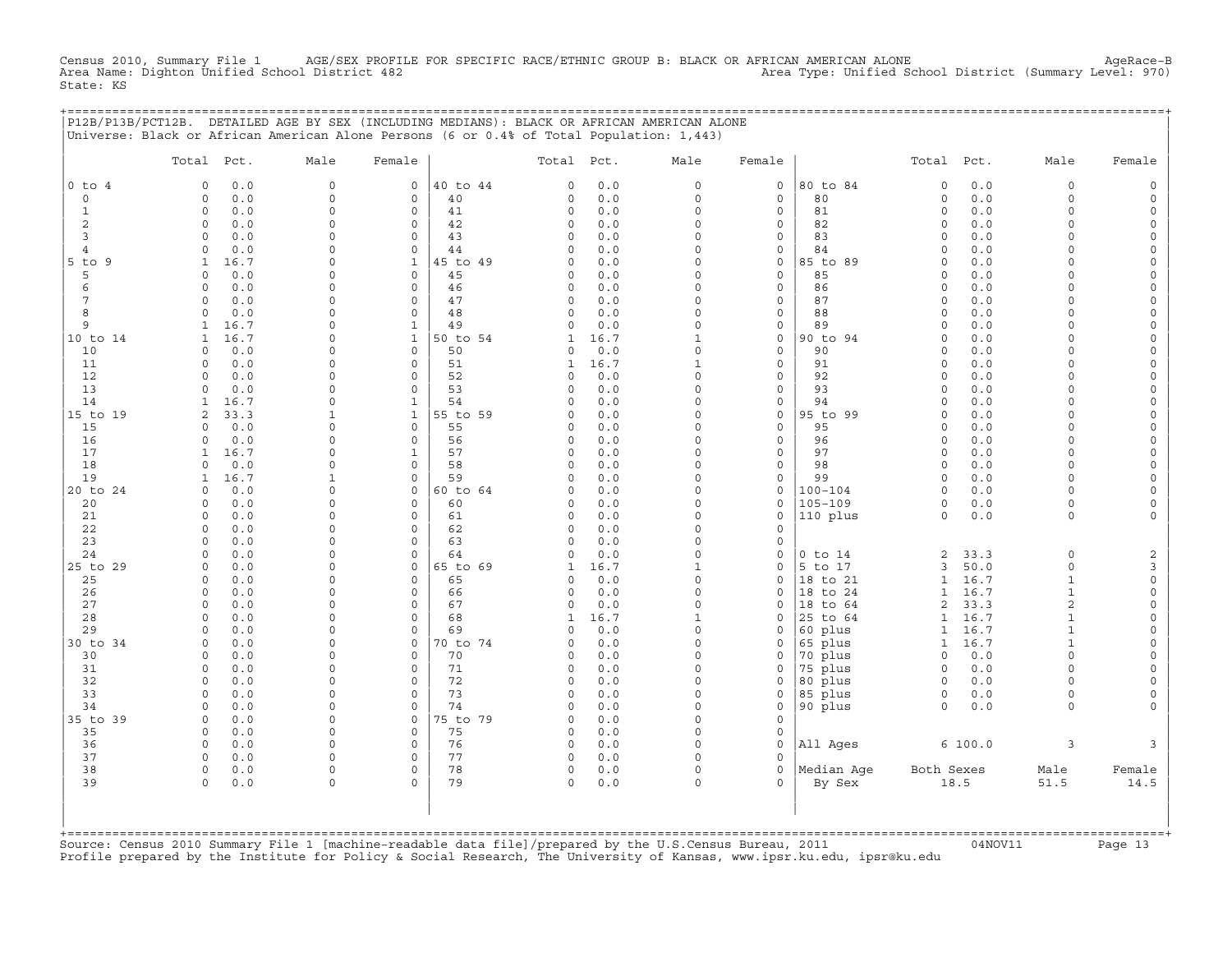Census 2010, Summary File 1 AGE/SEX PROFILE FOR SPECIFIC RACE/ETHNIC GROUP C: AMERICAN INDIAN AND ALASKA NATIVE ALONE AgeRace−C Area Name: Dighton Unified School District 482 Area Type: Unified School District (Summary Level: 970) State: KS

+===================================================================================================================================================+

|                       | Universe: American Indian and Alaska Native Alone Persons (9 or 0.6% of Total Population: 1,443)<br>Total Pct. | Male                 | Female              |                | Total Pct.    |             | Male                     | Female                             |                | Total Pct.          |              | Male                 | Female                      |
|-----------------------|----------------------------------------------------------------------------------------------------------------|----------------------|---------------------|----------------|---------------|-------------|--------------------------|------------------------------------|----------------|---------------------|--------------|----------------------|-----------------------------|
|                       |                                                                                                                |                      |                     |                |               |             |                          |                                    |                |                     |              |                      |                             |
| $0$ to $4$<br>$\circ$ | 0.0<br>$\Omega$<br>0.0<br>0                                                                                    | $\circ$<br>$\Omega$  | 0<br>$\circ$        | 40 to 44<br>40 | 1<br>0        | 11.1<br>0.0 | $\mathbf{1}$<br>$\circ$  | $\mathsf{O}\xspace$<br>$\mathbf 0$ | 80 to 84<br>80 | $\circ$<br>$\circ$  | $0.0$<br>0.0 | $\circ$<br>$\Omega$  | $\mathsf O$<br>$\mathsf{O}$ |
| $\mathbf{1}$          | $\circ$<br>0.0                                                                                                 | $\mathbf 0$          | $\mathsf{O}\xspace$ | 41             | 0             | 0.0         | $\mathsf{O}\xspace$      | $\mathsf{O}\xspace$                | 81             | $\circ$             | 0.0          | $\mathbf 0$          | $\mathsf{O}\xspace$         |
| 2                     | 0.0<br>$\circ$                                                                                                 | $\Omega$             | $\circ$             | 42             | 1             | 11.1        | $\mathbf{1}$             | $\mathbf 0$                        | 82             | $\mathbf 0$         | 0.0          | $\Omega$             | 0                           |
| 3                     | 0.0<br>$\Omega$                                                                                                | $\Omega$             | $\mathbf 0$         | 43             | $\Omega$      | 0.0         | $\Omega$                 | $\mathbf 0$                        | 83             | $\mathbf 0$         | 0.0          | $\Omega$             | $\mathsf{O}$                |
| $\overline{4}$        | $\Omega$<br>0.0                                                                                                | $\Omega$             | $\mathsf O$         | 44             | 0             | 0.0         | 0                        | $\mathsf{O}\xspace$                | 84             | $\circ$             | 0.0          | $\Omega$             | $\mathsf{O}\xspace$         |
| $5$ to<br>9           | 0.0<br>$\Omega$                                                                                                | $\Omega$             | $\mathbf 0$         | 45 to 49       | $\Omega$      | 0.0         | $\Omega$                 | $\mathsf{O}\xspace$                | 85 to 89       | $\Omega$            | 0.0          | $\Omega$             | 0                           |
| 5                     | 0.0<br>0                                                                                                       | $\Omega$             | $\mathbf 0$         | 45             | 0             | 0.0         | $\Omega$                 | 0                                  | 85             | $\mathbf 0$         | 0.0          | $\Omega$             | 0                           |
| 6                     | $\Omega$<br>0.0                                                                                                | $\Omega$             | $\circ$             | 46             | 0             | 0.0         | $\Omega$                 | $\mathsf{O}\xspace$                | 86             | $\circ$             | 0.0          | 0                    | $\mathsf{O}\xspace$         |
| 7                     | 0.0<br>0                                                                                                       | $\Omega$             | $\Omega$            | 47             | 0             | 0.0         | $\Omega$                 | 0                                  | 87             | $\Omega$            | 0.0          | $\Omega$             | 0                           |
| 8                     | 0.0<br>0                                                                                                       | $\Omega$             | $\mathbf 0$         | 48             | $\circ$       | 0.0         | $\Omega$                 | 0                                  | 88             | $\mathbf 0$         | 0.0          | $\Omega$             | 0                           |
| 9                     | $\Omega$<br>0.0                                                                                                | $\Omega$             | $\circ$             | 49             | $\Omega$      | $0.0$       | $\Omega$                 | $\mathsf{O}\xspace$                | 89             | $\circ$             | 0.0          | $\Omega$             | $\mathsf{O}\xspace$         |
| 10 to 14              | 11.1<br>1                                                                                                      | $\Omega$             | $\mathbf{1}$        | 50 to 54       | 1             | 11.1        | $\Omega$                 | $\mathbf 1$                        | 90 to 94       | $\circ$             | 0.0          | $\Omega$             | $\mathsf{O}\xspace$         |
| 10                    | 0.0<br>$\circ$                                                                                                 | $\Omega$             | $\mathbf 0$         | 50             | 0             | 0.0         | $\Omega$                 | 0                                  | 90             | $\mathbf 0$         | 0.0          | $\Omega$             | 0                           |
| 11                    | 11.1<br>$\mathbf{1}$                                                                                           | $\Omega$             | $\mathbf{1}$        | 51             | $\mathbf{1}$  | 11.1        | $\Omega$                 | $\mathbf{1}$                       | 91             | $\circ$             | 0.0          | $\Omega$             | $\mathsf{O}\xspace$         |
| 12                    | 0.0<br>$\mathbf 0$                                                                                             | $\Omega$             | $\circ$             | 52             | $\Omega$      | 0.0         | $\circ$                  | $\mathbf 0$                        | 92             | $\circ$             | 0.0          | $\Omega$             | 0                           |
| 13                    | 0.0<br>$\Omega$                                                                                                | $\Omega$             | $\Omega$            | 53             | 0             | 0.0         | $\Omega$                 | 0                                  | 93             | $\mathbf 0$         | 0.0          | $\Omega$             | 0                           |
| 14                    | 0.0<br>$\circ$                                                                                                 | $\Omega$             | $\circ$             | 54             | $\Omega$      | 0.0         | $\circ$<br>$\mathbf{1}$  | $\mathsf{O}\xspace$                | 94             | $\circ$             | 0.0          | $\Omega$             | $\mathsf{O}\xspace$         |
| 15 to 19              | 0.0<br>$\circ$<br>$\Omega$                                                                                     | $\Omega$<br>$\Omega$ | $\mathbf 0$         | 55 to 59       | $\mathbf{1}$  | 11.1        | $\Omega$                 | $\mathbf 0$                        | 95 to 99       | $\circ$<br>$\Omega$ | 0.0          | $\Omega$<br>$\Omega$ | $\mathsf{O}\xspace$         |
| 15<br>16              | 0.0<br>$\circ$<br>0.0                                                                                          | $\Omega$             | 0<br>$\circ$        | 55<br>56       | 0<br>$\Omega$ | 0.0<br>0.0  | $\Omega$                 | 0<br>$\mathsf{O}\xspace$           | 95<br>96       | $\circ$             | 0.0<br>0.0   | $\Omega$             | 0<br>$\mathsf{O}\xspace$    |
| 17                    | $\circ$<br>0.0                                                                                                 | $\Omega$             | $\circ$             | 57             | 0             | 0.0         | $\circ$                  | 0                                  | 97             | $\circ$             | 0.0          | $\Omega$             | 0                           |
| 18                    | 0.0<br>$\Omega$                                                                                                | $\Omega$             | $\mathbf 0$         | 58             | 0             | 0.0         | 0                        | 0                                  | 98             | $\circ$             | 0.0          | $\Omega$             | 0                           |
| 19                    | $\circ$<br>0.0                                                                                                 | $\Omega$             | $\circ$             | 59             | $\mathbf{1}$  | 11.1        | $\mathbf{1}$             | $\mathsf{O}\xspace$                | 99             | $\circ$             | 0.0          | $\Omega$             | $\mathsf{O}\xspace$         |
| 20 to 24              | 0.0<br>$\circ$                                                                                                 | $\Omega$             | $\mathbf 0$         | 60 to 64       | 2             | 22.2        | $\mathbf{1}$             | $\mathbf{1}$                       | $100 - 104$    | $\circ$             | 0.0          | $\Omega$             | 0                           |
| 20                    | 0.0<br>$\Omega$                                                                                                | $\Omega$             | $\mathbf 0$         | 60             | 0             | 0.0         | 0                        | 0                                  | $105 - 109$    | $\circ$             | 0.0          | 0                    | 0                           |
| 21                    | 0.0<br>$\Omega$                                                                                                | $\Omega$             | $\circ$             | 61             | $\mathbf{1}$  | 11.1        | $\mathbf{1}$             | $\mathsf{O}\xspace$                | 110 plus       | $\circ$             | 0.0          | $\circ$              | $\mathsf{O}\xspace$         |
| 22                    | $\circ$<br>0.0                                                                                                 | $\Omega$             | $\circ$             | 62             | 1             | 11.1        | $\Omega$                 | $\mathbf{1}$                       |                |                     |              |                      |                             |
| 23                    | 0.0<br>0                                                                                                       | $\Omega$             | $\circ$             | 63             | $\Omega$      | 0.0         | $\Omega$                 | 0                                  |                |                     |              |                      |                             |
| 24                    | 0.0<br>$\Omega$                                                                                                | $\Omega$             | $\Omega$            | 64             | $\Omega$      | 0.0         | $\Omega$                 | $\mathsf{O}\xspace$                | $0$ to $14$    | 1                   | 11.1         | $\mathbf 0$          | $\mathbf{1}$                |
| 25 to 29              | 0.0<br>$\Omega$                                                                                                | $\Omega$             | $\Omega$            | 65 to 69       | $\Omega$      | 0.0         | $\Omega$                 | $\circ$                            | 5 to 17        | $\mathbf{1}$        | 11.1         | $\Omega$             | $\mathbf 1$                 |
| 25                    | 0.0<br>$\mathbf 0$                                                                                             | $\Omega$             | $\Omega$            | 65             | 0             | 0.0         | $\circ$                  | $\mathbf 0$                        | 18 to 21       | $\circ$             | 0.0          | $\Omega$             | $\mathsf O$                 |
| 26                    | 0.0<br>0                                                                                                       | $\Omega$             | 0                   | 66             | 0             | 0.0         | $\Omega$                 | 0                                  | 18 to 24       | $\Omega$            | 0.0          | $\Omega$             | $\mathsf{O}\xspace$         |
| 27                    | $\Omega$<br>0.0                                                                                                | $\Omega$             | $\circ$             | 67             | $\Omega$      | 0.0         | $\Omega$                 | $\circ$                            | 18 to 64       | 7                   | 77.8         | 3                    | $\overline{4}$              |
| 28                    | $\mathbf 0$<br>0.0                                                                                             | $\Omega$             | $\Omega$            | 68             | 0             | 0.0         | $\Omega$                 | $\circ$                            | 25 to 64       | 7                   | 77.8         | 3                    | 4                           |
| 29                    | $0.0$<br>0                                                                                                     | $\Omega$             | $\circ$             | 69             | 0             | 0.0         | $\Omega$                 | 0                                  | 60 plus        | 3                   | 33.3         | $\overline{2}$       | $\mathbf{1}$                |
| 30 to 34              | $\Omega$<br>0.0                                                                                                | $\Omega$             | $\circ$             | 70 to 74       | $\Omega$      | 0.0         | $\Omega$                 | $\circ$                            | 65 plus        | $\mathbf{1}$        | 11.1         | $\mathbf{1}$         | $\mathsf{O}\xspace$         |
| 30                    | $\mathbf 0$<br>0.0                                                                                             | $\Omega$             | $\circ$             | 70             | 0             | 0.0         | $\circ$                  | 0                                  | 70 plus        | $\mathbf{1}$        | 11.1         | $\mathbf{1}$         | $\mathsf{O}\xspace$         |
| 31                    | 0.0<br>0                                                                                                       | $\mathbf 0$          | $\mathbf 0$         | 71             | 0             | 0.0         | $\Omega$                 | 0                                  | 75 plus        | $\mathbf{1}$        | 11.1         | $\mathbf{1}$         | $\mathsf{O}\xspace$         |
| 32                    | $\Omega$<br>0.0                                                                                                | $\Omega$             | $\Omega$            | 72             | $\Omega$      | 0.0         | $\circ$                  | $\mathbf 0$                        | 80 plus        | $\circ$             | 0.0          | $\Omega$             | 0                           |
| 33                    | $\mathbf 0$<br>0.0                                                                                             | $\Omega$             | $\circ$             | 73             | $\circ$       | 0.0         | $\circ$                  | 0                                  | 85 plus        | $\circ$             | 0.0          | $\Omega$             | 0                           |
| 34                    | 0.0<br>$\Omega$                                                                                                | $\Omega$             | $\mathsf O$         | 74             | $\circ$       | 0.0         | 0                        | $\mathsf{O}\xspace$                | 90 plus        | $\circ$             | 0.0          | $\circ$              | $\mathbf 0$                 |
| 35 to 39              | 2<br>22.2                                                                                                      | $\Omega$             | 2                   | 75 to 79       | $\mathbf{1}$  | 11.1        | $\mathbf{1}$             | $\mathbf 0$                        |                |                     |              |                      |                             |
| 35                    | 0.0<br>$\mathbf 0$                                                                                             | $\Omega$             | $\mathbf 0$         | 75             | $\mathbf{1}$  | 11.1        | $\mathbf{1}$<br>$\Omega$ | 0                                  |                |                     |              |                      |                             |
| 36<br>37              | 0.0<br>$\mathbf 0$<br>11.1<br>1                                                                                | $\Omega$<br>$\Omega$ | $\mathbf 0$<br>1    | 76<br>77       | $\circ$<br>0  | 0.0<br>0.0  | $\Omega$                 | $\mathbf 0$<br>$\Omega$            | All Ages       |                     | 9 100.0      | $\overline{4}$       | 5                           |
| 38                    | 0.0<br>0                                                                                                       | $\Omega$             | $\circ$             | 78             | 0             | $0.0$       | 0                        | 0                                  | Median Age     | Both Sexes          |              | Male                 | Female                      |
| 39                    | 11.1<br>$\mathbf{1}$                                                                                           | $\Omega$             | $\mathbf{1}$        | 79             | 0             | 0.0         | $\circ$                  | $\Omega$                           | By Sex         |                     | 51.5         | 60.5                 | 39.5                        |
|                       |                                                                                                                |                      |                     |                |               |             |                          |                                    |                |                     |              |                      |                             |

+===================================================================================================================================================+Source: Census 2010 Summary File 1 [machine−readable data file]/prepared by the U.S.Census Bureau, 2011 04NOV11 Page 14 Profile prepared by the Institute for Policy & Social Research, The University of Kansas, www.ipsr.ku.edu, ipsr@ku.edu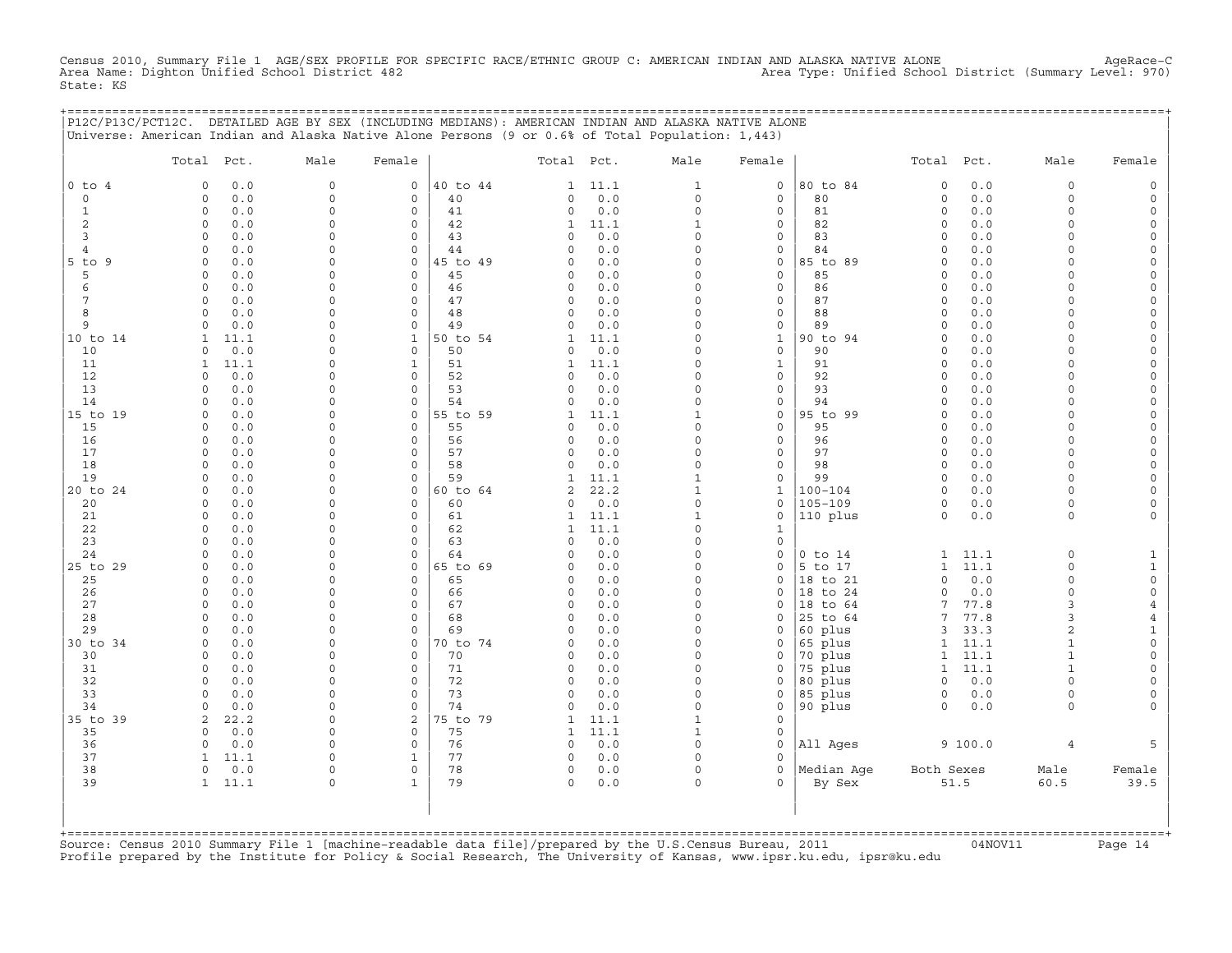Census 2010, Summary File 1 AGE/SEX PROFILE FOR SPECIFIC RACE/ETHNIC GROUP D: ASIAN ALONE AgeRace-D<br>Area Name: Dighton Unified School District 482 Area Type: Unified School District (Summary Level: 970) Area Type: Unified School District (Summary Level: 970) State: KS

|  | P12D/P13D/PCT12D. DETAILED AGE BY SEX (INCLUDING MEDIANS): ASIAN ALONE |  |  |
|--|------------------------------------------------------------------------|--|--|
|  | Universe: Asian Alone Persons (4 or 0.3% of Total Population: 1,443)   |  |  |

|                      | Total Pct.           |            | Male                 | Female                  |                | Total Pct.                  |             | Male                 | Female                       |                        | Total                | Pct.       | Male                 | Female                             |
|----------------------|----------------------|------------|----------------------|-------------------------|----------------|-----------------------------|-------------|----------------------|------------------------------|------------------------|----------------------|------------|----------------------|------------------------------------|
| $0$ to $4$           | $\circ$              | 0.0        | $\mathbf{0}$         | $\circ$                 | 40 to 44       | $\mathbf{1}$                | 25.0        | $\mathbf{1}$         | $\mathbf 0$                  | 80 to 84               | $\circ$              | 0.0        | $\circ$              | $\mathbb O$                        |
| $\mathbf 0$          | $\Omega$             | 0.0        | $\circ$              | $\mathbf 0$             | 40             | 0                           | 0.0         | $\mathbf 0$          | $\mathbf 0$                  | 80                     | $\circ$              | 0.0        | $\circ$              | $\mathsf{O}\xspace$                |
| $\mathbf{1}$         | $\circ$              | 0.0        | $\Omega$             | $\mathbf 0$             | 41             | $\circ$                     | 0.0         | $\circ$              | $\mathbf 0$                  | 81                     | $\circ$              | 0.0        | $\circ$              | $\mathsf{O}\xspace$                |
| 2                    | $\circ$              | 0.0        | $\Omega$             | $\mathbf 0$             | 42             | 1                           | 25.0        | $\mathbf{1}$         | $\mathsf{O}\xspace$          | 82                     | $\mathbf 0$          | 0.0        | $\circ$              | $\mathsf{O}\xspace$                |
| 3                    | $\circ$              | 0.0        | 0                    | $\mathbf 0$             | 43             | $\mathbf 0$                 | 0.0         | $\mathbf 0$          | $\mathsf{O}$                 | 83                     | $\circ$              | 0.0        | $\circ$              | $\mathsf{O}\xspace$                |
| 4                    | $\Omega$             | 0.0        | $\Omega$             | $\mathbf 0$             | 44             | $\Omega$                    | 0.0         | $\Omega$             | $\mathsf{O}$                 | 84                     | $\circ$              | 0.0        | $\Omega$             | $\mathsf{O}\xspace$                |
| $5$ to $9$           | $\circ$              | 0.0        | $\Omega$             | $\mathbf 0$             | 45 to 49       | $\mathbf{1}$                | 25.0        | $\Omega$             | $\mathbf{1}$                 | 85 to 89               | $\Omega$             | 0.0        | $\Omega$             | $\mathsf{O}\xspace$                |
| 5                    | $\Omega$             | 0.0        | $\Omega$             | $\Omega$                | 45             | 0                           | 0.0         | $\Omega$<br>$\Omega$ | $\mathbf 0$                  | 85                     | $\Omega$             | 0.0        | $\Omega$             | $\mathsf{O}\xspace$                |
| 6<br>$7\phantom{.0}$ | $\Omega$<br>$\Omega$ | 0.0        | $\Omega$<br>$\Omega$ | $\Omega$<br>$\Omega$    | 46<br>47       | $\Omega$                    | 0.0         | $\Omega$             | $\mathbf 0$<br>$\mathbf{1}$  | 86<br>87               | $\Omega$             | 0.0        | $\Omega$<br>$\Omega$ | $\circ$                            |
| 8                    | $\circ$              | 0.0<br>0.0 | $\Omega$             | $\mathbf 0$             | 48             | $\mathbf{1}$<br>$\mathbf 0$ | 25.0<br>0.0 | $\Omega$             | $\mathsf O$                  | 88                     | $\circ$<br>$\Omega$  | 0.0<br>0.0 | $\Omega$             | $\mathsf O$<br>$\mathsf{O}\xspace$ |
| 9                    | $\Omega$             | 0.0        | $\Omega$             | $\mathbf 0$             | 49             | $\Omega$                    | 0.0         | $\Omega$             | $\mathsf O$                  | 89                     | $\Omega$             | 0.0        | $\Omega$             | $\mathsf{O}\xspace$                |
| 10 to 14             | $\Omega$             | 0.0        | $\Omega$             | $\mathsf{O}\xspace$     | 50 to 54       | 0                           | 0.0         | $\Omega$             | $\mathsf O$                  | 90 to 94               | $\circ$              | 0.0        | $\circ$              | $\mathsf{O}\xspace$                |
| 10                   | $\circ$              | 0.0        | $\Omega$             | $\mathbf 0$             | 50             | $\mathbf 0$                 | 0.0         | $\Omega$             | $\mathbf 0$                  | 90                     | $\circ$              | 0.0        | $\circ$              | $\mathsf{O}\xspace$                |
| 11                   | $\circ$              | 0.0        | 0                    | $\mathbf 0$             | 51             | $\circ$                     | 0.0         | $\Omega$             | $\mathsf O$                  | 91                     | $\circ$              | 0.0        | $\circ$              | $\circ$                            |
| 12                   | $\Omega$             | 0.0        | $\Omega$             | $\Omega$                | 52             | $\mathbf 0$                 | 0.0         | $\Omega$             | $\mathbf 0$                  | 92                     | $\Omega$             | 0.0        | $\Omega$             | $\mathsf O$                        |
| 13                   | $\Omega$             | 0.0        | $\Omega$             | $\Omega$                | 53             | $\Omega$                    | 0.0         | $\Omega$             | $\mathbf 0$                  | 93                     | $\Omega$             | 0.0        | $\Omega$             | $\mathsf{O}\xspace$                |
| 14                   | $\Omega$             | 0.0        | $\Omega$             | $\mathbf 0$             | 54             | $\circ$                     | 0.0         | $\Omega$             | $\mathsf{O}$                 | 94                     | $\Omega$             | 0.0        | $\Omega$             | $\mathsf{O}$                       |
| 15 to 19             | $\Omega$             | 0.0        | $\Omega$             | $\mathbf 0$             | 55 to 59       | $\mathbf{1}$                | 25.0        | $\Omega$             | $\mathbf{1}$                 | 95 to 99               | $\Omega$             | 0.0        | $\Omega$             | $\mathsf{O}$                       |
| 15                   | $\Omega$             | 0.0        | $\Omega$             | $\Omega$                | 55             | $\mathbf{1}$                | 25.0        | $\Omega$             | $\mathbf{1}$                 | 95                     | $\Omega$             | 0.0        | $\Omega$             | $\mathsf{O}\xspace$                |
| 16                   | $\circ$              | 0.0        | $\Omega$             | $\Omega$                | 56             | $\mathbf 0$                 | 0.0         | $\Omega$             | $\mathbf 0$                  | 96                     | $\circ$              | 0.0        | $\Omega$             | $\mathsf{O}\xspace$                |
| 17                   | $\circ$              | 0.0        | $\Omega$             | $\mathbf 0$             | 57             | $\Omega$                    | 0.0         | $\Omega$             | $\mathsf{O}$                 | 97                     | $\Omega$             | 0.0        | $\Omega$             | $\mathsf{O}\xspace$                |
| 18                   | $\circ$              | 0.0        | $\Omega$             | $\mathbf 0$             | 58             | $\Omega$                    | 0.0         | $\Omega$             | $\mathsf{O}\xspace$          | 98                     | $\circ$              | 0.0        | $\Omega$             | $\mathsf{O}\xspace$                |
| 19                   | $\Omega$             | 0.0        | $\Omega$<br>$\Omega$ | $\mathbf 0$<br>$\Omega$ | 59             | $\mathbf 0$<br>$\Omega$     | 0.0<br>0.0  | $\Omega$<br>$\Omega$ | $\mathsf{O}$                 | 99                     | $\circ$              | 0.0        | $\circ$<br>$\Omega$  | $\mathsf{O}\xspace$                |
| 20 to 24<br>20       | $\Omega$<br>$\circ$  | 0.0<br>0.0 | $\Omega$             | $\Omega$                | 60 to 64<br>60 | $\mathbf 0$                 | 0.0         | $\Omega$             | $\mathbf 0$<br>$\mathbf 0$   | $100 - 104$<br>105-109 | $\Omega$<br>$\Omega$ | 0.0<br>0.0 | $\circ$              | $\mathsf{O}\xspace$<br>$\circ$     |
| 21                   | $\Omega$             | 0.0        | $\Omega$             | $\Omega$                | 61             | $\circ$                     | 0.0         | $\Omega$             | $\circ$                      | 110 plus               | $\circ$              | 0.0        | $\circ$              | $\circ$                            |
| 22                   | $\Omega$             | 0.0        | $\Omega$             | $\Omega$                | 62             | $\mathbf 0$                 | 0.0         | $\Omega$             | $\mathbf 0$                  |                        |                      |            |                      |                                    |
| 23                   | $\Omega$             | 0.0        | $\Omega$             | $\mathbf 0$             | 63             | $\mathbf 0$                 | 0.0         | $\Omega$             | $\mathbf 0$                  |                        |                      |            |                      |                                    |
| 24                   | $\Omega$             | 0.0        | $\Omega$             | $\mathbf 0$             | 64             | $\mathbf 0$                 | 0.0         | $\Omega$             | $\circ$                      | $0$ to $14$            | $\Omega$             | 0.0        | $\circ$              | $\mathsf O$                        |
| 25 to 29             | $\mathbf{1}$         | 25.0       | $\Omega$             | $\mathbf{1}$            | 65 to 69       | $\Omega$                    | 0.0         | $\Omega$             | $\mathbf 0$                  | 5 to 17                | $\circ$              | 0.0        | $\circ$              | $\mathsf{O}\xspace$                |
| 25                   | $\Omega$             | 0.0        | $\Omega$             | $\mathbf 0$             | 65             | $\circ$                     | 0.0         | $\Omega$             | $\mathsf{O}$                 | 18 to 21               | $\circ$              | 0.0        | 0                    | $\mathsf{O}\xspace$                |
| 26                   | 0                    | 0.0        | $\Omega$             | $\mathbf 0$             | 66             | $\circ$                     | 0.0         | $\Omega$             | $\mathbf 0$                  | 18 to 24               | $\circ$              | 0.0        | 0                    | $\mathsf{O}\xspace$                |
| 27                   | $\Omega$             | 0.0        | $\Omega$             | $\Omega$                | 67             | $\Omega$                    | 0.0         | $\Omega$             | $\Omega$                     | to 64<br>18            | $\overline{4}$       | 100.0      | $\mathbf{1}$         | 3                                  |
| 28                   | $\mathbf{1}$         | 25.0       | $\Omega$             | $\mathbf{1}$            | 68             | $\mathbf 0$                 | 0.0         | $\Omega$             | $\mathbf 0$                  | 25 to 64               | $\overline{4}$       | 100.0      | $\mathbf{1}$         | 3                                  |
| 29                   | $\Omega$             | 0.0        | $\Omega$             | $\circ$                 | 69             | $\Omega$                    | 0.0         | $\Omega$             | $\Omega$                     | 60 plus                | $\Omega$             | 0.0        | $\Omega$             | $\mathsf{O}\xspace$                |
| 30 to 34             | $\circ$              | 0.0        | $\Omega$             | $\circ$                 | 70 to 74       | $\mathbf 0$                 | 0.0         | $\Omega$             | $\mathsf{O}$                 | 65 plus                | $\circ$              | 0.0        | $\circ$              | $\mathsf{O}\xspace$                |
| 30                   | $\Omega$             | 0.0        | $\Omega$             | $\circ$                 | 70             | $\mathbf 0$                 | 0.0         | $\Omega$             | $\mathsf{O}$                 | 70 plus                | $\mathbf 0$          | 0.0        | $\Omega$             | $\mathsf{O}\xspace$                |
| 31                   | $\Omega$             | 0.0        | $\Omega$             | $\circ$                 | 71             | $\mathbf 0$                 | 0.0         | $\Omega$<br>$\Omega$ | $\circ$                      | 75 plus                | $\circ$              | 0.0        | $\Omega$             | $\circ$                            |
| 32                   | $\Omega$             | 0.0        | $\Omega$<br>$\Omega$ | $\Omega$                | 72             | $\mathbf 0$                 | 0.0         | $\Omega$             | $\mathsf{O}$                 | 80 plus                | $\circ$              | 0.0        | $\Omega$             | $\mathsf{O}\xspace$                |
| 33<br>34             | $\circ$<br>$\circ$   | 0.0<br>0.0 | 0                    | $\circ$<br>$\circ$      | 73<br>74       | $\mathbf 0$<br>0            | 0.0<br>0.0  | $\mathbf 0$          | $\mathsf{O}$<br>$\mathsf{O}$ | 85 plus<br>90 plus     | $\circ$<br>$\circ$   | 0.0<br>0.0 | $\circ$<br>$\circ$   | 0<br>$\mathbf{0}$                  |
| 35 to 39             | $\circ$              | 0.0        | 0                    | $\mathbf{0}$            | 75 to 79       | $\mathbf 0$                 | 0.0         | $\Omega$             | $\circ$                      |                        |                      |            |                      |                                    |
| 35                   | $\Omega$             | 0.0        | $\Omega$             | $\Omega$                | 75             | $\Omega$                    | 0.0         | $\Omega$             | $\mathbf 0$                  |                        |                      |            |                      |                                    |
| 36                   | $\circ$              | 0.0        | $\Omega$             | $\circ$                 | 76             | $\mathbf 0$                 | 0.0         | $\Omega$             | $\circ$                      | All Ages               |                      | 4 100.0    | $\mathbf{1}$         | 3                                  |
| 37                   | $\Omega$             | 0.0        | 0                    | $\Omega$                | 77             | $\mathbf 0$                 | 0.0         | $\Omega$             | $\circ$                      |                        |                      |            |                      |                                    |
| 38                   | $\Omega$             | 0.0        | $\Omega$             | $\circ$                 | 78             | 0                           | $0.0$       | $\Omega$             | $\mathbf 0$                  | Median Age             | Both Sexes           |            | Male                 | Female                             |
| 39                   | $\circ$              | 0.0        | $\Omega$             | $\Omega$                | 79             | $\mathbf 0$                 | 0.0         | $\mathbf 0$          | $\Omega$                     | By Sex                 |                      | 45.0       | 42.5                 | 47.5                               |
|                      |                      |            |                      |                         |                |                             |             |                      |                              |                        |                      |            |                      |                                    |

+===================================================================================================================================================+Source: Census 2010 Summary File 1 [machine−readable data file]/prepared by the U.S.Census Bureau, 2011 04NOV11 Page 15 Profile prepared by the Institute for Policy & Social Research, The University of Kansas, www.ipsr.ku.edu, ipsr@ku.edu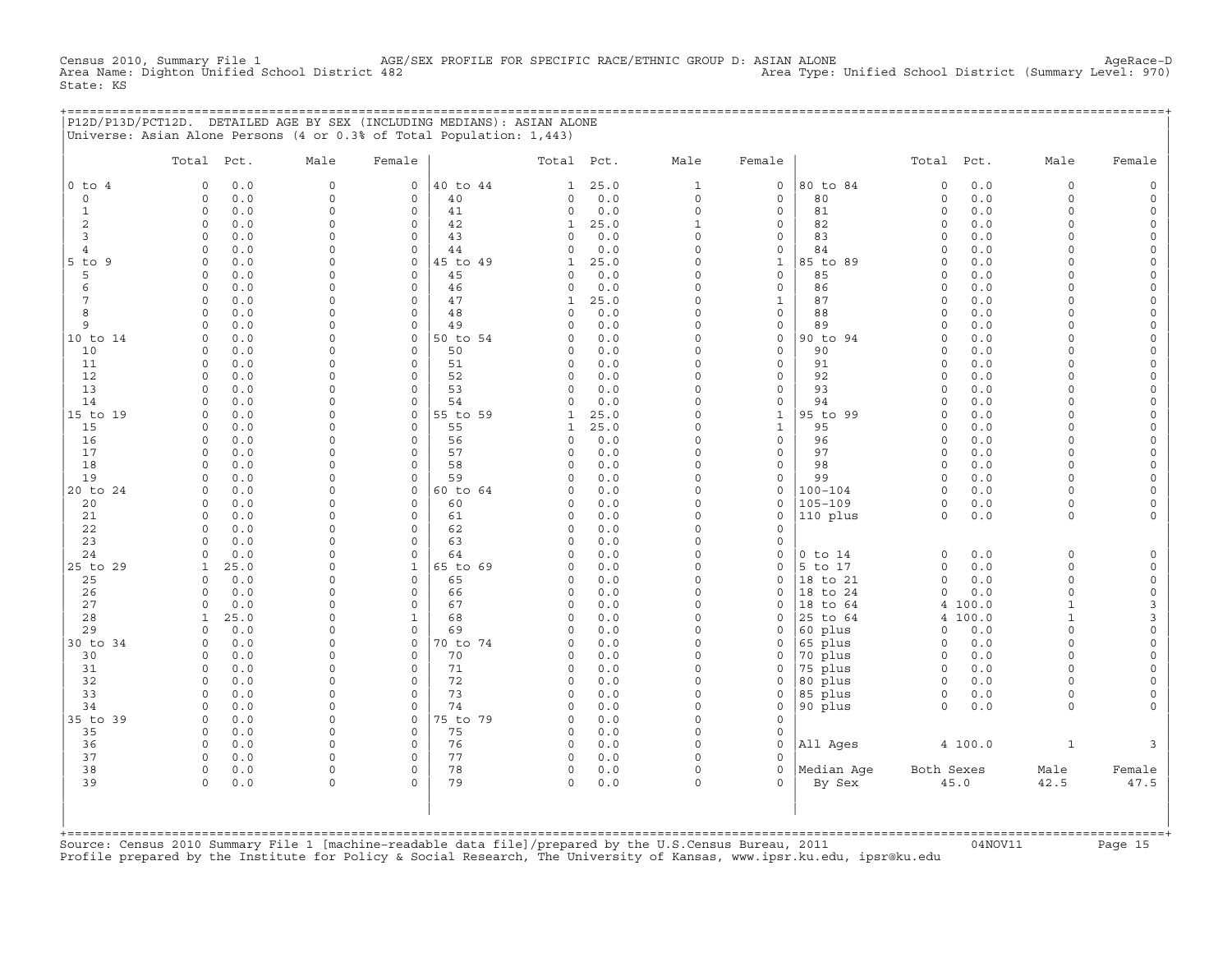Census 2010, Summary File 1 AGE/SEX PROFILE FOR SPECIFIC RACE/ETHNIC GROUP E: NAT HAWAIIAN/OTH. PACIFIC ISLANDER ALONE AgeRace-E<br>Area Name: Dighton Unified School District 482 State: KS

+===================================================================================================================================================+

|                | Total Pct.                           | Male                       | Female                     |                | Total Pct.           |              | Male                 | Female                             |                      | Total Pct.           |            | Male                 | Female                   |
|----------------|--------------------------------------|----------------------------|----------------------------|----------------|----------------------|--------------|----------------------|------------------------------------|----------------------|----------------------|------------|----------------------|--------------------------|
| $0$ to $4$     | 0.0<br>$\Omega$                      | $\mathbf 0$                | $\mathsf{O}$               | 40 to 44       | $\Omega$             | 0.0          | $\circ$              | $\mathbf 0$                        | 80 to 84             | $\mathbf 0$          | 0.0        | 0                    | $\mathsf{O}\xspace$      |
| $\circ$        | $0.0$<br>$\circ$                     | $\mathbf 0$                | $\mathbf 0$                | 40             | $\Omega$             | 0.0          | $\circ$              | $\mathbf 0$                        | 80                   | $\circ$              | 0.0        | $\circ$              | $\mathsf O$              |
| $\mathbf{1}$   | $\circ$<br>0.0                       | $\mathbf 0$                | $\mathbf 0$                | 41             | 0                    | 0.0          | $\circ$              | $\mathbf 0$                        | 81                   | $\circ$              | $0.0$      | $\Omega$             | $\mathsf O$              |
| 2              | 0.0<br>$\circ$                       | $\mathbf 0$                | 0                          | 42             | 0                    | 0.0          | $\Omega$             | 0                                  | 82                   | $\mathbf 0$          | 0.0        | 0                    | 0                        |
| 3<br>4         | $0.0$<br>$\circ$<br>$\Omega$<br>0.0  | $\mathbf 0$<br>$\mathbf 0$ | $\mathbf 0$<br>$\mathbf 0$ | 43<br>44       | $\Omega$<br>$\Omega$ | 0.0<br>0.0   | $\Omega$<br>$\Omega$ | $\mathsf{O}\xspace$<br>$\mathsf O$ | 83<br>84             | $\Omega$<br>$\Omega$ | 0.0<br>0.0 | $\Omega$<br>$\Omega$ | $\mathsf{O}$<br>0        |
| $5$ to<br>9    | 0.0<br>$\circ$                       | $\Omega$                   | $\mathsf{O}$               | 45 to 49       | $\Omega$             | 0.0          | $\Omega$             | $\mathsf{O}$                       | 85 to 89             | $\Omega$             | 0.0        | $\Omega$             | 0                        |
| 5              | 0.0<br>$\circ$                       | $\mathbf 0$                | $\mathsf O$                | 45             | 0                    | 0.0          | $\Omega$             | $\mathsf O$                        | 85                   | $\mathbf 0$          | 0.0        | $\circ$              | $\mathsf{O}\xspace$      |
| 6              | 0.0<br>$\circ$                       | $\Omega$                   | $\mathbf 0$                | 46             | $\Omega$             | 0.0          | $\Omega$             | $\mathsf{O}\xspace$                | 86                   | $\Omega$             | 0.0        | $\Omega$             | 0                        |
| $\overline{7}$ | 0.0<br>$\circ$                       | $\mathbf 0$                | $\circ$                    | 47             | 0                    | 0.0          | $\Omega$             | $\mathsf{O}\xspace$                | 87                   | $\Omega$             | 0.0        | $\Omega$             | $\mathsf{O}\xspace$      |
| 8              | 0.0<br>$\Omega$                      | $\Omega$                   | $\mathsf{O}$               | 48             | $\Omega$             | 0.0          | $\Omega$             | $\mathsf{O}\xspace$                | 88                   | $\Omega$             | 0.0        | $\Omega$             | $\mathsf{O}\xspace$      |
| 9              | 0.0<br>$\Omega$                      | $\Omega$                   | $\mathbf 0$                | 49             | $\Omega$             | 0.0          | $\Omega$             | $\mathsf{O}$                       | 89                   | $\Omega$             | 0.0        | $\Omega$             | 0                        |
| 10 to 14       | $\circ$<br>0.0                       | $\Omega$                   | $\mathsf O$                | 50 to 54       | $\Omega$             | 0.0          | $\Omega$             | $\mathsf{O}$                       | 90 to 94             | $\Omega$             | 0.0        | $\Omega$             | $\mathsf{O}\xspace$      |
| 10             | 0.0<br>$\Omega$                      | $\mathbf 0$                | $\mathbf 0$                | 50             | $\Omega$             | 0.0          | $\Omega$             | $\mathbf 0$                        | 90                   | $\Omega$             | 0.0        | $\Omega$             | $\mathsf{O}\xspace$      |
| 11<br>12       | $\circ$<br>0.0<br>$\circ$<br>0.0     | $\Omega$<br>$\Omega$       | $\mathbf 0$<br>$\mathbf 0$ | 51<br>52       | $\Omega$<br>$\Omega$ | 0.0<br>0.0   | $\Omega$<br>$\Omega$ | $\mathsf O$<br>$\mathsf{O}\xspace$ | 91<br>92             | $\Omega$<br>$\circ$  | 0.0<br>0.0 | $\Omega$<br>$\Omega$ | 0<br>$\mathsf{O}\xspace$ |
| 13             | 0.0<br>$\Omega$                      | $\mathbf 0$                | $\Omega$                   | 53             | 0                    | 0.0          | $\Omega$             | 0                                  | 93                   | $\Omega$             | 0.0        | $\circ$              | $\mathsf{O}\xspace$      |
| 14             | 0.0<br>$\circ$                       | $\mathbf 0$                | $\mathbf 0$                | 54             | $\Omega$             | 0.0          | $\Omega$             | $\mathsf{O}$                       | 94                   | $\Omega$             | 0.0        | $\circ$              | 0                        |
| 15 to 19       | $\circ$<br>0.0                       | $\Omega$                   | $\mathsf O$                | 55 to 59       | $\Omega$             | 0.0          | $\mathbf 0$          | $\mathsf{O}$                       | 95 to 99             | $\circ$              | 0.0        | $\Omega$             | $\mathsf{O}\xspace$      |
| 15             | 0.0<br>$\circ$                       | $\mathbf 0$                | $\mathbf 0$                | 55             | $\Omega$             | 0.0          | $\Omega$             | $\mathbf 0$                        | 95                   | $\Omega$             | 0.0        | $\circ$              | 0                        |
| 16             | 0.0<br>$\circ$                       | $\Omega$                   | $\circ$                    | 56             | $\Omega$             | 0.0          | $\Omega$             | $\mathsf O$                        | 96                   | $\Omega$             | 0.0        | $\circ$              | $\mathsf{O}\xspace$      |
| 17             | $\circ$<br>0.0                       | $\mathbf 0$                | $\mathbf 0$                | 57             | $\Omega$             | 0.0          | $\Omega$             | $\mathbf 0$                        | 97                   | $\circ$              | 0.0        | $\circ$              | $\mathsf{O}\xspace$      |
| 18             | 0.0<br>$\Omega$                      | $\Omega$                   | 0                          | 58             | $\Omega$             | 0.0          | $\Omega$             | 0                                  | 98                   | $\Omega$             | 0.0        | $\Omega$             | 0                        |
| 19<br>20 to 24 | 0.0<br>$\circ$<br>0.0<br>$\mathbf 0$ | $\Omega$<br>$\mathbf 0$    | $\circ$<br>$\mathsf{O}$    | 59<br>60 to 64 | $\Omega$<br>$\Omega$ | 0.0<br>0.0   | $\Omega$<br>$\Omega$ | 0<br>$\mathsf{O}$                  | 99<br>$100 - 104$    | $\Omega$<br>$\circ$  | 0.0<br>0.0 | $\Omega$<br>$\circ$  | $\mathsf{O}\xspace$<br>0 |
| 20             | 0.0<br>$\circ$                       | $\Omega$                   | 0                          | 60             | 0                    | 0.0          | $\Omega$             | $\mathsf{O}$                       | $105 - 109$          | $\circ$              | 0.0        | $\circ$              | 0                        |
| 21             | $0.0$<br>$\circ$                     | $\Omega$                   | $\mathbf 0$                | 61             | $\Omega$             | 0.0          | $\Omega$             | $\mathsf O$                        | 110 plus             | $\circ$              | $0.0$      | $\circ$              | $\mathsf{O}\xspace$      |
| 22             | $\circ$<br>0.0                       | $\mathbf 0$                | $\circ$                    | 62             | $\Omega$             | 0.0          | $\Omega$             | $\circ$                            |                      |                      |            |                      |                          |
| 23             | 0.0<br>$\circ$                       | $\mathbf 0$                | 0                          | 63             | 0                    | 0.0          | $\Omega$             | $\mathsf O$                        |                      |                      |            |                      |                          |
| 24             | $0.0$<br>$\circ$                     | $\Omega$                   | $\mathbf 0$                | 64             | $\Omega$             | 0.0          | $\Omega$             | 0                                  | $0$ to $14$          | $\circ$              | 0.0        | $\mathbf 0$          | $\mathsf{O}$             |
| 25 to 29       | 0.0<br>$\circ$                       | $\Omega$                   | $\mathsf{O}$               | 65 to 69       | $\Omega$             | 0.0          | $\Omega$             | 0                                  | 5 to 17              | $\circ$              | 0.0        | $\Omega$             | $\mathsf{O}$             |
| 25             | 0.0<br>$\circ$                       | $\Omega$                   | $\mathsf O$                | 65             | 0                    | 0.0          | $\Omega$             | $\circ$                            | 18 to 21             | $\mathsf{O}\xspace$  | 0.0        | $\circ$              | $\mathsf{O}\xspace$      |
| 26             | 0.0<br>$\circ$                       | $\Omega$                   | $\mathbf 0$                | 66             | $\Omega$             | 0.0          | $\Omega$             | $\mathbf 0$                        | 18 to 24             | $\circ$              | 0.0        | $\Omega$             | $\mathsf O$              |
| 27<br>28       | 0.0<br>$\circ$<br>0.0<br>$\circ$     | $\Omega$<br>$\mathbf 0$    | $\mathbf 0$<br>$\circ$     | 67<br>68       | $\Omega$<br>$\Omega$ | 0.0<br>0.0   | $\Omega$<br>$\Omega$ | 0<br>$\mathbf 0$                   | 18 to 64<br>25 to 64 | $\circ$<br>$\circ$   | 0.0<br>0.0 | $\Omega$<br>$\circ$  | 0<br>$\mathsf{O}\xspace$ |
| 29             | 0.0<br>$\Omega$                      | $\Omega$                   | $\mathbf 0$                | 69             | $\Omega$             | 0.0          | $\Omega$             | $\mathbf 0$                        | 60 plus              |                      | 1 100.0    | $\mathbf{1}$         | $\mathsf{O}\xspace$      |
| 30 to 34       | 0.0<br>$\circ$                       | $\Omega$                   | $\mathbf 0$                | 70 to 74       | $\mathbf{1}$         | 100.0        | $\mathbf{1}$         | 0                                  | 65 plus              | $\mathbf{1}$         | 100.0      | $\mathbf{1}$         | 0                        |
| 30             | $\circ$<br>0.0                       | $\Omega$                   | $\mathsf O$                | 70             | $\Omega$             | $0.0$        | $\Omega$             | 0                                  | 70 plus              |                      | 1 100.0    | $\mathbf{1}$         | $\mathsf{O}\xspace$      |
| 31             | 0.0<br>$\circ$                       | $\mathbf 0$                | $\mathbf 0$                | 71             | 0                    | 0.0          | $\Omega$             | 0                                  | 75 plus              | $\circ$              | 0.0        | $\circ$              | 0                        |
| 32             | 0.0<br>$\circ$                       | $\Omega$                   | $\mathbf 0$                | 72             | 0                    | $0.0$        | $\Omega$             | $\Omega$                           | 80 plus              | $\mathbf 0$          | 0.0        | $\circ$              | $\mathsf{O}\xspace$      |
| 33             | $\circ$<br>0.0                       | $\mathbf 0$                | $\mathbf 0$                | 73             | $\mathbf{1}$         | 100.0        | $\mathbf 1$          | $\mathsf{O}$                       | 85 plus              | $\mathsf{O}$         | 0.0        | 0                    | 0                        |
| 34             | 0.0<br>$\circ$                       | $\mathbf 0$                | $\mathbf 0$                | 74             | 0                    | 0.0          | $\Omega$             | $\mathsf{O}$                       | 90 plus              | $\circ$              | 0.0        | $\circ$              | $\mathbf 0$              |
| 35 to 39       | 0.0<br>$\circ$<br>$\Omega$           | $\mathbf 0$<br>$\Omega$    | $\mathsf O$<br>$\mathbf 0$ | 75 to 79       | 0                    | 0.0          | $\Omega$<br>$\Omega$ | $\mathsf{O}\xspace$<br>$\mathbf 0$ |                      |                      |            |                      |                          |
| 35<br>36       | 0.0<br>0.0<br>$\circ$                | $\mathbf 0$                | 0                          | 75<br>76       | 0<br>0               | $0.0$<br>0.0 | $\Omega$             | $\mathbf 0$                        | All Ages             |                      | 1 100.0    | $\mathbf{1}$         | $\mathbf 0$              |
| 37             | $0.0$<br>$\circ$                     | $\mathbf 0$                | $\circ$                    | 77             | 0                    | $0.0$        | $\Omega$             | $\Omega$                           |                      |                      |            |                      |                          |
| 38             | $\circ$<br>0.0                       | $\mathbf 0$                | $\mathbf 0$                | 78             | 0                    | 0.0          | $\circ$              | $\circ$                            | Median Aqe           | Both Sexes           |            | Male                 | Female                   |
| 39             | 0.0<br>$\Omega$                      | $\Omega$                   | $\Omega$                   | 79             | 0                    | 0.0          | $\Omega$             | $\Omega$                           | By Sex               |                      | 73.5       | 73.5                 | $0.0$                    |
|                |                                      |                            |                            |                |                      |              |                      |                                    |                      |                      |            |                      |                          |

+===================================================================================================================================================+Source: Census 2010 Summary File 1 [machine−readable data file]/prepared by the U.S.Census Bureau, 2011 04NOV11 Page 16 Profile prepared by the Institute for Policy & Social Research, The University of Kansas, www.ipsr.ku.edu, ipsr@ku.edu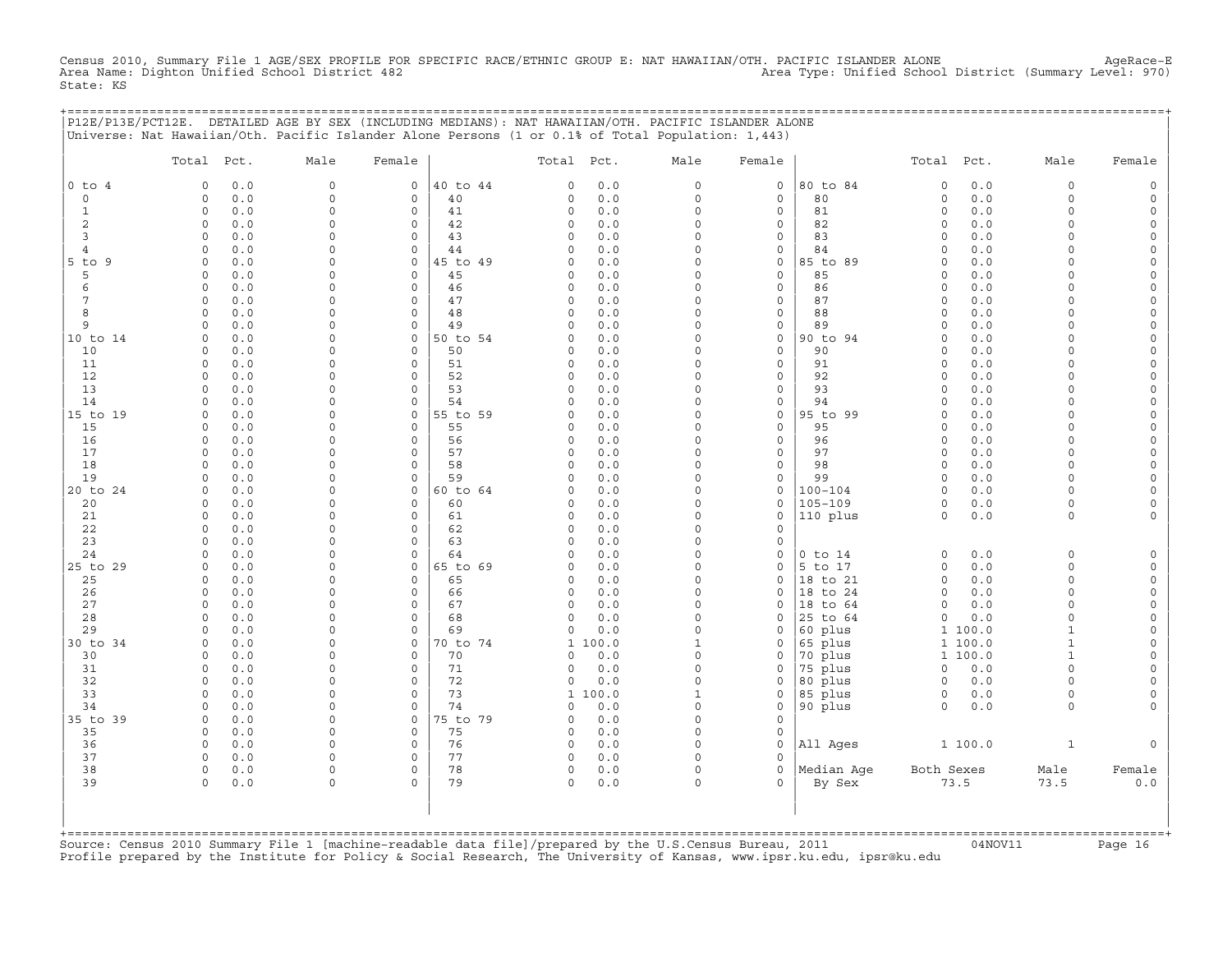Census 2010, Summary File 1 AGE/SEX PROFILE FOR SPECIFIC RACE/ETHNIC GROUP F: SOME OTHER RACE ALONE AgeRace−F<br>Area Name: Dighton Unified School District 482 Area Type: Unified School District (Summary Level: 970) Area Type: Unified School District (Summary Level: 970) State: KS

|                              | P12F/P13F/PCT12F. DETAILED AGE BY SEX (INCLUDING MEDIANS): SOME OTHER RACE ALONE |                             |                          |                |                         |            |                      |                         |                      |                      |            |                      |                          |
|------------------------------|----------------------------------------------------------------------------------|-----------------------------|--------------------------|----------------|-------------------------|------------|----------------------|-------------------------|----------------------|----------------------|------------|----------------------|--------------------------|
|                              | Universe: Some Other Race Alone Persons (6 or 0.4% of Total Population: 1,443)   |                             |                          |                |                         |            |                      |                         |                      |                      |            |                      |                          |
|                              | Total Pct.                                                                       | Male                        | Female                   |                | Total Pct.              |            | Male                 | Female                  |                      | Total Pct.           |            | Male                 | Female                   |
| $0$ to $4$                   | 16.7<br>$\mathbf{1}$                                                             | $\mathbf{1}$                | $\mathbf 0$              | 40 to 44       |                         | 1 16.7     | $\mathbf{1}$         | $\mathbf{0}$            | 80 to 84             | $\circ$              | 0.0        | $\circ$              | $\mathsf{O}$             |
| $\circ$                      | 0.0<br>$\Omega$                                                                  | $\Omega$                    | $\mathbf 0$              | 40             | $\circ$                 | 0.0        | $\circ$              | $\circ$                 | 80                   | $\circ$              | 0.0        | $\circ$              | 0                        |
| $\mathbf{1}$                 | 0.0<br>$\mathbf 0$                                                               | $\Omega$                    | $\mathbf 0$              | 41             | $\circ$                 | 0.0        | $\Omega$             | $\circ$                 | 81                   | $\circ$              | 0.0        | $\Omega$             | 0                        |
| 2                            | 0.0<br>$\circ$                                                                   | $\Omega$                    | $\mathbf 0$              | 42             | 0                       | 0.0        | $\circ$              | $\mathbf{0}$            | 82                   | 0                    | 0.0        | $\Omega$             | 0                        |
| 3                            | 0.0<br>$\Omega$                                                                  | $\mathbf 0$<br>$\mathbf{1}$ | $\mathbf 0$              | 43             | 1                       | 16.7       | $\mathbf{1}$         | $\mathbf{0}$            | 83                   | $\circ$              | 0.0        | $\Omega$<br>$\cap$   | 0                        |
| $\overline{4}$<br>$5$ to $9$ | 16.7<br>$\mathbf{1}$<br>$\overline{2}$<br>33.3                                   | 2                           | $\Omega$<br>$\mathbf 0$  | 44<br>45 to 49 | $\Omega$<br>$\Omega$    | 0.0<br>0.0 | $\Omega$<br>$\Omega$ | $\Omega$<br>$\circ$     | 84<br>85 to 89       | $\Omega$<br>$\Omega$ | 0.0<br>0.0 | $\Omega$             | $\Omega$<br>$\mathsf{O}$ |
| 5                            | 16.7<br>$\mathbf{1}$                                                             | 1                           | $\mathbf 0$              | 45             | $\Omega$                | 0.0        | $\Omega$             | $\Omega$                | 85                   | $\Omega$             | 0.0        | $\Omega$             | $\mathsf{O}$             |
| 6                            | 0.0<br>$\Omega$                                                                  | $\Omega$                    | $\Omega$                 | 46             | $\Omega$                | 0.0        | $\Omega$             | $\mathbf{0}$            | 86                   | $\Omega$             | 0.0        | $\cap$               | $\mathsf{O}$             |
| $7\phantom{.0}$              | 0.0<br>$\Omega$                                                                  | $\Omega$                    | $\Omega$                 | 47             | $\circ$                 | 0.0        | $\Omega$             | $\Omega$                | 87                   | $\circ$              | 0.0        | $\Omega$             | $\mathbf 0$              |
| 8                            | 16.7<br>$\mathbf{1}$                                                             | $\mathbf{1}$                | $\mathbf 0$              | 48             | $\circ$                 | 0.0        | $\Omega$             | $\mathbf{0}$            | 88                   | 0                    | 0.0        | $\Omega$             | $\mathbf 0$              |
| 9                            | 0.0<br>$\Omega$                                                                  | $\Omega$                    | $\mathbf 0$              | 49             | $\Omega$                | 0.0        | $\Omega$             | $\mathbf{0}$            | 89                   | $\Omega$             | 0.0        | $\Omega$             | 0                        |
| 10 to 14                     | $\Omega$<br>0.0                                                                  | $\Omega$                    | $\mathbf 0$              | 50 to 54       | $\Omega$                | 0.0        | $\Omega$             | $\mathbf 0$             | 90 to 94             | 0                    | 0.0        | $\cap$               | 0                        |
| 10                           | 0.0<br>$\Omega$                                                                  | $\Omega$                    | $\mathbf 0$              | 50             | $\mathbf 0$             | 0.0        | $\Omega$             | $\circ$                 | 90                   | 0                    | 0.0        | $\Omega$             | $\mathbf 0$              |
| 11                           | $\mathbf 0$<br>0.0                                                               | $\Omega$                    | $\mathbf 0$              | 51             | 0                       | 0.0        | $\Omega$             | $\mathsf{O}$            | 91                   | 0                    | 0.0        | $\Omega$             | 0                        |
| 12                           | 0.0<br>$\Omega$                                                                  | $\mathbf 0$                 | $\mathbf 0$              | 52             | $\mathbf 0$             | 0.0        | $\Omega$             | $\mathbf{0}$            | 92                   | 0                    | 0.0        | $\Omega$             | 0                        |
| 13                           | 0.0<br>$\Omega$                                                                  | $\Omega$                    | $\Omega$                 | 53             | $\Omega$                | 0.0        | $\Omega$             | $\Omega$                | 93                   | $\Omega$             | 0.0        | $\cap$               | $\Omega$                 |
| 14                           | 0.0<br>$\Omega$                                                                  | $\Omega$                    | $\mathbf 0$              | 54             | $\Omega$                | 0.0        | $\Omega$             | $\mathbf{0}$            | 94                   | $\circ$              | 0.0        | $\Omega$<br>$\cap$   | $\Omega$                 |
| 15 to 19<br>15               | 16.7<br>1<br>0.0<br>$\Omega$                                                     | 1<br>$\Omega$               | $\mathbf 0$<br>$\Omega$  | 55 to 59<br>55 | $\Omega$<br>$\Omega$    | 0.0<br>0.0 | $\Omega$<br>$\Omega$ | $\mathbf 0$<br>$\Omega$ | 95 to 99<br>95       | $\Omega$<br>$\Omega$ | 0.0<br>0.0 | $\cap$               | $\mathbf 0$<br>0         |
| 16                           | 0.0<br>$\Omega$                                                                  | $\Omega$                    | $\Omega$                 | 56             | $\mathbf 0$             | 0.0        | $\Omega$             | $\Omega$                | 96                   | $\Omega$             | 0.0        | $\Omega$             | $\mathbf 0$              |
| 17                           | 16.7<br>$\mathbf{1}$                                                             | $\mathbf{1}$                | $\Omega$                 | 57             | $\circ$                 | 0.0        | $\Omega$             | $\mathbf{0}$            | 97                   | $\circ$              | 0.0        | $\Omega$             | 0                        |
| 18                           | 0.0<br>$\Omega$                                                                  | $\Omega$                    | $\mathbf 0$              | 58             | $\Omega$                | 0.0        | $\Omega$             | $\mathbf{0}$            | 98                   | 0                    | 0.0        | $\Omega$             | 0                        |
| 19                           | $\Omega$<br>0.0                                                                  | $\Omega$                    | $\mathbf 0$              | 59             | $\Omega$                | 0.0        | $\Omega$             | $\mathbf 0$             | 99                   | $\circ$              | 0.0        | $\cap$               | 0                        |
| 20 to 24                     | 0.0<br>$\Omega$                                                                  | $\Omega$                    | $\mathbf 0$              | 60 to 64       | 0                       | 0.0        | $\Omega$             | $\circ$                 | $100 - 104$          | 0                    | 0.0        | $\Omega$             | 0                        |
| 20                           | $\mathbf 0$<br>0.0                                                               | $\Omega$                    | $\mathbf 0$              | 60             | 0                       | 0.0        | $\Omega$             | 0                       | $105 - 109$          | 0                    | 0.0        | $\Omega$             | 0                        |
| 21                           | 0.0<br>$\circ$                                                                   | $\Omega$                    | $\mathbf 0$              | 61             | $\mathbf 0$             | 0.0        | $\circ$              | $\mathbf 0$             | 110 plus             | $\circ$              | 0.0        | 0                    | 0                        |
| 22                           | 0.0<br>$\Omega$                                                                  | $\Omega$                    | $\Omega$                 | 62             | $\Omega$                | 0.0        | $\Omega$             | $\Omega$                |                      |                      |            |                      |                          |
| 23                           | 0.0<br>$\Omega$                                                                  | $\Omega$                    | $\Omega$                 | 63             | $\circ$                 | 0.0        | $\Omega$             | $\mathbf{0}$            |                      |                      |            |                      |                          |
| 24                           | 0.0<br>$\Omega$                                                                  | $\cap$                      | $\Omega$                 | 64             | $\Omega$                | 0.0        | $\Omega$             | $\mathbf 0$             | $0$ to $14$          | 3                    | 50.0       | 3                    | 0                        |
| 25 to 29                     | 0.0<br>$\Omega$                                                                  | $\cap$                      | $\mathbf 0$              | 65 to 69       | $\Omega$                | 0.0        | $\Omega$             | $\Omega$                | 5 to 17              | 3                    | 50.0       | 3                    | $\mathsf{O}$             |
| 25<br>26                     | $\Omega$<br>0.0<br>$\Omega$<br>0.0                                               | $\cap$<br>$\Omega$          | $\Omega$<br>$\mathbf 0$  | 65<br>66       | $\Omega$<br>$\circ$     | 0.0<br>0.0 | $\cap$<br>$\Omega$   | $\Omega$<br>$\mathbf 0$ | 18 to 21<br>18 to 24 | 0<br>0               | 0.0<br>0.0 | $\Omega$<br>$\Omega$ | 0<br>0                   |
| 27                           | 0.0<br>$\Omega$                                                                  | $\Omega$                    | $\mathbf 0$              | 67             | $\circ$                 | 0.0        | $\Omega$             | $\Omega$                | 18 to 64             | $\overline{a}$       | 33.3       | $\mathbf{1}$         | $1\,$                    |
| 28                           | $\Omega$<br>0.0                                                                  | $\Omega$                    | $\mathbf 0$              | 68             | $\circ$                 | 0.0        | $\Omega$             | 0                       | 25 to 64             | $\overline{a}$       | 33.3       | $\mathbf{1}$         | $1\,$                    |
| 29                           | 0.0<br>$\Omega$                                                                  | $\Omega$                    | $\Omega$                 | 69             | $\Omega$                | 0.0        | $\Omega$             | $\Omega$                | 60 plus              | 0                    | 0.0        | $\Omega$             | $\mathsf{O}$             |
| 30 to 34                     | $\mathbf 0$<br>0.0                                                               | $\Omega$                    | $\mathbf 0$              | 70 to 74       | 0                       | 0.0        | $\circ$              | 0                       | 65 plus              | $\circ$              | 0.0        | $\Omega$             | 0                        |
| 30                           | 0.0<br>0                                                                         | $\mathbf 0$                 | 0                        | 70             | $\circ$                 | 0.0        | $\circ$              | 0                       | 70 plus              | $\circ$              | 0.0        | $\circ$              | 0                        |
| 31                           | 0.0<br>$\Omega$                                                                  | $\Omega$                    | $\Omega$                 | 71             | $\Omega$                | 0.0        | $\Omega$             | $\Omega$                | 75 plus              | $\Omega$             | 0.0        | $\cap$               | 0                        |
| 32                           | $\Omega$<br>0.0                                                                  | $\Omega$                    | $\Omega$                 | 72             | $\Omega$                | 0.0        | $\Omega$             | $\Omega$                | 80 plus              | $\Omega$             | 0.0        | $\Omega$             | $\Omega$                 |
| 33                           | 0.0<br>$\Omega$                                                                  | $\Omega$                    | $\Omega$                 | 73             | $\Omega$                | 0.0        | $\Omega$             | $\mathbf 0$             | 85 plus              | $\circ$              | 0.0        | $\Omega$             | 0                        |
| 34                           | 0.0<br>$\cap$                                                                    | $\Omega$                    | $\Omega$                 | 74             | $\Omega$                | 0.0        | $\Omega$             | $\Omega$                | 90 plus              | $\Omega$             | 0.0        | $\Omega$             | $\Omega$                 |
| 35 to 39                     | 16.7<br>$\mathbf{1}$                                                             | $\Omega$                    | $\mathbf{1}$             | 75 to 79       | $\Omega$                | 0.0        | $\Omega$             | $\Omega$                |                      |                      |            |                      |                          |
| 35                           | 0.0<br>$\Omega$                                                                  | $\Omega$                    | $\mathbf 0$              | 75             | $\mathbf 0$             | 0.0        | $\Omega$             | $\mathbf 0$             |                      |                      |            |                      |                          |
| 36                           | 16.7<br>1                                                                        | $\Omega$                    | $\mathbf{1}$             | 76             | $\circ$                 | 0.0        | $\Omega$             | $\mathbf 0$             | All Ages             |                      | 6 100.0    | 5                    | $\mathbf{1}$             |
| 37                           | 0.0<br>$\Omega$<br>$\Omega$                                                      | $\Omega$<br>$\Omega$        | $\mathsf{O}$<br>$\Omega$ | 77<br>78       | $\mathbf 0$<br>$\Omega$ | 0.0        | $\Omega$<br>$\Omega$ | $\circ$<br>$\Omega$     |                      |                      |            |                      |                          |
| 38<br>39                     | 0.0<br>0.0<br>$\circ$                                                            | $\mathbf 0$                 | $\Omega$                 | 79             | $\circ$                 | 0.0<br>0.0 | $\circ$              | $\mathbf{0}$            | Median Age<br>By Sex | Both Sexes           | 13.0       | Male<br>8.5          | Female<br>36.5           |
|                              |                                                                                  |                             |                          |                |                         |            |                      |                         |                      |                      |            |                      |                          |

| | +===================================================================================================================================================+ Source: Census 2010 Summary File 1 [machine-readable data file]/prepared by the U.S.Census Bureau, 2011 Page 17<br>Profile prepared by the Institute for Policy & Social Research, The University of Kansas, www

| | | |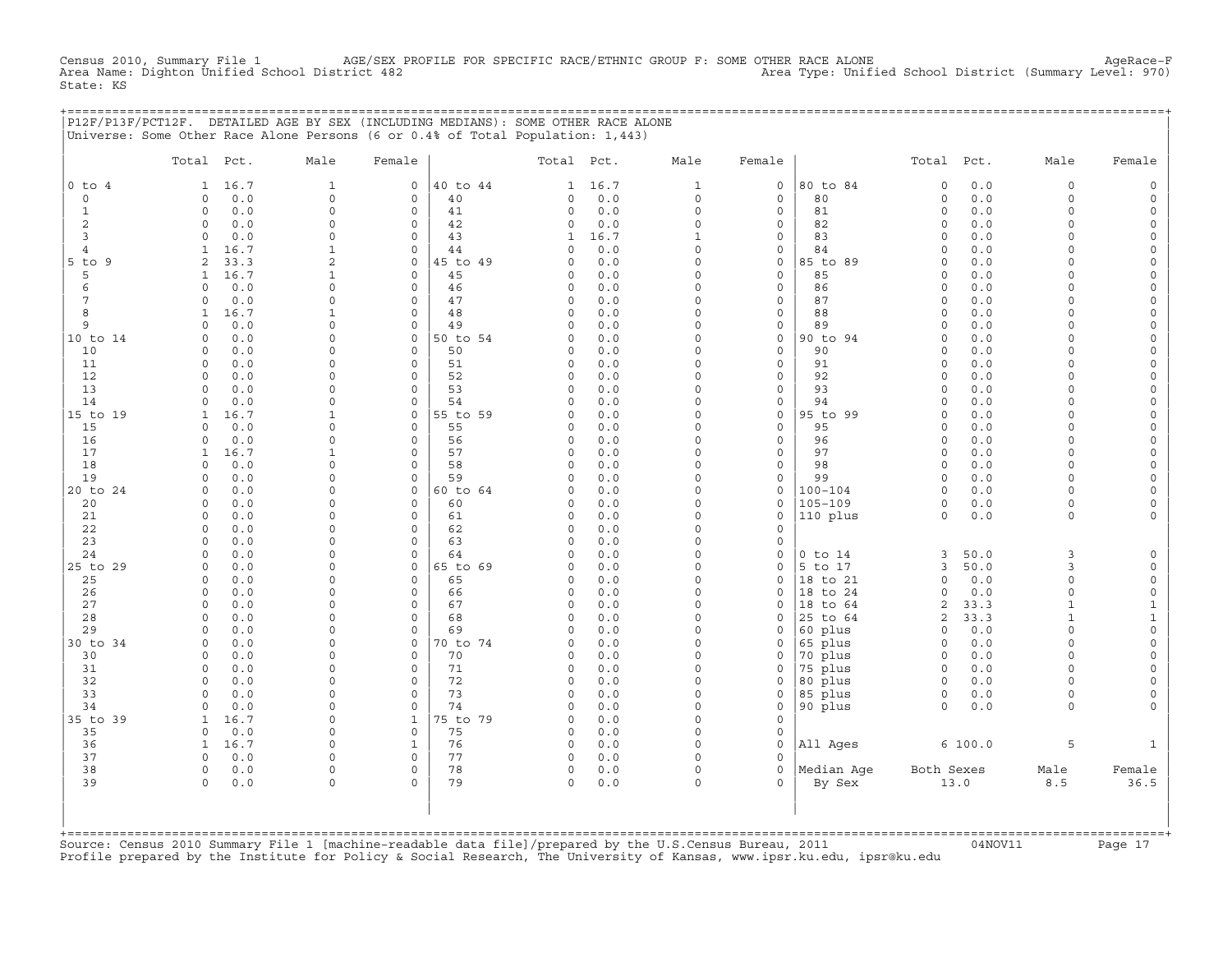Census 2010, Summary File 1 AGE/SEX PROFILE FOR SPECIFIC RACE/ETHNIC GROUP G: TWO OR MORE RACES AgeRace−G<br>Area Name: Dighton Unified School District 482 Area Type: Unified School District (Summary Level: 970) Area Type: Unified School District (Summary Level: 970) State: KS

|                           | P12G/P13G/PCT12G. DETAILED AGE BY SEX (INCLUDING MEDIANS): TWO OR MORE RACES<br>Universe: Two or More Races Persons (29 or 2.0% of Total Population: 1,443) |                          |                         |                |                     |            |                          |                             |                      |                         |            |                          |                |
|---------------------------|-------------------------------------------------------------------------------------------------------------------------------------------------------------|--------------------------|-------------------------|----------------|---------------------|------------|--------------------------|-----------------------------|----------------------|-------------------------|------------|--------------------------|----------------|
|                           | Total Pct.                                                                                                                                                  | Male                     | Female                  |                | Total Pct.          |            | Male                     | Female                      |                      | Total Pct.              |            | Male                     | Female         |
| $0$ to $4$<br>$\circ$     | 0.0<br>$\circ$<br>0.0<br>$\circ$                                                                                                                            | $\circ$<br>$\circ$       | $\mathsf{O}$<br>$\circ$ | 40 to 44<br>40 | 0<br>0              | 0.0<br>0.0 | $\circ$<br>$\circ$       | $\mathsf{O}$<br>$\mathbf 0$ | 80 to 84<br>80       | $\mathbf 0$<br>$\circ$  | 0.0<br>0.0 | $\circ$<br>$\circ$       |                |
| $\mathbf{1}$              | 0.0<br>$\circ$                                                                                                                                              | $\Omega$                 | $\circ$                 | 41             | 0                   | 0.0        | $\Omega$                 | $\circ$                     | 81                   | $\Omega$                | $0.0$      | $\Omega$                 | $\Omega$       |
| $\overline{\mathbf{c}}$   | $\circ$<br>0.0                                                                                                                                              | $\Omega$                 | $\circ$                 | 42             | 0                   | 0.0        | $\circ$                  | 0                           | 82                   | $\circ$                 | 0.0        | $\Omega$                 |                |
| 3                         | $\Omega$<br>0.0                                                                                                                                             | $\cap$                   | $\mathbf 0$             | 43             | $\circ$             | 0.0        | $\circ$                  | 0                           | 83                   | $\mathbf 0$             | 0.0        | $\cap$                   |                |
| 4                         | 0.0<br>$\Omega$                                                                                                                                             | $\cap$                   | $\mathsf{O}$            | 44             | 0                   | 0.0        | $\circ$                  | 0                           | 84                   | $\Omega$                | 0.0        | $\cap$                   |                |
| $5$ to $9$                | 13.8<br>$\overline{4}$                                                                                                                                      | $\mathcal{L}$            | 2                       | 45 to 49       | 2                   | 6.9        | $\Omega$                 | 2                           | 85 to 89             | $\Omega$                | 0.0        | $\cap$                   |                |
| 5                         | 0.0<br>$\Omega$                                                                                                                                             | <sup>0</sup>             | $\circ$                 | 45             | $\circ$             | 0.0        | $\Omega$                 | $\mathbf 0$                 | 85                   | $\Omega$                | 0.0        |                          |                |
| 6<br>7                    | 3.4<br>$\mathbf{1}$<br>2<br>6.9                                                                                                                             | 1<br>1                   | $\circ$<br>$\mathbf{1}$ | 46<br>47       | $\circ$             | 0.0<br>6.9 | $\Omega$<br>$\Omega$     | 0<br>2                      | 86<br>87             | $\Omega$<br>$\Omega$    | 0.0<br>0.0 | $\cap$<br>$\cap$         |                |
| 8                         | 0.0<br>$\circ$                                                                                                                                              | $\Omega$                 | $\mathbf{0}$            | 48             | 2<br>$\circ$        | 0.0        | $\circ$                  | $\circ$                     | 88                   | $\mathbf 0$             | 0.0        | $\Omega$                 |                |
| 9                         | 3.4<br>1                                                                                                                                                    | $\Omega$                 | $\mathbf{1}$            | 49             | 0                   | 0.0        | $\circ$                  | 0                           | 89                   | $\circ$                 | $0.0$      | $\Omega$                 |                |
| 10 to 14                  | 27.6<br>8                                                                                                                                                   | $\mathbf{1}$             | $\overline{7}$          | 50 to 54       | 1                   | 3.4        | $\mathbf{1}$             | $\mathbf{0}$                | 90 to 94             | $\Omega$                | 0.0        | $\Omega$                 |                |
| 10                        | 0.0<br>0                                                                                                                                                    | $\Omega$                 | $\mathsf O$             | 50             | 1                   | 3.4        | $\mathbf{1}$             | $\circ$                     | 90                   | $\mathbf 0$             | 0.0        | $\Omega$                 |                |
| 11                        | 6.9<br>2                                                                                                                                                    |                          | $\mathbf{1}$            | 51             | $\circ$             | 0.0        | $\circ$                  | 0                           | 91                   | $\circ$                 | 0.0        | $\cap$                   |                |
| 12                        | 6.9<br>$\overline{2}$                                                                                                                                       | $\Omega$                 | 2                       | 52             | $\Omega$            | 0.0        | O                        | $\Omega$                    | 92                   | $\Omega$                | 0.0        |                          |                |
| 13                        | $\mathbf{1}$<br>3.4                                                                                                                                         | $\Omega$                 | $\mathbf{1}$            | 53             | $\mathbf 0$         | 0.0        | $\Omega$                 | $\mathbf{0}$                | 93                   | $\Omega$                | 0.0        | $\cap$                   |                |
| 14                        | 10.3<br>3                                                                                                                                                   | $\cap$                   | 3<br>$\circ$            | 54             | 0<br>$\overline{2}$ | 0.0        | $\Omega$<br>$\mathbf{1}$ | $\mathbf{0}$                | 94                   | $\Omega$<br>$\mathbf 0$ | 0.0        | $\cap$<br>$\cap$         |                |
| 15 to 19<br>15            | 13.8<br>4<br>6.9<br>2                                                                                                                                       | $\overline{4}$<br>2      | $\mathbf{0}$            | 55 to 59<br>55 | 0                   | 6.9<br>0.0 | $\circ$                  | $\mathbf{1}$<br>$\circ$     | 95 to 99<br>95       | $\circ$                 | 0.0<br>0.0 | $\Omega$                 |                |
| 16                        | $\mathbf{1}$<br>3.4                                                                                                                                         | 1                        | $\mathbf{0}$            | 56             | 1                   | 3.4        | $\circ$                  | $\mathbf{1}$                | 96                   | $\circ$                 | 0.0        | $\Omega$                 |                |
| 17                        | $\Omega$<br>0.0                                                                                                                                             | $\Omega$                 | $\mathbf 0$             | 57             | $\mathbf{1}$        | 3.4        | $\mathbf{1}$             | 0                           | 97                   | $\circ$                 | 0.0        | $\Omega$                 | $\Omega$       |
| 18                        | 0.0<br>$\Omega$                                                                                                                                             | $\Omega$                 | $\mathbf 0$             | 58             | 0                   | 0.0        | $\circ$                  | 0                           | 98                   | $\circ$                 | 0.0        | $\Omega$                 |                |
| 19                        | $\mathbf{1}$<br>3.4                                                                                                                                         | 1                        | $\mathsf{O}\xspace$     | 59             | 0                   | 0.0        | $\circ$                  | 0                           | 99                   | $\circ$                 | 0.0        | $\Omega$                 |                |
| 20 to 24                  | 10.3<br>3                                                                                                                                                   |                          | 2                       | 60 to 64       | 1                   | 3.4        | $\Omega$                 | 1                           | 100-104              | $\Omega$                | 0.0        | $\cap$                   | $\Omega$       |
| 20                        | 0.0<br>$\Omega$                                                                                                                                             | $\Omega$                 | $\Omega$                | 60             | $\Omega$            | 0.0        | $\Omega$                 | 0                           | $105 - 109$          | $\Omega$                | 0.0        | $\Omega$                 |                |
| 21                        | 6.9<br>2                                                                                                                                                    | $\cap$                   | 2                       | 61             | 0                   | 0.0        | $\circ$                  | 0                           | 110 plus             | $\circ$                 | 0.0        | $\Omega$                 |                |
| 22<br>23                  | 0.0<br>$\Omega$<br>0.0<br>$\Omega$                                                                                                                          | <sup>n</sup><br>$\Omega$ | $\circ$<br>$\mathbf{0}$ | 62<br>63       | 0<br>1              | 0.0<br>3.4 | $\Omega$<br>$\circ$      | 0<br>$\mathbf{1}$           |                      |                         |            |                          |                |
| 24                        | 3.4<br>$\mathbf{1}$                                                                                                                                         |                          | $\mathbf 0$             | 64             | 0                   | 0.0        | $\circ$                  | $\mathbf 0$                 | $0$ to $14$          | 12                      | 41.4       | 3                        | 9              |
| 25 to 29                  | $\mathbf{1}$<br>3.4                                                                                                                                         | -1                       | $\mathbf{0}$            | 65 to 69       | $\mathbf{1}$        | 3.4        | $\mathbf{1}$             | 0                           | 5 to 17              | 15                      | 51.7       | 6                        | 9              |
| 25                        | $\circ$<br>0.0                                                                                                                                              | $\Omega$                 | $\mathsf{O}$            | 65             | 1                   | 3.4        | $\mathbf{1}$             | 0                           | 18 to 21             | 3                       | 10.3       | $\mathbf{1}$             | $\sqrt{2}$     |
| 26                        | $\circ$<br>0.0                                                                                                                                              | $\cap$                   | $\mathbf 0$             | 66             | $\circ$             | 0.0        | $\circ$                  | $\mathbf{0}$                | 18 to 24             | $\overline{4}$          | 13.8       | 2                        | $\sqrt{2}$     |
| 27                        | $\Omega$<br>0.0                                                                                                                                             | $\Omega$                 | $\mathbf{0}$            | 67             | $\circ$             | 0.0        | $\Omega$                 | 0                           | 18 to 64             | 13                      | 44.8       | 6                        | 7              |
| 28                        | 0.0<br>$\Omega$                                                                                                                                             | $\Omega$                 | $\circ$                 | 68             | 0                   | 0.0        | O                        | 0                           | 25 to 64             | 9                       | 31.0       | $\overline{4}$           | 5              |
| 29                        | 3.4<br>$\mathbf{1}$                                                                                                                                         |                          | $\Omega$                | 69             | $\Omega$            | 0.0        | $\Omega$                 | $\Omega$                    | 60 plus              | 2                       | 6.9        | $\mathbf{1}$             | 1<br>$\Omega$  |
| 30 to 34<br>30            | 1<br>3.4<br>0.0<br>$\Omega$                                                                                                                                 | 1<br>$\Omega$            | 0<br>$\circ$            | 70 to 74<br>70 | $\circ$<br>0        | 0.0<br>0.0 | 0<br>$\circ$             | 0<br>0                      | 65 plus<br>70 plus   | 1<br>$\circ$            | 3.4<br>0.0 | $\mathbf{1}$<br>$\Omega$ | $\Omega$       |
| 31                        | 0.0<br>$\Omega$                                                                                                                                             |                          | $\mathbf{0}$            | 71             | 0                   | 0.0        | $\Omega$                 | $\mathbf 0$                 | 75 plus              | $\circ$                 | $0.0$      | $\Omega$                 |                |
| 32                        | 0.0<br>$\circ$                                                                                                                                              | $\Omega$                 | $\mathbf 0$             | 72             | 0                   | 0.0        | $\circ$                  | 0                           | 80 plus              | $\circ$                 | 0.0        | $\Omega$                 |                |
| 33                        | $\mathbf{1}$<br>3.4                                                                                                                                         |                          | $\mathbf 0$             | 73             | $\circ$             | 0.0        | $\circ$                  | 0                           | 85 plus              | $\circ$                 | 0.0        | $\Omega$                 | $\Omega$       |
| 34                        | 0.0<br>$\Omega$                                                                                                                                             | $\cap$                   | $\Omega$                | 74             | 0                   | 0.0        | $\Omega$                 | 0                           | 90 plus              | $\Omega$                | 0.0        | $\Omega$                 |                |
| 35 to 39                  | 3.4<br>$\mathbf{1}$                                                                                                                                         | $\cap$                   | $\mathbf{1}$            | 75 to 79       | $\Omega$            | 0.0        | $\Omega$                 | $\Omega$                    |                      |                         |            |                          |                |
| 35                        | 0.0<br>$\Omega$                                                                                                                                             | <sup>0</sup>             | $\circ$                 | 75             | $\circ$             | 0.0        | $\Omega$                 | 0                           |                      |                         |            |                          |                |
| 36                        | 3.4<br>1                                                                                                                                                    | $\cap$                   | $\mathbf{1}$            | 76             | $\circ$             | 0.0        | $\Omega$                 | $\mathbf 0$                 | All Ages             |                         | 29 100.0   | 13                       | 16             |
| 37<br>38                  | $\Omega$<br>0.0<br>$\circ$                                                                                                                                  | $\Omega$<br>$\circ$      | $\Omega$<br>$\mathbf 0$ | 77<br>78       | $\circ$             | 0.0        | $\Omega$<br>$\circ$      | $\Omega$<br>$\circ$         |                      |                         |            |                          |                |
| 39                        | 0.0<br>0.0<br>$\Omega$                                                                                                                                      | $\Omega$                 | $\Omega$                | 79             | $\circ$<br>$\circ$  | 0.0<br>0.0 | $\Omega$                 | $\Omega$                    | Median Aqe<br>By Sex | Both Sexes              | 16.5       | Male<br>19.5             | Female<br>14.7 |
| $+$ = = = = = = = = = = = |                                                                                                                                                             |                          |                         |                |                     |            |                          |                             |                      |                         |            |                          |                |

Source: Census 2010 Summary File 1 [machine-readable data file]/prepared by the U.S.Census Bureau, 2011 Page 18<br>Profile prepared by the Institute for Policy & Social Research, The University of Kansas, www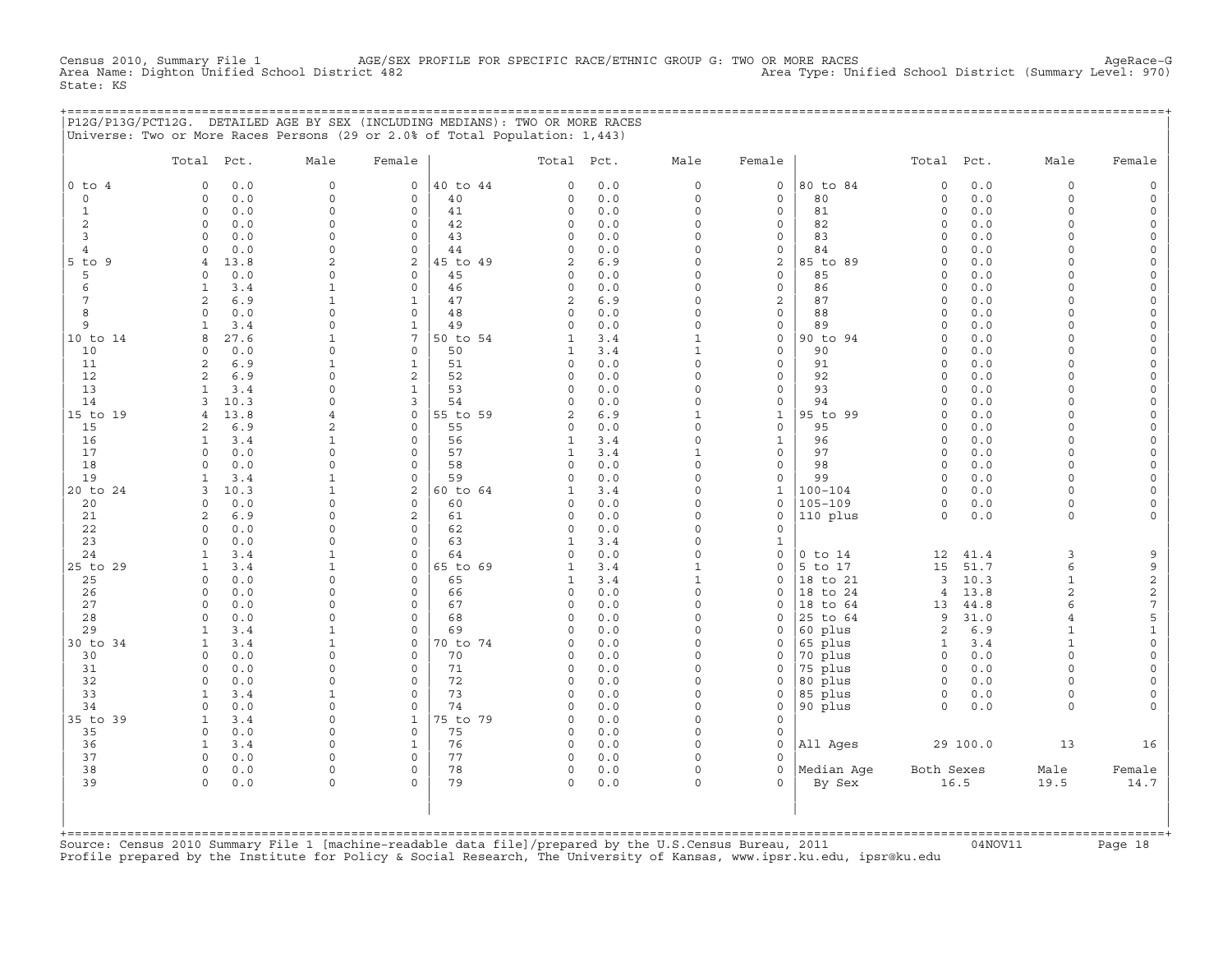Census 2010, Summary File 1 AGE/SEX PROFILE FOR SPECIFIC RACE/ETHNIC GROUP H: HISPANIC OR LATINO OF ANY RACE<br>Area Name: Dighton Unified School District 482 Area Name: Dighton Unified School District (Summary Level: 97 State: KS

|                | P12H/P13H/PCT12H. DETAILED AGE BY SEX (INCLUDING MEDIANS): HISPANIC OR LATINO OF ANY RACE |                          |                              |                |                         |            |                      |                   |                    |                     |            |                      |                             |
|----------------|-------------------------------------------------------------------------------------------|--------------------------|------------------------------|----------------|-------------------------|------------|----------------------|-------------------|--------------------|---------------------|------------|----------------------|-----------------------------|
|                | Universe: Hispanic or Latino of Any Race Persons (36 or 2.5% of Total Population: 1,443)  |                          |                              |                |                         |            |                      |                   |                    |                     |            |                      |                             |
|                | Total Pct.                                                                                | Male                     | Female                       |                | Total Pct.              |            | Male                 | Female            |                    | Total Pct.          |            | Male                 | Female                      |
| $0$ to $4$     | 13.9<br>5                                                                                 | $\overline{\mathbf{c}}$  | 3                            | 40 to 44       | 4                       | 11.1       | 3                    | $\mathbf{1}$      | 80 to 84           | $\mathsf{O}\xspace$ | 0.0        | $\mathsf{O}\xspace$  | $\Omega$                    |
| $\mathsf{O}$   | 5.6<br>2                                                                                  | $\mathbf{1}$             | 1                            | 40             | 0                       | 0.0        | $\circ$              | $\mathsf{O}$      | 80                 | $\circ$             | 0.0        | $\circ$              | $\Omega$                    |
| 1              | $\Omega$<br>0.0                                                                           | $\Omega$                 | $\mathbf 0$                  | 41             | 1                       | 2.8        | 1                    | 0                 | 81                 | $\Omega$            | 0.0        | $\Omega$             | $\Omega$                    |
| 2<br>3         | $\circ$<br>0.0<br>2.8<br>$\mathbf{1}$                                                     | 0<br>$\Omega$            | 0<br>$\mathbf{1}$            | 42<br>43       | 2<br>1                  | 5.6<br>2.8 | 1<br>$\mathbf{1}$    | $\mathbf{1}$<br>0 | 82<br>83           | $\circ$<br>$\circ$  | 0.0<br>0.0 | $\Omega$<br>$\Omega$ | $\Omega$<br>$\Omega$        |
| $\overline{4}$ | $\mathbf{2}$<br>5.6                                                                       | $\mathbf{1}$             | $\mathbf{1}$                 | 44             | $\Omega$                | 0.0        | $\Omega$             | 0                 | 84                 | $\Omega$            | 0.0        | $\Omega$             |                             |
| $5$ to<br>9    | 8<br>22.2                                                                                 | 5                        | 3                            | 45 to 49       | $\Omega$                | 0.0        | $\Omega$             | 0                 | 85 to 89           | $\Omega$            | 0.0        | $\Omega$             | $\Omega$                    |
| 5              | 5.6<br>2                                                                                  | $\overline{a}$           | $\mathbf 0$                  | 45             | $\Omega$                | 0.0        | $\Omega$             | 0                 | 85                 | $\Omega$            | 0.0        | $\cap$               | $\Omega$                    |
| 6              | 2.8<br>1                                                                                  | $\mathbf{1}$             | 0                            | 46             | 0                       | 0.0        | $\Omega$             | 0                 | 86                 | $\circ$             | 0.0        | $\Omega$             |                             |
| 7              | 2.8<br>$\mathbf{1}$                                                                       | $\mathbf{1}$             | $\mathbf 0$                  | 47             | $\Omega$                | 0.0        | $\Omega$             | 0                 | 87                 | $\circ$             | 0.0        | $\Omega$             |                             |
| 8<br>9         | $\mathbf{2}$<br>5.6<br>2                                                                  | $\mathbf{1}$<br>$\Omega$ | $\mathbf{1}$                 | 48<br>49       | $\mathbf 0$<br>$\Omega$ | 0.0        | $\Omega$<br>$\Omega$ | 0                 | 88                 | $\circ$<br>$\Omega$ | 0.0        | $\Omega$<br>$\Omega$ | $\Omega$<br>$\Omega$        |
| 10 to 14       | 5.6<br>11.1<br>4                                                                          | $\Omega$                 | 2<br>$\overline{4}$          | 50 to 54       | 1                       | 0.0<br>2.8 | $\Omega$             | 0<br>$\mathbf{1}$ | 89<br>90 to 94     | $\Omega$            | 0.0<br>0.0 | $\Omega$             | $\Omega$                    |
| 10             | 2.8<br>1                                                                                  | 0                        | $\mathbf{1}$                 | 50             | 1                       | 2.8        | $\Omega$             | $\mathbf{1}$      | 90                 | $\circ$             | 0.0        | $\Omega$             |                             |
| 11             | $\circ$<br>0.0                                                                            | $\mathbf 0$              | 0                            | 51             | $\circ$                 | 0.0        | 0                    | 0                 | 91                 | $\circ$             | 0.0        | $\Omega$             | $\Omega$                    |
| 12             | 5.6<br>2                                                                                  | $\mathbf 0$              | 2                            | 52             | $\Omega$                | 0.0        | $\Omega$             | 0                 | 92                 | $\circ$             | 0.0        | $\Omega$             | $\Omega$                    |
| 13             | 0.0<br>$\mathbf 0$                                                                        | 0                        | $\mathbf 0$                  | 53             | $\mathbf 0$             | 0.0        | $\Omega$             | $\mathbf{0}$      | 93                 | $\circ$             | 0.0        | $\Omega$             | $\Omega$                    |
| 14             | 2.8<br>1                                                                                  | 0                        | $\mathbf{1}$                 | 54             | <sup>0</sup>            | 0.0        | $\Omega$             | 0                 | 94                 | $\Omega$            | 0.0        | $\Omega$             | $\Omega$                    |
| 15 to 19       | $\overline{4}$<br>11.1                                                                    | 1                        | 3                            | 55 to 59       | <sup>0</sup>            | 0.0        | $\Omega$             | 0                 | 95 to 99           | $\Omega$            | 0.0        | $\Omega$<br>$\Omega$ | $\Omega$                    |
| 15<br>16       | 2.8<br>$\mathbf{1}$<br>$\mathbf{1}$<br>2.8                                                | $\mathbf 0$<br>0         | $\mathbf{1}$<br>$\mathbf{1}$ | 55<br>56       | $\Omega$<br>$\Omega$    | 0.0<br>0.0 | 0<br>$\Omega$        | 0<br>0            | 95<br>96           | $\circ$<br>$\circ$  | 0.0<br>0.0 | $\Omega$             | $\Omega$<br>$\Omega$        |
| 17             | 5.6<br>$\mathfrak{D}$                                                                     | $\mathbf{1}$             | $\mathbf{1}$                 | 57             | $\Omega$                | 0.0        | $\Omega$             | 0                 | 97                 | $\Omega$            | 0.0        | $\Omega$             |                             |
| 18             | 0.0<br>$\Omega$                                                                           | $\Omega$                 | $\mathbf 0$                  | 58             | $\Omega$                | 0.0        | $\Omega$             | 0                 | 98                 | $\Omega$            | 0.0        | $\Omega$             |                             |
| 19             | 0.0<br>$\Omega$                                                                           | $\Omega$                 | $\mathbf 0$                  | 59             | $\Omega$                | 0.0        | $\Omega$             | 0                 | 99                 | $\Omega$            | 0.0        | $\Omega$             | $\Omega$                    |
| 20 to 24       | 8.3<br>3                                                                                  | $\mathbf{1}$             | 2                            | 60 to 64       | 1                       | 2.8        | 0                    | $\mathbf{1}$      | $100 - 104$        | $\circ$             | 0.0        | $\Omega$             | $\Omega$                    |
| 20             | 0.0<br>$\circ$                                                                            | $\mathbf 0$              | $\mathbf 0$                  | 60             | $\Omega$                | 0.0        | $\Omega$             | 0                 | $105 - 109$        | $\circ$             | 0.0        | $\circ$              |                             |
| 21             | $\mathbf{1}$<br>2.8                                                                       | $\Omega$                 | $\mathbf{1}$                 | 61             | 0                       | 0.0        | $\Omega$             | 0                 | 110 plus           | $\Omega$            | $0.0$      | 0                    |                             |
| 22<br>23       | $\mathbf{1}$<br>2.8<br>$\mathbf{1}$<br>2.8                                                | $\Omega$<br>$\mathbf{1}$ | 1<br>$\mathbf 0$             | 62<br>63       | 1<br>$\Omega$           | 2.8<br>0.0 | $\Omega$<br>$\Omega$ | 1<br>0            |                    |                     |            |                      |                             |
| 24             | $\circ$<br>0.0                                                                            | $\mathbf 0$              | 0                            | 64             | $\Omega$                | 0.0        | 0                    | 0                 | $0$ to $14$        | 17                  | 47.2       | 7                    | 10                          |
| 25 to 29       | 0.0<br>$\Omega$                                                                           | $\Omega$                 | 0                            | 65 to 69       | $\Omega$                | 0.0        | 0                    | 0                 | 5 to 17            | 16                  | 44.4       | 6                    | 10                          |
| 25             | 0.0<br>$\circ$                                                                            | $\mathbf 0$              | $\mathbf 0$                  | 65             | $\Omega$                | 0.0        | $\Omega$             | $\Omega$          | 18 to 21           | $\mathbf{1}$        | 2.8        | $\circ$              | $\mathbf{1}$                |
| 26             | 0.0<br>$\mathbf 0$                                                                        | 0                        | $\mathbf 0$                  | 66             | $\mathbf 0$             | 0.0        | $\Omega$             | 0                 | 18 to 24           | 3                   | 8.3        | 1                    | $\overline{c}$              |
| 27             | 0.0<br>$\circ$                                                                            | 0                        | 0                            | 67             | $\Omega$                | 0.0        | $\Omega$             | 0                 | 18 to 64           | 15                  | 41.7       | 7                    | 8                           |
| 28             | 0.0<br>$\circ$                                                                            | $\mathbf 0$<br>$\Omega$  | $\mathbf 0$                  | 68             | $\Omega$                | 0.0        | $\Omega$             | $\Omega$          | 25 to 64           | 12                  | 33.3       | 6<br>$\Omega$        | 6                           |
| 29<br>30 to 34 | $\circ$<br>0.0<br>2.8<br>1                                                                | 0                        | 0<br>$\mathbf{1}$            | 69<br>70 to 74 | $\Omega$<br>$\Omega$    | 0.0<br>0.0 | 0<br>$\Omega$        | 0<br>0            | 60 plus<br>65 plus | 1<br>$\mathbf 0$    | 2.8<br>0.0 | $\Omega$             | $\mathbf{1}$<br>$\mathbf 0$ |
| 30             | $\circ$<br>0.0                                                                            | 0                        | $\mathbf 0$                  | 70             | $\Omega$                | 0.0        | $\Omega$             | 0                 | 70 plus            | $\mathbf 0$         | 0.0        | $\Omega$             | $\Omega$                    |
| 31             | 0.0<br>$\circ$                                                                            | 0                        | $\mathbf 0$                  | 71             | $\Omega$                | 0.0        | $\Omega$             | $\Omega$          | 75 plus            | $\mathbf 0$         | 0.0        | $\Omega$             |                             |
| 32             | $\circ$<br>0.0                                                                            | $\mathbf 0$              | $\mathbf 0$                  | 72             | $\mathbf 0$             | 0.0        | $\Omega$             | 0                 | 80 plus            | $\mathbf 0$         | 0.0        | $\Omega$             | $\Omega$                    |
| 33             | 0.0<br>$\circ$                                                                            | $\mathbf 0$              | 0                            | 73             | $\circ$                 | 0.0        | 0                    | 0                 | 85 plus            | $\mathsf O$         | 0.0        | $\circ$              | $\Omega$                    |
| 34             | 2.8<br>1                                                                                  | $\mathbf 0$              | $\mathbf{1}$                 | 74             | $\Omega$                | 0.0        | $\Omega$             | 0                 | 90 plus            | $\Omega$            | 0.0        | $\circ$              |                             |
| 35 to 39       | 5<br>13.9                                                                                 | 3                        | 2                            | 75 to 79       | $\mathbf 0$             | 0.0        | $\circ$              | 0                 |                    |                     |            |                      |                             |
| 35<br>36       | $\Omega$<br>0.0<br>8.3<br>3                                                               | 0<br>$\mathbf{1}$        | 0<br>2                       | 75<br>76       | $\mathbf 0$<br>$\circ$  | 0.0<br>0.0 | $\Omega$<br>$\Omega$ | 0<br>$\Omega$     | All Ages           |                     | 36 100.0   | 15                   | 21                          |
| 37             | $\circ$<br>0.0                                                                            | 0                        | 0                            | 77             | $\circ$                 | 0.0        | 0                    | $\Omega$          |                    |                     |            |                      |                             |
| 38             | $\mathbf{1}$<br>2.8                                                                       | $\mathbf{1}$             | 0                            | 78             | $\circ$                 | 0.0        | 0                    | 0                 | Median Aqe         | Both Sexes          |            | Male                 | Female                      |
| 39             | $\mathbf{1}$<br>2.8                                                                       | $\mathbf{1}$             | $\Omega$                     | 79             | $\Omega$                | 0.0        | $\Omega$             | $\Omega$          | By Sex             |                     | 16.0       | 17.5                 | 15.5                        |
|                |                                                                                           |                          |                              |                |                         |            |                      |                   |                    |                     |            |                      |                             |
|                |                                                                                           |                          |                              |                |                         |            |                      |                   |                    |                     |            |                      |                             |
|                |                                                                                           |                          |                              |                |                         |            |                      |                   |                    |                     |            |                      |                             |

+===================================================================================================================================================+Source: Census 2010 Summary File 1 [machine−readable data file]/prepared by the U.S.Census Bureau, 2011 04NOV11 Page 19 Profile prepared by the Institute for Policy & Social Research, The University of Kansas, www.ipsr.ku.edu, ipsr@ku.edu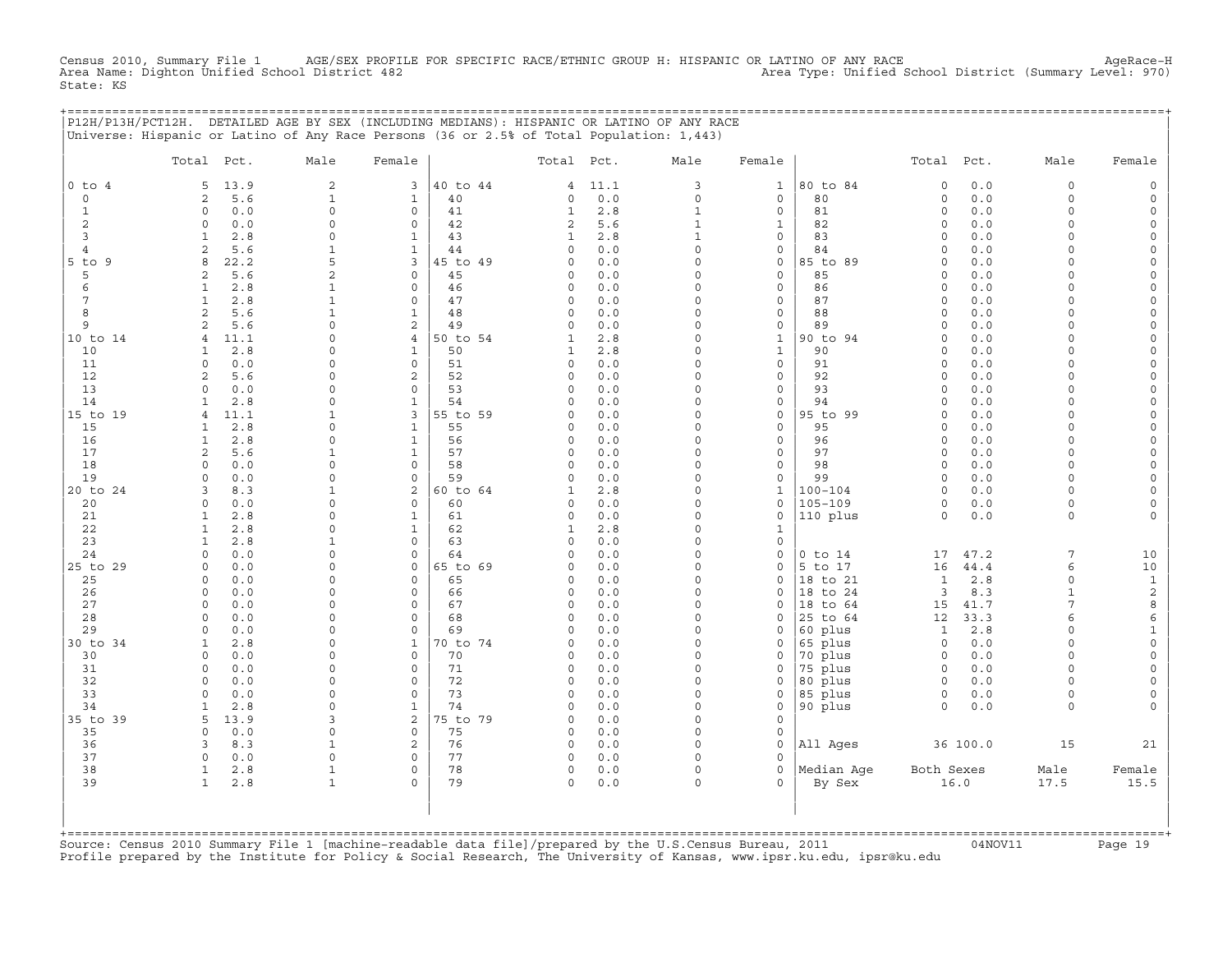Census 2010, Summary File 1 AGE/SEX PROFILE FOR SPECIFIC RACE/ETHNIC GROUP I: WHITE ALONE, NOT HISPANIC OR LATINO AgeRace−I Area Name: Dighton Unified School District 482 Area Type: Unified School District (Summary Level: 970) State: KS

| P12I/P13I/PCT12I. DETAILED AGE BY SEX (INCLUDING MEDIANS): WHITE ALONE, NOT HISPANIC OR LATINO    |  |
|---------------------------------------------------------------------------------------------------|--|
| Universe: White Alone, Not Hispanic or Latino Persons (1,363 or 94.5% of Total Population: 1,443) |  |
|                                                                                                   |  |

|                | Total    | Pct.       | Male                | Female               |                | Total Pct. |            | Male                            | Female         |                     | Total               | Pct.        | Male                         | Female                                |
|----------------|----------|------------|---------------------|----------------------|----------------|------------|------------|---------------------------------|----------------|---------------------|---------------------|-------------|------------------------------|---------------------------------------|
| $0$ to $4$     | 57       | 4.2        | 27                  | 30                   | 40 to 44       | 92         | 6.7        | 42                              | 50             | 80 to 84            | 46                  | 3.4         | 15                           | 31                                    |
| $\circ$        | 10       | 0.7        | 5                   | 5                    | 40             | 18         | 1.3        | 10                              | 8              | 80                  | 9                   | 0.7         | 6                            | $\overline{3}$                        |
| $\mathbf{1}$   | 15       | 1.1        | 8                   | 7                    | 41             | 22         | 1.6        | 10                              | 12             | 81                  | 13                  | 1.0         | 2                            | 11                                    |
| 2              | 10       | 0.7        | 6                   | 4                    | 42             | 13         | 1.0        | $\overline{c}$                  | 11             | 82                  | 6                   | 0.4         | 3                            | $\mathbf{3}$                          |
| 3              | 11       | 0.8        | 5                   | 6                    | 43             | 25         | 1.8        | 15                              | 10             | 83                  | 12                  | 0.9         | $\overline{4}$               | 8                                     |
| $\overline{4}$ | 11       | 0.8        | $\mathbf{3}$        | 8                    | 44             | 14         | 1.0        | 5                               | 9              | 84                  | 6                   | 0.4         | $\circ$                      | 6                                     |
| $5$ to $9$     | 77       | 5.6        | 38                  | 39                   | 45 to 49       | 88         | 6.5        | 51                              | 37             | 85 to 89            | 32                  | 2.3         | 12                           | $20$                                  |
| 5<br>6         | 17<br>16 | 1.2<br>1.2 | 6<br>7              | 11<br>9              | 45<br>46       | 13<br>16   | 1.0<br>1.2 | 8<br>10                         | 5<br>6         | 85<br>86            | 8<br>2              | 0.6<br>0.1  | 5<br>$\circ$                 | $\overline{3}$                        |
| $\overline{7}$ | 14       | 1.0        | 6                   | 8                    | 47             | 18         | 1.3        | 13                              | 5              | 87                  | 8                   | 0.6         | 2                            | $\mathbf{2}$<br>$\epsilon$            |
| 8              | 16       | 1.2        | 10                  | 6                    | 48             | 21         | 1.5        | 10                              | 11             | 88                  | 6                   | 0.4         | $\mathbf{1}$                 | 5                                     |
| 9              | 14       | 1.0        | 9                   | 5                    | 49             | 20         | 1.5        | 10                              | 10             | 89                  | 8                   | 0.6         | $\overline{4}$               | $\overline{4}$                        |
| 10 to 14       | 78       | 5.7        | 43                  | 35                   | 50 to 54       | 115        | 8.4        | 59                              | 56             | 90 to 94            | 13                  | 1.0         | $\mathbf{1}$                 | 12                                    |
| 10             | 17       | 1.2        | 13                  | $\overline{4}$       | 50             | 13         | 1.0        | 9                               | $\overline{4}$ | 90                  | 2                   | 0.1         | $\Omega$                     | $\overline{c}$                        |
| 11             | 11       | 0.8        | $7\phantom{.0}$     | $\overline{4}$       | 51             | 16         | 1.2        | 6                               | 10             | 91                  | 2                   | 0.1         | $\circ$                      | $\overline{c}$                        |
| 12             | 15       | 1.1        | 2                   | 13                   | 52             | 24         | 1.8        | 9                               | 15             | 92                  | $\overline{4}$      | 0.3         | $\Omega$                     | $\overline{4}$                        |
| 13             | 15       | 1.1        | 11                  | $\overline{4}$       | 53             | 34         | 2.5        | 20                              | 14             | 93                  | $\mathbf{1}$        | 0.1         | $\mathbf{1}$                 | 0                                     |
| 14             | 20       | 1.5        | 10                  | 10                   | 54             | 28         | 2.1        | 15                              | 13             | 94                  | $\overline{4}$      | 0.3         | $\circ$                      | $\overline{4}$                        |
| 15 to 19       | 79       | 5.8        | 43                  | 36                   | 55 to 59       | 124        | 9.1        | 64<br>9                         | 60             | 95 to 99            | $\overline{4}$<br>3 | 0.3         | $\mathbf{1}$<br>$\mathbf{1}$ | 3                                     |
| 15<br>16       | 17<br>19 | 1.2<br>1.4 | 13<br>6             | $\overline{4}$<br>13 | 55<br>56       | 24<br>23   | 1.8<br>1.7 | 12                              | 15<br>11       | 95<br>96            | $\mathbf 0$         | 0.2<br>0.0  | $\circ$                      | $\overline{c}$<br>$\mathsf{O}\xspace$ |
| 17             | 18       | 1.3        | 9                   | 9                    | 57             | 24         | 1.8        | 14                              | 10             | 97                  | $\circ$             | 0.0         | $\circ$                      | $\mathsf O$                           |
| 18             | 17       | 1.2        | 12                  | 5                    | 58             | 31         | 2.3        | 15                              | 16             | 98                  | $\mathbf{1}$        | 0.1         | $\circ$                      | $\mathbf{1}$                          |
| 19             | 8        | 0.6        | 3                   | 5                    | 59             | 22         | 1.6        | 14                              | 8              | 99                  | $\mathbf 0$         | 0.0         | $\circ$                      | $\mathbb O$                           |
| 20 to 24       | 41       | 3.0        | 23                  | 18                   | 60 to 64       | 99         | 7.3        | 49                              | 50             | $100 - 104$         | $\mathbf{1}$        | 0.1         | $\cap$                       | $\mathbf{1}$                          |
| 20             | 9        | 0.7        | 8                   | $\mathbf{1}$         | 60             | 17         | 1.2        | 9                               | 8              | $105 - 109$         | $\mathbf 0$         | 0.0         | $\circ$                      | $\mathsf{O}\xspace$                   |
| 21             | 5        | 0.4        | $\mathbf{1}$        | $\overline{4}$       | 61             | 21         | 1.5        | 12                              | 9              | 110 plus            | $\Omega$            | 0.0         | $\circ$                      | $\circ$                               |
| 22             | 8        | 0.6        | 6                   | $\overline{a}$       | 62             | 28         | 2.1        | 14                              | 14             |                     |                     |             |                              |                                       |
| 23             | 9        | 0.7        | $\mathbf{2}$        | 7                    | 63             | 16         | 1.2        | 5                               | 11             |                     |                     |             |                              |                                       |
| 24             | 10       | 0.7        | 6                   | $\overline{4}$       | 64             | 17         | 1.2        | 9                               | 8              | $0$ to $14$         | 212                 | 15.6        | 108                          | 104                                   |
| 25 to 29<br>25 | 72<br>14 | 5.3<br>1.0 | 36<br>7             | 36<br>7              | 65 to 69<br>65 | 70<br>20   | 5.1<br>1.5 | 36<br>12                        | 34<br>8        | 5 to 17<br>18 to 21 | 209<br>39           | 15.3<br>2.9 | 109<br>24                    | 100<br>15                             |
| 26             | 16       | 1.2        | 7                   | 9                    | 66             | 18         | 1.3        | 9                               | 9              | 18 to 24            | 66                  | 4.8         | 38                           | 28                                    |
| 27             | 10       | 0.7        | 5                   | 5                    | 67             | 13         | 1.0        | $\overline{7}$                  | 6              | 18 to 64            | 786                 | 57.7        | 408                          | 378                                   |
| 28             | 17       | 1.2        | 8                   | 9                    | 68             | 6          | 0.4        | 5                               | 1              | 25 to 64            | 720                 | 52.8        | 370                          | 350                                   |
| 29             | 15       | 1.1        | 9                   | 6                    | 69             | 13         | 1.0        | 3                               | 10             | 60 plus             | 410                 | 30.1        | 175                          | 235                                   |
| 30 to 34       | 64       | 4.7        | 31                  | 33                   | 70 to 74       | 71         | 5.2        | 30                              | 41             | 65 plus             | 311                 | 22.8        | 126                          | 185                                   |
| 30             | 11       | 0.8        | $\overline{7}$      | $\overline{4}$       | 70             | 12         | 0.9        | $\overline{4}$                  | 8              | 70 plus             | 241                 | 17.7        | 90                           | 151                                   |
| 31             | 13       | 1.0        | 7                   | 6                    | 71             | 8          | 0.6        | 5                               | 3              | 75 plus             | 170                 | 12.5        | 60                           | 110                                   |
| 32             | 12       | 0.9        | 5                   | 7                    | 72             | 21         | 1.5        | 5                               | 16             | 80 plus             | 96                  | 7.0         | 29                           | 67                                    |
| 33             | 10       | 0.7        | $\overline{4}$<br>8 | 6                    | 73             | 13         | 1.0        | $\mathsf{Q}$<br>$7\phantom{.0}$ | $\overline{4}$ | 85 plus             | 50                  | 3.7         | 14                           | 36                                    |
| 34<br>35 to 39 | 18<br>66 | 1.3<br>4.8 | 38                  | 10<br>28             | 74<br>75 to 79 | 17<br>74   | 1.2<br>5.4 | 31                              | 10<br>43       | 90 plus             | 18                  | 1.3         | 2                            | 16                                    |
| 35             | 14       | 1.0        | 7                   | 7                    | 75             | 16         | 1.2        | 5                               | 11             |                     |                     |             |                              |                                       |
| 36             | 12       | 0.9        | 9                   | $\overline{3}$       | 76             | 10         | 0.7        | 5                               | 5              | All Ages            | 1,363 100.0         |             | 670                          | 693                                   |
| 37             | 14       | 1.0        | 6                   | 8                    | 77             | 16         | 1.2        | 6                               | 10             |                     |                     |             |                              |                                       |
| 38             | 13       | 1.0        | 10                  | 3                    | 78             | 11         | 0.8        | 5                               | 6              | Median Age          | Both Sexes          |             | Male                         | Female                                |
| 39             | 13       | 1.0        | 6                   | 7                    | 79             | 21         | 1.5        | 10                              | 11             | By Sex              |                     | 48.4        | 46.6                         | 51.1                                  |
|                |          |            |                     |                      |                |            |            |                                 |                |                     |                     |             |                              |                                       |

Source: Census 2010 Summary File 1 [machine-readable data file]/prepared by the U.S.Census Bureau, 2011 Page 20<br>Profile prepared by the Institute for Policy & Social Research, The University of Kansas, www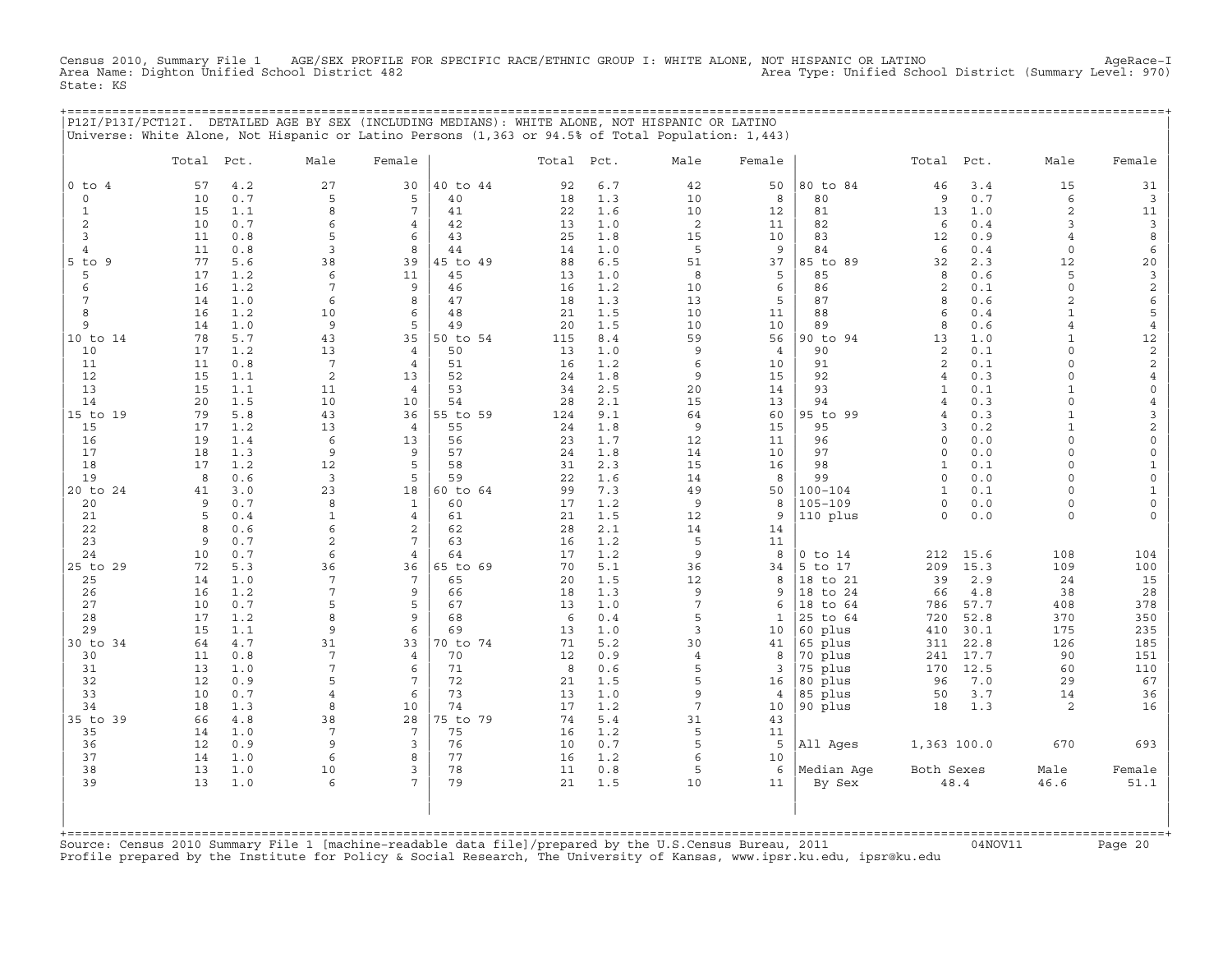Census 2010, Summary File 1 AGE/SEX PROFILE FOR SPECIFIC RACE/ETHNIC GROUP J: BLACK/AFRICAN AM ALONE, NOT HISP/LATINO<br>Area Name: Dighton Unified School District 482 State: KS

|                | P12J/P13J/PCT12J. DETAILED AGE BY SEX (INCLUDING MEDIANS): BLACK/AFRICAN AM ALONE, NOT HISP/LATINO<br>Universe: Black/African Am Alone, Not Hisp/Latino Persons (6 or 0.4% of Total Population: 1,443) |                              |                                    |                |                      |              |                         |                     | ;================================== |                      |              |                      |                      |
|----------------|--------------------------------------------------------------------------------------------------------------------------------------------------------------------------------------------------------|------------------------------|------------------------------------|----------------|----------------------|--------------|-------------------------|---------------------|-------------------------------------|----------------------|--------------|----------------------|----------------------|
|                | Total Pct.                                                                                                                                                                                             | Male                         | Female                             |                | Total Pct.           |              | Male                    | Female              |                                     | Total Pct.           |              | Male                 | Female               |
| $0$ to $4$     | $\mathbf 0$<br>0.0                                                                                                                                                                                     | $\circ$                      | $\mathsf{O}$                       | 40 to 44       | 0                    | 0.0          | 0                       | $\mathsf{O}\xspace$ | 80 to 84                            | $\mathsf O$          | 0.0          | $\mathsf O$          |                      |
| $\circ$        | 0.0<br>$\Omega$                                                                                                                                                                                        | $\mathbf 0$                  | 0                                  | 40             | $\Omega$             | 0.0          | $\circ$                 | 0                   | 80                                  | 0                    | 0.0          | $\Omega$             |                      |
| 1              | $\Omega$<br>0.0                                                                                                                                                                                        | $\Omega$                     | $\mathbf 0$                        | 41             | $\Omega$             | 0.0          | $\Omega$                | 0                   | 81                                  | $\circ$              | 0.0          | $\Omega$             |                      |
| 2<br>3         | $\circ$<br>0.0<br>$\Omega$<br>0.0                                                                                                                                                                      | $\mathbf 0$<br>$\mathbf 0$   | $\mathsf{O}\xspace$<br>$\mathbf 0$ | 42<br>43       | 0<br>$\Omega$        | 0.0<br>0.0   | 0<br>$\Omega$           | $\circ$<br>0        | 82<br>83                            | 0<br>$\Omega$        | 0.0<br>0.0   | $\Omega$<br>$\cap$   | $\Omega$             |
| $\overline{4}$ | 0.0<br>$\Omega$                                                                                                                                                                                        | $\Omega$                     | $\circ$                            | 44             | $\Omega$             | 0.0          | $\Omega$                | 0                   | 84                                  | $\Omega$             | 0.0          | $\Omega$             |                      |
| 5 to 9         | 16.7<br>$\mathbf{1}$                                                                                                                                                                                   | $\Omega$                     | $\mathbf{1}$                       | 45 to 49       | 0                    | 0.0          | $\circ$                 | 0                   | 85 to 89                            | $\circ$              | 0.0          | $\cap$               | $\Omega$             |
| 5              | 0.0<br>$\Omega$                                                                                                                                                                                        | $\Omega$                     | $\mathbf 0$                        | 45             | 0                    | 0.0          | $\circ$                 | $\mathbf{0}$        | 85                                  | $\mathbf 0$          | 0.0          | $\cap$               | $\Omega$             |
| 6              | 0.0<br>$\circ$                                                                                                                                                                                         | $\mathbf 0$                  | 0                                  | 46             | 0                    | 0.0          | $\Omega$                | 0                   | 86                                  | $\Omega$             | 0.0          | $\Omega$             | $\Omega$             |
| 7              | 0.0<br>$\mathbf 0$                                                                                                                                                                                     | $\Omega$                     | $\mathbf 0$                        | 47             | 0                    | 0.0          | $\Omega$                | 0                   | 87                                  | $\Omega$             | 0.0          | $\Omega$             |                      |
| 8              | $\Omega$<br>0.0                                                                                                                                                                                        | $\Omega$                     | $\mathbf 0$                        | 48             | 0                    | 0.0          | $\circ$                 | 0                   | 88                                  | $\mathbf 0$          | 0.0          | $\Omega$             | $\Omega$             |
| 9              | 16.7<br>1                                                                                                                                                                                              | $\Omega$                     | 1                                  | 49             | 0                    | 0.0          | 0                       | 0                   | 89                                  | $\Omega$             | 0.0          | $\cap$               | $\Omega$             |
| 10 to 14       | 16.7<br>$\mathbf{1}$                                                                                                                                                                                   | $\Omega$<br>$\Omega$         | $\mathbf{1}$<br>$\mathbf 0$        | 50 to 54       | 1                    | 16.7         | 1<br>$\Omega$           | 0<br>$\mathbf 0$    | 90 to 94                            | $\Omega$<br>$\Omega$ | 0.0          | $\cap$<br>$\Omega$   |                      |
| 10<br>11       | 0.0<br>0<br>0.0<br>$\Omega$                                                                                                                                                                            | $\Omega$                     | $\mathsf O$                        | 50<br>51       | 0<br>1               | 0.0<br>16.7  | $\mathbf{1}$            | 0                   | 90<br>91                            | $\Omega$             | 0.0<br>0.0   | $\Omega$             | $\Omega$             |
| 12             | $\Omega$<br>0.0                                                                                                                                                                                        | $\Omega$                     | $\circ$                            | 52             | $\Omega$             | 0.0          | $\Omega$                | 0                   | 92                                  | $\circ$              | 0.0          | $\Omega$             | $\Omega$             |
| 13             | 0.0<br>$\Omega$                                                                                                                                                                                        | $\Omega$                     | $\mathbf 0$                        | 53             | $\Omega$             | 0.0          | $\circ$                 | $\mathbf{0}$        | 93                                  | $\mathbf 0$          | 0.0          | $\Omega$             | $\Omega$             |
| 14             | 16.7<br>1                                                                                                                                                                                              | $\Omega$                     | 1                                  | 54             | 0                    | 0.0          | $\Omega$                | 0                   | 94                                  | $\Omega$             | 0.0          | $\Omega$             | $\Omega$             |
| 15 to 19       | 33.3<br>2                                                                                                                                                                                              | 1                            | $\mathbf{1}$                       | 55 to 59       | O                    | 0.0          | $\Omega$                | 0                   | 95 to 99                            | $\Omega$             | 0.0          | $\Omega$             | $\Omega$             |
| 15             | $\Omega$<br>0.0                                                                                                                                                                                        | $\mathbf 0$                  | $\mathsf{O}\xspace$                | 55             | 0                    | 0.0          | 0                       | $\circ$             | 95                                  | $\Omega$             | 0.0          | $\Omega$             |                      |
| 16             | 0.0<br>$\Omega$                                                                                                                                                                                        | $\mathbf 0$                  | 0                                  | 56             | 0                    | 0.0          | 0                       | 0                   | 96                                  | $\circ$              | 0.0          | $\Omega$             | $\Omega$             |
| 17             | 16.7<br>1                                                                                                                                                                                              | $\Omega$                     | 1                                  | 57             | $\Omega$             | 0.0          | $\Omega$                | 0                   | 97                                  | $\Omega$             | 0.0          | $\Omega$             |                      |
| 18             | 0.0<br>$\Omega$                                                                                                                                                                                        | $\Omega$                     | $\mathbf 0$                        | 58             | 0                    | 0.0          | $\Omega$                | 0                   | 98                                  | $\Omega$             | 0.0          | $\Omega$             |                      |
| 19<br>20 to 24 | 16.7<br>$\mathbf{1}$<br>$\mathbf 0$<br>0.0                                                                                                                                                             | 1<br>$\mathbf 0$             | $\mathbf 0$<br>0                   | 59<br>60 to 64 | $\Omega$<br>$\Omega$ | $0.0$<br>0.0 | $\Omega$<br>$\Omega$    | $\mathbf{0}$<br>0   | 99<br>$100 - 104$                   | $\circ$<br>$\circ$   | 0.0<br>0.0   | $\Omega$<br>$\Omega$ | $\Omega$<br>$\Omega$ |
| 20             | 0.0<br>$\mathbf 0$                                                                                                                                                                                     | $\mathbf 0$                  | $\mathsf{O}\xspace$                | 60             | $\Omega$             | 0.0          | $\Omega$                | 0                   | $105 - 109$                         | $\circ$              | 0.0          | $\mathbf 0$          |                      |
| 21             | $\Omega$<br>0.0                                                                                                                                                                                        | $\Omega$                     | 0                                  | 61             | 0                    | $0.0$        | $\Omega$                | 0                   | 110 plus                            | $\mathsf O$          | 0.0          | $\mathsf{O}$         |                      |
| 22             | 0.0<br>$\Omega$                                                                                                                                                                                        | $\Omega$                     | 0                                  | 62             | $\Omega$             | 0.0          | 0                       | 0                   |                                     |                      |              |                      |                      |
| 23             | 0.0<br>$\Omega$                                                                                                                                                                                        | $\Omega$                     | $\Omega$                           | 63             | $\Omega$             | 0.0          | 0                       | 0                   |                                     |                      |              |                      |                      |
| 24             | $\mathbf 0$<br>0.0                                                                                                                                                                                     | $\mathbf 0$                  | $\mathsf{O}\xspace$                | 64             | $\Omega$             | 0.0          | 0                       | $\mathsf{O}\xspace$ | $0$ to $14$                         | 2                    | 33.3         | $\mathbf 0$          | 2                    |
| 25 to 29       | 0.0<br>$\mathbf 0$                                                                                                                                                                                     | $\mathbf 0$                  | 0                                  | 65 to 69       | 1                    | 16.7         | $\mathbf{1}$            | 0                   | 5 to 17                             | 3                    | 50.0         | $\mathbf 0$          | 3                    |
| 25             | $\Omega$<br>0.0                                                                                                                                                                                        | $\Omega$                     | $\mathbf 0$                        | 65             | $\Omega$             | 0.0          | $\Omega$                | $\mathbf 0$         | 18 to 21                            | $\mathbf{1}$         | 16.7         | $\mathbf{1}$         | $\mathsf O$          |
| 26             | $\mathbf 0$<br>0.0                                                                                                                                                                                     | $\Omega$                     | 0                                  | 66             | 0                    | 0.0          | $\circ$                 | 0                   | 18 to 24                            | 1                    | 16.7         | 1                    | $\Omega$             |
| 27<br>28       | 0.0<br>$\Omega$<br>0.0<br>$\Omega$                                                                                                                                                                     | $\Omega$<br>$\Omega$         | $\mathbf 0$<br>$\mathbf 0$         | 67<br>68       | 0                    | 0.0<br>16.7  | $\circ$<br>$\mathbf{1}$ | 0<br>$\mathbf 0$    | 18 to 64<br>25 to 64                | 2<br>$\mathbf{1}$    | 33.3<br>16.7 | 2<br>$\mathbf{1}$    | $\Omega$             |
| 29             | $\Omega$<br>0.0                                                                                                                                                                                        | $\mathbf 0$                  | $\mathsf O$                        | 69             | 1<br>$\Omega$        | 0.0          | 0                       | 0                   | 60 plus                             | $\mathbf{1}$         | 16.7         | $\mathbf{1}$         | $\Omega$             |
| 30 to 34       | $\mathbf 0$<br>0.0                                                                                                                                                                                     | $\Omega$                     | 0                                  | 70 to 74       | 0                    | 0.0          | $\circ$                 | 0                   | 65 plus                             | $\mathbf{1}$         | 16.7         | $\mathbf{1}$         | $\Omega$             |
| 30             | 0.0<br>$\Omega$                                                                                                                                                                                        | $\Omega$                     | $\mathbf 0$                        | 70             | $\Omega$             | 0.0          | $\circ$                 | 0                   | 70 plus                             | $\circ$              | 0.0          | $\Omega$             |                      |
| 31             | 0.0<br>$\mathbf 0$                                                                                                                                                                                     | $\Omega$                     | $\mathbf 0$                        | 71             | 0                    | 0.0          | $\Omega$                | 0                   | 75 plus                             | $\mathbf 0$          | 0.0          | $\Omega$             |                      |
| 32             | $\Omega$<br>0.0                                                                                                                                                                                        | $\Omega$                     | $\mathbf 0$                        | 72             | $\mathbf 0$          | 0.0          | $\Omega$                | 0                   | 80 plus                             | $\circ$              | 0.0          | $\Omega$             | $\Omega$             |
| 33             | $\mathbf 0$<br>0.0                                                                                                                                                                                     | $\Omega$                     | 0                                  | 73             | $\mathbf 0$          | 0.0          | $\Omega$                | 0                   | 85 plus                             | $\circ$              | 0.0          | $\mathbf 0$          | $\Omega$             |
| 34             | 0.0<br>$\Omega$                                                                                                                                                                                        | $\mathbf 0$                  | $\circ$                            | 74             | $\Omega$             | 0.0          | $\Omega$                | 0                   | 90 plus                             | $\circ$              | 0.0          | $\mathbf 0$          |                      |
| 35 to 39       | $\mathbf 0$<br>0.0                                                                                                                                                                                     | $\Omega$                     | $\mathbf{0}$                       | 75 to 79       | 0                    | $0.0$        | $\Omega$                | $\mathbf 0$         |                                     |                      |              |                      |                      |
| 35             | $\mathbf 0$<br>0.0                                                                                                                                                                                     | $\Omega$                     | 0                                  | 75             | 0                    | 0.0          | $\Omega$                | 0                   |                                     |                      |              |                      |                      |
| 36             | 0.0<br>$\Omega$<br>$\mathbf 0$                                                                                                                                                                         | $\Omega$                     | $\mathbf 0$                        | 76             | $\circ$              | $0.0$        | $\circ$                 | $\mathbf 0$         | All Ages                            |                      | 6 100.0      | 3                    | 3                    |
| 37<br>38       | 0.0<br>$\mathbf 0$<br>0.0                                                                                                                                                                              | $\mathsf{O}$<br>$\mathsf{O}$ | 0<br>$\mathsf{O}$                  | 77<br>78       | $\mathsf{O}$<br>0    | 0.0<br>0.0   | 0<br>0                  | 0<br>0              | Median Aqe                          | Both Sexes           |              | Male                 | Female               |
| 39             | 0.0<br>$\Omega$                                                                                                                                                                                        | $\Omega$                     | $\Omega$                           | 79             | $\Omega$             | 0.0          | $\Omega$                | $\Omega$            | By Sex                              |                      | 18.0         | 52.5                 | 12.5                 |
|                |                                                                                                                                                                                                        |                              |                                    |                |                      |              |                         |                     |                                     |                      |              |                      |                      |

+===================================================================================================================================================+Source: Census 2010 Summary File 1 [machine−readable data file]/prepared by the U.S.Census Bureau, 2011 04NOV11 Page 21 Profile prepared by the Institute for Policy & Social Research, The University of Kansas, www.ipsr.ku.edu, ipsr@ku.edu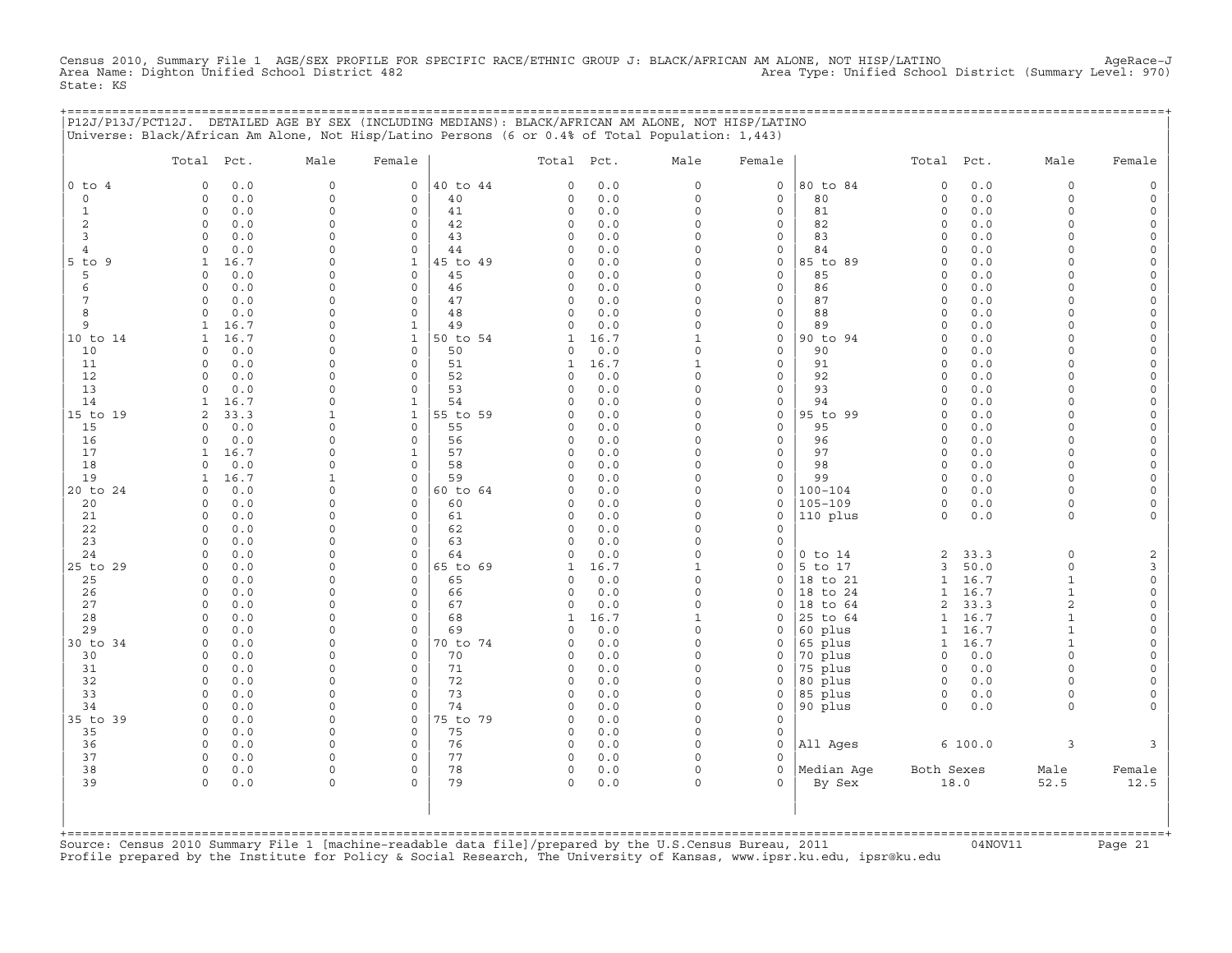Census 2010, Summary File 1 AGE/SEX PROFILE FOR SPECIFIC RACE/ETHNIC GROUP K: AM IND/ALASKA NAT ALONE, NOT HISP/LATINO<br>Area Name: Dighton Unified School District 482 State: KS

+===================================================================================================================================================+

|                               | P12K/P13K/PCT12K. DETAILED AGE BY SEX (INCLUDING MEDIANS): AM IND/ALASKA NAT ALONE, NOT HISP/LATINO<br>Universe: Am Ind/Alaska Nat Alone, Not Hisp/Latino Persons (8 or 0.6% of Total Population: 1,443) |                         |                        |                |                      |            |                      |                     |                    |                    |              |                                  |                                            |
|-------------------------------|----------------------------------------------------------------------------------------------------------------------------------------------------------------------------------------------------------|-------------------------|------------------------|----------------|----------------------|------------|----------------------|---------------------|--------------------|--------------------|--------------|----------------------------------|--------------------------------------------|
|                               | Total Pct.                                                                                                                                                                                               | Male                    | Female                 |                | Total                | Pct.       | Male                 | Female              |                    | Total              | Pct.         | Male                             | Female                                     |
| $0$ to<br>$\overline{4}$      | $0.0$<br>0                                                                                                                                                                                               | $\mathsf O$             | $\mathbf 0$            | 40 to 44       | $\mathbf 0$          | 0.0        | $\mathsf{O}\xspace$  | $\mathsf{O}\xspace$ | 80 to 84           | $\circ$            | 0.0          | 0                                | $\mathsf{O}$                               |
| $\mathsf{O}\xspace$           | 0.0<br>0                                                                                                                                                                                                 | $\mathbf 0$             | $\mathsf{O}\xspace$    | 40             | 0                    | 0.0        | $\mathsf{O}\xspace$  | $\mathsf{O}\xspace$ | 80                 | $\circ$            | 0.0          | $\mathbf 0$                      | $\mathsf{O}$                               |
| $\mathbf{1}$                  | $\circ$<br>0.0                                                                                                                                                                                           | $\Omega$                | $\Omega$               | 41             | $\Omega$             | 0.0        | $\circ$              | $\mathbf 0$         | 81                 | $\circ$            | 0.0          | $\Omega$                         | 0                                          |
| $\overline{c}$                | 0.0<br>0                                                                                                                                                                                                 | $\Omega$                | $\Omega$               | 42             | $\Omega$             | 0.0        | $\Omega$             | $\mathbf 0$         | 82                 | $\mathbf 0$        | 0.0          | $\Omega$                         | $\mathsf{O}$                               |
| 3                             | $\circ$<br>0.0                                                                                                                                                                                           | $\Omega$                | $\mathbf 0$            | 43             | $\mathbf 0$          | 0.0        | $\Omega$             | $\mathsf{O}\xspace$ | 83                 | $\circ$            | 0.0          | $\Omega$                         | $\mathsf{O}\xspace$                        |
| $\overline{4}$<br>$5$ to<br>9 | $\Omega$<br>0.0<br>0.0<br>0                                                                                                                                                                              | $\Omega$<br>$\Omega$    | $\circ$<br>$\mathbf 0$ | 44<br>45 to 49 | $\Omega$<br>$\Omega$ | 0.0<br>0.0 | $\Omega$<br>$\Omega$ | 0<br>$\mathbf 0$    | 84<br>85 to 89     | $\circ$<br>$\circ$ | 0.0<br>0.0   | $\Omega$<br>O                    | $\mathsf{O}\xspace$<br>$\mathsf{O}\xspace$ |
| 5                             | 0.0<br>$\Omega$                                                                                                                                                                                          | $\Omega$                | $\circ$                | 45             | $\Omega$             | 0.0        | $\Omega$             | $\mathsf{O}\xspace$ | 85                 | $\mathbf 0$        | 0.0          | O                                | 0                                          |
| 6                             | $\circ$<br>0.0                                                                                                                                                                                           | $\Omega$                | $\circ$                | 46             | 0                    | 0.0        | $\Omega$             | $\mathsf{O}\xspace$ | 86                 | $\circ$            | 0.0          | 0                                | $\mathsf{O}\xspace$                        |
| 7                             | 0.0<br>0                                                                                                                                                                                                 | $\Omega$                | $\mathbf 0$            | 47             | 0                    | 0.0        | 0                    | 0                   | 87                 | $\circ$            | 0.0          | $\Omega$                         | 0                                          |
| 8                             | $\Omega$<br>0.0                                                                                                                                                                                          | $\Omega$                | $\Omega$               | 48             | $\Omega$             | 0.0        | $\Omega$             | $\mathsf{O}\xspace$ | 88                 | $\circ$            | 0.0          | O                                | 0                                          |
| 9                             | $\mathbf 0$<br>0.0                                                                                                                                                                                       | $\Omega$                | $\circ$                | 49             | $\Omega$             | 0.0        | $\circ$              | 0                   | 89                 | $\mathbf 0$        | 0.0          | $\Omega$                         | 0                                          |
| 10 to 14                      | 12.5<br>1                                                                                                                                                                                                | $\Omega$                | $\mathbf{1}$           | 50 to 54       | $\mathbf{1}$         | 12.5       | $\Omega$             | $\mathbf 1$         | 90 to 94           | $\mathbf 0$        | 0.0          | 0                                | $\mathsf{O}\xspace$                        |
| 10                            | 0.0<br>$\Omega$                                                                                                                                                                                          | $\Omega$                | $\Omega$               | 50             | $\Omega$             | 0.0        | $\Omega$             | $\mathsf{O}\xspace$ | 90                 | $\Omega$           | 0.0          | $\Omega$                         | 0                                          |
| 11                            | $\mathbf{1}$<br>12.5                                                                                                                                                                                     | $\Omega$                | $\mathbf{1}$           | 51             | $\mathbf{1}$         | 12.5       | $\circ$              | $\mathbf{1}$        | 91                 | $\circ$            | 0.0          | $\Omega$                         | $\mathsf{O}\xspace$                        |
| 12                            | 0.0<br>0                                                                                                                                                                                                 | $\Omega$                | $\mathbf 0$            | 52             | $\Omega$             | 0.0        | $\Omega$             | 0                   | 92                 | $\mathbf 0$        | 0.0          | $\Omega$                         | 0                                          |
| 13                            | $\circ$<br>0.0                                                                                                                                                                                           | $\Omega$                | $\Omega$               | 53             | $\Omega$             | 0.0        | $\Omega$             | $\mathsf{O}\xspace$ | 93                 | $\circ$            | 0.0          | $\Omega$                         | 0                                          |
| 14                            | $\circ$<br>0.0                                                                                                                                                                                           | $\Omega$                | $\circ$                | 54             | $\Omega$             | 0.0        | $\circ$              | 0                   | 94                 | $\circ$            | 0.0          | $\Omega$                         | 0                                          |
| 15 to 19                      | 0.0<br>$\Omega$                                                                                                                                                                                          | $\Omega$                | $\mathbf 0$            | 55 to 59       | 1                    | 12.5       | $\mathbf{1}$         | 0                   | 95 to 99           | $\circ$            | 0.0          | $\Omega$                         | 0                                          |
| 15                            | 0.0<br>$\circ$                                                                                                                                                                                           | $\Omega$                | $\circ$                | 55             | $\Omega$             | 0.0        | $\Omega$             | $\mathbf 0$         | 95                 | $\Omega$           | 0.0          | $\Omega$<br>$\Omega$             | $\mathsf{O}\xspace$                        |
| 16<br>17                      | $\circ$<br>0.0<br>0.0<br>$\circ$                                                                                                                                                                         | $\mathbf 0$<br>$\Omega$ | $\mathbf 0$<br>$\circ$ | 56<br>57       | 0<br>$\Omega$        | 0.0<br>0.0 | 0<br>$\Omega$        | 0<br>0              | 96<br>97           | $\circ$<br>$\circ$ | 0.0<br>0.0   | $\Omega$                         | 0<br>0                                     |
| 18                            | 0.0<br>$\Omega$                                                                                                                                                                                          | $\Omega$                | $\Omega$               | 58             | $\Omega$             | 0.0        | $\Omega$             | 0                   | 98                 | $\circ$            | 0.0          | $\Omega$                         | $\mathsf{O}$                               |
| 19                            | $\Omega$<br>0.0                                                                                                                                                                                          | $\Omega$                | $\mathbf 0$            | 59             | $\mathbf{1}$         | 12.5       | $\mathbf{1}$         | $\mathsf{O}\xspace$ | 99                 | $\circ$            | 0.0          | $\Omega$                         | $\mathsf{O}\xspace$                        |
| 20 to 24                      | 0.0<br>0                                                                                                                                                                                                 | $\Omega$                | $\mathsf O$            | 60 to 64       | 2                    | 25.0       | $\mathbf 1$          | $\mathbf{1}$        | $100 - 104$        | $\circ$            | 0.0          | $\Omega$                         | 0                                          |
| 20                            | 0.0<br>0                                                                                                                                                                                                 | $\Omega$                | $\mathbf 0$            | 60             | 0                    | 0.0        | $\circ$              | $\mathbf 0$         | $105 - 109$        | $\circ$            | 0.0          | $\Omega$                         | 0                                          |
| 21                            | 0.0<br>$\Omega$                                                                                                                                                                                          | $\Omega$                | $\circ$                | 61             | 1                    | 12.5       | $\mathbf{1}$         | 0                   | 110 plus           | $\circ$            | 0.0          | $\circ$                          | 0                                          |
| 22                            | $\circ$<br>0.0                                                                                                                                                                                           | $\Omega$                | $\Omega$               | 62             | $\mathbf{1}$         | 12.5       | $\Omega$             | $\mathbf{1}$        |                    |                    |              |                                  |                                            |
| 23                            | 0.0<br>0                                                                                                                                                                                                 | $\circ$                 | $\mathbf 0$            | 63             | $\Omega$             | 0.0        | 0                    | 0                   |                    |                    |              |                                  |                                            |
| 24                            | 0.0<br>$\Omega$                                                                                                                                                                                          | $\Omega$                | $\Omega$               | 64             | $\Omega$             | 0.0        | $\Omega$             | $\Omega$            | $0$ to $14$        | 1                  | 12.5         | $\circ$                          | $\mathbf{1}$                               |
| 25 to 29                      | $\Omega$<br>0.0                                                                                                                                                                                          | $\Omega$                | $\mathbf 0$            | 65 to 69       | $\Omega$             | 0.0        | $\circ$              | $\circ$             | 5 to 17            | $\mathbf{1}$       | 12.5         | $\Omega$                         | $\mathbf{1}$                               |
| 25                            | 0.0<br>0                                                                                                                                                                                                 | $\Omega$                | 0                      | 65             | 0                    | 0.0        | $\Omega$             | 0                   | 18 to 21           | $\Omega$           | 0.0          | $\Omega$                         | $\mathbb O$                                |
| 26                            | 0.0<br>$\Omega$                                                                                                                                                                                          | $\Omega$                | $\Omega$               | 66             | $\Omega$             | 0.0        | $\Omega$             | $\Omega$            | 18 to 24           | $\Omega$           | 0.0          | $\Omega$                         | 0                                          |
| 27                            | $\circ$<br>0.0                                                                                                                                                                                           | $\Omega$                | $\Omega$               | 67             | 0                    | 0.0        | $\Omega$             | $\circ$             | 18<br>to 64        | 6                  | 75.0         | $\overline{2}$                   | $\overline{4}$                             |
| 28                            | 0.0<br>$\Omega$                                                                                                                                                                                          | $\Omega$<br>$\Omega$    | $\Omega$<br>$\Omega$   | 68             | $\Omega$<br>$\Omega$ | 0.0        | $\Omega$<br>$\Omega$ | $\Omega$            | 25 to 64           | 6                  | 75.0         | $\overline{a}$<br>$\overline{a}$ | $\overline{4}$                             |
| 29<br>30 to 34                | 0.0<br>$\circ$<br>0.0<br>0                                                                                                                                                                               | $\Omega$                | $\mathbf 0$            | 69<br>70 to 74 | 0                    | 0.0<br>0.0 | $\Omega$             | $\circ$<br>0        | 60 plus<br>65 plus | 3<br>$\mathbf{1}$  | 37.5<br>12.5 | $\mathbf{1}$                     | $1\,$<br>$\mathsf{O}\xspace$               |
| 30                            | 0.0<br>$\circ$                                                                                                                                                                                           | $\Omega$                | $\circ$                | 70             | 0                    | 0.0        | $\Omega$             | 0                   | 70 plus            | $\mathbf{1}$       | 12.5         | $\mathbf{1}$                     | 0                                          |
| 31                            | 0.0<br>$\circ$                                                                                                                                                                                           | $\Omega$                | $\Omega$               | 71             | $\Omega$             | 0.0        | $\Omega$             | $\Omega$            | 75 plus            | $\mathbf{1}$       | 12.5         | $\mathbf{1}$                     | $\mathsf{O}\xspace$                        |
| 32                            | $\circ$<br>0.0                                                                                                                                                                                           | $\mathbf 0$             | $\mathbf 0$            | 72             | 0                    | 0.0        | 0                    | 0                   | 80 plus            | $\circ$            | 0.0          | $\Omega$                         | 0                                          |
| 33                            | $\Omega$<br>0.0                                                                                                                                                                                          | $\Omega$                | $\circ$                | 73             | $\Omega$             | 0.0        | $\circ$              | 0                   | 85 plus            | $\circ$            | 0.0          | $\circ$                          | 0                                          |
| 34                            | 0.0<br>0                                                                                                                                                                                                 | $\Omega$                | $\circ$                | 74             | $\Omega$             | 0.0        | $\circ$              | 0                   | 90 plus            | $\circ$            | 0.0          | $\circ$                          | 0                                          |
| 35 to<br>39                   | 25.0<br>2                                                                                                                                                                                                | $\Omega$                | $\sqrt{2}$             | 75 to 79       | 1                    | 12.5       | $\mathbf{1}$         | $\mathsf{O}\xspace$ |                    |                    |              |                                  |                                            |
| 35                            | 0.0<br>$\circ$                                                                                                                                                                                           | $\mathbf 0$             | 0                      | 75             | $\mathbf{1}$         | 12.5       | $\mathbf{1}$         | $\mathsf{O}\xspace$ |                    |                    |              |                                  |                                            |
| 36                            | 0.0<br>$\circ$                                                                                                                                                                                           | $\Omega$                | $\circ$                | 76             | $\circ$              | 0.0        | $\circ$              | $\mathbf 0$         | All Ages           |                    | 8 100.0      | 3                                | 5                                          |
| 37                            | 12.5<br>1                                                                                                                                                                                                | $\Omega$                | 1                      | 77             | 0                    | 0.0        | $\circ$              | $\circ$             |                    |                    |              |                                  |                                            |
| 38                            | $\circ$<br>0.0                                                                                                                                                                                           | $\Omega$                | $\mathsf{O}\xspace$    | 78             | 0                    | 0.0        | $\mathsf{O}\xspace$  | $\mathbf 0$         | Median Age         | Both Sexes         |              | Male                             | Female                                     |
| 39                            | 12.5<br>$\mathbf{1}$                                                                                                                                                                                     | $\mathbf 0$             | $\mathbf{1}$           | 79             | 0                    | 0.0        | $\circ$              | $\Omega$            | By Sex             |                    | 55.0         | 61.0                             | 38.8                                       |
|                               |                                                                                                                                                                                                          |                         |                        |                |                      |            |                      |                     |                    |                    |              |                                  |                                            |
|                               |                                                                                                                                                                                                          |                         |                        |                |                      |            |                      |                     |                    |                    |              |                                  |                                            |
|                               |                                                                                                                                                                                                          |                         |                        |                |                      |            |                      |                     |                    |                    |              |                                  |                                            |

+===================================================================================================================================================+Source: Census 2010 Summary File 1 [machine−readable data file]/prepared by the U.S.Census Bureau, 2011 04NOV11 Page 22 Profile prepared by the Institute for Policy & Social Research, The University of Kansas, www.ipsr.ku.edu, ipsr@ku.edu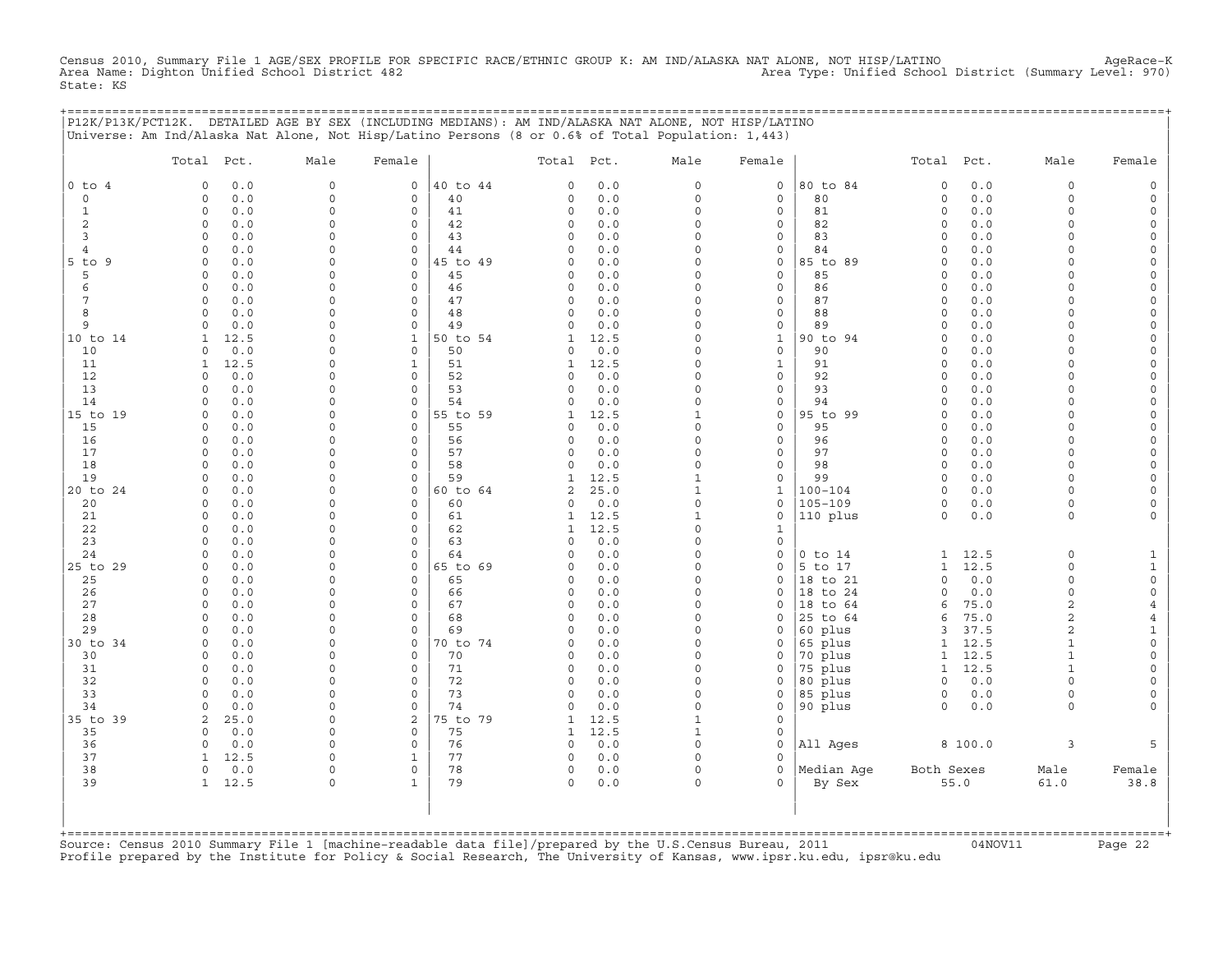Census 2010, Summary File 1 AGE/SEX PROFILE FOR SPECIFIC RACE/ETHNIC GROUP L: ASIAN ALONE, NOT HISPANIC OR LATINO AgeRace−L Area Name: Dighton Unified School District 482 Area Type: Unified School District (Summary Level: 970) State: KS

+===================================================================================================================================================+

|                     | P12L/P13L/PCT12L. DETAILED AGE BY SEX (INCLUDING MEDIANS): ASIAN ALONE, NOT HISPANIC OR LATINO<br>Universe: Asian Alone, Not Hispanic or Latino Persons (4 or 0.3% of Total Population: 1,443) |                            |                        |          |               |            |                                    |                                    |                    |                    |            |                      |                                            |
|---------------------|------------------------------------------------------------------------------------------------------------------------------------------------------------------------------------------------|----------------------------|------------------------|----------|---------------|------------|------------------------------------|------------------------------------|--------------------|--------------------|------------|----------------------|--------------------------------------------|
|                     | Total<br>Pct.                                                                                                                                                                                  | Male                       | Female                 |          | Total         | Pct.       | Male                               | Female                             |                    | Total              | Pct.       | Male                 | Female                                     |
| $0$ to $4$          | 0.0<br>0                                                                                                                                                                                       | $\mathsf{O}$               | $\mathbf 0$            | 40 to 44 | 1             | 25.0       | $\mathbf{1}$                       | $\mathsf{O}\xspace$                | 80 to 84           | $\circ$            | $0.0$      | $\mathbf 0$          | $\mathsf{O}$                               |
| $\circ$             | $\mathbf 0$<br>$0.0$                                                                                                                                                                           | $\mathsf{O}\xspace$        | $\mathsf{O}\xspace$    | 40       | 0             | $0.0$      | $\mathsf{O}\xspace$                | $\mathsf{O}\xspace$                | 80                 | $\mathbb O$        | 0.0        | $\mathbf 0$          | $\mathsf{O}\xspace$                        |
| $\mathbf{1}$        | $\circ$<br>0.0                                                                                                                                                                                 | $\mathbf 0$                | $\mathbf 0$            | 41       | 0             | 0.0        | $\mathsf O$                        | 0                                  | 81                 | $\circ$            | 0.0        | $\Omega$             | 0                                          |
| $\overline{c}$      | $\circ$<br>0.0                                                                                                                                                                                 | $\mathbf 0$                | $\mathsf{O}\xspace$    | 42       | $\mathbf{1}$  | 25.0       | $\mathbf{1}$                       | $\mathsf{O}\xspace$                | 82                 | $\circ$            | 0.0        | $\Omega$             | $\mathsf{O}\xspace$                        |
| 3<br>$\overline{4}$ | $\circ$<br>0.0<br>$\circ$<br>0.0                                                                                                                                                               | $\mathbf 0$<br>$\mathbf 0$ | $\mathbf 0$<br>$\circ$ | 43<br>44 | 0<br>0        | 0.0<br>0.0 | $\mathsf O$<br>$\mathsf{O}\xspace$ | 0<br>$\mathsf{O}\xspace$           | 83<br>84           | $\circ$<br>$\circ$ | 0.0<br>0.0 | $\Omega$<br>$\Omega$ | $\mathsf{O}\xspace$<br>$\mathsf{O}\xspace$ |
| $5$ to<br>9         | 0.0<br>$\Omega$                                                                                                                                                                                | $\Omega$                   | $\mathbf 0$            | 45 to 49 | $\mathbf{1}$  | 25.0       | $\circ$                            | $\mathbf 1$                        | 85 to 89           | $\circ$            | 0.0        | $\Omega$             | $\mathsf{O}\xspace$                        |
| 5                   | $\mathbf 0$<br>0.0                                                                                                                                                                             | $\mathbf 0$                | $\mathbf 0$            | 45       | 0             | 0.0        | $\circ$                            | $\mathsf{O}\xspace$                | 85                 | $\circ$            | 0.0        | $\Omega$             | 0                                          |
| $\epsilon$          | $\circ$<br>0.0                                                                                                                                                                                 | $\mathbf 0$                | $\circ$                | 46       | 0             | 0.0        | $\mathsf{O}\xspace$                | $\mathsf{O}\xspace$                | 86                 | $\circ$            | 0.0        | $\mathbf 0$          | $\mathsf{O}\xspace$                        |
| 7                   | $\circ$<br>0.0                                                                                                                                                                                 | $\mathbf 0$                | $\mathbf 0$            | 47       | $\mathbf{1}$  | 25.0       | $\circ$                            | $\mathbf{1}$                       | 87                 | $\circ$            | 0.0        | $\Omega$             | 0                                          |
| 8                   | $\circ$<br>0.0                                                                                                                                                                                 | $\mathbf 0$                | $\circ$                | 48       | $\circ$       | $0.0$      | $\mathsf O$                        | $\mathsf{O}\xspace$                | 88                 | $\circ$            | 0.0        | $\Omega$             | $\mathsf{O}\xspace$                        |
| 9                   | $\circ$<br>0.0                                                                                                                                                                                 | $\mathbf 0$                | $\Omega$               | 49       | 0             | 0.0        | $\circ$                            | $\mathsf{O}\xspace$                | 89                 | $\circ$            | 0.0        | $\Omega$             | $\mathsf{O}\xspace$                        |
| 10 to 14            | $\mathbf 0$<br>0.0                                                                                                                                                                             | $\mathbf 0$                | $\mathbf 0$            | 50 to 54 | 0             | 0.0        | 0                                  | $\mathsf{O}\xspace$                | 90 to 94           | $\circ$            | 0.0        | $\Omega$             | 0                                          |
| 10                  | $\mathbf 0$<br>0.0                                                                                                                                                                             | $\mathbf 0$                | $\circ$                | 50       | 0             | $0.0$      | $\mathsf O$                        | $\mathsf{O}\xspace$                | 90                 | $\circ$            | 0.0        | $\Omega$             | $\mathsf{O}\xspace$                        |
| 11                  | $\circ$<br>0.0                                                                                                                                                                                 | $\mathbf 0$                | $\circ$                | 51       | 0             | 0.0        | $\mathsf O$                        | $\mathsf{O}\xspace$                | 91                 | $\circ$            | 0.0        | $\Omega$             | 0                                          |
| 12                  | $\circ$<br>$0.0$                                                                                                                                                                               | $\Omega$                   | 0                      | 52       | 0             | 0.0        | $\mathsf O$                        | $\mathsf{O}\xspace$                | 92                 | $\circ$            | 0.0        | $\mathbf 0$          | $\mathsf{O}\xspace$                        |
| 13<br>14            | $\circ$<br>0.0<br>$\circ$<br>0.0                                                                                                                                                               | $\Omega$<br>$\mathbf 0$    | $\mathbf 0$<br>$\circ$ | 53<br>54 | 0<br>0        | 0.0<br>0.0 | $\circ$<br>$\mathsf{O}\xspace$     | $\mathbf 0$<br>$\mathsf{O}\xspace$ | 93<br>94           | $\circ$<br>$\circ$ | 0.0<br>0.0 | $\Omega$<br>$\Omega$ | 0<br>$\mathsf{O}\xspace$                   |
| 15 to 19            | $\circ$<br>0.0                                                                                                                                                                                 | $\Omega$                   | $\mathbf 0$            | 55 to 59 | $\mathbf{1}$  | 25.0       | $\Omega$                           | $\mathbf 1$                        | 95 to 99           | $\circ$            | 0.0        | $\Omega$             | $\mathsf{O}\xspace$                        |
| 15                  | $\mathbf 0$<br>0.0                                                                                                                                                                             | $\mathbf 0$                | $\mathbf 0$            | 55       | $\mathbf{1}$  | 25.0       | $\circ$                            | $\mathbf{1}$                       | 95                 | $\circ$            | 0.0        | $\Omega$             | 0                                          |
| 16                  | $\mathsf O$<br>0.0                                                                                                                                                                             | $\mathsf{O}$               | $\mathsf{O}\xspace$    | 56       | 0             | 0.0        | $\mathsf O$                        | $\mathsf{O}\xspace$                | 96                 | $\circ$            | 0.0        | $\mathbf 0$          | $\mathsf{O}\xspace$                        |
| 17                  | $\circ$<br>0.0                                                                                                                                                                                 | $\Omega$                   | $\mathbf 0$            | 57       | 0             | 0.0        | 0                                  | 0                                  | 97                 | $\circ$            | 0.0        | $\Omega$             | 0                                          |
| 18                  | $\Omega$<br>0.0                                                                                                                                                                                | $\mathbf 0$                | $\circ$                | 58       | 0             | $0.0$      | $\circ$                            | $\mathsf{O}\xspace$                | 98                 | $\circ$            | 0.0        | $\Omega$             | $\mathsf{O}\xspace$                        |
| 19                  | $\circ$<br>0.0                                                                                                                                                                                 | $\mathbf 0$                | $\circ$                | 59       | 0             | 0.0        | $\circ$                            | $\mathsf{O}\xspace$                | 99                 | $\circ$            | 0.0        | $\Omega$             | $\mathsf{O}\xspace$                        |
| 20 to 24            | $\circ$<br>0.0                                                                                                                                                                                 | $\mathbf 0$                | 0                      | 60 to 64 | 0             | 0.0        | 0                                  | 0                                  | $100 - 104$        | $\circ$            | 0.0        | $\Omega$             | 0                                          |
| 20                  | $\mathbf 0$<br>0.0                                                                                                                                                                             | $\mathbf 0$                | $\mathbf 0$            | 60       | 0             | $0.0$      | $\circ$                            | $\mathsf{O}\xspace$                | $105 - 109$        | $\circ$            | 0.0        | $\Omega$             | $\mathsf{O}\xspace$                        |
| 21                  | $\circ$<br>0.0                                                                                                                                                                                 | $\mathbf 0$                | $\mathbf 0$            | 61       | 0             | 0.0        | $\mathsf O$                        | $\mathsf{O}\xspace$                | 110 plus           | $\circ$            | 0.0        | 0                    | 0                                          |
| 22                  | $\circ$<br>$0.0$                                                                                                                                                                               | $\Omega$                   | $\mathsf{O}\xspace$    | 62       | $\mathbf 0$   | 0.0        | 0                                  | $\mathbf 0$                        |                    |                    |            |                      |                                            |
| 23<br>24            | $\circ$<br>0.0<br>$\circ$<br>0.0                                                                                                                                                               | $\Omega$<br>$\mathbf 0$    | $\mathbf 0$<br>$\circ$ | 63<br>64 | $\Omega$<br>0 | 0.0<br>0.0 | $\circ$<br>$\mathsf O$             | 0<br>$\mathsf{O}\xspace$           | $0$ to $14$        | $\circ$            | 0.0        | $\mathbf 0$          | $\mathsf{O}$                               |
| 25 to 29            | 25.0<br>$\mathbf{1}$                                                                                                                                                                           | $\Omega$                   | $\mathbf 1$            | 65 to 69 | 0             | 0.0        | $\circ$                            | $\mathbf 0$                        | 5 to 17            | $\circ$            | 0.0        | $\Omega$             | $\mathsf{O}\xspace$                        |
| 25                  | $\mathbf 0$<br>0.0                                                                                                                                                                             | $\Omega$                   | $\mathbf 0$            | 65       | 0             | 0.0        | $\circ$                            | $\Omega$                           | 18 to 21           | $\circ$            | 0.0        | $\Omega$             | $\mathsf{O}\xspace$                        |
| 26                  | $\mathsf{O}\xspace$<br>0.0                                                                                                                                                                     | $\mathbf 0$                | $\mathsf{O}\xspace$    | 66       | 0             | 0.0        | 0                                  | 0                                  | 18<br>to 24        | $\circ$            | 0.0        | $\mathbf 0$          | $\mathsf{O}\xspace$                        |
| 27                  | $\circ$<br>0.0                                                                                                                                                                                 | $\Omega$                   | $\mathbf 0$            | 67       | 0             | 0.0        | $\circ$                            | 0                                  | 18 to 64           | 4                  | 100.0      | $\mathbf{1}$         | 3                                          |
| 28                  | 25.0<br>$\mathbf{1}$                                                                                                                                                                           | $\mathbf 0$                | $\mathbf 1$            | 68       | 0             | 0.0        | $\circ$                            | $\Omega$                           | 25 to 64           | $\overline{4}$     | 100.0      | $1\,$                | 3                                          |
| 29                  | $\circ$<br>0.0                                                                                                                                                                                 | $\Omega$                   | $\circ$                | 69       | 0             | 0.0        | $\Omega$                           | 0                                  | 60 plus            | $\circ$            | 0.0        | $\Omega$             | $\mathsf{O}\xspace$                        |
| 30 to 34            | $\mathbf 0$<br>0.0                                                                                                                                                                             | $\Omega$                   | 0                      | 70 to 74 | 0             | 0.0        | 0                                  | 0                                  | 65 plus            | 0                  | 0.0        | $\mathbf 0$          | 0                                          |
| 30                  | 0.0<br>$\circ$                                                                                                                                                                                 | $\Omega$                   | $\mathsf{O}\xspace$    | 70       | $\Omega$      | $0.0$      | $\mathsf O$                        | $\Omega$                           | 70 plus            | $\circ$            | 0.0        | $\Omega$             | $\mathsf{O}\xspace$                        |
| 31                  | $\circ$<br>0.0                                                                                                                                                                                 | $\Omega$                   | $\circ$                | 71       | 0             | 0.0        | 0                                  | 0                                  | 75 plus            | $\circ$            | 0.0        | $\Omega$             | 0                                          |
| 32<br>33            | $\circ$<br>0.0<br>$\circ$<br>0.0                                                                                                                                                               | $\mathbf 0$<br>$\mathbf 0$ | $\circ$<br>$\circ$     | 72<br>73 | 0<br>0        | 0.0<br>0.0 | $\mathsf O$<br>$\circ$             | 0<br>$\mathbf 0$                   | 80 plus<br>85 plus | $\circ$<br>$\circ$ | 0.0<br>0.0 | $\Omega$<br>$\Omega$ | $\mathsf{O}\xspace$<br>$\mathsf{O}\xspace$ |
| 34                  | $\mathbf 0$<br>0.0                                                                                                                                                                             | $\mathbf 0$                | $\circ$                | 74       | $\Omega$      | 0.0        | $\mathsf O$                        | $\mathbf 0$                        | 90 plus            | $\circ$            | 0.0        | 0                    | $\mathsf{O}\xspace$                        |
| 35 to 39            | $\circ$<br>0.0                                                                                                                                                                                 | $\Omega$                   | $\mathbf 0$            | 75 to 79 | $\mathbf 0$   | 0.0        | $\circ$                            | $\circ$                            |                    |                    |            |                      |                                            |
| 35                  | $\circ$<br>0.0                                                                                                                                                                                 | $\mathbf 0$                | $\mathbf 0$            | 75       | 0             | 0.0        | 0                                  | $\mathsf O$                        |                    |                    |            |                      |                                            |
| 36                  | $\circ$<br>0.0                                                                                                                                                                                 | $\mathbf 0$                | $\mathsf{O}\xspace$    | 76       | 0             | 0.0        | $\mathsf O$                        | $\mathbf 0$                        | All Ages           |                    | 4 100.0    | $\mathbf{1}$         | 3                                          |
| 37                  | $\circ$<br>0.0                                                                                                                                                                                 | $\mathbf 0$                | $\mathbf 0$            | 77       | 0             | 0.0        | $\mathsf O$                        | $\Omega$                           |                    |                    |            |                      |                                            |
| 38                  | $\mathbb O$<br>0.0                                                                                                                                                                             | $\mathsf{O}$               | $\mathsf{O}\xspace$    | 78       | 0             | $0.0$      | $\mathsf O$                        | $\mathsf{O}\xspace$                | Median Age         | Both Sexes         |            | Male                 | Female                                     |
| 39                  | $\Omega$<br>$0.0$                                                                                                                                                                              | $\mathbf 0$                | $\Omega$               | 79       | $\circ$       | 0.0        | $\circ$                            | $\Omega$                           | By Sex             |                    | 45.0       | 42.5                 | 47.5                                       |
|                     |                                                                                                                                                                                                |                            |                        |          |               |            |                                    |                                    |                    |                    |            |                      |                                            |

| | +===================================================================================================================================================+Source: Census 2010 Summary File 1 [machine−readable data file]/prepared by the U.S.Census Bureau, 2011 04NOV11 Page 23 Profile prepared by the Institute for Policy & Social Research, The University of Kansas, www.ipsr.ku.edu, ipsr@ku.edu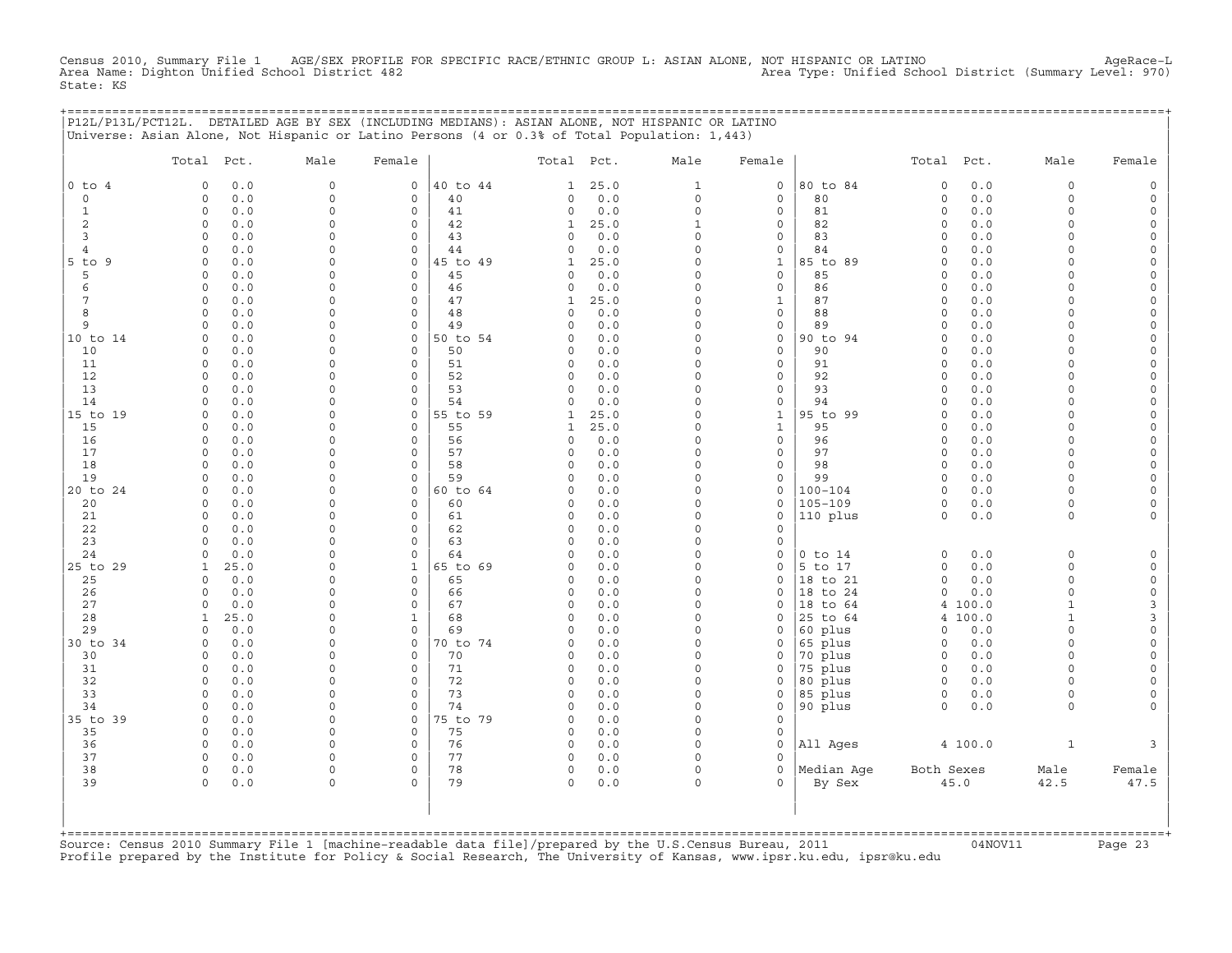Census 2010, Summary File 1 AGE/SEX PROFILE FOR SPECIFIC RACE/ETHNIC GROUP M: NAT HAWAIIAN/OPI ALONE, NOT HISP/LATINO<br>Area Name: Dighton Unified School District 482 State: KS

+===================================================================================================================================================+

|                | P12M/P13M/PCT12M. DETAILED AGE BY SEX (INCLUDING MEDIANS): NAT HAWAIIAN/OPI ALONE, NOT HISP/LATINO<br>Universe: Nat Hawaiian/OPI Alone, Not Hisp/Latino Persons (1 or 0.1% of Total Population: 1,443) |               |                      |                |                      |            |                      |                             |                      |                     |            |                      |                              |
|----------------|--------------------------------------------------------------------------------------------------------------------------------------------------------------------------------------------------------|---------------|----------------------|----------------|----------------------|------------|----------------------|-----------------------------|----------------------|---------------------|------------|----------------------|------------------------------|
|                | Total Pct.                                                                                                                                                                                             | Male          | Female               |                | Total Pct.           |            | Male                 | Female                      |                      | Total               | Pct.       | Male                 | Female                       |
| $0$ to $4$     | 0.0<br>$\Omega$                                                                                                                                                                                        | 0             | 0                    | 40 to 44       | $\Omega$             | 0.0        | $\circ$              | $\mathsf{O}$                | 80 to 84             | $\circ$             | $0.0$      | 0                    | $\circ$                      |
| $\circ$        | 0.0<br>$\Omega$                                                                                                                                                                                        | $\circ$       | $\mathbf 0$          | 40             | $\Omega$             | $0.0$      | $\circ$              | $\mathbf 0$                 | 80                   | $\circ$             | 0.0        | $\circ$              | $\mathsf{O}\xspace$          |
| $\mathbf{1}$   | 0<br>0.0                                                                                                                                                                                               | 0             | $\Omega$             | 41             | $\circ$              | 0.0        | $\circ$              | $\mathsf{O}$                | 81                   | $\mathbf 0$         | 0.0        | $\circ$              | $\mathsf{O}$                 |
| 2              | 0.0<br>0                                                                                                                                                                                               | $\mathbf 0$   | 0                    | 42             | $\Omega$             | 0.0        | $\circ$              | $\mathbf 0$                 | 82                   | 0                   | 0.0        | 0                    | 0                            |
| 3              | 0.0<br>$\Omega$                                                                                                                                                                                        | $\Omega$      | $\Omega$             | 43             | $\cap$               | 0.0        | $\Omega$             | $\mathbf 0$                 | 83                   | $\Omega$            | 0.0        | $\Omega$             | $\mathsf{O}$                 |
| $\overline{4}$ | 0.0<br>$\Omega$                                                                                                                                                                                        | $\Omega$      | $\circ$              | 44             | $\Omega$             | 0.0        | $\circ$              | $\mathbf 0$                 | 84                   | $\circ$             | 0.0        | $\circ$              | $\mathsf{O}\xspace$          |
| 5 to 9<br>5    | 0.0<br>$\Omega$<br>0.0<br>$\Omega$                                                                                                                                                                     | 0<br>$\Omega$ | 0<br>$\Omega$        | 45 to 49<br>45 | $\Omega$<br>$\Omega$ | 0.0<br>0.0 | $\circ$<br>$\circ$   | $\mathsf{O}$<br>$\mathbf 0$ | 85 to 89<br>85       | 0<br>$\Omega$       | 0.0<br>0.0 | 0<br>$\Omega$        | $\mathsf{O}$<br>$\mathbf 0$  |
| 6              | 0<br>0.0                                                                                                                                                                                               | $\Omega$      | $\mathbf 0$          | 46             | $\Omega$             | 0.0        | $\circ$              | $\mathbf 0$                 | 86                   | $\mathbf 0$         | 0.0        | $\circ$              | $\mathsf{O}$                 |
| 7              | 0.0<br>$\Omega$                                                                                                                                                                                        | $\Omega$      | $\Omega$             | 47             | $\Omega$             | 0.0        | $\circ$              | $\mathsf{O}$                | 87                   | 0                   | 0.0        | $\circ$              | $\mathsf{O}$                 |
| 8              | 0.0<br>$\Omega$                                                                                                                                                                                        | $\Omega$      | $\Omega$             | 48             | $\Omega$             | 0.0        | $\circ$              | $\mathsf{O}$                | 88                   | $\Omega$            | 0.0        | 0                    | $\mathbf 0$                  |
| 9              | 0.0<br>$\Omega$                                                                                                                                                                                        | $\Omega$      | $\mathbf 0$          | 49             | $\Omega$             | 0.0        | $\circ$              | $\mathbf 0$                 | 89                   | 0                   | 0.0        | $\Omega$             | $\mathsf{O}$                 |
| 10 to 14       | $\Omega$<br>0.0                                                                                                                                                                                        | $\Omega$      | $\Omega$             | 50 to 54       | $\Omega$             | 0.0        | $\Omega$             | $\mathsf{O}$                | 90 to 94             | $\Omega$            | 0.0        | $\Omega$             | $\mathsf{O}$                 |
| 10             | $\Omega$<br>0.0                                                                                                                                                                                        | $\Omega$      | $\circ$              | 50             | $\Omega$             | 0.0        | $\circ$              | $\mathsf O$                 | 90                   | $\circ$             | 0.0        | $\Omega$             | $\mathsf{O}$                 |
| 11             | $\Omega$<br>0.0                                                                                                                                                                                        | $\Omega$      | $\Omega$             | 51             | $\Omega$             | 0.0        | $\circ$              | $\mathsf{O}$                | 91                   | $\Omega$            | 0.0        | $\Omega$             | $\mathbf 0$                  |
| 12             | 0.0<br>$\Omega$                                                                                                                                                                                        | $\Omega$      | $\Omega$             | 52             | $\Omega$             | 0.0        | $\circ$              | $\mathsf O$                 | 92                   | $\Omega$            | 0.0        | $\Omega$             | $\mathsf{O}$                 |
| 13             | $\Omega$<br>0.0                                                                                                                                                                                        | 0             | $\Omega$             | 53             | $\Omega$             | 0.0        | $\circ$              | $\mathbf 0$                 | 93                   | $\Omega$            | 0.0        | 0                    | $\mathsf{O}$                 |
| 14             | 0.0<br>$\Omega$                                                                                                                                                                                        | $\circ$       | $\Omega$             | 54             | $\Omega$             | 0.0        | $\circ$              | $\mathbf 0$                 | 94                   | $\Omega$            | 0.0        | $\Omega$             | $\mathsf{O}\xspace$          |
| 15 to 19       | 0<br>0.0                                                                                                                                                                                               | $\mathbf 0$   | 0                    | 55 to 59       | $\Omega$             | 0.0        | $\circ$              | $\mathbb O$                 | 95 to 99             | $\circ$             | 0.0        | $\circ$              | $\mathsf{O}$                 |
| 15<br>16       | 0.0<br>$\Omega$<br>$\Omega$                                                                                                                                                                            | 0<br>0        | 0<br>$\Omega$        | 55             | $\Omega$<br>$\Omega$ | 0.0<br>0.0 | $\Omega$<br>$\Omega$ | $\mathsf{O}$<br>$\mathbf 0$ | 95<br>96             | $\circ$<br>$\Omega$ | 0.0<br>0.0 | $\Omega$<br>$\Omega$ | $\mathsf{O}$<br>$\mathbf{0}$ |
| 17             | 0.0<br>$\Omega$<br>0.0                                                                                                                                                                                 | $\Omega$      | $\Omega$             | 56<br>57       | $\Omega$             | 0.0        | $\circ$              | $\mathsf O$                 | 97                   | $\circ$             | 0.0        | $\Omega$             | $\mathsf{O}$                 |
| 18             | 0.0<br>$\Omega$                                                                                                                                                                                        | $\Omega$      | $\Omega$             | 58             | $\Omega$             | 0.0        | $\Omega$             | $\mathsf{O}$                | 98                   | 0                   | 0.0        | $\circ$              | $\mathsf{O}$                 |
| 19             | $\Omega$<br>0.0                                                                                                                                                                                        | $\Omega$      | $\Omega$             | 59             | $\cap$               | 0.0        | $\Omega$             | $\mathbf 0$                 | 99                   | $\Omega$            | 0.0        | $\Omega$             | $\mathbf 0$                  |
| 20 to 24       | $\Omega$<br>0.0                                                                                                                                                                                        | $\Omega$      | $\circ$              | 60 to 64       | $\Omega$             | 0.0        | $\Omega$             | $\mathbb O$                 | $100 - 104$          | $\circ$             | 0.0        | $\circ$              | $\mathsf{O}$                 |
| 20             | 0.0<br>$\Omega$                                                                                                                                                                                        | $\Omega$      | $\Omega$             | 60             | $\Omega$             | 0.0        | $\circ$              | $\mathbf 0$                 | $105 - 109$          | $\Omega$            | 0.0        | $\circ$              | 0                            |
| 21             | $\Omega$<br>0.0                                                                                                                                                                                        | $\Omega$      | $\Omega$             | 61             | $\Omega$             | 0.0        | $\circ$              | $\mathbf 0$                 | 110 plus             | $\Omega$            | 0.0        | $\circ$              | $\mathsf{O}$                 |
| 22             | 0.0<br>$\Omega$                                                                                                                                                                                        | $\Omega$      | $\Omega$             | 62             | $\Omega$             | 0.0        | $\Omega$             | $\mathbf 0$                 |                      |                     |            |                      |                              |
| 23             | $\Omega$<br>0.0                                                                                                                                                                                        | $\mathbf 0$   | $\Omega$             | 63             | $\Omega$             | 0.0        | $\Omega$             | $\mathbf 0$                 |                      |                     |            |                      |                              |
| 24             | $\Omega$<br>0.0                                                                                                                                                                                        | $\Omega$      | $\Omega$             | 64             | $\Omega$             | 0.0        | $\circ$              | $\circ$                     | $0$ to $14$          | 0                   | 0.0        | $\circ$              | $\mathsf{O}$                 |
| 25 to 29       | 0.0<br>$\Omega$                                                                                                                                                                                        | $\circ$       | $\Omega$             | 65 to 69       | $\Omega$             | 0.0        | $\circ$              | $\mathbf 0$                 | 5 to 17              | $\circ$             | 0.0        | $\circ$              | $\mathsf{O}\xspace$          |
| 25             | 0<br>0.0                                                                                                                                                                                               | $\Omega$      | $\Omega$<br>$\circ$  | 65             | $\Omega$<br>$\Omega$ | 0.0        | $\circ$              | $\mathsf{O}$                | 18 to 21             | 0                   | 0.0        | 0                    | $\mathsf{O}$                 |
| 26<br>27       | 0.0<br>0<br>$\Omega$<br>0.0                                                                                                                                                                            | 0<br>$\Omega$ | $\Omega$             | 66<br>67       | $\Omega$             | 0.0<br>0.0 | $\circ$<br>$\Omega$  | 0<br>$\Omega$               | 18 to 24<br>18 to 64 | 0<br>$\Omega$       | 0.0<br>0.0 | 0<br>$\Omega$        | 0<br>$\mathsf{O}$            |
| 28             | 0.0<br>$\Omega$                                                                                                                                                                                        | $\Omega$      | $\Omega$             | 68             | $\Omega$             | 0.0        | $\circ$              | $\mathbf 0$                 | 25 to 64             | $\circ$             | 0.0        | $\Omega$             | $\mathsf{O}\xspace$          |
| 29             | 0.0<br>$\Omega$                                                                                                                                                                                        | 0             | $\Omega$             | 69             | $\Omega$             | 0.0        | $\circ$              | $\circ$                     | 60 plus              | $\mathbf{1}$        | 100.0      | $\mathbf{1}$         | $\mathsf{O}$                 |
| 30 to 34       | 0.0<br>$\Omega$                                                                                                                                                                                        | $\Omega$      | $\circ$              | 70 to 74       | 1                    | 100.0      | 1                    | $\mathbf 0$                 | 65 plus              |                     | 1 100.0    | $\mathbf{1}$         | $\mathsf{O}$                 |
| 30             | $\Omega$<br>0.0                                                                                                                                                                                        | $\Omega$      | $\circ$              | 70             | $\Omega$             | 0.0        | $\circ$              | $\mathsf{O}$                | 70 plus              |                     | 1 100.0    | $\mathbf{1}$         | $\mathsf{O}$                 |
| 31             | 0.0<br>$\Omega$                                                                                                                                                                                        | $\mathbf 0$   | $\circ$              | 71             | $\Omega$             | 0.0        | $\circ$              | $\circ$                     | 75 plus              | 0                   | 0.0        | $\circ$              | $\mathsf{O}$                 |
| 32             | 0<br>0.0                                                                                                                                                                                               | $\Omega$      | $\Omega$             | 72             | $\Omega$             | 0.0        | $\circ$              | $\mathbf 0$                 | 80 plus              | $\mathbf 0$         | 0.0        | 0                    | $\mathbf 0$                  |
| 33             | 0.0<br>$\Omega$                                                                                                                                                                                        | $\Omega$      | $\Omega$             | 73             | 1                    | 100.0      | $\mathbf{1}$         | $\mathsf{O}$                | 85 plus              | $\mathbf 0$         | 0.0        | 0                    | $\mathsf{O}$                 |
| 34             | 0.0<br>$\Omega$                                                                                                                                                                                        | $\mathbf 0$   | $\Omega$             | 74             | $\Omega$             | 0.0        | $\circ$              | $\mathsf{O}$                | 90 plus              | 0                   | 0.0        | $\circ$              | $\mathbf{0}$                 |
| 35 to 39       | $\Omega$<br>0.0                                                                                                                                                                                        | $\Omega$      | $\mathbf 0$          | 75 to 79       | $\Omega$             | 0.0        | $\circ$              | $\mathbf 0$                 |                      |                     |            |                      |                              |
| 35             | 0.0<br>0                                                                                                                                                                                               | $\mathbf 0$   | $\mathbf 0$          | 75             | $\Omega$             | 0.0        | $\circ$              | $\mathsf{O}$                |                      |                     |            |                      |                              |
| 36<br>37       | 0.0<br>$\Omega$<br>$\Omega$                                                                                                                                                                            | $\Omega$      | $\Omega$<br>$\Omega$ | 76<br>77       | $\Omega$<br>$\Omega$ | 0.0        | $\Omega$<br>0        | $\mathsf{O}$<br>$\mathbf 0$ | All Ages             |                     | 1 100.0    | $\mathbf{1}$         | $\mathbf{0}$                 |
| 38             | 0.0<br>0.0<br>$\Omega$                                                                                                                                                                                 | 0<br>$\Omega$ | $\Omega$             | 78             | $\Omega$             | 0.0<br>0.0 | $\circ$              | $\Omega$                    | Median Age           | Both Sexes          |            | Male                 | Female                       |
| 39             | 0<br>0.0                                                                                                                                                                                               | 0             | $\Omega$             | 79             | $\circ$              | 0.0        | $\circ$              | $\mathbf 0$                 | By Sex               |                     | 72.5       | 72.5                 |                              |
|                |                                                                                                                                                                                                        |               |                      |                |                      |            |                      |                             |                      |                     |            |                      |                              |

| | +===================================================================================================================================================+ Source: Census 2010 Summary File 1 [machine-readable data file]/prepared by the U.S.Census Bureau, 2011 Page 24<br>Profile prepared by the Institute for Policy & Social Research, The University of Kansas, www

| | | |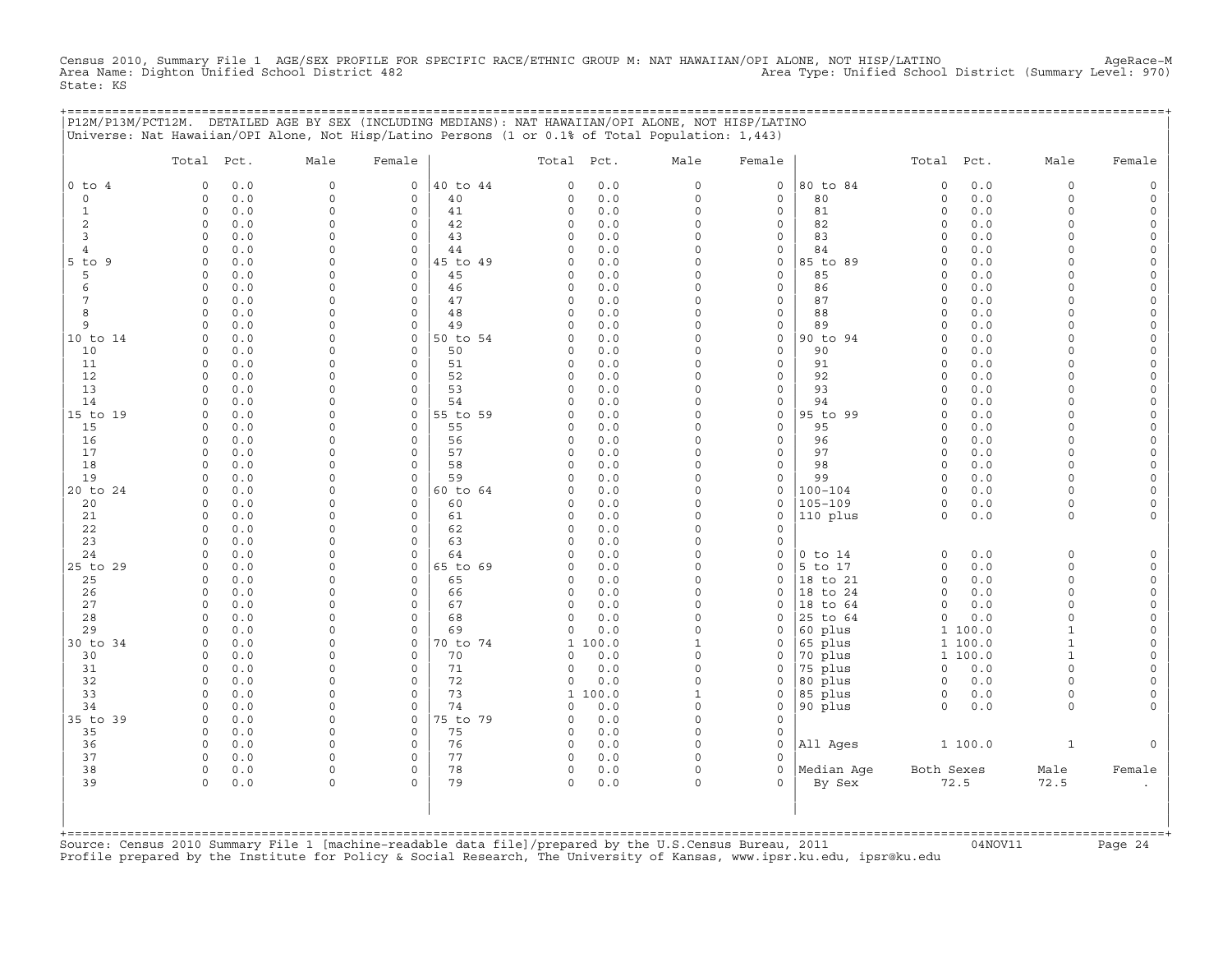Census 2010, Summary File 1 AGE/SEX PROFILE FOR SPECIFIC RACE/ETHNIC GROUP N: SOME OTHER RACE ALONE, NOT HISP/LATINO<br>Area Name: Dighton Unified School District 482 State: KS

+===================================================================================================================================================+

|                | Total Pct.  | Male                | Female              |          | Total Pct. |                      | Male        | Female              |             | Total Pct.  |                      | Male      | Female              |
|----------------|-------------|---------------------|---------------------|----------|------------|----------------------|-------------|---------------------|-------------|-------------|----------------------|-----------|---------------------|
| $0$ to $4$     | $\mathbf 0$ | $\mathsf{O}\xspace$ | $\circ$             | 40 to 44 | 0          | $\cdot$              | $\mathsf O$ | $\mathsf O$         | 80 to 84    | $\mathbb O$ | $\ddot{\phantom{a}}$ | 0         | $\mathsf{O}\xspace$ |
| $\circ$        | $\Omega$    | $\Omega$            | $\Omega$            | 40       | $\Omega$   | $\bullet$            | $\mathbf 0$ | $\mathbf 0$         | 80          | $\Omega$    | $\overline{a}$       | $\Omega$  | $\mathsf{O}\xspace$ |
| $\mathbf{1}$   | $\circ$     | $\Omega$            | 0                   | 41       | $\Omega$   |                      | $\mathbf 0$ | $\mathbf 0$         | 81          | $\circ$     |                      | $\Omega$  | $\circ$             |
| 2              | $\circ$     | $\Omega$            | $\mathbf 0$         | 42       | $\Omega$   | $\cdot$              | $\Omega$    | $\mathsf{O}$        | 82          | $\circ$     |                      | $\circ$   | $\circ$             |
| $\overline{3}$ | $\circ$     | $\Omega$            | 0                   | 43       | $\cap$     | $\cdot$              | $\Omega$    | $\mathsf{O}\xspace$ | 83          | $\circ$     |                      | $\Omega$  | $\mathsf{O}$        |
| 4              | $\Omega$    | $\Omega$            | $\mathbf 0$         | 44       | U          |                      | $\Omega$    | $\mathbf 0$         | 84          | $\Omega$    |                      | $\Omega$  | $\mathsf{O}\xspace$ |
| $5$ to $9$     | $\Omega$    | $\cap$              | $\mathbf 0$         | 45 to 49 | U          | $\ddot{\phantom{a}}$ | $\Omega$    | $\mathsf{O}$        | 85 to 89    | $\Omega$    |                      | $\Omega$  | $\mathsf{O}\xspace$ |
| 5              | $\Omega$    | $\Omega$            | $\mathsf{O}\xspace$ | 45       | C)         | $\ddot{\phantom{a}}$ | $\Omega$    | $\mathsf O$         | 85          | $\Omega$    |                      | $\Omega$  | $\mathsf{O}\xspace$ |
| 6              | $\Omega$    | $\cap$              | $\mathbf 0$         | 46       | $\cap$     | $\ddot{\phantom{a}}$ | $\Omega$    | $\mathbf{0}$        | 86          | $\Omega$    |                      | $\cap$    | $\mathsf{O}\xspace$ |
| 7              | $\Omega$    | $\Omega$            | $\mathbf 0$         | 47       | C)         | $\ddot{\phantom{a}}$ | $\Omega$    | $\mathbf 0$         | 87          | $\Omega$    |                      | $\Omega$  | 0                   |
| 8              | $\Omega$    | $\Omega$            | $\mathbf 0$         | 48       | $\Omega$   | $\ddot{\phantom{a}}$ | $\Omega$    | $\mathsf{O}\xspace$ | 88          | $\Omega$    |                      | $\Omega$  | $\mathsf{O}\xspace$ |
| 9              | $\cap$      | $\cap$              | $\mathbf 0$         | 49       | $\cap$     | $\ddot{\phantom{a}}$ | $\Omega$    | $\mathsf{O}\xspace$ | 89          | $\Omega$    |                      | $\cap$    | $\circ$             |
| 10 to 14       | $\Omega$    | $\Omega$            | $\mathbf{0}$        | 50 to 54 | C)         | $\sim$               | $\Omega$    | $\mathbf 0$         | 90 to 94    | $\circ$     |                      | $\Omega$  | $\mathsf{O}\xspace$ |
| 10             | $\Omega$    | $\Omega$            | $\mathbf 0$         | 50       | O.         |                      | $\Omega$    | $\mathbf 0$         | 90          | $\Omega$    |                      | $\Omega$  | 0                   |
| 11             | $\Omega$    | $\Omega$            | $\mathbf 0$         | 51       | $\Omega$   | $\ddot{\phantom{a}}$ | $\Omega$    | $\mathsf{O}\xspace$ | 91          | $\Omega$    |                      | $\Omega$  | $\mathsf{O}\xspace$ |
| 12             | $\Omega$    | $\Omega$            | $\mathbf 0$         | 52       | $\Omega$   | $\sim$               | $\Omega$    | $\mathbf 0$         | 92          | $\Omega$    |                      | $\Omega$  | $\mathsf{O}\xspace$ |
| 13             | $\Omega$    | $\Omega$            | $\mathbf 0$         | 53       | C)         | $\ddot{\phantom{a}}$ | $\Omega$    | $\mathbf 0$         | 93          | $\Omega$    |                      | $\Omega$  | 0                   |
| 14             | $\Omega$    | $\Omega$            | $\mathbf 0$         | 54       |            |                      | $\Omega$    | $\mathsf{O}\xspace$ | 94          | $\Omega$    |                      | $\Omega$  | $\mathsf{O}\xspace$ |
| 15 to 19       | $\Omega$    | $\Omega$            | $\mathsf{O}\xspace$ | 55 to 59 | $\Omega$   |                      | $\mathbf 0$ | $\mathsf O$         | 95 to 99    | $\Omega$    |                      | $\Omega$  | $\mathsf{O}\xspace$ |
| 15             | $\Omega$    | $\Omega$            | $\mathbf 0$         | 55       | C          | $\ddot{\phantom{a}}$ | $\Omega$    | $\mathbf 0$         | 95          | $\Omega$    |                      | $\cap$    | $\mathsf{O}\xspace$ |
| 16             | $\Omega$    | $\Omega$            | $\mathbf 0$         | 56       |            | $\cdot$              | $\Omega$    | $\mathbf 0$         | 96          | $\circ$     |                      | $\Omega$  | 0                   |
| 17             | $\Omega$    | $\Omega$            | $\mathsf{O}\xspace$ | 57       | $\Omega$   |                      | $\mathbf 0$ | $\mathsf{O}\xspace$ | 97          | $\Omega$    |                      | $\Omega$  | $\mathsf{O}\xspace$ |
| 18             | $\cap$      | $\cap$              | $\Omega$            | 58       | $\cap$     | $\cdot$              | $\Omega$    | $\mathbf 0$         | 98          | $\Omega$    |                      | $\Omega$  | $\circ$             |
| 19             | $\Omega$    | $\Omega$            | $\mathbf 0$         | 59       |            | $\ddot{\phantom{a}}$ | $\Omega$    | $\mathbf 0$         | 99          | $\Omega$    |                      | $\Omega$  | $\mathsf{O}\xspace$ |
| 20 to 24       | $\Omega$    | $\Omega$            | $\mathbf{0}$        | 60 to 64 |            | $\cdot$              | $\Omega$    | $\mathsf O$         | $100 - 104$ | $\circ$     |                      | $\Omega$  | $\mathsf{O}\xspace$ |
| 20             | $\Omega$    | $\Omega$            | $\mathbf 0$         | 60       | C)         | $\ddot{\phantom{a}}$ | $\Omega$    | $\mathsf{O}$        | $105 - 109$ | $\circ$     |                      | $\circ$   | 0                   |
| 21             | $\Omega$    | $\Omega$            | $\mathbf 0$         | 61       | C)         | $\ddot{\phantom{a}}$ | $\Omega$    | $\mathbf 0$         | 110 plus    | $\circ$     |                      | $\Omega$  | $\mathbf{0}$        |
| 22             | $\Omega$    | $\Omega$            | $\mathbf 0$         | 62       | $\Omega$   | $\sim$               | $\Omega$    | $\mathbf 0$         |             |             |                      |           |                     |
| 23             | $\Omega$    | $\Omega$            | $\mathbf 0$         | 63       | $\Omega$   | $\ddot{\phantom{a}}$ | $\Omega$    | $\mathsf O$         |             |             |                      |           |                     |
| 24             | $\cap$      | $\Omega$            | 0                   | 64       | U          |                      | $\Omega$    | $\mathsf{O}$        | $0$ to $14$ | $\circ$     |                      | 0         | $\mathsf{O}\xspace$ |
| 25 to 29       | $\Omega$    | $\cap$              | $\mathbf 0$         | 65 to 69 | U          | $\sim$               | $\circ$     | $\mathbf 0$         | 5 to 17     | $\circ$     |                      | $\Omega$  | $\circ$             |
| 25             | $\Omega$    | $\Omega$            | $\mathbf 0$         | 65       | C)         | $\cdot$              | $\Omega$    | $\mathbf 0$         | 18 to 21    | $\circ$     |                      | $\Omega$  | $\mathbb O$         |
| 26             | $\Omega$    | 0                   | 0                   | 66       | C)         |                      | $\mathbf 0$ | $\mathbf 0$         | 18 to 24    | $\circ$     |                      | $\circ$   | $\mathsf O$         |
| 27             | $\cap$      | $\cap$              | $\Omega$            | 67       | $\cap$     |                      | $\Omega$    | $\Omega$            | 18 to 64    | $\Omega$    |                      | $\Omega$  | $\circ$             |
| 28             | $\Omega$    | 0                   | $\mathsf{O}\xspace$ | 68       | C)         |                      | $\Omega$    | $\mathbf 0$         | 25 to 64    | $\circ$     |                      | $\Omega$  | 0                   |
| 29             |             | 0                   | $\mathbf 0$         | 69       |            | $\cdot$              | $\mathbf 0$ | $\mathbf 0$         | 60 plus     | $\circ$     |                      | $\Omega$  | $\mathsf{O}\xspace$ |
| 30 to 34       | $\cap$      | $\Omega$            | $\mathsf{O}$        | 70 to 74 |            | $\cdot$              | $\Omega$    | 0                   | 65 plus     | $\Omega$    |                      | $\cap$    | $\mathsf{O}\xspace$ |
| 30             | $\Omega$    | $\Omega$            | $\mathbf 0$         | 70       | U          |                      | $\Omega$    | $\mathbf 0$         | 70 plus     | $\circ$     |                      | $\Omega$  | $\mathbf 0$         |
| 31             | $\Omega$    | $\Omega$            | $\mathbf 0$         | 71       | C)         | $\ddot{\phantom{a}}$ | $\mathbf 0$ | 0                   | 75 plus     | $\circ$     |                      | $\Omega$  | $\mathsf{O}\xspace$ |
| 32             | $\Omega$    | $\Omega$            | $\mathbf 0$         | 72       | $\Omega$   | $\ddot{\phantom{a}}$ | $\Omega$    | $\mathbf 0$         | 80 plus     | $\circ$     |                      | $\Omega$  | $\mathsf O$         |
| 33             | $\Omega$    | $\Omega$            | $\mathbf 0$         | 73       | $\cap$     |                      | $\Omega$    | $\mathbf 0$         | 85 plus     | $\circ$     |                      | $\Omega$  | $\mathbf 0$         |
| 34             | $\Omega$    | $\Omega$            | $\Omega$            | 74       | $\cap$     | $\ddot{\phantom{a}}$ | $\Omega$    | $\mathbf 0$         | 90 plus     | $\Omega$    |                      | $\Omega$  | $\mathbf{0}$        |
| 35 to 39       | $\Omega$    | $\circ$             | $\circ$             | 75 to 79 | $\Omega$   | $\ddot{\phantom{a}}$ | $\Omega$    | $\mathbf 0$         |             |             |                      |           |                     |
| 35             | $\Omega$    | $\Omega$            | $\mathbf 0$         | 75       | $\Omega$   |                      | $\mathbf 0$ | $\mathsf{O}$        |             |             |                      |           |                     |
| 36             | $\Omega$    | $\cap$              | $\mathbf 0$         | 76       | $\Omega$   |                      | $\Omega$    | $\mathbf 0$         | All Ages    | $\circ$     |                      | 0         | $\mathbf{0}$        |
| 37             | $\Omega$    | $\Omega$            | 0                   | 77       | C)         |                      | $\Omega$    | $\Omega$            |             |             |                      |           |                     |
| 38             | $\Omega$    | $\Omega$            | $\mathbf 0$         | 78       | $\circ$    | $\bullet$            | $\circ$     | $\mathbf 0$         | Median Aqe  | Both Sexes  |                      | Male      | Female              |
| 39             | $\Omega$    | $\Omega$            | $\Omega$            | 79       | $\Omega$   |                      | $\Omega$    | $\Omega$            | By Sex      |             | $\cdot$              | $\bullet$ | $\bullet$           |
|                |             |                     |                     |          |            |                      |             |                     |             |             |                      |           |                     |

+===================================================================================================================================================+Source: Census 2010 Summary File 1 [machine−readable data file]/prepared by the U.S.Census Bureau, 2011 04NOV11 Page 25 Profile prepared by the Institute for Policy & Social Research, The University of Kansas, www.ipsr.ku.edu, ipsr@ku.edu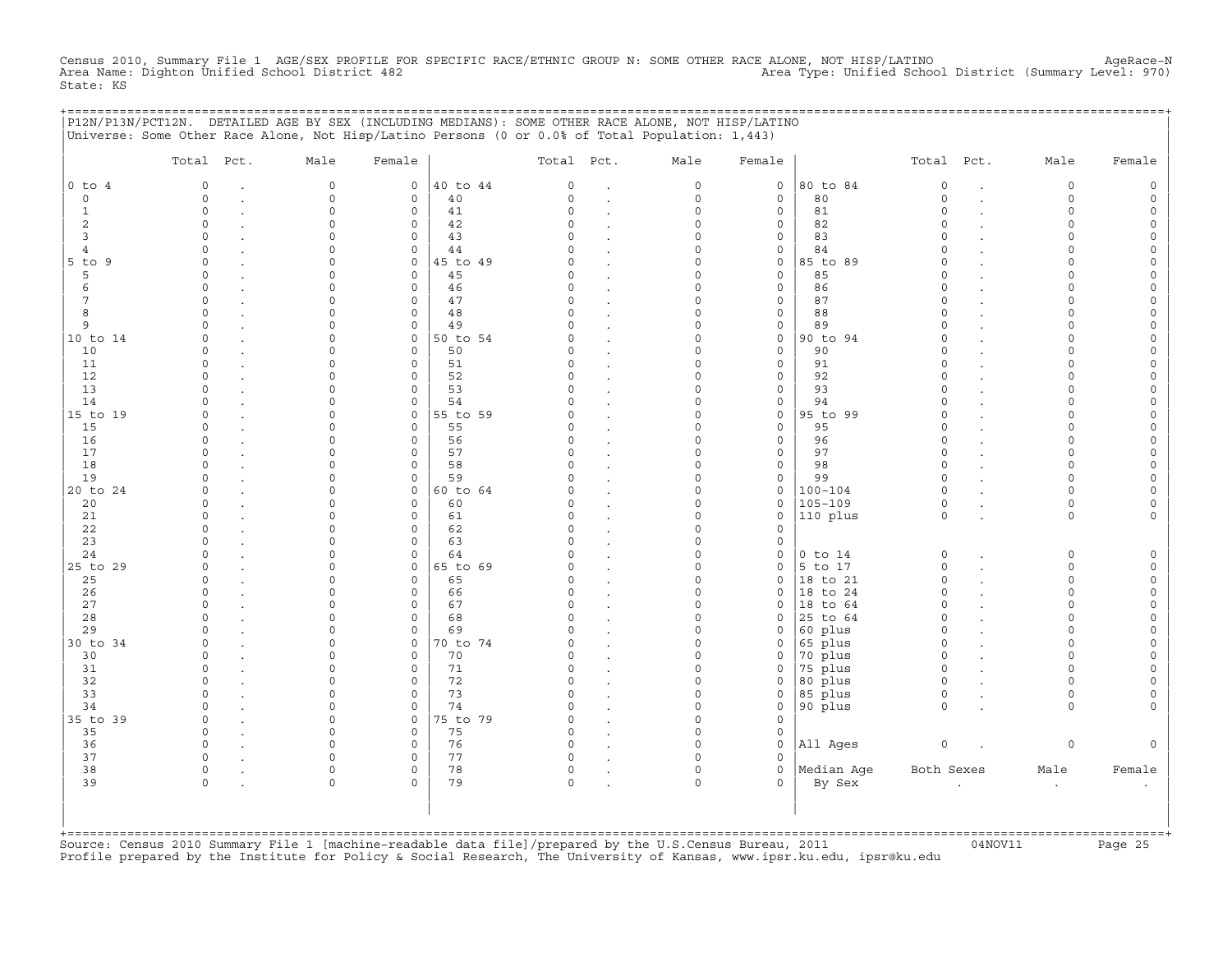Census 2010, Summary File 1 AGE/SEX PROFILE FOR SPECIFIC RACE/ETHNIC GROUP O: TWO OR MORE RACES, NOT HISPANIC/LATINO AgeRace-O<br>Area Name: Dighton Unified School District 482 State: KS

|                                | P120/P130/PCT120. DETAILED AGE BY SEX (INCLUDING MEDIANS): TWO OR MORE RACES, NOT HISPANIC/LATINO |                          |                             |          |                    |            |                         |                   | ============================= |                         |              |                      |                 |
|--------------------------------|---------------------------------------------------------------------------------------------------|--------------------------|-----------------------------|----------|--------------------|------------|-------------------------|-------------------|-------------------------------|-------------------------|--------------|----------------------|-----------------|
|                                | Universe: Two or More Races, Not Hispanic/Latino Persons (25 or 1.7% of Total Population: 1,443)  |                          |                             |          |                    |            |                         |                   |                               |                         |              |                      |                 |
|                                | Total Pct.                                                                                        | Male                     | Female                      |          | Total Pct.         |            | Male                    | Female            |                               | Total Pct.              |              | Male                 | Female          |
| $0$ to $4$                     | 0.0<br>$\circ$                                                                                    | $\circ$                  | $\mathsf{O}$                | 40 to 44 | 0                  | 0.0        | $\circ$                 | $\mathsf{O}$      | 80 to 84                      | $\mathbf 0$             | 0.0          | $\circ$              |                 |
| $\circ$                        | 0.0<br>$\Omega$                                                                                   | $\circ$                  | $\circ$                     | 40       | 0                  | 0.0        | $\circ$                 | $\mathbf 0$       | 80                            | $\circ$                 | 0.0          | $\circ$              |                 |
| $\mathbf{1}$<br>$\overline{c}$ | $0.0$<br>$\circ$<br>$\circ$<br>0.0                                                                | $\Omega$<br>$\Omega$     | $\circ$<br>$\mathbf 0$      | 41<br>42 | 0<br>0             | 0.0<br>0.0 | $\Omega$<br>$\circ$     | 0<br>0            | 81<br>82                      | $\circ$<br>$\Omega$     | 0.0<br>0.0   | $\Omega$<br>$\Omega$ |                 |
| 3                              | $\circ$<br>0.0                                                                                    | $\Omega$                 | $\mathbf 0$                 | 43       | $\circ$            | 0.0        | $\Omega$                | 0                 | 83                            | $\mathbf 0$             | 0.0          | $\cap$               |                 |
| 4                              | 0.0<br>0                                                                                          | $\cap$                   | $\circ$                     | 44       | 0                  | 0.0        | 0                       | 0                 | 84                            | $\Omega$                | 0.0          | $\cap$               |                 |
| $5$ to $9$                     | 2<br>8.0                                                                                          |                          | $\mathbf{1}$                | 45 to 49 | 2                  | 8.0        | O                       | 2                 | 85 to 89                      | $\Omega$                | 0.0          |                      |                 |
| 5                              | $\Omega$<br>0.0                                                                                   | $\Omega$<br>$\cap$       | $\circ$                     | 45       | 0                  | 0.0        | O                       | $\mathbf 0$       | 85                            | $\Omega$                | $0.0$        | $\cap$               |                 |
| 6<br>7                         | 0.0<br>$\Omega$<br>8.0<br>2                                                                       | -1                       | $\circ$<br>$\mathbf{1}$     | 46<br>47 | 0<br>2             | 0.0<br>8.0 | $\Omega$<br>$\Omega$    | 0<br>2            | 86<br>87                      | $\Omega$<br>$\Omega$    | 0.0<br>0.0   | $\cap$               |                 |
| 8                              | $\circ$<br>0.0                                                                                    | $\Omega$                 | $\mathbf{0}$                | 48       | $\circ$            | 0.0        | $\circ$                 | $\circ$           | 88                            | $\mathbf 0$             | 0.0          | $\Omega$             |                 |
| 9                              | 0.0<br>$\Omega$                                                                                   | $\Omega$                 | $\circ$                     | 49       | 0                  | 0.0        | $\circ$                 | 0                 | 89                            | $\Omega$                | 0.0          | $\Omega$             |                 |
| 10 to 14                       | 7<br>28.0                                                                                         |                          | 6                           | 50 to 54 | 1                  | 4.0        | $\mathbf{1}$            | 0                 | 90 to 94                      | $\Omega$                | 0.0          | $\Omega$             |                 |
| 10                             | 0.0<br>0                                                                                          | $\Omega$                 | $\mathsf{O}$                | 50       | 1                  | 4.0        | $\mathbf{1}$            | 0                 | 90                            | $\Omega$                | 0.0          | $\Omega$             |                 |
| 11<br>12                       | $\overline{a}$<br>8.0<br>2<br>8.0                                                                 |                          | 1<br>2                      | 51<br>52 | 0<br>$\Omega$      | 0.0<br>0.0 | 0<br>O                  | 0<br>$\mathbf{0}$ | 91<br>92                      | $\Omega$<br>$\Omega$    | 0.0<br>0.0   | $\cap$               |                 |
| 13                             | 4.0<br>-1                                                                                         |                          | $\mathbf{1}$                | 53       | 0                  | 0.0        | $\Omega$                | 0                 | 93                            | $\Omega$                | 0.0          |                      |                 |
| 14                             | 8.0<br>2                                                                                          | $\cap$                   | 2                           | 54       | 0                  | 0.0        | $\Omega$                | 0                 | 94                            | $\Omega$                | 0.0          | $\cap$               |                 |
| 15 to 19                       | 16.0<br>4                                                                                         | $\overline{4}$           | $\circ$                     | 55 to 59 | 2                  | 8.0        | 1                       | $\mathbf{1}$      | 95 to 99                      | $\Omega$                | 0.0          | $\cap$               |                 |
| 15                             | 8.0<br>2                                                                                          | $\overline{a}$           | $\mathbf{0}$                | 55       | 0                  | 0.0        | $\circ$                 | $\circ$           | 95                            | $\Omega$                | 0.0          | $\Omega$             |                 |
| 16<br>17                       | 4.0<br>1<br>0.0<br>$\Omega$                                                                       | $\mathbf{1}$<br>$\Omega$ | $\circ$<br>$\mathbf 0$      | 56<br>57 | 1<br>1             | 4.0<br>4.0 | $\circ$<br>$\mathbf{1}$ | $\mathbf{1}$<br>0 | 96<br>97                      | $\mathbf 0$<br>$\Omega$ | 0.0<br>0.0   | $\Omega$<br>$\Omega$ |                 |
| 18                             | 0.0<br>$\Omega$                                                                                   | $\Omega$                 | $\mathbf 0$                 | 58       | 0                  | 0.0        | $\circ$                 | 0                 | 98                            | $\circ$                 | 0.0          | $\Omega$             |                 |
| 19                             | 4.0<br>1                                                                                          | 1                        | $\mathsf{O}\xspace$         | 59       | 0                  | 0.0        | $\circ$                 | 0                 | 99                            | $\circ$                 | 0.0          | $\Omega$             |                 |
| 20 to 24                       | 12.0<br>3                                                                                         |                          | 2                           | 60 to 64 | 1                  | 4.0        | $\Omega$                | 1                 | $100 - 104$                   | $\Omega$                | 0.0          | $\cap$               |                 |
| 20                             | 0.0<br>$\Omega$                                                                                   | $\Omega$                 | $\Omega$                    | 60       | $\Omega$           | 0.0        | O                       | 0                 | $105 - 109$                   | $\Omega$                | 0.0          | $\Omega$             |                 |
| 21<br>22                       | 8.0<br>2<br>0.0<br>$\Omega$                                                                       | $\cap$<br>n              | 2<br>$\circ$                | 61<br>62 | 0<br>0             | 0.0<br>0.0 | 0<br>$\Omega$           | 0<br>0            | 110 plus                      | $\circ$                 | 0.0          | $\Omega$             |                 |
| 23                             | 0.0<br>$\Omega$                                                                                   | $\Omega$                 | $\mathbf 0$                 | 63       | $\mathbf{1}$       | 4.0        | $\circ$                 | 1                 |                               |                         |              |                      |                 |
| 24                             | 4.0<br>$\mathbf{1}$                                                                               |                          | $\mathbf 0$                 | 64       | $\circ$            | 0.0        | $\circ$                 | 0                 | $0$ to $14$                   | 9                       | 36.0         | 2                    | 7               |
| 25 to 29                       | $\mathbf{1}$<br>4.0                                                                               | -1                       | $\circ$                     | 65 to 69 | $\mathbf{1}$       | 4.0        | $\mathbf{1}$            | 0                 | 5 to 17                       | 12                      | 48.0         | 5                    | $7\phantom{.0}$ |
| 25                             | $\circ$<br>0.0                                                                                    | $\Omega$                 | $\mathsf{O}$                | 65       | 1                  | 4.0        | $\mathbf{1}$            | 0                 | 18 to 21                      | 3                       | 12.0         | $\mathbf{1}$         | $\sqrt{2}$      |
| 26<br>27                       | 0.0<br>0<br>$\circ$<br>0.0                                                                        | $\cap$<br>$\Omega$       | $\mathbf 0$<br>$\mathbf{0}$ | 66<br>67 | 0<br>$\circ$       | 0.0<br>0.0 | $\circ$<br>$\Omega$     | $\mathbf 0$<br>0  | 18 to 24<br>18 to 64          | $\overline{4}$<br>12    | 16.0<br>48.0 | $\overline{2}$<br>6  | $\sqrt{2}$<br>6 |
| 28                             | 0.0<br>$\Omega$                                                                                   | $\Omega$                 | $\circ$                     | 68       | 0                  | 0.0        | O                       | 0                 | 25 to 64                      | 8                       | 32.0         | $\overline{4}$       | $\overline{4}$  |
| 29                             | 4.0<br>1                                                                                          |                          | $\Omega$                    | 69       | $\Omega$           | 0.0        | $\Omega$                | $\Omega$          | 60 plus                       | 2                       | 8.0          | $\mathbf{1}$         |                 |
| 30 to 34                       | 1<br>4.0                                                                                          | -1                       | 0                           | 70 to 74 | 0                  | 0.0        | 0                       | 0                 | 65 plus                       | 1                       | 4.0          | 1                    |                 |
| 30                             | 0.0<br>$\Omega$                                                                                   | $\Omega$                 | $\mathbf 0$                 | 70       | 0                  | 0.0        | $\circ$                 | 0                 | 70 plus                       | $\circ$                 | 0.0          | $\Omega$             |                 |
| 31<br>32                       | 0.0<br>0<br>$\circ$<br>0.0                                                                        | $\Omega$                 | $\mathbf 0$<br>$\mathbf 0$  | 71<br>72 | 0<br>0             | 0.0<br>0.0 | O<br>$\circ$            | $\Omega$<br>0     | 75 plus<br>80 plus            | $\circ$<br>$\circ$      | 0.0<br>0.0   | $\Omega$<br>$\Omega$ |                 |
| 33                             | $\mathbf{1}$<br>4.0                                                                               |                          | $\mathbf 0$                 | 73       | $\circ$            | 0.0        | $\circ$                 | 0                 | 85 plus                       | $\circ$                 | 0.0          | $\Omega$             |                 |
| 34                             | 0.0<br>$\Omega$                                                                                   | $\cap$                   | $\mathsf{O}$                | 74       | 0                  | 0.0        | $\Omega$                | 0                 | 90 plus                       | $\Omega$                | 0.0          | $\Omega$             |                 |
| 35 to 39                       | 0.0<br>$\Omega$                                                                                   | $\cap$                   | $\circ$                     | 75 to 79 | $\Omega$           | 0.0        | $\Omega$                | $\mathbf{0}$      |                               |                         |              |                      |                 |
| 35                             | 0.0<br>$\circ$                                                                                    | <sup>0</sup>             | $\circ$                     | 75       | $\mathbf 0$        | 0.0        | $\Omega$                | 0                 |                               |                         |              |                      |                 |
| 36<br>37                       | 0.0<br>$\circ$<br>$\Omega$<br>0.0                                                                 | <sup>n</sup><br>$\Omega$ | $\mathbf 0$<br>$\mathbf 0$  | 76<br>77 | $\circ$<br>$\circ$ | 0.0<br>0.0 | $\Omega$<br>$\Omega$    | 0<br>$\Omega$     | All Ages                      |                         | 25 100.0     | 12                   | 13              |
| 38                             | $\circ$<br>0.0                                                                                    | $\circ$                  | $\mathsf{O}\xspace$         | 78       | $\circ$            | 0.0        | $\circ$                 | $\circ$           | Median Aqe                    | Both Sexes              |              | Male                 | Female          |
| 39                             | 0.0<br>$\Omega$                                                                                   | $\Omega$                 | $\Omega$                    | 79       | 0                  | 0.0        | $\Omega$                | $\Omega$          | By Sex                        |                         | 19.0         | 20.0                 | 14.6            |
|                                |                                                                                                   |                          |                             |          |                    |            |                         |                   |                               |                         |              |                      |                 |
|                                |                                                                                                   |                          |                             |          |                    |            |                         |                   |                               |                         |              |                      |                 |
| $+$ = = = = = = = = = = =      |                                                                                                   |                          |                             |          |                    |            |                         |                   |                               |                         |              |                      |                 |

+===================================================================================================================================================+Source: Census 2010 Summary File 1 [machine−readable data file]/prepared by the U.S.Census Bureau, 2011 04NOV11 Page 26 Profile prepared by the Institute for Policy & Social Research, The University of Kansas, www.ipsr.ku.edu, ipsr@ku.edu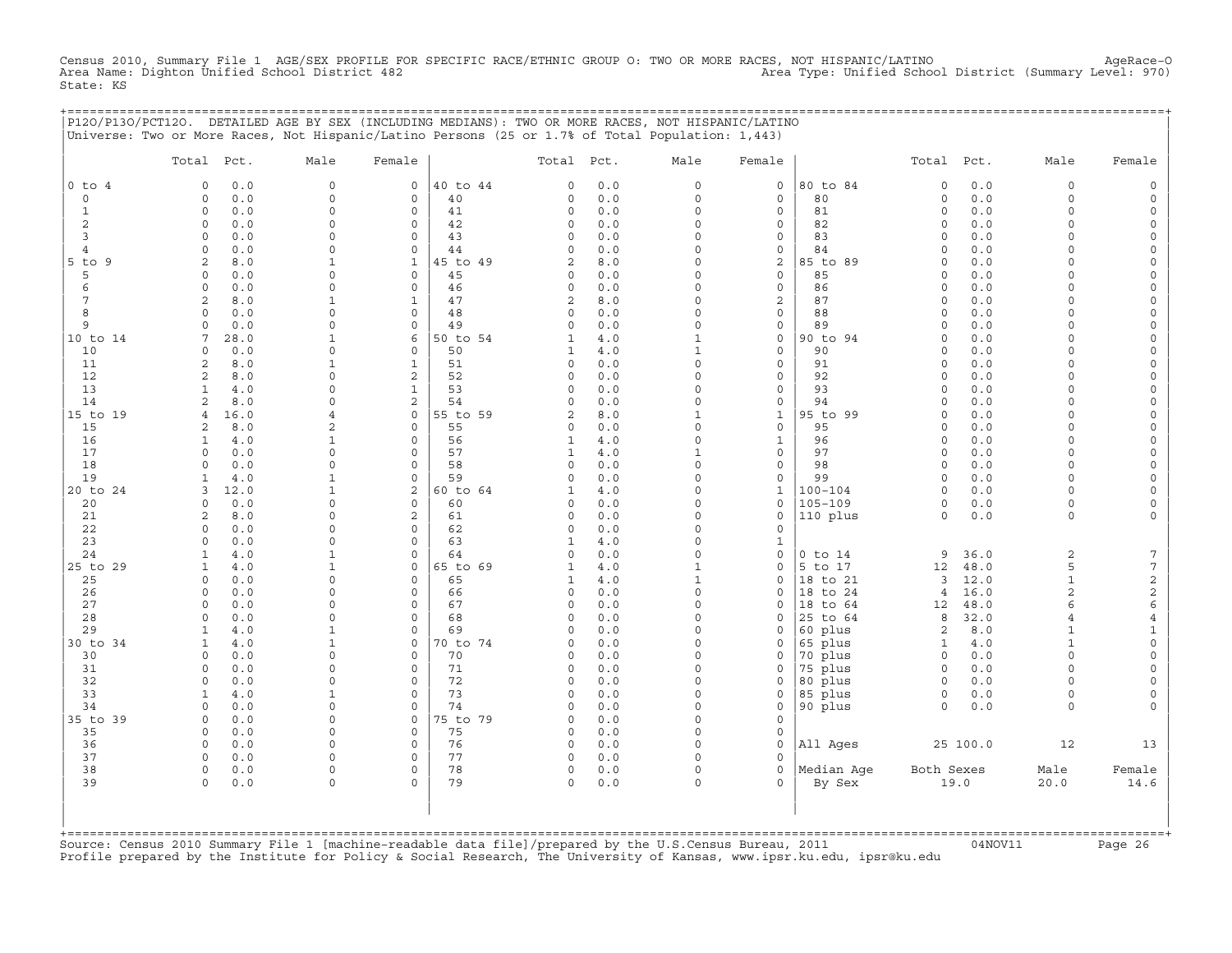Census 2010, Summary File 1 RACE PROFILE 1: DETAILED RACE BY HISPANIC/LATINO ETHNICITY, WITH TOTAL TALLIES Race:1<br>Area Name: Dighton Unified School District 482 Area Type: Unified School District (Summary Level: 970) State: KS

| P8/P9. RACE BY HISPANIC/LATINO ETHNICITY                                      |                |     |              |          |                                        |       |
|-------------------------------------------------------------------------------|----------------|-----|--------------|----------|----------------------------------------|-------|
| Universe: Total Population                                                    | Total          |     |              |          | Hispanic or Latino Not Hispanic/Latino |       |
|                                                                               | Number Pct.    |     | Number Pct.  |          | Number Pct.                            |       |
| Total:                                                                        | 1,443 100.0    |     |              | 36 100.0 | 1,407 100.0                            |       |
| Population of one race:                                                       | 1,414 98.0     |     | 32           | 88.9     | 1,382                                  | 98.2  |
| White alone                                                                   | 1,388 96.2     |     | 25           | 69.4     | 1,363                                  | 96.9  |
| Black or African American alone                                               | 6              | 0.4 | $\Omega$     | 0.0      | 6                                      | 0.4   |
| American Indian and Alaska Native alone                                       | 9              | 0.6 | $\mathbf{1}$ | 2.8      |                                        | 0.6   |
| Asian alone                                                                   | $\overline{4}$ | 0.3 | $\Omega$     | 0.0      |                                        | 0.3   |
| Native Hawaiian and Other Pacific Islander alone                              |                | 0.1 | $\cap$       | 0.0      |                                        | $0.1$ |
| Some Other Race alone                                                         | 6              | 0.4 |              | 16.7     | $\Omega$                               | 0.0   |
| Population of two or more races:                                              | 29             | 2.0 |              | 4 11.1   | 25                                     | 1.8   |
| Population of two races:                                                      | 29             | 2.0 |              | $4$ 11.1 | 25                                     | 1.8   |
| White; Black or African American                                              | $\overline{4}$ | 0.3 | $\Omega$     | 0.0      | $\overline{4}$                         | 0.3   |
| White; American Indian and Alaska Native                                      | 18             | 1.2 |              | 11.1     | 14                                     | 1.0   |
| White; Asian                                                                  | $\overline{2}$ | 0.1 | <sup>n</sup> | 0.0      | $\overline{c}$                         | 0.1   |
| White; Native Hawaiian and Other Pacific Islander                             |                | 0.1 | $\Omega$     | 0.0      |                                        | $0.1$ |
| White; Some other race                                                        | $\Omega$       | 0.0 | $\Omega$     | 0.0      |                                        | 0.0   |
| Black or African American; American Indian and Alaska Native                  | $\overline{4}$ | 0.3 | $\Omega$     | 0.0      |                                        | 0.3   |
| Black or African American; Asian                                              | $\Omega$       | 0.0 | $\Omega$     | 0.0      | $\Omega$                               | 0.0   |
| Black or African American: Native Hawaiian and Other Pacific Islander         |                | 0.0 | $\Omega$     | 0.0      |                                        | 0.0   |
| Black or African American; Some Other Race                                    |                | 0.0 | $\Omega$     | 0.0      |                                        | 0.0   |
| American Indian and Alaska Native; Asian                                      |                | 0.0 | $\Omega$     | 0.0      |                                        | 0.0   |
| American Indian and Alaska Native; Native Hawaiian and Other Pacific Islander |                | 0.0 | $\Omega$     | 0.0      |                                        | 0.0   |
| American Indian and Alaska Native; Some Other Race                            | $\Omega$       | 0.0 | $\cap$       | 0.0      |                                        | 0.0   |
| Asian; Native Hawaiian and Other Pacific Islander                             | $\cap$         | 0.0 |              | 0.0      |                                        | 0.0   |
| Asian; Some Other Race                                                        |                | 0.0 |              | 0.0      |                                        | 0.0   |
| Native Hawaiian and Other Pacific Islander; Some Other Race                   |                | 0.0 |              | 0.0      |                                        | 0.0   |
| Population of three or more races:                                            |                | 0.0 |              | 0.0      |                                        | 0.0   |
| Population of three races*                                                    | $\Omega$       | 0.0 |              | 0.0      |                                        | 0.0   |
| Population of four races*                                                     |                | 0.0 |              | 0.0      |                                        | 0.0   |
| Population of five races*                                                     |                | 0.0 |              | 0.0      |                                        | 0.0   |
| Population of all six races                                                   | $\Omega$       | 0.0 | $\Omega$     | 0.0      | $\Omega$                               | 0.0   |

|\*Tables P8 and p9 also include counts for all 41 specific combinations of three, four, and five races. They are not shown here to save space. | For more information, contact the Census Bureau or the State Data Center which produced this report. See also Race Profile 3.

| |

|\_\_\_\_\_\_\_\_\_\_\_\_\_\_\_\_\_\_\_\_\_\_\_\_\_\_\_\_\_\_\_\_\_\_\_\_\_\_\_\_\_\_\_\_\_\_\_\_\_\_\_\_\_\_\_\_\_\_\_\_\_\_\_\_\_\_\_\_\_\_\_\_\_\_\_\_\_\_\_\_\_\_\_\_\_\_\_\_\_\_\_\_\_\_\_\_\_\_\_\_\_\_\_\_\_\_\_\_\_\_\_\_\_\_\_\_\_\_\_\_\_\_\_\_\_\_\_\_\_\_\_\_\_\_\_\_\_\_\_\_\_\_\_\_\_\_\_|

| Source: Census 2010 Summary File 1 [machine-readable data file]/prepared by the U.S.Census Bureau, 2011<br>Profile prepared by the Institute for Policy & Social Research, The University of Kansas, www.ipsr.ku.edu, ipsr@ku.edu |       | 04NOV11   | Page 27      |
|-----------------------------------------------------------------------------------------------------------------------------------------------------------------------------------------------------------------------------------|-------|-----------|--------------|
| Some Other Race alone or in combination with one or more other races                                                                                                                                                              | 0.4   | 15.0      | $0.0$        |
| Native Hawaiian and Other Pacific Islander alone or in combination with one or more other races                                                                                                                                   | 0.1   | 0.0       | 0.1          |
| Asian alone or in combination with one or more other races                                                                                                                                                                        | 0.4   | 0.0       | 0.4          |
| American Indian and Alaska Native alone or in combination with one or more other races                                                                                                                                            | 2.1   | 12.5      | 1.8          |
| Black or African American alone or in combination with one or more other races                                                                                                                                                    | 1.0   | 0.0       | 1.0          |
| White alone or in combination with one or more other races                                                                                                                                                                        | 96.0  | 72.5      | 96.6         |
| As a Percent of Total Race Tallies:                                                                                                                                                                                               | 100.0 | 100.0     | 100.0        |
| Some Other Race alone or in combination with one or more other races                                                                                                                                                              |       |           |              |
| Native Hawaiian and Other Pacific Islander alone or in combination with one or more other races                                                                                                                                   |       |           |              |
| Asian alone or in combination with one or more other races                                                                                                                                                                        |       |           |              |
| American Indian and Alaska Native alone or in combination with one or more other races                                                                                                                                            |       |           | 26           |
| Black or African American alone or in combination with one or more other races                                                                                                                                                    | 14    |           | 14           |
| White alone or in combination with one or more other races                                                                                                                                                                        | 1,413 | 29        | 1,384        |
| Total Races Tallied:                                                                                                                                                                                                              | 1,472 | 40        | 1,432        |
|                                                                                                                                                                                                                                   | Total | or Latino | or Latino    |
| (Greater than the total population because of multiple race reporting)                                                                                                                                                            |       | Hispanic  | Not Hispanic |
| Universe: Total Races Tallied (1,472 or 102.0% of the total population)                                                                                                                                                           |       |           |              |
| P6/P7. TOTAL RACES TALLIED BY HISPANIC/LATINO ETHNICITY                                                                                                                                                                           |       |           |              |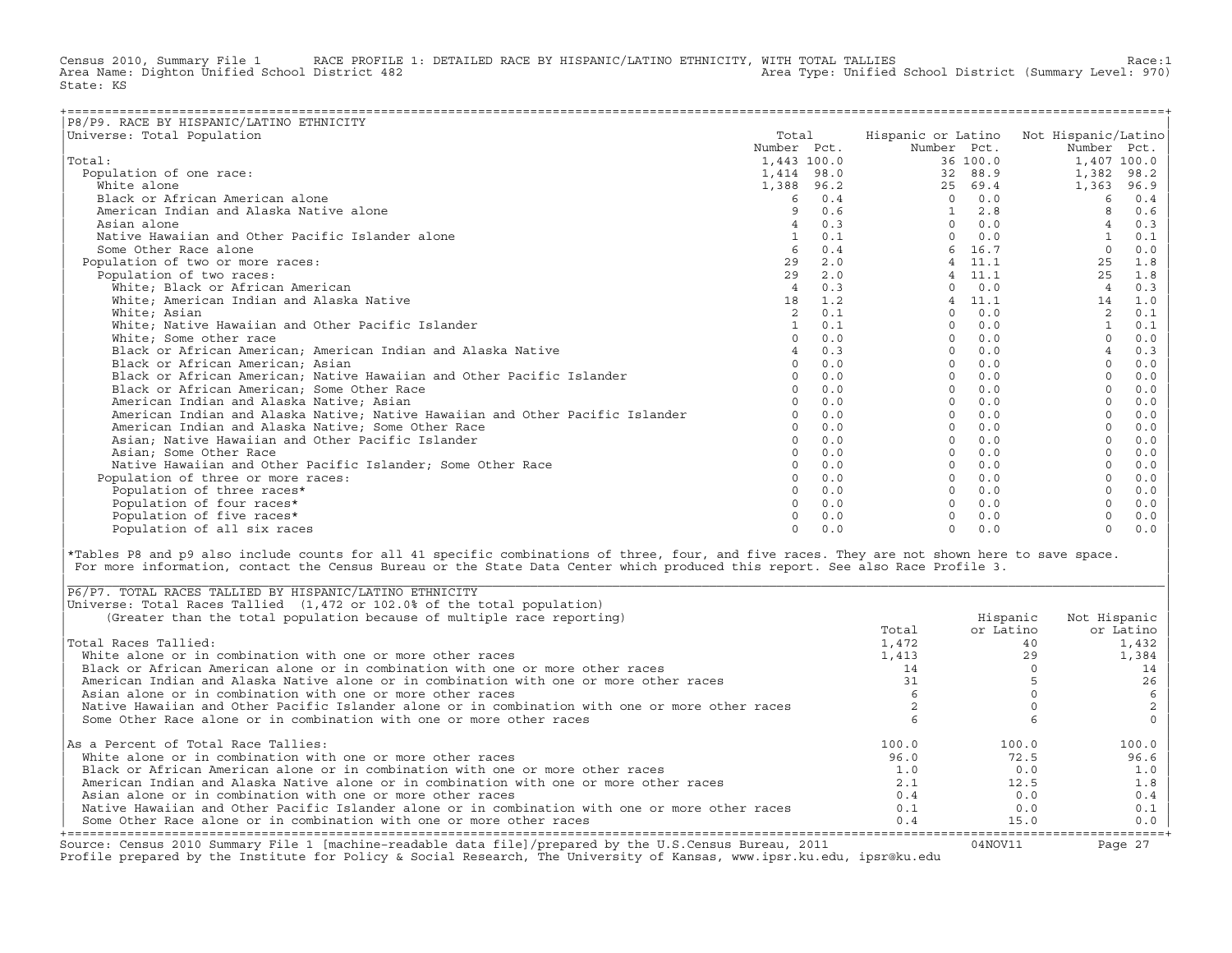Census 2010, Summary File 1 RACE PROFILE 2: DETAILED RACE BY HISP./LATINO ETHNICITY (18+); TALLIES FOR HOUSEHOLDERS Race:2<br>Area Name: Dighton Unified School District 482 Area Type: Unified School District (Summary Level: 970) State: KS

| P10/P11. RACE BY HISPANIC/LATINO ETHNICITY FOR THE POPULATION 18 AND OVER     |                 |     |             |          |                                        |       |
|-------------------------------------------------------------------------------|-----------------|-----|-------------|----------|----------------------------------------|-------|
| Universe: Population 18 and over                                              | Total 18 & over |     |             |          | Hispanic or Latino Not Hispanic/Latino |       |
|                                                                               | Number Pct.     |     | Number Pct. |          | Number Pct.                            |       |
| Total 18 and over:                                                            | 1,140 100.0     |     |             | 15 100.0 | 1,125 100.0                            |       |
| Population of one race:                                                       | 1,126 98.8      |     |             | 14 93.3  | 1,112                                  | 98.8  |
| White alone                                                                   | 1,108 97.2      |     |             | 11 73.3  | 1,097                                  | 97.5  |
| Black or African American alone                                               | 3               | 0.3 | $\Omega$    | 0.0      | 3                                      | 0.3   |
| American Indian and Alaska Native alone                                       |                 | 0.7 |             | 6.7      |                                        | 0.6   |
| Asian alone                                                                   |                 | 0.4 | $\Omega$    | 0.0      |                                        | 0.4   |
| Native Hawaiian and Other Pacific Islander alone                              |                 | 0.1 | $\Omega$    | 0.0      |                                        | 0.1   |
| Some Other Race alone                                                         | 2               | 0.2 |             | 13.3     | $\Omega$                               | 0.0   |
| Population of two or more races:                                              | 14              | 1.2 |             | 6.7      | 13                                     | 1.2   |
| Population of two races:                                                      | 14              | 1.2 |             | 6.7      | 13                                     | 1.2   |
| White; Black or African American                                              | <sup>1</sup>    | 0.1 | $\Omega$    | 0.0      |                                        | 0.1   |
| White; American Indian and Alaska Native                                      | 11              | 1.0 |             | 6.7      | 10                                     | 0.9   |
| White; Asian                                                                  | $\Omega$        | 0.0 | $\Omega$    | 0.0      | $\Omega$                               | 0.0   |
| White; Native Hawaiian and Other Pacific Islander                             | $\mathbf{1}$    | 0.1 | $\Omega$    | 0.0      |                                        | 0.1   |
| White; Some Other Race                                                        |                 | 0.0 | $\Omega$    | 0.0      |                                        | 0.0   |
| Black or African American; American Indian and Alaska Native                  |                 | 0.1 | $\Omega$    | 0.0      |                                        | 0.1   |
| Black or African American; Asian                                              |                 | 0.0 | $\Omega$    | 0.0      |                                        | 0.0   |
| Black or African American; Native Hawaiian and Other Pacific Islander         |                 | 0.0 | $\Omega$    | 0.0      |                                        | 0.0   |
| Black or African American; Some Other Race                                    |                 | 0.0 | $\Omega$    | 0.0      |                                        | 0.0   |
| American Indian and Alaska Native; Asian                                      |                 | 0.0 | $\Omega$    | 0.0      |                                        | 0.0   |
| American Indian and Alaska Native; Native Hawaiian and Other Pacific Islander |                 | 0.0 | $\Omega$    | 0.0      |                                        | 0.0   |
| American Indian and Alaska Native; Some Other Race                            |                 | 0.0 | $\Omega$    | 0.0      |                                        | 0.0   |
| Asian; Native Hawaiian and Other Pacific Islander                             | $\cap$          | 0.0 | $\Omega$    | 0.0      | $\Omega$                               | 0.0   |
| Asian; Some Other Race                                                        |                 | 0.0 | $\Omega$    | 0.0      |                                        | 0.0   |
| Native Hawaiian and Other Pacific Islander: Some Other Race                   |                 | 0.0 | $\Omega$    | 0.0      |                                        | 0.0   |
| Population of three or more races:                                            |                 | 0.0 | $\Omega$    | 0.0      |                                        | 0.0   |
| Population of three races*                                                    |                 | 0.0 | $\Omega$    | 0.0      |                                        | 0.0   |
| Population of four races*                                                     |                 | 0.0 | $\Omega$    | 0.0      |                                        | 0.0   |
| Population of five races*                                                     |                 | 0.0 |             | 0.0      |                                        | $0.0$ |
| Population of all six races                                                   |                 | 0.0 | $\Omega$    | 0.0      | $\Omega$                               | 0.0   |

|\*Tables P10 and P11 also include counts for all 41 specific combinations of three, four, and five races. They are not shown here to save | space. For more information, contact the Census Bureau or the State Data Center which produced this report.

| Source: Census 2010 Summary File 1 [machine-readable data file]/prepared by the U.S.Census Bureau, 2011<br>Profile prepared by the Institute for Policy & Social Research, The University of Kansas, www.ipsr.ku.edu, ipsr@ku.edu |       | 04NOV11   | Page 28      |
|-----------------------------------------------------------------------------------------------------------------------------------------------------------------------------------------------------------------------------------|-------|-----------|--------------|
| Some Other Race alone or in combination with one or more other races                                                                                                                                                              | 0.1   | 11.1      | 0.0          |
| Native Hawaiian and Other Pacific Islander alone or in combination with one or more other races                                                                                                                                   | 0.3   | 0.0       | 0.3          |
| Asian alone or in combination with one or more other races                                                                                                                                                                        | 0.3   | 0.0       | 0.3          |
| American Indian and Alaska Native alone or in combination with one or more other races                                                                                                                                            | 1.7   | 22.2      | 1.5          |
| Black or African American alone or in combination with one or more other races                                                                                                                                                    | 0.4   | 0.0       | 0.4          |
| White alone or in combination with one or more other races                                                                                                                                                                        | 97.1  | 66.7      | 97.5         |
| As a Percent of Total Race Tallies for Householders:                                                                                                                                                                              | 100.0 | 100.0     | 100.0        |
| Some Other Race alone or in combination with one or more other races                                                                                                                                                              |       |           |              |
| Native Hawaiian and Other Pacific Islander alone or in combination with one or more other races                                                                                                                                   |       |           |              |
| Asian alone or in combination with one or more other races                                                                                                                                                                        |       |           |              |
| American Indian and Alaska Native alone or in combination with one or more other races                                                                                                                                            |       |           |              |
| Black or African American alone or in combination with one or more other races                                                                                                                                                    |       |           |              |
| White alone or in combination with one or more other races                                                                                                                                                                        | 669   |           | 663          |
| Total Races Tallied for Householders:                                                                                                                                                                                             | 689   |           | 680          |
|                                                                                                                                                                                                                                   | Total | or Latino | or Latino    |
| (Note: Greater than the total number of households because of multiple race reporting)                                                                                                                                            |       | Hispanic  | Not Hispanic |
| Universe: Total Races Tallied For Householders In Occupied Housing Units (689 or 101.2% of total households)                                                                                                                      |       |           |              |
| H8/H9. TOTAL RACES TALLIED FOR HOUSEHOLDERS BY HISPANIC/LATINO ETHNICITY                                                                                                                                                          |       |           |              |

| |

|\_\_\_\_\_\_\_\_\_\_\_\_\_\_\_\_\_\_\_\_\_\_\_\_\_\_\_\_\_\_\_\_\_\_\_\_\_\_\_\_\_\_\_\_\_\_\_\_\_\_\_\_\_\_\_\_\_\_\_\_\_\_\_\_\_\_\_\_\_\_\_\_\_\_\_\_\_\_\_\_\_\_\_\_\_\_\_\_\_\_\_\_\_\_\_\_\_\_\_\_\_\_\_\_\_\_\_\_\_\_\_\_\_\_\_\_\_\_\_\_\_\_\_\_\_\_\_\_\_\_\_\_\_\_\_\_\_\_\_\_\_\_\_\_\_\_\_|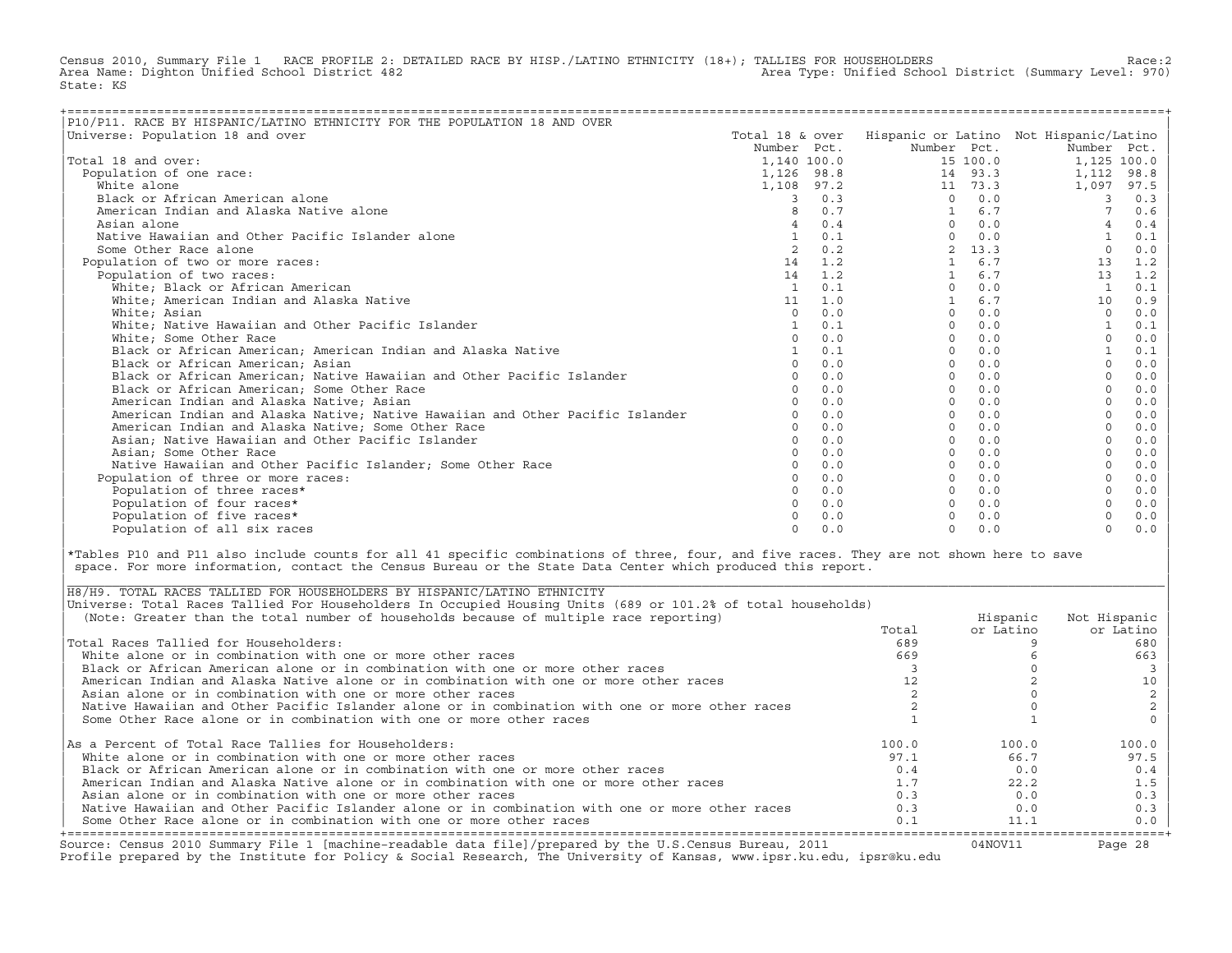Census 2010, Summary File 1 RACE PROFILE 3: MATRIX PRESENTATION OF MULTIPLE RACE COMBINATIONS Race:3 Area Type: Unified School District (Summary Level: 970) State: KS

| P6/P8. RACE COMBINATIONS AND<br>SHARE OF TOTAL TALLIES | White                            |         | Black or<br>African American |                   | American Indian<br>& Alaska Native |                      |          | Asian   | ---------------------------------- | Other Pacific   | Native Hawaiian &              | Some other race |                               |
|--------------------------------------------------------|----------------------------------|---------|------------------------------|-------------------|------------------------------------|----------------------|----------|---------|------------------------------------|-----------------|--------------------------------|-----------------|-------------------------------|
| Two Universes:<br>Total Population (1,443)             |                                  | (WHITE) |                              | (BLACK)           |                                    |                      | (AIAN)   |         | (ASIAN)                            | Islander (NHPI) |                                |                 | (OTHER)                       |
| and Total Races Tallied*                               | Persons                          | Pct of  | Persons                      | Pct of            | Persons                            |                      | Pct of   | Persons | Pct of                             | Persons         | Pct of                         | Persons         | Pct of                        |
| $(1, 472 \text{ or } 98.0$ % of                        | or                               | WHITE   | or                           | <b>BLACK</b>      | or                                 |                      | AIAN     | or      | ASIAN                              | or              | NHPI                           | or              | <b>OTHER</b>                  |
| the Total Population)                                  | Tallies                          | Tallies | Tallies                      | Tallies           | Tallies                            |                      | Tallies  | Tallies | Tallies                            | Tallies         | Tallies                        | Tallies         | Tallies                       |
| ----------------------------------<br>One Race Alone   | ------------------<br>1,388 98.2 |         | ------------------           | 6, 42.9           | ------------------                 |                      | 9 29.0   |         | ------------------<br>4 66.7       |                 | ------------------<br>1, 50, 0 |                 | ------------------<br>6 100.0 |
|                                                        |                                  |         |                              |                   |                                    |                      |          |         |                                    |                 |                                |                 |                               |
| Two-Race combinations (15 in                           |                                  |         |                              |                   |                                    |                      |          |         |                                    |                 |                                |                 |                               |
| all, each presented twice)--                           |                                  |         |                              |                   |                                    |                      |          |         |                                    |                 |                                |                 |                               |
| Total Tallies*                                         | 25                               | 1.8     |                              | 8 57.1            |                                    |                      | 22 71.0  |         | 2, 33.3                            |                 | 1, 50.0                        |                 | $\Omega$<br>0.0               |
| WHITE and                                              | ____________                     |         |                              | 4 28.6            |                                    | 18                   | 58.1     |         | 33.3<br>2                          |                 | 50.0<br>$\mathbf{1}$           |                 | 0.0<br>$\Omega$               |
| BLACK and                                              | $\overline{4}$                   | 0.3     |                              |                   |                                    |                      | 4 12.9   |         | $\Omega$<br>0.0                    |                 | $\Omega$<br>0.0                |                 | $\Omega$<br>0.0               |
| AIAN and                                               | 18                               | 1.3     |                              | 28.6<br>4         | _______________                    |                      |          |         | $\Omega$<br>0.0                    |                 | $\Omega$<br>0.0                |                 | $\Omega$<br>0.0               |
| ASIAN and                                              | 2                                | 0.1     |                              | 0.0<br>$\Omega$   |                                    | $\Omega$             | 0.0      |         | $---$                              |                 | $\Omega$<br>0.0                |                 | $\Omega$<br>0.0               |
| NHPI and                                               | $\mathbf{1}$<br>$\Omega$         | 0.1     |                              | 0.0<br>$\Omega$   |                                    | $\Omega$<br>$\Omega$ | 0.0      |         | $\circ$<br>0.0                     |                 | $- - - -$                      |                 | $\Omega$<br>0.0               |
| OTHER and                                              |                                  | 0.0     |                              | 0.0<br>$\Omega$   |                                    |                      | 0.0      |         | $\Omega$<br>0.0                    |                 | $\Omega$<br>0.0                |                 |                               |
| Three-Race combinations (20,                           |                                  |         |                              |                   |                                    |                      |          |         |                                    |                 |                                |                 |                               |
| each presented three times)--                          |                                  |         |                              |                   |                                    |                      |          |         |                                    |                 |                                |                 |                               |
| Total Tallies*                                         | 0                                | 0.0     |                              | 0.0<br>$\Omega$   |                                    | $\Omega$             | 0.0      |         | $\Omega$<br>0.0                    |                 | $\Omega$<br>0.0                |                 | $\Omega$<br>0.0               |
| WHITE; BLACK; and                                      | ________________                 |         |                              |                   |                                    | $\Omega$             | 0.0      |         | 0.0<br>$\Omega$                    |                 | $\Omega$<br>0.0                |                 | 0.0<br>$\Omega$               |
| WHITE; AIAN; and                                       | _________________                |         |                              | 0.0<br>$\Omega$   |                                    |                      | $---$    |         | $\Omega$<br>0.0                    |                 | $\Omega$<br>0.0                |                 | $\Omega$<br>0.0               |
| WHITE; ASIAN; and                                      | _________________                |         |                              | 0.0<br>$\Omega$   |                                    | $\Omega$             | 0.0      |         | $---$                              |                 | $\Omega$<br>0.0                |                 | $\Omega$<br>0.0               |
| WHITE; NHPI; and                                       |                                  |         |                              | 0.0<br>$\circ$    |                                    | $\circ$              | 0.0      |         | $\circ$<br>0.0                     |                 | $---$                          |                 | $\Omega$<br>0.0               |
| WHITE; OTHER; and                                      |                                  |         |                              | 0.0<br>$\Omega$   |                                    | $\Omega$             | 0.0      |         | $\circ$<br>0.0                     |                 | $\mathbf{0}$<br>0.0            |                 |                               |
| BLACK; AIAN; and                                       | $\Omega$                         | 0.0     |                              | _________________ | ____________                       |                      |          |         | $\Omega$<br>0.0                    |                 | 0.0<br>$\Omega$                |                 | $\Omega$<br>$0.0$             |
| BLACK; ASIAN; and                                      | $\Omega$                         | 0.0     |                              |                   |                                    | $\Omega$             | 0.0      |         | $- - -$                            |                 | $\Omega$<br>0.0                |                 | $\Omega$<br>0.0               |
| BLACK; NHPI; and                                       | $\Omega$                         | 0.0     |                              |                   |                                    | $\Omega$             | 0.0      |         | $\circ$<br>0.0                     |                 |                                |                 | $\Omega$<br>0.0               |
| BLACK; OTHER; and                                      | $\Omega$                         | 0.0     |                              | _________________ |                                    | $\Omega$             | 0.0      |         | $\Omega$<br>0.0                    |                 | $\Omega$<br>0.0                |                 |                               |
| AIAN; ASIAN; and                                       | $\Omega$                         | 0.0     |                              | $\Omega$<br>0.0   |                                    |                      |          |         |                                    |                 | 0.0<br>$\Omega$                |                 | $\Omega$<br>0.0               |
| AIAN; NHPI; and                                        | $\Omega$                         | 0.0     |                              | $\Omega$<br>0.0   |                                    |                      |          |         | $\circ$<br>0.0                     |                 |                                |                 | $\Omega$<br>0.0               |
| AIAN; OTHER; and                                       | $\Omega$                         | 0.0     |                              | 0.0<br>$\Omega$   |                                    |                      |          |         | $\Omega$<br>0.0                    |                 | $\Omega$<br>0.0                |                 |                               |
| ASIAN; NHPI; and                                       | $\Omega$                         | 0.0     |                              | 0.0<br>$\Omega$   |                                    | $\Omega$             | 0.0      |         |                                    |                 |                                |                 | $\Omega$<br>0.0               |
| ASIAN; OTHER; and                                      | $\Omega$                         | 0.0     |                              | 0.0<br>$\Omega$   |                                    | $\Omega$             | 0.0      |         |                                    |                 | $\Omega$<br>0.0                |                 |                               |
|                                                        |                                  |         |                              |                   |                                    |                      |          |         |                                    |                 |                                |                 |                               |
| NHPI; OTHER; and                                       | $\Omega$                         | 0.0     |                              | 0.0<br>$\Omega$   |                                    | $\Omega$             | 0.0      |         | $\Omega$<br>0.0                    |                 |                                |                 |                               |
| Four Races (15)--Total Tallies*:                       | $\Omega$                         | 0.0     |                              | 0.0<br>$\Omega$   |                                    | $\Omega$             | 0.0      |         | $\Omega$<br>0.0                    |                 | $\Omega$<br>0.0                |                 | 0.0<br>$\Omega$               |
| Five Races (6)--Total Tallies*:                        | $\mathbf 0$                      | 0.0     |                              | 0.0<br>$\circ$    |                                    | $\circ$              | 0.0      |         | $\circ$<br>0.0                     |                 | $\mathbf 0$<br>0.0             |                 | $\circ$<br>0.0                |
| Six Races (1)--Total Tallies*:                         | $\Omega$                         | 0.0     |                              | 0.0<br>$\Omega$   |                                    | $\Omega$             | 0.0      |         | $\Omega$<br>0.0                    |                 | $\Omega$<br>0.0                |                 | $\Omega$<br>0.0               |
| Total Tallies* for each race                           |                                  |         |                              |                   |                                    |                      |          |         |                                    |                 |                                |                 |                               |
| alone or in any combination:                           | 1,413 100.0                      |         |                              | 14 100.0          |                                    |                      | 31 100.0 |         | 6100.0                             |                 | 2100.0                         |                 | 6100.0                        |
|                                                        |                                  |         |                              |                   |                                    |                      |          |         |                                    |                 |                                |                 |                               |

|\*Notes: Summing across Total Tallies rows would give results greater than the corresponding population counts because of multiple counting (e.g., | each person of three races would be counted three times). Detail is not shown for the four-race and five-race combinations. Each Percent shown represents that combination's share of total tallies for the race indicated in the column header. See Race Profile 1 for Grand Total Tallies. +===================================================================================================================================================+ Source: Census 2010 Summary File 1 [machine−readable data file]/prepared by the U.S.Census Bureau, 2011 04NOV11 Page 29 Profile prepared by the Institute for Policy & Social Research, The University of Kansas, www.ipsr.ku.edu, ipsr@ku.edu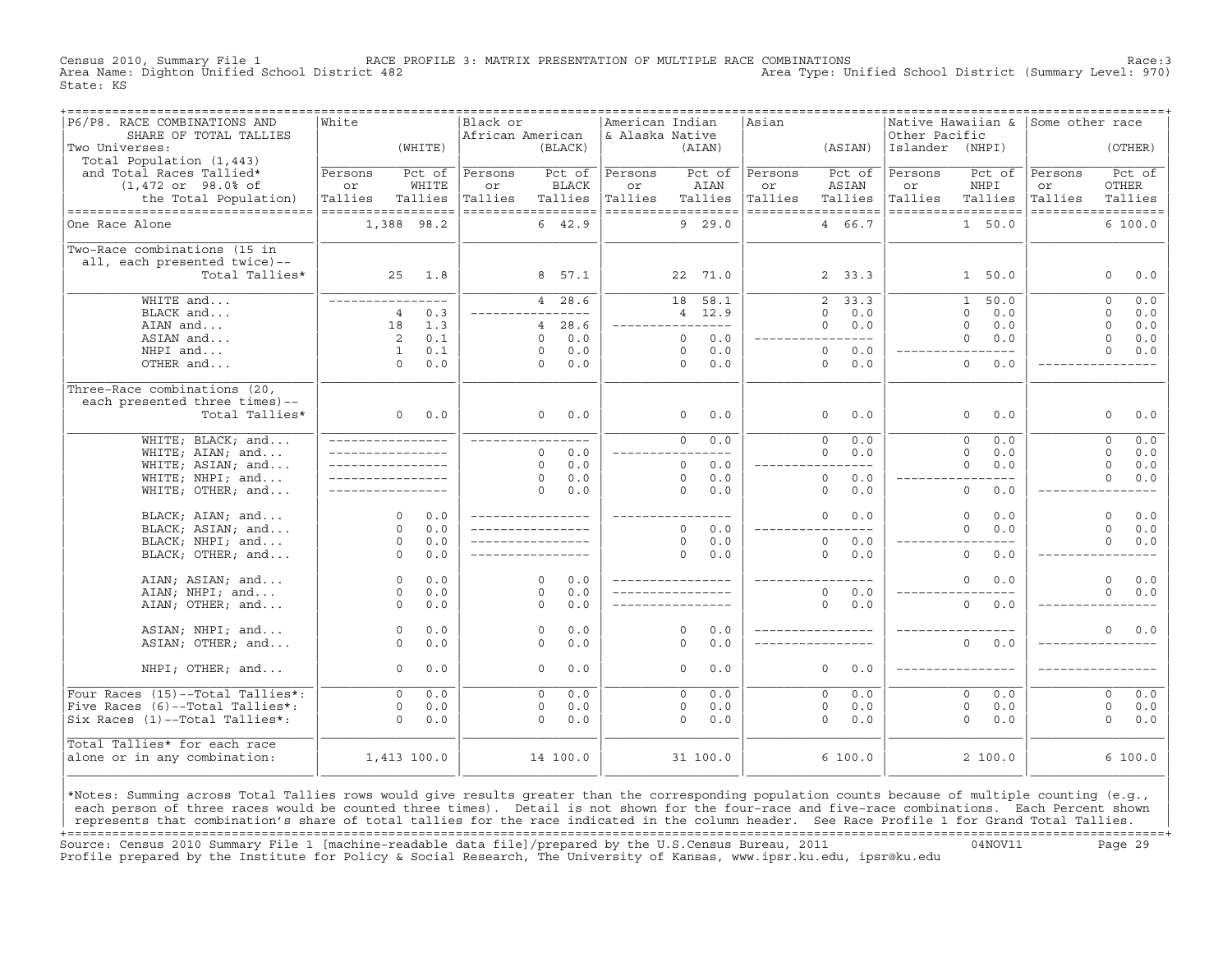Census 2010, Summary File 1 RACE PROFILE 4: DETAILED NATIVE AMERICAN, ASIAN, PACIFIC ISLANDER, & HISP/LATINO SUBGROUPS<br>Area Name: Dighton Unified School District 482 State: KS

| PCT1. AMERICAN INDIAN AND ALASKA NATIVE BY TRIBE       |                                                                                 |                                                                                                                                                                                                                                |                       |                                        |                |                     |
|--------------------------------------------------------|---------------------------------------------------------------------------------|--------------------------------------------------------------------------------------------------------------------------------------------------------------------------------------------------------------------------------|-----------------------|----------------------------------------|----------------|---------------------|
|                                                        | Universe: Persons who are American Indian and Alaska Native Alone               |                                                                                                                                                                                                                                |                       |                                        |                |                     |
|                                                        |                                                                                 |                                                                                                                                                                                                                                |                       |                                        |                |                     |
| Total:                                                 | 9                                                                               |                                                                                                                                                                                                                                |                       |                                        |                |                     |
| With one tribe specified:                              | 6 Cree                                                                          | 0 Paiute                                                                                                                                                                                                                       |                       | $\circ$<br>Yuman                       |                | $\mathbf 0$         |
| American Indian tribe:                                 | 6 Creek                                                                         | 0 Pima                                                                                                                                                                                                                         |                       | $\Omega$<br>Other Amer. Indian tribes  |                | $\mathbf 1$         |
| Apache                                                 | 0 Crow                                                                          | 0 Potawatomi                                                                                                                                                                                                                   |                       | $\Omega$<br>Amer. Indian not specified |                | $\mathsf{O}$        |
| Arapaho                                                | 0 Delaware                                                                      | 0 Pueblo                                                                                                                                                                                                                       |                       | $\Omega$<br>Alaska Native tribe:       |                | $\mathsf{O}\xspace$ |
| Blackfeet                                              | 0 Hopi                                                                          | 0 Puget Sound Salish                                                                                                                                                                                                           |                       | $\Omega$<br>Alaskan Athabascan         |                | $\mathsf{O}\xspace$ |
|                                                        |                                                                                 |                                                                                                                                                                                                                                |                       |                                        |                | $\mathsf{O}\xspace$ |
| Canadian/French Amer. Indian                           | 0 Houma                                                                         | 0 Seminole                                                                                                                                                                                                                     |                       | $\circ$<br>Aleut                       |                |                     |
| Central American Indian                                | 0 Iroquois                                                                      | 0 Shoshone                                                                                                                                                                                                                     |                       | $\Omega$<br>Inupiat                    |                | $\mathsf{O}\xspace$ |
| Cherokee                                               | 5 Kiowa                                                                         | 0 Sioux                                                                                                                                                                                                                        |                       | $\Omega$<br>Tlingit-Haida              |                | $\mathsf{O}$        |
| Cheyenne                                               | 0 Lumbee                                                                        | 0 South American Indian                                                                                                                                                                                                        |                       | $\Omega$<br>Tsimshian                  |                | $\mathsf{O}$        |
| Chickasaw                                              | 0 Menominee                                                                     | 0 Spanish American Indian                                                                                                                                                                                                      |                       | $\Omega$<br>Yup'ik                     |                | $\circ$             |
| Chippewa                                               | 0 Mexican Amer. Indian                                                          | 0 Tohono O'Odham                                                                                                                                                                                                               |                       | $\circ$<br>Alaska Native not specified |                | $\circ$             |
| Choctaw                                                | 0 Navajo                                                                        | $0$ Ute                                                                                                                                                                                                                        |                       | 0 No tribe specified                   |                | $\sqrt{2}$          |
| Colville                                               | 0 Osaqe                                                                         | 0 Yakama                                                                                                                                                                                                                       |                       | More than one specified<br>$\Omega$    |                |                     |
| Comanche                                               | Ottawa<br>$\Omega$                                                              | 0 Yaqui                                                                                                                                                                                                                        |                       | $\Omega$                               |                |                     |
|                                                        |                                                                                 |                                                                                                                                                                                                                                |                       |                                        |                |                     |
|                                                        | (An additional 22 persons are Native American in combination with other races.) |                                                                                                                                                                                                                                |                       |                                        |                |                     |
|                                                        |                                                                                 |                                                                                                                                                                                                                                |                       |                                        |                |                     |
|                                                        |                                                                                 |                                                                                                                                                                                                                                |                       |                                        |                |                     |
| PCT5/PCT7. ASIAN POPULATION--DETAILED GROUPS           |                                                                                 | PCT8. NATIVE HAWAIIAN AND OTHER PACIFIC                                                                                                                                                                                        |                       | PCT11. HISPANIC/LATINO BY SPECIFIC     |                |                     |
| Two Universes: (1) Persons who are Asian Alone, and    |                                                                                 | ISLANDER POPULATION--DETAILED GROUPS                                                                                                                                                                                           |                       | ORIGIN                                 |                |                     |
|                                                        |                                                                                 |                                                                                                                                                                                                                                |                       |                                        |                |                     |
|                                                        | (2) Total Asian Tallies reported by all persons*                                | Univ.: Persons who are Native Hawaiian and                                                                                                                                                                                     |                       | Univ.: Hispanic/Latino population **   |                |                     |
|                                                        |                                                                                 | other Pacific Islander Alone                                                                                                                                                                                                   |                       |                                        |                |                     |
|                                                        | Persons(1) Pct. Tallies*(2)                                                     |                                                                                                                                                                                                                                |                       | Total Hispanic/Latino                  |                | 36 100.0            |
| Totals (Each Universe):                                | 4 100.0<br>6                                                                    |                                                                                                                                                                                                                                | Persons Pct.          | Mexican                                |                | 22 61.1             |
| Only one group specified:                              | $4\ 100.0$<br>$\qquad \qquad - - - -$                                           |                                                                                                                                                                                                                                |                       | Puerto Rican                           | $\Omega$       | 0.0                 |
| Asian Indian                                           | $0 \t 0.0$<br>$\circ$                                                           | Total:                                                                                                                                                                                                                         | 1 100.0               | Cuban                                  | $\Omega$       | 0.0                 |
| Bangladeshi                                            | $0 \t 0.0$<br>$\circ$                                                           | Only one group specified:                                                                                                                                                                                                      | 1 100.0               | Dominican Republic                     | $\Omega$       | 0.0                 |
| Bhutanese                                              | $0 \qquad 0.0$<br>$\Omega$                                                      | Polynesian:                                                                                                                                                                                                                    | 1 100.0               | Central American                       |                |                     |
| <b>Burmese</b>                                         | $\begin{matrix}0&0.0\\0&0.0\end{matrix}$<br>$\Omega$                            | Native Hawaiian                                                                                                                                                                                                                | 1 100.0               | excluding Mexican:                     | 2              | 5.6                 |
| Cambodian                                              | $\Omega$                                                                        | Samoan                                                                                                                                                                                                                         | $0 \t 0.0$            | Costa Rican                            | $\Omega$       | 0.0                 |
| Chinese, except Taiwanese 1 25.0                       | $\mathbf{1}$                                                                    | Tonqan                                                                                                                                                                                                                         | 0.0<br>$\overline{0}$ | Guatemalan                             | $\mathbf{1}$   | 2.8                 |
| Filipino                                               | 3, 75.0<br>5                                                                    | Other Polynesian 0                                                                                                                                                                                                             | 0.0                   | Honduran                               | $\Omega$       | 0.0                 |
| Hmong                                                  | $\circ$<br>$0 \t 0.0$                                                           | Micronesian:                                                                                                                                                                                                                   | $\overline{0}$<br>0.0 | Nicaraquan                             | $\mathbf{1}$   | 2.8                 |
| Indonesian                                             | $\Omega$<br>0.0<br>$\circ$                                                      | .cronesian: 0<br>Guamanian or Chamorro 0 0                                                                                                                                                                                     | 0.0                   | Panamanian                             | $\Omega$       | 0.0                 |
| Japanese                                               | $\Omega$<br>$\Omega$<br>0.0                                                     | Marshallese                                                                                                                                                                                                                    | $\Omega$<br>0.0       | Salvadoran                             | $\Omega$       | 0.0                 |
| Korean                                                 | $\overline{0}$<br>0.0<br>$\circ$                                                | Other Micronesian                                                                                                                                                                                                              | $\overline{0}$<br>0.0 | Other Cent. American                   | $\Omega$       | 0.0                 |
| Laotian                                                | $\Omega$<br>0.0<br>$\circ$                                                      | Melanesian:                                                                                                                                                                                                                    | $\Omega$<br>0.0       | South American:                        | 2              | 5.6                 |
|                                                        | $\overline{0}$<br>0.0<br>$\circ$                                                | Fijian                                                                                                                                                                                                                         | $\overline{0}$<br>0.0 |                                        | $\Omega$       | 0.0                 |
| Malaysian                                              | $\Omega$                                                                        |                                                                                                                                                                                                                                |                       | Argentinean                            | $\Omega$       |                     |
| Nepalese                                               | 0.0<br>$\circ$                                                                  | Tipliant Mother Melanesian and the Melanesian and the Motor Community of the Melanesian and Motor School of the Melanesian and Melanesian and Melanesian and Melanesian and Melanesian and Melanesian and Melanesian and Melan |                       | Bolivian                               |                | 0.0                 |
| Pakistani                                              | $\Omega$<br>0.0<br>$\Omega$                                                     |                                                                                                                                                                                                                                |                       | Chilean                                | $\Omega$       | 0.0                 |
| Sri Lankan                                             | $\overline{0}$<br>0.0<br>$\mathbf{0}$                                           |                                                                                                                                                                                                                                |                       | Colombian                              | 2              | 5.6                 |
| Taiwanese                                              | $\Omega$<br>0.0<br>$\Omega$                                                     |                                                                                                                                                                                                                                |                       | Ecuadorian                             | $\Omega$       | 0.0                 |
| Thai                                                   | $\Omega$<br>$\circ$<br>0.0                                                      |                                                                                                                                                                                                                                |                       | Paraguayan                             | $\circ$        | 0.0                 |
| Vietnamese                                             | $\Omega$<br>0.0<br>$\circ$                                                      | **Hispanic/Latino persons can be of any race                                                                                                                                                                                   |                       | Peruvian                               | $\circ$        | 0.0                 |
| Other specified subgroup                               | $0 \t 0.0$<br>$\Omega$                                                          |                                                                                                                                                                                                                                |                       | Uruquayan                              | $\Omega$       | 0.0                 |
| No subgroup specified                                  | $\Omega$<br>$0 \qquad 0.0$                                                      |                                                                                                                                                                                                                                |                       | Venezuelan                             | $\Omega$       | 0.0                 |
| More than one specified                                | $0 \t 0.0$<br>$--- - -$                                                         | General note: For the groups shown on this                                                                                                                                                                                     |                       | Other South American                   | $\circ$        | 0.0                 |
|                                                        |                                                                                 | page, their proportions of this area's                                                                                                                                                                                         |                       | Other Hispanic/Latino:                 | 10             | 27.8                |
| *Included are the 0 tallies of Asian alone persons     |                                                                                 | total population of 1,443 are:                                                                                                                                                                                                 |                       | Spaniard                               | $5^{\circ}$    | 13.9                |
| who specified more than one Asian category, as well as |                                                                                 | Native American alone (0.6%),                                                                                                                                                                                                  |                       | Spanish                                | $\overline{4}$ | 11.1                |
| the 2 persons who are Asian in combination with        |                                                                                 | Asian alone (0.3%), Pacific Islander                                                                                                                                                                                           |                       | Spanish American                       | $\Omega$       | 0.0                 |
| one or more other races.                               |                                                                                 | alone $(0.1%)$ , and Hispanic/Latino $(2.5%)$ .                                                                                                                                                                                |                       | All other Hisp/Latino                  |                | $1 \t 2.8$          |
| ----------------                                       |                                                                                 |                                                                                                                                                                                                                                |                       |                                        |                |                     |

+===================================================================================================================================================+Source: Census 2010 Summary File 1 [machine−readable data file]/prepared by the U.S.Census Bureau, 2011 04NOV11 Page 30 Profile prepared by the Institute for Policy & Social Research, The University of Kansas, www.ipsr.ku.edu, ipsr@ku.edu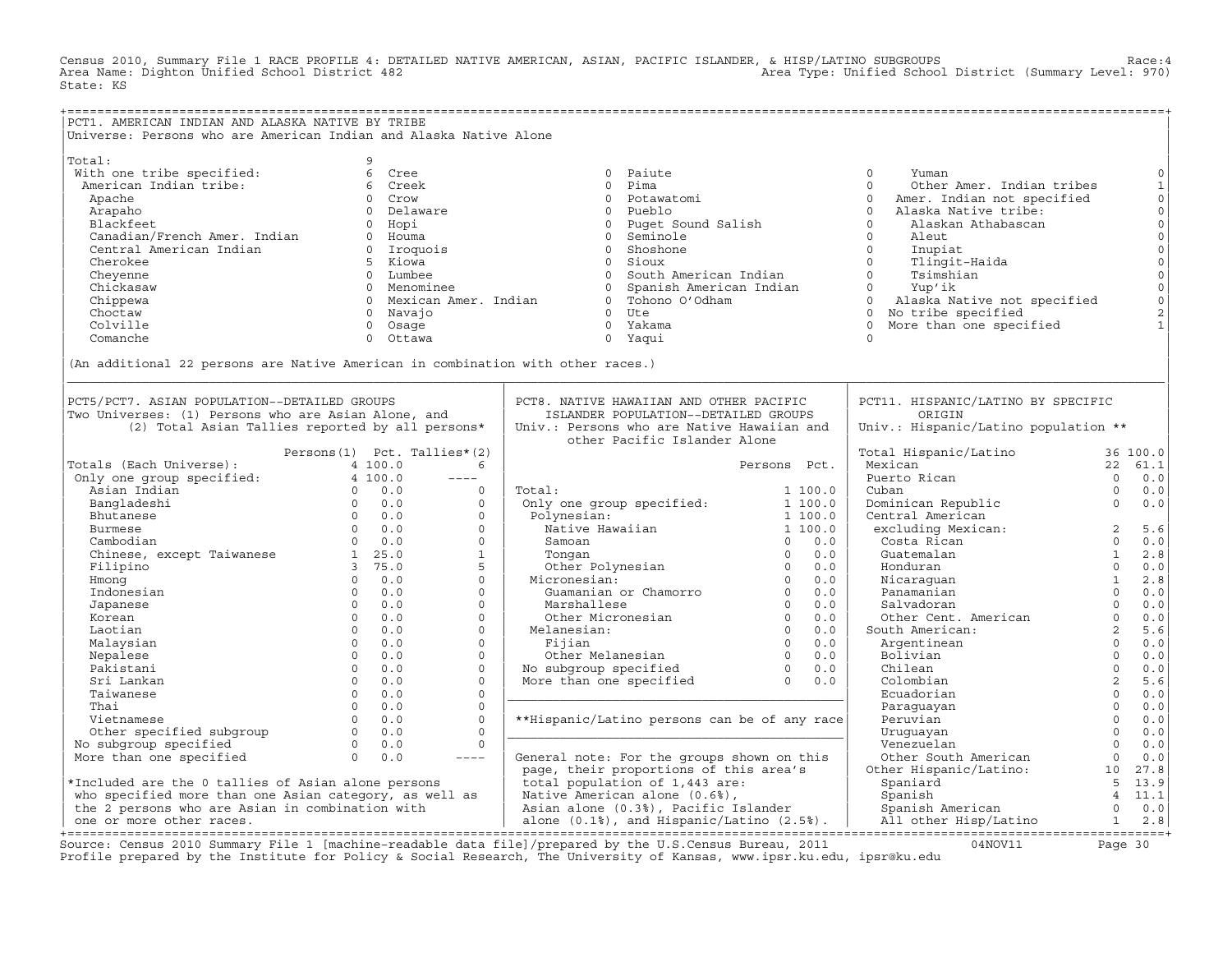Census 2010, Summary File 1 <sup>PROFILE</sup> OF SPECIFIC RACE/ETHNIC GROUP A: WHITE ALONE RACE: A [1 of 3]<br>Area Name: Dighton Unified School District 482 Area Type: Unified School District (Summary Level: 970) Area Type: Unified School District (Summary Level: 970) State: KS

| P29/P29A. POPULATION SUMMARY BY RESIDENCE TYPE FOR DESIGNATED UNIVERSE                                                                                        |  |                                                                                                                     |  | P38A/39A. FAMILY TYPE BY PRESENCE AND AGE OF OWN OR RELATED CHILDREN           |                               |  |  |
|---------------------------------------------------------------------------------------------------------------------------------------------------------------|--|---------------------------------------------------------------------------------------------------------------------|--|--------------------------------------------------------------------------------|-------------------------------|--|--|
| Universe: PERSONS Who Are White Alone                                                                                                                         |  |                                                                                                                     |  | Universe: Families With A Householder Who Is                                   |                               |  |  |
|                                                                                                                                                               |  |                                                                                                                     |  | White Alone $(**)$ $(***)$                                                     |                               |  |  |
|                                                                                                                                                               |  |                                                                                                                     |  |                                                                                |                               |  |  |
| Population As % of Population of all Races<br>Total Persons: 1,388 96.2% of 1,443<br>In Households(*) 1,385 96.2% of 1,440<br>In Group Quarters 3 100.0% of 3 |  |                                                                                                                     |  |                                                                                |                               |  |  |
|                                                                                                                                                               |  |                                                                                                                     |  | By Presence of: Own Children Related Children<br>Families Pct.   Families Pct. |                               |  |  |
|                                                                                                                                                               |  |                                                                                                                     |  |                                                                                | Families Pct.   Families Pct. |  |  |
|                                                                                                                                                               |  |                                                                                                                     |  |                                                                                |                               |  |  |
|                                                                                                                                                               |  |                                                                                                                     |  |                                                                                |                               |  |  |
|                                                                                                                                                               |  |                                                                                                                     |  |                                                                                |                               |  |  |
|                                                                                                                                                               |  |                                                                                                                     |  |                                                                                |                               |  |  |
|                                                                                                                                                               |  |                                                                                                                     |  |                                                                                |                               |  |  |
|                                                                                                                                                               |  |                                                                                                                     |  |                                                                                |                               |  |  |
|                                                                                                                                                               |  |                                                                                                                     |  |                                                                                |                               |  |  |
|                                                                                                                                                               |  |                                                                                                                     |  |                                                                                |                               |  |  |
|                                                                                                                                                               |  |                                                                                                                     |  |                                                                                |                               |  |  |
|                                                                                                                                                               |  |                                                                                                                     |  |                                                                                |                               |  |  |
|                                                                                                                                                               |  |                                                                                                                     |  |                                                                                |                               |  |  |
|                                                                                                                                                               |  |                                                                                                                     |  |                                                                                |                               |  |  |
|                                                                                                                                                               |  |                                                                                                                     |  |                                                                                |                               |  |  |
|                                                                                                                                                               |  |                                                                                                                     |  |                                                                                |                               |  |  |
|                                                                                                                                                               |  |                                                                                                                     |  |                                                                                |                               |  |  |
|                                                                                                                                                               |  |                                                                                                                     |  |                                                                                |                               |  |  |
|                                                                                                                                                               |  |                                                                                                                     |  |                                                                                |                               |  |  |
|                                                                                                                                                               |  |                                                                                                                     |  |                                                                                |                               |  |  |
|                                                                                                                                                               |  |                                                                                                                     |  |                                                                                |                               |  |  |
|                                                                                                                                                               |  |                                                                                                                     |  |                                                                                |                               |  |  |
|                                                                                                                                                               |  |                                                                                                                     |  |                                                                                |                               |  |  |
|                                                                                                                                                               |  |                                                                                                                     |  |                                                                                |                               |  |  |
|                                                                                                                                                               |  |                                                                                                                     |  |                                                                                |                               |  |  |
|                                                                                                                                                               |  |                                                                                                                     |  |                                                                                |                               |  |  |
|                                                                                                                                                               |  |                                                                                                                     |  | P31A. RELATIONSHIP BY HOUSEHOLD TYPE FOR THE POPULATION UNDER 18 YEARS         |                               |  |  |
|                                                                                                                                                               |  |                                                                                                                     |  |                                                                                |                               |  |  |
|                                                                                                                                                               |  |                                                                                                                     |  |                                                                                |                               |  |  |
|                                                                                                                                                               |  |                                                                                                                     |  |                                                                                |                               |  |  |
|                                                                                                                                                               |  |                                                                                                                     |  |                                                                                |                               |  |  |
|                                                                                                                                                               |  |                                                                                                                     |  |                                                                                |                               |  |  |
|                                                                                                                                                               |  |                                                                                                                     |  |                                                                                |                               |  |  |
|                                                                                                                                                               |  |                                                                                                                     |  |                                                                                |                               |  |  |
|                                                                                                                                                               |  |                                                                                                                     |  |                                                                                |                               |  |  |
|                                                                                                                                                               |  |                                                                                                                     |  |                                                                                |                               |  |  |
|                                                                                                                                                               |  |                                                                                                                     |  |                                                                                |                               |  |  |
|                                                                                                                                                               |  |                                                                                                                     |  |                                                                                |                               |  |  |
|                                                                                                                                                               |  |                                                                                                                     |  |                                                                                |                               |  |  |
|                                                                                                                                                               |  |                                                                                                                     |  |                                                                                |                               |  |  |
|                                                                                                                                                               |  |                                                                                                                     |  |                                                                                |                               |  |  |
|                                                                                                                                                               |  |                                                                                                                     |  |                                                                                |                               |  |  |
|                                                                                                                                                               |  |                                                                                                                     |  |                                                                                |                               |  |  |
|                                                                                                                                                               |  |                                                                                                                     |  |                                                                                |                               |  |  |
|                                                                                                                                                               |  |                                                                                                                     |  |                                                                                |                               |  |  |
|                                                                                                                                                               |  |                                                                                                                     |  |                                                                                |                               |  |  |
|                                                                                                                                                               |  |                                                                                                                     |  |                                                                                |                               |  |  |
|                                                                                                                                                               |  |                                                                                                                     |  |                                                                                |                               |  |  |
|                                                                                                                                                               |  |                                                                                                                     |  |                                                                                |                               |  |  |
|                                                                                                                                                               |  |                                                                                                                     |  |                                                                                |                               |  |  |
|                                                                                                                                                               |  | 0 to 17 $280$ 20.2 $139$ 20.5 141 19.9<br>18 to 64 797 57.4 413 60.9 384 54.1<br>65 plus 311 22.4 126 18.6 185 26.1 |  | Note: (*) Tables with PERSONS as the universe enumerate persons according      |                               |  |  |
|                                                                                                                                                               |  |                                                                                                                     |  | to their own race or ethnic category. (**) Tables with HOUSEHOLDS or           |                               |  |  |
|                                                                                                                                                               |  |                                                                                                                     |  | HOUSEHOLDERS as the universe enumerate persons in households according         |                               |  |  |
|                                                                                                                                                               |  |                                                                                                                     |  | to the race or ethnic category of the householder. (***) Responses of          |                               |  |  |
|                                                                                                                                                               |  |                                                                                                                     |  | $\begin{array}{ccc} \text{[Mealian] and $n$} \end{array}$                      |                               |  |  |

|Median Age 47.9 46.2 49.8 | 'same−sex spouse' were edited during processing to 'unmarried partner.' | +===================================================================================================================================================+ Source: Census 2010 Summary File 1 [machine−readable data file]/prepared by the U.S.Census Bureau, 2011 04NOV11 Page 31 Profile prepared by the Institute for Policy & Social Research, The University of Kansas, www.ipsr.ku.edu, ipsr@ku.edu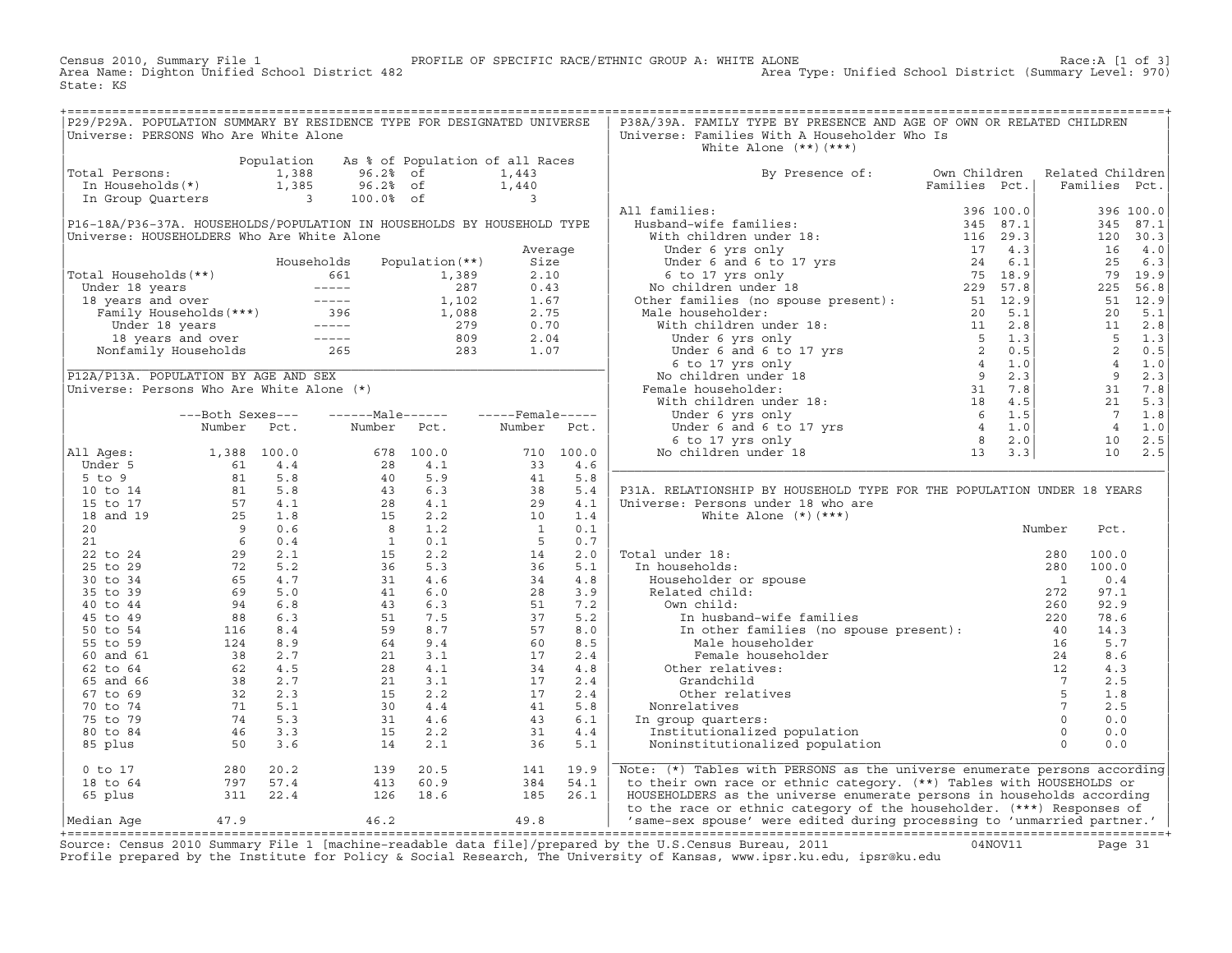Census 2010, Summary File 1 PROFILE OF SPECIFIC RACE/ETHNIC GROUP A: WHITE ALONE Race:A [2 of 3] Area Type: Unified School District (Summary Level: 970) State: KS

| 65 years and over<br>Number<br>All Ages<br>Number<br>Pct.<br>Number<br>Pct.<br>Total:<br>661 100.0<br>Total:<br>Household has 3 or more generations<br>Household does not have 3+ generations<br>$\overline{\mathbf{3}}$<br>1,388<br>100.0<br>311<br>100.0<br>.ai:<br>1 households:<br>In family households:<br>In households:<br>1,385<br>99.8<br>311<br>100.0<br>658<br>79.4<br>191<br>61.4<br>1,102<br>Householder:<br>396<br>28.5<br>106<br>34.1<br>Male<br>335<br>24.1<br>94<br>30.2<br>Female<br>4.4<br>3.9<br>61<br>12<br>349<br>25.1<br>25.7<br>PCT19A. NONRELATIVES BY HOUSEHOLD TYPE (*) (***)<br>Spouse<br>80<br>0.3<br>Universe: Nonrelatives who are<br>Parent<br>$\overline{\phantom{a}}$<br>1.0<br>$\overline{4}$<br>$\overline{0}$<br>Parent-in-law<br>White Alone (Total: 37)<br>0.0<br>$\Omega$<br>0.0<br>22.3<br>Child:<br>310<br>Biological<br>259<br>18.7<br>In Family<br>In Nonfamily<br>Adopted<br>Households<br>1.3<br>Households<br>18<br>2.4<br>Number Pct.<br>Step<br>33<br>Number Pct.<br>Step<br>Grandchild 10<br>Brother or sister 4<br>Son-in-law/daughter-in-law 0<br>Other relatives (#) 10<br>10<br>10<br>0.7<br>0.3<br>Nonrelatives:<br>Roomer or boarder<br>18 100.0<br>onrelatives: 19 100.0<br>Roomer or boarder 1 5.3<br>Housemate or roommate 1 5.3<br>Unmarried partner 9 47.4<br>Other nonrelatives 8 42.1<br>0.0<br>$\mathbf{1}$<br>0.7<br>2<br>0.6<br>2 11.1<br>Nonrelatives<br>1.4<br>0.0<br>$14$ 77.8<br>1 5.6<br>19<br>$\Omega$<br>Numeratives<br>In nonfamily households:<br>Male householder:<br>$118$<br>Living alone<br>Not living alone<br>Female householder:<br>$10$<br>$10$<br>Female householder:<br>$147$<br>$140$<br>38.6<br>20.4<br>120<br>8.5<br>22<br>7.1<br>7.8<br>7.1<br>22<br>0.7<br>0.0<br>$\Omega$<br>10.6<br>97<br>31.2<br>H17A. HOUSING UNITS BY HOUSEHOLDER'S AGE AND TENURE<br>140<br>Not living alone 140<br>mrelatives 18<br>up quarters: 18<br>individual contract 18<br>individual contract 18<br>individual contract 18<br>individual contract 18<br>individual contract 18<br>individual contract 18<br>individual contract<br>10.1<br>96<br>30.9<br>Universe: Occupied Housing Units With A Householder Who Is<br>0.5<br>0.3<br>White Alone $(**)$<br>$\mathbf{1}$<br>Nonrelatives<br>1.3<br>0.3<br>$\mathbf{1}$<br>Nonrelatives<br>1 group quarters:<br>Institutionalized<br>1 3 0.2<br>Noninstitutionalized<br>1 0 0.0<br>In group quarters:<br>$\Omega$<br>0.0<br>Age of<br>Owner Occupied<br>Renter Occupied<br>Householder<br>$\Omega$<br>0.0<br>Number Pct.<br>Number Pct.<br>0.0<br>$\Omega$<br>0.0<br>All Ages:<br>514 100.0<br>147 100.0<br>(#) For 65 yrs & over, includes children, siblings, etc. not shown separately<br>15 to 24<br>8 1.6<br>$\overline{9}$<br>25 to 34<br>35 6.8<br>37 25.2<br>35 to 44<br>65 12.6<br>25<br>95 18.5<br>45 to 54<br>22<br>55 to 59<br>67 13.0<br>11 7.5<br>P18A. HOUSEHOLD TYPE<br>54 10.5<br>Universe: Households with a Householder Who is<br>$\overline{8}$<br>60 to 64<br>White Alone $(**)$<br>65 to 74<br>86 16.7<br>9<br>67 13.0<br>Number<br>Pct.<br>75 to 84<br>17<br>37 7.2<br>$\overline{9}$<br>85 and over<br>661 100.0<br>Total:<br>Family households (***) :<br>396 59.9<br>Husband-wife families<br>345 52.2<br>Note: (*) Tables with PERSONS as the universe enumerate persons<br>according to their own race or ethnic category. (**) Tables with<br>Other families:<br>51 7.7<br>%<br>Nale householder, no wife present and the householder, no husband present 20<br>Female householder, no husband present 20<br>Family households:<br> | P29A/P34A. RELATIONSHIP BY HOUSEHOLD TYPE FOR ALL PERSONS & PERSONS 65+<br>Universe: Persons Who Are White Alone (*) (***) |  |  | PCT14A. PRESENCE OF MULTIGENERATIONAL HOUSEHOLDS<br>Universe: Households With A Householder Who Is<br>White Alone $(**)$ |  |      |
|----------------------------------------------------------------------------------------------------------------------------------------------------------------------------------------------------------------------------------------------------------------------------------------------------------------------------------------------------------------------------------------------------------------------------------------------------------------------------------------------------------------------------------------------------------------------------------------------------------------------------------------------------------------------------------------------------------------------------------------------------------------------------------------------------------------------------------------------------------------------------------------------------------------------------------------------------------------------------------------------------------------------------------------------------------------------------------------------------------------------------------------------------------------------------------------------------------------------------------------------------------------------------------------------------------------------------------------------------------------------------------------------------------------------------------------------------------------------------------------------------------------------------------------------------------------------------------------------------------------------------------------------------------------------------------------------------------------------------------------------------------------------------------------------------------------------------------------------------------------------------------------------------------------------------------------------------------------------------------------------------------------------------------------------------------------------------------------------------------------------------------------------------------------------------------------------------------------------------------------------------------------------------------------------------------------------------------------------------------------------------------------------------------------------------------------------------------------------------------------------------------------------------------------------------------------------------------------------------------------------------------------------------------------------------------------------------------------------------------------------------------------------------------------------------------------------------------------------------------------------------------------------------------------------------------------------------------------------------------------------------------------------------------------------------------------------------------------------------------------------------------------------------------------------------------------------------------------------------------------------------------------------------------------------------------------------------------------------------------------------------------------------------------------------------------------------------------------------------------------------------------------------------------------------------------------------------------------|----------------------------------------------------------------------------------------------------------------------------|--|--|--------------------------------------------------------------------------------------------------------------------------|--|------|
|                                                                                                                                                                                                                                                                                                                                                                                                                                                                                                                                                                                                                                                                                                                                                                                                                                                                                                                                                                                                                                                                                                                                                                                                                                                                                                                                                                                                                                                                                                                                                                                                                                                                                                                                                                                                                                                                                                                                                                                                                                                                                                                                                                                                                                                                                                                                                                                                                                                                                                                                                                                                                                                                                                                                                                                                                                                                                                                                                                                                                                                                                                                                                                                                                                                                                                                                                                                                                                                                                                                                                                                        |                                                                                                                            |  |  |                                                                                                                          |  | Pct. |
|                                                                                                                                                                                                                                                                                                                                                                                                                                                                                                                                                                                                                                                                                                                                                                                                                                                                                                                                                                                                                                                                                                                                                                                                                                                                                                                                                                                                                                                                                                                                                                                                                                                                                                                                                                                                                                                                                                                                                                                                                                                                                                                                                                                                                                                                                                                                                                                                                                                                                                                                                                                                                                                                                                                                                                                                                                                                                                                                                                                                                                                                                                                                                                                                                                                                                                                                                                                                                                                                                                                                                                                        |                                                                                                                            |  |  |                                                                                                                          |  |      |
|                                                                                                                                                                                                                                                                                                                                                                                                                                                                                                                                                                                                                                                                                                                                                                                                                                                                                                                                                                                                                                                                                                                                                                                                                                                                                                                                                                                                                                                                                                                                                                                                                                                                                                                                                                                                                                                                                                                                                                                                                                                                                                                                                                                                                                                                                                                                                                                                                                                                                                                                                                                                                                                                                                                                                                                                                                                                                                                                                                                                                                                                                                                                                                                                                                                                                                                                                                                                                                                                                                                                                                                        |                                                                                                                            |  |  |                                                                                                                          |  |      |
|                                                                                                                                                                                                                                                                                                                                                                                                                                                                                                                                                                                                                                                                                                                                                                                                                                                                                                                                                                                                                                                                                                                                                                                                                                                                                                                                                                                                                                                                                                                                                                                                                                                                                                                                                                                                                                                                                                                                                                                                                                                                                                                                                                                                                                                                                                                                                                                                                                                                                                                                                                                                                                                                                                                                                                                                                                                                                                                                                                                                                                                                                                                                                                                                                                                                                                                                                                                                                                                                                                                                                                                        |                                                                                                                            |  |  |                                                                                                                          |  | 0.5  |
|                                                                                                                                                                                                                                                                                                                                                                                                                                                                                                                                                                                                                                                                                                                                                                                                                                                                                                                                                                                                                                                                                                                                                                                                                                                                                                                                                                                                                                                                                                                                                                                                                                                                                                                                                                                                                                                                                                                                                                                                                                                                                                                                                                                                                                                                                                                                                                                                                                                                                                                                                                                                                                                                                                                                                                                                                                                                                                                                                                                                                                                                                                                                                                                                                                                                                                                                                                                                                                                                                                                                                                                        |                                                                                                                            |  |  |                                                                                                                          |  | 99.5 |
|                                                                                                                                                                                                                                                                                                                                                                                                                                                                                                                                                                                                                                                                                                                                                                                                                                                                                                                                                                                                                                                                                                                                                                                                                                                                                                                                                                                                                                                                                                                                                                                                                                                                                                                                                                                                                                                                                                                                                                                                                                                                                                                                                                                                                                                                                                                                                                                                                                                                                                                                                                                                                                                                                                                                                                                                                                                                                                                                                                                                                                                                                                                                                                                                                                                                                                                                                                                                                                                                                                                                                                                        |                                                                                                                            |  |  |                                                                                                                          |  |      |
|                                                                                                                                                                                                                                                                                                                                                                                                                                                                                                                                                                                                                                                                                                                                                                                                                                                                                                                                                                                                                                                                                                                                                                                                                                                                                                                                                                                                                                                                                                                                                                                                                                                                                                                                                                                                                                                                                                                                                                                                                                                                                                                                                                                                                                                                                                                                                                                                                                                                                                                                                                                                                                                                                                                                                                                                                                                                                                                                                                                                                                                                                                                                                                                                                                                                                                                                                                                                                                                                                                                                                                                        |                                                                                                                            |  |  |                                                                                                                          |  |      |
|                                                                                                                                                                                                                                                                                                                                                                                                                                                                                                                                                                                                                                                                                                                                                                                                                                                                                                                                                                                                                                                                                                                                                                                                                                                                                                                                                                                                                                                                                                                                                                                                                                                                                                                                                                                                                                                                                                                                                                                                                                                                                                                                                                                                                                                                                                                                                                                                                                                                                                                                                                                                                                                                                                                                                                                                                                                                                                                                                                                                                                                                                                                                                                                                                                                                                                                                                                                                                                                                                                                                                                                        |                                                                                                                            |  |  |                                                                                                                          |  |      |
|                                                                                                                                                                                                                                                                                                                                                                                                                                                                                                                                                                                                                                                                                                                                                                                                                                                                                                                                                                                                                                                                                                                                                                                                                                                                                                                                                                                                                                                                                                                                                                                                                                                                                                                                                                                                                                                                                                                                                                                                                                                                                                                                                                                                                                                                                                                                                                                                                                                                                                                                                                                                                                                                                                                                                                                                                                                                                                                                                                                                                                                                                                                                                                                                                                                                                                                                                                                                                                                                                                                                                                                        |                                                                                                                            |  |  |                                                                                                                          |  |      |
|                                                                                                                                                                                                                                                                                                                                                                                                                                                                                                                                                                                                                                                                                                                                                                                                                                                                                                                                                                                                                                                                                                                                                                                                                                                                                                                                                                                                                                                                                                                                                                                                                                                                                                                                                                                                                                                                                                                                                                                                                                                                                                                                                                                                                                                                                                                                                                                                                                                                                                                                                                                                                                                                                                                                                                                                                                                                                                                                                                                                                                                                                                                                                                                                                                                                                                                                                                                                                                                                                                                                                                                        |                                                                                                                            |  |  |                                                                                                                          |  |      |
|                                                                                                                                                                                                                                                                                                                                                                                                                                                                                                                                                                                                                                                                                                                                                                                                                                                                                                                                                                                                                                                                                                                                                                                                                                                                                                                                                                                                                                                                                                                                                                                                                                                                                                                                                                                                                                                                                                                                                                                                                                                                                                                                                                                                                                                                                                                                                                                                                                                                                                                                                                                                                                                                                                                                                                                                                                                                                                                                                                                                                                                                                                                                                                                                                                                                                                                                                                                                                                                                                                                                                                                        |                                                                                                                            |  |  |                                                                                                                          |  |      |
|                                                                                                                                                                                                                                                                                                                                                                                                                                                                                                                                                                                                                                                                                                                                                                                                                                                                                                                                                                                                                                                                                                                                                                                                                                                                                                                                                                                                                                                                                                                                                                                                                                                                                                                                                                                                                                                                                                                                                                                                                                                                                                                                                                                                                                                                                                                                                                                                                                                                                                                                                                                                                                                                                                                                                                                                                                                                                                                                                                                                                                                                                                                                                                                                                                                                                                                                                                                                                                                                                                                                                                                        |                                                                                                                            |  |  |                                                                                                                          |  |      |
|                                                                                                                                                                                                                                                                                                                                                                                                                                                                                                                                                                                                                                                                                                                                                                                                                                                                                                                                                                                                                                                                                                                                                                                                                                                                                                                                                                                                                                                                                                                                                                                                                                                                                                                                                                                                                                                                                                                                                                                                                                                                                                                                                                                                                                                                                                                                                                                                                                                                                                                                                                                                                                                                                                                                                                                                                                                                                                                                                                                                                                                                                                                                                                                                                                                                                                                                                                                                                                                                                                                                                                                        |                                                                                                                            |  |  |                                                                                                                          |  |      |
|                                                                                                                                                                                                                                                                                                                                                                                                                                                                                                                                                                                                                                                                                                                                                                                                                                                                                                                                                                                                                                                                                                                                                                                                                                                                                                                                                                                                                                                                                                                                                                                                                                                                                                                                                                                                                                                                                                                                                                                                                                                                                                                                                                                                                                                                                                                                                                                                                                                                                                                                                                                                                                                                                                                                                                                                                                                                                                                                                                                                                                                                                                                                                                                                                                                                                                                                                                                                                                                                                                                                                                                        |                                                                                                                            |  |  |                                                                                                                          |  |      |
|                                                                                                                                                                                                                                                                                                                                                                                                                                                                                                                                                                                                                                                                                                                                                                                                                                                                                                                                                                                                                                                                                                                                                                                                                                                                                                                                                                                                                                                                                                                                                                                                                                                                                                                                                                                                                                                                                                                                                                                                                                                                                                                                                                                                                                                                                                                                                                                                                                                                                                                                                                                                                                                                                                                                                                                                                                                                                                                                                                                                                                                                                                                                                                                                                                                                                                                                                                                                                                                                                                                                                                                        |                                                                                                                            |  |  |                                                                                                                          |  |      |
|                                                                                                                                                                                                                                                                                                                                                                                                                                                                                                                                                                                                                                                                                                                                                                                                                                                                                                                                                                                                                                                                                                                                                                                                                                                                                                                                                                                                                                                                                                                                                                                                                                                                                                                                                                                                                                                                                                                                                                                                                                                                                                                                                                                                                                                                                                                                                                                                                                                                                                                                                                                                                                                                                                                                                                                                                                                                                                                                                                                                                                                                                                                                                                                                                                                                                                                                                                                                                                                                                                                                                                                        |                                                                                                                            |  |  |                                                                                                                          |  |      |
|                                                                                                                                                                                                                                                                                                                                                                                                                                                                                                                                                                                                                                                                                                                                                                                                                                                                                                                                                                                                                                                                                                                                                                                                                                                                                                                                                                                                                                                                                                                                                                                                                                                                                                                                                                                                                                                                                                                                                                                                                                                                                                                                                                                                                                                                                                                                                                                                                                                                                                                                                                                                                                                                                                                                                                                                                                                                                                                                                                                                                                                                                                                                                                                                                                                                                                                                                                                                                                                                                                                                                                                        |                                                                                                                            |  |  |                                                                                                                          |  |      |
|                                                                                                                                                                                                                                                                                                                                                                                                                                                                                                                                                                                                                                                                                                                                                                                                                                                                                                                                                                                                                                                                                                                                                                                                                                                                                                                                                                                                                                                                                                                                                                                                                                                                                                                                                                                                                                                                                                                                                                                                                                                                                                                                                                                                                                                                                                                                                                                                                                                                                                                                                                                                                                                                                                                                                                                                                                                                                                                                                                                                                                                                                                                                                                                                                                                                                                                                                                                                                                                                                                                                                                                        |                                                                                                                            |  |  |                                                                                                                          |  |      |
|                                                                                                                                                                                                                                                                                                                                                                                                                                                                                                                                                                                                                                                                                                                                                                                                                                                                                                                                                                                                                                                                                                                                                                                                                                                                                                                                                                                                                                                                                                                                                                                                                                                                                                                                                                                                                                                                                                                                                                                                                                                                                                                                                                                                                                                                                                                                                                                                                                                                                                                                                                                                                                                                                                                                                                                                                                                                                                                                                                                                                                                                                                                                                                                                                                                                                                                                                                                                                                                                                                                                                                                        |                                                                                                                            |  |  |                                                                                                                          |  | 5.6  |
|                                                                                                                                                                                                                                                                                                                                                                                                                                                                                                                                                                                                                                                                                                                                                                                                                                                                                                                                                                                                                                                                                                                                                                                                                                                                                                                                                                                                                                                                                                                                                                                                                                                                                                                                                                                                                                                                                                                                                                                                                                                                                                                                                                                                                                                                                                                                                                                                                                                                                                                                                                                                                                                                                                                                                                                                                                                                                                                                                                                                                                                                                                                                                                                                                                                                                                                                                                                                                                                                                                                                                                                        |                                                                                                                            |  |  |                                                                                                                          |  |      |
|                                                                                                                                                                                                                                                                                                                                                                                                                                                                                                                                                                                                                                                                                                                                                                                                                                                                                                                                                                                                                                                                                                                                                                                                                                                                                                                                                                                                                                                                                                                                                                                                                                                                                                                                                                                                                                                                                                                                                                                                                                                                                                                                                                                                                                                                                                                                                                                                                                                                                                                                                                                                                                                                                                                                                                                                                                                                                                                                                                                                                                                                                                                                                                                                                                                                                                                                                                                                                                                                                                                                                                                        |                                                                                                                            |  |  |                                                                                                                          |  |      |
|                                                                                                                                                                                                                                                                                                                                                                                                                                                                                                                                                                                                                                                                                                                                                                                                                                                                                                                                                                                                                                                                                                                                                                                                                                                                                                                                                                                                                                                                                                                                                                                                                                                                                                                                                                                                                                                                                                                                                                                                                                                                                                                                                                                                                                                                                                                                                                                                                                                                                                                                                                                                                                                                                                                                                                                                                                                                                                                                                                                                                                                                                                                                                                                                                                                                                                                                                                                                                                                                                                                                                                                        |                                                                                                                            |  |  |                                                                                                                          |  |      |
|                                                                                                                                                                                                                                                                                                                                                                                                                                                                                                                                                                                                                                                                                                                                                                                                                                                                                                                                                                                                                                                                                                                                                                                                                                                                                                                                                                                                                                                                                                                                                                                                                                                                                                                                                                                                                                                                                                                                                                                                                                                                                                                                                                                                                                                                                                                                                                                                                                                                                                                                                                                                                                                                                                                                                                                                                                                                                                                                                                                                                                                                                                                                                                                                                                                                                                                                                                                                                                                                                                                                                                                        |                                                                                                                            |  |  |                                                                                                                          |  |      |
|                                                                                                                                                                                                                                                                                                                                                                                                                                                                                                                                                                                                                                                                                                                                                                                                                                                                                                                                                                                                                                                                                                                                                                                                                                                                                                                                                                                                                                                                                                                                                                                                                                                                                                                                                                                                                                                                                                                                                                                                                                                                                                                                                                                                                                                                                                                                                                                                                                                                                                                                                                                                                                                                                                                                                                                                                                                                                                                                                                                                                                                                                                                                                                                                                                                                                                                                                                                                                                                                                                                                                                                        |                                                                                                                            |  |  |                                                                                                                          |  |      |
|                                                                                                                                                                                                                                                                                                                                                                                                                                                                                                                                                                                                                                                                                                                                                                                                                                                                                                                                                                                                                                                                                                                                                                                                                                                                                                                                                                                                                                                                                                                                                                                                                                                                                                                                                                                                                                                                                                                                                                                                                                                                                                                                                                                                                                                                                                                                                                                                                                                                                                                                                                                                                                                                                                                                                                                                                                                                                                                                                                                                                                                                                                                                                                                                                                                                                                                                                                                                                                                                                                                                                                                        |                                                                                                                            |  |  |                                                                                                                          |  |      |
|                                                                                                                                                                                                                                                                                                                                                                                                                                                                                                                                                                                                                                                                                                                                                                                                                                                                                                                                                                                                                                                                                                                                                                                                                                                                                                                                                                                                                                                                                                                                                                                                                                                                                                                                                                                                                                                                                                                                                                                                                                                                                                                                                                                                                                                                                                                                                                                                                                                                                                                                                                                                                                                                                                                                                                                                                                                                                                                                                                                                                                                                                                                                                                                                                                                                                                                                                                                                                                                                                                                                                                                        |                                                                                                                            |  |  |                                                                                                                          |  |      |
|                                                                                                                                                                                                                                                                                                                                                                                                                                                                                                                                                                                                                                                                                                                                                                                                                                                                                                                                                                                                                                                                                                                                                                                                                                                                                                                                                                                                                                                                                                                                                                                                                                                                                                                                                                                                                                                                                                                                                                                                                                                                                                                                                                                                                                                                                                                                                                                                                                                                                                                                                                                                                                                                                                                                                                                                                                                                                                                                                                                                                                                                                                                                                                                                                                                                                                                                                                                                                                                                                                                                                                                        |                                                                                                                            |  |  |                                                                                                                          |  |      |
|                                                                                                                                                                                                                                                                                                                                                                                                                                                                                                                                                                                                                                                                                                                                                                                                                                                                                                                                                                                                                                                                                                                                                                                                                                                                                                                                                                                                                                                                                                                                                                                                                                                                                                                                                                                                                                                                                                                                                                                                                                                                                                                                                                                                                                                                                                                                                                                                                                                                                                                                                                                                                                                                                                                                                                                                                                                                                                                                                                                                                                                                                                                                                                                                                                                                                                                                                                                                                                                                                                                                                                                        |                                                                                                                            |  |  |                                                                                                                          |  |      |
|                                                                                                                                                                                                                                                                                                                                                                                                                                                                                                                                                                                                                                                                                                                                                                                                                                                                                                                                                                                                                                                                                                                                                                                                                                                                                                                                                                                                                                                                                                                                                                                                                                                                                                                                                                                                                                                                                                                                                                                                                                                                                                                                                                                                                                                                                                                                                                                                                                                                                                                                                                                                                                                                                                                                                                                                                                                                                                                                                                                                                                                                                                                                                                                                                                                                                                                                                                                                                                                                                                                                                                                        |                                                                                                                            |  |  |                                                                                                                          |  |      |
|                                                                                                                                                                                                                                                                                                                                                                                                                                                                                                                                                                                                                                                                                                                                                                                                                                                                                                                                                                                                                                                                                                                                                                                                                                                                                                                                                                                                                                                                                                                                                                                                                                                                                                                                                                                                                                                                                                                                                                                                                                                                                                                                                                                                                                                                                                                                                                                                                                                                                                                                                                                                                                                                                                                                                                                                                                                                                                                                                                                                                                                                                                                                                                                                                                                                                                                                                                                                                                                                                                                                                                                        |                                                                                                                            |  |  |                                                                                                                          |  |      |
|                                                                                                                                                                                                                                                                                                                                                                                                                                                                                                                                                                                                                                                                                                                                                                                                                                                                                                                                                                                                                                                                                                                                                                                                                                                                                                                                                                                                                                                                                                                                                                                                                                                                                                                                                                                                                                                                                                                                                                                                                                                                                                                                                                                                                                                                                                                                                                                                                                                                                                                                                                                                                                                                                                                                                                                                                                                                                                                                                                                                                                                                                                                                                                                                                                                                                                                                                                                                                                                                                                                                                                                        |                                                                                                                            |  |  |                                                                                                                          |  |      |
|                                                                                                                                                                                                                                                                                                                                                                                                                                                                                                                                                                                                                                                                                                                                                                                                                                                                                                                                                                                                                                                                                                                                                                                                                                                                                                                                                                                                                                                                                                                                                                                                                                                                                                                                                                                                                                                                                                                                                                                                                                                                                                                                                                                                                                                                                                                                                                                                                                                                                                                                                                                                                                                                                                                                                                                                                                                                                                                                                                                                                                                                                                                                                                                                                                                                                                                                                                                                                                                                                                                                                                                        |                                                                                                                            |  |  |                                                                                                                          |  |      |
|                                                                                                                                                                                                                                                                                                                                                                                                                                                                                                                                                                                                                                                                                                                                                                                                                                                                                                                                                                                                                                                                                                                                                                                                                                                                                                                                                                                                                                                                                                                                                                                                                                                                                                                                                                                                                                                                                                                                                                                                                                                                                                                                                                                                                                                                                                                                                                                                                                                                                                                                                                                                                                                                                                                                                                                                                                                                                                                                                                                                                                                                                                                                                                                                                                                                                                                                                                                                                                                                                                                                                                                        |                                                                                                                            |  |  |                                                                                                                          |  | 6.1  |
|                                                                                                                                                                                                                                                                                                                                                                                                                                                                                                                                                                                                                                                                                                                                                                                                                                                                                                                                                                                                                                                                                                                                                                                                                                                                                                                                                                                                                                                                                                                                                                                                                                                                                                                                                                                                                                                                                                                                                                                                                                                                                                                                                                                                                                                                                                                                                                                                                                                                                                                                                                                                                                                                                                                                                                                                                                                                                                                                                                                                                                                                                                                                                                                                                                                                                                                                                                                                                                                                                                                                                                                        |                                                                                                                            |  |  |                                                                                                                          |  |      |
|                                                                                                                                                                                                                                                                                                                                                                                                                                                                                                                                                                                                                                                                                                                                                                                                                                                                                                                                                                                                                                                                                                                                                                                                                                                                                                                                                                                                                                                                                                                                                                                                                                                                                                                                                                                                                                                                                                                                                                                                                                                                                                                                                                                                                                                                                                                                                                                                                                                                                                                                                                                                                                                                                                                                                                                                                                                                                                                                                                                                                                                                                                                                                                                                                                                                                                                                                                                                                                                                                                                                                                                        |                                                                                                                            |  |  |                                                                                                                          |  | 17.0 |
|                                                                                                                                                                                                                                                                                                                                                                                                                                                                                                                                                                                                                                                                                                                                                                                                                                                                                                                                                                                                                                                                                                                                                                                                                                                                                                                                                                                                                                                                                                                                                                                                                                                                                                                                                                                                                                                                                                                                                                                                                                                                                                                                                                                                                                                                                                                                                                                                                                                                                                                                                                                                                                                                                                                                                                                                                                                                                                                                                                                                                                                                                                                                                                                                                                                                                                                                                                                                                                                                                                                                                                                        |                                                                                                                            |  |  |                                                                                                                          |  | 15.0 |
|                                                                                                                                                                                                                                                                                                                                                                                                                                                                                                                                                                                                                                                                                                                                                                                                                                                                                                                                                                                                                                                                                                                                                                                                                                                                                                                                                                                                                                                                                                                                                                                                                                                                                                                                                                                                                                                                                                                                                                                                                                                                                                                                                                                                                                                                                                                                                                                                                                                                                                                                                                                                                                                                                                                                                                                                                                                                                                                                                                                                                                                                                                                                                                                                                                                                                                                                                                                                                                                                                                                                                                                        |                                                                                                                            |  |  |                                                                                                                          |  |      |
|                                                                                                                                                                                                                                                                                                                                                                                                                                                                                                                                                                                                                                                                                                                                                                                                                                                                                                                                                                                                                                                                                                                                                                                                                                                                                                                                                                                                                                                                                                                                                                                                                                                                                                                                                                                                                                                                                                                                                                                                                                                                                                                                                                                                                                                                                                                                                                                                                                                                                                                                                                                                                                                                                                                                                                                                                                                                                                                                                                                                                                                                                                                                                                                                                                                                                                                                                                                                                                                                                                                                                                                        |                                                                                                                            |  |  |                                                                                                                          |  | 5.4  |
|                                                                                                                                                                                                                                                                                                                                                                                                                                                                                                                                                                                                                                                                                                                                                                                                                                                                                                                                                                                                                                                                                                                                                                                                                                                                                                                                                                                                                                                                                                                                                                                                                                                                                                                                                                                                                                                                                                                                                                                                                                                                                                                                                                                                                                                                                                                                                                                                                                                                                                                                                                                                                                                                                                                                                                                                                                                                                                                                                                                                                                                                                                                                                                                                                                                                                                                                                                                                                                                                                                                                                                                        |                                                                                                                            |  |  |                                                                                                                          |  | 6.1  |
|                                                                                                                                                                                                                                                                                                                                                                                                                                                                                                                                                                                                                                                                                                                                                                                                                                                                                                                                                                                                                                                                                                                                                                                                                                                                                                                                                                                                                                                                                                                                                                                                                                                                                                                                                                                                                                                                                                                                                                                                                                                                                                                                                                                                                                                                                                                                                                                                                                                                                                                                                                                                                                                                                                                                                                                                                                                                                                                                                                                                                                                                                                                                                                                                                                                                                                                                                                                                                                                                                                                                                                                        |                                                                                                                            |  |  |                                                                                                                          |  | 11.6 |
|                                                                                                                                                                                                                                                                                                                                                                                                                                                                                                                                                                                                                                                                                                                                                                                                                                                                                                                                                                                                                                                                                                                                                                                                                                                                                                                                                                                                                                                                                                                                                                                                                                                                                                                                                                                                                                                                                                                                                                                                                                                                                                                                                                                                                                                                                                                                                                                                                                                                                                                                                                                                                                                                                                                                                                                                                                                                                                                                                                                                                                                                                                                                                                                                                                                                                                                                                                                                                                                                                                                                                                                        |                                                                                                                            |  |  |                                                                                                                          |  | 6.1  |
|                                                                                                                                                                                                                                                                                                                                                                                                                                                                                                                                                                                                                                                                                                                                                                                                                                                                                                                                                                                                                                                                                                                                                                                                                                                                                                                                                                                                                                                                                                                                                                                                                                                                                                                                                                                                                                                                                                                                                                                                                                                                                                                                                                                                                                                                                                                                                                                                                                                                                                                                                                                                                                                                                                                                                                                                                                                                                                                                                                                                                                                                                                                                                                                                                                                                                                                                                                                                                                                                                                                                                                                        |                                                                                                                            |  |  |                                                                                                                          |  |      |
|                                                                                                                                                                                                                                                                                                                                                                                                                                                                                                                                                                                                                                                                                                                                                                                                                                                                                                                                                                                                                                                                                                                                                                                                                                                                                                                                                                                                                                                                                                                                                                                                                                                                                                                                                                                                                                                                                                                                                                                                                                                                                                                                                                                                                                                                                                                                                                                                                                                                                                                                                                                                                                                                                                                                                                                                                                                                                                                                                                                                                                                                                                                                                                                                                                                                                                                                                                                                                                                                                                                                                                                        |                                                                                                                            |  |  |                                                                                                                          |  |      |
|                                                                                                                                                                                                                                                                                                                                                                                                                                                                                                                                                                                                                                                                                                                                                                                                                                                                                                                                                                                                                                                                                                                                                                                                                                                                                                                                                                                                                                                                                                                                                                                                                                                                                                                                                                                                                                                                                                                                                                                                                                                                                                                                                                                                                                                                                                                                                                                                                                                                                                                                                                                                                                                                                                                                                                                                                                                                                                                                                                                                                                                                                                                                                                                                                                                                                                                                                                                                                                                                                                                                                                                        |                                                                                                                            |  |  |                                                                                                                          |  |      |
|                                                                                                                                                                                                                                                                                                                                                                                                                                                                                                                                                                                                                                                                                                                                                                                                                                                                                                                                                                                                                                                                                                                                                                                                                                                                                                                                                                                                                                                                                                                                                                                                                                                                                                                                                                                                                                                                                                                                                                                                                                                                                                                                                                                                                                                                                                                                                                                                                                                                                                                                                                                                                                                                                                                                                                                                                                                                                                                                                                                                                                                                                                                                                                                                                                                                                                                                                                                                                                                                                                                                                                                        |                                                                                                                            |  |  |                                                                                                                          |  |      |
|                                                                                                                                                                                                                                                                                                                                                                                                                                                                                                                                                                                                                                                                                                                                                                                                                                                                                                                                                                                                                                                                                                                                                                                                                                                                                                                                                                                                                                                                                                                                                                                                                                                                                                                                                                                                                                                                                                                                                                                                                                                                                                                                                                                                                                                                                                                                                                                                                                                                                                                                                                                                                                                                                                                                                                                                                                                                                                                                                                                                                                                                                                                                                                                                                                                                                                                                                                                                                                                                                                                                                                                        |                                                                                                                            |  |  |                                                                                                                          |  |      |
|                                                                                                                                                                                                                                                                                                                                                                                                                                                                                                                                                                                                                                                                                                                                                                                                                                                                                                                                                                                                                                                                                                                                                                                                                                                                                                                                                                                                                                                                                                                                                                                                                                                                                                                                                                                                                                                                                                                                                                                                                                                                                                                                                                                                                                                                                                                                                                                                                                                                                                                                                                                                                                                                                                                                                                                                                                                                                                                                                                                                                                                                                                                                                                                                                                                                                                                                                                                                                                                                                                                                                                                        |                                                                                                                            |  |  |                                                                                                                          |  |      |
|                                                                                                                                                                                                                                                                                                                                                                                                                                                                                                                                                                                                                                                                                                                                                                                                                                                                                                                                                                                                                                                                                                                                                                                                                                                                                                                                                                                                                                                                                                                                                                                                                                                                                                                                                                                                                                                                                                                                                                                                                                                                                                                                                                                                                                                                                                                                                                                                                                                                                                                                                                                                                                                                                                                                                                                                                                                                                                                                                                                                                                                                                                                                                                                                                                                                                                                                                                                                                                                                                                                                                                                        |                                                                                                                            |  |  |                                                                                                                          |  |      |
|                                                                                                                                                                                                                                                                                                                                                                                                                                                                                                                                                                                                                                                                                                                                                                                                                                                                                                                                                                                                                                                                                                                                                                                                                                                                                                                                                                                                                                                                                                                                                                                                                                                                                                                                                                                                                                                                                                                                                                                                                                                                                                                                                                                                                                                                                                                                                                                                                                                                                                                                                                                                                                                                                                                                                                                                                                                                                                                                                                                                                                                                                                                                                                                                                                                                                                                                                                                                                                                                                                                                                                                        |                                                                                                                            |  |  |                                                                                                                          |  |      |
|                                                                                                                                                                                                                                                                                                                                                                                                                                                                                                                                                                                                                                                                                                                                                                                                                                                                                                                                                                                                                                                                                                                                                                                                                                                                                                                                                                                                                                                                                                                                                                                                                                                                                                                                                                                                                                                                                                                                                                                                                                                                                                                                                                                                                                                                                                                                                                                                                                                                                                                                                                                                                                                                                                                                                                                                                                                                                                                                                                                                                                                                                                                                                                                                                                                                                                                                                                                                                                                                                                                                                                                        |                                                                                                                            |  |  |                                                                                                                          |  |      |
|                                                                                                                                                                                                                                                                                                                                                                                                                                                                                                                                                                                                                                                                                                                                                                                                                                                                                                                                                                                                                                                                                                                                                                                                                                                                                                                                                                                                                                                                                                                                                                                                                                                                                                                                                                                                                                                                                                                                                                                                                                                                                                                                                                                                                                                                                                                                                                                                                                                                                                                                                                                                                                                                                                                                                                                                                                                                                                                                                                                                                                                                                                                                                                                                                                                                                                                                                                                                                                                                                                                                                                                        |                                                                                                                            |  |  |                                                                                                                          |  |      |
|                                                                                                                                                                                                                                                                                                                                                                                                                                                                                                                                                                                                                                                                                                                                                                                                                                                                                                                                                                                                                                                                                                                                                                                                                                                                                                                                                                                                                                                                                                                                                                                                                                                                                                                                                                                                                                                                                                                                                                                                                                                                                                                                                                                                                                                                                                                                                                                                                                                                                                                                                                                                                                                                                                                                                                                                                                                                                                                                                                                                                                                                                                                                                                                                                                                                                                                                                                                                                                                                                                                                                                                        |                                                                                                                            |  |  |                                                                                                                          |  |      |

Source: Census 2010 Summary File 1 [machine-readable data file]/prepared by the U.S.Census Bureau, 2011 Page 32<br>Profile prepared by the Institute for Policy & Social Research, The University of Kansas, www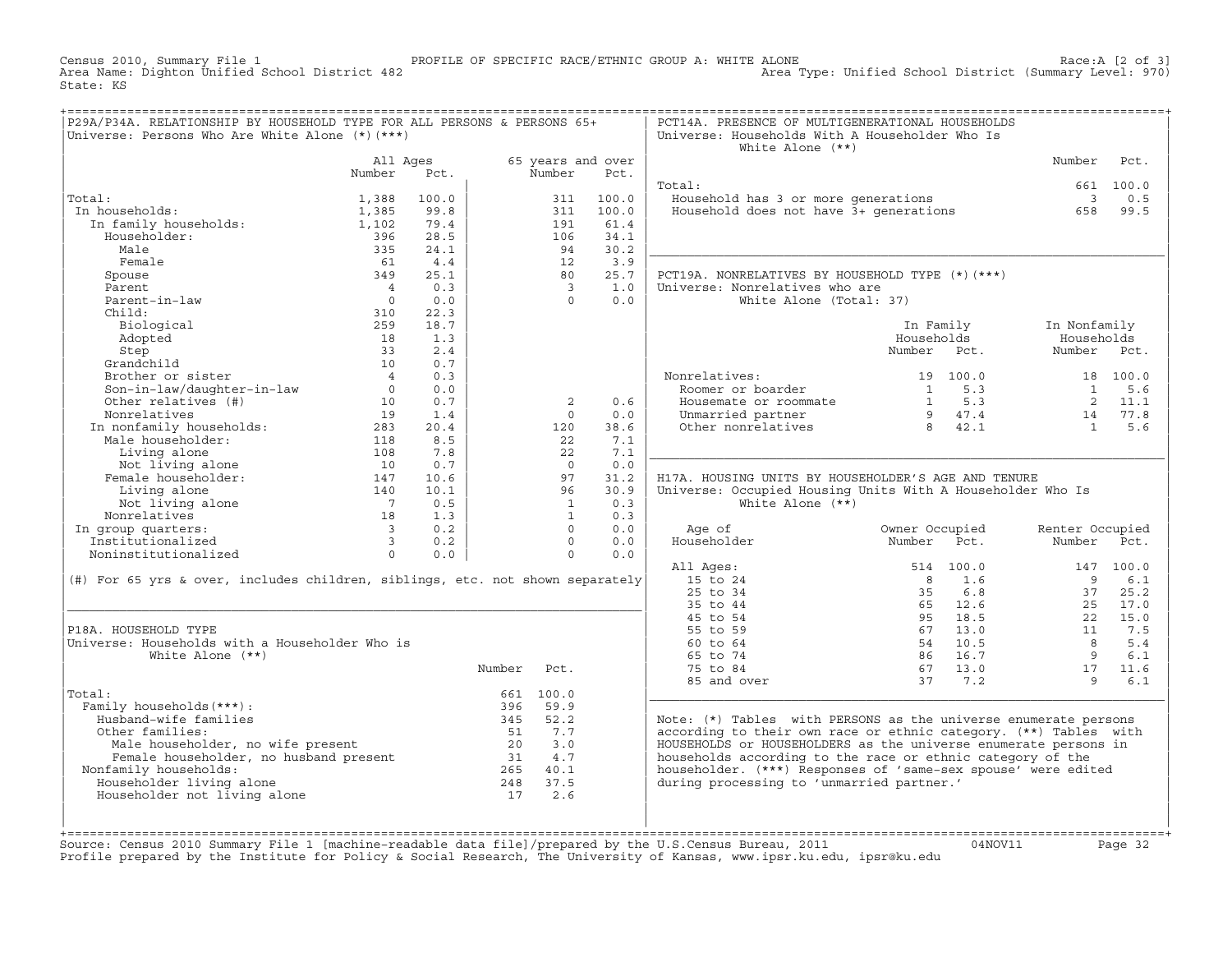Census 2010, Summary File 1 [3 of 3] PROFILE OF SPECIFIC RACE/ETHNIC GROUP A: WHITE ALONE RACOUP A: WARE ALONE<br>Area Name: Dighton Unified School District 482 Area Type: Unified School District (Summary Level: 970) State: KS

+===================================================================================================================================================+|P28A/H16A. HOUSEHOLDS (OCCUPIED HOUSING UNITS) BY HOUSEHOLD SIZE BY TYPE AND BY TENURE | Universe: Households (Occupied Housing Units) With A Householder Who Is White Alone (\*\*)(\*\*\*)

| | | All | Family Nonfamily | Owner Renter Renter | Renter | Renter | Renter | Renter | Renter | Renter | Renter | R | Households Pct. | Households Pct. Households Pct. | Occupied Pct. Occupied Pct. | | | | | |All household sizes:  $\begin{array}{ccccccccc}\n & & & & & 661 & 100.0 & & & 396 & 100.0 & & & 265 & 100.0 & & & 514 & 100.0 & & 147 & 100.0 \\
 & & & & & & & 248 & 37.5 & (Family always & >1 pers) & & 248 & 93.6 & & 175 & 34.0 & & & 73 & 49.7\n\end{array}$ | 1−person households 248 37.5 |(Family always >1 pers) 248 93.6 | 175 34.0 73 49.7 | | 2−person households 252 38.1 | 236 59.6 16 6.0 | 215 41.8 37 25.2<br>| 215 41.8 37 25.2 | 216 50 9.7 12 8.2 | 3−person households 62 9.4 | 61 15.4 1 0.4 | 50 9.7 12 8.2 | | 4−person households 60 9.1 | 60 15.2 0 0.0 | 46 8.9 14 9.5 | Premier of the methology of the methods and the 27 4.1 | 27 6.8 0 0.0 | 20 3.9 7 4.8 5−person households 3 0.5 | 2.3 0 0.0 | 20 3.9 7 4.8 2.0 | 2.0 3.9 7 4.8 | 2.0 | 2.0 | 2.0 | 2.0 | 2.0 | 2.0 | 2.0 | 2.0 | 2.0 | 2.0 | 2 | 6−person households 9 1.4 | 9 2.3 0 0.0 | 6 1.2 3 2.0 | | 7−or−more person households 3 0.5 | 3 0.8 0 0.0 | 2 0.4 1 0.7 |

| | |P16A/P17A/P36A/P37A/H11A/H12A. POPULATION IN HOUSEHOLDS AND AVERAGE HOUSEHOLD SIZE BY TYPE AND BY TENURE | Universe: Population in Households (Occupied Housing Units) With A Householder Who Is White Alone (\*\*)

|                                | Total<br>Population | Pct.         | In<br>Families | Pct.                      | Nonfamilies | Pct.     | In Owner<br>Occupied | Pct.         | In Renter<br>Occupied | Pct.                      |  |
|--------------------------------|---------------------|--------------|----------------|---------------------------|-------------|----------|----------------------|--------------|-----------------------|---------------------------|--|
| Total population in households | L,389               | 100.0        | 1,088          | 78.3                      | 283         | 20.4     | .,090                | 78.5         | 299                   | 21.5                      |  |
| Under 18 years                 |                     | 287 100.0    | 279            | 97.2                      |             |          |                      |              |                       |                           |  |
| 18 years and over              |                     | 1,102 100.0  | 809            | 73.4                      |             |          |                      |              |                       |                           |  |
| Average Household Size         |                     | $2.10$ ----- | 2.75           | $------$                  | 1.07        | $------$ |                      | $2.12$ ----- | 2.03                  | $\qquad \qquad - - - - -$ |  |
| Under 18 years                 |                     | $0.43$ ----- | 0.70           | $\qquad \qquad - - - - -$ |             |          |                      |              |                       |                           |  |
| 18 years and over              | . 67                | ------       | 2.04           |                           |             |          |                      |              |                       |                           |  |

| |

|\_\_\_\_\_\_\_\_\_\_\_\_\_\_\_\_\_\_\_\_\_\_\_\_\_\_\_\_\_\_\_\_\_\_\_\_\_\_\_\_\_\_\_\_\_\_\_\_\_\_\_\_\_\_\_\_\_\_\_\_\_\_\_\_\_\_\_\_\_\_\_\_\_\_\_\_\_\_\_\_\_\_\_\_\_\_\_\_\_\_\_\_\_\_\_\_\_\_\_\_\_\_\_\_\_\_\_\_\_\_\_\_\_\_\_\_\_\_\_\_\_\_\_\_\_\_\_\_\_\_\_\_\_\_\_\_\_\_\_\_\_\_\_\_\_\_\_|

| |

Note: Family household numbers include nonrelatives living with families.

| | PCT20/PCT22A. GROUP OUARTERS POPULATION BY SEX BY AGE BY GROUP OUARTERS TYPE Universe: Population in group quarters for persons who are White Alone  $(*)$ 

|                                               | $---$ All Ages $---$<br>Pct. of<br>Pct. of<br>All |       |       |       |      | Total | 18 Years and Over -------------<br>Pct. of<br>Total |       |  |
|-----------------------------------------------|---------------------------------------------------|-------|-------|-------|------|-------|-----------------------------------------------------|-------|--|
|                                               | Number                                            | Pct.  | Total | Ages  | Male | $18+$ | Female                                              | $18+$ |  |
| All types of group quarters:                  |                                                   | 100.0 |       | 100.0 |      | 100.0 | $\circ$                                             | 0.0   |  |
| Institutionalized population:                 |                                                   | 100.0 |       | 100.0 |      | 100.0 | $\Omega$                                            | 0.0   |  |
| Correctional facilities for adults            |                                                   | 100.0 |       | 100.0 |      | 100.0 | $\Omega$                                            | 0.0   |  |
| Juvenile facilities                           |                                                   | 0.0   |       | 0.0   |      | 0.0   | $\circ$                                             | 0.0   |  |
| Nursing facilities/skilled-nursing facilities |                                                   | 0.0   |       | 0.0   |      | 0.0   | $\circ$                                             | 0.0   |  |
| Other institutional facilities                |                                                   | 0.0   |       | 0.0   |      | 0.0   | $\Omega$                                            | 0.0   |  |
| Noninstitutionalized population:              |                                                   | 0.0   |       | 0.0   |      | 0.0   |                                                     | 0.0   |  |
| College/university student housing            |                                                   | 0.0   |       | 0.0   |      | 0.0   | 0                                                   | 0.0   |  |
| Military quarters                             |                                                   | 0.0   |       | 0.0   |      | 0.0   | $\Omega$                                            | 0.0   |  |
| Other noninstitutional facilities             |                                                   | 0.0   |       | 0.0   |      | 0.0   | $\mathbf 0$                                         | 0.0   |  |

|Note: (\*) Tables with PERSONS as the universe enumerate persons according to their own race or ethnic category. (\*\*) Tables with HOUSEHOLDS | or HOUSEHOLDERS as the universe enumerate persons in households according to the race or ethnic category of the householder. | (\*\*\*) Same−sex couple households are included in the family households category if there is at least one additional person | | related to householder by birth or adoption. Same−sex couple households with no relatives of the householder present are tabulated | | in nonfamily households. Responses of 'same−sex spouse' were edited during processing to 'unmarried partner.' | +===================================================================================================================================================+

Source: Census 2010 Summary File 1 [machine−readable data file]/prepared by the U.S.Census Bureau, 2011 04NOV11 Page 33 Profile prepared by the Institute for Policy & Social Research, The University of Kansas, www.ipsr.ku.edu, ipsr@ku.edu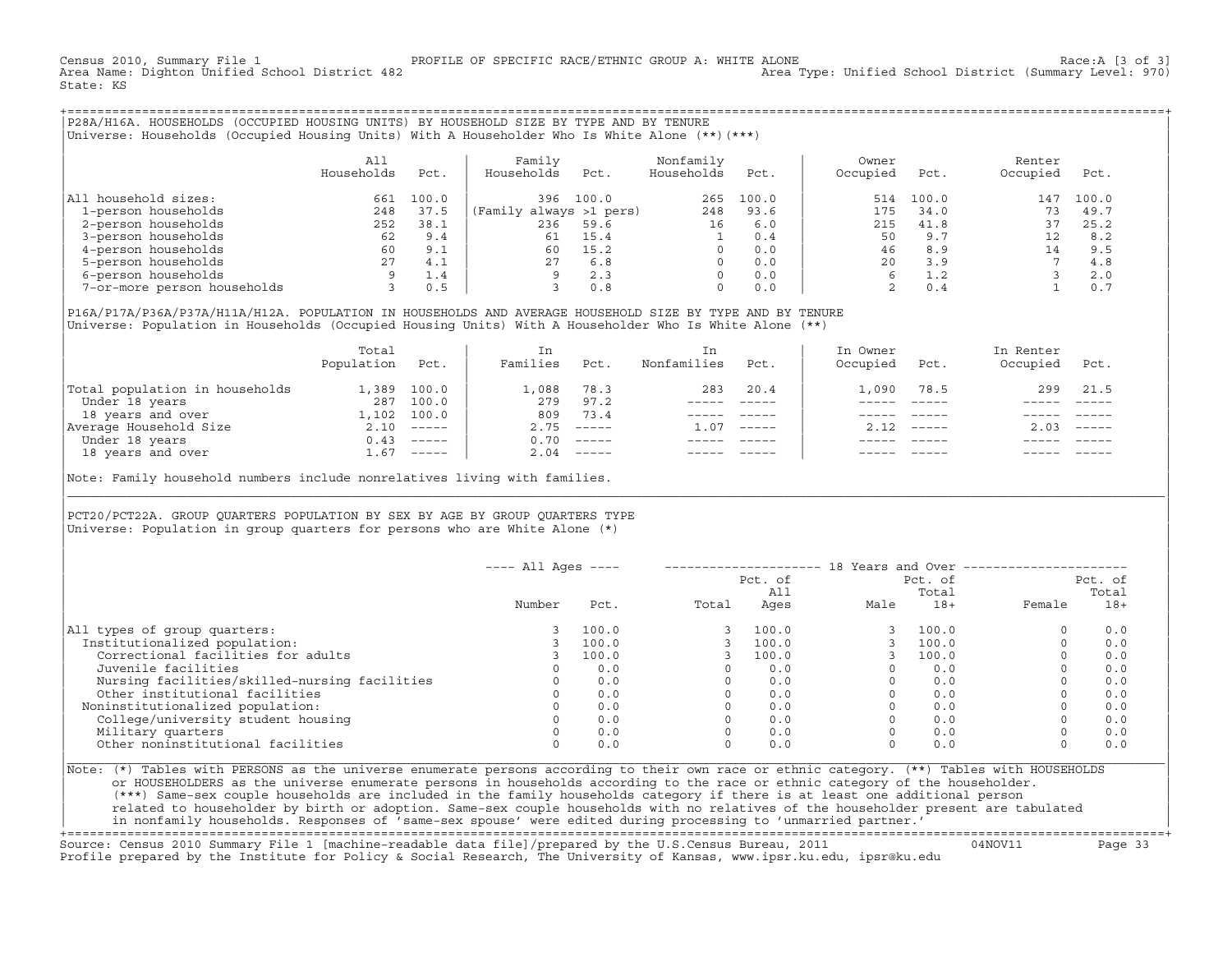Census 2010, Summary File 1 PROFILE OF SPECIFIC RACE/ETHNIC GROUP B: BLACK OR AFRICAN AMERICAN ALONE Race:B [1 of 3] Area Name: Dighton Unified School District 482 Area Type: Unified School District (Summary Level: 970) State: KS

| P29/P29B. POPULATION SUMMARY BY RESIDENCE TYPE FOR DESIGNATED UNIVERSE<br>P38B/39B. FAMILY TYPE BY PRESENCE AND AGE OF OWN OR RELATED CHILDREN<br>Universe: PERSONS Who Are Black or African American Alone<br>Universe: Families With A Householder Who Is<br>Black or African American Alone (**)(***)<br>Population As % of Population of all Races<br>Total Persons:<br>1,443<br>1,443<br>1,443<br>1,440<br>1,440<br>In Group Quarters<br>2,0.4% of the 1,440<br>1,440<br>1,440<br>2,0.0% of the 1,440<br>3<br>By Presence of: Own Children Related Children<br>Families Pct.   Families Pct.<br>3 100.0<br>1 33.3<br>$0 \t 0.0$<br>$\begin{bmatrix} 1 & 3 & 3 & 3 \\ 0 & 0 & 0 & 0 \\ 0 & 0 & 0 & 0 \\ 0 & 0 & 0 & 0 \\ 1 & 3 & 3 & 3 & 3 \\ 2 & 6 & 6 & 7 & 3 \\ 3 & 3 & 3 & 3 & 3 \\ 1 & 3 & 3 & 3 & 3 \\ 0 & 0 & 0 & 0 & 0 \\ 0 & 0 & 0 & 0 & 0 \\ 1 & 3 & 3 & 3 & 3 \\ 0 & 0 & 0 & 0 & 0 \\ 0 & 0 & 0 & 0 & 0 \\ 0 & 0 & 0 & 0 & 0 \\ 0 & 0 & 0 & 0 & 0 \\ $<br>$1 \quad 33.3$<br>$0 \qquad 0.0$<br>P31B. RELATIONSHIP BY HOUSEHOLD TYPE FOR THE POPULATION UNDER 18 YEARS<br>Universe: Persons under 18 who are<br>Black or African American Alone (*) (***)<br>Number<br>Pct.<br>$\begin{tabular}{llllllll} \multicolumn{4}{l} \textbf{Total under 18:} & & & & & & 3 & 100.0 \\ \textbf{In households:} & & & & 3 & 100.0 \\ \textbf{Householder or spouse} & & & 3 & 100.0 \\ \textbf{Related child:} & & & 1 & 33.3 \\ \textbf{Our child:} & & & 1 & 33.3 \\ \textbf{In husband-wife families} & & & 1 & 33.3 \\ \textbf{In other families (no spouse present):} & & 1 & 33.3 \\ \textbf{Male householder} & & 1 & 33.3 \\ \textbf{Male householder} & & 0 & 0.0 \\ \text$<br>Grandchild<br>Grandchild<br>Other relatives<br>Nonrelatives<br>n group quarters:<br>Institutionalized population<br>Noninstitutionalized population<br>0 0.0<br>0 0.0<br>0 0.0<br>0 0.0<br>0 0.0<br>0 0.0<br>0 0.0<br>0 0.0<br>0 0.0<br>0 0.0<br>0 0.0<br>0 0.0<br>0<br>Nonrelatives<br>In group quarters:<br>Median Age 18.5<br>Course, Consus 2010 Cumpary File 1 Imaghine readable data file) (proposed by the H C Consus Dureau, 2011 (10/10/111) Data 24 |  |  |  |  |  |  |  |
|-----------------------------------------------------------------------------------------------------------------------------------------------------------------------------------------------------------------------------------------------------------------------------------------------------------------------------------------------------------------------------------------------------------------------------------------------------------------------------------------------------------------------------------------------------------------------------------------------------------------------------------------------------------------------------------------------------------------------------------------------------------------------------------------------------------------------------------------------------------------------------------------------------------------------------------------------------------------------------------------------------------------------------------------------------------------------------------------------------------------------------------------------------------------------------------------------------------------------------------------------------------------------------------------------------------------------------------------------------------------------------------------------------------------------------------------------------------------------------------------------------------------------------------------------------------------------------------------------------------------------------------------------------------------------------------------------------------------------------------------------------------------------------------------------------------------------------------------------------------------------------------------------------------------------------------------------------------------------------------------------------------------------------------------------------------------------------------------------------------------------------------------------------------|--|--|--|--|--|--|--|
|                                                                                                                                                                                                                                                                                                                                                                                                                                                                                                                                                                                                                                                                                                                                                                                                                                                                                                                                                                                                                                                                                                                                                                                                                                                                                                                                                                                                                                                                                                                                                                                                                                                                                                                                                                                                                                                                                                                                                                                                                                                                                                                                                           |  |  |  |  |  |  |  |
|                                                                                                                                                                                                                                                                                                                                                                                                                                                                                                                                                                                                                                                                                                                                                                                                                                                                                                                                                                                                                                                                                                                                                                                                                                                                                                                                                                                                                                                                                                                                                                                                                                                                                                                                                                                                                                                                                                                                                                                                                                                                                                                                                           |  |  |  |  |  |  |  |
|                                                                                                                                                                                                                                                                                                                                                                                                                                                                                                                                                                                                                                                                                                                                                                                                                                                                                                                                                                                                                                                                                                                                                                                                                                                                                                                                                                                                                                                                                                                                                                                                                                                                                                                                                                                                                                                                                                                                                                                                                                                                                                                                                           |  |  |  |  |  |  |  |
|                                                                                                                                                                                                                                                                                                                                                                                                                                                                                                                                                                                                                                                                                                                                                                                                                                                                                                                                                                                                                                                                                                                                                                                                                                                                                                                                                                                                                                                                                                                                                                                                                                                                                                                                                                                                                                                                                                                                                                                                                                                                                                                                                           |  |  |  |  |  |  |  |
|                                                                                                                                                                                                                                                                                                                                                                                                                                                                                                                                                                                                                                                                                                                                                                                                                                                                                                                                                                                                                                                                                                                                                                                                                                                                                                                                                                                                                                                                                                                                                                                                                                                                                                                                                                                                                                                                                                                                                                                                                                                                                                                                                           |  |  |  |  |  |  |  |
|                                                                                                                                                                                                                                                                                                                                                                                                                                                                                                                                                                                                                                                                                                                                                                                                                                                                                                                                                                                                                                                                                                                                                                                                                                                                                                                                                                                                                                                                                                                                                                                                                                                                                                                                                                                                                                                                                                                                                                                                                                                                                                                                                           |  |  |  |  |  |  |  |
|                                                                                                                                                                                                                                                                                                                                                                                                                                                                                                                                                                                                                                                                                                                                                                                                                                                                                                                                                                                                                                                                                                                                                                                                                                                                                                                                                                                                                                                                                                                                                                                                                                                                                                                                                                                                                                                                                                                                                                                                                                                                                                                                                           |  |  |  |  |  |  |  |
|                                                                                                                                                                                                                                                                                                                                                                                                                                                                                                                                                                                                                                                                                                                                                                                                                                                                                                                                                                                                                                                                                                                                                                                                                                                                                                                                                                                                                                                                                                                                                                                                                                                                                                                                                                                                                                                                                                                                                                                                                                                                                                                                                           |  |  |  |  |  |  |  |
|                                                                                                                                                                                                                                                                                                                                                                                                                                                                                                                                                                                                                                                                                                                                                                                                                                                                                                                                                                                                                                                                                                                                                                                                                                                                                                                                                                                                                                                                                                                                                                                                                                                                                                                                                                                                                                                                                                                                                                                                                                                                                                                                                           |  |  |  |  |  |  |  |
|                                                                                                                                                                                                                                                                                                                                                                                                                                                                                                                                                                                                                                                                                                                                                                                                                                                                                                                                                                                                                                                                                                                                                                                                                                                                                                                                                                                                                                                                                                                                                                                                                                                                                                                                                                                                                                                                                                                                                                                                                                                                                                                                                           |  |  |  |  |  |  |  |
|                                                                                                                                                                                                                                                                                                                                                                                                                                                                                                                                                                                                                                                                                                                                                                                                                                                                                                                                                                                                                                                                                                                                                                                                                                                                                                                                                                                                                                                                                                                                                                                                                                                                                                                                                                                                                                                                                                                                                                                                                                                                                                                                                           |  |  |  |  |  |  |  |
|                                                                                                                                                                                                                                                                                                                                                                                                                                                                                                                                                                                                                                                                                                                                                                                                                                                                                                                                                                                                                                                                                                                                                                                                                                                                                                                                                                                                                                                                                                                                                                                                                                                                                                                                                                                                                                                                                                                                                                                                                                                                                                                                                           |  |  |  |  |  |  |  |
|                                                                                                                                                                                                                                                                                                                                                                                                                                                                                                                                                                                                                                                                                                                                                                                                                                                                                                                                                                                                                                                                                                                                                                                                                                                                                                                                                                                                                                                                                                                                                                                                                                                                                                                                                                                                                                                                                                                                                                                                                                                                                                                                                           |  |  |  |  |  |  |  |
|                                                                                                                                                                                                                                                                                                                                                                                                                                                                                                                                                                                                                                                                                                                                                                                                                                                                                                                                                                                                                                                                                                                                                                                                                                                                                                                                                                                                                                                                                                                                                                                                                                                                                                                                                                                                                                                                                                                                                                                                                                                                                                                                                           |  |  |  |  |  |  |  |
|                                                                                                                                                                                                                                                                                                                                                                                                                                                                                                                                                                                                                                                                                                                                                                                                                                                                                                                                                                                                                                                                                                                                                                                                                                                                                                                                                                                                                                                                                                                                                                                                                                                                                                                                                                                                                                                                                                                                                                                                                                                                                                                                                           |  |  |  |  |  |  |  |
|                                                                                                                                                                                                                                                                                                                                                                                                                                                                                                                                                                                                                                                                                                                                                                                                                                                                                                                                                                                                                                                                                                                                                                                                                                                                                                                                                                                                                                                                                                                                                                                                                                                                                                                                                                                                                                                                                                                                                                                                                                                                                                                                                           |  |  |  |  |  |  |  |
|                                                                                                                                                                                                                                                                                                                                                                                                                                                                                                                                                                                                                                                                                                                                                                                                                                                                                                                                                                                                                                                                                                                                                                                                                                                                                                                                                                                                                                                                                                                                                                                                                                                                                                                                                                                                                                                                                                                                                                                                                                                                                                                                                           |  |  |  |  |  |  |  |
|                                                                                                                                                                                                                                                                                                                                                                                                                                                                                                                                                                                                                                                                                                                                                                                                                                                                                                                                                                                                                                                                                                                                                                                                                                                                                                                                                                                                                                                                                                                                                                                                                                                                                                                                                                                                                                                                                                                                                                                                                                                                                                                                                           |  |  |  |  |  |  |  |
|                                                                                                                                                                                                                                                                                                                                                                                                                                                                                                                                                                                                                                                                                                                                                                                                                                                                                                                                                                                                                                                                                                                                                                                                                                                                                                                                                                                                                                                                                                                                                                                                                                                                                                                                                                                                                                                                                                                                                                                                                                                                                                                                                           |  |  |  |  |  |  |  |
|                                                                                                                                                                                                                                                                                                                                                                                                                                                                                                                                                                                                                                                                                                                                                                                                                                                                                                                                                                                                                                                                                                                                                                                                                                                                                                                                                                                                                                                                                                                                                                                                                                                                                                                                                                                                                                                                                                                                                                                                                                                                                                                                                           |  |  |  |  |  |  |  |
|                                                                                                                                                                                                                                                                                                                                                                                                                                                                                                                                                                                                                                                                                                                                                                                                                                                                                                                                                                                                                                                                                                                                                                                                                                                                                                                                                                                                                                                                                                                                                                                                                                                                                                                                                                                                                                                                                                                                                                                                                                                                                                                                                           |  |  |  |  |  |  |  |
|                                                                                                                                                                                                                                                                                                                                                                                                                                                                                                                                                                                                                                                                                                                                                                                                                                                                                                                                                                                                                                                                                                                                                                                                                                                                                                                                                                                                                                                                                                                                                                                                                                                                                                                                                                                                                                                                                                                                                                                                                                                                                                                                                           |  |  |  |  |  |  |  |
|                                                                                                                                                                                                                                                                                                                                                                                                                                                                                                                                                                                                                                                                                                                                                                                                                                                                                                                                                                                                                                                                                                                                                                                                                                                                                                                                                                                                                                                                                                                                                                                                                                                                                                                                                                                                                                                                                                                                                                                                                                                                                                                                                           |  |  |  |  |  |  |  |
|                                                                                                                                                                                                                                                                                                                                                                                                                                                                                                                                                                                                                                                                                                                                                                                                                                                                                                                                                                                                                                                                                                                                                                                                                                                                                                                                                                                                                                                                                                                                                                                                                                                                                                                                                                                                                                                                                                                                                                                                                                                                                                                                                           |  |  |  |  |  |  |  |
|                                                                                                                                                                                                                                                                                                                                                                                                                                                                                                                                                                                                                                                                                                                                                                                                                                                                                                                                                                                                                                                                                                                                                                                                                                                                                                                                                                                                                                                                                                                                                                                                                                                                                                                                                                                                                                                                                                                                                                                                                                                                                                                                                           |  |  |  |  |  |  |  |
|                                                                                                                                                                                                                                                                                                                                                                                                                                                                                                                                                                                                                                                                                                                                                                                                                                                                                                                                                                                                                                                                                                                                                                                                                                                                                                                                                                                                                                                                                                                                                                                                                                                                                                                                                                                                                                                                                                                                                                                                                                                                                                                                                           |  |  |  |  |  |  |  |
|                                                                                                                                                                                                                                                                                                                                                                                                                                                                                                                                                                                                                                                                                                                                                                                                                                                                                                                                                                                                                                                                                                                                                                                                                                                                                                                                                                                                                                                                                                                                                                                                                                                                                                                                                                                                                                                                                                                                                                                                                                                                                                                                                           |  |  |  |  |  |  |  |
|                                                                                                                                                                                                                                                                                                                                                                                                                                                                                                                                                                                                                                                                                                                                                                                                                                                                                                                                                                                                                                                                                                                                                                                                                                                                                                                                                                                                                                                                                                                                                                                                                                                                                                                                                                                                                                                                                                                                                                                                                                                                                                                                                           |  |  |  |  |  |  |  |
|                                                                                                                                                                                                                                                                                                                                                                                                                                                                                                                                                                                                                                                                                                                                                                                                                                                                                                                                                                                                                                                                                                                                                                                                                                                                                                                                                                                                                                                                                                                                                                                                                                                                                                                                                                                                                                                                                                                                                                                                                                                                                                                                                           |  |  |  |  |  |  |  |
|                                                                                                                                                                                                                                                                                                                                                                                                                                                                                                                                                                                                                                                                                                                                                                                                                                                                                                                                                                                                                                                                                                                                                                                                                                                                                                                                                                                                                                                                                                                                                                                                                                                                                                                                                                                                                                                                                                                                                                                                                                                                                                                                                           |  |  |  |  |  |  |  |
|                                                                                                                                                                                                                                                                                                                                                                                                                                                                                                                                                                                                                                                                                                                                                                                                                                                                                                                                                                                                                                                                                                                                                                                                                                                                                                                                                                                                                                                                                                                                                                                                                                                                                                                                                                                                                                                                                                                                                                                                                                                                                                                                                           |  |  |  |  |  |  |  |
|                                                                                                                                                                                                                                                                                                                                                                                                                                                                                                                                                                                                                                                                                                                                                                                                                                                                                                                                                                                                                                                                                                                                                                                                                                                                                                                                                                                                                                                                                                                                                                                                                                                                                                                                                                                                                                                                                                                                                                                                                                                                                                                                                           |  |  |  |  |  |  |  |
|                                                                                                                                                                                                                                                                                                                                                                                                                                                                                                                                                                                                                                                                                                                                                                                                                                                                                                                                                                                                                                                                                                                                                                                                                                                                                                                                                                                                                                                                                                                                                                                                                                                                                                                                                                                                                                                                                                                                                                                                                                                                                                                                                           |  |  |  |  |  |  |  |
|                                                                                                                                                                                                                                                                                                                                                                                                                                                                                                                                                                                                                                                                                                                                                                                                                                                                                                                                                                                                                                                                                                                                                                                                                                                                                                                                                                                                                                                                                                                                                                                                                                                                                                                                                                                                                                                                                                                                                                                                                                                                                                                                                           |  |  |  |  |  |  |  |
|                                                                                                                                                                                                                                                                                                                                                                                                                                                                                                                                                                                                                                                                                                                                                                                                                                                                                                                                                                                                                                                                                                                                                                                                                                                                                                                                                                                                                                                                                                                                                                                                                                                                                                                                                                                                                                                                                                                                                                                                                                                                                                                                                           |  |  |  |  |  |  |  |
|                                                                                                                                                                                                                                                                                                                                                                                                                                                                                                                                                                                                                                                                                                                                                                                                                                                                                                                                                                                                                                                                                                                                                                                                                                                                                                                                                                                                                                                                                                                                                                                                                                                                                                                                                                                                                                                                                                                                                                                                                                                                                                                                                           |  |  |  |  |  |  |  |
|                                                                                                                                                                                                                                                                                                                                                                                                                                                                                                                                                                                                                                                                                                                                                                                                                                                                                                                                                                                                                                                                                                                                                                                                                                                                                                                                                                                                                                                                                                                                                                                                                                                                                                                                                                                                                                                                                                                                                                                                                                                                                                                                                           |  |  |  |  |  |  |  |
|                                                                                                                                                                                                                                                                                                                                                                                                                                                                                                                                                                                                                                                                                                                                                                                                                                                                                                                                                                                                                                                                                                                                                                                                                                                                                                                                                                                                                                                                                                                                                                                                                                                                                                                                                                                                                                                                                                                                                                                                                                                                                                                                                           |  |  |  |  |  |  |  |
|                                                                                                                                                                                                                                                                                                                                                                                                                                                                                                                                                                                                                                                                                                                                                                                                                                                                                                                                                                                                                                                                                                                                                                                                                                                                                                                                                                                                                                                                                                                                                                                                                                                                                                                                                                                                                                                                                                                                                                                                                                                                                                                                                           |  |  |  |  |  |  |  |
|                                                                                                                                                                                                                                                                                                                                                                                                                                                                                                                                                                                                                                                                                                                                                                                                                                                                                                                                                                                                                                                                                                                                                                                                                                                                                                                                                                                                                                                                                                                                                                                                                                                                                                                                                                                                                                                                                                                                                                                                                                                                                                                                                           |  |  |  |  |  |  |  |
|                                                                                                                                                                                                                                                                                                                                                                                                                                                                                                                                                                                                                                                                                                                                                                                                                                                                                                                                                                                                                                                                                                                                                                                                                                                                                                                                                                                                                                                                                                                                                                                                                                                                                                                                                                                                                                                                                                                                                                                                                                                                                                                                                           |  |  |  |  |  |  |  |
|                                                                                                                                                                                                                                                                                                                                                                                                                                                                                                                                                                                                                                                                                                                                                                                                                                                                                                                                                                                                                                                                                                                                                                                                                                                                                                                                                                                                                                                                                                                                                                                                                                                                                                                                                                                                                                                                                                                                                                                                                                                                                                                                                           |  |  |  |  |  |  |  |
|                                                                                                                                                                                                                                                                                                                                                                                                                                                                                                                                                                                                                                                                                                                                                                                                                                                                                                                                                                                                                                                                                                                                                                                                                                                                                                                                                                                                                                                                                                                                                                                                                                                                                                                                                                                                                                                                                                                                                                                                                                                                                                                                                           |  |  |  |  |  |  |  |
|                                                                                                                                                                                                                                                                                                                                                                                                                                                                                                                                                                                                                                                                                                                                                                                                                                                                                                                                                                                                                                                                                                                                                                                                                                                                                                                                                                                                                                                                                                                                                                                                                                                                                                                                                                                                                                                                                                                                                                                                                                                                                                                                                           |  |  |  |  |  |  |  |
|                                                                                                                                                                                                                                                                                                                                                                                                                                                                                                                                                                                                                                                                                                                                                                                                                                                                                                                                                                                                                                                                                                                                                                                                                                                                                                                                                                                                                                                                                                                                                                                                                                                                                                                                                                                                                                                                                                                                                                                                                                                                                                                                                           |  |  |  |  |  |  |  |
|                                                                                                                                                                                                                                                                                                                                                                                                                                                                                                                                                                                                                                                                                                                                                                                                                                                                                                                                                                                                                                                                                                                                                                                                                                                                                                                                                                                                                                                                                                                                                                                                                                                                                                                                                                                                                                                                                                                                                                                                                                                                                                                                                           |  |  |  |  |  |  |  |
|                                                                                                                                                                                                                                                                                                                                                                                                                                                                                                                                                                                                                                                                                                                                                                                                                                                                                                                                                                                                                                                                                                                                                                                                                                                                                                                                                                                                                                                                                                                                                                                                                                                                                                                                                                                                                                                                                                                                                                                                                                                                                                                                                           |  |  |  |  |  |  |  |
|                                                                                                                                                                                                                                                                                                                                                                                                                                                                                                                                                                                                                                                                                                                                                                                                                                                                                                                                                                                                                                                                                                                                                                                                                                                                                                                                                                                                                                                                                                                                                                                                                                                                                                                                                                                                                                                                                                                                                                                                                                                                                                                                                           |  |  |  |  |  |  |  |
|                                                                                                                                                                                                                                                                                                                                                                                                                                                                                                                                                                                                                                                                                                                                                                                                                                                                                                                                                                                                                                                                                                                                                                                                                                                                                                                                                                                                                                                                                                                                                                                                                                                                                                                                                                                                                                                                                                                                                                                                                                                                                                                                                           |  |  |  |  |  |  |  |
|                                                                                                                                                                                                                                                                                                                                                                                                                                                                                                                                                                                                                                                                                                                                                                                                                                                                                                                                                                                                                                                                                                                                                                                                                                                                                                                                                                                                                                                                                                                                                                                                                                                                                                                                                                                                                                                                                                                                                                                                                                                                                                                                                           |  |  |  |  |  |  |  |
|                                                                                                                                                                                                                                                                                                                                                                                                                                                                                                                                                                                                                                                                                                                                                                                                                                                                                                                                                                                                                                                                                                                                                                                                                                                                                                                                                                                                                                                                                                                                                                                                                                                                                                                                                                                                                                                                                                                                                                                                                                                                                                                                                           |  |  |  |  |  |  |  |
|                                                                                                                                                                                                                                                                                                                                                                                                                                                                                                                                                                                                                                                                                                                                                                                                                                                                                                                                                                                                                                                                                                                                                                                                                                                                                                                                                                                                                                                                                                                                                                                                                                                                                                                                                                                                                                                                                                                                                                                                                                                                                                                                                           |  |  |  |  |  |  |  |
|                                                                                                                                                                                                                                                                                                                                                                                                                                                                                                                                                                                                                                                                                                                                                                                                                                                                                                                                                                                                                                                                                                                                                                                                                                                                                                                                                                                                                                                                                                                                                                                                                                                                                                                                                                                                                                                                                                                                                                                                                                                                                                                                                           |  |  |  |  |  |  |  |
|                                                                                                                                                                                                                                                                                                                                                                                                                                                                                                                                                                                                                                                                                                                                                                                                                                                                                                                                                                                                                                                                                                                                                                                                                                                                                                                                                                                                                                                                                                                                                                                                                                                                                                                                                                                                                                                                                                                                                                                                                                                                                                                                                           |  |  |  |  |  |  |  |
|                                                                                                                                                                                                                                                                                                                                                                                                                                                                                                                                                                                                                                                                                                                                                                                                                                                                                                                                                                                                                                                                                                                                                                                                                                                                                                                                                                                                                                                                                                                                                                                                                                                                                                                                                                                                                                                                                                                                                                                                                                                                                                                                                           |  |  |  |  |  |  |  |
|                                                                                                                                                                                                                                                                                                                                                                                                                                                                                                                                                                                                                                                                                                                                                                                                                                                                                                                                                                                                                                                                                                                                                                                                                                                                                                                                                                                                                                                                                                                                                                                                                                                                                                                                                                                                                                                                                                                                                                                                                                                                                                                                                           |  |  |  |  |  |  |  |
|                                                                                                                                                                                                                                                                                                                                                                                                                                                                                                                                                                                                                                                                                                                                                                                                                                                                                                                                                                                                                                                                                                                                                                                                                                                                                                                                                                                                                                                                                                                                                                                                                                                                                                                                                                                                                                                                                                                                                                                                                                                                                                                                                           |  |  |  |  |  |  |  |
|                                                                                                                                                                                                                                                                                                                                                                                                                                                                                                                                                                                                                                                                                                                                                                                                                                                                                                                                                                                                                                                                                                                                                                                                                                                                                                                                                                                                                                                                                                                                                                                                                                                                                                                                                                                                                                                                                                                                                                                                                                                                                                                                                           |  |  |  |  |  |  |  |
|                                                                                                                                                                                                                                                                                                                                                                                                                                                                                                                                                                                                                                                                                                                                                                                                                                                                                                                                                                                                                                                                                                                                                                                                                                                                                                                                                                                                                                                                                                                                                                                                                                                                                                                                                                                                                                                                                                                                                                                                                                                                                                                                                           |  |  |  |  |  |  |  |
|                                                                                                                                                                                                                                                                                                                                                                                                                                                                                                                                                                                                                                                                                                                                                                                                                                                                                                                                                                                                                                                                                                                                                                                                                                                                                                                                                                                                                                                                                                                                                                                                                                                                                                                                                                                                                                                                                                                                                                                                                                                                                                                                                           |  |  |  |  |  |  |  |
|                                                                                                                                                                                                                                                                                                                                                                                                                                                                                                                                                                                                                                                                                                                                                                                                                                                                                                                                                                                                                                                                                                                                                                                                                                                                                                                                                                                                                                                                                                                                                                                                                                                                                                                                                                                                                                                                                                                                                                                                                                                                                                                                                           |  |  |  |  |  |  |  |
|                                                                                                                                                                                                                                                                                                                                                                                                                                                                                                                                                                                                                                                                                                                                                                                                                                                                                                                                                                                                                                                                                                                                                                                                                                                                                                                                                                                                                                                                                                                                                                                                                                                                                                                                                                                                                                                                                                                                                                                                                                                                                                                                                           |  |  |  |  |  |  |  |
|                                                                                                                                                                                                                                                                                                                                                                                                                                                                                                                                                                                                                                                                                                                                                                                                                                                                                                                                                                                                                                                                                                                                                                                                                                                                                                                                                                                                                                                                                                                                                                                                                                                                                                                                                                                                                                                                                                                                                                                                                                                                                                                                                           |  |  |  |  |  |  |  |
|                                                                                                                                                                                                                                                                                                                                                                                                                                                                                                                                                                                                                                                                                                                                                                                                                                                                                                                                                                                                                                                                                                                                                                                                                                                                                                                                                                                                                                                                                                                                                                                                                                                                                                                                                                                                                                                                                                                                                                                                                                                                                                                                                           |  |  |  |  |  |  |  |
|                                                                                                                                                                                                                                                                                                                                                                                                                                                                                                                                                                                                                                                                                                                                                                                                                                                                                                                                                                                                                                                                                                                                                                                                                                                                                                                                                                                                                                                                                                                                                                                                                                                                                                                                                                                                                                                                                                                                                                                                                                                                                                                                                           |  |  |  |  |  |  |  |

Source: Census 2010 Summary File 1 [machine-readable data file]/prepared by the U.S.Census Bureau, 2011 Page 34<br>Profile prepared by the Institute for Policy & Social Research, The University of Kansas, www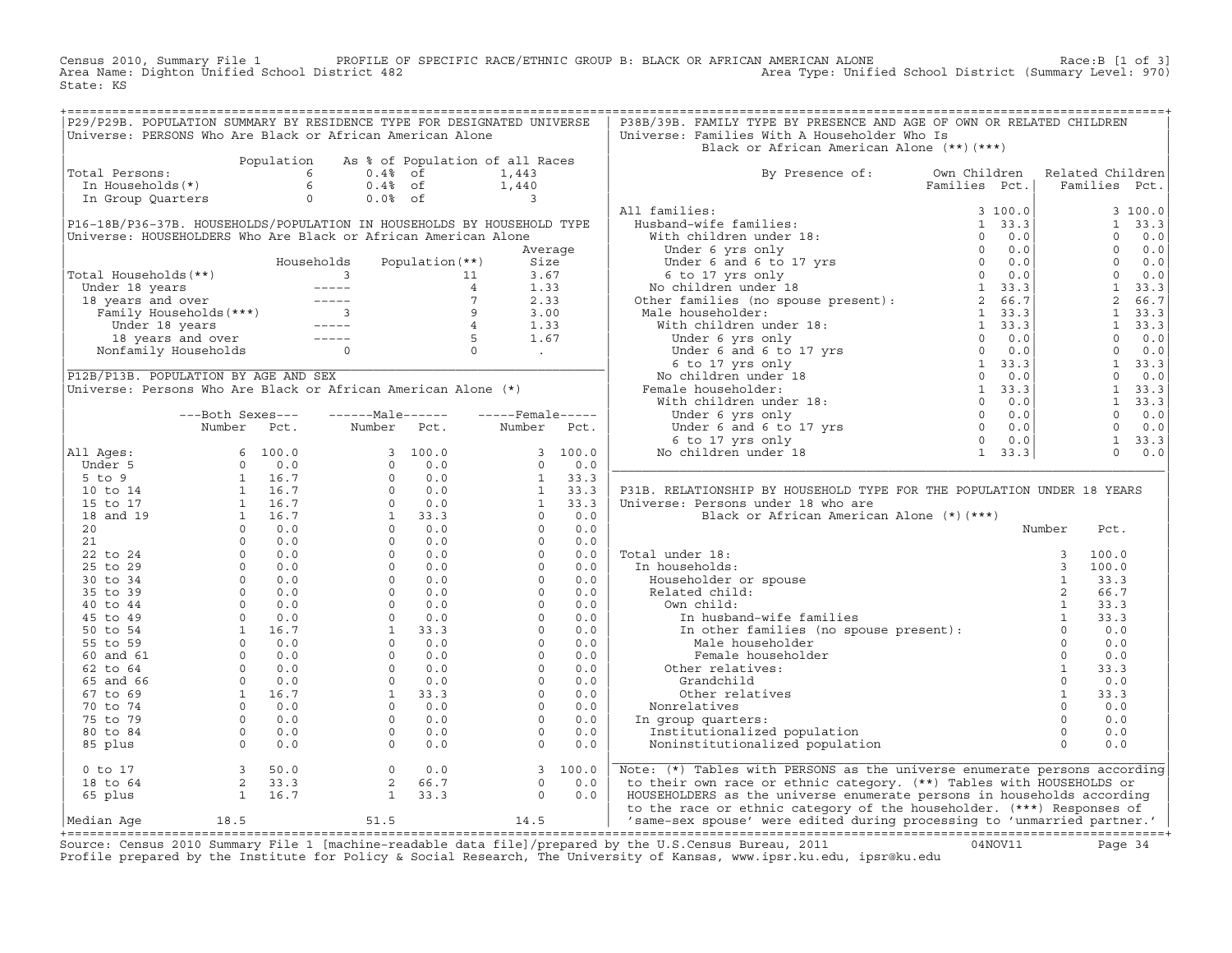Census 2010, Summary File 1 PROFILE OF SPECIFIC RACE/ETHNIC GROUP B: BLACK OR AFRICAN AMERICAN ALONE Race:B [2 of 3] Area Name: Dighton Unified School District 482 Area Type: Unified School District (Summary Level: 970) State: KS

| P29B/P34B. RELATIONSHIP BY HOUSEHOLD TYPE FOR ALL PERSONS & PERSONS 65+<br>Universe: Persons Who Are Black or African American Alone (*) (***) |                |                |                |                              |                   | PCT14B. PRESENCE OF MULTIGENERATIONAL HOUSEHOLDS<br>Universe: Households With A Householder Who Is | Black or African American Alone (**)       |                 |            |
|------------------------------------------------------------------------------------------------------------------------------------------------|----------------|----------------|----------------|------------------------------|-------------------|----------------------------------------------------------------------------------------------------|--------------------------------------------|-----------------|------------|
|                                                                                                                                                | All Ages       |                |                |                              | 65 years and over |                                                                                                    |                                            | Number          | Pct.       |
|                                                                                                                                                | Number         | Pct.           |                | Number                       | Pct.              |                                                                                                    |                                            |                 |            |
|                                                                                                                                                |                |                |                |                              |                   | Total:                                                                                             |                                            |                 | 3 100.0    |
| Total:                                                                                                                                         | 6              | 100.0          |                | $1 \quad$                    | 100.0             | Household has 3 or more generations                                                                |                                            | $\Omega$        | 0.0        |
| In households:<br>In family households:                                                                                                        | 6<br>6         | 100.0<br>100.0 |                | $\mathbf{1}$<br>$\mathbf{1}$ | 100.0<br>100.0    | Household does not have 3+ generations                                                             |                                            |                 | 3 100.0    |
| Householder:                                                                                                                                   | $\overline{3}$ | 50.0           |                | $\mathbf{1}$                 | 100.0             |                                                                                                    |                                            |                 |            |
| Male                                                                                                                                           | $2^{\circ}$    | 33.3           |                | $\mathbf{1}$                 | 100.0             |                                                                                                    |                                            |                 |            |
| Female                                                                                                                                         | 1              | 16.7           |                | $\Omega$                     | 0.0               |                                                                                                    |                                            |                 |            |
| Spouse                                                                                                                                         | $\Omega$       | 0.0            |                | $\Omega$                     | 0.0               | PCT19B. NONRELATIVES BY HOUSEHOLD TYPE (*) (***)                                                   |                                            |                 |            |
| Parent                                                                                                                                         | $\Omega$       | 0.0            |                | $\Omega$                     | 0.0               | Universe: Nonrelatives who are                                                                     |                                            |                 |            |
| Parent-in-law                                                                                                                                  | $\Omega$       | 0.0            |                | $\Omega$                     | 0.0               |                                                                                                    | Black or African American Alone (Total: 0) |                 |            |
| Child:                                                                                                                                         | $\mathbf{1}$   | 16.7           |                |                              |                   |                                                                                                    |                                            |                 |            |
| Biological                                                                                                                                     | $\Omega$       | 0.0            |                |                              |                   |                                                                                                    | In Family                                  | In Nonfamily    |            |
| Adopted                                                                                                                                        | $\Omega$       | 0.0            |                |                              |                   |                                                                                                    | Households                                 | Households      |            |
| Step                                                                                                                                           | $\overline{1}$ | 16.7           |                |                              |                   |                                                                                                    | Number Pct.                                | Number Pct.     |            |
| Grandchild                                                                                                                                     | $\mathbf{1}$   | 16.7           |                |                              |                   |                                                                                                    |                                            |                 |            |
| Brother or sister                                                                                                                              | $\Omega$       | 0.0            |                |                              |                   | Nonrelatives:                                                                                      | 0, 100, 0                                  |                 | 0, 100, 0  |
| Son-in-law/daughter-in-law                                                                                                                     | $\Omega$       | 0.0            |                |                              |                   | Roomer or boarder                                                                                  | $\Omega$<br><b>Contract Contract</b>       | $\Omega$        |            |
| Other relatives (#)                                                                                                                            | 1              | 16.7           |                | $\Omega$                     | 0.0               | Housemate or roommate                                                                              | $\Omega$<br>$\sim 10^{11}$ km              | $\Omega$        |            |
| Nonrelatives                                                                                                                                   | $\Omega$       | 0.0            |                | $\Omega$                     | 0.0               | Unmarried partner                                                                                  | $\overline{0}$<br>$\sim 100$ km s $^{-1}$  | $\Omega$        |            |
| In nonfamily households:                                                                                                                       | $\Omega$       | 0.0            |                | $\Omega$                     | 0.0               | Other nonrelatives                                                                                 | $\overline{0}$                             | $\Omega$        |            |
| Male householder:                                                                                                                              | $\Omega$       | 0.0            |                | $\Omega$                     | 0.0               |                                                                                                    |                                            |                 |            |
| Living alone                                                                                                                                   | $\Omega$       | 0.0            |                | $\Omega$                     | 0.0               |                                                                                                    |                                            |                 |            |
| Not living alone                                                                                                                               | $\Omega$       | 0.0            |                | $\Omega$                     | 0.0               |                                                                                                    |                                            |                 |            |
| Female householder:                                                                                                                            | $\Omega$       | 0.0            |                | $\circ$                      | 0.0               | H17B. HOUSING UNITS BY HOUSEHOLDER'S AGE AND TENURE                                                |                                            |                 |            |
| Living alone                                                                                                                                   | $\circ$        | 0.0            |                | $\circ$                      | 0.0               | Universe: Occupied Housing Units With A Householder Who Is                                         |                                            |                 |            |
| Not living alone                                                                                                                               | $\Omega$       | 0.0            |                | $\Omega$                     | 0.0               |                                                                                                    | Black or African American Alone (**)       |                 |            |
| Nonrelatives                                                                                                                                   | $\Omega$       | 0.0            |                | $\Omega$                     | 0.0               |                                                                                                    |                                            |                 |            |
| In group quarters:                                                                                                                             | $\Omega$       | 0.0            |                | $\Omega$                     | 0.0               | Age of                                                                                             | Owner Occupied                             | Renter Occupied |            |
| Institutionalized                                                                                                                              | $\Omega$       | 0.0            |                | $\Omega$                     | 0.0               | Householder                                                                                        | Number<br>Pct.                             | Number Pct.     |            |
| Noninstitutionalized                                                                                                                           | $\Omega$       | 0.0            |                | $\Omega$                     | 0.0               |                                                                                                    |                                            |                 |            |
|                                                                                                                                                |                |                |                |                              |                   | All Ages:<br>15 to 24                                                                              | 2, 100.0<br>1 50.0                         | $\Omega$        | 1, 100, 0  |
| (#) For 65 yrs & over, includes children, siblings, etc. not shown separately                                                                  |                |                |                |                              |                   | 25 to 34                                                                                           | $\Omega$<br>0.0                            | $\Omega$        | 0.0<br>0.0 |
|                                                                                                                                                |                |                |                |                              |                   | 35 to 44                                                                                           | $\Omega$<br>0.0                            | $\Omega$        | 0.0        |
|                                                                                                                                                |                |                |                |                              |                   | 45 to 54                                                                                           | 1 50.0                                     | $\Omega$        | 0.0        |
| P18B. HOUSEHOLD TYPE                                                                                                                           |                |                |                |                              |                   | 55 to 59                                                                                           | $0 \t 0.0$                                 | $\Omega$        | 0.0        |
| Universe: Households with a Householder Who is                                                                                                 |                |                |                |                              |                   | 60 to 64                                                                                           | $\Omega$<br>0.0                            | $\Omega$        | 0.0        |
| Black or African American Alone (**)                                                                                                           |                |                |                |                              |                   | 65 to 74                                                                                           | $\Omega$<br>0.0                            |                 | 1 100.0    |
|                                                                                                                                                |                |                | Number         | Pct.                         |                   | 75 to 84                                                                                           | $\Omega$<br>0.0                            | $\Omega$        | 0.0        |
|                                                                                                                                                |                |                |                |                              |                   | 85 and over                                                                                        | $\Omega$<br>0.0                            | $\Omega$        | 0.0        |
| Total:                                                                                                                                         |                |                |                | 3, 100.0                     |                   |                                                                                                    |                                            |                 |            |
| Family households (***) :                                                                                                                      |                |                |                | 3, 100.0                     |                   |                                                                                                    |                                            |                 |            |
| Husband-wife families                                                                                                                          |                |                | 1              | 33.3                         |                   | Note: (*) Tables with PERSONS as the universe enumerate persons                                    |                                            |                 |            |
| Other families:                                                                                                                                |                |                | $2^{\circ}$    | 66.7                         |                   | according to their own race or ethnic category. (**) Tables with                                   |                                            |                 |            |
| Male householder, no wife present                                                                                                              |                |                | 1              | 33.3                         |                   | HOUSEHOLDS or HOUSEHOLDERS as the universe enumerate persons in                                    |                                            |                 |            |
| Female householder, no husband present                                                                                                         |                |                | $\overline{1}$ | 33.3                         |                   | households according to the race or ethnic category of the                                         |                                            |                 |            |
| Nonfamily households:                                                                                                                          |                |                | $\Omega$       | 0.0                          |                   | householder. (***) Responses of 'same-sex spouse' were edited                                      |                                            |                 |            |
| Householder living alone                                                                                                                       |                |                | $\overline{0}$ | 0.0                          |                   | during processing to 'unmarried partner.'                                                          |                                            |                 |            |
| Householder not living alone                                                                                                                   |                |                | $\overline{0}$ | 0.0                          |                   |                                                                                                    |                                            |                 |            |
|                                                                                                                                                |                |                |                |                              |                   |                                                                                                    |                                            |                 |            |
|                                                                                                                                                |                |                |                |                              |                   |                                                                                                    |                                            |                 |            |

+===================================================================================================================================================+Source: Census 2010 Summary File 1 [machine−readable data file]/prepared by the U.S.Census Bureau, 2011 04NOV11 Page 35 Profile prepared by the Institute for Policy & Social Research, The University of Kansas, www.ipsr.ku.edu, ipsr@ku.edu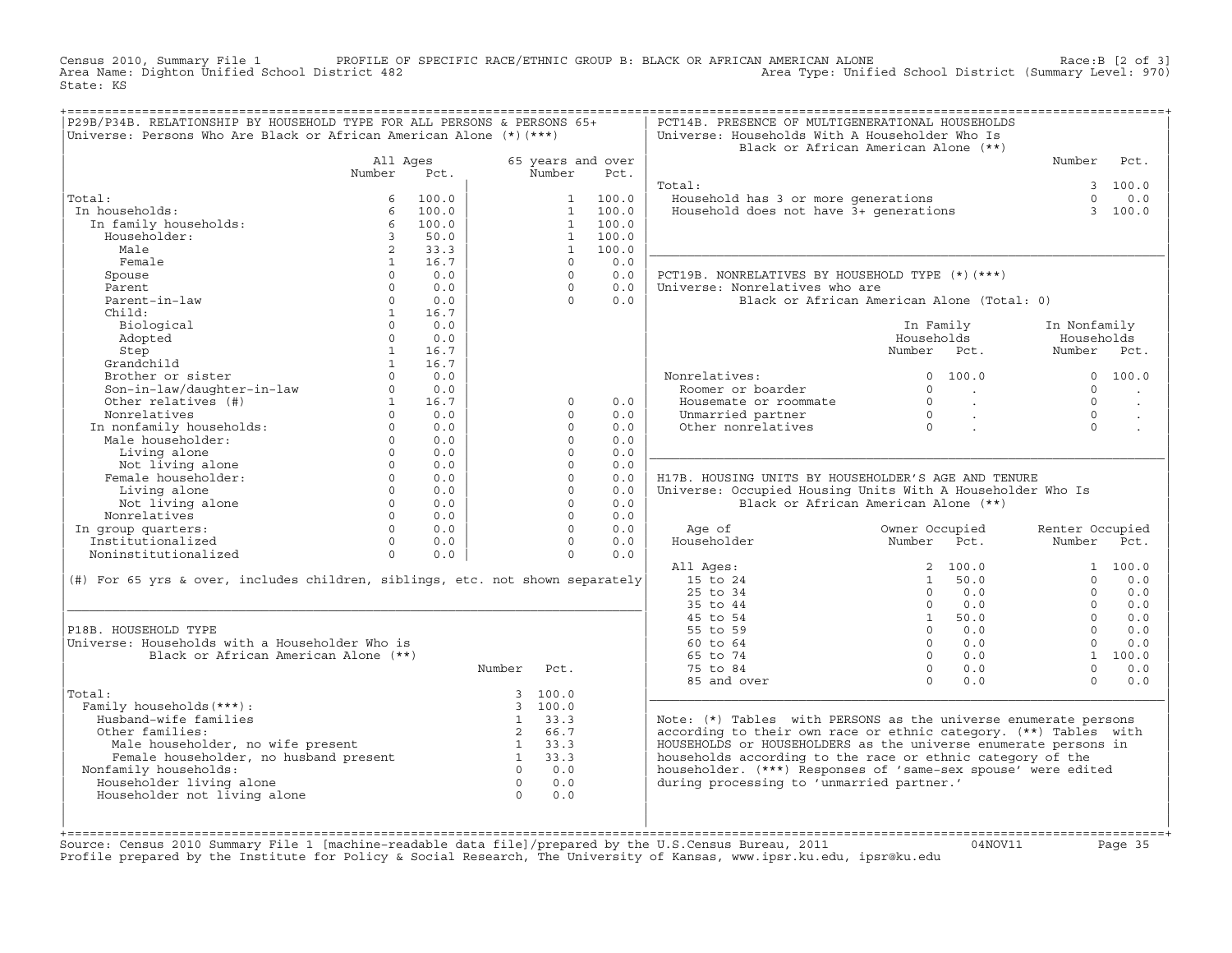Census 2010, Summary File 1 PROFILE OF SPECIFIC RACE/ETHNIC GROUP B: BLACK OR AFRICAN AMERICAN ALONE Race:B [3 of 3]<br>Area Name: Dighton Unified School District 482 area Type: Unified School District (Summary Level: 970) Area Type: Unified School District (Summary Level: 970) State: KS

+===================================================================================================================================================+|P28B/H16B. HOUSEHOLDS (OCCUPIED HOUSING UNITS) BY HOUSEHOLD SIZE BY TYPE AND BY TENURE | |Universe: Households (Occupied Housing Units) With A Householder Who Is Black or African American Alone (\*\*)(\*\*\*) |

|                             | All<br>Households | Pct.  | Family<br>Households    | Pct.  | Nonfamily<br>Households | Pct. | Owner<br>Occupied | Pct.     | Renter<br>Occupied | Pct.  |  |
|-----------------------------|-------------------|-------|-------------------------|-------|-------------------------|------|-------------------|----------|--------------------|-------|--|
| household sizes:<br>All     |                   | 100.0 |                         | 100.0 |                         |      |                   | 2, 100.0 |                    | 100.0 |  |
| 1-person households         |                   | 0.0   | (Family always >1 pers) |       |                         |      |                   | 0.0      |                    | 0.0   |  |
| 2-person households         |                   | 0.0   |                         | 0.0   | $\Omega$                |      |                   | 0.0      |                    | 0.0   |  |
| 3-person households         |                   | 33.3  |                         | 33.3  |                         |      |                   | 50.0     |                    | 0.0   |  |
| 4-person households         |                   | 66.7  |                         | 66.7  |                         |      |                   | 50.0     |                    | 100.0 |  |
| 5-person households         |                   | 0.0   |                         | 0.0   |                         |      |                   | 0.0      |                    | 0.0   |  |
| 6-person households         |                   | 0.0   |                         | 0.0   |                         |      |                   | 0.0      |                    | 0.0   |  |
| 7-or-more person households |                   | 0.0   |                         | 0.0   |                         |      |                   |          |                    | 0.0   |  |

| |

|P16B/P17B/P36B/P37B/H11B/H12B. POPULATION IN HOUSEHOLDS AND AVERAGE HOUSEHOLD SIZE BY TYPE AND BY TENURE | Universe: Population in Households (Occupied Housing Units) With A Householder Who Is Black or African American Alone (\*\*)

|                                | Total<br>Population | Pct.         | In<br>Families | Pct.                      | In.<br>Nonfamilies | Pct.        | In Owner<br>Occupied | Pct.          | In Renter<br>Occupied | Pct.                      |  |
|--------------------------------|---------------------|--------------|----------------|---------------------------|--------------------|-------------|----------------------|---------------|-----------------------|---------------------------|--|
| Total population in households | 11                  | 100.0        | 9              | 81.8                      |                    | 0.0         |                      | 63.6          |                       | 36.4                      |  |
| Under 18 years                 | 4                   | 100.0        |                | 4 100.0                   |                    |             |                      |               |                       |                           |  |
| 18 years and over              |                     | 7 100.0      | 5.             | 71.4                      |                    |             |                      |               |                       |                           |  |
| Average Household Size         | 3.67                | $------$     | 3.00           | $------$                  |                    | $- - - - -$ | 3.50                 | $- - - - - -$ | 4.00                  | $\qquad \qquad - - - - -$ |  |
| Under 18 years                 | 1.33                | $------$     | 1.33           | $------$                  |                    |             |                      |               |                       |                           |  |
| 18 years and over              |                     | $2.33$ $---$ | 1.67           | $\qquad \qquad - - - - -$ |                    |             |                      | $- - - - -$   |                       | $- - - - -$               |  |
|                                |                     |              |                |                           |                    |             |                      |               |                       |                           |  |

Note: Family household numbers include nonrelatives living with families.

| | PCT20/PCT22B. GROUP OUARTERS POPULATION BY SEX BY AGE BY GROUP OUARTERS TYPE Universe: Population in group quarters for persons who are Black or African American Alone (\*)

|                                               |        |       |       | Pct. of<br>All |      | Pct. of<br>Total |        | Pct. of<br>Total |
|-----------------------------------------------|--------|-------|-------|----------------|------|------------------|--------|------------------|
|                                               | Number | Pct.  | Total | Ages           | Male | $18+$            | Female | $18+$            |
| All types of group quarters:                  | 0      | 100.0 |       |                |      |                  |        |                  |
| Institutionalized population:                 |        |       |       |                |      |                  |        |                  |
| Correctional facilities for adults            |        |       |       |                |      |                  |        |                  |
| Juvenile facilities                           |        |       |       |                |      |                  |        |                  |
| Nursing facilities/skilled-nursing facilities |        |       |       |                |      |                  |        |                  |
| Other institutional facilities                |        |       |       |                |      |                  |        |                  |
| Noninstitutionalized population:              |        |       |       |                |      |                  |        |                  |
| College/university student housing            |        |       |       |                |      |                  |        |                  |
| Military quarters                             |        |       |       |                |      |                  |        |                  |
| Other noninstitutional facilities             |        |       |       |                |      |                  |        |                  |

|\_\_\_\_\_\_\_\_\_\_\_\_\_\_\_\_\_\_\_\_\_\_\_\_\_\_\_\_\_\_\_\_\_\_\_\_\_\_\_\_\_\_\_\_\_\_\_\_\_\_\_\_\_\_\_\_\_\_\_\_\_\_\_\_\_\_\_\_\_\_\_\_\_\_\_\_\_\_\_\_\_\_\_\_\_\_\_\_\_\_\_\_\_\_\_\_\_\_\_\_\_\_\_\_\_\_\_\_\_\_\_\_\_\_\_\_\_\_\_\_\_\_\_\_\_\_\_\_\_\_\_\_\_\_\_\_\_\_\_\_\_\_\_\_\_\_\_|

| |

or HOUSEHOLDERS as the universe enumerate persons in households according to the race or ethnic category of the householder. | (\*\*\*) Same−sex couple households are included in the family households category if there is at least one additional person | | related to householder by birth or adoption. Same−sex couple households with no relatives of the householder present are tabulated | | in nonfamily households. Responses of 'same−sex spouse' were edited during processing to 'unmarried partner.' |

+===================================================================================================================================================+ Source: Census 2010 Summary File 1 [machine−readable data file]/prepared by the U.S.Census Bureau, 2011 04NOV11 Page 36 Profile prepared by the Institute for Policy & Social Research, The University of Kansas, www.ipsr.ku.edu, ipsr@ku.edu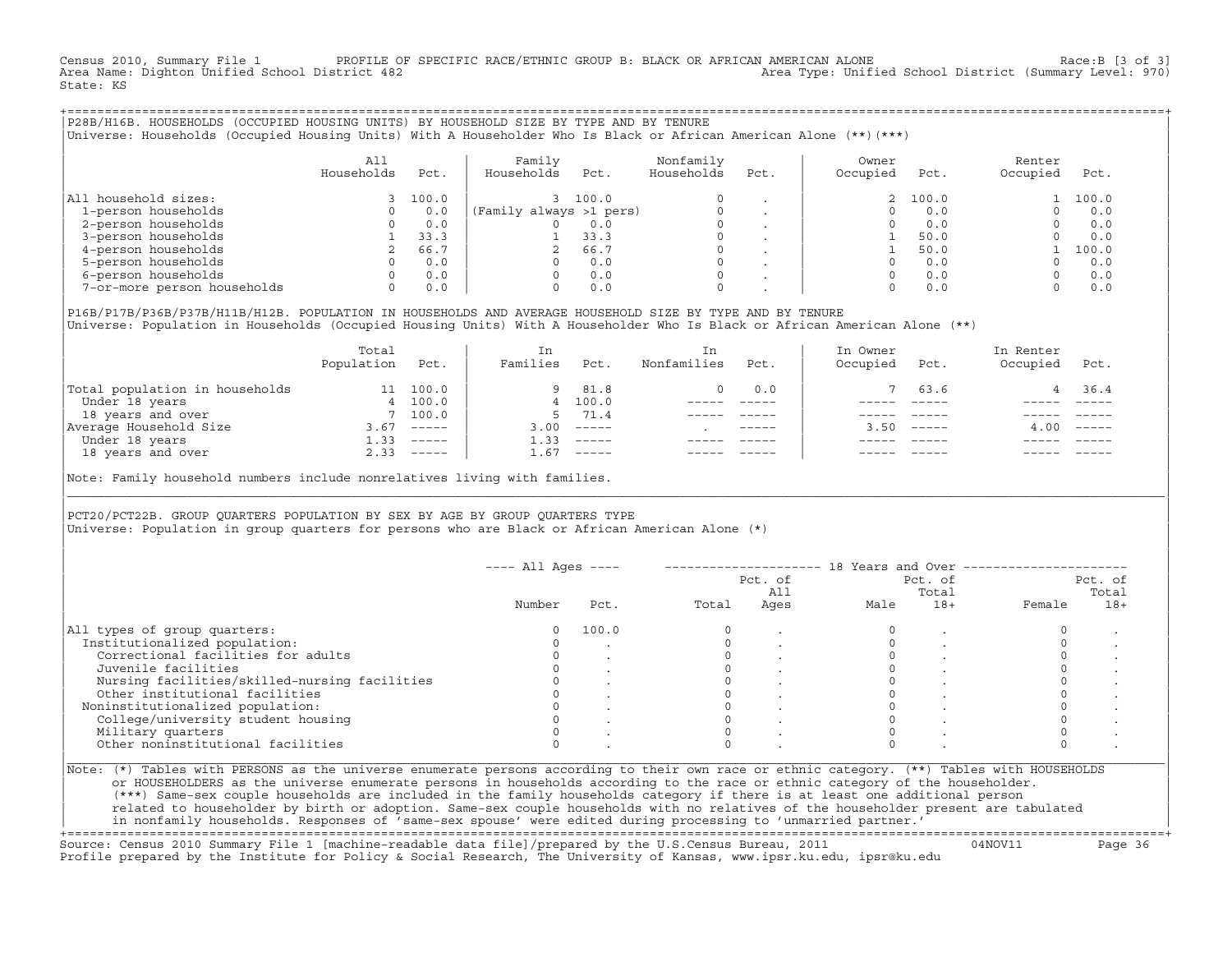Census 2010, Summary File 1 PROFILE OF SPECIFIC RACE/ETHNIC GROUP C: AMERICAN INDIAN AND ALASKA NATIVE ALONE Race:C [1 of 3]<br>Area Name: Dighton Unified School District 482 Area Type: Unified School District (Summary Level: Area Type: Unified School District (Summary Level: 970) State: KS

| P29/P29C. POPULATION SUMMARY BY RESIDENCE TYPE FOR DESIGNATED UNIVERSE                                                                                                                                                                                                      |                                                                   |            |                                                                  |                   |                                            |          | P38C/39C. FAMILY TYPE BY PRESENCE AND AGE OF OWN OR RELATED CHILDREN                                                                                                                                                                                                                                                                                                                                                                           |                                                                     |                  |                |                |
|-----------------------------------------------------------------------------------------------------------------------------------------------------------------------------------------------------------------------------------------------------------------------------|-------------------------------------------------------------------|------------|------------------------------------------------------------------|-------------------|--------------------------------------------|----------|------------------------------------------------------------------------------------------------------------------------------------------------------------------------------------------------------------------------------------------------------------------------------------------------------------------------------------------------------------------------------------------------------------------------------------------------|---------------------------------------------------------------------|------------------|----------------|----------------|
| Universe: PERSONS Who Are American Indian and Alaska Native Alone                                                                                                                                                                                                           |                                                                   |            |                                                                  |                   |                                            |          | Universe: Families With A Householder Who Is                                                                                                                                                                                                                                                                                                                                                                                                   |                                                                     |                  |                |                |
|                                                                                                                                                                                                                                                                             |                                                                   |            |                                                                  |                   |                                            |          | American Indian and Alaska Native Alone (**) (***)                                                                                                                                                                                                                                                                                                                                                                                             |                                                                     |                  |                |                |
|                                                                                                                                                                                                                                                                             |                                                                   | Population |                                                                  |                   | As % of Population of all Races            |          |                                                                                                                                                                                                                                                                                                                                                                                                                                                |                                                                     |                  |                |                |
| Total Persons:<br>otal Persons:<br>In Households(*) 9 0.6% of<br>In Group Quarters 0 0.0% of                                                                                                                                                                                |                                                                   |            |                                                                  |                   | 1,443                                      |          | By Presence of: Own Children                                                                                                                                                                                                                                                                                                                                                                                                                   |                                                                     | Related Children |                |                |
|                                                                                                                                                                                                                                                                             |                                                                   |            |                                                                  |                   |                                            |          |                                                                                                                                                                                                                                                                                                                                                                                                                                                | Families Pct.                                                       | Families Pct.    |                |                |
|                                                                                                                                                                                                                                                                             |                                                                   |            |                                                                  |                   | 1,440                                      |          |                                                                                                                                                                                                                                                                                                                                                                                                                                                |                                                                     |                  |                |                |
|                                                                                                                                                                                                                                                                             |                                                                   |            |                                                                  |                   |                                            |          | All families:                                                                                                                                                                                                                                                                                                                                                                                                                                  |                                                                     |                  |                | 3100.0         |
| P16-18C/P36-37C. HOUSEHOLDS/POPULATION IN HOUSEHOLDS BY HOUSEHOLD TYPE                                                                                                                                                                                                      |                                                                   |            |                                                                  |                   |                                            |          |                                                                                                                                                                                                                                                                                                                                                                                                                                                |                                                                     |                  |                | 2 66.7         |
| Universe: HOUSEHOLDERS Who Are American Indian and Alaska Native Alone                                                                                                                                                                                                      |                                                                   |            |                                                                  |                   |                                            |          |                                                                                                                                                                                                                                                                                                                                                                                                                                                |                                                                     |                  | $\Omega$       | 0.0            |
|                                                                                                                                                                                                                                                                             |                                                                   |            |                                                                  |                   |                                            | Average  |                                                                                                                                                                                                                                                                                                                                                                                                                                                |                                                                     |                  |                | $0 \t 0.0$     |
|                                                                                                                                                                                                                                                                             |                                                                   |            | Households                                                       | Population $(**)$ | Size                                       |          |                                                                                                                                                                                                                                                                                                                                                                                                                                                |                                                                     |                  |                | $0 \t 0.0$     |
| Total Households(**)                                                                                                                                                                                                                                                        |                                                                   |            |                                                                  |                   |                                            |          |                                                                                                                                                                                                                                                                                                                                                                                                                                                |                                                                     |                  |                | $0 \t 0.0$     |
|                                                                                                                                                                                                                                                                             |                                                                   |            |                                                                  |                   |                                            |          |                                                                                                                                                                                                                                                                                                                                                                                                                                                |                                                                     |                  | $\overline{2}$ | 66.7           |
|                                                                                                                                                                                                                                                                             |                                                                   |            |                                                                  |                   |                                            |          |                                                                                                                                                                                                                                                                                                                                                                                                                                                |                                                                     |                  |                | $1 \quad 33.3$ |
|                                                                                                                                                                                                                                                                             |                                                                   |            |                                                                  |                   |                                            |          |                                                                                                                                                                                                                                                                                                                                                                                                                                                |                                                                     |                  | $\Omega$       | 0.0            |
|                                                                                                                                                                                                                                                                             |                                                                   |            |                                                                  |                   |                                            |          |                                                                                                                                                                                                                                                                                                                                                                                                                                                |                                                                     |                  |                | $0 \t 0.0$     |
| otal Households (**)<br>Under 18 years<br>18 years and over<br>Family Households (***)<br>Under 18 years<br>18 years and over<br>Family Households (***)<br>18 years and over<br>18 years and over<br>18 years and over<br>18 years and over<br>1.67                        |                                                                   |            |                                                                  |                   |                                            |          |                                                                                                                                                                                                                                                                                                                                                                                                                                                |                                                                     |                  |                | $0 \t 0.0$     |
|                                                                                                                                                                                                                                                                             |                                                                   |            |                                                                  |                   |                                            |          |                                                                                                                                                                                                                                                                                                                                                                                                                                                |                                                                     |                  |                | $0 \t 0.0$     |
|                                                                                                                                                                                                                                                                             |                                                                   |            |                                                                  |                   |                                            |          |                                                                                                                                                                                                                                                                                                                                                                                                                                                |                                                                     |                  |                | $0 \t 0.0$     |
|                                                                                                                                                                                                                                                                             |                                                                   |            |                                                                  |                   |                                            |          |                                                                                                                                                                                                                                                                                                                                                                                                                                                |                                                                     |                  |                | $0 \t 0.0$     |
| P12C/P13C. POPULATION BY AGE AND SEX                                                                                                                                                                                                                                        |                                                                   |            |                                                                  |                   |                                            |          |                                                                                                                                                                                                                                                                                                                                                                                                                                                |                                                                     |                  |                |                |
| Universe: Persons Who Are American Indian and Alaska Native Alone (*)                                                                                                                                                                                                       |                                                                   |            |                                                                  |                   |                                            |          |                                                                                                                                                                                                                                                                                                                                                                                                                                                |                                                                     |                  |                | 1 33.3         |
|                                                                                                                                                                                                                                                                             |                                                                   |            |                                                                  |                   |                                            |          |                                                                                                                                                                                                                                                                                                                                                                                                                                                |                                                                     |                  |                | 1, 33.3        |
|                                                                                                                                                                                                                                                                             | ---Both Sexes---                                                  |            | $---Male----$                                                    |                   | $---$ Female -----                         |          |                                                                                                                                                                                                                                                                                                                                                                                                                                                |                                                                     |                  |                | $0 \t 0.0$     |
|                                                                                                                                                                                                                                                                             | Number Pct.                                                       |            | Number Pct.                                                      |                   | Number Pct.                                |          |                                                                                                                                                                                                                                                                                                                                                                                                                                                |                                                                     |                  |                | $0 \t 0.0$     |
|                                                                                                                                                                                                                                                                             |                                                                   |            |                                                                  |                   |                                            |          |                                                                                                                                                                                                                                                                                                                                                                                                                                                |                                                                     |                  |                | $1 \quad 33.3$ |
| All Ages:                                                                                                                                                                                                                                                                   |                                                                   |            |                                                                  |                   |                                            | 5, 100.0 |                                                                                                                                                                                                                                                                                                                                                                                                                                                |                                                                     |                  |                | $0 \t 0.0$     |
|                                                                                                                                                                                                                                                                             |                                                                   |            |                                                                  |                   |                                            | 0.0      |                                                                                                                                                                                                                                                                                                                                                                                                                                                |                                                                     |                  |                |                |
|                                                                                                                                                                                                                                                                             |                                                                   |            |                                                                  |                   |                                            | 0.0      |                                                                                                                                                                                                                                                                                                                                                                                                                                                |                                                                     |                  |                |                |
|                                                                                                                                                                                                                                                                             |                                                                   |            |                                                                  |                   |                                            | 20.0     | P31C. RELATIONSHIP BY HOUSEHOLD TYPE FOR THE POPULATION UNDER 18 YEARS                                                                                                                                                                                                                                                                                                                                                                         |                                                                     |                  |                |                |
|                                                                                                                                                                                                                                                                             |                                                                   |            |                                                                  |                   |                                            | 0.0      | Universe: Persons under 18 who are                                                                                                                                                                                                                                                                                                                                                                                                             |                                                                     |                  |                |                |
|                                                                                                                                                                                                                                                                             |                                                                   |            |                                                                  |                   |                                            | 0.0      | American Indian and Alaska Native Alone (*) (***)                                                                                                                                                                                                                                                                                                                                                                                              |                                                                     |                  |                |                |
|                                                                                                                                                                                                                                                                             |                                                                   |            |                                                                  |                   |                                            | 0.0      |                                                                                                                                                                                                                                                                                                                                                                                                                                                |                                                                     | Number           | Pct.           |                |
|                                                                                                                                                                                                                                                                             |                                                                   |            |                                                                  |                   |                                            | 0.0      |                                                                                                                                                                                                                                                                                                                                                                                                                                                |                                                                     |                  |                |                |
|                                                                                                                                                                                                                                                                             |                                                                   |            |                                                                  |                   |                                            | 0.0      | Total under 18:                                                                                                                                                                                                                                                                                                                                                                                                                                |                                                                     |                  |                |                |
|                                                                                                                                                                                                                                                                             |                                                                   |            |                                                                  |                   |                                            | 0.0      | In households:                                                                                                                                                                                                                                                                                                                                                                                                                                 |                                                                     |                  |                |                |
|                                                                                                                                                                                                                                                                             |                                                                   |            |                                                                  |                   |                                            | 0.0      |                                                                                                                                                                                                                                                                                                                                                                                                                                                |                                                                     |                  |                |                |
|                                                                                                                                                                                                                                                                             |                                                                   |            |                                                                  |                   |                                            | 40.0     |                                                                                                                                                                                                                                                                                                                                                                                                                                                |                                                                     |                  |                |                |
|                                                                                                                                                                                                                                                                             |                                                                   |            |                                                                  |                   |                                            | 0.0      |                                                                                                                                                                                                                                                                                                                                                                                                                                                |                                                                     |                  |                |                |
|                                                                                                                                                                                                                                                                             |                                                                   |            |                                                                  |                   |                                            | 0.0      |                                                                                                                                                                                                                                                                                                                                                                                                                                                |                                                                     |                  |                |                |
|                                                                                                                                                                                                                                                                             |                                                                   |            |                                                                  |                   |                                            | 20.0     | $\begin{tabular}{lllllllllll} \texttt{all under 18:} & & & & & 1 & 100.0 \\ \texttt{m} \texttt{householder} & \texttt{or} \texttt{pouse} & & & 1 & 100.0 \\ \texttt{Related child:} & & & 1 & 100.0 \\ \texttt{New child:} & & & 1 & 100.0 \\ \texttt{0w} & \texttt{child:} & & 1 & 100.0 \\ \texttt{m} & \texttt{in hushand-wife families} & & & 1 & 100.0 \\ \texttt{Male householder} & & & 0 & 0.0 \\ \texttt{Male householder} & & & 0 &$ |                                                                     |                  |                |                |
|                                                                                                                                                                                                                                                                             |                                                                   |            |                                                                  |                   |                                            | 0.0      |                                                                                                                                                                                                                                                                                                                                                                                                                                                | $\begin{array}{c} 0 \\ 0 \\ 0 \\ 0 \\ 0 \\ 0 \\ \hline \end{array}$ |                  |                |                |
|                                                                                                                                                                                                                                                                             |                                                                   |            |                                                                  |                   |                                            | 0.0      | Female householder                                                                                                                                                                                                                                                                                                                                                                                                                             |                                                                     |                  | 0.0            |                |
|                                                                                                                                                                                                                                                                             |                                                                   |            |                                                                  |                   |                                            | 20.0     | Other relatives:                                                                                                                                                                                                                                                                                                                                                                                                                               |                                                                     |                  | 0.0            |                |
|                                                                                                                                                                                                                                                                             |                                                                   |            |                                                                  |                   |                                            | 0.0      |                                                                                                                                                                                                                                                                                                                                                                                                                                                |                                                                     |                  | 0.0            |                |
|                                                                                                                                                                                                                                                                             |                                                                   |            |                                                                  |                   |                                            | 0.0      |                                                                                                                                                                                                                                                                                                                                                                                                                                                |                                                                     |                  | 0.0            |                |
|                                                                                                                                                                                                                                                                             |                                                                   |            |                                                                  |                   |                                            | 0.0      | Nonrelatives                                                                                                                                                                                                                                                                                                                                                                                                                                   |                                                                     |                  | 0.0            |                |
|                                                                                                                                                                                                                                                                             |                                                                   |            |                                                                  |                   |                                            | 0.0      | In group quarters:                                                                                                                                                                                                                                                                                                                                                                                                                             |                                                                     |                  | 0.0            |                |
|                                                                                                                                                                                                                                                                             |                                                                   |            |                                                                  |                   |                                            | 0.0      | Institutionalized population                                                                                                                                                                                                                                                                                                                                                                                                                   |                                                                     |                  | 0.0            |                |
| A strategy<br>11 Ages: 9 100.0<br>5 to 9 0 0.0<br>5 to 14<br>16 17<br>16 17<br>16 17<br>21<br>22 to 24<br>25 0 0.0<br>22<br>22 to 24<br>25 0 0.0<br>25 to 29<br>25 to 29<br>30 0.0<br>30 0.0<br>35 to 44<br>45 to 49<br>45 to 49<br>45 to 49<br>50 to 54<br>1 11.1<br>45 to |                                                                   |            |                                                                  |                   |                                            | 0.0      | $\begin{tabular}{ll} Grandchild & & & \\ Other relatives & & \\relatives & & \\oup quarters: & \\ titutionalized population & \\ & \\ institutionalized population & 0 \\ & \\ & \\ & \\ \end{tabular}$<br>Noninstitutionalized population                                                                                                                                                                                                     |                                                                     |                  | 0.0            |                |
|                                                                                                                                                                                                                                                                             |                                                                   |            |                                                                  |                   |                                            |          |                                                                                                                                                                                                                                                                                                                                                                                                                                                |                                                                     |                  |                |                |
| $0$ to $17$                                                                                                                                                                                                                                                                 | $\begin{array}{ccc} 1 & 11.1 \\ 7 & 77.8 \\ 1 & 11.1 \end{array}$ |            | $\begin{array}{ccc} 0 & 0.0 \\ 3 & 75.0 \\ 1 & 25.0 \end{array}$ |                   | $\begin{array}{c} 1 \\ 4 \\ 0 \end{array}$ | 20.0     | Note: (*) Tables with PERSONS as the universe enumerate persons according                                                                                                                                                                                                                                                                                                                                                                      |                                                                     |                  |                |                |
| 18 to 64                                                                                                                                                                                                                                                                    |                                                                   |            |                                                                  |                   |                                            | 80.0     | to their own race or ethnic category. (**) Tables with HOUSEHOLDS or                                                                                                                                                                                                                                                                                                                                                                           |                                                                     |                  |                |                |
| 65 plus                                                                                                                                                                                                                                                                     |                                                                   |            |                                                                  |                   |                                            | 0.0      | HOUSEHOLDERS as the universe enumerate persons in households according                                                                                                                                                                                                                                                                                                                                                                         |                                                                     |                  |                |                |
|                                                                                                                                                                                                                                                                             |                                                                   |            |                                                                  |                   |                                            |          | to the race or ethnic category of the householder. (***) Responses of                                                                                                                                                                                                                                                                                                                                                                          |                                                                     |                  |                |                |
| Median Aqe                                                                                                                                                                                                                                                                  | 51.5                                                              |            |                                                                  |                   |                                            |          |                                                                                                                                                                                                                                                                                                                                                                                                                                                |                                                                     |                  |                |                |
|                                                                                                                                                                                                                                                                             |                                                                   |            |                                                                  |                   |                                            |          |                                                                                                                                                                                                                                                                                                                                                                                                                                                |                                                                     |                  |                |                |

+===================================================================================================================================================+Source: Census 2010 Summary File 1 [machine−readable data file]/prepared by the U.S.Census Bureau, 2011 04NOV11 Page 37 Profile prepared by the Institute for Policy & Social Research, The University of Kansas, www.ipsr.ku.edu, ipsr@ku.edu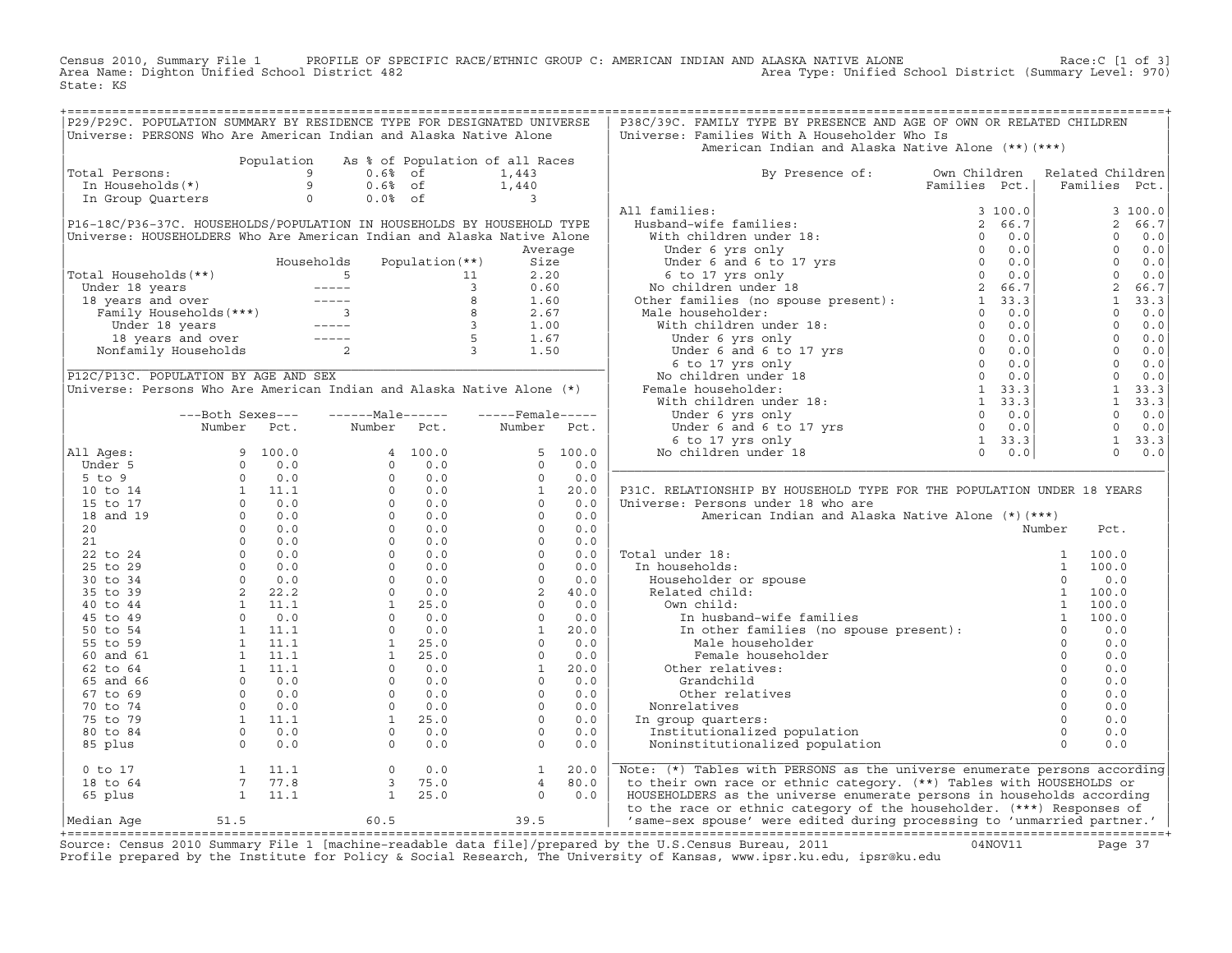Census 2010, Summary File 1 PROFILE OF SPECIFIC RACE/ETHNIC GROUP C: AMERICAN INDIAN AND ALASKA NATIVE ALONE Race:C [2 of 3]<br>Area Name: Dighton Unified School District 482 Area Type: Unified School District (Summary Level: Area Type: Unified School District (Summary Level: 970) State: KS

| P29C/P34C. RELATIONSHIP BY HOUSEHOLD TYPE FOR ALL PERSONS & PERSONS 65+<br>Universe: Persons Who Are American Indian and Alaska Native Alone $(*)$ $(***)$ |                   |            |               |                      |                   | PCT14C. PRESENCE OF MULTIGENERATIONAL HOUSEHOLDS<br>Universe: Households With A Householder Who Is<br>American Indian and Alaska Native Alone (**) |                                  |                             |                           |          |
|------------------------------------------------------------------------------------------------------------------------------------------------------------|-------------------|------------|---------------|----------------------|-------------------|----------------------------------------------------------------------------------------------------------------------------------------------------|----------------------------------|-----------------------------|---------------------------|----------|
|                                                                                                                                                            | All Ages          |            |               |                      | 65 years and over |                                                                                                                                                    |                                  |                             | Number Pct.               |          |
|                                                                                                                                                            | Number            | Pct.       |               | Number               | Pct.              |                                                                                                                                                    |                                  |                             |                           |          |
|                                                                                                                                                            |                   |            |               |                      |                   | Total:                                                                                                                                             |                                  |                             |                           | 5, 100.0 |
| Total:                                                                                                                                                     | 9                 | 100.0      |               | 1                    | 100.0             | Household has 3 or more generations<br>Household does not have 3+ generations                                                                      |                                  |                             | $\Omega$                  | 0.0      |
| In households:                                                                                                                                             | 9                 | 100.0      |               | 1                    | 100.0             |                                                                                                                                                    |                                  |                             | 5 <sub>1</sub>            | 100.0    |
| In family households:                                                                                                                                      | 6                 | 66.7       |               | $\overline{1}$       | 100.0             |                                                                                                                                                    |                                  |                             |                           |          |
| Householder:                                                                                                                                               | $3^{\circ}$       | 33.3       |               | $\mathbf{1}$         | 100.0             |                                                                                                                                                    |                                  |                             |                           |          |
| Male                                                                                                                                                       | $2^{\circ}$       | 22.2       |               | $\mathbf{1}$         | 100.0             |                                                                                                                                                    |                                  |                             |                           |          |
| Female                                                                                                                                                     | $\mathbf{1}$      | 11.1       |               | $\Omega$             | 0.0               |                                                                                                                                                    |                                  |                             |                           |          |
| Spouse                                                                                                                                                     | $\overline{a}$    | 22.2       |               | $\Omega$             | 0.0               | PCT19C. NONRELATIVES BY HOUSEHOLD TYPE (*) (***)                                                                                                   |                                  |                             |                           |          |
| Parent                                                                                                                                                     | $\Omega$          | 0.0        |               | $\Omega$             | 0.0               | Universe: Nonrelatives who are                                                                                                                     |                                  |                             |                           |          |
| Parent-in-law                                                                                                                                              | $\circ$           | 0.0        |               | $\cap$               | 0.0               | American Indian and Alaska Native Alone (Total: 1)                                                                                                 |                                  |                             |                           |          |
| Child:                                                                                                                                                     | 1                 | 11.1       |               |                      |                   |                                                                                                                                                    |                                  |                             |                           |          |
| Biological                                                                                                                                                 | 1                 | 11.1       |               |                      |                   |                                                                                                                                                    | In Family                        |                             | In Nonfamily              |          |
| Adopted                                                                                                                                                    | $\Omega$          | 0.0        |               |                      |                   |                                                                                                                                                    | Households                       |                             | Households                |          |
| Step                                                                                                                                                       | $\Omega$          | 0.0        |               |                      |                   |                                                                                                                                                    | Number Pct.                      |                             | Number Pct.               |          |
| Grandchild                                                                                                                                                 | $\Omega$          | 0.0        |               |                      |                   |                                                                                                                                                    |                                  |                             |                           |          |
| Brother or sister                                                                                                                                          | $\Omega$          | 0.0        |               |                      |                   | Nonrelatives:                                                                                                                                      |                                  | 0 100.0                     |                           | 1 100.0  |
|                                                                                                                                                            | $\Omega$          | 0.0        |               |                      |                   | Roomer or boarder                                                                                                                                  | $\Omega$                         | <b>Contract</b>             | $\Omega$                  | 0.0      |
| Son-in-law/daughter-in-law<br>Other relatives (#)                                                                                                          | $0 \qquad \qquad$ | 0.0        |               | $\mathbf 0$          | 0.0               | Housemate or roommate                                                                                                                              | $\circ$                          | $\sim 10^{11}$ km s $^{-1}$ | $\Omega$                  | 0.0      |
| Nonrelatives<br>Nonrelatives<br>In nonfamily households: 3<br>Male householder: 2<br>2<br>1                                                                | $\Omega$          | 0.0        |               | $\Omega$             | 0.0               | Unmarried partner                                                                                                                                  | $\begin{matrix}0\\0\end{matrix}$ | $\sim 10^{-1}$ km           |                           | 1 100.0  |
|                                                                                                                                                            |                   | 33.3       |               | $\Omega$             | 0.0               | Other nonrelatives                                                                                                                                 |                                  |                             | $\Omega$                  | 0.0      |
|                                                                                                                                                            |                   | 22.2       |               | $\circ$              | 0.0               |                                                                                                                                                    |                                  |                             |                           |          |
| Living alone                                                                                                                                               | $\mathbf{1}$      | 11.1       |               | $\Omega$             | 0.0               |                                                                                                                                                    |                                  |                             |                           |          |
| Not living alone<br>anale householder:                                                                                                                     | $\sim$ 1          | 11.1       |               | $\Omega$             | 0.0               |                                                                                                                                                    |                                  |                             |                           |          |
| Female householder:                                                                                                                                        | $\Omega$          | 0.0        |               | $\Omega$             | 0.0               | H17C. HOUSING UNITS BY HOUSEHOLDER'S AGE AND TENURE                                                                                                |                                  |                             |                           |          |
| Living alone                                                                                                                                               |                   | $0 \t 0.0$ |               | $\Omega$             | 0.0               | Universe: Occupied Housing Units With A Householder Who Is                                                                                         |                                  |                             |                           |          |
| Not living alone                                                                                                                                           | $\Omega$          | 0.0        |               | $\Omega$             | 0.0               | American Indian and Alaska Native Alone (**)                                                                                                       |                                  |                             |                           |          |
| Nonrelatives                                                                                                                                               | 1<br>$\Omega$     | 11.1       |               | $\Omega$<br>$\Omega$ | 0.0               |                                                                                                                                                    |                                  |                             |                           |          |
| In group quarters:<br>Institutionalized                                                                                                                    | $\Omega$          | 0.0<br>0.0 |               | $\Omega$             | 0.0<br>0.0        | Age of<br>Householder                                                                                                                              | Owner Occupied<br>Number Pct.    |                             | Renter Occupied<br>Number | Pct.     |
| Noninstitutionalized                                                                                                                                       | $\circ$           | 0.0        |               | $\Omega$             | 0.0               |                                                                                                                                                    |                                  |                             |                           |          |
|                                                                                                                                                            |                   |            |               |                      |                   | All Ages:                                                                                                                                          |                                  | 3, 100.0                    |                           | 2, 100.0 |
| (#) For 65 yrs & over, includes children, siblings, etc. not shown separately                                                                              |                   |            |               |                      |                   | 15 to 24                                                                                                                                           | $\Omega$                         | 0.0                         | $\cap$                    | 0.0      |
|                                                                                                                                                            |                   |            |               |                      |                   | 25 to 34                                                                                                                                           | $\Omega$                         | 0.0                         | $\Omega$                  | 0.0      |
|                                                                                                                                                            |                   |            |               |                      |                   | 35 to 44                                                                                                                                           |                                  | $1 \t33.3$                  | 1                         | 50.0     |
|                                                                                                                                                            |                   |            |               |                      |                   | 45 to 54                                                                                                                                           |                                  | $0 \qquad 0.0$              | $\Omega$                  | 0.0      |
| P18C. HOUSEHOLD TYPE                                                                                                                                       |                   |            |               |                      |                   | 55 to 59                                                                                                                                           |                                  | $1 \t33.3$                  | $\Omega$                  | 0.0      |
| Universe: Households with a Householder Who is                                                                                                             |                   |            |               |                      |                   | 60 to 64                                                                                                                                           |                                  | $1 \t33.3$                  | $\Omega$                  | 0.0      |
| American Indian and Alaska Native Alone (**)                                                                                                               |                   |            |               |                      |                   | 65 to 74                                                                                                                                           |                                  | $0 \t 0.0$                  | $\Omega$                  | 0.0      |
|                                                                                                                                                            |                   |            | Number        | Pct.                 |                   | 75 to 84                                                                                                                                           | $\Omega$                         | 0.0                         | $\mathbf{1}$              | 50.0     |
|                                                                                                                                                            |                   |            |               |                      |                   | 85 and over                                                                                                                                        | $\Omega$                         | 0.0                         | $\Omega$                  | 0.0      |
| Total:                                                                                                                                                     |                   |            |               | 5 100.0              |                   |                                                                                                                                                    |                                  |                             |                           |          |
| Family households (***) :                                                                                                                                  |                   |            | $\mathcal{R}$ | 60.0                 |                   |                                                                                                                                                    |                                  |                             |                           |          |
| Husband-wife families                                                                                                                                      |                   |            | $2^{\circ}$   | 40.0                 |                   | Note: (*) Tables with PERSONS as the universe enumerate persons                                                                                    |                                  |                             |                           |          |
| Other families:                                                                                                                                            |                   |            | $\sim$ 1      | 20.0                 |                   | according to their own race or ethnic category. (**) Tables with                                                                                   |                                  |                             |                           |          |
|                                                                                                                                                            |                   |            |               | $0 \t 0.0$           |                   | HOUSEHOLDS or HOUSEHOLDERS as the universe enumerate persons in                                                                                    |                                  |                             |                           |          |
| Male householder, no wife present<br>Female householder, no husband present<br>inily bouseholds.                                                           |                   |            |               | 20.0                 |                   | households according to the race or ethnic category of the                                                                                         |                                  |                             |                           |          |
| Nonfamily households:                                                                                                                                      |                   |            |               | 2 40.0               |                   | householder. (***) Responses of 'same-sex spouse' were edited                                                                                      |                                  |                             |                           |          |
| Householder living alone                                                                                                                                   |                   |            | $\mathbf{1}$  | 20.0                 |                   | during processing to 'unmarried partner.'                                                                                                          |                                  |                             |                           |          |
| Householder not living alone                                                                                                                               |                   |            | $\mathbf{1}$  | 20.0                 |                   |                                                                                                                                                    |                                  |                             |                           |          |
|                                                                                                                                                            |                   |            |               |                      |                   |                                                                                                                                                    |                                  |                             |                           |          |
|                                                                                                                                                            |                   |            |               |                      |                   |                                                                                                                                                    |                                  |                             |                           |          |
|                                                                                                                                                            |                   |            |               |                      |                   |                                                                                                                                                    |                                  |                             |                           |          |

+===================================================================================================================================================+Source: Census 2010 Summary File 1 [machine−readable data file]/prepared by the U.S.Census Bureau, 2011 04NOV11 Page 38 Profile prepared by the Institute for Policy & Social Research, The University of Kansas, www.ipsr.ku.edu, ipsr@ku.edu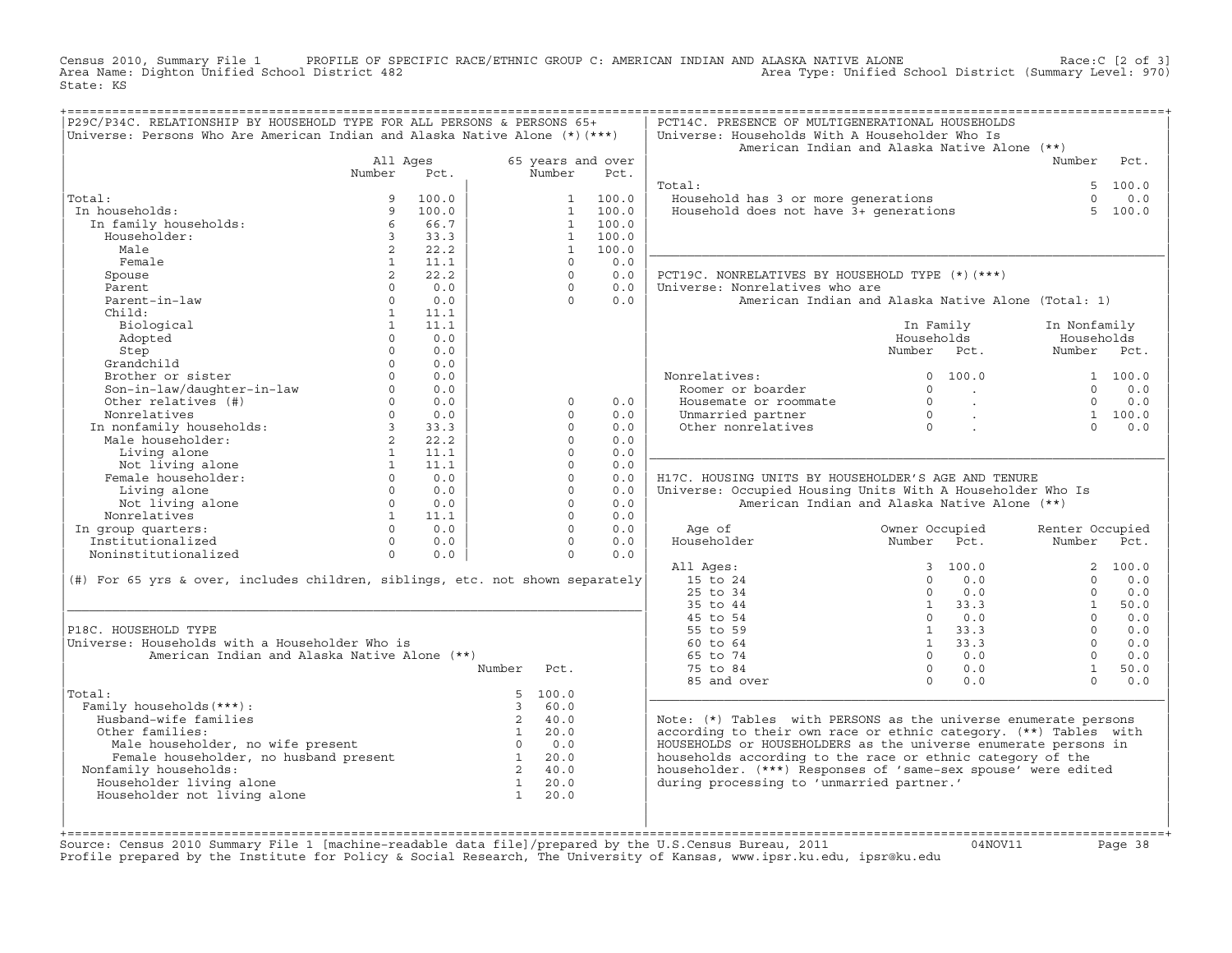Census 2010, Summary File 1 PROFILE OF SPECIFIC RACE/ETHNIC GROUP C: AMERICAN INDIAN AND ALASKA NATIVE ALONE Race:C [3 of 3]<br>Area Name: Dighton Unified School District 482 Area Type: Unified School District (Summary Level: 970) State: KS

+===================================================================================================================================================+|P28C/H16C. HOUSEHOLDS (OCCUPIED HOUSING UNITS) BY HOUSEHOLD SIZE BY TYPE AND BY TENURE | |Universe: Households (Occupied Housing Units) With A Householder Who Is American Indian and Alaska Native Alone (\*\*)(\*\*\*) |

|                             | All<br>Households | Pct.  | Family<br>Households    | Pct.  | Nonfamily<br>Households | Pct.    | Owner<br>Occupied | Pct.  | Renter<br>Occupied | Pct.    |
|-----------------------------|-------------------|-------|-------------------------|-------|-------------------------|---------|-------------------|-------|--------------------|---------|
| All household sizes:        |                   | 100.0 |                         | 100.0 |                         | 2 100.0 |                   | 100.0 |                    | 2 100.0 |
| 1-person households         |                   | 20.0  | (Family always >1 pers) |       |                         | 50.0    |                   | 33.3  |                    | 0.0     |
| 2-person households         |                   | 60.0  |                         | 66.7  |                         | 50.0    |                   | 66.7  |                    | 50.0    |
| 3-person households         |                   | 0.0   | 0                       | 0.0   | 0                       | 0.0     |                   | 0.0   |                    | 0.0     |
| 4-person households         |                   | 20.0  |                         | 33.3  |                         | 0.0     |                   | 0.0   |                    | 50.0    |
| 5-person households         |                   | 0.0   | $\Omega$                | 0.0   |                         | 0.0     |                   | 0.0   |                    | 0.0     |
| 6-person households         |                   | 0.0   | O.                      | 0.0   |                         | 0.0     |                   | 0.0   |                    | 0.0     |
| 7-or-more person households |                   | 0.0   | 0                       | 0.0   | 0                       | 0.0     |                   | 0.0   |                    | 0.0     |

|P16C/P17C/P36C/P37C/H11C/H12C. POPULATION IN HOUSEHOLDS AND AVERAGE HOUSEHOLD SIZE BY TYPE AND BY TENURE | Universe: Population in Households (Occupied Housing Units) With A Householder Who Is American Indian and Alaska Native Alone (\*\*)

|                                | Total<br>Population | Pct.     | In<br>Families | Pct.                      | In.<br>Nonfamilies | Pct.     | In Owner<br>Occupied | Pct.          | In Renter<br>Occupied | Pct.        |  |
|--------------------------------|---------------------|----------|----------------|---------------------------|--------------------|----------|----------------------|---------------|-----------------------|-------------|--|
| Total population in households | 11                  | 100.0    | 8              | 72.7                      |                    | 27.3     |                      | 45.5          | 6.                    | 54.5        |  |
| Under 18 years                 |                     | 100.0    |                | 3 100.0                   |                    |          |                      |               |                       |             |  |
| 18 years and over              |                     | 8 100.0  | 5.             | 62.5                      |                    |          |                      |               |                       |             |  |
| Average Household Size         | 2.20                | $------$ | 2.67           | $------$                  | 1.50               | $------$ | - 67                 | $\frac{1}{2}$ | 3.00                  | $------$    |  |
| Under 18 years                 | 0.60                | $------$ | 1.00           | $------$                  |                    |          |                      |               |                       |             |  |
| 18 years and over              | 1.60                |          | 1.67           | $\qquad \qquad - - - - -$ |                    |          |                      | $- - - - -$   |                       | $- - - - -$ |  |
|                                |                     |          |                |                           |                    |          |                      |               |                       |             |  |

Note: Family household numbers include nonrelatives living with families.

| | PCT20/PCT22C. GROUP OUARTERS POPULATION BY SEX BY AGE BY GROUP OUARTERS TYPE Universe: Population in group quarters for persons who are American Indian and Alaska Native Alone (\*)

|                                               |        |       |       | Pct. of<br>All |      | Pct. of<br>Total |        | Pct. of<br>Total |
|-----------------------------------------------|--------|-------|-------|----------------|------|------------------|--------|------------------|
|                                               | Number | Pct.  | Total | Ages           | Male | $18+$            | Female | $18+$            |
| All types of group quarters:                  |        | 100.0 |       |                |      |                  |        |                  |
| Institutionalized population:                 |        |       |       |                |      |                  |        |                  |
| Correctional facilities for adults            |        |       |       |                |      |                  |        |                  |
| Juvenile facilities                           |        |       |       |                |      |                  |        |                  |
| Nursing facilities/skilled-nursing facilities |        |       |       |                |      |                  |        |                  |
| Other institutional facilities                |        |       |       |                |      |                  |        |                  |
| Noninstitutionalized population:              |        |       |       |                |      |                  |        |                  |
| College/university student housing            |        |       |       |                |      |                  |        |                  |
| Military quarters                             |        |       |       |                |      |                  |        |                  |
| Other noninstitutional facilities             |        |       |       |                |      |                  |        |                  |

|\_\_\_\_\_\_\_\_\_\_\_\_\_\_\_\_\_\_\_\_\_\_\_\_\_\_\_\_\_\_\_\_\_\_\_\_\_\_\_\_\_\_\_\_\_\_\_\_\_\_\_\_\_\_\_\_\_\_\_\_\_\_\_\_\_\_\_\_\_\_\_\_\_\_\_\_\_\_\_\_\_\_\_\_\_\_\_\_\_\_\_\_\_\_\_\_\_\_\_\_\_\_\_\_\_\_\_\_\_\_\_\_\_\_\_\_\_\_\_\_\_\_\_\_\_\_\_\_\_\_\_\_\_\_\_\_\_\_\_\_\_\_\_\_\_\_\_|

| |

| (\*\*\*) Same−sex couple households are included in the family households category if there is at least one additional person | | related to householder by birth or adoption. Same−sex couple households with no relatives of the householder present are tabulated | | in nonfamily households. Responses of 'same−sex spouse' were edited during processing to 'unmarried partner.' | +===================================================================================================================================================+

Source: Census 2010 Summary File 1 [machine−readable data file]/prepared by the U.S.Census Bureau, 2011 04NOV11 Page 39 Profile prepared by the Institute for Policy & Social Research, The University of Kansas, www.ipsr.ku.edu, ipsr@ku.edu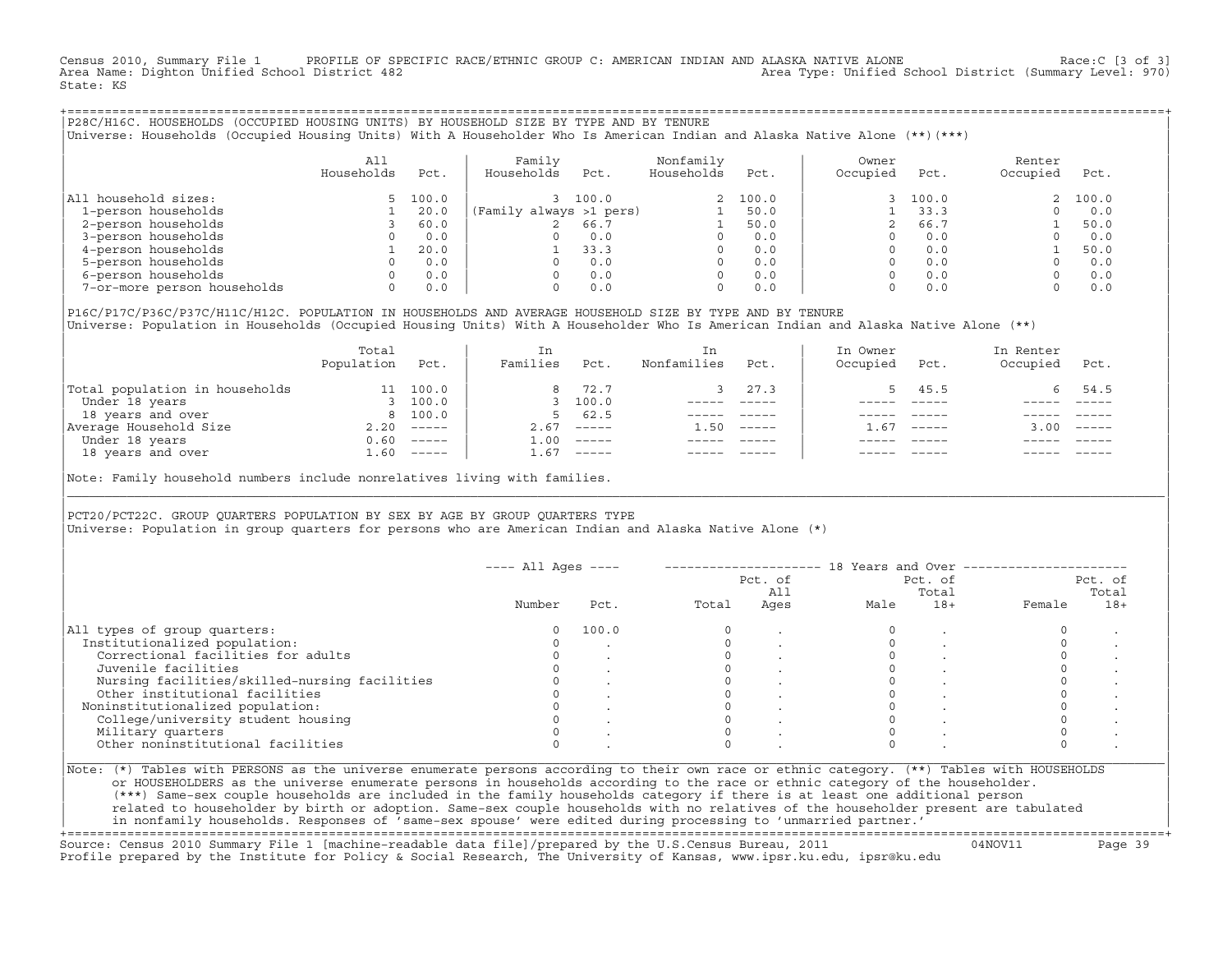Census 2010, Summary File 1 PROFILE OF SPECIFIC RACE/ETHNIC GROUP D: ASIAN ALONE Race:D [1 of 3]<br>Area Name: Dighton Unified School District 482 Area Type: Unified School District (Summary Level: 970) Area Type: Unified School District (Summary Level: 970) State: KS

| P29/P29D. POPULATION SUMMARY BY RESIDENCE TYPE FOR DESIGNATED UNIVERSE                                                                                                                                                                                                                                                  |                                                    |                                                                  |                                                               | P38D/39D. FAMILY TYPE BY PRESENCE AND AGE OF OWN OR RELATED CHILDREN                                                                                                                                                                                                                                                                                                                                                                                                             |        |          |  |
|-------------------------------------------------------------------------------------------------------------------------------------------------------------------------------------------------------------------------------------------------------------------------------------------------------------------------|----------------------------------------------------|------------------------------------------------------------------|---------------------------------------------------------------|----------------------------------------------------------------------------------------------------------------------------------------------------------------------------------------------------------------------------------------------------------------------------------------------------------------------------------------------------------------------------------------------------------------------------------------------------------------------------------|--------|----------|--|
| Universe: PERSONS Who Are Asian Alone                                                                                                                                                                                                                                                                                   |                                                    |                                                                  |                                                               | Universe: Families With A Householder Who Is                                                                                                                                                                                                                                                                                                                                                                                                                                     |        |          |  |
|                                                                                                                                                                                                                                                                                                                         |                                                    |                                                                  |                                                               | Asian Alone (**)(***)                                                                                                                                                                                                                                                                                                                                                                                                                                                            |        |          |  |
| Total Persons:<br>Population As % of Population of all Races<br>In Households(*)<br>In Group Quarters<br>$\begin{array}{ccccccccc}\n & & & & & \text{Population} & 4 & 0.3% & \text{of} & & 1,443 \\  & & 4 & & 0.3% & \text{of} & & 1,440 \\ \text{In Group Quarters} & & & & 0 & 0.0% & \text{of} & & 3\n\end{array}$ |                                                    |                                                                  |                                                               |                                                                                                                                                                                                                                                                                                                                                                                                                                                                                  |        |          |  |
|                                                                                                                                                                                                                                                                                                                         |                                                    |                                                                  |                                                               | By Presence of: Own Children Related Children<br>Families Pct.   Families Pct.                                                                                                                                                                                                                                                                                                                                                                                                   |        |          |  |
|                                                                                                                                                                                                                                                                                                                         |                                                    |                                                                  |                                                               |                                                                                                                                                                                                                                                                                                                                                                                                                                                                                  |        |          |  |
|                                                                                                                                                                                                                                                                                                                         |                                                    |                                                                  |                                                               |                                                                                                                                                                                                                                                                                                                                                                                                                                                                                  |        |          |  |
|                                                                                                                                                                                                                                                                                                                         |                                                    |                                                                  |                                                               | $\begin{tabular}{ c c c c c } \hline & $By\,\, {{\bf \rm P}}{\bf {\rm s}}{\bf {\rm s}}{\bf {\rm b}}{\bf {\rm r}}{\bf {\rm r}}{\bf {\rm s}}{\bf {\rm r}}{\bf {\rm r}}{\bf {\rm s}}{\bf {\rm r}}{\bf {\rm r}}{\bf {\rm r}}{\bf {\rm s}}{\bf {\rm r}}{\bf {\rm r}}{\bf {\rm r}}{\bf {\rm r}}{\bf {\rm r}}{\bf {\rm r}}{\bf {\rm r}}{\bf {\rm s}}{\bf {\rm r}}{\bf {\rm r}}{\bf {\rm r}}{\bf {\rm r}}{\bf {\rm r}}{\bf {\rm r}}{\bf {\rm s}}{\bf {\rm r}}{\bf {\rm r}}{\bf {\rm r}}$ |        |          |  |
| P16-18D/P36-37D. HOUSEHOLDS/POPULATION IN HOUSEHOLDS BY HOUSEHOLD TYPE                                                                                                                                                                                                                                                  |                                                    |                                                                  |                                                               |                                                                                                                                                                                                                                                                                                                                                                                                                                                                                  |        |          |  |
| Universe: HOUSEHOLDERS Who Are Asian Alone                                                                                                                                                                                                                                                                              |                                                    |                                                                  |                                                               |                                                                                                                                                                                                                                                                                                                                                                                                                                                                                  |        |          |  |
|                                                                                                                                                                                                                                                                                                                         |                                                    |                                                                  | Average                                                       |                                                                                                                                                                                                                                                                                                                                                                                                                                                                                  |        |          |  |
| Note 18 years<br>Total Households (**)<br>Under 18 years<br>18 years and over<br>Tamily Households (***)<br>Under 18 years<br>2 1.00<br>Family Households (***)<br>2 6 3.00<br>Under 18 years<br>2 1.00<br>Under 18 years<br>2 1.00<br>18 years and over                                                                |                                                    |                                                                  |                                                               |                                                                                                                                                                                                                                                                                                                                                                                                                                                                                  |        |          |  |
|                                                                                                                                                                                                                                                                                                                         |                                                    |                                                                  |                                                               |                                                                                                                                                                                                                                                                                                                                                                                                                                                                                  |        |          |  |
|                                                                                                                                                                                                                                                                                                                         |                                                    |                                                                  |                                                               |                                                                                                                                                                                                                                                                                                                                                                                                                                                                                  |        |          |  |
|                                                                                                                                                                                                                                                                                                                         |                                                    |                                                                  |                                                               |                                                                                                                                                                                                                                                                                                                                                                                                                                                                                  |        |          |  |
|                                                                                                                                                                                                                                                                                                                         |                                                    |                                                                  |                                                               |                                                                                                                                                                                                                                                                                                                                                                                                                                                                                  |        |          |  |
|                                                                                                                                                                                                                                                                                                                         |                                                    |                                                                  |                                                               |                                                                                                                                                                                                                                                                                                                                                                                                                                                                                  |        |          |  |
|                                                                                                                                                                                                                                                                                                                         |                                                    |                                                                  |                                                               |                                                                                                                                                                                                                                                                                                                                                                                                                                                                                  |        |          |  |
|                                                                                                                                                                                                                                                                                                                         |                                                    |                                                                  |                                                               |                                                                                                                                                                                                                                                                                                                                                                                                                                                                                  |        |          |  |
|                                                                                                                                                                                                                                                                                                                         |                                                    |                                                                  |                                                               |                                                                                                                                                                                                                                                                                                                                                                                                                                                                                  |        |          |  |
|                                                                                                                                                                                                                                                                                                                         |                                                    |                                                                  |                                                               |                                                                                                                                                                                                                                                                                                                                                                                                                                                                                  |        |          |  |
|                                                                                                                                                                                                                                                                                                                         |                                                    |                                                                  |                                                               |                                                                                                                                                                                                                                                                                                                                                                                                                                                                                  |        |          |  |
|                                                                                                                                                                                                                                                                                                                         |                                                    |                                                                  |                                                               |                                                                                                                                                                                                                                                                                                                                                                                                                                                                                  |        |          |  |
|                                                                                                                                                                                                                                                                                                                         |                                                    | ---Both Sexes---    ------Male------    -----Female-----         |                                                               |                                                                                                                                                                                                                                                                                                                                                                                                                                                                                  |        |          |  |
|                                                                                                                                                                                                                                                                                                                         |                                                    | Number Pct. Number Pct. Number Pct.                              |                                                               |                                                                                                                                                                                                                                                                                                                                                                                                                                                                                  |        |          |  |
|                                                                                                                                                                                                                                                                                                                         |                                                    |                                                                  |                                                               |                                                                                                                                                                                                                                                                                                                                                                                                                                                                                  |        |          |  |
|                                                                                                                                                                                                                                                                                                                         |                                                    |                                                                  |                                                               |                                                                                                                                                                                                                                                                                                                                                                                                                                                                                  |        |          |  |
|                                                                                                                                                                                                                                                                                                                         |                                                    |                                                                  |                                                               |                                                                                                                                                                                                                                                                                                                                                                                                                                                                                  |        |          |  |
|                                                                                                                                                                                                                                                                                                                         |                                                    |                                                                  |                                                               |                                                                                                                                                                                                                                                                                                                                                                                                                                                                                  |        |          |  |
|                                                                                                                                                                                                                                                                                                                         |                                                    |                                                                  |                                                               | P31D. RELATIONSHIP BY HOUSEHOLD TYPE FOR THE POPULATION UNDER 18 YEARS                                                                                                                                                                                                                                                                                                                                                                                                           |        |          |  |
|                                                                                                                                                                                                                                                                                                                         |                                                    |                                                                  |                                                               | Universe: Persons under 18 who are                                                                                                                                                                                                                                                                                                                                                                                                                                               |        |          |  |
|                                                                                                                                                                                                                                                                                                                         |                                                    |                                                                  |                                                               | Asian Alone (*) (***)                                                                                                                                                                                                                                                                                                                                                                                                                                                            |        |          |  |
|                                                                                                                                                                                                                                                                                                                         |                                                    |                                                                  |                                                               |                                                                                                                                                                                                                                                                                                                                                                                                                                                                                  | Number | Pct.     |  |
|                                                                                                                                                                                                                                                                                                                         |                                                    |                                                                  |                                                               |                                                                                                                                                                                                                                                                                                                                                                                                                                                                                  |        |          |  |
|                                                                                                                                                                                                                                                                                                                         |                                                    |                                                                  |                                                               | Total under 18:                                                                                                                                                                                                                                                                                                                                                                                                                                                                  |        | $\Omega$ |  |
|                                                                                                                                                                                                                                                                                                                         |                                                    |                                                                  |                                                               | In households:                                                                                                                                                                                                                                                                                                                                                                                                                                                                   |        | $\circ$  |  |
|                                                                                                                                                                                                                                                                                                                         |                                                    |                                                                  |                                                               |                                                                                                                                                                                                                                                                                                                                                                                                                                                                                  |        |          |  |
|                                                                                                                                                                                                                                                                                                                         |                                                    |                                                                  |                                                               |                                                                                                                                                                                                                                                                                                                                                                                                                                                                                  |        |          |  |
|                                                                                                                                                                                                                                                                                                                         |                                                    |                                                                  |                                                               |                                                                                                                                                                                                                                                                                                                                                                                                                                                                                  |        |          |  |
|                                                                                                                                                                                                                                                                                                                         |                                                    |                                                                  |                                                               |                                                                                                                                                                                                                                                                                                                                                                                                                                                                                  |        |          |  |
|                                                                                                                                                                                                                                                                                                                         |                                                    |                                                                  |                                                               | In households:<br>Householder or spouse<br>Related child:<br>0wn child:<br>0wn child:<br>10 husband-wife families<br>10 hoter families<br>10 hoter families (no spouse present):<br>10 head householder<br>0 head householder<br>0 hear relatives:                                                                                                                                                                                                                               |        |          |  |
|                                                                                                                                                                                                                                                                                                                         |                                                    |                                                                  |                                                               |                                                                                                                                                                                                                                                                                                                                                                                                                                                                                  |        |          |  |
|                                                                                                                                                                                                                                                                                                                         |                                                    |                                                                  |                                                               |                                                                                                                                                                                                                                                                                                                                                                                                                                                                                  |        |          |  |
|                                                                                                                                                                                                                                                                                                                         |                                                    |                                                                  |                                                               |                                                                                                                                                                                                                                                                                                                                                                                                                                                                                  |        |          |  |
|                                                                                                                                                                                                                                                                                                                         |                                                    |                                                                  |                                                               |                                                                                                                                                                                                                                                                                                                                                                                                                                                                                  |        |          |  |
|                                                                                                                                                                                                                                                                                                                         |                                                    |                                                                  |                                                               |                                                                                                                                                                                                                                                                                                                                                                                                                                                                                  |        |          |  |
|                                                                                                                                                                                                                                                                                                                         |                                                    |                                                                  |                                                               |                                                                                                                                                                                                                                                                                                                                                                                                                                                                                  |        |          |  |
|                                                                                                                                                                                                                                                                                                                         |                                                    |                                                                  |                                                               |                                                                                                                                                                                                                                                                                                                                                                                                                                                                                  |        |          |  |
|                                                                                                                                                                                                                                                                                                                         |                                                    |                                                                  |                                                               | In group quarters:                                                                                                                                                                                                                                                                                                                                                                                                                                                               |        | $\circ$  |  |
|                                                                                                                                                                                                                                                                                                                         |                                                    |                                                                  |                                                               | Institutionalized population                                                                                                                                                                                                                                                                                                                                                                                                                                                     |        | $\circ$  |  |
|                                                                                                                                                                                                                                                                                                                         |                                                    |                                                                  |                                                               | Noninstitutionalized population                                                                                                                                                                                                                                                                                                                                                                                                                                                  |        | $\Omega$ |  |
|                                                                                                                                                                                                                                                                                                                         |                                                    |                                                                  |                                                               |                                                                                                                                                                                                                                                                                                                                                                                                                                                                                  |        |          |  |
|                                                                                                                                                                                                                                                                                                                         |                                                    |                                                                  |                                                               | Note: (*) Tables with PERSONS as the universe enumerate persons according                                                                                                                                                                                                                                                                                                                                                                                                        |        |          |  |
|                                                                                                                                                                                                                                                                                                                         |                                                    |                                                                  |                                                               | to their own race or ethnic category. (**) Tables with HOUSEHOLDS or                                                                                                                                                                                                                                                                                                                                                                                                             |        |          |  |
|                                                                                                                                                                                                                                                                                                                         | 0 to 17 0 0.0<br>18 to 64 4 100.0<br>65 plus 0 0.0 | $\begin{array}{ccc} 0 & 0.0 \\ 1 & 100.0 \\ 0 & 0.0 \end{array}$ | $\begin{bmatrix} 0 & 0.0 \ 3 & 100.0 \ 0 & 0.0 \end{bmatrix}$ | HOUSEHOLDERS as the universe enumerate persons in households according                                                                                                                                                                                                                                                                                                                                                                                                           |        |          |  |
|                                                                                                                                                                                                                                                                                                                         |                                                    |                                                                  |                                                               | to the race or ethnic category of the householder. (***) Responses of (same-sex spouse' were edited during processing to 'unmarried partner.'                                                                                                                                                                                                                                                                                                                                    |        |          |  |
| Median Aqe                                                                                                                                                                                                                                                                                                              |                                                    | 45.0 42.5                                                        | 47.5                                                          |                                                                                                                                                                                                                                                                                                                                                                                                                                                                                  |        |          |  |

|Median Age 45.0 42.5 47.5 | 'same−sex spouse' were edited during processing to 'unmarried partner.' | +===================================================================================================================================================+ Source: Census 2010 Summary File 1 [machine−readable data file]/prepared by the U.S.Census Bureau, 2011 04NOV11 Page 40 Profile prepared by the Institute for Policy & Social Research, The University of Kansas, www.ipsr.ku.edu, ipsr@ku.edu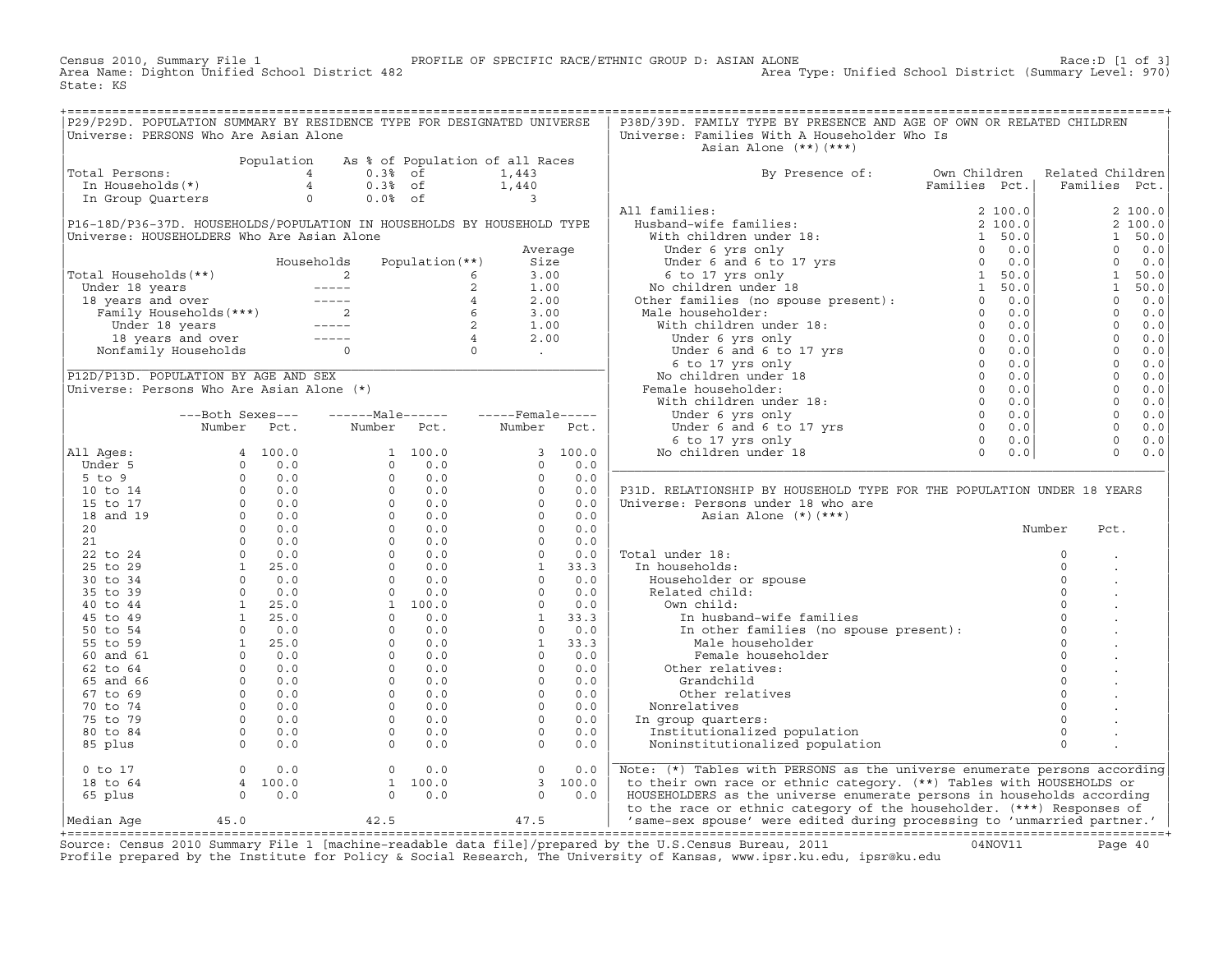Census 2010, Summary File 1 PROFILE OF SPECIFIC RACE/ETHNIC GROUP D: ASIAN ALONE Race:D [2 of 3] Area Type: Unified School District (Summary Level: 970) State: KS

| P29D/P34D. RELATIONSHIP BY HOUSEHOLD TYPE FOR ALL PERSONS & PERSONS 65+<br>Universe: Persons Who Are Asian Alone (*) (***) |                |       |                |                   |                      | PCT14D. PRESENCE OF MULTIGENERATIONAL HOUSEHOLDS<br>Universe: Households With A Householder Who Is<br>Asian Alone (**) |                                  |                 |                      |
|----------------------------------------------------------------------------------------------------------------------------|----------------|-------|----------------|-------------------|----------------------|------------------------------------------------------------------------------------------------------------------------|----------------------------------|-----------------|----------------------|
|                                                                                                                            | All Ages       |       |                | 65 years and over |                      |                                                                                                                        |                                  | Number          | Pct.                 |
|                                                                                                                            | Number         | Pct.  |                | Number            | Pct.                 |                                                                                                                        |                                  |                 |                      |
|                                                                                                                            |                |       |                |                   |                      | Total:                                                                                                                 |                                  |                 | 2 100.0              |
| Total:                                                                                                                     | $\overline{4}$ | 100.0 |                | $\Omega$          |                      | Household has 3 or more generations                                                                                    |                                  | $\Omega$        | 0.0                  |
| In households:                                                                                                             | $\overline{4}$ | 100.0 |                | $\circ$           |                      | Household does not have 3+ generations                                                                                 |                                  |                 | 2 100.0              |
| In family households:                                                                                                      | $\overline{4}$ | 100.0 |                | $\circ$           | $\mathbf{r}$         |                                                                                                                        |                                  |                 |                      |
| Householder:                                                                                                               | $2^{\circ}$    | 50.0  |                | $\Omega$          | $\sim$               |                                                                                                                        |                                  |                 |                      |
| Male                                                                                                                       | $\mathbf{1}$   | 25.0  |                | $\Omega$          |                      |                                                                                                                        |                                  |                 |                      |
| Female                                                                                                                     | 1              | 25.0  |                | $\Omega$          | $\sim$               |                                                                                                                        |                                  |                 |                      |
| Spouse                                                                                                                     | $\overline{a}$ | 50.0  |                | $\Omega$          | $\mathcal{L}^{\pm}$  | PCT19D. NONRELATIVES BY HOUSEHOLD TYPE (*) (***)                                                                       |                                  |                 |                      |
| Parent                                                                                                                     | $\Omega$       | 0.0   |                | $\Omega$          | $\sim$               | Universe: Nonrelatives who are                                                                                         |                                  |                 |                      |
| Parent-in-law                                                                                                              | $\circ$        | 0.0   |                | $\Omega$          |                      | Asian Alone (Total: 0)                                                                                                 |                                  |                 |                      |
| Child:                                                                                                                     | $\Omega$       | 0.0   |                |                   |                      |                                                                                                                        |                                  |                 |                      |
| Biological                                                                                                                 | $\Omega$       | 0.0   |                |                   |                      |                                                                                                                        | In Family                        | In Nonfamily    |                      |
| Adopted                                                                                                                    | $\Omega$       | 0.0   |                |                   |                      |                                                                                                                        | Households                       | Households      |                      |
| Step                                                                                                                       | $\Omega$       | 0.0   |                |                   |                      |                                                                                                                        | Number Pct.                      | Number          | Pct.                 |
| Grandchild                                                                                                                 | $\Omega$       | 0.0   |                |                   |                      |                                                                                                                        |                                  |                 |                      |
| Brother or sister                                                                                                          | $\Omega$       | 0.0   |                |                   |                      | Nonrelatives:                                                                                                          | 0 100.0                          |                 | 0 100.0              |
| Son-in-law/daughter-in-law                                                                                                 | $\Omega$       | 0.0   |                |                   |                      | Roomer or boarder                                                                                                      | $\Omega$<br>$\sim 100$           | $\Omega$        |                      |
| Other relatives (#)                                                                                                        | $\Omega$       | 0.0   |                | $\Omega$          | $\cdot$              | Housemate or roommate                                                                                                  | $\overline{0}$<br>$\sim 10^{11}$ | $\Omega$        | $\sim$               |
| Nonrelatives                                                                                                               | $\Omega$       | 0.0   |                | $\Omega$          |                      | Unmarried partner                                                                                                      | $\overline{0}$<br>$\sim$ $\sim$  | $\Omega$        | $\ddot{\phantom{a}}$ |
| In nonfamily households:                                                                                                   | $\Omega$       | 0.0   |                | $\Omega$          | $\cdot$              | Other nonrelatives                                                                                                     | $\overline{0}$                   | $\Omega$        |                      |
| Male householder:                                                                                                          | $\Omega$       | 0.0   |                | $\Omega$          | $\bullet$            |                                                                                                                        |                                  |                 |                      |
| Living alone                                                                                                               | $\Omega$       | 0.0   |                | $\Omega$          |                      |                                                                                                                        |                                  |                 |                      |
| Not living alone                                                                                                           | $\Omega$       | 0.0   |                | $\Omega$          | $\ddot{\phantom{a}}$ |                                                                                                                        |                                  |                 |                      |
| Female householder:                                                                                                        | $\Omega$       | 0.0   |                | $\Omega$          | $\mathbf{r}$         | H17D. HOUSING UNITS BY HOUSEHOLDER'S AGE AND TENURE                                                                    |                                  |                 |                      |
| Living alone                                                                                                               | $\Omega$       | 0.0   |                | $\Omega$          | $\ddot{\phantom{a}}$ | Universe: Occupied Housing Units With A Householder Who Is                                                             |                                  |                 |                      |
| Not living alone                                                                                                           | $\Omega$       | 0.0   |                | $\Omega$          | $\ddot{\phantom{a}}$ | Asian Alone (**)                                                                                                       |                                  |                 |                      |
| Nonrelatives                                                                                                               | $\Omega$       | 0.0   |                | $\Omega$          | $\sim$               |                                                                                                                        |                                  |                 |                      |
| In group quarters:                                                                                                         | $\Omega$       | 0.0   |                | $\Omega$          | $\sim$               | Age of                                                                                                                 | Owner Occupied                   | Renter Occupied |                      |
| Institutionalized                                                                                                          | $\Omega$       | 0.0   |                | $\Omega$          | $\sim$               | Householder                                                                                                            | Number<br>Pct.                   | Number          | Pct.                 |
| Noninstitutionalized                                                                                                       | $\Omega$       | 0.0   |                | $\Omega$          |                      |                                                                                                                        |                                  |                 |                      |
|                                                                                                                            |                |       |                |                   |                      | All Ages:                                                                                                              | 1, 100, 0                        |                 | 1, 100, 0            |
| (#) For 65 yrs & over, includes children, siblings, etc. not shown separately                                              |                |       |                |                   |                      | 15 to 24                                                                                                               | $\Omega$<br>0.0                  | $\Omega$        | 0.0                  |
|                                                                                                                            |                |       |                |                   |                      | 25 to 34                                                                                                               | $\Omega$<br>0.0                  | $\Omega$        | 0.0                  |
|                                                                                                                            |                |       |                |                   |                      | 35 to 44                                                                                                               | $\overline{0}$<br>0.0            |                 | 1 100.0              |
|                                                                                                                            |                |       |                |                   |                      | 45 to 54                                                                                                               | 1 100.0                          | $\Omega$        | 0.0                  |
| P18D. HOUSEHOLD TYPE                                                                                                       |                |       |                |                   |                      | 55 to 59                                                                                                               | $\Omega$<br>0.0                  | $\Omega$        | 0.0                  |
| Universe: Households with a Householder Who is                                                                             |                |       |                |                   |                      | 60 to 64                                                                                                               | $\Omega$<br>0.0                  | $\Omega$        | 0.0                  |
| Asian Alone (**)                                                                                                           |                |       |                |                   |                      | 65 to 74                                                                                                               | $\Omega$<br>0.0                  | $\Omega$        | 0.0                  |
|                                                                                                                            |                |       | Number         | Pct.              |                      | 75 to 84                                                                                                               | $\Omega$<br>0.0                  | $\Omega$        | 0.0                  |
|                                                                                                                            |                |       |                |                   |                      | 85 and over                                                                                                            | $\Omega$<br>0.0                  | $\Omega$        | 0.0                  |
| Total:                                                                                                                     |                |       |                | 2 100.0           |                      |                                                                                                                        |                                  |                 |                      |
| Family households (***) :                                                                                                  |                |       |                | 2 100.0           |                      |                                                                                                                        |                                  |                 |                      |
| Husband-wife families                                                                                                      |                |       |                | 2 100.0           |                      | Note: $(*)$ Tables with PERSONS as the universe enumerate persons                                                      |                                  |                 |                      |
| Other families:                                                                                                            |                |       | $\overline{0}$ | 0.0               |                      | according to their own race or ethnic category. (**) Tables with                                                       |                                  |                 |                      |
| Male householder, no wife present                                                                                          |                |       | $\overline{0}$ | 0.0               |                      | HOUSEHOLDS or HOUSEHOLDERS as the universe enumerate persons in                                                        |                                  |                 |                      |
| Female householder, no husband present                                                                                     |                |       | $\overline{0}$ | 0.0               |                      | households according to the race or ethnic category of the                                                             |                                  |                 |                      |
| Nonfamily households:                                                                                                      |                |       | $\Omega$       | 0.0               |                      | householder. (***) Responses of 'same-sex spouse' were edited                                                          |                                  |                 |                      |
| Householder living alone                                                                                                   |                |       | $\overline{0}$ | 0.0               |                      | during processing to 'unmarried partner.'                                                                              |                                  |                 |                      |
| Householder not living alone                                                                                               |                |       | $\bigcap$      | 0.0               |                      |                                                                                                                        |                                  |                 |                      |
|                                                                                                                            |                |       |                |                   |                      |                                                                                                                        |                                  |                 |                      |
|                                                                                                                            |                |       |                |                   |                      |                                                                                                                        |                                  |                 |                      |

Source: Census 2010 Summary File 1 [machine-readable data file]/prepared by the U.S.Census Bureau, 2011 Page 41<br>Profile prepared by the Institute for Policy & Social Research, The University of Kansas, www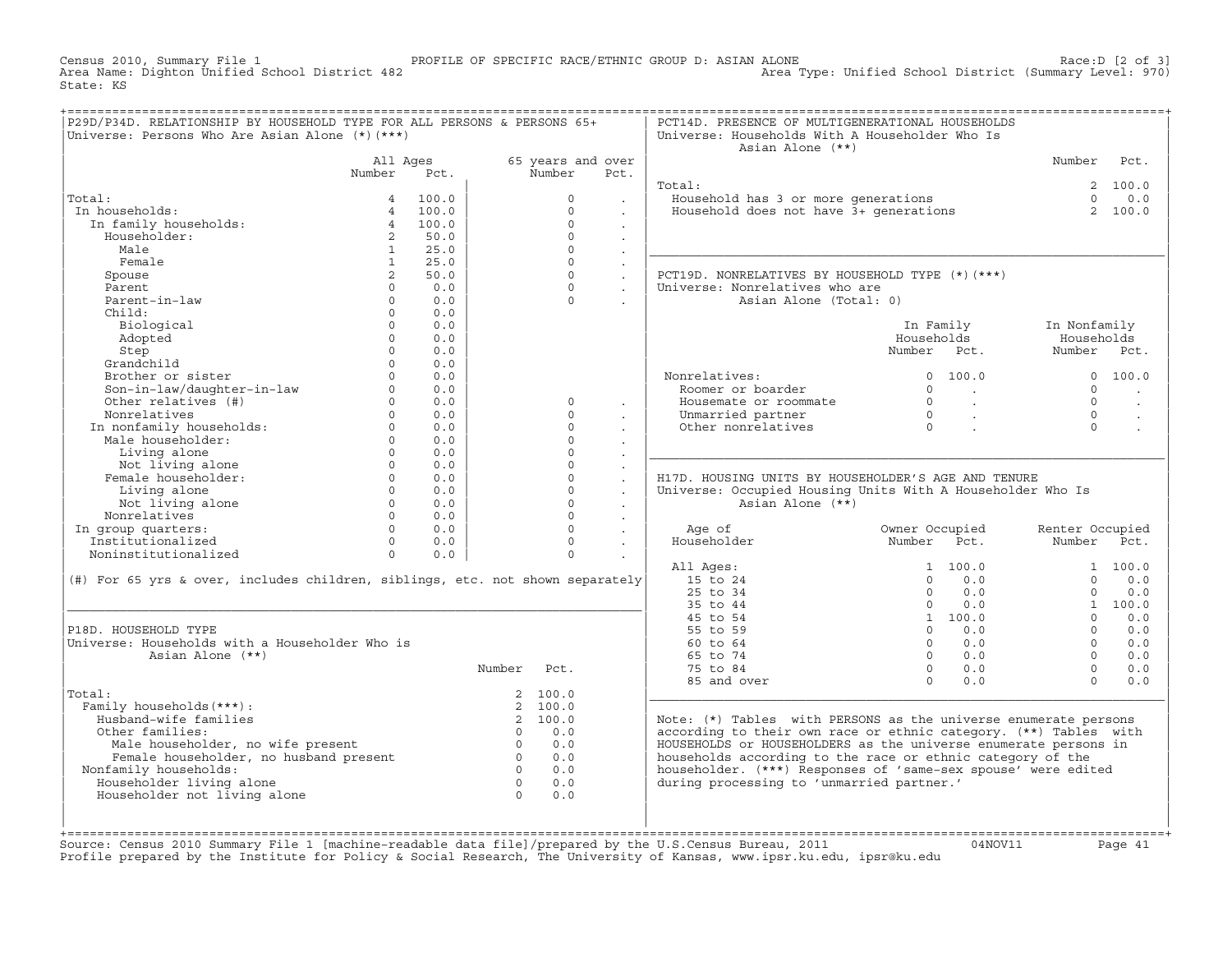Census 2010, Summary File 1 PROFILE OF SPECIFIC RACE/ETHNIC GROUP D: ASIAN ALONE<br>Area Name: Dighton Unified School District 482 Area Type: Unified School Distri Area Type: Unified School District (Summary Level: 970) State: KS

+===================================================================================================================================================+|P28D/H16D. HOUSEHOLDS (OCCUPIED HOUSING UNITS) BY HOUSEHOLD SIZE BY TYPE AND BY TENURE |

|Universe: Households (Occupied Housing Units) With A Householder Who Is Asian Alone (\*\*)(\*\*\*) |

|                             | A11<br>Households | Pct.  | Family<br>Households    | Pct.    | Nonfamily<br>Households | Pct.                     | Owner<br>Occupied | Pct.  | Renter<br>Occupied | Pct.  |
|-----------------------------|-------------------|-------|-------------------------|---------|-------------------------|--------------------------|-------------------|-------|--------------------|-------|
| All household sizes:        |                   | 100.0 |                         | 2 100.0 | $\Omega$                |                          |                   | 100.0 |                    | 100.0 |
| 1-person households         |                   | 0.0   | (Family always >1 pers) |         |                         |                          |                   | 0.0   |                    | 0.0   |
| 2-person households         |                   | 50.0  |                         | 50.0    |                         |                          |                   | 0.0   |                    | 100.0 |
| 3-person households         |                   | 0.0   |                         | 0.0     | 0                       | $\overline{\phantom{a}}$ |                   | 0.0   |                    | 0.0   |
| 4-person households         |                   | 50.0  |                         | 50.0    | 0                       |                          |                   | 100.0 |                    | 0.0   |
| 5-person households         |                   | 0.0   |                         | 0.0     | $\Omega$                |                          |                   | 0.0   |                    | 0.0   |
| 6-person households         |                   | 0.0   |                         | 0.0     | $\Omega$                |                          |                   | 0.0   |                    | 0.0   |
| 7-or-more person households | 0                 | 0.0   |                         | 0.0     | 0                       |                          |                   | 0.0   |                    | 0.0   |

|P16D/P17D/P36D/P37D/H11D/H12D. POPULATION IN HOUSEHOLDS AND AVERAGE HOUSEHOLD SIZE BY TYPE AND BY TENURE | Universe: Population in Households (Occupied Housing Units) With A Householder Who Is Asian Alone (\*\*)

|                                | Total<br>Population | Pct.         | In<br>Families | Pct.     | In.<br>Nonfamilies | Pct.        | In Owner<br>Occupied | Pct.             | In Renter<br>Occupied | Pct.     |
|--------------------------------|---------------------|--------------|----------------|----------|--------------------|-------------|----------------------|------------------|-----------------------|----------|
| Total population in households |                     | 6 100.0      |                | 6 100.0  |                    | 0.0         |                      | 66.7             |                       | 2, 33.3  |
| Under 18 years                 |                     | 2 100.0      |                | 2 100.0  |                    |             |                      |                  |                       |          |
| 18 years and over              |                     | 4 100.0      |                | 4 100.0  |                    |             |                      |                  |                       |          |
| Average Household Size         | 3.00                | $------$     | 3.00           | $------$ |                    | $- - - - -$ |                      | $4.00 - - - - -$ | 2.00                  | $------$ |
| Under 18 years                 | 1.00                | $------$     | 1.00           | $------$ |                    |             |                      |                  |                       |          |
| 18 years and over              |                     | $2.00$ ----- | 2.00           |          |                    |             |                      | $- - - - -$      |                       | $------$ |
|                                |                     |              |                |          |                    |             |                      |                  |                       |          |

Note: Family household numbers include nonrelatives living with families.

| | PCT20/PCT22D. GROUP OUARTERS POPULATION BY SEX BY AGE BY GROUP OUARTERS TYPE Universe: Population in group quarters for persons who are Asian Alone  $(*)$ 

|                                               |        |       |       | Pct. of<br>All |      | Pct. of<br>Total |        | Pct. of<br>Total |
|-----------------------------------------------|--------|-------|-------|----------------|------|------------------|--------|------------------|
|                                               | Number | Pct.  | Total | Ages           | Male | $18+$            | Female | $18+$            |
| All types of group quarters:                  | 0      | 100.0 |       |                |      |                  |        |                  |
| Institutionalized population:                 |        |       |       |                |      |                  |        |                  |
| Correctional facilities for adults            |        |       |       |                |      |                  |        |                  |
| Juvenile facilities                           |        |       |       |                |      |                  |        |                  |
| Nursing facilities/skilled-nursing facilities |        |       |       |                |      |                  |        |                  |
| Other institutional facilities                |        |       |       |                |      |                  |        |                  |
| Noninstitutionalized population:              |        |       |       |                |      |                  |        |                  |
| College/university student housing            |        |       |       |                |      |                  |        |                  |
| Military quarters                             |        |       |       |                |      |                  |        |                  |
| Other noninstitutional facilities             |        |       |       |                |      |                  |        |                  |

|\_\_\_\_\_\_\_\_\_\_\_\_\_\_\_\_\_\_\_\_\_\_\_\_\_\_\_\_\_\_\_\_\_\_\_\_\_\_\_\_\_\_\_\_\_\_\_\_\_\_\_\_\_\_\_\_\_\_\_\_\_\_\_\_\_\_\_\_\_\_\_\_\_\_\_\_\_\_\_\_\_\_\_\_\_\_\_\_\_\_\_\_\_\_\_\_\_\_\_\_\_\_\_\_\_\_\_\_\_\_\_\_\_\_\_\_\_\_\_\_\_\_\_\_\_\_\_\_\_\_\_\_\_\_\_\_\_\_\_\_\_\_\_\_\_\_\_|

| |

or HOUSEHOLDERS as the universe enumerate persons in households according to the race or ethnic category of the householder. | (\*\*\*) Same−sex couple households are included in the family households category if there is at least one additional person | | related to householder by birth or adoption. Same−sex couple households with no relatives of the householder present are tabulated | | in nonfamily households. Responses of 'same−sex spouse' were edited during processing to 'unmarried partner.' |

+===================================================================================================================================================+ Source: Census 2010 Summary File 1 [machine−readable data file]/prepared by the U.S.Census Bureau, 2011 04NOV11 Page 42 Profile prepared by the Institute for Policy & Social Research, The University of Kansas, www.ipsr.ku.edu, ipsr@ku.edu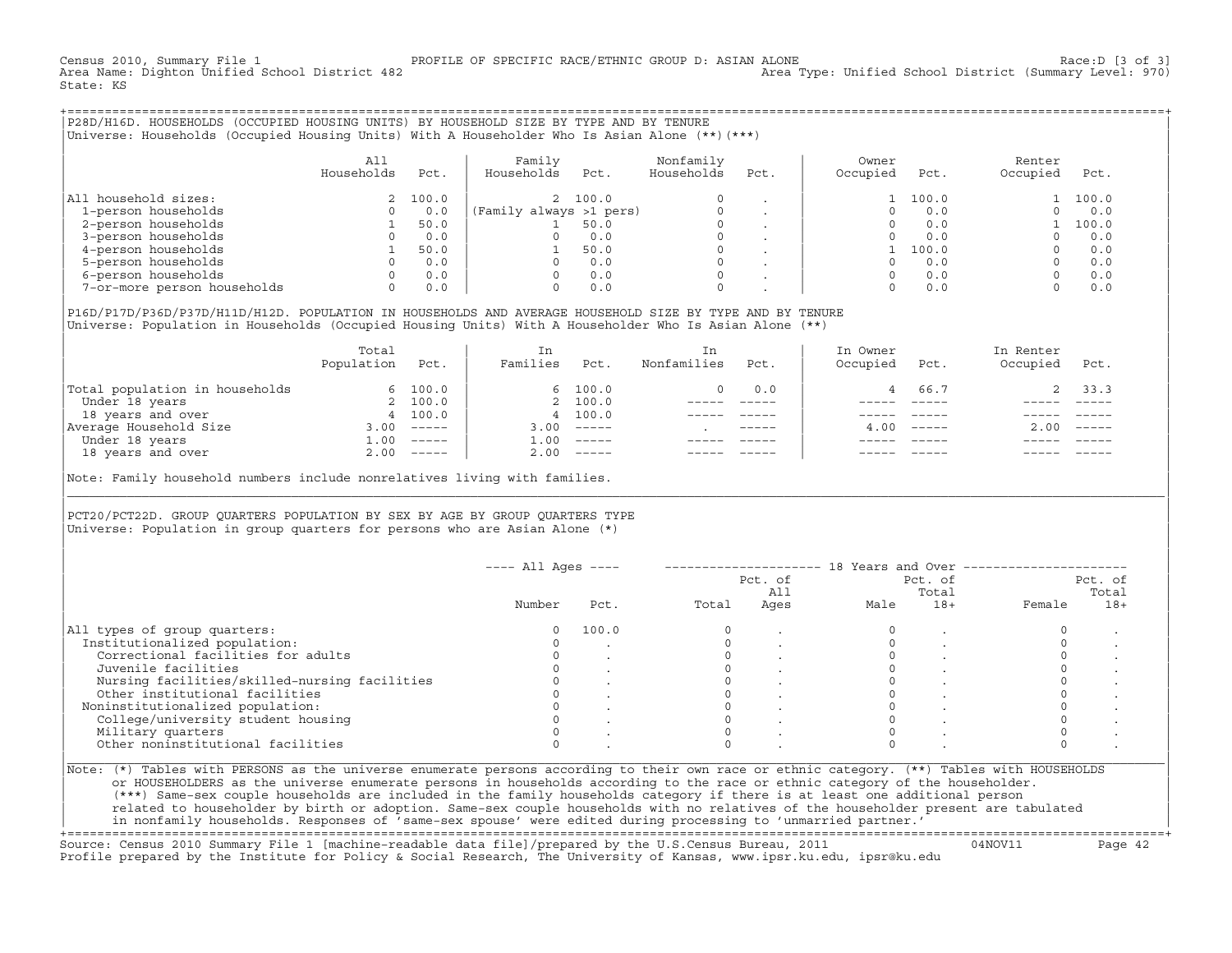Census 2010, Summary File 1 PROFILE OF SPECIFIC RACE/ETHNIC GROUP E: NAT HAWAIIAN/OTH PACIFIC ISLANDER ALONE<br>Area Name: Dighton Unified School District 482 Area Type: Unified School Dist State: KS

|                                                                   |                                                                                                                                                                                                                                                                            |            |               |                                    | P29/P29E. POPULATION SUMMARY BY RESIDENCE TYPE FOR DESIGNATED UNIVERSE                                                                                                                                                                 | P38E/39E. FAMILY TYPE BY PRESENCE AND AGE OF OWN OR RELATED CHILDREN                                                                               |               |                  |                       |
|-------------------------------------------------------------------|----------------------------------------------------------------------------------------------------------------------------------------------------------------------------------------------------------------------------------------------------------------------------|------------|---------------|------------------------------------|----------------------------------------------------------------------------------------------------------------------------------------------------------------------------------------------------------------------------------------|----------------------------------------------------------------------------------------------------------------------------------------------------|---------------|------------------|-----------------------|
| Universe: PERSONS Who Are Nat Hawaiian/Oth Pacific Islander Alone |                                                                                                                                                                                                                                                                            |            |               |                                    |                                                                                                                                                                                                                                        | Universe: Families With A Householder Who Is                                                                                                       |               |                  |                       |
|                                                                   |                                                                                                                                                                                                                                                                            |            |               |                                    |                                                                                                                                                                                                                                        | Nat Hawaiian/Oth Pacific Islander Alone (**)(***)                                                                                                  |               |                  |                       |
|                                                                   |                                                                                                                                                                                                                                                                            | Population |               |                                    | As % of Population of all Races                                                                                                                                                                                                        |                                                                                                                                                    |               |                  |                       |
| Total Persons:                                                    |                                                                                                                                                                                                                                                                            |            | $0.1$ % of    |                                    | 1,443                                                                                                                                                                                                                                  | By Presence of: Own Children                                                                                                                       |               | Related Children |                       |
|                                                                   |                                                                                                                                                                                                                                                                            |            |               |                                    |                                                                                                                                                                                                                                        |                                                                                                                                                    | Families Pct. | Families Pct.    |                       |
|                                                                   |                                                                                                                                                                                                                                                                            |            |               | $0.1% \tof 1,440$<br>$0.0% \tof 3$ |                                                                                                                                                                                                                                        |                                                                                                                                                    |               |                  |                       |
|                                                                   |                                                                                                                                                                                                                                                                            |            |               |                                    |                                                                                                                                                                                                                                        | All families:                                                                                                                                      |               |                  | 1 100.0               |
|                                                                   |                                                                                                                                                                                                                                                                            |            |               |                                    | P16-18E/P36-37E. HOUSEHOLDS/POPULATION IN HOUSEHOLDS BY HOUSEHOLD TYPE                                                                                                                                                                 |                                                                                                                                                    |               |                  | 1 100.0               |
|                                                                   |                                                                                                                                                                                                                                                                            |            |               |                                    | Universe: HOUSEHOLDERS Who Are Nat Hawaiian/Oth Pacific Islander Alone                                                                                                                                                                 |                                                                                                                                                    |               | $\Omega$         | 0.0                   |
|                                                                   |                                                                                                                                                                                                                                                                            |            |               |                                    | Average                                                                                                                                                                                                                                |                                                                                                                                                    |               | $\Omega$         | 0.0                   |
|                                                                   |                                                                                                                                                                                                                                                                            |            |               |                                    |                                                                                                                                                                                                                                        |                                                                                                                                                    |               |                  |                       |
|                                                                   |                                                                                                                                                                                                                                                                            |            | Households    | Population (**)                    | Size                                                                                                                                                                                                                                   |                                                                                                                                                    |               |                  | $0 \t 0.0$            |
| Total Households(**)                                              |                                                                                                                                                                                                                                                                            |            |               |                                    | 01 Households (**)<br>Under 18 years<br>18 years and over<br>18 years and over 18 years<br>18 years and over 18 years 18 years and over 18 years 18 years and over 18 years 18 years and over 19 years 18 years and over 19 years 18 y |                                                                                                                                                    |               |                  | $0 \t 0.0$            |
|                                                                   |                                                                                                                                                                                                                                                                            |            |               |                                    |                                                                                                                                                                                                                                        |                                                                                                                                                    |               |                  | 1 100.0               |
|                                                                   |                                                                                                                                                                                                                                                                            |            |               |                                    |                                                                                                                                                                                                                                        |                                                                                                                                                    |               |                  | $\Omega$<br>0.0       |
|                                                                   |                                                                                                                                                                                                                                                                            |            |               |                                    |                                                                                                                                                                                                                                        |                                                                                                                                                    |               |                  | $0 \t 0.0$            |
|                                                                   |                                                                                                                                                                                                                                                                            |            |               |                                    |                                                                                                                                                                                                                                        |                                                                                                                                                    |               |                  | $\Omega$<br>0.0       |
|                                                                   |                                                                                                                                                                                                                                                                            |            |               |                                    |                                                                                                                                                                                                                                        |                                                                                                                                                    |               |                  | $\Omega$<br>0.0       |
|                                                                   |                                                                                                                                                                                                                                                                            |            |               |                                    |                                                                                                                                                                                                                                        |                                                                                                                                                    |               |                  | $\overline{0}$<br>0.0 |
|                                                                   |                                                                                                                                                                                                                                                                            |            |               |                                    |                                                                                                                                                                                                                                        |                                                                                                                                                    |               | $\overline{0}$   | 0.0                   |
| P12E/P13E. POPULATION BY AGE AND SEX                              |                                                                                                                                                                                                                                                                            |            |               |                                    |                                                                                                                                                                                                                                        |                                                                                                                                                    |               | $\overline{0}$   | 0.0                   |
|                                                                   |                                                                                                                                                                                                                                                                            |            |               |                                    | Universe: Persons Who Are Nat Hawaiian/Oth Pacific Islander Alone (*)                                                                                                                                                                  |                                                                                                                                                    |               | $\Omega$         | 0.0                   |
|                                                                   |                                                                                                                                                                                                                                                                            |            |               |                                    |                                                                                                                                                                                                                                        |                                                                                                                                                    |               | $\overline{0}$   | 0.0                   |
|                                                                   | ---Both Sexes---                                                                                                                                                                                                                                                           |            | $---Male----$ |                                    | $---$ Female -----                                                                                                                                                                                                                     |                                                                                                                                                    |               | $\overline{0}$   | 0.0                   |
|                                                                   | Number Pct.                                                                                                                                                                                                                                                                |            |               | Number Pct.                        | Number Pct.                                                                                                                                                                                                                            |                                                                                                                                                    |               | $\Omega$         | 0.0                   |
|                                                                   |                                                                                                                                                                                                                                                                            |            |               |                                    |                                                                                                                                                                                                                                        |                                                                                                                                                    |               | $\mathbf{0}$     | 0.0                   |
| All Ages:                                                         |                                                                                                                                                                                                                                                                            |            |               |                                    |                                                                                                                                                                                                                                        |                                                                                                                                                    |               | $\Omega$         | 0.0                   |
|                                                                   |                                                                                                                                                                                                                                                                            |            |               |                                    |                                                                                                                                                                                                                                        |                                                                                                                                                    |               |                  |                       |
|                                                                   |                                                                                                                                                                                                                                                                            |            |               |                                    |                                                                                                                                                                                                                                        |                                                                                                                                                    |               |                  |                       |
|                                                                   |                                                                                                                                                                                                                                                                            |            |               |                                    |                                                                                                                                                                                                                                        |                                                                                                                                                    |               |                  |                       |
|                                                                   |                                                                                                                                                                                                                                                                            |            |               |                                    |                                                                                                                                                                                                                                        | P31E. RELATIONSHIP BY HOUSEHOLD TYPE FOR THE POPULATION UNDER 18 YEARS                                                                             |               |                  |                       |
|                                                                   |                                                                                                                                                                                                                                                                            |            |               |                                    |                                                                                                                                                                                                                                        | Universe: Persons under 18 who are                                                                                                                 |               |                  |                       |
|                                                                   |                                                                                                                                                                                                                                                                            |            |               |                                    |                                                                                                                                                                                                                                        | Nat Hawaiian/Oth Pacific Islander Alone (*)(***)                                                                                                   |               |                  |                       |
|                                                                   |                                                                                                                                                                                                                                                                            |            |               |                                    |                                                                                                                                                                                                                                        |                                                                                                                                                    |               | Number<br>Pct.   |                       |
|                                                                   |                                                                                                                                                                                                                                                                            |            |               |                                    |                                                                                                                                                                                                                                        |                                                                                                                                                    |               |                  |                       |
|                                                                   |                                                                                                                                                                                                                                                                            |            |               |                                    |                                                                                                                                                                                                                                        |                                                                                                                                                    |               |                  |                       |
|                                                                   |                                                                                                                                                                                                                                                                            |            |               |                                    |                                                                                                                                                                                                                                        | Total under 18:                                                                                                                                    |               | $\mathbf 0$      |                       |
|                                                                   |                                                                                                                                                                                                                                                                            |            |               |                                    |                                                                                                                                                                                                                                        | In households:                                                                                                                                     |               | $\mathbf 0$      |                       |
|                                                                   |                                                                                                                                                                                                                                                                            |            |               |                                    |                                                                                                                                                                                                                                        |                                                                                                                                                    |               | $\Omega$         |                       |
|                                                                   |                                                                                                                                                                                                                                                                            |            |               |                                    |                                                                                                                                                                                                                                        | Householder or spouse                                                                                                                              |               | $\Omega$         |                       |
|                                                                   |                                                                                                                                                                                                                                                                            |            |               |                                    |                                                                                                                                                                                                                                        | Related child:                                                                                                                                     |               | $\Omega$         |                       |
|                                                                   |                                                                                                                                                                                                                                                                            |            |               |                                    |                                                                                                                                                                                                                                        | Own child:                                                                                                                                         |               |                  |                       |
|                                                                   |                                                                                                                                                                                                                                                                            |            |               |                                    |                                                                                                                                                                                                                                        | In husband-wife families                                                                                                                           |               | $\circ$          |                       |
|                                                                   |                                                                                                                                                                                                                                                                            |            |               |                                    |                                                                                                                                                                                                                                        |                                                                                                                                                    |               | $\circ$          |                       |
|                                                                   |                                                                                                                                                                                                                                                                            |            |               |                                    |                                                                                                                                                                                                                                        | In other families (no spouse present):<br>Male householder<br>Male householder                                                                     |               | $\Omega$         |                       |
|                                                                   |                                                                                                                                                                                                                                                                            |            |               |                                    |                                                                                                                                                                                                                                        | Female householder                                                                                                                                 |               | $\Omega$         |                       |
|                                                                   |                                                                                                                                                                                                                                                                            |            |               |                                    |                                                                                                                                                                                                                                        | Other relatives:                                                                                                                                   |               | $\Omega$         |                       |
|                                                                   |                                                                                                                                                                                                                                                                            |            |               |                                    |                                                                                                                                                                                                                                        | Grandchild                                                                                                                                         |               | $\circ$          |                       |
|                                                                   |                                                                                                                                                                                                                                                                            |            |               |                                    |                                                                                                                                                                                                                                        | Other relatives                                                                                                                                    |               | $\circ$          |                       |
|                                                                   |                                                                                                                                                                                                                                                                            |            |               |                                    |                                                                                                                                                                                                                                        | Nonrelatives                                                                                                                                       |               | $\circ$          |                       |
|                                                                   |                                                                                                                                                                                                                                                                            |            |               |                                    |                                                                                                                                                                                                                                        | In group quarters:                                                                                                                                 |               | $\circ$          |                       |
|                                                                   |                                                                                                                                                                                                                                                                            |            |               |                                    |                                                                                                                                                                                                                                        | Institutionalized population                                                                                                                       |               | $\Omega$         |                       |
|                                                                   |                                                                                                                                                                                                                                                                            |            |               |                                    |                                                                                                                                                                                                                                        | Noninstitutionalized population                                                                                                                    |               | $\Omega$         |                       |
| $0$ to $17$                                                       | Number FCC.<br>11 Ages: 1 100.0<br>5 to 9<br>5 to 9<br>10 to 14<br>15 to 17<br>20<br>21<br>22 to 24<br>25 to 29<br>25 to 29<br>30 to 34<br>35 to 29<br>30 to 34<br>45 to 44<br>45 to 49<br>50 to 54<br>45 to 49<br>50 to 54<br>55 to 59<br>60 and 61<br>62 to 64<br>65 and |            |               | $\overline{0}$<br>0.0              | $\circ$                                                                                                                                                                                                                                | Note: (*) Tables with PERSONS as the universe enumerate persons according                                                                          |               |                  |                       |
| 18 to 64                                                          |                                                                                                                                                                                                                                                                            |            |               | $\Omega$<br>0.0                    | $\circ$                                                                                                                                                                                                                                | to their own race or ethnic category. (**) Tables with HOUSEHOLDS or                                                                               |               |                  |                       |
|                                                                   |                                                                                                                                                                                                                                                                            |            |               |                                    | $\Omega$                                                                                                                                                                                                                               |                                                                                                                                                    |               |                  |                       |
| 65 plus                                                           | $\begin{array}{ccc} 0 & 0.0 \ 0 & 0.0 \ 1 & 100.0 \end{array}$                                                                                                                                                                                                             |            | 1 100.0       |                                    |                                                                                                                                                                                                                                        | HOUSEHOLDERS as the universe enumerate persons in households according                                                                             |               |                  |                       |
| Median Aqe                                                        | 73.5                                                                                                                                                                                                                                                                       |            | $73.5$ 0.0    |                                    |                                                                                                                                                                                                                                        | to the race or ethnic category of the householder. (***) Responses of<br>  'same-sex spouse' were edited during processing to 'unmarried partner.' |               |                  |                       |

Source: Census 2010 Summary File 1 [machine-readable data file]/prepared by the U.S.Census Bureau, 2011 Page 43<br>Profile prepared by the Institute for Policy & Social Research, The University of Kansas, www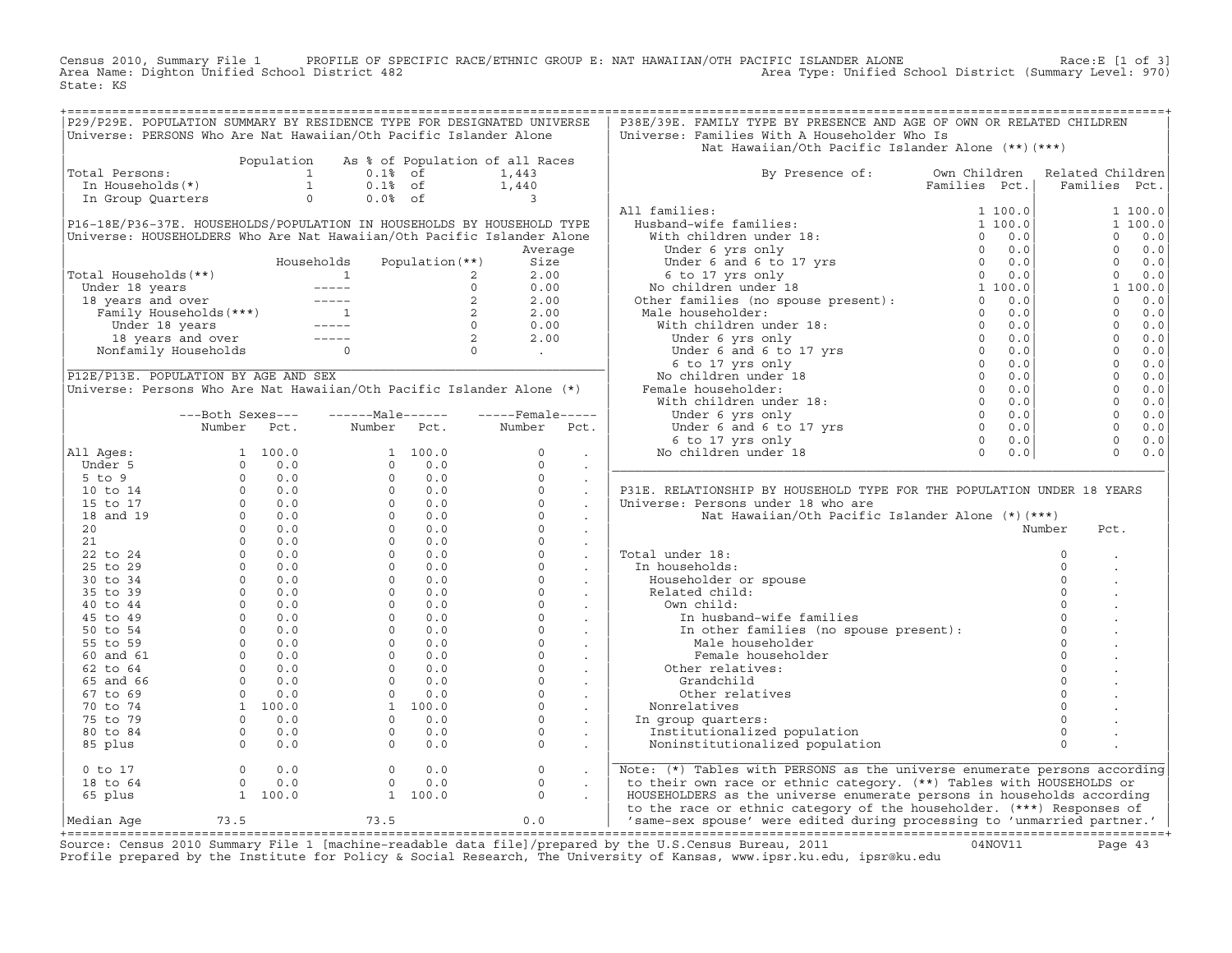Census 2010, Summary File 1 PROFILE OF SPECIFIC RACE/ETHNIC GROUP E: NAT HAWAIIAN/OTH PACIFIC ISLANDER ALONE<br>Area Name: Dighton Unified School District 482 Area Type: Unified School Dist State: KS

| P29E/P34E. RELATIONSHIP BY HOUSEHOLD TYPE FOR ALL PERSONS & PERSONS 65+       |                      |            |                                  |                      |                           | PCT14E. PRESENCE OF MULTIGENERATIONAL HOUSEHOLDS                  |                                  |                         |                 |                      |
|-------------------------------------------------------------------------------|----------------------|------------|----------------------------------|----------------------|---------------------------|-------------------------------------------------------------------|----------------------------------|-------------------------|-----------------|----------------------|
| Universe: Persons Who Are Nat Hawaiian/Oth Pacific Islander Alone (*) (***)   |                      |            |                                  |                      |                           | Universe: Households With A Householder Who Is                    |                                  |                         |                 |                      |
|                                                                               |                      |            |                                  |                      |                           | Nat Hawaiian/Oth Pacific Islander Alone (**)                      |                                  |                         | Number          | Pct.                 |
|                                                                               | All Ages<br>Number   | Pct.       |                                  | Number               | 65 years and over<br>Pct. |                                                                   |                                  |                         |                 |                      |
|                                                                               |                      |            |                                  |                      |                           | Total:                                                            |                                  |                         |                 | 1 100.0              |
| Total:                                                                        | $\mathbf{1}$         | 100.0      |                                  | $\mathbf{1}$         | 100.0                     | Household has 3 or more generations                               |                                  |                         | $\Omega$        | 0.0                  |
| In households:                                                                | $\mathbf{1}$         | 100.0      |                                  | $\mathbf{1}$         | 100.0                     | Household does not have 3+ generations                            |                                  |                         |                 | 1 100.0              |
| In family households:                                                         | $\mathbf{1}$         | 100.0      |                                  | $\mathbf{1}$         | 100.0                     |                                                                   |                                  |                         |                 |                      |
| Householder:                                                                  |                      | 1 100.0    |                                  | $\mathbf{1}$         | 100.0                     |                                                                   |                                  |                         |                 |                      |
| Male                                                                          | $\mathbf{1}$         | 100.0      |                                  | $\mathbf{1}$         | 100.0                     |                                                                   |                                  |                         |                 |                      |
| Female                                                                        | $\Omega$             | 0.0        |                                  | $\Omega$             | 0.0                       |                                                                   |                                  |                         |                 |                      |
| Spouse                                                                        | $\circ$              | 0.0        |                                  | $\Omega$             | 0.0                       | PCT19E. NONRELATIVES BY HOUSEHOLD TYPE (*) (***)                  |                                  |                         |                 |                      |
| Parent                                                                        | $\Omega$             | 0.0        |                                  | $\Omega$             | 0.0                       | Universe: Nonrelatives who are                                    |                                  |                         |                 |                      |
| Parent-in-law                                                                 | $\circ$              | 0.0        |                                  | $\Omega$             | 0.0                       | Nat Hawaiian/Oth Pacific Islander Alone (Total: 0)                |                                  |                         |                 |                      |
| Child:                                                                        | $\Omega$             | 0.0        |                                  |                      |                           |                                                                   |                                  |                         |                 |                      |
| Biological                                                                    | $\Omega$             | 0.0        |                                  |                      |                           |                                                                   | In Family                        |                         | In Nonfamily    |                      |
| Adopted                                                                       | $\mathbf{0}$         | 0.0        |                                  |                      |                           |                                                                   | Households                       |                         | Households      |                      |
| Step                                                                          | $\Omega$             | 0.0        |                                  |                      |                           |                                                                   | Number Pct.                      |                         | Number          | Pct.                 |
| Grandchild                                                                    | $\Omega$             | 0.0        |                                  |                      |                           |                                                                   |                                  |                         |                 |                      |
| Brother or sister                                                             |                      | 0.0        |                                  |                      |                           | Nonrelatives:                                                     | $\Omega$                         | 100.0                   |                 | 0 100.0              |
| Son-in-law/daughter-in-law                                                    | $\Omega$             | 0.0        |                                  |                      |                           | Roomer or boarder                                                 | $\Omega$                         | <b>Contract</b>         | $\Omega$        |                      |
| Other relatives (#)                                                           | $\Omega$             | 0.0        |                                  | $\Omega$             | 0.0                       | Housemate or roommate                                             | $\Omega$                         | $\sim 100$ km s $^{-1}$ | $\Omega$        | $\sim$               |
| Nonrelatives                                                                  | $\Omega$             | 0.0        |                                  | $\Omega$             | 0.0                       | Unmarried partner                                                 | $\overline{0}$<br>$\overline{0}$ | $\sim 100$ km s $^{-1}$ | $\Omega$        | $\sim$               |
| In nonfamily households:                                                      | $\Omega$             | 0.0        |                                  | $\Omega$             | 0.0                       | Other nonrelatives                                                |                                  | $\mathbf{r}$            | $\Omega$        |                      |
| Male householder:                                                             | $\Omega$<br>$\Omega$ | 0.0<br>0.0 |                                  | $\Omega$<br>$\Omega$ | 0.0<br>0.0                |                                                                   |                                  |                         |                 |                      |
| Living alone                                                                  | $\Omega$             | 0.0        |                                  | $\Omega$             | 0.0                       |                                                                   |                                  |                         |                 |                      |
| Not living alone<br>Female householder:                                       | $\Omega$             | 0.0        |                                  | $\Omega$             | 0.0                       | H17E. HOUSING UNITS BY HOUSEHOLDER'S AGE AND TENURE               |                                  |                         |                 |                      |
| Living alone                                                                  | $\Omega$             | 0.0        |                                  | $\Omega$             | 0.0                       | Universe: Occupied Housing Units With A Householder Who Is        |                                  |                         |                 |                      |
| Not living alone                                                              | $\Omega$             | 0.0        |                                  | $\Omega$             | 0.0                       | Nat Hawaiian/Oth Pacific Islander Alone (**)                      |                                  |                         |                 |                      |
| Nonrelatives                                                                  | $\Omega$             | 0.0        |                                  | $\Omega$             | 0.0                       |                                                                   |                                  |                         |                 |                      |
| In group quarters:                                                            | $\Omega$             | 0.0        |                                  | $\Omega$             | 0.0                       | Age of                                                            | Owner Occupied                   |                         | Renter Occupied |                      |
| Institutionalized                                                             | $\Omega$             | 0.0        |                                  | $\Omega$             | 0.0                       | Householder                                                       | Number Pct.                      |                         | Number          | Pct.                 |
| Noninstitutionalized                                                          | $\Omega$             | 0.0        |                                  | $\Omega$             | 0.0                       |                                                                   |                                  |                         |                 |                      |
|                                                                               |                      |            |                                  |                      |                           | All Ages:                                                         |                                  | 1, 100, 0               | $\Omega$        | 100.0                |
| (#) For 65 yrs & over, includes children, siblings, etc. not shown separately |                      |            |                                  |                      |                           | 15 to 24                                                          | $\Omega$                         | 0.0                     | $\Omega$        |                      |
|                                                                               |                      |            |                                  |                      |                           | 25 to 34                                                          | $\Omega$                         | 0.0                     | $\Omega$        |                      |
|                                                                               |                      |            |                                  |                      |                           | 35 to 44                                                          | $\Omega$                         | 0.0                     | $\Omega$        | $\ddot{\phantom{a}}$ |
|                                                                               |                      |            |                                  |                      |                           | 45 to 54                                                          | $\Omega$                         | 0.0                     | $\Omega$        | $\ddot{\phantom{a}}$ |
| P18E. HOUSEHOLD TYPE                                                          |                      |            |                                  |                      |                           | 55 to 59                                                          | $\Omega$                         | 0.0                     | $\Omega$        |                      |
| Universe: Households with a Householder Who is                                |                      |            |                                  |                      |                           | 60 to 64                                                          | $\Omega$                         | 0.0                     | $\Omega$        |                      |
| Nat Hawaiian/Oth Pacific Islander Alone (**)                                  |                      |            |                                  |                      |                           | 65 to 74                                                          |                                  | 1 100.0                 | $\Omega$        |                      |
|                                                                               |                      |            | Number                           | Pct.                 |                           | 75 to 84                                                          | $\Omega$                         | 0.0                     | $\mathbf 0$     |                      |
|                                                                               |                      |            |                                  |                      |                           | 85 and over                                                       | $\Omega$                         | 0.0                     | $\Omega$        |                      |
| Total:                                                                        |                      |            |                                  | 1 100.0              |                           |                                                                   |                                  |                         |                 |                      |
| Family households (***) :                                                     |                      |            |                                  | 1 100.0              |                           |                                                                   |                                  |                         |                 |                      |
| Husband-wife families                                                         |                      |            |                                  | 1 100.0              |                           | Note: $(*)$ Tables with PERSONS as the universe enumerate persons |                                  |                         |                 |                      |
| Other families:                                                               |                      |            | $\Omega$                         | 0.0                  |                           | according to their own race or ethnic category. (**) Tables with  |                                  |                         |                 |                      |
| Male householder, no wife present                                             |                      |            | $\overline{0}$<br>$\overline{0}$ | 0.0                  |                           | HOUSEHOLDS or HOUSEHOLDERS as the universe enumerate persons in   |                                  |                         |                 |                      |
| Female householder, no husband present                                        |                      |            | $\Omega$                         | 0.0                  |                           | households according to the race or ethnic category of the        |                                  |                         |                 |                      |
| Nonfamily households:                                                         |                      |            | $\overline{0}$                   | 0.0                  |                           | householder. (***) Responses of 'same-sex spouse' were edited     |                                  |                         |                 |                      |
| Householder living alone<br>Householder not living alone                      |                      |            | $\bigcap$                        | 0.0<br>0.0           |                           | during processing to 'unmarried partner.'                         |                                  |                         |                 |                      |
|                                                                               |                      |            |                                  |                      |                           |                                                                   |                                  |                         |                 |                      |
|                                                                               |                      |            |                                  |                      |                           |                                                                   |                                  |                         |                 |                      |
|                                                                               |                      |            |                                  |                      |                           |                                                                   |                                  |                         |                 |                      |

+===================================================================================================================================================+Source: Census 2010 Summary File 1 [machine−readable data file]/prepared by the U.S.Census Bureau, 2011 04NOV11 Page 44 Profile prepared by the Institute for Policy & Social Research, The University of Kansas, www.ipsr.ku.edu, ipsr@ku.edu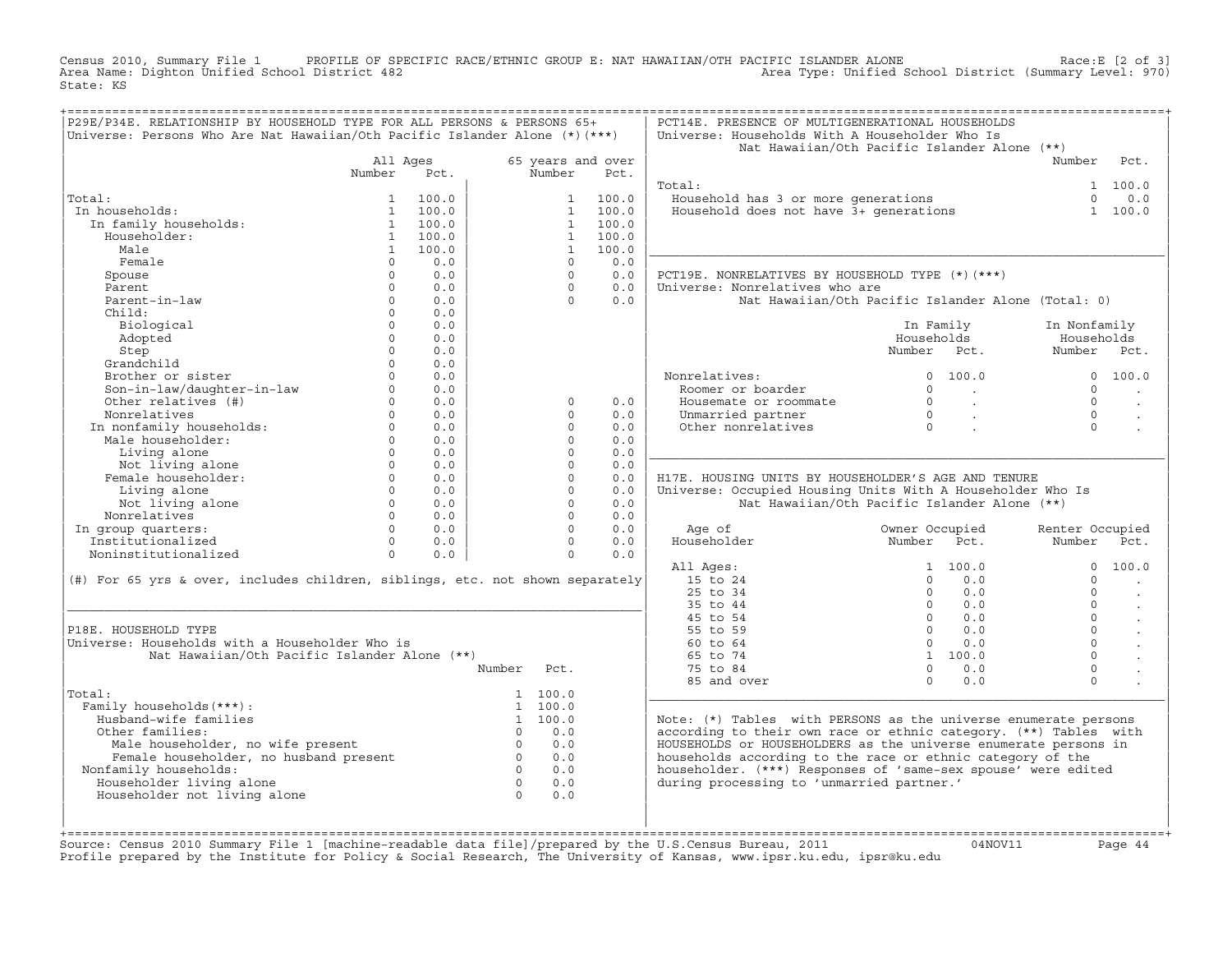Census 2010, Summary File 1 PROFILE OF SPECIFIC RACE/ETHNIC GROUP E: NAT HAWAIIAN/OTH PACIFIC ISLANDER ALONE Race:E [3 of 3]<br>Area Name: Dighton Unified School District 482 Area Type: Unified School District (Summary Level: 970) State: KS

+===================================================================================================================================================+|P28E/H16E. HOUSEHOLDS (OCCUPIED HOUSING UNITS) BY HOUSEHOLD SIZE BY TYPE AND BY TENURE | |Universe: Households (Occupied Housing Units) With A Householder Who Is Nat Hawaiian/Oth Pacific Islander Alone (\*\*)(\*\*\*) |

|                             | A11<br>Households | Pct.  | Family<br>Households    | Pct.  | Nonfamily<br>Households | Pct.                     | Owner<br>Occupied | Pct.  | Renter<br>Occupied | Pct. |
|-----------------------------|-------------------|-------|-------------------------|-------|-------------------------|--------------------------|-------------------|-------|--------------------|------|
| All household sizes:        |                   | 100.0 |                         | 100.0 | $\Omega$                |                          |                   | 100.0 |                    |      |
| 1-person households         |                   | 0.0   | (Family always >1 pers) |       |                         |                          |                   | 0.0   |                    |      |
| 2-person households         |                   | 100.0 |                         | 100.0 |                         |                          |                   | 100.0 |                    |      |
| 3-person households         |                   | 0.0   |                         | 0.0   |                         | $\overline{\phantom{a}}$ |                   | 0.0   |                    |      |
| 4-person households         |                   | 0.0   |                         | 0.0   | $\Omega$                |                          |                   | 0.0   |                    |      |
| 5-person households         |                   | 0.0   |                         | 0.0   |                         |                          |                   | 0.0   |                    |      |
| 6-person households         |                   | 0.0   |                         | 0.0   | $\Omega$                |                          |                   | 0.0   |                    |      |
| 7-or-more person households | $\Omega$          | 0.0   |                         | 0.0   | 0                       |                          |                   | 0.0   |                    |      |

|P16E/P17E/P36E/P37E/H11E/H12E. POPULATION IN HOUSEHOLDS AND AVERAGE HOUSEHOLD SIZE BY TYPE AND BY TENURE | |Universe: Population in Households (Occupied Housing Units) With A Householder Who Is Nat Hawaiian/Oth Pacific Islander Alone (\*\*) |

|                                | Total<br>Population | Pct.         | In<br>Families | Pct.     | In.<br>Nonfamilies | Pct.        | In Owner<br>Occupied | Pct.                      | In Renter<br>Occupied | Pct.     |
|--------------------------------|---------------------|--------------|----------------|----------|--------------------|-------------|----------------------|---------------------------|-----------------------|----------|
| Total population in households |                     | 2 100.0      |                | 2 100.0  |                    | 0.0         |                      | 2 100.0                   |                       | 0.0      |
| Under 18 years                 | $\Omega$            | 100.0        |                |          |                    |             |                      |                           |                       |          |
| 18 years and over              |                     | 2 100.0      |                | 2 100.0  |                    |             |                      |                           |                       |          |
| Average Household Size         | 2.00                | $------$     | 2.00           |          |                    | $- - - - -$ | 200                  | $\qquad \qquad - - - - -$ | 0.00                  | $------$ |
| Under 18 years                 | 0.00                | $------$     | 0.00           | $------$ |                    |             |                      |                           |                       |          |
| 18 years and over              |                     | $2.00$ ----- | 2.00           |          |                    |             |                      | $- - - - -$               |                       | $------$ |
|                                |                     |              |                |          |                    |             |                      |                           |                       |          |

Note: Family household numbers include nonrelatives living with families.

| | PCT20/PCT22E. GROUP OUARTERS POPULATION BY SEX BY AGE BY GROUP OUARTERS TYPE |Universe: Population in group quarters for persons who are Nat Hawaiian/Oth Pacific Islander Alone (\*) |

|                                               |        |       |       | Pct. of<br>All |      | Pct. of<br>Total | Pct. of<br>Total |       |  |
|-----------------------------------------------|--------|-------|-------|----------------|------|------------------|------------------|-------|--|
|                                               | Number | Pct.  | Total | Ages           | Male | $18+$            | Female           | $18+$ |  |
| All types of group quarters:                  |        | 100.0 |       |                |      |                  |                  |       |  |
| Institutionalized population:                 |        |       |       |                |      |                  |                  |       |  |
| Correctional facilities for adults            |        |       |       |                |      |                  |                  |       |  |
| Juvenile facilities                           |        |       |       |                |      |                  |                  |       |  |
| Nursing facilities/skilled-nursing facilities |        |       |       |                |      |                  |                  |       |  |
| Other institutional facilities                |        |       |       |                |      |                  |                  |       |  |
| Noninstitutionalized population:              |        |       |       |                |      |                  |                  |       |  |
| College/university student housing            |        |       |       |                |      |                  |                  |       |  |
| Military quarters                             |        |       |       |                |      |                  |                  |       |  |
| Other noninstitutional facilities             |        |       |       |                |      |                  |                  |       |  |

|\_\_\_\_\_\_\_\_\_\_\_\_\_\_\_\_\_\_\_\_\_\_\_\_\_\_\_\_\_\_\_\_\_\_\_\_\_\_\_\_\_\_\_\_\_\_\_\_\_\_\_\_\_\_\_\_\_\_\_\_\_\_\_\_\_\_\_\_\_\_\_\_\_\_\_\_\_\_\_\_\_\_\_\_\_\_\_\_\_\_\_\_\_\_\_\_\_\_\_\_\_\_\_\_\_\_\_\_\_\_\_\_\_\_\_\_\_\_\_\_\_\_\_\_\_\_\_\_\_\_\_\_\_\_\_\_\_\_\_\_\_\_\_\_\_\_\_|

| |

ERS as the universe enumerate persons in households according to the race or ethnic category of the householder. | (\*\*\*) Same−sex couple households are included in the family households category if there is at least one additional person | | related to householder by birth or adoption. Same−sex couple households with no relatives of the householder present are tabulated | | in nonfamily households. Responses of 'same−sex spouse' were edited during processing to 'unmarried partner.' | +===================================================================================================================================================+

Source: Census 2010 Summary File 1 [machine−readable data file]/prepared by the U.S.Census Bureau, 2011 04NOV11 Page 45 Profile prepared by the Institute for Policy & Social Research, The University of Kansas, www.ipsr.ku.edu, ipsr@ku.edu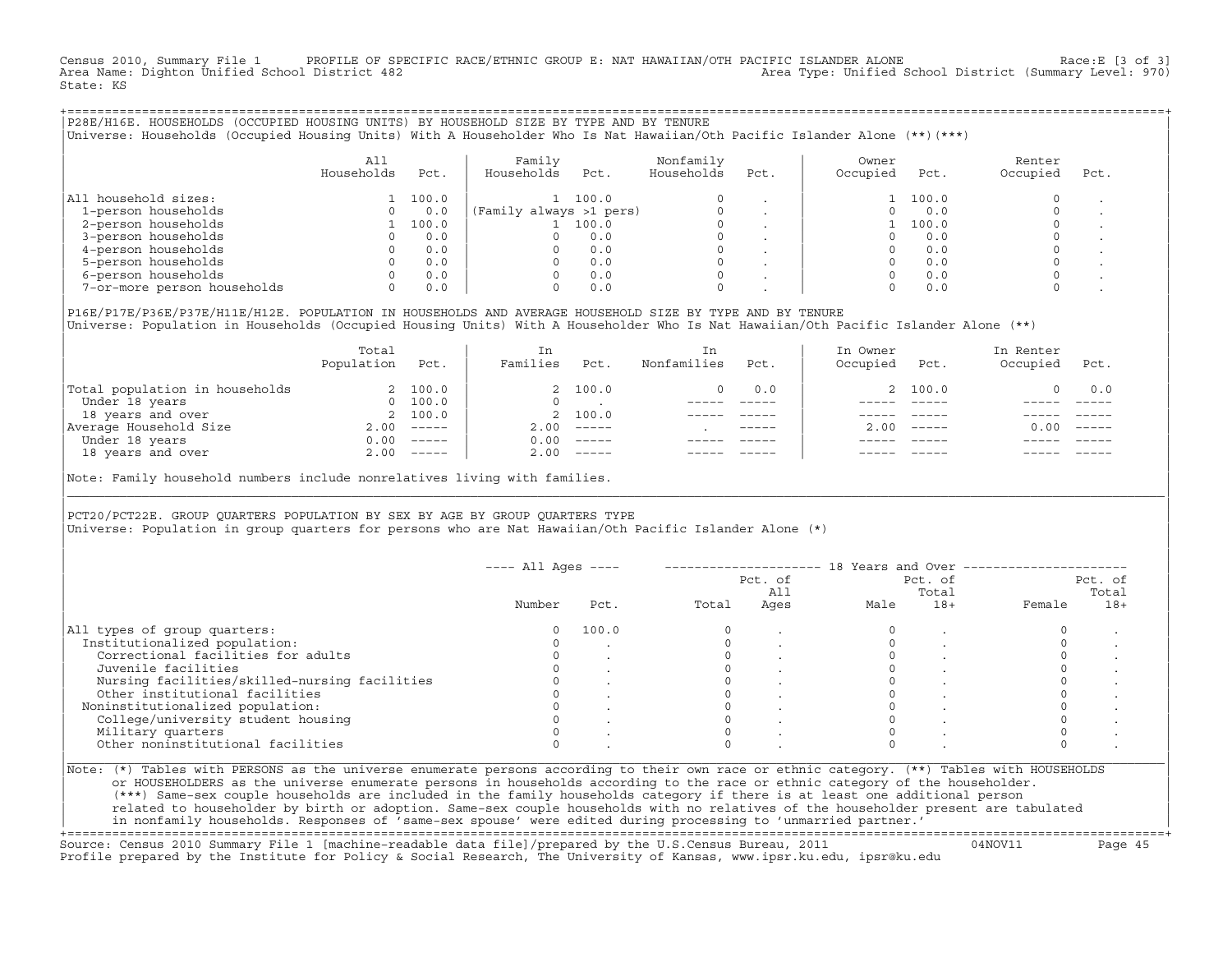Census 2010, Summary File 1 PROFILE OF SPECIFIC RACE/ETHNIC GROUP F: SOME OTHER RACE ALONE RACE OF SPACE:F [1 of 3]<br>Area Name: Dighton Unified School District 482 Area Type: Unified School District (Summary Level: 970) Area Type: Unified School District (Summary Level: 970) State: KS

| P29/P29F. POPULATION SUMMARY BY RESIDENCE TYPE FOR DESIGNATED UNIVERSE                                                                                                                                                                                                                                                                                                |  |  |  | P38F/39F. FAMILY TYPE BY PRESENCE AND AGE OF OWN OR RELATED CHILDREN                                                                                                                                                                 |  |        |      |  |
|-----------------------------------------------------------------------------------------------------------------------------------------------------------------------------------------------------------------------------------------------------------------------------------------------------------------------------------------------------------------------|--|--|--|--------------------------------------------------------------------------------------------------------------------------------------------------------------------------------------------------------------------------------------|--|--------|------|--|
| Universe: PERSONS Who Are Some Other Race Alone                                                                                                                                                                                                                                                                                                                       |  |  |  | Universe: Families With A Householder Who Is                                                                                                                                                                                         |  |        |      |  |
|                                                                                                                                                                                                                                                                                                                                                                       |  |  |  | Some Other Race Alone (**) (***)                                                                                                                                                                                                     |  |        |      |  |
|                                                                                                                                                                                                                                                                                                                                                                       |  |  |  |                                                                                                                                                                                                                                      |  |        |      |  |
| Total Persons:                                                                                                                                                                                                                                                                                                                                                        |  |  |  | By Presence of: Own Children Related Children<br>Families Pct.   Families Pct.                                                                                                                                                       |  |        |      |  |
|                                                                                                                                                                                                                                                                                                                                                                       |  |  |  |                                                                                                                                                                                                                                      |  |        |      |  |
|                                                                                                                                                                                                                                                                                                                                                                       |  |  |  |                                                                                                                                                                                                                                      |  |        |      |  |
|                                                                                                                                                                                                                                                                                                                                                                       |  |  |  |                                                                                                                                                                                                                                      |  |        |      |  |
|                                                                                                                                                                                                                                                                                                                                                                       |  |  |  |                                                                                                                                                                                                                                      |  |        |      |  |
|                                                                                                                                                                                                                                                                                                                                                                       |  |  |  |                                                                                                                                                                                                                                      |  |        |      |  |
|                                                                                                                                                                                                                                                                                                                                                                       |  |  |  |                                                                                                                                                                                                                                      |  |        |      |  |
|                                                                                                                                                                                                                                                                                                                                                                       |  |  |  |                                                                                                                                                                                                                                      |  |        |      |  |
|                                                                                                                                                                                                                                                                                                                                                                       |  |  |  |                                                                                                                                                                                                                                      |  |        |      |  |
|                                                                                                                                                                                                                                                                                                                                                                       |  |  |  |                                                                                                                                                                                                                                      |  |        |      |  |
|                                                                                                                                                                                                                                                                                                                                                                       |  |  |  |                                                                                                                                                                                                                                      |  |        |      |  |
|                                                                                                                                                                                                                                                                                                                                                                       |  |  |  |                                                                                                                                                                                                                                      |  |        |      |  |
|                                                                                                                                                                                                                                                                                                                                                                       |  |  |  |                                                                                                                                                                                                                                      |  |        |      |  |
|                                                                                                                                                                                                                                                                                                                                                                       |  |  |  |                                                                                                                                                                                                                                      |  |        |      |  |
|                                                                                                                                                                                                                                                                                                                                                                       |  |  |  |                                                                                                                                                                                                                                      |  |        |      |  |
|                                                                                                                                                                                                                                                                                                                                                                       |  |  |  |                                                                                                                                                                                                                                      |  |        |      |  |
|                                                                                                                                                                                                                                                                                                                                                                       |  |  |  |                                                                                                                                                                                                                                      |  |        |      |  |
|                                                                                                                                                                                                                                                                                                                                                                       |  |  |  |                                                                                                                                                                                                                                      |  |        |      |  |
|                                                                                                                                                                                                                                                                                                                                                                       |  |  |  |                                                                                                                                                                                                                                      |  |        |      |  |
|                                                                                                                                                                                                                                                                                                                                                                       |  |  |  |                                                                                                                                                                                                                                      |  |        |      |  |
|                                                                                                                                                                                                                                                                                                                                                                       |  |  |  |                                                                                                                                                                                                                                      |  |        |      |  |
|                                                                                                                                                                                                                                                                                                                                                                       |  |  |  |                                                                                                                                                                                                                                      |  |        |      |  |
|                                                                                                                                                                                                                                                                                                                                                                       |  |  |  |                                                                                                                                                                                                                                      |  |        |      |  |
|                                                                                                                                                                                                                                                                                                                                                                       |  |  |  | P31F. RELATIONSHIP BY HOUSEHOLD TYPE FOR THE POPULATION UNDER 18 YEARS                                                                                                                                                               |  |        |      |  |
|                                                                                                                                                                                                                                                                                                                                                                       |  |  |  | Universe: Persons under 18 who are                                                                                                                                                                                                   |  |        |      |  |
|                                                                                                                                                                                                                                                                                                                                                                       |  |  |  | Some Other Race Alone (*) (***)                                                                                                                                                                                                      |  |        |      |  |
|                                                                                                                                                                                                                                                                                                                                                                       |  |  |  |                                                                                                                                                                                                                                      |  | Number | Pct. |  |
|                                                                                                                                                                                                                                                                                                                                                                       |  |  |  |                                                                                                                                                                                                                                      |  |        |      |  |
|                                                                                                                                                                                                                                                                                                                                                                       |  |  |  |                                                                                                                                                                                                                                      |  |        |      |  |
|                                                                                                                                                                                                                                                                                                                                                                       |  |  |  |                                                                                                                                                                                                                                      |  |        |      |  |
|                                                                                                                                                                                                                                                                                                                                                                       |  |  |  |                                                                                                                                                                                                                                      |  |        |      |  |
|                                                                                                                                                                                                                                                                                                                                                                       |  |  |  |                                                                                                                                                                                                                                      |  |        |      |  |
|                                                                                                                                                                                                                                                                                                                                                                       |  |  |  |                                                                                                                                                                                                                                      |  |        |      |  |
|                                                                                                                                                                                                                                                                                                                                                                       |  |  |  |                                                                                                                                                                                                                                      |  |        |      |  |
|                                                                                                                                                                                                                                                                                                                                                                       |  |  |  |                                                                                                                                                                                                                                      |  |        |      |  |
|                                                                                                                                                                                                                                                                                                                                                                       |  |  |  | Number Pct<br>18:<br>0 In households:<br>8 (and the spown of the spown of the spown of the spown of the spown of the spown of the spown of the spown of the spown of the spown of the spown of the spown of the spown of the spown o |  |        |      |  |
|                                                                                                                                                                                                                                                                                                                                                                       |  |  |  |                                                                                                                                                                                                                                      |  |        |      |  |
|                                                                                                                                                                                                                                                                                                                                                                       |  |  |  |                                                                                                                                                                                                                                      |  |        |      |  |
|                                                                                                                                                                                                                                                                                                                                                                       |  |  |  |                                                                                                                                                                                                                                      |  |        |      |  |
|                                                                                                                                                                                                                                                                                                                                                                       |  |  |  |                                                                                                                                                                                                                                      |  |        |      |  |
|                                                                                                                                                                                                                                                                                                                                                                       |  |  |  |                                                                                                                                                                                                                                      |  |        |      |  |
|                                                                                                                                                                                                                                                                                                                                                                       |  |  |  |                                                                                                                                                                                                                                      |  |        |      |  |
|                                                                                                                                                                                                                                                                                                                                                                       |  |  |  | Other relatives: 0 0.0<br>Grandchild 0 0.0<br>Other relatives 0 0.0<br>Nonrelatives 0 0.0<br>Nonrelatives 1 25.0<br>In group quarters: 0 0.0<br>Institutionalized population 0 0.0<br>Noninstitutionalized population 0 0.0          |  |        |      |  |
| $\begin{array}{ l l l l } \hline & \text{Number} & \text{Pct.} & \text{Number} & \text{Pct.} & \text{Number} & \text{Pct.} \\ \hline \text{111 } \text{Ages}: & 6 & 100.0 & 1 & 100.0 \\ \text{5 to 9} & 1 & 16.7 & 5 & 100.0 & 1 & 100.0 \\ \text{5 to 9} & 2 & 33.3 & 2 & 40.0 & 0 & 0.0 \\ \text{10 to 14} & 0 & 0.0 & 0 & 0.0 & 0 & 0.0 \\ \text{15 to 17} & 1 &$ |  |  |  |                                                                                                                                                                                                                                      |  |        |      |  |
|                                                                                                                                                                                                                                                                                                                                                                       |  |  |  |                                                                                                                                                                                                                                      |  |        |      |  |
|                                                                                                                                                                                                                                                                                                                                                                       |  |  |  |                                                                                                                                                                                                                                      |  |        |      |  |
|                                                                                                                                                                                                                                                                                                                                                                       |  |  |  |                                                                                                                                                                                                                                      |  |        |      |  |
|                                                                                                                                                                                                                                                                                                                                                                       |  |  |  |                                                                                                                                                                                                                                      |  |        |      |  |

+===================================================================================================================================================+Source: Census 2010 Summary File 1 [machine−readable data file]/prepared by the U.S.Census Bureau, 2011 04NOV11 Page 46 Profile prepared by the Institute for Policy & Social Research, The University of Kansas, www.ipsr.ku.edu, ipsr@ku.edu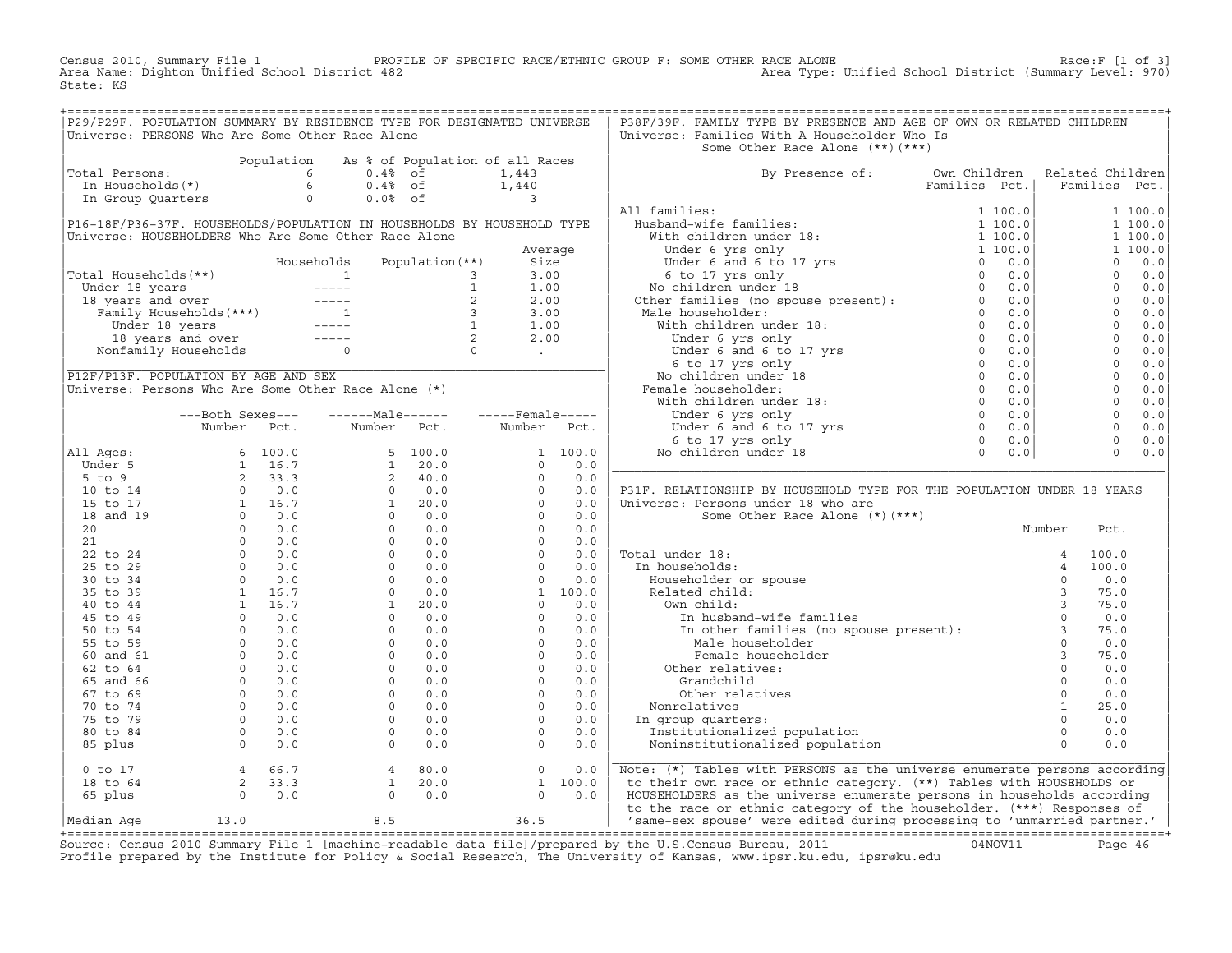Census 2010, Summary File 1 PROFILE OF SPECIFIC RACE/ETHNIC GROUP F: SOME OTHER RACE ALONE RACE OF SPECIFIC RACE ALONE<br>Area Name: Dighton Unified School District 482 Area Type: Unified School District (Summary Level: 970) Area Type: Unified School District (Summary Level: 970) State: KS

| Universe: Persons Who Are Some Other Race Alone $(*)$ $(***)$<br>All Ages |                                                                                       |                                                                                                                                                                                                                                                                                                                                                                                                                                                                                                                                                                           |                   |                                                                                                                                                                                                                                                                                                                                                                                                                       | Universe: Households With A Householder Who Is<br>Some Other Race Alone (**)                                                     |                                                                                                                                                                                               |                                                                                                                                                                                                                                                                                                                         |                                                                                                                                                                                                                                                                                                                                                                                                                                                                                                                                                                                                                                                                                                                                                                                                                                                                                                                                                                                    |
|---------------------------------------------------------------------------|---------------------------------------------------------------------------------------|---------------------------------------------------------------------------------------------------------------------------------------------------------------------------------------------------------------------------------------------------------------------------------------------------------------------------------------------------------------------------------------------------------------------------------------------------------------------------------------------------------------------------------------------------------------------------|-------------------|-----------------------------------------------------------------------------------------------------------------------------------------------------------------------------------------------------------------------------------------------------------------------------------------------------------------------------------------------------------------------------------------------------------------------|----------------------------------------------------------------------------------------------------------------------------------|-----------------------------------------------------------------------------------------------------------------------------------------------------------------------------------------------|-------------------------------------------------------------------------------------------------------------------------------------------------------------------------------------------------------------------------------------------------------------------------------------------------------------------------|------------------------------------------------------------------------------------------------------------------------------------------------------------------------------------------------------------------------------------------------------------------------------------------------------------------------------------------------------------------------------------------------------------------------------------------------------------------------------------------------------------------------------------------------------------------------------------------------------------------------------------------------------------------------------------------------------------------------------------------------------------------------------------------------------------------------------------------------------------------------------------------------------------------------------------------------------------------------------------|
|                                                                           |                                                                                       |                                                                                                                                                                                                                                                                                                                                                                                                                                                                                                                                                                           |                   |                                                                                                                                                                                                                                                                                                                                                                                                                       |                                                                                                                                  |                                                                                                                                                                                               |                                                                                                                                                                                                                                                                                                                         |                                                                                                                                                                                                                                                                                                                                                                                                                                                                                                                                                                                                                                                                                                                                                                                                                                                                                                                                                                                    |
|                                                                           |                                                                                       |                                                                                                                                                                                                                                                                                                                                                                                                                                                                                                                                                                           | 65 years and over |                                                                                                                                                                                                                                                                                                                                                                                                                       |                                                                                                                                  |                                                                                                                                                                                               | Number Pct.                                                                                                                                                                                                                                                                                                             |                                                                                                                                                                                                                                                                                                                                                                                                                                                                                                                                                                                                                                                                                                                                                                                                                                                                                                                                                                                    |
| Number                                                                    | Pct.                                                                                  |                                                                                                                                                                                                                                                                                                                                                                                                                                                                                                                                                                           | Number            | Pct.                                                                                                                                                                                                                                                                                                                                                                                                                  |                                                                                                                                  |                                                                                                                                                                                               |                                                                                                                                                                                                                                                                                                                         |                                                                                                                                                                                                                                                                                                                                                                                                                                                                                                                                                                                                                                                                                                                                                                                                                                                                                                                                                                                    |
|                                                                           |                                                                                       |                                                                                                                                                                                                                                                                                                                                                                                                                                                                                                                                                                           |                   |                                                                                                                                                                                                                                                                                                                                                                                                                       | Total:                                                                                                                           |                                                                                                                                                                                               |                                                                                                                                                                                                                                                                                                                         | 1 100.0                                                                                                                                                                                                                                                                                                                                                                                                                                                                                                                                                                                                                                                                                                                                                                                                                                                                                                                                                                            |
|                                                                           |                                                                                       |                                                                                                                                                                                                                                                                                                                                                                                                                                                                                                                                                                           | $\Omega$          | $\sim$                                                                                                                                                                                                                                                                                                                                                                                                                |                                                                                                                                  |                                                                                                                                                                                               |                                                                                                                                                                                                                                                                                                                         |                                                                                                                                                                                                                                                                                                                                                                                                                                                                                                                                                                                                                                                                                                                                                                                                                                                                                                                                                                                    |
|                                                                           |                                                                                       |                                                                                                                                                                                                                                                                                                                                                                                                                                                                                                                                                                           | $\Omega$          | $\ddot{\phantom{a}}$                                                                                                                                                                                                                                                                                                                                                                                                  |                                                                                                                                  |                                                                                                                                                                                               |                                                                                                                                                                                                                                                                                                                         |                                                                                                                                                                                                                                                                                                                                                                                                                                                                                                                                                                                                                                                                                                                                                                                                                                                                                                                                                                                    |
|                                                                           |                                                                                       |                                                                                                                                                                                                                                                                                                                                                                                                                                                                                                                                                                           | $\Omega$          | $\ddot{\phantom{a}}$                                                                                                                                                                                                                                                                                                                                                                                                  |                                                                                                                                  |                                                                                                                                                                                               |                                                                                                                                                                                                                                                                                                                         |                                                                                                                                                                                                                                                                                                                                                                                                                                                                                                                                                                                                                                                                                                                                                                                                                                                                                                                                                                                    |
|                                                                           |                                                                                       |                                                                                                                                                                                                                                                                                                                                                                                                                                                                                                                                                                           | $\Omega$          |                                                                                                                                                                                                                                                                                                                                                                                                                       |                                                                                                                                  |                                                                                                                                                                                               |                                                                                                                                                                                                                                                                                                                         |                                                                                                                                                                                                                                                                                                                                                                                                                                                                                                                                                                                                                                                                                                                                                                                                                                                                                                                                                                                    |
|                                                                           |                                                                                       |                                                                                                                                                                                                                                                                                                                                                                                                                                                                                                                                                                           | $\Omega$          | $\ddot{\phantom{a}}$                                                                                                                                                                                                                                                                                                                                                                                                  |                                                                                                                                  |                                                                                                                                                                                               |                                                                                                                                                                                                                                                                                                                         |                                                                                                                                                                                                                                                                                                                                                                                                                                                                                                                                                                                                                                                                                                                                                                                                                                                                                                                                                                                    |
|                                                                           |                                                                                       |                                                                                                                                                                                                                                                                                                                                                                                                                                                                                                                                                                           |                   |                                                                                                                                                                                                                                                                                                                                                                                                                       |                                                                                                                                  |                                                                                                                                                                                               |                                                                                                                                                                                                                                                                                                                         |                                                                                                                                                                                                                                                                                                                                                                                                                                                                                                                                                                                                                                                                                                                                                                                                                                                                                                                                                                                    |
|                                                                           |                                                                                       |                                                                                                                                                                                                                                                                                                                                                                                                                                                                                                                                                                           | $\Omega$          |                                                                                                                                                                                                                                                                                                                                                                                                                       |                                                                                                                                  |                                                                                                                                                                                               |                                                                                                                                                                                                                                                                                                                         |                                                                                                                                                                                                                                                                                                                                                                                                                                                                                                                                                                                                                                                                                                                                                                                                                                                                                                                                                                                    |
|                                                                           |                                                                                       |                                                                                                                                                                                                                                                                                                                                                                                                                                                                                                                                                                           |                   |                                                                                                                                                                                                                                                                                                                                                                                                                       |                                                                                                                                  |                                                                                                                                                                                               |                                                                                                                                                                                                                                                                                                                         |                                                                                                                                                                                                                                                                                                                                                                                                                                                                                                                                                                                                                                                                                                                                                                                                                                                                                                                                                                                    |
|                                                                           |                                                                                       |                                                                                                                                                                                                                                                                                                                                                                                                                                                                                                                                                                           |                   |                                                                                                                                                                                                                                                                                                                                                                                                                       |                                                                                                                                  |                                                                                                                                                                                               |                                                                                                                                                                                                                                                                                                                         |                                                                                                                                                                                                                                                                                                                                                                                                                                                                                                                                                                                                                                                                                                                                                                                                                                                                                                                                                                                    |
|                                                                           |                                                                                       |                                                                                                                                                                                                                                                                                                                                                                                                                                                                                                                                                                           |                   |                                                                                                                                                                                                                                                                                                                                                                                                                       |                                                                                                                                  |                                                                                                                                                                                               |                                                                                                                                                                                                                                                                                                                         |                                                                                                                                                                                                                                                                                                                                                                                                                                                                                                                                                                                                                                                                                                                                                                                                                                                                                                                                                                                    |
|                                                                           |                                                                                       |                                                                                                                                                                                                                                                                                                                                                                                                                                                                                                                                                                           |                   |                                                                                                                                                                                                                                                                                                                                                                                                                       |                                                                                                                                  |                                                                                                                                                                                               |                                                                                                                                                                                                                                                                                                                         |                                                                                                                                                                                                                                                                                                                                                                                                                                                                                                                                                                                                                                                                                                                                                                                                                                                                                                                                                                                    |
|                                                                           |                                                                                       |                                                                                                                                                                                                                                                                                                                                                                                                                                                                                                                                                                           |                   |                                                                                                                                                                                                                                                                                                                                                                                                                       |                                                                                                                                  |                                                                                                                                                                                               |                                                                                                                                                                                                                                                                                                                         |                                                                                                                                                                                                                                                                                                                                                                                                                                                                                                                                                                                                                                                                                                                                                                                                                                                                                                                                                                                    |
|                                                                           |                                                                                       |                                                                                                                                                                                                                                                                                                                                                                                                                                                                                                                                                                           |                   |                                                                                                                                                                                                                                                                                                                                                                                                                       |                                                                                                                                  |                                                                                                                                                                                               |                                                                                                                                                                                                                                                                                                                         |                                                                                                                                                                                                                                                                                                                                                                                                                                                                                                                                                                                                                                                                                                                                                                                                                                                                                                                                                                                    |
|                                                                           |                                                                                       |                                                                                                                                                                                                                                                                                                                                                                                                                                                                                                                                                                           |                   |                                                                                                                                                                                                                                                                                                                                                                                                                       |                                                                                                                                  |                                                                                                                                                                                               |                                                                                                                                                                                                                                                                                                                         |                                                                                                                                                                                                                                                                                                                                                                                                                                                                                                                                                                                                                                                                                                                                                                                                                                                                                                                                                                                    |
|                                                                           |                                                                                       |                                                                                                                                                                                                                                                                                                                                                                                                                                                                                                                                                                           |                   |                                                                                                                                                                                                                                                                                                                                                                                                                       |                                                                                                                                  |                                                                                                                                                                                               |                                                                                                                                                                                                                                                                                                                         | 0 100.0                                                                                                                                                                                                                                                                                                                                                                                                                                                                                                                                                                                                                                                                                                                                                                                                                                                                                                                                                                            |
|                                                                           |                                                                                       |                                                                                                                                                                                                                                                                                                                                                                                                                                                                                                                                                                           |                   |                                                                                                                                                                                                                                                                                                                                                                                                                       |                                                                                                                                  |                                                                                                                                                                                               |                                                                                                                                                                                                                                                                                                                         |                                                                                                                                                                                                                                                                                                                                                                                                                                                                                                                                                                                                                                                                                                                                                                                                                                                                                                                                                                                    |
|                                                                           |                                                                                       |                                                                                                                                                                                                                                                                                                                                                                                                                                                                                                                                                                           |                   |                                                                                                                                                                                                                                                                                                                                                                                                                       |                                                                                                                                  |                                                                                                                                                                                               |                                                                                                                                                                                                                                                                                                                         | $\sim$                                                                                                                                                                                                                                                                                                                                                                                                                                                                                                                                                                                                                                                                                                                                                                                                                                                                                                                                                                             |
|                                                                           |                                                                                       |                                                                                                                                                                                                                                                                                                                                                                                                                                                                                                                                                                           |                   |                                                                                                                                                                                                                                                                                                                                                                                                                       |                                                                                                                                  |                                                                                                                                                                                               |                                                                                                                                                                                                                                                                                                                         | $\ddot{\phantom{a}}$                                                                                                                                                                                                                                                                                                                                                                                                                                                                                                                                                                                                                                                                                                                                                                                                                                                                                                                                                               |
|                                                                           |                                                                                       |                                                                                                                                                                                                                                                                                                                                                                                                                                                                                                                                                                           |                   |                                                                                                                                                                                                                                                                                                                                                                                                                       |                                                                                                                                  |                                                                                                                                                                                               |                                                                                                                                                                                                                                                                                                                         | $\ddot{\phantom{a}}$                                                                                                                                                                                                                                                                                                                                                                                                                                                                                                                                                                                                                                                                                                                                                                                                                                                                                                                                                               |
|                                                                           |                                                                                       |                                                                                                                                                                                                                                                                                                                                                                                                                                                                                                                                                                           |                   | $\sim$                                                                                                                                                                                                                                                                                                                                                                                                                |                                                                                                                                  |                                                                                                                                                                                               |                                                                                                                                                                                                                                                                                                                         | $\ddot{\phantom{a}}$                                                                                                                                                                                                                                                                                                                                                                                                                                                                                                                                                                                                                                                                                                                                                                                                                                                                                                                                                               |
|                                                                           |                                                                                       |                                                                                                                                                                                                                                                                                                                                                                                                                                                                                                                                                                           |                   |                                                                                                                                                                                                                                                                                                                                                                                                                       |                                                                                                                                  |                                                                                                                                                                                               |                                                                                                                                                                                                                                                                                                                         |                                                                                                                                                                                                                                                                                                                                                                                                                                                                                                                                                                                                                                                                                                                                                                                                                                                                                                                                                                                    |
|                                                                           |                                                                                       |                                                                                                                                                                                                                                                                                                                                                                                                                                                                                                                                                                           |                   |                                                                                                                                                                                                                                                                                                                                                                                                                       |                                                                                                                                  |                                                                                                                                                                                               |                                                                                                                                                                                                                                                                                                                         |                                                                                                                                                                                                                                                                                                                                                                                                                                                                                                                                                                                                                                                                                                                                                                                                                                                                                                                                                                                    |
|                                                                           |                                                                                       |                                                                                                                                                                                                                                                                                                                                                                                                                                                                                                                                                                           |                   | $\ddot{\phantom{0}}$                                                                                                                                                                                                                                                                                                                                                                                                  |                                                                                                                                  |                                                                                                                                                                                               |                                                                                                                                                                                                                                                                                                                         |                                                                                                                                                                                                                                                                                                                                                                                                                                                                                                                                                                                                                                                                                                                                                                                                                                                                                                                                                                                    |
|                                                                           |                                                                                       |                                                                                                                                                                                                                                                                                                                                                                                                                                                                                                                                                                           |                   | $\ddot{\phantom{a}}$                                                                                                                                                                                                                                                                                                                                                                                                  |                                                                                                                                  |                                                                                                                                                                                               |                                                                                                                                                                                                                                                                                                                         |                                                                                                                                                                                                                                                                                                                                                                                                                                                                                                                                                                                                                                                                                                                                                                                                                                                                                                                                                                                    |
|                                                                           |                                                                                       |                                                                                                                                                                                                                                                                                                                                                                                                                                                                                                                                                                           |                   | $\sim$                                                                                                                                                                                                                                                                                                                                                                                                                |                                                                                                                                  |                                                                                                                                                                                               |                                                                                                                                                                                                                                                                                                                         |                                                                                                                                                                                                                                                                                                                                                                                                                                                                                                                                                                                                                                                                                                                                                                                                                                                                                                                                                                                    |
|                                                                           |                                                                                       |                                                                                                                                                                                                                                                                                                                                                                                                                                                                                                                                                                           |                   | $\sim$                                                                                                                                                                                                                                                                                                                                                                                                                |                                                                                                                                  |                                                                                                                                                                                               |                                                                                                                                                                                                                                                                                                                         |                                                                                                                                                                                                                                                                                                                                                                                                                                                                                                                                                                                                                                                                                                                                                                                                                                                                                                                                                                                    |
|                                                                           |                                                                                       |                                                                                                                                                                                                                                                                                                                                                                                                                                                                                                                                                                           | $\Omega$          | $\sim$                                                                                                                                                                                                                                                                                                                                                                                                                |                                                                                                                                  |                                                                                                                                                                                               |                                                                                                                                                                                                                                                                                                                         |                                                                                                                                                                                                                                                                                                                                                                                                                                                                                                                                                                                                                                                                                                                                                                                                                                                                                                                                                                                    |
|                                                                           |                                                                                       |                                                                                                                                                                                                                                                                                                                                                                                                                                                                                                                                                                           |                   | $\sim$                                                                                                                                                                                                                                                                                                                                                                                                                |                                                                                                                                  |                                                                                                                                                                                               | Renter Occupied                                                                                                                                                                                                                                                                                                         |                                                                                                                                                                                                                                                                                                                                                                                                                                                                                                                                                                                                                                                                                                                                                                                                                                                                                                                                                                                    |
|                                                                           |                                                                                       |                                                                                                                                                                                                                                                                                                                                                                                                                                                                                                                                                                           | $\Omega$          | $\sim 10^{-11}$                                                                                                                                                                                                                                                                                                                                                                                                       |                                                                                                                                  |                                                                                                                                                                                               | Number Pct.                                                                                                                                                                                                                                                                                                             |                                                                                                                                                                                                                                                                                                                                                                                                                                                                                                                                                                                                                                                                                                                                                                                                                                                                                                                                                                                    |
|                                                                           |                                                                                       |                                                                                                                                                                                                                                                                                                                                                                                                                                                                                                                                                                           | $\Omega$          | $\ddot{\phantom{a}}$                                                                                                                                                                                                                                                                                                                                                                                                  |                                                                                                                                  |                                                                                                                                                                                               |                                                                                                                                                                                                                                                                                                                         |                                                                                                                                                                                                                                                                                                                                                                                                                                                                                                                                                                                                                                                                                                                                                                                                                                                                                                                                                                                    |
|                                                                           |                                                                                       |                                                                                                                                                                                                                                                                                                                                                                                                                                                                                                                                                                           |                   |                                                                                                                                                                                                                                                                                                                                                                                                                       |                                                                                                                                  | 0 100.0                                                                                                                                                                                       |                                                                                                                                                                                                                                                                                                                         | 1 100.0                                                                                                                                                                                                                                                                                                                                                                                                                                                                                                                                                                                                                                                                                                                                                                                                                                                                                                                                                                            |
|                                                                           |                                                                                       |                                                                                                                                                                                                                                                                                                                                                                                                                                                                                                                                                                           |                   |                                                                                                                                                                                                                                                                                                                                                                                                                       |                                                                                                                                  | $\Omega$                                                                                                                                                                                      | $\Omega$                                                                                                                                                                                                                                                                                                                | 0.0                                                                                                                                                                                                                                                                                                                                                                                                                                                                                                                                                                                                                                                                                                                                                                                                                                                                                                                                                                                |
|                                                                           |                                                                                       |                                                                                                                                                                                                                                                                                                                                                                                                                                                                                                                                                                           |                   |                                                                                                                                                                                                                                                                                                                                                                                                                       | 25 to 34                                                                                                                         |                                                                                                                                                                                               | $\Omega$                                                                                                                                                                                                                                                                                                                | 0.0                                                                                                                                                                                                                                                                                                                                                                                                                                                                                                                                                                                                                                                                                                                                                                                                                                                                                                                                                                                |
|                                                                           |                                                                                       |                                                                                                                                                                                                                                                                                                                                                                                                                                                                                                                                                                           |                   |                                                                                                                                                                                                                                                                                                                                                                                                                       |                                                                                                                                  |                                                                                                                                                                                               |                                                                                                                                                                                                                                                                                                                         | 1 100.0                                                                                                                                                                                                                                                                                                                                                                                                                                                                                                                                                                                                                                                                                                                                                                                                                                                                                                                                                                            |
|                                                                           |                                                                                       |                                                                                                                                                                                                                                                                                                                                                                                                                                                                                                                                                                           |                   |                                                                                                                                                                                                                                                                                                                                                                                                                       |                                                                                                                                  |                                                                                                                                                                                               | $\Omega$                                                                                                                                                                                                                                                                                                                | 0.0                                                                                                                                                                                                                                                                                                                                                                                                                                                                                                                                                                                                                                                                                                                                                                                                                                                                                                                                                                                |
|                                                                           |                                                                                       |                                                                                                                                                                                                                                                                                                                                                                                                                                                                                                                                                                           |                   |                                                                                                                                                                                                                                                                                                                                                                                                                       |                                                                                                                                  |                                                                                                                                                                                               |                                                                                                                                                                                                                                                                                                                         | 0.0                                                                                                                                                                                                                                                                                                                                                                                                                                                                                                                                                                                                                                                                                                                                                                                                                                                                                                                                                                                |
|                                                                           |                                                                                       |                                                                                                                                                                                                                                                                                                                                                                                                                                                                                                                                                                           |                   |                                                                                                                                                                                                                                                                                                                                                                                                                       |                                                                                                                                  |                                                                                                                                                                                               |                                                                                                                                                                                                                                                                                                                         | 0.0                                                                                                                                                                                                                                                                                                                                                                                                                                                                                                                                                                                                                                                                                                                                                                                                                                                                                                                                                                                |
|                                                                           |                                                                                       |                                                                                                                                                                                                                                                                                                                                                                                                                                                                                                                                                                           |                   |                                                                                                                                                                                                                                                                                                                                                                                                                       |                                                                                                                                  |                                                                                                                                                                                               |                                                                                                                                                                                                                                                                                                                         | 0.0                                                                                                                                                                                                                                                                                                                                                                                                                                                                                                                                                                                                                                                                                                                                                                                                                                                                                                                                                                                |
|                                                                           |                                                                                       |                                                                                                                                                                                                                                                                                                                                                                                                                                                                                                                                                                           |                   |                                                                                                                                                                                                                                                                                                                                                                                                                       |                                                                                                                                  |                                                                                                                                                                                               |                                                                                                                                                                                                                                                                                                                         | 0.0                                                                                                                                                                                                                                                                                                                                                                                                                                                                                                                                                                                                                                                                                                                                                                                                                                                                                                                                                                                |
|                                                                           |                                                                                       |                                                                                                                                                                                                                                                                                                                                                                                                                                                                                                                                                                           |                   |                                                                                                                                                                                                                                                                                                                                                                                                                       |                                                                                                                                  |                                                                                                                                                                                               |                                                                                                                                                                                                                                                                                                                         | 0.0                                                                                                                                                                                                                                                                                                                                                                                                                                                                                                                                                                                                                                                                                                                                                                                                                                                                                                                                                                                |
|                                                                           |                                                                                       |                                                                                                                                                                                                                                                                                                                                                                                                                                                                                                                                                                           |                   |                                                                                                                                                                                                                                                                                                                                                                                                                       |                                                                                                                                  |                                                                                                                                                                                               |                                                                                                                                                                                                                                                                                                                         |                                                                                                                                                                                                                                                                                                                                                                                                                                                                                                                                                                                                                                                                                                                                                                                                                                                                                                                                                                                    |
|                                                                           |                                                                                       |                                                                                                                                                                                                                                                                                                                                                                                                                                                                                                                                                                           |                   |                                                                                                                                                                                                                                                                                                                                                                                                                       |                                                                                                                                  |                                                                                                                                                                                               |                                                                                                                                                                                                                                                                                                                         |                                                                                                                                                                                                                                                                                                                                                                                                                                                                                                                                                                                                                                                                                                                                                                                                                                                                                                                                                                                    |
|                                                                           |                                                                                       |                                                                                                                                                                                                                                                                                                                                                                                                                                                                                                                                                                           |                   |                                                                                                                                                                                                                                                                                                                                                                                                                       |                                                                                                                                  |                                                                                                                                                                                               |                                                                                                                                                                                                                                                                                                                         |                                                                                                                                                                                                                                                                                                                                                                                                                                                                                                                                                                                                                                                                                                                                                                                                                                                                                                                                                                                    |
|                                                                           |                                                                                       |                                                                                                                                                                                                                                                                                                                                                                                                                                                                                                                                                                           |                   |                                                                                                                                                                                                                                                                                                                                                                                                                       |                                                                                                                                  |                                                                                                                                                                                               |                                                                                                                                                                                                                                                                                                                         |                                                                                                                                                                                                                                                                                                                                                                                                                                                                                                                                                                                                                                                                                                                                                                                                                                                                                                                                                                                    |
|                                                                           |                                                                                       |                                                                                                                                                                                                                                                                                                                                                                                                                                                                                                                                                                           |                   |                                                                                                                                                                                                                                                                                                                                                                                                                       |                                                                                                                                  |                                                                                                                                                                                               |                                                                                                                                                                                                                                                                                                                         |                                                                                                                                                                                                                                                                                                                                                                                                                                                                                                                                                                                                                                                                                                                                                                                                                                                                                                                                                                                    |
|                                                                           |                                                                                       |                                                                                                                                                                                                                                                                                                                                                                                                                                                                                                                                                                           |                   |                                                                                                                                                                                                                                                                                                                                                                                                                       |                                                                                                                                  |                                                                                                                                                                                               |                                                                                                                                                                                                                                                                                                                         |                                                                                                                                                                                                                                                                                                                                                                                                                                                                                                                                                                                                                                                                                                                                                                                                                                                                                                                                                                                    |
|                                                                           |                                                                                       |                                                                                                                                                                                                                                                                                                                                                                                                                                                                                                                                                                           |                   |                                                                                                                                                                                                                                                                                                                                                                                                                       |                                                                                                                                  |                                                                                                                                                                                               |                                                                                                                                                                                                                                                                                                                         |                                                                                                                                                                                                                                                                                                                                                                                                                                                                                                                                                                                                                                                                                                                                                                                                                                                                                                                                                                                    |
|                                                                           |                                                                                       |                                                                                                                                                                                                                                                                                                                                                                                                                                                                                                                                                                           |                   |                                                                                                                                                                                                                                                                                                                                                                                                                       |                                                                                                                                  |                                                                                                                                                                                               |                                                                                                                                                                                                                                                                                                                         |                                                                                                                                                                                                                                                                                                                                                                                                                                                                                                                                                                                                                                                                                                                                                                                                                                                                                                                                                                                    |
|                                                                           |                                                                                       |                                                                                                                                                                                                                                                                                                                                                                                                                                                                                                                                                                           |                   |                                                                                                                                                                                                                                                                                                                                                                                                                       |                                                                                                                                  |                                                                                                                                                                                               |                                                                                                                                                                                                                                                                                                                         |                                                                                                                                                                                                                                                                                                                                                                                                                                                                                                                                                                                                                                                                                                                                                                                                                                                                                                                                                                                    |
|                                                                           |                                                                                       | $\bigcap$                                                                                                                                                                                                                                                                                                                                                                                                                                                                                                                                                                 | 0.0               |                                                                                                                                                                                                                                                                                                                                                                                                                       | during processing to 'unmarried partner.'                                                                                        |                                                                                                                                                                                               |                                                                                                                                                                                                                                                                                                                         |                                                                                                                                                                                                                                                                                                                                                                                                                                                                                                                                                                                                                                                                                                                                                                                                                                                                                                                                                                                    |
|                                                                           | Nonrelatives<br>In group quarters:<br>Institutionalized<br>Some Other Race Alone (**) | 6 100.0<br>6 100.0<br>1 In family households:<br>The family households:<br>Householder:<br>1 16.7<br>1 16.7<br>$0 \qquad 0.0$<br>1 16.7<br>$0 \t 0.0$<br>$\Omega$<br>0.0<br>$3^{\circ}$<br>50.0<br>$\overline{3}$<br>50.0<br>$0 \t 0.0$<br>$\Omega$<br>0.0<br>$0 \t 0.0$<br>Controller of the Maria Controller (1990)<br>Scraptchild (1990)<br>Son-in-law/daughter-in-law (1990)<br>Other relatives (#) (1990)<br>Normelatives (#) (1990)<br>In nonfamily households: (1990)<br>In nonfamily households: (1990)<br>Male<br>Universe: Households with a Householder Who is |                   | $\circ$<br>$\Omega$<br>$\Omega$<br>$\Omega$<br>$\Omega$<br>$\Omega$<br>$\Omega$<br>$\Omega$<br>$\Omega$<br>$\Omega$<br>$\Omega$<br>$\Omega$<br>Number Pct.<br>1 100.0<br>1 100.0<br>$\begin{matrix} 1 & 100.0 \\ 0 & 0.0 \end{matrix}$<br>% Ther families:<br>Male householder, no wife present<br>Female householder, no husband present<br>family households:<br>0 0.0<br>0 0.0<br>0 0.0<br>0 0.0<br>0 0.0<br>0 0.0 | $\cdot$<br>$\sim$<br>$\sim$<br>$\sim$<br>$\sim$<br>$\ddot{\phantom{a}}$<br>$\blacksquare$<br>$\mathbb{Z}^2$<br>$0 \qquad \qquad$ | All Ages:<br>15 to 24<br>(#) For 65 yrs & over, includes children, siblings, etc. not shown separately<br>35 to 44<br>45 to 54<br>55 to 59<br>60 to 64<br>65 to 74<br>75 to 84<br>85 and over | PCT19F. NONRELATIVES BY HOUSEHOLD TYPE (*)(***)<br>Universe: Nonrelatives who are<br>Some Other Race Alone (Total: 1)<br>Households<br>Nonrelatives:<br>Roomer or boarder<br>Some Other Race Alone (**)<br>$\begin{array}{ccc} & & & \\ & & & \\ \end{array}$<br>$\overline{0}$<br>$\sim$<br>$\overline{0}$<br>$\Omega$ | Value hold has 3 or more generations and the control of the series of the series of the series of the series o<br>Household does not have 3+ generations and the 1 100.0<br>In Family<br>In Nonfamily<br>Households<br>Number Pct.<br>Number Pct.<br>Vonrelatives: 1 100.0<br>Roomer or boarder 1 0 0.0<br>Housemate or roommate 1 0 0.0<br>Unmarried partner 1 0 0.0<br>Other nonrelatives 1 100.0<br>$\Omega$<br>$\Omega$<br>$\cap$<br>$\Omega$<br>H17F. HOUSING UNITS BY HOUSEHOLDER'S AGE AND TENURE<br>Universe: Occupied Housing Units With A Householder Who Is<br>100.0<br>$\Omega$<br>$\Omega$<br>$\Omega$<br>$\Omega$<br>$\cap$<br>Note: (*) Tables with PERSONS as the universe enumerate persons<br>according to their own race or ethnic category. (**) Tables with<br>HOUSEHOLDS or HOUSEHOLDERS as the universe enumerate persons in<br>households according to the race or ethnic category of the<br>householder. (***) Responses of 'same-sex spouse' were edited |

+===================================================================================================================================================+Source: Census 2010 Summary File 1 [machine−readable data file]/prepared by the U.S.Census Bureau, 2011 04NOV11 Page 47 Profile prepared by the Institute for Policy & Social Research, The University of Kansas, www.ipsr.ku.edu, ipsr@ku.edu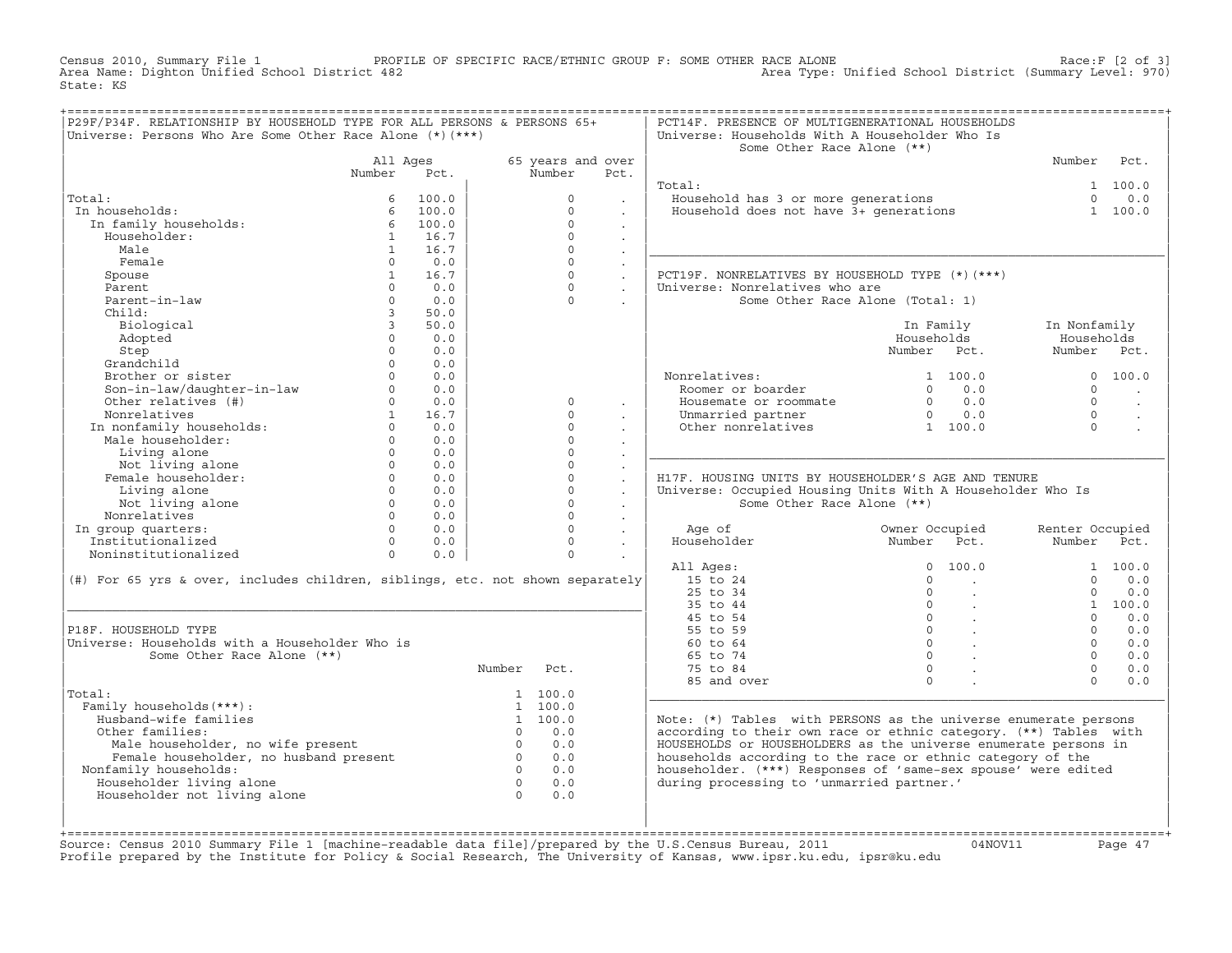Census 2010, Summary File 1 PROFILE OF SPECIFIC RACE/ETHNIC GROUP F: SOME OTHER RACE ALONE Rach of 3]<br>Area Name: Dighton Unified School District 482 Area Type: Unified School District (Summary Level: 970) Area Type: Unified School District (Summary Level: 970) State: KS

+===================================================================================================================================================+|P28F/H16F. HOUSEHOLDS (OCCUPIED HOUSING UNITS) BY HOUSEHOLD SIZE BY TYPE AND BY TENURE | |Universe: Households (Occupied Housing Units) With A Householder Who Is Some Other Race Alone (\*\*)(\*\*\*) |

|                             | All<br>Households | Pct.  | Family<br>Households<br>Pct. | Nonfamily<br>Households | Pct.    | Owner<br>Occupied | Pct. | Renter<br>Occupied | Pct.  |
|-----------------------------|-------------------|-------|------------------------------|-------------------------|---------|-------------------|------|--------------------|-------|
| household sizes:<br>All     |                   | 100.0 | 100.0                        | $\Omega$                |         |                   |      |                    | 100.0 |
| 1-person households         |                   | 0.0   | (Family always >1 pers)      |                         |         |                   |      |                    | 0.0   |
| 2-person households         |                   | 0.0   | 0.0                          | $\Omega$                |         |                   |      |                    | 0.0   |
| 3-person households         |                   | 100.0 | 100.0                        | $\mathbf 0$             | $\cdot$ |                   |      |                    | 100.0 |
| 4-person households         |                   | 0.0   | 0.0                          | $\Omega$                | $\cdot$ |                   |      |                    | 0.0   |
| 5-person households         |                   | 0.0   | 0.0                          | $\Omega$                |         |                   |      |                    | 0.0   |
| 6-person households         |                   | 0.0   | 0.0                          | $\Omega$                |         |                   |      |                    | 0.0   |
| 7-or-more person households |                   | 0.0   | 0.0                          | $\mathbf 0$             |         |                   |      |                    | 0.0   |

|P16F/P17F/P36F/P37F/H11F/H12F. POPULATION IN HOUSEHOLDS AND AVERAGE HOUSEHOLD SIZE BY TYPE AND BY TENURE | Universe: Population in Households (Occupied Housing Units) With A Householder Who Is Some Other Race Alone (\*\*)

|                                | Total<br>Population | Pct.     | In<br>Families | Pct.                      | In<br>Nonfamilies | Pct.        | In Owner<br>Occupied | Pct.                      | In Renter<br>Occupied | Pct.        |  |
|--------------------------------|---------------------|----------|----------------|---------------------------|-------------------|-------------|----------------------|---------------------------|-----------------------|-------------|--|
| Total population in households |                     | 100.0    |                | 100.0                     | 0                 | 0.0         |                      | 0.0                       |                       | 3 100.0     |  |
| Under 18 years                 |                     | 100.0    |                | 100.0                     |                   |             |                      |                           |                       |             |  |
| 18 years and over              |                     | 2 100.0  |                | 2 100.0                   |                   |             |                      |                           |                       |             |  |
| Average Household Size         | 3.00                | $------$ | 3.00           | $------$                  |                   | $- - - - -$ | 0.00                 | $\qquad \qquad - - - - -$ | 3.00                  | $------$    |  |
| Under 18 years                 | $\pm 00$            | $------$ | 1.00           | $------$                  |                   |             |                      |                           |                       |             |  |
| 18 years and over              | 2.00                |          | 2.00           | $\qquad \qquad - - - - -$ |                   |             |                      |                           |                       | $- - - - -$ |  |
|                                |                     |          |                |                           |                   |             |                      |                           |                       |             |  |

Note: Family household numbers include nonrelatives living with families.

| | PCT20/PCT22F. GROUP OUARTERS POPULATION BY SEX BY AGE BY GROUP OUARTERS TYPE Universe: Population in group quarters for persons who are Some Other Race Alone (\*)

|                                               | $---$ All Ages $---$ |       |       | Pct. of<br>All |      | Pct. of<br>Total |        | Pct. of<br>Total |
|-----------------------------------------------|----------------------|-------|-------|----------------|------|------------------|--------|------------------|
|                                               | Number               | Pct.  | Total | Ages           | Male | $18+$            | Female | $18+$            |
| All types of group quarters:                  |                      | 100.0 |       |                |      |                  |        |                  |
| Institutionalized population:                 |                      |       |       |                |      |                  |        |                  |
| Correctional facilities for adults            |                      |       |       |                |      |                  |        |                  |
| Juvenile facilities                           |                      |       |       |                |      |                  |        |                  |
| Nursing facilities/skilled-nursing facilities |                      |       |       |                |      |                  |        |                  |
| Other institutional facilities                |                      |       |       |                |      |                  |        |                  |
| Noninstitutionalized population:              |                      |       |       |                |      |                  |        |                  |
| College/university student housing            |                      |       |       |                |      |                  |        |                  |
| Military quarters                             |                      |       |       |                |      |                  |        |                  |
| Other noninstitutional facilities             |                      |       |       |                |      |                  |        |                  |

|\_\_\_\_\_\_\_\_\_\_\_\_\_\_\_\_\_\_\_\_\_\_\_\_\_\_\_\_\_\_\_\_\_\_\_\_\_\_\_\_\_\_\_\_\_\_\_\_\_\_\_\_\_\_\_\_\_\_\_\_\_\_\_\_\_\_\_\_\_\_\_\_\_\_\_\_\_\_\_\_\_\_\_\_\_\_\_\_\_\_\_\_\_\_\_\_\_\_\_\_\_\_\_\_\_\_\_\_\_\_\_\_\_\_\_\_\_\_\_\_\_\_\_\_\_\_\_\_\_\_\_\_\_\_\_\_\_\_\_\_\_\_\_\_\_\_\_|

| |

or HOUSEHOLDERS as the universe enumerate persons in households according to the race or ethnic category of the householder. | (\*\*\*) Same−sex couple households are included in the family households category if there is at least one additional person | | related to householder by birth or adoption. Same−sex couple households with no relatives of the householder present are tabulated | | in nonfamily households. Responses of 'same−sex spouse' were edited during processing to 'unmarried partner.' |

+===================================================================================================================================================+ Source: Census 2010 Summary File 1 [machine−readable data file]/prepared by the U.S.Census Bureau, 2011 04NOV11 Page 48 Profile prepared by the Institute for Policy & Social Research, The University of Kansas, www.ipsr.ku.edu, ipsr@ku.edu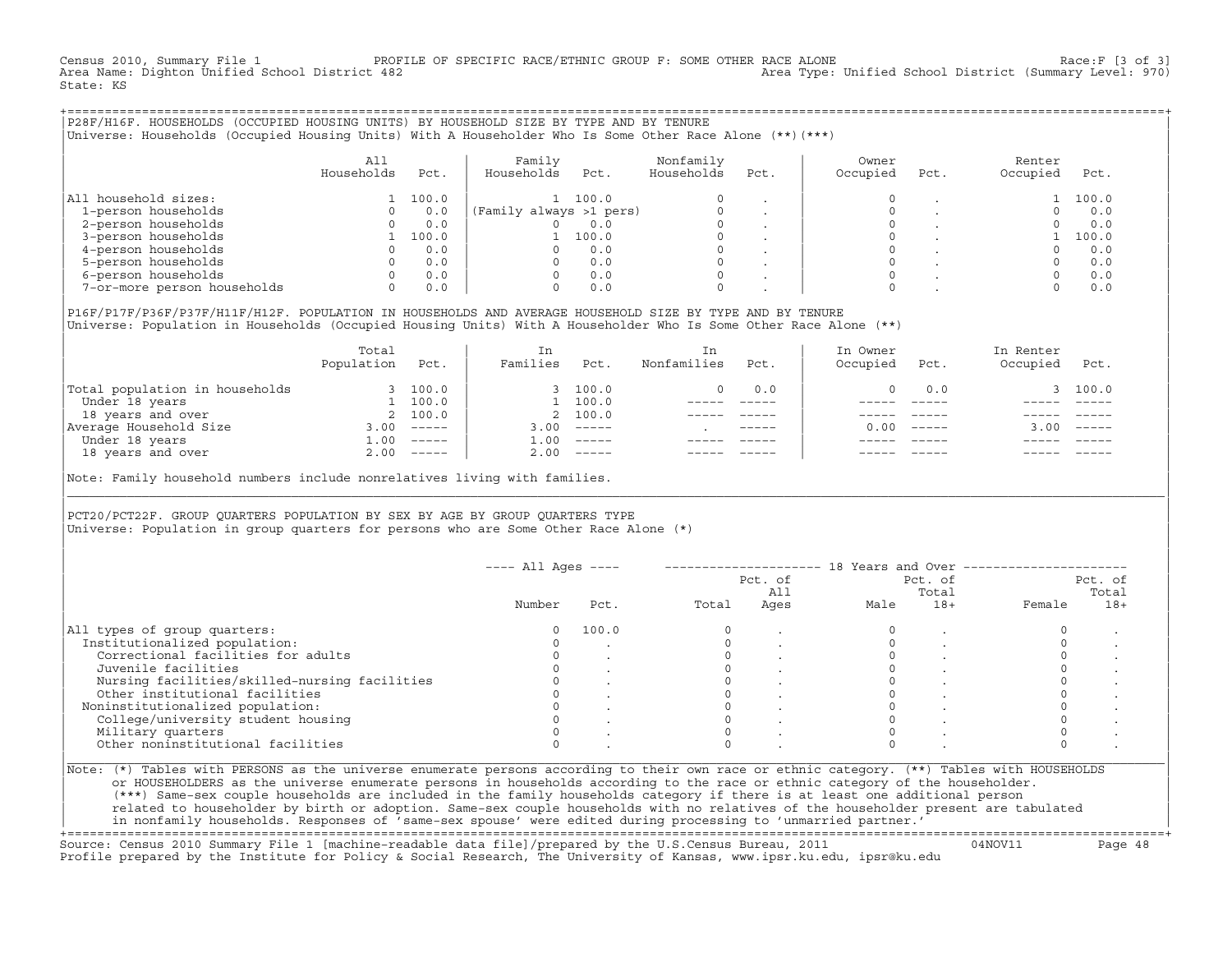Census 2010, Summary File 1 PROFILE OF SPECIFIC RACE/ETHNIC GROUP G: TWO OR MORE RACES Race:G [1 of 3] Area Name: Dighton Unified School District 482 Area Type: Unified School District (Summary Level: 970) State: KS

+===================================================================================================================================================+

| P29/P29G. POPULATION SUMMARY BY RESIDENCE TYPE FOR DESIGNATED UNIVERSE |                                                                                                                                                                                                                                                                                                                          |                 |                                                                                                                                                                                                                                                                                                                                                                                              |                                            |                                                                                                                                                                                                                                                                                                                                                   |            | P38G/39G. FAMILY TYPE BY PRESENCE AND AGE OF OWN OR RELATED CHILDREN                                                                                                                                                                                                 |               |                       |                |         |
|------------------------------------------------------------------------|--------------------------------------------------------------------------------------------------------------------------------------------------------------------------------------------------------------------------------------------------------------------------------------------------------------------------|-----------------|----------------------------------------------------------------------------------------------------------------------------------------------------------------------------------------------------------------------------------------------------------------------------------------------------------------------------------------------------------------------------------------------|--------------------------------------------|---------------------------------------------------------------------------------------------------------------------------------------------------------------------------------------------------------------------------------------------------------------------------------------------------------------------------------------------------|------------|----------------------------------------------------------------------------------------------------------------------------------------------------------------------------------------------------------------------------------------------------------------------|---------------|-----------------------|----------------|---------|
| Universe: PERSONS Who Are Two or More Races                            |                                                                                                                                                                                                                                                                                                                          |                 |                                                                                                                                                                                                                                                                                                                                                                                              |                                            |                                                                                                                                                                                                                                                                                                                                                   |            | Universe: Families With A Householder Who Is                                                                                                                                                                                                                         |               |                       |                |         |
|                                                                        |                                                                                                                                                                                                                                                                                                                          |                 |                                                                                                                                                                                                                                                                                                                                                                                              |                                            |                                                                                                                                                                                                                                                                                                                                                   |            | Two or More Races $(**)$ $(***)$                                                                                                                                                                                                                                     |               |                       |                |         |
|                                                                        |                                                                                                                                                                                                                                                                                                                          | Population      | As % of Population of all Races                                                                                                                                                                                                                                                                                                                                                              |                                            |                                                                                                                                                                                                                                                                                                                                                   |            |                                                                                                                                                                                                                                                                      |               |                       |                |         |
| Total Persons:                                                         |                                                                                                                                                                                                                                                                                                                          |                 | 29<br>$2.0%$ of                                                                                                                                                                                                                                                                                                                                                                              |                                            | 1,443                                                                                                                                                                                                                                                                                                                                             |            | By Presence of:                                                                                                                                                                                                                                                      | Own Children  | Related Children      |                |         |
| In Households(*)                                                       |                                                                                                                                                                                                                                                                                                                          |                 | 29<br>$2.0%$ of                                                                                                                                                                                                                                                                                                                                                                              |                                            | 1,440                                                                                                                                                                                                                                                                                                                                             |            |                                                                                                                                                                                                                                                                      | Families Pct. | Families Pct.         |                |         |
| In Group Quarters                                                      |                                                                                                                                                                                                                                                                                                                          |                 | $\Omega$<br>$0.0%$ of                                                                                                                                                                                                                                                                                                                                                                        |                                            | $\mathbf{3}$                                                                                                                                                                                                                                                                                                                                      |            |                                                                                                                                                                                                                                                                      |               |                       |                |         |
|                                                                        |                                                                                                                                                                                                                                                                                                                          |                 |                                                                                                                                                                                                                                                                                                                                                                                              |                                            |                                                                                                                                                                                                                                                                                                                                                   |            | All families:                                                                                                                                                                                                                                                        | 5, 100.0      |                       |                | 5 100.0 |
| P16-18G/P36-37G. HOUSEHOLDS/POPULATION IN HOUSEHOLDS BY HOUSEHOLD TYPE |                                                                                                                                                                                                                                                                                                                          |                 |                                                                                                                                                                                                                                                                                                                                                                                              |                                            |                                                                                                                                                                                                                                                                                                                                                   |            | Husband-wife families:                                                                                                                                                                                                                                               | 4 80.0        |                       | 4              | 80.0    |
| Universe: HOUSEHOLDERS Who Are Two or More Races                       |                                                                                                                                                                                                                                                                                                                          |                 |                                                                                                                                                                                                                                                                                                                                                                                              |                                            |                                                                                                                                                                                                                                                                                                                                                   |            | With children under 18:                                                                                                                                                                                                                                              | 360.0         |                       | $\mathbf{3}$   | 60.0    |
|                                                                        |                                                                                                                                                                                                                                                                                                                          |                 |                                                                                                                                                                                                                                                                                                                                                                                              |                                            | Average                                                                                                                                                                                                                                                                                                                                           |            | With children under is:<br>Under 6 and 6 to 17 yrs<br>0 0.0<br>6 to 17 yrs only<br>8 to 17 yrs only<br>2 40.0<br>No children under 18<br>2 40.0<br>2 40.0<br>2 40.0<br>2 40.0<br>2 40.0<br>2 40.0<br>2 40.0<br>2 40.0<br>2 40.0<br>2 40.0<br>2 40.0<br>2 40.0<br>2 4 |               |                       | $\mathbf{1}$   | 20.0    |
|                                                                        |                                                                                                                                                                                                                                                                                                                          |                 | Households                                                                                                                                                                                                                                                                                                                                                                                   | Population $(**)$                          | Size                                                                                                                                                                                                                                                                                                                                              |            |                                                                                                                                                                                                                                                                      |               |                       | $\Omega$       | 0.0     |
| Total Households (**)                                                  |                                                                                                                                                                                                                                                                                                                          | 8 <sup>1</sup>  |                                                                                                                                                                                                                                                                                                                                                                                              | 18                                         | 2.25                                                                                                                                                                                                                                                                                                                                              |            |                                                                                                                                                                                                                                                                      |               |                       | 2              | 40.0    |
|                                                                        |                                                                                                                                                                                                                                                                                                                          |                 |                                                                                                                                                                                                                                                                                                                                                                                              | 6                                          | 0.75                                                                                                                                                                                                                                                                                                                                              |            |                                                                                                                                                                                                                                                                      |               |                       | $\mathbf{1}$   | 20.0    |
|                                                                        |                                                                                                                                                                                                                                                                                                                          |                 |                                                                                                                                                                                                                                                                                                                                                                                              | 12                                         | 1.50                                                                                                                                                                                                                                                                                                                                              |            |                                                                                                                                                                                                                                                                      |               |                       | 1              | 20.0    |
|                                                                        |                                                                                                                                                                                                                                                                                                                          |                 |                                                                                                                                                                                                                                                                                                                                                                                              | 15                                         | 3.00                                                                                                                                                                                                                                                                                                                                              |            | Male householder:                                                                                                                                                                                                                                                    |               |                       | $\circ$        | 0.0     |
|                                                                        |                                                                                                                                                                                                                                                                                                                          |                 |                                                                                                                                                                                                                                                                                                                                                                                              |                                            | 1.20                                                                                                                                                                                                                                                                                                                                              |            |                                                                                                                                                                                                                                                                      |               |                       | $\Omega$       | 0.0     |
|                                                                        | 18 years and over<br>onfamily Households                                                                                                                                                                                                                                                                                 |                 | $\frac{1}{2} \frac{1}{2} \frac{1}{2} \frac{1}{2} \frac{1}{2} \frac{1}{2} \frac{1}{2} \frac{1}{2} \frac{1}{2} \frac{1}{2} \frac{1}{2} \frac{1}{2} \frac{1}{2} \frac{1}{2} \frac{1}{2} \frac{1}{2} \frac{1}{2} \frac{1}{2} \frac{1}{2} \frac{1}{2} \frac{1}{2} \frac{1}{2} \frac{1}{2} \frac{1}{2} \frac{1}{2} \frac{1}{2} \frac{1}{2} \frac{1}{2} \frac{1}{2} \frac{1}{2} \frac{1}{2} \frac{$ | $\begin{array}{c} 6 \\ 9 \\ 3 \end{array}$ | 1.80                                                                                                                                                                                                                                                                                                                                              |            |                                                                                                                                                                                                                                                                      |               |                       | $\overline{0}$ | 0.0     |
|                                                                        | Nonfamily Households                                                                                                                                                                                                                                                                                                     |                 | $\overline{3}$                                                                                                                                                                                                                                                                                                                                                                               |                                            | 1.00                                                                                                                                                                                                                                                                                                                                              |            |                                                                                                                                                                                                                                                                      |               |                       | $\overline{0}$ | 0.0     |
|                                                                        |                                                                                                                                                                                                                                                                                                                          |                 |                                                                                                                                                                                                                                                                                                                                                                                              |                                            |                                                                                                                                                                                                                                                                                                                                                   |            | ner tamilies (no spouse present): $1\ 20.0$<br>(ale householder: $0\ 0.0$<br>With children under 18: $0\ 0.0$<br>Under 6 yrs only $0\ 0.0$<br>Under 6 and 6 to 17 yrs $0\ 0.0$<br>(6 to 17 yrs $0\ 0.0$ )<br>(6 to 17 yrs $0\ 0.0$ )<br>No chi                       |               |                       | $\Omega$       | 0.0     |
| P12G/P13G. POPULATION BY AGE AND SEX                                   |                                                                                                                                                                                                                                                                                                                          |                 |                                                                                                                                                                                                                                                                                                                                                                                              |                                            |                                                                                                                                                                                                                                                                                                                                                   |            |                                                                                                                                                                                                                                                                      |               |                       | $\circ$        | 0.0     |
| Universe: Persons Who Are Two or More Races (*)                        |                                                                                                                                                                                                                                                                                                                          |                 |                                                                                                                                                                                                                                                                                                                                                                                              |                                            |                                                                                                                                                                                                                                                                                                                                                   |            | Female householder:                                                                                                                                                                                                                                                  |               |                       | $\mathbf{1}$   | 20.0    |
|                                                                        |                                                                                                                                                                                                                                                                                                                          |                 |                                                                                                                                                                                                                                                                                                                                                                                              |                                            |                                                                                                                                                                                                                                                                                                                                                   |            |                                                                                                                                                                                                                                                                      |               |                       | $\mathbf{1}$   | 20.0    |
|                                                                        | ---Both Sexes---                                                                                                                                                                                                                                                                                                         |                 | $---Male----$                                                                                                                                                                                                                                                                                                                                                                                |                                            | $---$ Female-----                                                                                                                                                                                                                                                                                                                                 |            |                                                                                                                                                                                                                                                                      |               |                       | $\circ$        | 0.0     |
|                                                                        | Number                                                                                                                                                                                                                                                                                                                   | Pct.            | Number                                                                                                                                                                                                                                                                                                                                                                                       | Pct.                                       | Number                                                                                                                                                                                                                                                                                                                                            | Pct.       |                                                                                                                                                                                                                                                                      |               |                       | $\Omega$       | 0.0     |
|                                                                        |                                                                                                                                                                                                                                                                                                                          |                 |                                                                                                                                                                                                                                                                                                                                                                                              |                                            |                                                                                                                                                                                                                                                                                                                                                   |            |                                                                                                                                                                                                                                                                      |               |                       | $\mathbf{1}$   | 20.0    |
| All Ages:                                                              |                                                                                                                                                                                                                                                                                                                          | 29 100.0        |                                                                                                                                                                                                                                                                                                                                                                                              | 13 100.0                                   |                                                                                                                                                                                                                                                                                                                                                   | 16 100.0   |                                                                                                                                                                                                                                                                      |               |                       | $\Omega$       | 0.0     |
| Under 5                                                                | $\overline{0}$                                                                                                                                                                                                                                                                                                           | 0.0             | $0 \t 0.0$                                                                                                                                                                                                                                                                                                                                                                                   |                                            | $\overline{0}$                                                                                                                                                                                                                                                                                                                                    | 0.0        |                                                                                                                                                                                                                                                                      |               |                       |                |         |
| $5$ to $9$                                                             |                                                                                                                                                                                                                                                                                                                          |                 |                                                                                                                                                                                                                                                                                                                                                                                              | 2, 15.4                                    | $\overline{2}$                                                                                                                                                                                                                                                                                                                                    | 12.5       |                                                                                                                                                                                                                                                                      |               |                       |                |         |
| 10 to 14                                                               |                                                                                                                                                                                                                                                                                                                          |                 |                                                                                                                                                                                                                                                                                                                                                                                              | 7.7                                        | 7                                                                                                                                                                                                                                                                                                                                                 | 43.8       | P31G. RELATIONSHIP BY HOUSEHOLD TYPE FOR THE POPULATION UNDER 18 YEARS                                                                                                                                                                                               |               |                       |                |         |
| 15 to 17                                                               |                                                                                                                                                                                                                                                                                                                          |                 | $3^{\circ}$                                                                                                                                                                                                                                                                                                                                                                                  | 23.1                                       | $\Omega$                                                                                                                                                                                                                                                                                                                                          | 0.0        | Universe: Persons under 18 who are                                                                                                                                                                                                                                   |               |                       |                |         |
| 18 and 19                                                              |                                                                                                                                                                                                                                                                                                                          |                 |                                                                                                                                                                                                                                                                                                                                                                                              | 1 7.7                                      | $\Omega$                                                                                                                                                                                                                                                                                                                                          | 0.0        | Two or More Races $(*)$ $(***)$                                                                                                                                                                                                                                      |               |                       |                |         |
| 20                                                                     |                                                                                                                                                                                                                                                                                                                          |                 |                                                                                                                                                                                                                                                                                                                                                                                              | $0 \t 0.0$                                 | $\Omega$                                                                                                                                                                                                                                                                                                                                          | 0.0        |                                                                                                                                                                                                                                                                      |               | Number                | Pct.           |         |
| 21                                                                     |                                                                                                                                                                                                                                                                                                                          |                 | $0 \qquad \qquad$                                                                                                                                                                                                                                                                                                                                                                            | 0.0                                        | $2^{\circ}$                                                                                                                                                                                                                                                                                                                                       | 12.5       |                                                                                                                                                                                                                                                                      |               |                       |                |         |
| 22 to 24                                                               |                                                                                                                                                                                                                                                                                                                          |                 |                                                                                                                                                                                                                                                                                                                                                                                              | 1 7.7                                      |                                                                                                                                                                                                                                                                                                                                                   | 0.0        | Total under 18:                                                                                                                                                                                                                                                      |               | 15                    | 100.0          |         |
| 25 to 29                                                               |                                                                                                                                                                                                                                                                                                                          |                 | $1$ $\sim$<br>$1 -$                                                                                                                                                                                                                                                                                                                                                                          | 7.7<br>7.7                                 |                                                                                                                                                                                                                                                                                                                                                   | 0.0<br>0.0 | In households:                                                                                                                                                                                                                                                       |               | 15                    | 100.0          |         |
| 30 to 34                                                               |                                                                                                                                                                                                                                                                                                                          |                 | $\overline{0}$                                                                                                                                                                                                                                                                                                                                                                               |                                            |                                                                                                                                                                                                                                                                                                                                                   | 6.3        | Householder or spouse                                                                                                                                                                                                                                                |               | $\Omega$              | 0.0<br>100.0   |         |
| 35 to 39                                                               |                                                                                                                                                                                                                                                                                                                          |                 | $\Omega$                                                                                                                                                                                                                                                                                                                                                                                     | 0.0<br>0.0                                 |                                                                                                                                                                                                                                                                                                                                                   | 0.0        | Related child:<br>Own child:                                                                                                                                                                                                                                         |               | 15                    |                |         |
| 40 to 44                                                               |                                                                                                                                                                                                                                                                                                                          |                 | 0                                                                                                                                                                                                                                                                                                                                                                                            | 0.0                                        |                                                                                                                                                                                                                                                                                                                                                   | 12.5       |                                                                                                                                                                                                                                                                      |               | 15<br>$6\overline{6}$ | 100.0          |         |
| 45 to 49                                                               |                                                                                                                                                                                                                                                                                                                          |                 |                                                                                                                                                                                                                                                                                                                                                                                              | 7.7                                        |                                                                                                                                                                                                                                                                                                                                                   | 0.0        |                                                                                                                                                                                                                                                                      |               |                       | 40.0           |         |
| 50 to 54<br>55 to 59                                                   |                                                                                                                                                                                                                                                                                                                          |                 | $1 \quad \blacksquare$                                                                                                                                                                                                                                                                                                                                                                       | 7.7                                        |                                                                                                                                                                                                                                                                                                                                                   | 6.3        | In husband-wife families<br>In other families (no spouse present):<br>2                                                                                                                                                                                              |               |                       | 60.0<br>13.3   |         |
| 60 and 61                                                              | $\begin{array}{cccc} 0 & 0.0 \\ 4 & 13.8 \\ 8 & 27.6 \\ 3 & 10.3 \\ 1 & 3.4 \\ 0 & 0.0 \\ 2 & 6.9 \\ 1 & 3.4 \\ 1 & 3.4 \\ 1 & 3.4 \\ 1 & 3.4 \\ 2 & 6.9 \\ 2 & 6.9 \\ 1 & 3.4 \\ 2 & 6.9 \\ 0 & 0.0 \\ 1 & 3.4 \\ 2 & 6.9 \\ 0 & 0.0 \\ 1 & 3.4 \\ 2 & 6.9 \\ 0 & 0.0 \\ 1 & 3.4 \\ 2 & 6.9 \\ 0 & 0.0 \\ 1 & 3.4 \\ 2$ |                 | $\overline{0}$                                                                                                                                                                                                                                                                                                                                                                               | 0.0                                        | $\begin{bmatrix} 2 & 1 \\ 0 & 0 \\ 0 & 1 \\ 2 & 1 \\ 0 & 1 \\ 0 & 1 \\ 0 & 1 \\ 0 & 1 \\ 0 & 1 \\ 0 & 0 \\ 0 & 0 \\ 0 & 0 \\ 0 & 0 \\ 0 & 0 \\ 0 & 0 \\ 0 & 0 \\ 0 & 0 \\ 0 & 0 \\ 0 & 0 \\ 0 & 0 \\ 0 & 0 \\ 0 & 0 \\ 0 & 0 \\ 0 & 0 \\ 0 & 0 \\ 0 & 0 \\ 0 & 0 \\ 0 & 0 \\ 0 & 0 \\ 0 & 0 \\ 0 & 0 \\ 0 & 0 \\ 0 & 0 \\ 0 & 0 \\ 0 & 0 \\ 0 & $ | 0.0        | Female householder                                                                                                                                                                                                                                                   |               | $7\overline{ }$       | 46.7           |         |
| 62 to 64                                                               |                                                                                                                                                                                                                                                                                                                          |                 | $\Omega$                                                                                                                                                                                                                                                                                                                                                                                     | 0.0                                        |                                                                                                                                                                                                                                                                                                                                                   | 6.3        | Other relatives:                                                                                                                                                                                                                                                     |               | $\circ$               | 0.0            |         |
| 65 and 66                                                              |                                                                                                                                                                                                                                                                                                                          |                 | $\mathbf{1}$                                                                                                                                                                                                                                                                                                                                                                                 | 7.7                                        | $\Omega$                                                                                                                                                                                                                                                                                                                                          | 0.0        | Grandchild                                                                                                                                                                                                                                                           |               | $\Omega$              | 0.0            |         |
| 67 to 69                                                               |                                                                                                                                                                                                                                                                                                                          | $0 \t 0.0$      | $\Omega$                                                                                                                                                                                                                                                                                                                                                                                     | 0.0                                        | $\Omega$                                                                                                                                                                                                                                                                                                                                          | 0.0        | Other relatives                                                                                                                                                                                                                                                      |               | $\circ$               | 0.0            |         |
| 70 to 74                                                               |                                                                                                                                                                                                                                                                                                                          | $0 \t 0.0$      | $\Omega$                                                                                                                                                                                                                                                                                                                                                                                     | 0.0                                        | $\Omega$                                                                                                                                                                                                                                                                                                                                          | 0.0        | Nonrelatives                                                                                                                                                                                                                                                         |               | $\Omega$              | 0.0            |         |
| 75 to 79                                                               |                                                                                                                                                                                                                                                                                                                          | $0 \t 0.0$      | $\Omega$                                                                                                                                                                                                                                                                                                                                                                                     | 0.0                                        | $\Omega$                                                                                                                                                                                                                                                                                                                                          | 0.0        |                                                                                                                                                                                                                                                                      |               | $\Omega$              | 0.0            |         |
| 80 to 84                                                               |                                                                                                                                                                                                                                                                                                                          | $0 \t 0.0$      | $\Omega$                                                                                                                                                                                                                                                                                                                                                                                     | 0.0                                        | $\Omega$                                                                                                                                                                                                                                                                                                                                          | 0.0        | In group quarters:<br>Institutionalized population                                                                                                                                                                                                                   |               | $\circ$               | 0.0            |         |
| 85 plus                                                                |                                                                                                                                                                                                                                                                                                                          | $\Omega$<br>0.0 | $\Omega$                                                                                                                                                                                                                                                                                                                                                                                     | 0.0                                        | $\Omega$                                                                                                                                                                                                                                                                                                                                          | 0.0        | Noninstitutionalized population                                                                                                                                                                                                                                      |               | $\Omega$              | 0.0            |         |
|                                                                        |                                                                                                                                                                                                                                                                                                                          |                 |                                                                                                                                                                                                                                                                                                                                                                                              |                                            |                                                                                                                                                                                                                                                                                                                                                   |            |                                                                                                                                                                                                                                                                      |               |                       |                |         |
| $0$ to $17$                                                            | 15                                                                                                                                                                                                                                                                                                                       | 51.7            | 6                                                                                                                                                                                                                                                                                                                                                                                            | 46.2                                       | 9                                                                                                                                                                                                                                                                                                                                                 | 56.3       | Note: (*) Tables with PERSONS as the universe enumerate persons according                                                                                                                                                                                            |               |                       |                |         |
| 18 to 64                                                               | 13                                                                                                                                                                                                                                                                                                                       | 44.8            | 6                                                                                                                                                                                                                                                                                                                                                                                            | 46.2                                       | $7\overline{ }$                                                                                                                                                                                                                                                                                                                                   | 43.8       | to their own race or ethnic category. (**) Tables with HOUSEHOLDS or                                                                                                                                                                                                 |               |                       |                |         |
| 65 plus                                                                | $\overline{1}$                                                                                                                                                                                                                                                                                                           | 3.4             | $\mathbf{1}$                                                                                                                                                                                                                                                                                                                                                                                 | 7.7                                        | $\circ$                                                                                                                                                                                                                                                                                                                                           | 0.0        | HOUSEHOLDERS as the universe enumerate persons in households according                                                                                                                                                                                               |               |                       |                |         |
|                                                                        |                                                                                                                                                                                                                                                                                                                          |                 |                                                                                                                                                                                                                                                                                                                                                                                              |                                            |                                                                                                                                                                                                                                                                                                                                                   |            | to the race or ethnic category of the householder. (***) Responses of                                                                                                                                                                                                |               |                       |                |         |
| Median Age                                                             | 16.5                                                                                                                                                                                                                                                                                                                     |                 | 19.5                                                                                                                                                                                                                                                                                                                                                                                         |                                            | 14.7                                                                                                                                                                                                                                                                                                                                              |            | 'same-sex spouse' were edited during processing to 'unmarried partner.'                                                                                                                                                                                              |               |                       |                |         |
|                                                                        |                                                                                                                                                                                                                                                                                                                          |                 |                                                                                                                                                                                                                                                                                                                                                                                              |                                            |                                                                                                                                                                                                                                                                                                                                                   |            |                                                                                                                                                                                                                                                                      |               |                       |                |         |

+===================================================================================================================================================+Source: Census 2010 Summary File 1 [machine−readable data file]/prepared by the U.S.Census Bureau, 2011 04NOV11 Page 49 Profile prepared by the Institute for Policy & Social Research, The University of Kansas, www.ipsr.ku.edu, ipsr@ku.edu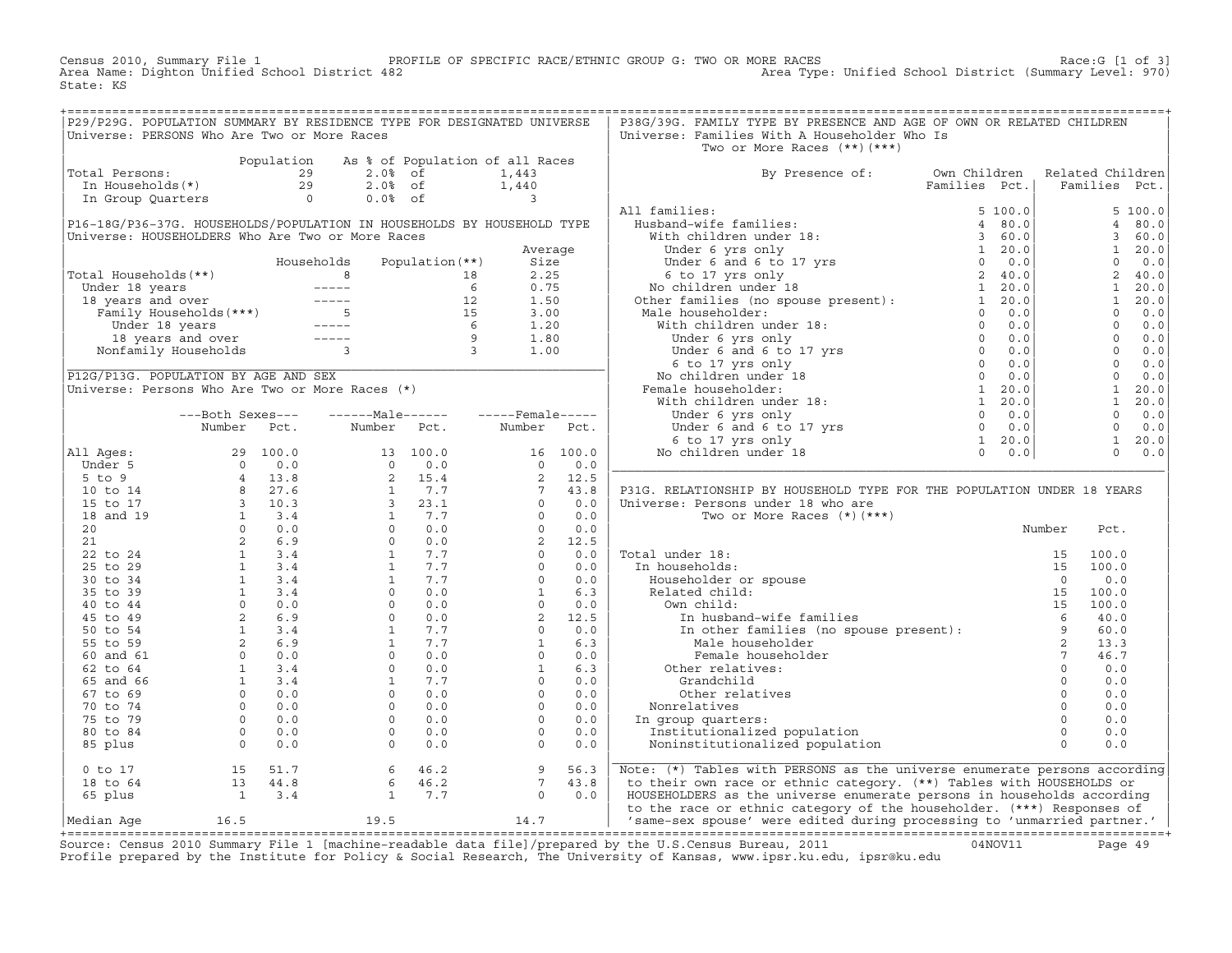Census 2010, Summary File 1 PROFILE OF SPECIFIC RACE/ETHNIC GROUP G: TWO OR MORE RACES Race:G [2 of 3]<br>Area Name: Dighton Unified School District 482 Area Type: Unified School District (Summary Level: 970) Area Type: Unified School District (Summary Level: 970) State: KS

| P29G/P34G. RELATIONSHIP BY HOUSEHOLD TYPE FOR ALL PERSONS & PERSONS 65+<br>Universe: Persons Who Are Two or More Races (*) (***)                                                                                                                                                        |                 |                |                                   |                      |                   | PCT14G. PRESENCE OF MULTIGENERATIONAL HOUSEHOLDS<br>Universe: Households With A Householder Who Is<br>Two or More Races (**) |                                                                      |                 |                       |
|-----------------------------------------------------------------------------------------------------------------------------------------------------------------------------------------------------------------------------------------------------------------------------------------|-----------------|----------------|-----------------------------------|----------------------|-------------------|------------------------------------------------------------------------------------------------------------------------------|----------------------------------------------------------------------|-----------------|-----------------------|
|                                                                                                                                                                                                                                                                                         | All Ages        |                |                                   |                      | 65 years and over |                                                                                                                              |                                                                      | Number          | Pct.                  |
|                                                                                                                                                                                                                                                                                         | Number          | Pct.           |                                   | Number               | Pct.              |                                                                                                                              |                                                                      |                 |                       |
|                                                                                                                                                                                                                                                                                         |                 |                |                                   |                      |                   | Total:                                                                                                                       |                                                                      |                 | 8 100.0               |
| Total:                                                                                                                                                                                                                                                                                  | 29              | 100.0          |                                   |                      | 1 100.0           | Fousehold has 3 or more generations<br>Household does not have 3+ generations                                                |                                                                      | $\Omega$        | 0.0                   |
| In households:                                                                                                                                                                                                                                                                          | 29              | 100.0          |                                   |                      | 1 100.0           |                                                                                                                              |                                                                      |                 | 8 100.0               |
| In family households:                                                                                                                                                                                                                                                                   | $\frac{26}{5}$  | 89.7           |                                   |                      | 1 100.0           |                                                                                                                              |                                                                      |                 |                       |
| Householder:                                                                                                                                                                                                                                                                            |                 | 5 17.2         |                                   |                      | 1 100.0           |                                                                                                                              |                                                                      |                 |                       |
| Male                                                                                                                                                                                                                                                                                    | $4\overline{4}$ | 13.8           |                                   |                      | 1 100.0           |                                                                                                                              |                                                                      |                 |                       |
| Female                                                                                                                                                                                                                                                                                  | $\overline{1}$  | 3.4            |                                   | $\Omega$             | 0.0               |                                                                                                                              |                                                                      |                 |                       |
| Spouse                                                                                                                                                                                                                                                                                  | $2^{\circ}$     | 6.9            |                                   | $\Omega$             | 0.0               | PCT19G. NONRELATIVES BY HOUSEHOLD TYPE (*) (***)                                                                             |                                                                      |                 |                       |
| Parent                                                                                                                                                                                                                                                                                  | $\Omega$        | 0.0            |                                   | $\Omega$             | 0.0               | Universe: Nonrelatives who are                                                                                               |                                                                      |                 |                       |
| Parent-in-law                                                                                                                                                                                                                                                                           | $\overline{0}$  | 0.0            |                                   | $\Omega$             | 0.0               | Two or More Races (Total: 0)                                                                                                 |                                                                      |                 |                       |
| Child:                                                                                                                                                                                                                                                                                  | 18              | 62.1           |                                   |                      |                   |                                                                                                                              |                                                                      |                 |                       |
| Biological                                                                                                                                                                                                                                                                              | 17              | 58.6           |                                   |                      |                   |                                                                                                                              | In Family                                                            | In Nonfamily    |                       |
| Adopted                                                                                                                                                                                                                                                                                 | $\Omega$        | 0.0            |                                   |                      |                   |                                                                                                                              | Households                                                           | Households      |                       |
| Step                                                                                                                                                                                                                                                                                    | $\mathbf{1}$    | 3.4            |                                   |                      |                   |                                                                                                                              | Number Pct.                                                          | Number Pct.     |                       |
| Grandchild                                                                                                                                                                                                                                                                              | $\Omega$        | 0.0            |                                   |                      |                   |                                                                                                                              |                                                                      |                 |                       |
| Brother or sister $0$ 0.0<br>Son-in-law/daughter-in-law<br>Other relatives (#) $1$ 3.4<br>$3.4$                                                                                                                                                                                         |                 |                |                                   |                      |                   | Nonrelatives:                                                                                                                | 0 100.0                                                              |                 | 0 100.0               |
|                                                                                                                                                                                                                                                                                         |                 |                |                                   |                      |                   | Roomer or boarder                                                                                                            | $0 \qquad \qquad .$                                                  | $\Omega$        | $\ddot{\phantom{a}}$  |
|                                                                                                                                                                                                                                                                                         |                 |                |                                   | $\Omega$             | 0.0               | Housemate or roommate                                                                                                        | $\begin{matrix} 0 & & & \\ 0 & & & \\ 0 & & & \\ & & & \end{matrix}$ | $\Omega$        | $\sim$                |
|                                                                                                                                                                                                                                                                                         |                 |                |                                   | $\Omega$             | 0.0               | Unmarried partner                                                                                                            |                                                                      | $\Omega$        |                       |
|                                                                                                                                                                                                                                                                                         |                 |                |                                   | $\circ$              | 0.0               | Other nonrelatives                                                                                                           |                                                                      | $\Omega$        |                       |
|                                                                                                                                                                                                                                                                                         |                 |                |                                   | $\circ$              | 0.0               |                                                                                                                              |                                                                      |                 |                       |
| Nonrelatives<br>In nonfamily households:<br>Male householder:<br>1.iving alone<br>2 6.9<br>2 6.9<br>2 6.9<br>2 6.9<br>Extra Living alone<br>Not living alone<br>Not living alone<br>Female householder:<br>1 3.4<br>1 3.4<br>1 3.4                                                      |                 |                |                                   | $\Omega$             | 0.0               |                                                                                                                              |                                                                      |                 |                       |
|                                                                                                                                                                                                                                                                                         |                 |                |                                   | $\Omega$             | 0.0               |                                                                                                                              |                                                                      |                 |                       |
|                                                                                                                                                                                                                                                                                         |                 |                |                                   | $\Omega$             | 0.0               | H17G. HOUSING UNITS BY HOUSEHOLDER'S AGE AND TENURE                                                                          |                                                                      |                 |                       |
| Living alone<br>Not living alone<br>mealstives 0 0.0<br>0 0.0                                                                                                                                                                                                                           |                 |                |                                   | $\circ$              | 0.0               | Universe: Occupied Housing Units With A Householder Who Is                                                                   |                                                                      |                 |                       |
|                                                                                                                                                                                                                                                                                         |                 |                |                                   | $\Omega$             | 0.0               | Two or More Races (**)                                                                                                       |                                                                      |                 |                       |
| Nonrelatives                                                                                                                                                                                                                                                                            |                 |                |                                   | $\Omega$             | 0.0               |                                                                                                                              |                                                                      |                 |                       |
| In group quarters:                                                                                                                                                                                                                                                                      |                 | $0 \qquad 0.0$ |                                   | $\Omega$<br>$\Omega$ | 0.0               | Age of<br>Householder                                                                                                        | Owner Occupied                                                       | Renter Occupied |                       |
| Institutionalized                                                                                                                                                                                                                                                                       |                 | $0 \qquad 0.0$ |                                   | $\Omega$             | 0.0<br>0.0        |                                                                                                                              | Number Pct.                                                          | Number Pct.     |                       |
| Noninstitutionalized 0                                                                                                                                                                                                                                                                  |                 | 0.0            |                                   |                      |                   |                                                                                                                              |                                                                      |                 | 4 100.0               |
|                                                                                                                                                                                                                                                                                         |                 |                |                                   |                      |                   | All Ages:<br>15 to 24                                                                                                        | 4 100.0<br>$0 \t 0.0$                                                |                 |                       |
| (#) For 65 yrs & over, includes children, siblings, etc. not shown separately                                                                                                                                                                                                           |                 |                |                                   |                      |                   | 25 to 34                                                                                                                     | $1 \t 25.0$                                                          |                 | 1 25.0<br>$1 \t 25.0$ |
|                                                                                                                                                                                                                                                                                         |                 |                |                                   |                      |                   | 35 to 44                                                                                                                     | $0 \qquad 0.0$                                                       | 1               | 25.0                  |
|                                                                                                                                                                                                                                                                                         |                 |                |                                   |                      |                   | 45 to 54                                                                                                                     | $1 \t 25.0$                                                          | $\Omega$        | 0.0                   |
| P18G. HOUSEHOLD TYPE                                                                                                                                                                                                                                                                    |                 |                |                                   |                      |                   | 55 to 59                                                                                                                     | 1 25.0                                                               | $\Omega$        | 0.0                   |
| Universe: Households with a Householder Who is                                                                                                                                                                                                                                          |                 |                |                                   |                      |                   | 60 to 64                                                                                                                     | $0 \qquad 0.0$                                                       | 1               | 25.0                  |
| Two or More Races (**)                                                                                                                                                                                                                                                                  |                 |                |                                   |                      |                   | 65 to 74                                                                                                                     | 1 25.0                                                               | $\Omega$        | 0.0                   |
|                                                                                                                                                                                                                                                                                         |                 |                | Number                            | Pct.                 |                   | 75 to 84                                                                                                                     | $0 \t 0.0$                                                           | $\Omega$        | 0.0                   |
|                                                                                                                                                                                                                                                                                         |                 |                |                                   |                      |                   | 85 and over                                                                                                                  | $0 \t 0.0$                                                           | $\Omega$        | 0.0                   |
| Total:                                                                                                                                                                                                                                                                                  |                 |                |                                   | 8 100.0              |                   |                                                                                                                              |                                                                      |                 |                       |
| Family households (***) :                                                                                                                                                                                                                                                               |                 |                |                                   | 562.5                |                   |                                                                                                                              |                                                                      |                 |                       |
| Husband-wife families                                                                                                                                                                                                                                                                   |                 |                |                                   | 4 50.0               |                   | Note: (*) Tables with PERSONS as the universe enumerate persons                                                              |                                                                      |                 |                       |
| Other families:                                                                                                                                                                                                                                                                         |                 |                | $1 \t 12.5$                       |                      |                   | according to their own race or ethnic category. (**) Tables with                                                             |                                                                      |                 |                       |
|                                                                                                                                                                                                                                                                                         |                 |                |                                   |                      |                   | HOUSEHOLDS or HOUSEHOLDERS as the universe enumerate persons in                                                              |                                                                      |                 |                       |
|                                                                                                                                                                                                                                                                                         |                 |                |                                   |                      |                   | households according to the race or ethnic category of the                                                                   |                                                                      |                 |                       |
| Male householder, no wife present $\begin{array}{ccc} 1 & 1 & 2 & 0 \\ 0 & 0 & 0 & 0 \\ 1 & 1 & 12 & 5 \\ 2 & 3 & 37 & 5 \end{array}$<br>Male householder, no husband present $\begin{array}{ccc} 1 & 1 & 1 & 1 \\ 1 & 1 & 1 & 1 \\ 3 & 3 & 7 & 5 \end{array}$<br>Nonfamily households: |                 |                |                                   |                      |                   | householder. (***) Responses of 'same-sex spouse' were edited                                                                |                                                                      |                 |                       |
| Householder living alone                                                                                                                                                                                                                                                                |                 |                |                                   |                      |                   | during processing to 'unmarried partner.'                                                                                    |                                                                      |                 |                       |
| Householder not living alone                                                                                                                                                                                                                                                            |                 |                | $3$ $37.5$<br>$3$ $37.5$<br>0 0.0 |                      |                   |                                                                                                                              |                                                                      |                 |                       |
|                                                                                                                                                                                                                                                                                         |                 |                |                                   |                      |                   |                                                                                                                              |                                                                      |                 |                       |
|                                                                                                                                                                                                                                                                                         |                 |                |                                   |                      |                   |                                                                                                                              |                                                                      |                 |                       |
|                                                                                                                                                                                                                                                                                         |                 |                |                                   |                      |                   |                                                                                                                              |                                                                      |                 |                       |

+===================================================================================================================================================+Source: Census 2010 Summary File 1 [machine−readable data file]/prepared by the U.S.Census Bureau, 2011 04NOV11 Page 50 Profile prepared by the Institute for Policy & Social Research, The University of Kansas, www.ipsr.ku.edu, ipsr@ku.edu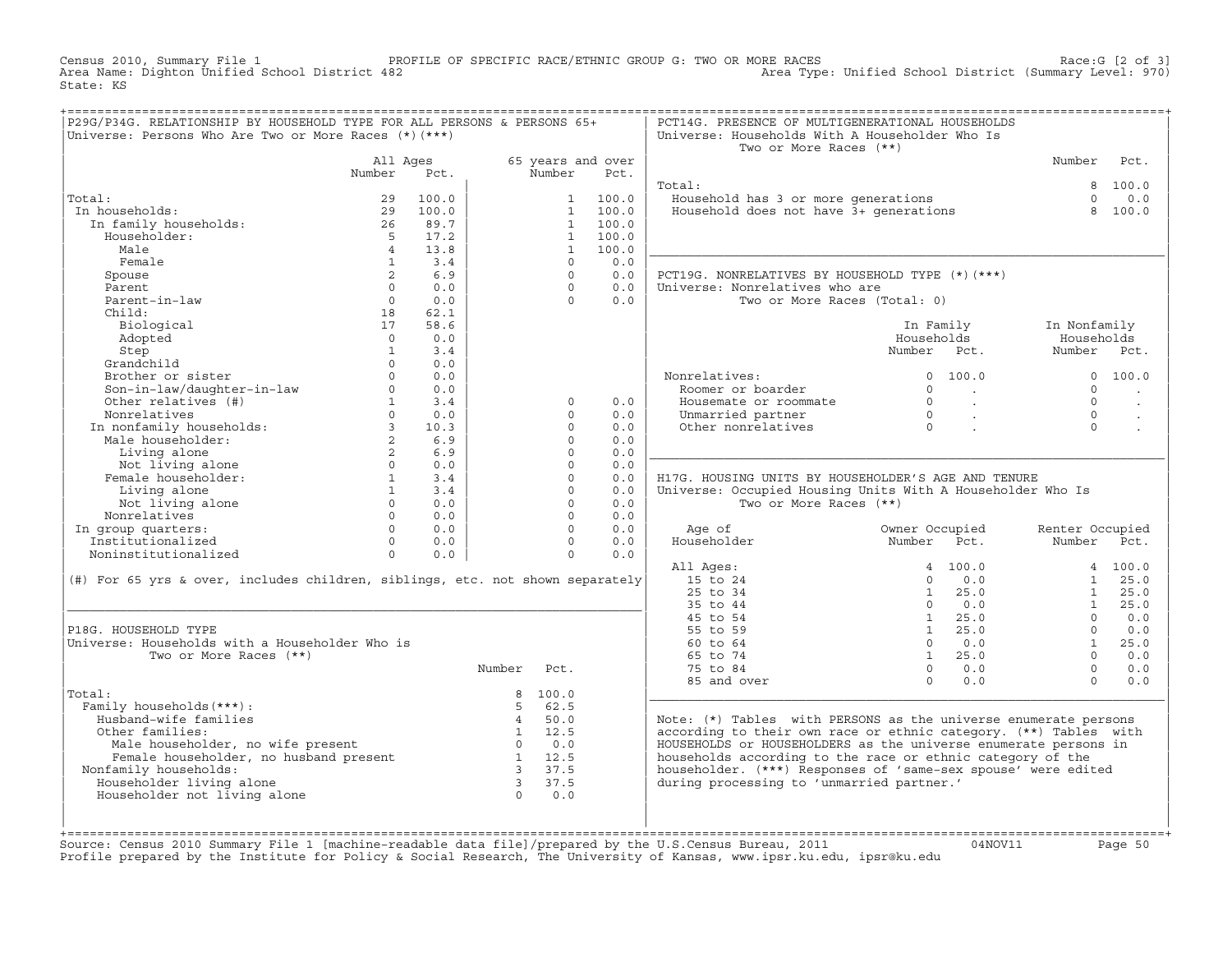Census 2010, Summary File 1 PROFILE OF SPECIFIC RACE/ETHNIC GROUP G: TWO OR MORE RACES Race:G [3 of 3] Area Type: Unified School District (Summary Level: 970) State: KS

+===================================================================================================================================================+|P28G/H16G. HOUSEHOLDS (OCCUPIED HOUSING UNITS) BY HOUSEHOLD SIZE BY TYPE AND BY TENURE | |Universe: Households (Occupied Housing Units) With A Householder Who Is Two or More Races (\*\*)(\*\*\*) |

|                             | All<br>Households | Pct.  | Family<br>Households    | Pct.    | Nonfamily<br>Households | Pct.    | Owner<br>Occupied | Pct.    | Renter<br>Occupied | Pct.  |
|-----------------------------|-------------------|-------|-------------------------|---------|-------------------------|---------|-------------------|---------|--------------------|-------|
| household sizes:<br>All     |                   | 100.0 |                         | 5 100.0 |                         | 3 100.0 |                   | 4 100.0 | 4                  | 100.0 |
| 1-person households         |                   | 37.5  | (Family always >1 pers) |         |                         | 100.0   |                   | 25.0    |                    | 50.0  |
| 2-person households         |                   | 12.5  |                         | 20.0    |                         | 0.0     |                   | 25.0    |                    | 0.0   |
| 3-person households         |                   | 37.5  |                         | 60.0    | $\Omega$                | 0.0     |                   | 50.0    |                    | 25.0  |
| 4-person households         |                   | 12.5  |                         | 20.0    | $\Omega$                | 0.0     |                   | 0.0     |                    | 25.0  |
| 5-person households         |                   | 0.0   |                         | 0.0     | $\Omega$                | 0.0     |                   | 0.0     |                    | 0.0   |
| 6-person households         |                   | 0.0   |                         | 0.0     | $\Omega$                | 0.0     |                   | 0.0     |                    | 0.0   |
| 7-or-more person households | $\Omega$          | 0.0   |                         | 0.0     | 0                       | 0.0     |                   | 0.0     |                    | 0.0   |

|P16G/P17G/P36G/P37G/H11G/H12G. POPULATION IN HOUSEHOLDS AND AVERAGE HOUSEHOLD SIZE BY TYPE AND BY TENURE | Universe: Population in Households (Occupied Housing Units) With A Householder Who Is Two or More Races (\*\*)

|                                | Total<br>Population | Pct.                      | In<br>Families | Pct.                      | In.<br>Nonfamilies | Pct.     | In Owner<br>Occupied | Pct.          | In Renter<br>Occupied | Pct.                      |  |
|--------------------------------|---------------------|---------------------------|----------------|---------------------------|--------------------|----------|----------------------|---------------|-----------------------|---------------------------|--|
| Total population in households | 18                  | 100.0                     | 15             | 83.3                      |                    | 16.7     |                      | 50.0          | 9.                    | 50.0                      |  |
| Under 18 years                 |                     | 6 100.0                   |                | 6, 100.0                  |                    |          |                      |               |                       |                           |  |
| 18 years and over              | 12 <sup>12</sup>    | 100.0                     | 9              | 75.0                      |                    |          |                      |               |                       |                           |  |
| Average Household Size         | 2.25                | $\qquad \qquad - - - - -$ | 3.00           | $------$                  | 1.00               | $------$ | 2.25                 | $- - - - - -$ | 2.25                  | $\qquad \qquad - - - - -$ |  |
| Under 18 years                 | 0.75                | $\qquad \qquad - - - - -$ | 1.20           | $------$                  |                    |          |                      |               |                       |                           |  |
| 18 years and over              |                     | $1.50$ -----              | 1.80           | $\qquad \qquad - - - - -$ |                    |          |                      |               |                       | $------$                  |  |
|                                |                     |                           |                |                           |                    |          |                      |               |                       |                           |  |

Note: Family household numbers include nonrelatives living with families.

| | PCT20/PCT22G. GROUP OUARTERS POPULATION BY SEX BY AGE BY GROUP OUARTERS TYPE Universe: Population in group quarters for persons who are Two or More Races  $(*)$ 

|                                               | $---$ All Ages $---$ |       |       | Pct. of<br>All | 18 Years and Over ------------- | Pct. of<br>Total | Pct. of<br>Total |       |  |
|-----------------------------------------------|----------------------|-------|-------|----------------|---------------------------------|------------------|------------------|-------|--|
|                                               | Number               | Pct.  | Total | Ages           | Male                            | $18+$            | Female           | $18+$ |  |
| All types of group quarters:                  |                      | 100.0 |       |                |                                 |                  |                  |       |  |
| Institutionalized population:                 |                      |       |       |                |                                 |                  |                  |       |  |
| Correctional facilities for adults            |                      |       |       |                |                                 |                  |                  |       |  |
| Juvenile facilities                           |                      |       |       |                |                                 |                  |                  |       |  |
| Nursing facilities/skilled-nursing facilities |                      |       |       |                |                                 |                  |                  |       |  |
| Other institutional facilities                |                      |       |       |                |                                 |                  |                  |       |  |
| Noninstitutionalized population:              |                      |       |       |                |                                 |                  |                  |       |  |
| College/university student housing            |                      |       |       |                |                                 |                  |                  |       |  |
| Military quarters                             |                      |       |       |                |                                 |                  |                  |       |  |
| Other noninstitutional facilities             |                      |       |       |                |                                 |                  |                  |       |  |

|\_\_\_\_\_\_\_\_\_\_\_\_\_\_\_\_\_\_\_\_\_\_\_\_\_\_\_\_\_\_\_\_\_\_\_\_\_\_\_\_\_\_\_\_\_\_\_\_\_\_\_\_\_\_\_\_\_\_\_\_\_\_\_\_\_\_\_\_\_\_\_\_\_\_\_\_\_\_\_\_\_\_\_\_\_\_\_\_\_\_\_\_\_\_\_\_\_\_\_\_\_\_\_\_\_\_\_\_\_\_\_\_\_\_\_\_\_\_\_\_\_\_\_\_\_\_\_\_\_\_\_\_\_\_\_\_\_\_\_\_\_\_\_\_\_\_\_|

| |

or HOUSEHOLDERS as the universe enumerate persons in households according to the race or ethnic category of the householder. | (\*\*\*) Same−sex couple households are included in the family households category if there is at least one additional person | | related to householder by birth or adoption. Same−sex couple households with no relatives of the householder present are tabulated | | in nonfamily households. Responses of 'same−sex spouse' were edited during processing to 'unmarried partner.' |

+===================================================================================================================================================+ Source: Census 2010 Summary File 1 [machine−readable data file]/prepared by the U.S.Census Bureau, 2011 04NOV11 Page 51 Profile prepared by the Institute for Policy & Social Research, The University of Kansas, www.ipsr.ku.edu, ipsr@ku.edu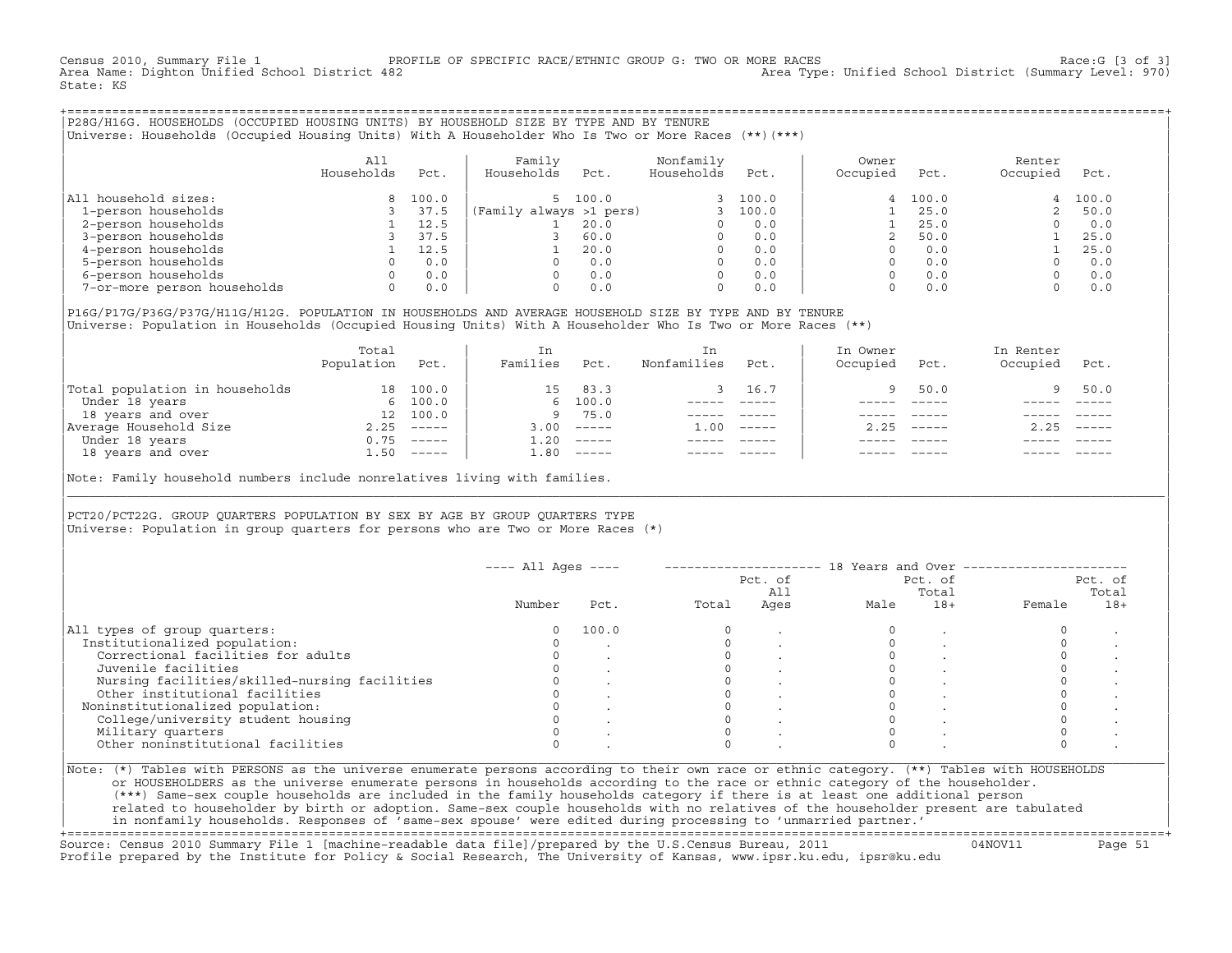Census 2010, Summary File 1 PROFILE OF SPECIFIC RACE/ETHNIC GROUP H: HISPANIC OR LATINO OF ANY RACE Race:H [1 of 3]<br>Area Name: Dighton Unified School District 482 Area Type: Unified School District (Summary Level: 970) Area Type: Unified School District (Summary Level: 970) State: KS

| Universe: PERSONS Who Are Hispanic or Latino of Any Race<br>Universe: Families With A Householder Who Is<br>Hispanic or Latino of Any Race (**) (***)<br>Population As % of Population of all Races<br>Population As % of Population of all R<br>Total Persons: 36 2.5% of 1,443<br>In Households(*) 36 2.5% of 1,440<br>In Group Quarters 0 0.0% of 3<br>By Presence of: Own Children Related Children<br>Families Pct.   Families Pct.<br>Total Persons:<br>$\begin{tabular}{ c c c c c } \hline & \multicolumn{3}{ c }{By~\textbf{Presence of:}} & \multicolumn{3}{ c }{\textbf{OW}} & \multicolumn{3}{ c }{\textbf{Eul}} & \multicolumn{3}{ c }{\textbf{Rull}} & \multicolumn{3}{ c }{\textbf{Rull}} & \multicolumn{3}{ c }{\textbf{Rull}} & \multicolumn{3}{ c }{\textbf{Rull}} & \multicolumn{3}{ c }{\textbf{Rull}} & \multicolumn{3}{ c }{\textbf{Rull}} & \multicolumn{3}{ c }{\textbf{Rull}} & \mult$<br>P16-18H/P36-37H. HOUSEHOLDS/POPULATION IN HOUSEHOLDS BY HOUSEHOLD TYPE<br>Universe: HOUSEHOLDERS Who Are Hispanic or Latino of Any Race<br>Average<br>Fotal Households (**)<br>Total Households (**)<br>Under 18 years<br>18 years and over<br>Family Households (***)<br>Under 18 years<br>18 years and over<br>Tamily Households (***)<br>14 1.75<br>27 3.86<br>Under 18 years<br>16 2.29<br>15 1.57<br>Nonf<br>P12H/P13H. POPULATION BY AGE AND SEX<br>PIZH/PI3H. POPULAIION BY AGE AND SEX<br>Universe: Persons Who Are Hispanic or Latino of Any Race (*)<br>---Both Sexes---    ------Male------    -----Female-----<br>Number Pct.<br>Number Pct. Number Pct.<br>P31H. RELATIONSHIP BY HOUSEHOLD TYPE FOR THE POPULATION UNDER 18 YEARS<br>Universe: Persons under 18 who are<br>Hispanic or Latino of Any Race (*) (***)<br>Number<br>Pct.<br>Number<br>21 100.<br>10. In households:<br>8 21 100.<br>21 100.<br>8 21 100.<br>21 100.<br>21 100.<br>21 100.<br>21 100.<br>21 100.<br>21 100.<br>21 100.<br>21 100.<br>21 100.<br>21 100.<br>21 100.<br>21 100.<br>21 100.<br>21 100.<br>21 100.<br>21 100.<br>21 100.<br>2<br>In group quarters:<br>$\begin{bmatrix} 8 & 53.3 & 13 & 61.9 \\ 7 & 46.7 & 8 & 38.1 \\ 0 & 0.0 & 0 & 0.0 \end{bmatrix}$<br>0 to 17<br>18 to 64<br>65 plus<br>0 0.0<br>Note: (*) Tables with PERSONS as the universe enumerate persons according<br>to their own race or ethnic category. (**) Tables with HOUSEHOLDS or<br>HOUSEHOLDERS as the universe enumerate persons in households according<br>to the race or ethnic category of the householder. (***) Responses of<br>'same-sex spouse' were edited during processing to 'unmarried partner.' |  | P29/P29H. POPULATION SUMMARY BY RESIDENCE TYPE FOR DESIGNATED UNIVERSE |  | P38H/39H. FAMILY TYPE BY PRESENCE AND AGE OF OWN OR RELATED CHILDREN |  |  |  |
|---------------------------------------------------------------------------------------------------------------------------------------------------------------------------------------------------------------------------------------------------------------------------------------------------------------------------------------------------------------------------------------------------------------------------------------------------------------------------------------------------------------------------------------------------------------------------------------------------------------------------------------------------------------------------------------------------------------------------------------------------------------------------------------------------------------------------------------------------------------------------------------------------------------------------------------------------------------------------------------------------------------------------------------------------------------------------------------------------------------------------------------------------------------------------------------------------------------------------------------------------------------------------------------------------------------------------------------------------------------------------------------------------------------------------------------------------------------------------------------------------------------------------------------------------------------------------------------------------------------------------------------------------------------------------------------------------------------------------------------------------------------------------------------------------------------------------------------------------------------------------------------------------------------------------------------------------------------------------------------------------------------------------------------------------------------------------------------------------------------------------------------------------------------------------------------------------------------------------------------------------------------------------------------------------------------------------------------------------------------------------------------------------------------------------------------------------------------------------------------------------------------------------------------------------------------------------------------------------------------|--|------------------------------------------------------------------------|--|----------------------------------------------------------------------|--|--|--|
|                                                                                                                                                                                                                                                                                                                                                                                                                                                                                                                                                                                                                                                                                                                                                                                                                                                                                                                                                                                                                                                                                                                                                                                                                                                                                                                                                                                                                                                                                                                                                                                                                                                                                                                                                                                                                                                                                                                                                                                                                                                                                                                                                                                                                                                                                                                                                                                                                                                                                                                                                                                                               |  |                                                                        |  |                                                                      |  |  |  |
|                                                                                                                                                                                                                                                                                                                                                                                                                                                                                                                                                                                                                                                                                                                                                                                                                                                                                                                                                                                                                                                                                                                                                                                                                                                                                                                                                                                                                                                                                                                                                                                                                                                                                                                                                                                                                                                                                                                                                                                                                                                                                                                                                                                                                                                                                                                                                                                                                                                                                                                                                                                                               |  |                                                                        |  |                                                                      |  |  |  |
|                                                                                                                                                                                                                                                                                                                                                                                                                                                                                                                                                                                                                                                                                                                                                                                                                                                                                                                                                                                                                                                                                                                                                                                                                                                                                                                                                                                                                                                                                                                                                                                                                                                                                                                                                                                                                                                                                                                                                                                                                                                                                                                                                                                                                                                                                                                                                                                                                                                                                                                                                                                                               |  |                                                                        |  |                                                                      |  |  |  |
|                                                                                                                                                                                                                                                                                                                                                                                                                                                                                                                                                                                                                                                                                                                                                                                                                                                                                                                                                                                                                                                                                                                                                                                                                                                                                                                                                                                                                                                                                                                                                                                                                                                                                                                                                                                                                                                                                                                                                                                                                                                                                                                                                                                                                                                                                                                                                                                                                                                                                                                                                                                                               |  |                                                                        |  |                                                                      |  |  |  |
|                                                                                                                                                                                                                                                                                                                                                                                                                                                                                                                                                                                                                                                                                                                                                                                                                                                                                                                                                                                                                                                                                                                                                                                                                                                                                                                                                                                                                                                                                                                                                                                                                                                                                                                                                                                                                                                                                                                                                                                                                                                                                                                                                                                                                                                                                                                                                                                                                                                                                                                                                                                                               |  |                                                                        |  |                                                                      |  |  |  |
|                                                                                                                                                                                                                                                                                                                                                                                                                                                                                                                                                                                                                                                                                                                                                                                                                                                                                                                                                                                                                                                                                                                                                                                                                                                                                                                                                                                                                                                                                                                                                                                                                                                                                                                                                                                                                                                                                                                                                                                                                                                                                                                                                                                                                                                                                                                                                                                                                                                                                                                                                                                                               |  |                                                                        |  |                                                                      |  |  |  |
|                                                                                                                                                                                                                                                                                                                                                                                                                                                                                                                                                                                                                                                                                                                                                                                                                                                                                                                                                                                                                                                                                                                                                                                                                                                                                                                                                                                                                                                                                                                                                                                                                                                                                                                                                                                                                                                                                                                                                                                                                                                                                                                                                                                                                                                                                                                                                                                                                                                                                                                                                                                                               |  |                                                                        |  |                                                                      |  |  |  |
|                                                                                                                                                                                                                                                                                                                                                                                                                                                                                                                                                                                                                                                                                                                                                                                                                                                                                                                                                                                                                                                                                                                                                                                                                                                                                                                                                                                                                                                                                                                                                                                                                                                                                                                                                                                                                                                                                                                                                                                                                                                                                                                                                                                                                                                                                                                                                                                                                                                                                                                                                                                                               |  |                                                                        |  |                                                                      |  |  |  |
|                                                                                                                                                                                                                                                                                                                                                                                                                                                                                                                                                                                                                                                                                                                                                                                                                                                                                                                                                                                                                                                                                                                                                                                                                                                                                                                                                                                                                                                                                                                                                                                                                                                                                                                                                                                                                                                                                                                                                                                                                                                                                                                                                                                                                                                                                                                                                                                                                                                                                                                                                                                                               |  |                                                                        |  |                                                                      |  |  |  |
|                                                                                                                                                                                                                                                                                                                                                                                                                                                                                                                                                                                                                                                                                                                                                                                                                                                                                                                                                                                                                                                                                                                                                                                                                                                                                                                                                                                                                                                                                                                                                                                                                                                                                                                                                                                                                                                                                                                                                                                                                                                                                                                                                                                                                                                                                                                                                                                                                                                                                                                                                                                                               |  |                                                                        |  |                                                                      |  |  |  |
|                                                                                                                                                                                                                                                                                                                                                                                                                                                                                                                                                                                                                                                                                                                                                                                                                                                                                                                                                                                                                                                                                                                                                                                                                                                                                                                                                                                                                                                                                                                                                                                                                                                                                                                                                                                                                                                                                                                                                                                                                                                                                                                                                                                                                                                                                                                                                                                                                                                                                                                                                                                                               |  |                                                                        |  |                                                                      |  |  |  |
|                                                                                                                                                                                                                                                                                                                                                                                                                                                                                                                                                                                                                                                                                                                                                                                                                                                                                                                                                                                                                                                                                                                                                                                                                                                                                                                                                                                                                                                                                                                                                                                                                                                                                                                                                                                                                                                                                                                                                                                                                                                                                                                                                                                                                                                                                                                                                                                                                                                                                                                                                                                                               |  |                                                                        |  |                                                                      |  |  |  |
|                                                                                                                                                                                                                                                                                                                                                                                                                                                                                                                                                                                                                                                                                                                                                                                                                                                                                                                                                                                                                                                                                                                                                                                                                                                                                                                                                                                                                                                                                                                                                                                                                                                                                                                                                                                                                                                                                                                                                                                                                                                                                                                                                                                                                                                                                                                                                                                                                                                                                                                                                                                                               |  |                                                                        |  |                                                                      |  |  |  |
|                                                                                                                                                                                                                                                                                                                                                                                                                                                                                                                                                                                                                                                                                                                                                                                                                                                                                                                                                                                                                                                                                                                                                                                                                                                                                                                                                                                                                                                                                                                                                                                                                                                                                                                                                                                                                                                                                                                                                                                                                                                                                                                                                                                                                                                                                                                                                                                                                                                                                                                                                                                                               |  |                                                                        |  |                                                                      |  |  |  |
|                                                                                                                                                                                                                                                                                                                                                                                                                                                                                                                                                                                                                                                                                                                                                                                                                                                                                                                                                                                                                                                                                                                                                                                                                                                                                                                                                                                                                                                                                                                                                                                                                                                                                                                                                                                                                                                                                                                                                                                                                                                                                                                                                                                                                                                                                                                                                                                                                                                                                                                                                                                                               |  |                                                                        |  |                                                                      |  |  |  |
|                                                                                                                                                                                                                                                                                                                                                                                                                                                                                                                                                                                                                                                                                                                                                                                                                                                                                                                                                                                                                                                                                                                                                                                                                                                                                                                                                                                                                                                                                                                                                                                                                                                                                                                                                                                                                                                                                                                                                                                                                                                                                                                                                                                                                                                                                                                                                                                                                                                                                                                                                                                                               |  |                                                                        |  |                                                                      |  |  |  |
|                                                                                                                                                                                                                                                                                                                                                                                                                                                                                                                                                                                                                                                                                                                                                                                                                                                                                                                                                                                                                                                                                                                                                                                                                                                                                                                                                                                                                                                                                                                                                                                                                                                                                                                                                                                                                                                                                                                                                                                                                                                                                                                                                                                                                                                                                                                                                                                                                                                                                                                                                                                                               |  |                                                                        |  |                                                                      |  |  |  |
|                                                                                                                                                                                                                                                                                                                                                                                                                                                                                                                                                                                                                                                                                                                                                                                                                                                                                                                                                                                                                                                                                                                                                                                                                                                                                                                                                                                                                                                                                                                                                                                                                                                                                                                                                                                                                                                                                                                                                                                                                                                                                                                                                                                                                                                                                                                                                                                                                                                                                                                                                                                                               |  |                                                                        |  |                                                                      |  |  |  |
|                                                                                                                                                                                                                                                                                                                                                                                                                                                                                                                                                                                                                                                                                                                                                                                                                                                                                                                                                                                                                                                                                                                                                                                                                                                                                                                                                                                                                                                                                                                                                                                                                                                                                                                                                                                                                                                                                                                                                                                                                                                                                                                                                                                                                                                                                                                                                                                                                                                                                                                                                                                                               |  |                                                                        |  |                                                                      |  |  |  |
|                                                                                                                                                                                                                                                                                                                                                                                                                                                                                                                                                                                                                                                                                                                                                                                                                                                                                                                                                                                                                                                                                                                                                                                                                                                                                                                                                                                                                                                                                                                                                                                                                                                                                                                                                                                                                                                                                                                                                                                                                                                                                                                                                                                                                                                                                                                                                                                                                                                                                                                                                                                                               |  |                                                                        |  |                                                                      |  |  |  |
|                                                                                                                                                                                                                                                                                                                                                                                                                                                                                                                                                                                                                                                                                                                                                                                                                                                                                                                                                                                                                                                                                                                                                                                                                                                                                                                                                                                                                                                                                                                                                                                                                                                                                                                                                                                                                                                                                                                                                                                                                                                                                                                                                                                                                                                                                                                                                                                                                                                                                                                                                                                                               |  |                                                                        |  |                                                                      |  |  |  |
|                                                                                                                                                                                                                                                                                                                                                                                                                                                                                                                                                                                                                                                                                                                                                                                                                                                                                                                                                                                                                                                                                                                                                                                                                                                                                                                                                                                                                                                                                                                                                                                                                                                                                                                                                                                                                                                                                                                                                                                                                                                                                                                                                                                                                                                                                                                                                                                                                                                                                                                                                                                                               |  |                                                                        |  |                                                                      |  |  |  |
|                                                                                                                                                                                                                                                                                                                                                                                                                                                                                                                                                                                                                                                                                                                                                                                                                                                                                                                                                                                                                                                                                                                                                                                                                                                                                                                                                                                                                                                                                                                                                                                                                                                                                                                                                                                                                                                                                                                                                                                                                                                                                                                                                                                                                                                                                                                                                                                                                                                                                                                                                                                                               |  |                                                                        |  |                                                                      |  |  |  |
|                                                                                                                                                                                                                                                                                                                                                                                                                                                                                                                                                                                                                                                                                                                                                                                                                                                                                                                                                                                                                                                                                                                                                                                                                                                                                                                                                                                                                                                                                                                                                                                                                                                                                                                                                                                                                                                                                                                                                                                                                                                                                                                                                                                                                                                                                                                                                                                                                                                                                                                                                                                                               |  |                                                                        |  |                                                                      |  |  |  |
|                                                                                                                                                                                                                                                                                                                                                                                                                                                                                                                                                                                                                                                                                                                                                                                                                                                                                                                                                                                                                                                                                                                                                                                                                                                                                                                                                                                                                                                                                                                                                                                                                                                                                                                                                                                                                                                                                                                                                                                                                                                                                                                                                                                                                                                                                                                                                                                                                                                                                                                                                                                                               |  |                                                                        |  |                                                                      |  |  |  |
|                                                                                                                                                                                                                                                                                                                                                                                                                                                                                                                                                                                                                                                                                                                                                                                                                                                                                                                                                                                                                                                                                                                                                                                                                                                                                                                                                                                                                                                                                                                                                                                                                                                                                                                                                                                                                                                                                                                                                                                                                                                                                                                                                                                                                                                                                                                                                                                                                                                                                                                                                                                                               |  |                                                                        |  |                                                                      |  |  |  |
|                                                                                                                                                                                                                                                                                                                                                                                                                                                                                                                                                                                                                                                                                                                                                                                                                                                                                                                                                                                                                                                                                                                                                                                                                                                                                                                                                                                                                                                                                                                                                                                                                                                                                                                                                                                                                                                                                                                                                                                                                                                                                                                                                                                                                                                                                                                                                                                                                                                                                                                                                                                                               |  |                                                                        |  |                                                                      |  |  |  |
|                                                                                                                                                                                                                                                                                                                                                                                                                                                                                                                                                                                                                                                                                                                                                                                                                                                                                                                                                                                                                                                                                                                                                                                                                                                                                                                                                                                                                                                                                                                                                                                                                                                                                                                                                                                                                                                                                                                                                                                                                                                                                                                                                                                                                                                                                                                                                                                                                                                                                                                                                                                                               |  |                                                                        |  |                                                                      |  |  |  |
|                                                                                                                                                                                                                                                                                                                                                                                                                                                                                                                                                                                                                                                                                                                                                                                                                                                                                                                                                                                                                                                                                                                                                                                                                                                                                                                                                                                                                                                                                                                                                                                                                                                                                                                                                                                                                                                                                                                                                                                                                                                                                                                                                                                                                                                                                                                                                                                                                                                                                                                                                                                                               |  |                                                                        |  |                                                                      |  |  |  |
|                                                                                                                                                                                                                                                                                                                                                                                                                                                                                                                                                                                                                                                                                                                                                                                                                                                                                                                                                                                                                                                                                                                                                                                                                                                                                                                                                                                                                                                                                                                                                                                                                                                                                                                                                                                                                                                                                                                                                                                                                                                                                                                                                                                                                                                                                                                                                                                                                                                                                                                                                                                                               |  |                                                                        |  |                                                                      |  |  |  |
|                                                                                                                                                                                                                                                                                                                                                                                                                                                                                                                                                                                                                                                                                                                                                                                                                                                                                                                                                                                                                                                                                                                                                                                                                                                                                                                                                                                                                                                                                                                                                                                                                                                                                                                                                                                                                                                                                                                                                                                                                                                                                                                                                                                                                                                                                                                                                                                                                                                                                                                                                                                                               |  |                                                                        |  |                                                                      |  |  |  |
|                                                                                                                                                                                                                                                                                                                                                                                                                                                                                                                                                                                                                                                                                                                                                                                                                                                                                                                                                                                                                                                                                                                                                                                                                                                                                                                                                                                                                                                                                                                                                                                                                                                                                                                                                                                                                                                                                                                                                                                                                                                                                                                                                                                                                                                                                                                                                                                                                                                                                                                                                                                                               |  |                                                                        |  |                                                                      |  |  |  |
|                                                                                                                                                                                                                                                                                                                                                                                                                                                                                                                                                                                                                                                                                                                                                                                                                                                                                                                                                                                                                                                                                                                                                                                                                                                                                                                                                                                                                                                                                                                                                                                                                                                                                                                                                                                                                                                                                                                                                                                                                                                                                                                                                                                                                                                                                                                                                                                                                                                                                                                                                                                                               |  |                                                                        |  |                                                                      |  |  |  |
|                                                                                                                                                                                                                                                                                                                                                                                                                                                                                                                                                                                                                                                                                                                                                                                                                                                                                                                                                                                                                                                                                                                                                                                                                                                                                                                                                                                                                                                                                                                                                                                                                                                                                                                                                                                                                                                                                                                                                                                                                                                                                                                                                                                                                                                                                                                                                                                                                                                                                                                                                                                                               |  |                                                                        |  |                                                                      |  |  |  |
|                                                                                                                                                                                                                                                                                                                                                                                                                                                                                                                                                                                                                                                                                                                                                                                                                                                                                                                                                                                                                                                                                                                                                                                                                                                                                                                                                                                                                                                                                                                                                                                                                                                                                                                                                                                                                                                                                                                                                                                                                                                                                                                                                                                                                                                                                                                                                                                                                                                                                                                                                                                                               |  |                                                                        |  |                                                                      |  |  |  |
|                                                                                                                                                                                                                                                                                                                                                                                                                                                                                                                                                                                                                                                                                                                                                                                                                                                                                                                                                                                                                                                                                                                                                                                                                                                                                                                                                                                                                                                                                                                                                                                                                                                                                                                                                                                                                                                                                                                                                                                                                                                                                                                                                                                                                                                                                                                                                                                                                                                                                                                                                                                                               |  |                                                                        |  |                                                                      |  |  |  |
|                                                                                                                                                                                                                                                                                                                                                                                                                                                                                                                                                                                                                                                                                                                                                                                                                                                                                                                                                                                                                                                                                                                                                                                                                                                                                                                                                                                                                                                                                                                                                                                                                                                                                                                                                                                                                                                                                                                                                                                                                                                                                                                                                                                                                                                                                                                                                                                                                                                                                                                                                                                                               |  |                                                                        |  |                                                                      |  |  |  |
|                                                                                                                                                                                                                                                                                                                                                                                                                                                                                                                                                                                                                                                                                                                                                                                                                                                                                                                                                                                                                                                                                                                                                                                                                                                                                                                                                                                                                                                                                                                                                                                                                                                                                                                                                                                                                                                                                                                                                                                                                                                                                                                                                                                                                                                                                                                                                                                                                                                                                                                                                                                                               |  |                                                                        |  |                                                                      |  |  |  |
|                                                                                                                                                                                                                                                                                                                                                                                                                                                                                                                                                                                                                                                                                                                                                                                                                                                                                                                                                                                                                                                                                                                                                                                                                                                                                                                                                                                                                                                                                                                                                                                                                                                                                                                                                                                                                                                                                                                                                                                                                                                                                                                                                                                                                                                                                                                                                                                                                                                                                                                                                                                                               |  |                                                                        |  |                                                                      |  |  |  |
|                                                                                                                                                                                                                                                                                                                                                                                                                                                                                                                                                                                                                                                                                                                                                                                                                                                                                                                                                                                                                                                                                                                                                                                                                                                                                                                                                                                                                                                                                                                                                                                                                                                                                                                                                                                                                                                                                                                                                                                                                                                                                                                                                                                                                                                                                                                                                                                                                                                                                                                                                                                                               |  |                                                                        |  |                                                                      |  |  |  |
|                                                                                                                                                                                                                                                                                                                                                                                                                                                                                                                                                                                                                                                                                                                                                                                                                                                                                                                                                                                                                                                                                                                                                                                                                                                                                                                                                                                                                                                                                                                                                                                                                                                                                                                                                                                                                                                                                                                                                                                                                                                                                                                                                                                                                                                                                                                                                                                                                                                                                                                                                                                                               |  |                                                                        |  |                                                                      |  |  |  |
|                                                                                                                                                                                                                                                                                                                                                                                                                                                                                                                                                                                                                                                                                                                                                                                                                                                                                                                                                                                                                                                                                                                                                                                                                                                                                                                                                                                                                                                                                                                                                                                                                                                                                                                                                                                                                                                                                                                                                                                                                                                                                                                                                                                                                                                                                                                                                                                                                                                                                                                                                                                                               |  |                                                                        |  |                                                                      |  |  |  |
|                                                                                                                                                                                                                                                                                                                                                                                                                                                                                                                                                                                                                                                                                                                                                                                                                                                                                                                                                                                                                                                                                                                                                                                                                                                                                                                                                                                                                                                                                                                                                                                                                                                                                                                                                                                                                                                                                                                                                                                                                                                                                                                                                                                                                                                                                                                                                                                                                                                                                                                                                                                                               |  |                                                                        |  |                                                                      |  |  |  |
|                                                                                                                                                                                                                                                                                                                                                                                                                                                                                                                                                                                                                                                                                                                                                                                                                                                                                                                                                                                                                                                                                                                                                                                                                                                                                                                                                                                                                                                                                                                                                                                                                                                                                                                                                                                                                                                                                                                                                                                                                                                                                                                                                                                                                                                                                                                                                                                                                                                                                                                                                                                                               |  |                                                                        |  |                                                                      |  |  |  |
|                                                                                                                                                                                                                                                                                                                                                                                                                                                                                                                                                                                                                                                                                                                                                                                                                                                                                                                                                                                                                                                                                                                                                                                                                                                                                                                                                                                                                                                                                                                                                                                                                                                                                                                                                                                                                                                                                                                                                                                                                                                                                                                                                                                                                                                                                                                                                                                                                                                                                                                                                                                                               |  |                                                                        |  |                                                                      |  |  |  |
|                                                                                                                                                                                                                                                                                                                                                                                                                                                                                                                                                                                                                                                                                                                                                                                                                                                                                                                                                                                                                                                                                                                                                                                                                                                                                                                                                                                                                                                                                                                                                                                                                                                                                                                                                                                                                                                                                                                                                                                                                                                                                                                                                                                                                                                                                                                                                                                                                                                                                                                                                                                                               |  |                                                                        |  |                                                                      |  |  |  |
|                                                                                                                                                                                                                                                                                                                                                                                                                                                                                                                                                                                                                                                                                                                                                                                                                                                                                                                                                                                                                                                                                                                                                                                                                                                                                                                                                                                                                                                                                                                                                                                                                                                                                                                                                                                                                                                                                                                                                                                                                                                                                                                                                                                                                                                                                                                                                                                                                                                                                                                                                                                                               |  |                                                                        |  |                                                                      |  |  |  |
|                                                                                                                                                                                                                                                                                                                                                                                                                                                                                                                                                                                                                                                                                                                                                                                                                                                                                                                                                                                                                                                                                                                                                                                                                                                                                                                                                                                                                                                                                                                                                                                                                                                                                                                                                                                                                                                                                                                                                                                                                                                                                                                                                                                                                                                                                                                                                                                                                                                                                                                                                                                                               |  |                                                                        |  |                                                                      |  |  |  |
|                                                                                                                                                                                                                                                                                                                                                                                                                                                                                                                                                                                                                                                                                                                                                                                                                                                                                                                                                                                                                                                                                                                                                                                                                                                                                                                                                                                                                                                                                                                                                                                                                                                                                                                                                                                                                                                                                                                                                                                                                                                                                                                                                                                                                                                                                                                                                                                                                                                                                                                                                                                                               |  |                                                                        |  |                                                                      |  |  |  |
|                                                                                                                                                                                                                                                                                                                                                                                                                                                                                                                                                                                                                                                                                                                                                                                                                                                                                                                                                                                                                                                                                                                                                                                                                                                                                                                                                                                                                                                                                                                                                                                                                                                                                                                                                                                                                                                                                                                                                                                                                                                                                                                                                                                                                                                                                                                                                                                                                                                                                                                                                                                                               |  |                                                                        |  |                                                                      |  |  |  |

+===================================================================================================================================================+Source: Census 2010 Summary File 1 [machine−readable data file]/prepared by the U.S.Census Bureau, 2011 04NOV11 Page 52 Profile prepared by the Institute for Policy & Social Research, The University of Kansas, www.ipsr.ku.edu, ipsr@ku.edu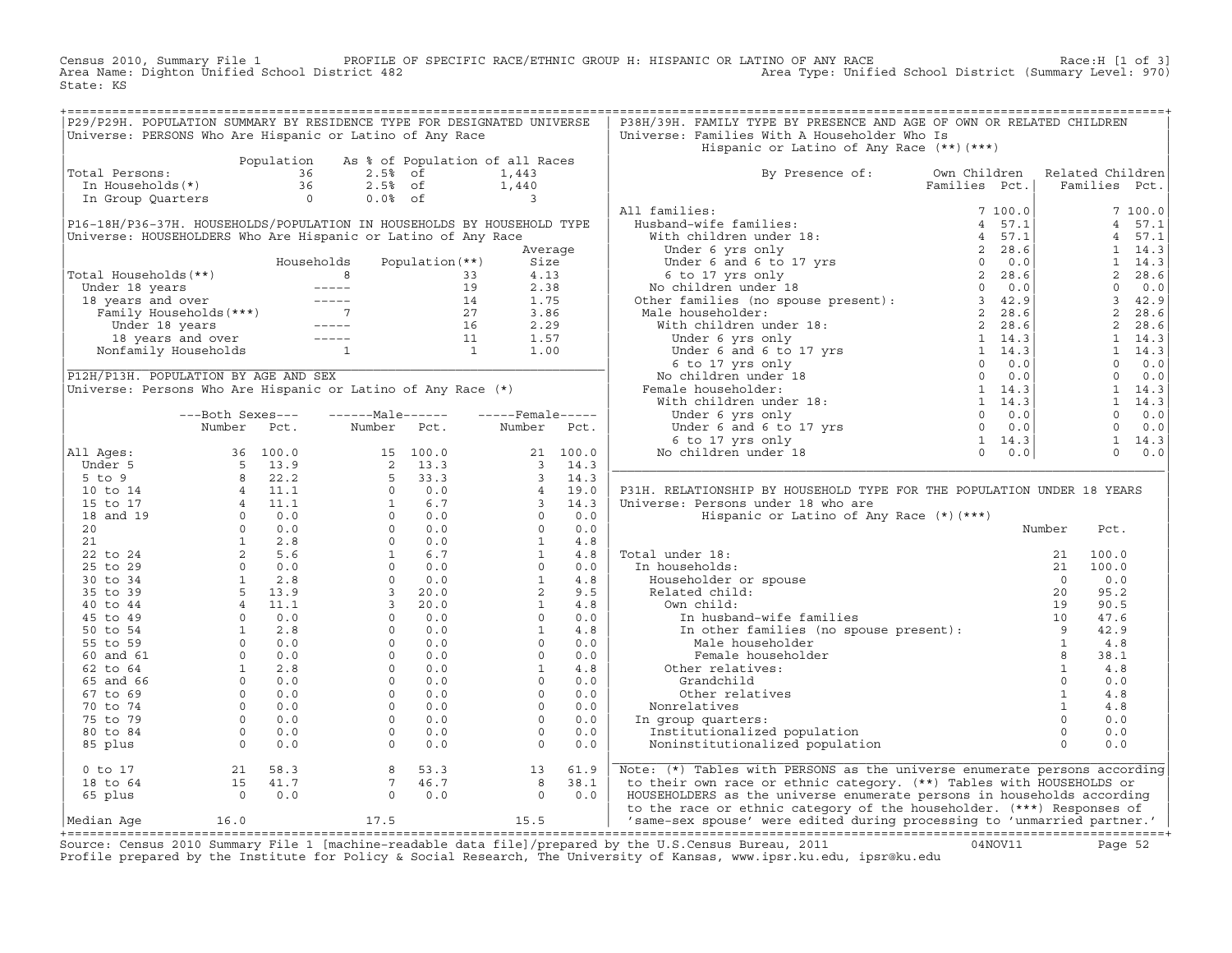Census 2010, Summary File 1 PROFILE OF SPECIFIC RACE/ETHNIC GROUP H: HISPANIC OR LATINO OF ANY RACE Race:H [2 of 3]<br>Area Name: Dighton Unified School District 482 Area Type: Unified School District (Summary Level: 970) Area Type: Unified School District (Summary Level: 970) State: KS

| P29H/P34H. RELATIONSHIP BY HOUSEHOLD TYPE FOR ALL PERSONS & PERSONS 65+<br>Universe: Persons Who Are Hispanic or Latino of Any Race (*) (***) |                        |       |                         |                   |                      | PCT14H. PRESENCE OF MULTIGENERATIONAL HOUSEHOLDS<br>Universe: Households With A Householder Who Is |                                           |                 |                      |
|-----------------------------------------------------------------------------------------------------------------------------------------------|------------------------|-------|-------------------------|-------------------|----------------------|----------------------------------------------------------------------------------------------------|-------------------------------------------|-----------------|----------------------|
|                                                                                                                                               |                        |       |                         |                   |                      |                                                                                                    | Hispanic or Latino of Any Race (**)       |                 |                      |
|                                                                                                                                               | All Ages               |       |                         | 65 years and over |                      |                                                                                                    |                                           | Number          | Pct.                 |
|                                                                                                                                               | Number                 | Pct.  |                         | Number            | Pct.                 |                                                                                                    |                                           |                 |                      |
|                                                                                                                                               |                        |       |                         |                   |                      | Total:                                                                                             |                                           | 8               | 100.0                |
| Total:                                                                                                                                        | 36                     | 100.0 |                         | $\Omega$          |                      | Household has 3 or more generations                                                                |                                           | $\Omega$        | 0.0                  |
| In households:                                                                                                                                | 36                     | 100.0 |                         | $\Omega$          |                      | Household does not have 3+ generations                                                             |                                           | 8               | 100.0                |
| In family households:                                                                                                                         | 35                     | 97.2  |                         | $\Omega$          | $\mathbf{r}$         |                                                                                                    |                                           |                 |                      |
| Householder:                                                                                                                                  | $7^{\circ}$            | 19.4  |                         | $\Omega$          | $\ddot{\phantom{a}}$ |                                                                                                    |                                           |                 |                      |
| Male                                                                                                                                          | 5                      | 13.9  |                         | $\Omega$          |                      |                                                                                                    |                                           |                 |                      |
| Female                                                                                                                                        | 2                      | 5.6   |                         | $\Omega$          | $\ddot{\phantom{a}}$ |                                                                                                    |                                           |                 |                      |
| Spouse                                                                                                                                        | 5                      | 13.9  |                         | $\Omega$          | $\ddot{\phantom{a}}$ | PCT19H. NONRELATIVES BY HOUSEHOLD TYPE (*)(***)                                                    |                                           |                 |                      |
| Parent                                                                                                                                        | $\Omega$               | 0.0   |                         | $\cap$            | $\mathbf{r}$         | Universe: Nonrelatives who are                                                                     |                                           |                 |                      |
| Parent-in-law                                                                                                                                 | $\Omega$               | 0.0   |                         | $\Omega$          |                      |                                                                                                    | Hispanic or Latino of Any Race (Total: 1) |                 |                      |
| Child:                                                                                                                                        | 20                     | 55.6  |                         |                   |                      |                                                                                                    |                                           |                 |                      |
| Biological                                                                                                                                    | 17                     | 47.2  |                         |                   |                      |                                                                                                    | In Family                                 | In Nonfamily    |                      |
| Adopted                                                                                                                                       | 2                      | 5.6   |                         |                   |                      |                                                                                                    | Households                                | Households      |                      |
| Step                                                                                                                                          | $\mathbf{1}$           | 2.8   |                         |                   |                      |                                                                                                    | Number Pct.                               | Number Pct.     |                      |
| Grandchild                                                                                                                                    | 1                      | 2.8   |                         |                   |                      |                                                                                                    |                                           |                 |                      |
| Brother or sister                                                                                                                             | $\Omega$               | 0.0   |                         |                   |                      | Nonrelatives:                                                                                      | 1 100.0                                   | $\Omega$        | 100.0                |
| Son-in-law/daughter-in-law                                                                                                                    | $\circ$                | 0.0   |                         |                   |                      | Roomer or boarder                                                                                  | $\Omega$<br>0.0                           | $\Omega$        |                      |
| Other relatives (#)                                                                                                                           | $1 \quad \blacksquare$ | 2.8   |                         | $\circ$           | $\mathbf{r}$         | Housemate or roommate                                                                              | $\overline{0}$<br>0.0                     | $\Omega$        | $\ddot{\phantom{a}}$ |
| Nonrelatives                                                                                                                                  | $\mathbf{1}$           | 2.8   |                         | $\Omega$          |                      | Unmarried partner                                                                                  | 0.0<br>$\overline{0}$                     | $\Omega$        |                      |
| In nonfamily households:                                                                                                                      | 1                      | 2.8   |                         | $\Omega$          |                      | Other nonrelatives                                                                                 | 1 100.0                                   | $\Omega$        |                      |
| Male householder:                                                                                                                             | 1                      | 2.8   |                         | $\Omega$          |                      |                                                                                                    |                                           |                 |                      |
| Living alone                                                                                                                                  | 1                      | 2.8   |                         | $\cap$            |                      |                                                                                                    |                                           |                 |                      |
| Not living alone                                                                                                                              | $\Omega$               | 0.0   |                         | $\Omega$          | $\mathbf{r}$         |                                                                                                    |                                           |                 |                      |
| Female householder:                                                                                                                           | $\Omega$               | 0.0   |                         | $\Omega$          | $\mathbf{r}$         | H17H, HOUSING UNITS BY HOUSEHOLDER'S AGE AND TENURE                                                |                                           |                 |                      |
| Living alone                                                                                                                                  | $\Omega$               | 0.0   |                         | $\Omega$          | $\Box$               | Universe: Occupied Housing Units With A Householder Who Is                                         |                                           |                 |                      |
| Not living alone                                                                                                                              | $\Omega$               | 0.0   |                         | $\Omega$          |                      |                                                                                                    | Hispanic or Latino of Any Race (**)       |                 |                      |
| Nonrelatives                                                                                                                                  | $\Omega$               | 0.0   |                         | $\Omega$          | $\mathbf{r}$         |                                                                                                    |                                           |                 |                      |
| In group quarters:                                                                                                                            | $\Omega$               | 0.0   |                         | $\Omega$          | $\sim$               | Age of                                                                                             | Owner Occupied                            | Renter Occupied |                      |
| Institutionalized                                                                                                                             | $\Omega$               | 0.0   |                         | $\Omega$          | $\sim$               | Householder                                                                                        | Number<br>Pct.                            | Number          | Pct.                 |
| Noninstitutionalized                                                                                                                          | $\Omega$               | 0.0   |                         | $\Omega$          |                      |                                                                                                    |                                           |                 |                      |
|                                                                                                                                               |                        |       |                         |                   |                      | All Ages:                                                                                          | 4 100.0                                   |                 | 4 100.0              |
| (#) For 65 yrs & over, includes children, siblings, etc. not shown separately                                                                 |                        |       |                         |                   |                      | 15 to 24                                                                                           | 1<br>25.0                                 | $\Omega$        | 0.0                  |
|                                                                                                                                               |                        |       |                         |                   |                      | 25 to 34                                                                                           | 1<br>25.0                                 | $\Omega$        | 0.0                  |
|                                                                                                                                               |                        |       |                         |                   |                      | 35 to 44                                                                                           | 2, 50.0                                   |                 | 4 100.0              |
|                                                                                                                                               |                        |       |                         |                   |                      | 45 to 54                                                                                           | 0.0<br>$\Omega$                           | $\Omega$        | 0.0                  |
| P18H. HOUSEHOLD TYPE                                                                                                                          |                        |       |                         |                   |                      | 55 to 59                                                                                           | $\circ$<br>0.0                            | $\cap$          | 0.0                  |
| Universe: Households with a Householder Who is                                                                                                |                        |       |                         |                   |                      | 60 to 64                                                                                           | $\Omega$<br>0.0                           | $\cap$          | 0.0                  |
| Hispanic or Latino of Any Race (**)                                                                                                           |                        |       |                         |                   |                      | 65 to 74                                                                                           | 0.0<br>$\Omega$                           | $\Omega$        | 0.0                  |
|                                                                                                                                               |                        |       | Number                  | Pct.              |                      | 75 to 84                                                                                           | $\Omega$<br>0.0                           | $\Omega$        | 0.0                  |
|                                                                                                                                               |                        |       |                         |                   |                      | 85 and over                                                                                        | $\Omega$<br>0.0                           | $\Omega$        | 0.0                  |
| Total:                                                                                                                                        |                        |       |                         | 8 100.0           |                      |                                                                                                    |                                           |                 |                      |
| Family households (***) :                                                                                                                     |                        |       | $7\phantom{.0}$         | 87.5              |                      |                                                                                                    |                                           |                 |                      |
| Husband-wife families                                                                                                                         |                        |       | $\overline{4}$          | 50.0              |                      | Note: (*) Tables with PERSONS as the universe enumerate persons                                    |                                           |                 |                      |
| Other families:                                                                                                                               |                        |       | $\overline{\mathbf{3}}$ | 37.5              |                      | according to their own race or ethnic category. (**) Tables with                                   |                                           |                 |                      |
| Male householder, no wife present                                                                                                             |                        |       | $\overline{2}$          | 25.0              |                      | HOUSEHOLDS or HOUSEHOLDERS as the universe enumerate persons in                                    |                                           |                 |                      |
| Female householder, no husband present                                                                                                        |                        |       |                         | 1 12.5            |                      | households according to the race or ethnic category of the                                         |                                           |                 |                      |
| Nonfamily households:                                                                                                                         |                        |       |                         | 1 12.5            |                      | householder. (***) Responses of 'same-sex spouse' were edited                                      |                                           |                 |                      |
| Householder living alone                                                                                                                      |                        |       | $\mathbf{1}$            | 12.5              |                      | during processing to 'unmarried partner.'                                                          |                                           |                 |                      |
| Householder not living alone                                                                                                                  |                        |       | $\Omega$                | 0.0               |                      |                                                                                                    |                                           |                 |                      |
|                                                                                                                                               |                        |       |                         |                   |                      |                                                                                                    |                                           |                 |                      |
|                                                                                                                                               |                        |       |                         |                   |                      |                                                                                                    |                                           |                 |                      |
|                                                                                                                                               |                        |       |                         |                   |                      |                                                                                                    |                                           |                 |                      |

+===================================================================================================================================================+Source: Census 2010 Summary File 1 [machine−readable data file]/prepared by the U.S.Census Bureau, 2011 04NOV11 Page 53 Profile prepared by the Institute for Policy & Social Research, The University of Kansas, www.ipsr.ku.edu, ipsr@ku.edu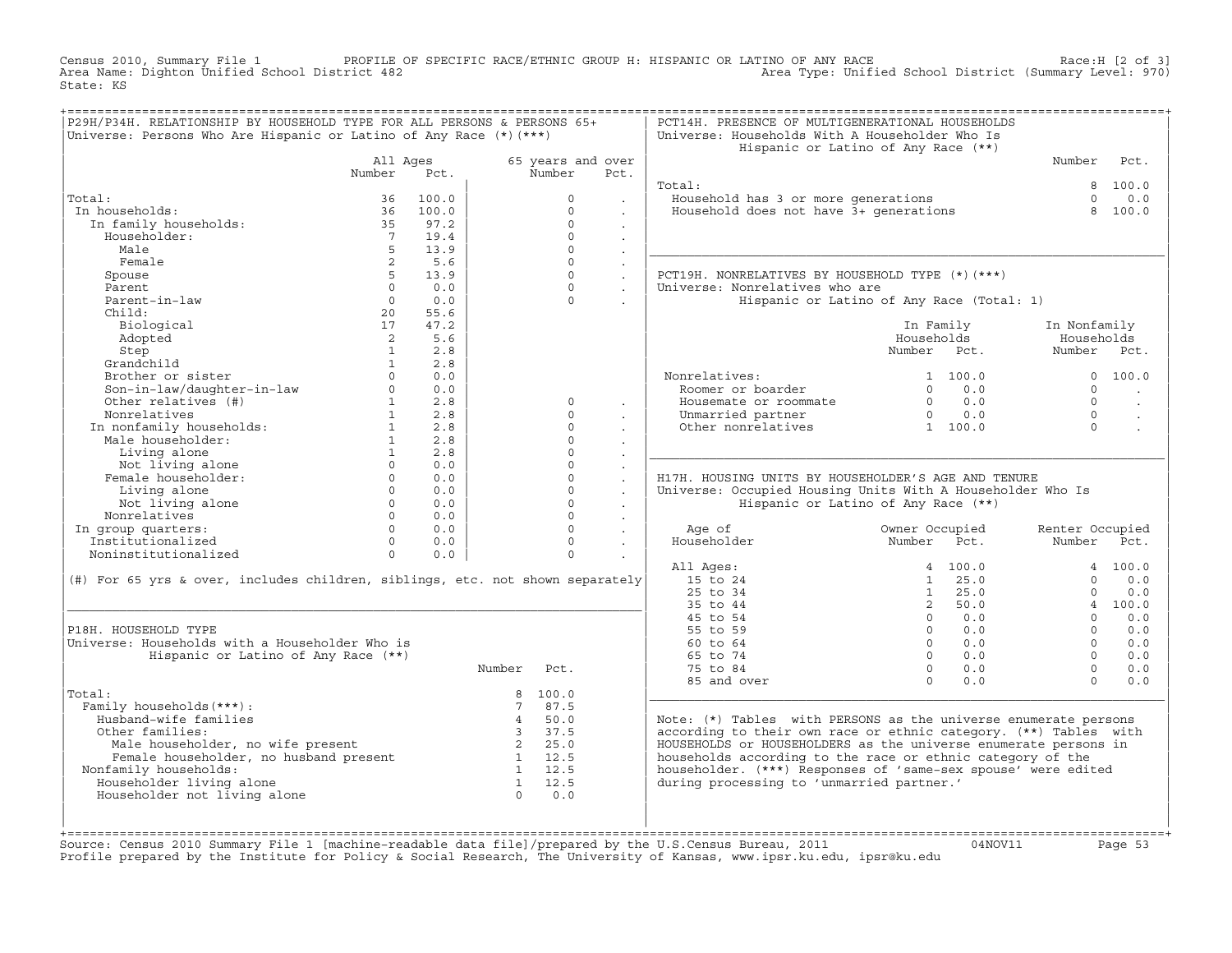Census 2010, Summary File 1 PROFILE OF SPECIFIC RACE/ETHNIC GROUP H: HISPANIC OR LATINO OF ANY RACE RACE Race:H [3 of 3]<br>Area Name: Dighton Unified School District 482 Area Type: Unified School District (Summary Level: 970) State: KS

+===================================================================================================================================================+|P28H/H16H. HOUSEHOLDS (OCCUPIED HOUSING UNITS) BY HOUSEHOLD SIZE BY TYPE AND BY TENURE | |Universe: Households (Occupied Housing Units) With A Householder Who Is Hispanic or Latino of Any Race (\*\*)(\*\*\*) |

|                             | All<br>Households | Pct.  | Family<br>Households    | Pct.  | Nonfamily<br>Households | Pct.  | Owner<br>Occupied | Pct.    | Renter<br>Occupied | Pct.  |
|-----------------------------|-------------------|-------|-------------------------|-------|-------------------------|-------|-------------------|---------|--------------------|-------|
| household sizes:<br>All     |                   | 100.0 |                         | 100.0 |                         | 100.0 |                   | 4 100.0 | 4                  | 100.0 |
| 1-person households         |                   | 12.5  | (Family always >1 pers) |       |                         | 100.0 |                   | 25.0    |                    | 0.0   |
| 2-person households         |                   | 0.0   |                         | 0.0   | 0                       | 0.0   |                   | 0.0     |                    | 0.0   |
| 3-person households         |                   | 12.5  |                         | 14.3  | $\Omega$                | 0.0   |                   | 0.0     |                    | 25.0  |
| 4-person households         |                   | 25.0  |                         | 28.6  | $\Omega$                | 0.0   |                   | 25.0    |                    | 25.0  |
| 5-person households         |                   | 37.5  |                         | 42.9  | $\Omega$                | 0.0   |                   | 25.0    |                    | 50.0  |
| 6-person households         |                   | 12.5  |                         | 14.3  | $\Omega$                | 0.0   |                   | 25.0    |                    | 0.0   |
| 7-or-more person households | $\Omega$          | 0.0   |                         | 0.0   | 0                       | 0.0   |                   | 0.0     |                    | 0.0   |

|P16H/P17H/P36H/P37H/H11H/H12H. POPULATION IN HOUSEHOLDS AND AVERAGE HOUSEHOLD SIZE BY TYPE AND BY TENURE | Universe: Population in Households (Occupied Housing Units) With A Householder Who Is Hispanic or Latino of Any Race (\*\*)

|                                | Total<br>Population | Pct.                      | In<br>Families | Pct.                      | In.<br>Nonfamilies | Pct.     | In Owner<br>Occupied | Pct.             | In Renter<br>Occupied | Pct.        |
|--------------------------------|---------------------|---------------------------|----------------|---------------------------|--------------------|----------|----------------------|------------------|-----------------------|-------------|
| Total population in households | 33                  | 100.0                     | 27             | 81.8                      |                    | 3.0      |                      | 16 48.5          |                       | 51.5        |
| Under 18 years                 | 19                  | 100.0                     | 16             | 84.2                      |                    |          |                      |                  |                       |             |
| 18 years and over              | 14                  | 100.0                     |                | 78.6                      |                    |          |                      |                  |                       |             |
| Average Household Size         | 4.13                | $------$                  | 3.86           | $------$                  | 1.00               | $------$ |                      | $4.00 - - - - -$ | 4.25                  | $------$    |
| Under 18 years                 | 2.38                | $\qquad \qquad - - - - -$ | 2.29           | $------$                  |                    |          |                      |                  |                       |             |
| 18 years and over              |                     | $1.75$ -----              | 1.57           | $\qquad \qquad - - - - -$ |                    |          |                      | $- - - - -$      |                       | $- - - - -$ |
|                                |                     |                           |                |                           |                    |          |                      |                  |                       |             |

Note: Family household numbers include nonrelatives living with families.

| | PCT20/PCT22H. GROUP OUARTERS POPULATION BY SEX BY AGE BY GROUP OUARTERS TYPE Universe: Population in group quarters for persons who are Hispanic or Latino of Any Race (\*)

|                                               |        |       |       | Pct. of<br>All | Pct. of<br>Total |       | Pct. of<br>Total |       |
|-----------------------------------------------|--------|-------|-------|----------------|------------------|-------|------------------|-------|
|                                               | Number | Pct.  | Total | Ages           | Male             | $18+$ | Female           | $18+$ |
| All types of group quarters:                  | 0      | 100.0 |       |                |                  |       |                  |       |
| Institutionalized population:                 |        |       |       |                |                  |       |                  |       |
| Correctional facilities for adults            |        |       |       |                |                  |       |                  |       |
| Juvenile facilities                           |        |       |       |                |                  |       |                  |       |
| Nursing facilities/skilled-nursing facilities |        |       |       |                |                  |       |                  |       |
| Other institutional facilities                |        |       |       |                |                  |       |                  |       |
| Noninstitutionalized population:              |        |       |       |                |                  |       |                  |       |
| College/university student housing            |        |       |       |                |                  |       |                  |       |
| Military quarters                             |        |       |       |                |                  |       |                  |       |
| Other noninstitutional facilities             |        |       |       |                |                  |       |                  |       |

|\_\_\_\_\_\_\_\_\_\_\_\_\_\_\_\_\_\_\_\_\_\_\_\_\_\_\_\_\_\_\_\_\_\_\_\_\_\_\_\_\_\_\_\_\_\_\_\_\_\_\_\_\_\_\_\_\_\_\_\_\_\_\_\_\_\_\_\_\_\_\_\_\_\_\_\_\_\_\_\_\_\_\_\_\_\_\_\_\_\_\_\_\_\_\_\_\_\_\_\_\_\_\_\_\_\_\_\_\_\_\_\_\_\_\_\_\_\_\_\_\_\_\_\_\_\_\_\_\_\_\_\_\_\_\_\_\_\_\_\_\_\_\_\_\_\_\_|

| |

or HOUSEHOLDERS as the universe enumerate persons in households according to the race or ethnic category of the householder. | (\*\*\*) Same−sex couple households are included in the family households category if there is at least one additional person | | related to householder by birth or adoption. Same−sex couple households with no relatives of the householder present are tabulated | | in nonfamily households. Responses of 'same−sex spouse' were edited during processing to 'unmarried partner.' |

+===================================================================================================================================================+ Source: Census 2010 Summary File 1 [machine−readable data file]/prepared by the U.S.Census Bureau, 2011 04NOV11 Page 54 Profile prepared by the Institute for Policy & Social Research, The University of Kansas, www.ipsr.ku.edu, ipsr@ku.edu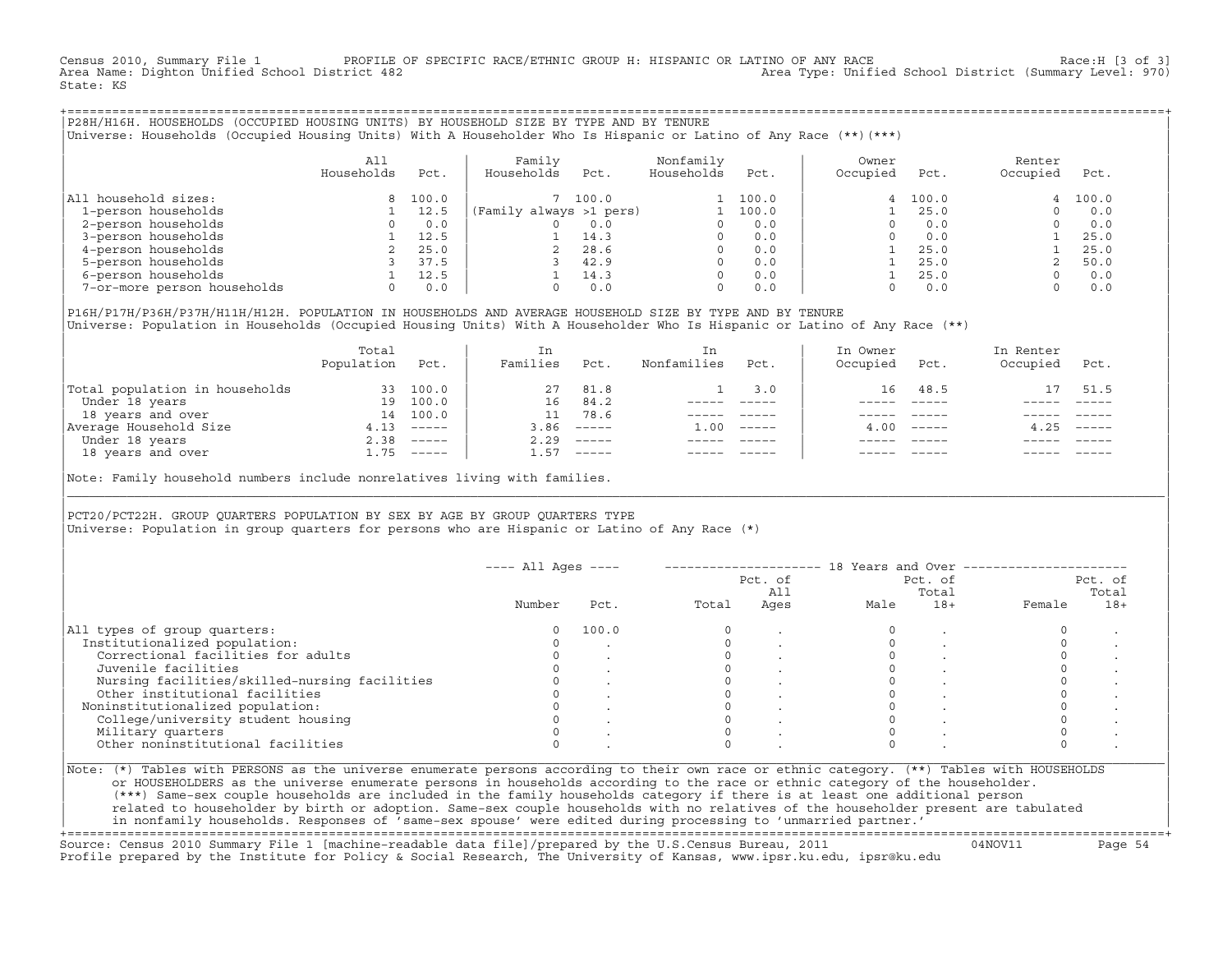Census 2010, Summary File 1 PROFILE OF SPECIFIC RACE/ETHNIC GROUP I: WHITE ALONE, NOT HISPANIC OR LATINO Race:I [1 of 3] Area Name: Dighton Unified School District 482 Area Type: Unified School District (Summary Level: 970) State: KS

| P29/P29I. POPULATION SUMMARY BY RESIDENCE TYPE FOR DESIGNATED UNIVERSE                                                                                                                                                                                                                                 |                                  |            |                                                                                                                                                                                                                                                                                                                    |                                 |                                                                                                                                                                 |           | P38I/39I. FAMILY TYPE BY PRESENCE AND AGE OF OWN OR RELATED CHILDREN                                                                                                                                                                                  |               |                                                                                                                 |                 |             |
|--------------------------------------------------------------------------------------------------------------------------------------------------------------------------------------------------------------------------------------------------------------------------------------------------------|----------------------------------|------------|--------------------------------------------------------------------------------------------------------------------------------------------------------------------------------------------------------------------------------------------------------------------------------------------------------------------|---------------------------------|-----------------------------------------------------------------------------------------------------------------------------------------------------------------|-----------|-------------------------------------------------------------------------------------------------------------------------------------------------------------------------------------------------------------------------------------------------------|---------------|-----------------------------------------------------------------------------------------------------------------|-----------------|-------------|
| Universe: PERSONS Who Are White Alone, Not Hispanic or Latino                                                                                                                                                                                                                                          |                                  |            |                                                                                                                                                                                                                                                                                                                    |                                 |                                                                                                                                                                 |           | Universe: Families With A Householder Who Is                                                                                                                                                                                                          |               |                                                                                                                 |                 |             |
|                                                                                                                                                                                                                                                                                                        |                                  |            |                                                                                                                                                                                                                                                                                                                    |                                 |                                                                                                                                                                 |           | White Alone, Not Hispanic or Latino (**) (***)                                                                                                                                                                                                        |               |                                                                                                                 |                 |             |
|                                                                                                                                                                                                                                                                                                        |                                  | Population |                                                                                                                                                                                                                                                                                                                    | As % of Population of all Races |                                                                                                                                                                 |           |                                                                                                                                                                                                                                                       |               |                                                                                                                 |                 |             |
| Total Persons:                                                                                                                                                                                                                                                                                         |                                  | 1,363      | 94.5% of                                                                                                                                                                                                                                                                                                           |                                 | 1,443                                                                                                                                                           |           | By Presence of: Own Children Related Children                                                                                                                                                                                                         |               |                                                                                                                 |                 |             |
|                                                                                                                                                                                                                                                                                                        |                                  |            | 94.4% of                                                                                                                                                                                                                                                                                                           |                                 |                                                                                                                                                                 |           |                                                                                                                                                                                                                                                       | Families Pct. | Families Pct.                                                                                                   |                 |             |
| In Households(*) 1,360<br>In Group Quarters 3                                                                                                                                                                                                                                                          |                                  |            | 100.0% of                                                                                                                                                                                                                                                                                                          |                                 | 1,440                                                                                                                                                           |           |                                                                                                                                                                                                                                                       |               |                                                                                                                 |                 |             |
|                                                                                                                                                                                                                                                                                                        |                                  |            |                                                                                                                                                                                                                                                                                                                    |                                 |                                                                                                                                                                 |           | All families:                                                                                                                                                                                                                                         |               |                                                                                                                 |                 | 391 100.0   |
| P16-18I/P36-37I. HOUSEHOLDS/POPULATION IN HOUSEHOLDS BY HOUSEHOLD TYPE                                                                                                                                                                                                                                 |                                  |            |                                                                                                                                                                                                                                                                                                                    |                                 |                                                                                                                                                                 |           |                                                                                                                                                                                                                                                       |               |                                                                                                                 |                 | 342 87.5    |
| Universe: HOUSEHOLDERS Who Are White Alone, Not Hispanic or Latino                                                                                                                                                                                                                                     |                                  |            |                                                                                                                                                                                                                                                                                                                    |                                 |                                                                                                                                                                 |           |                                                                                                                                                                                                                                                       |               |                                                                                                                 |                 | 117 29.9    |
|                                                                                                                                                                                                                                                                                                        |                                  |            |                                                                                                                                                                                                                                                                                                                    |                                 | Average                                                                                                                                                         |           |                                                                                                                                                                                                                                                       |               |                                                                                                                 |                 | 16 4.1      |
|                                                                                                                                                                                                                                                                                                        |                                  |            | Households                                                                                                                                                                                                                                                                                                         | Population $(**)$               | Size                                                                                                                                                            |           |                                                                                                                                                                                                                                                       |               |                                                                                                                 | 24              | 6.1         |
| Total Households(**)                                                                                                                                                                                                                                                                                   |                                  |            |                                                                                                                                                                                                                                                                                                                    |                                 | 2.08                                                                                                                                                            |           |                                                                                                                                                                                                                                                       |               |                                                                                                                 |                 | 77 19.7     |
|                                                                                                                                                                                                                                                                                                        |                                  |            |                                                                                                                                                                                                                                                                                                                    |                                 | 0.41                                                                                                                                                            |           |                                                                                                                                                                                                                                                       |               |                                                                                                                 |                 | 225 57.5    |
|                                                                                                                                                                                                                                                                                                        |                                  |            |                                                                                                                                                                                                                                                                                                                    |                                 | 1.66                                                                                                                                                            |           |                                                                                                                                                                                                                                                       |               |                                                                                                                 |                 | 49 12.5     |
|                                                                                                                                                                                                                                                                                                        |                                  |            |                                                                                                                                                                                                                                                                                                                    |                                 | 2.73                                                                                                                                                            |           |                                                                                                                                                                                                                                                       |               |                                                                                                                 | 18              | 4.6         |
|                                                                                                                                                                                                                                                                                                        |                                  |            |                                                                                                                                                                                                                                                                                                                    |                                 | 0.68                                                                                                                                                            |           |                                                                                                                                                                                                                                                       |               |                                                                                                                 |                 | $9 \t 2.3$  |
|                                                                                                                                                                                                                                                                                                        |                                  |            |                                                                                                                                                                                                                                                                                                                    |                                 | 2.05                                                                                                                                                            |           |                                                                                                                                                                                                                                                       |               |                                                                                                                 |                 |             |
|                                                                                                                                                                                                                                                                                                        |                                  |            |                                                                                                                                                                                                                                                                                                                    |                                 | 1.07                                                                                                                                                            |           |                                                                                                                                                                                                                                                       |               |                                                                                                                 |                 |             |
|                                                                                                                                                                                                                                                                                                        |                                  |            | otal Households (**)<br>Under 18 years<br>1,364<br>1,364<br>1,364<br>1,092<br>Family Households (***)<br>Under 18 years<br>2,000<br>5,000<br>2,000<br>5,000<br>5,000<br>7,000<br>7,000<br>7,000<br>7,000<br>7,000<br>7,000<br>7,000<br>7,000<br>7,000<br>7,000<br>7,000<br>7,0                                     |                                 |                                                                                                                                                                 |           | Families Pct.<br>Husband-wife families :<br>With children under 18:<br>Under 6 yrs only<br>Under 6 and 6 to 17 yrs<br>13 28,9<br>13 28,9<br>16 4.1<br>Under 6 and 6 to 17 yrs<br>24 6.1<br>6 to 17 yrs only<br>No children under 18<br>Other families |               | $\begin{array}{ccc} 9 & 2.3 \\ 4 & 1.0 \\ 1 & 0.3 \\ 4 & 1.0 \\ 9 & 2.3 \\ 31 & 7.9 \\ 21 & 5.4 \\ \end{array}$ |                 |             |
| P12I/P13I. POPULATION BY AGE AND SEX                                                                                                                                                                                                                                                                   |                                  |            |                                                                                                                                                                                                                                                                                                                    |                                 |                                                                                                                                                                 |           |                                                                                                                                                                                                                                                       |               |                                                                                                                 |                 |             |
| Universe: Persons Who Are White Alone, Not Hispanic or Latino (*)                                                                                                                                                                                                                                      |                                  |            |                                                                                                                                                                                                                                                                                                                    |                                 |                                                                                                                                                                 |           |                                                                                                                                                                                                                                                       |               |                                                                                                                 |                 |             |
|                                                                                                                                                                                                                                                                                                        |                                  |            |                                                                                                                                                                                                                                                                                                                    |                                 |                                                                                                                                                                 |           |                                                                                                                                                                                                                                                       |               |                                                                                                                 |                 |             |
|                                                                                                                                                                                                                                                                                                        |                                  |            |                                                                                                                                                                                                                                                                                                                    |                                 |                                                                                                                                                                 |           |                                                                                                                                                                                                                                                       |               |                                                                                                                 | $7\overline{ }$ |             |
|                                                                                                                                                                                                                                                                                                        | ---Both Sexes---                 |            | ------Male------                                                                                                                                                                                                                                                                                                   |                                 | $---$ Female-----                                                                                                                                               |           |                                                                                                                                                                                                                                                       |               |                                                                                                                 | $4\overline{4}$ | 1.8         |
|                                                                                                                                                                                                                                                                                                        | Number Pct.                      |            | Number Pct.                                                                                                                                                                                                                                                                                                        |                                 | Number Pct.                                                                                                                                                     |           |                                                                                                                                                                                                                                                       |               |                                                                                                                 |                 | 1.0         |
|                                                                                                                                                                                                                                                                                                        |                                  |            |                                                                                                                                                                                                                                                                                                                    |                                 |                                                                                                                                                                 |           |                                                                                                                                                                                                                                                       |               |                                                                                                                 |                 | $10 \t 2.6$ |
| All Ages:                                                                                                                                                                                                                                                                                              |                                  |            |                                                                                                                                                                                                                                                                                                                    |                                 |                                                                                                                                                                 | 693 100.0 |                                                                                                                                                                                                                                                       |               |                                                                                                                 | 10              | 2.6         |
|                                                                                                                                                                                                                                                                                                        |                                  |            |                                                                                                                                                                                                                                                                                                                    |                                 |                                                                                                                                                                 | 4.3       |                                                                                                                                                                                                                                                       |               |                                                                                                                 |                 |             |
|                                                                                                                                                                                                                                                                                                        |                                  |            |                                                                                                                                                                                                                                                                                                                    |                                 |                                                                                                                                                                 | 5.6       |                                                                                                                                                                                                                                                       |               |                                                                                                                 |                 |             |
|                                                                                                                                                                                                                                                                                                        |                                  |            |                                                                                                                                                                                                                                                                                                                    |                                 |                                                                                                                                                                 | 5.1       | P31I. RELATIONSHIP BY HOUSEHOLD TYPE FOR THE POPULATION UNDER 18 YEARS                                                                                                                                                                                |               |                                                                                                                 |                 |             |
|                                                                                                                                                                                                                                                                                                        |                                  |            |                                                                                                                                                                                                                                                                                                                    |                                 |                                                                                                                                                                 | 3.8       | Universe: Persons under 18 who are                                                                                                                                                                                                                    |               |                                                                                                                 |                 |             |
|                                                                                                                                                                                                                                                                                                        |                                  |            |                                                                                                                                                                                                                                                                                                                    |                                 |                                                                                                                                                                 | 1.4       | White Alone, Not Hispanic or Latino (*) (***)                                                                                                                                                                                                         |               |                                                                                                                 |                 |             |
|                                                                                                                                                                                                                                                                                                        |                                  |            |                                                                                                                                                                                                                                                                                                                    |                                 |                                                                                                                                                                 | 0.1       |                                                                                                                                                                                                                                                       |               | Number                                                                                                          | Pct.            |             |
|                                                                                                                                                                                                                                                                                                        |                                  |            |                                                                                                                                                                                                                                                                                                                    |                                 |                                                                                                                                                                 | 0.6       |                                                                                                                                                                                                                                                       |               |                                                                                                                 |                 |             |
|                                                                                                                                                                                                                                                                                                        |                                  |            |                                                                                                                                                                                                                                                                                                                    |                                 |                                                                                                                                                                 | 1.9       | Total under 18:                                                                                                                                                                                                                                       |               |                                                                                                                 | 100.0           |             |
|                                                                                                                                                                                                                                                                                                        |                                  |            |                                                                                                                                                                                                                                                                                                                    |                                 |                                                                                                                                                                 | 5.2       | In households:                                                                                                                                                                                                                                        |               |                                                                                                                 | 100.0           |             |
|                                                                                                                                                                                                                                                                                                        |                                  |            |                                                                                                                                                                                                                                                                                                                    |                                 |                                                                                                                                                                 | 4.8       |                                                                                                                                                                                                                                                       |               |                                                                                                                 | 0.4             |             |
|                                                                                                                                                                                                                                                                                                        |                                  |            |                                                                                                                                                                                                                                                                                                                    |                                 |                                                                                                                                                                 | 4.0       |                                                                                                                                                                                                                                                       |               |                                                                                                                 | 97.0            |             |
|                                                                                                                                                                                                                                                                                                        |                                  |            |                                                                                                                                                                                                                                                                                                                    |                                 |                                                                                                                                                                 | 7.2       |                                                                                                                                                                                                                                                       |               |                                                                                                                 | 92.9            |             |
|                                                                                                                                                                                                                                                                                                        |                                  |            |                                                                                                                                                                                                                                                                                                                    |                                 |                                                                                                                                                                 | 5.3       |                                                                                                                                                                                                                                                       |               |                                                                                                                 | 78.9            |             |
|                                                                                                                                                                                                                                                                                                        |                                  |            |                                                                                                                                                                                                                                                                                                                    |                                 |                                                                                                                                                                 | 8.1       |                                                                                                                                                                                                                                                       |               |                                                                                                                 | 13.9            |             |
|                                                                                                                                                                                                                                                                                                        |                                  |            |                                                                                                                                                                                                                                                                                                                    |                                 |                                                                                                                                                                 | 8.7       | Male householder                                                                                                                                                                                                                                      |               |                                                                                                                 | 5.6             |             |
|                                                                                                                                                                                                                                                                                                        |                                  |            |                                                                                                                                                                                                                                                                                                                    |                                 | $\begin{array}{r} 693 \\ 30 \\ 39 \\ 35 \\ 26 \\ 10 \\ 1 \\ 4 \\ 33 \\ 36 \\ 32 \\ 8 \\ 25 \\ 56 \\ 47 \\ 56 \\ 60 \\ 17 \\ 33 \\ 31 \\ 7 \\ 17 \\ \end{array}$ | 2.5       | Female householder                                                                                                                                                                                                                                    |               |                                                                                                                 | 8.3             |             |
|                                                                                                                                                                                                                                                                                                        |                                  |            |                                                                                                                                                                                                                                                                                                                    |                                 |                                                                                                                                                                 | 4.8       | Other relatives:                                                                                                                                                                                                                                      |               |                                                                                                                 | 4.1             |             |
|                                                                                                                                                                                                                                                                                                        |                                  |            |                                                                                                                                                                                                                                                                                                                    |                                 |                                                                                                                                                                 | 2.5       | Grandchild                                                                                                                                                                                                                                            |               |                                                                                                                 | 2.6             |             |
|                                                                                                                                                                                                                                                                                                        |                                  |            |                                                                                                                                                                                                                                                                                                                    |                                 | 17                                                                                                                                                              | 2.5       | Other relatives                                                                                                                                                                                                                                       |               |                                                                                                                 | 1.5             |             |
|                                                                                                                                                                                                                                                                                                        |                                  |            |                                                                                                                                                                                                                                                                                                                    |                                 | 41                                                                                                                                                              | 5.9       | Nonrelatives                                                                                                                                                                                                                                          |               |                                                                                                                 | 2.6             |             |
|                                                                                                                                                                                                                                                                                                        |                                  |            |                                                                                                                                                                                                                                                                                                                    |                                 | 43                                                                                                                                                              | 6.2       | In group quarters:                                                                                                                                                                                                                                    |               |                                                                                                                 | 0.0             |             |
|                                                                                                                                                                                                                                                                                                        |                                  |            |                                                                                                                                                                                                                                                                                                                    |                                 | 31                                                                                                                                                              | 4.5       | Institutionalized population                                                                                                                                                                                                                          |               |                                                                                                                 | 0.0             |             |
|                                                                                                                                                                                                                                                                                                        |                                  |            | $\begin{array}{cccccc} 670 & 100.0 & 0 \\ 27 & 4.0 & 0.0 \\ 38 & 5.7 & 4 \\ 43 & 6.4 & 2 \\ 43 & 6.4 & 2 \\ 43 & 6.4 & 2 \\ 43 & 6.4 & 2 \\ 52 & 2.2 & 2 \\ 6 & 1.2 & 2.1 \\ 14 & 2.1 & 1 \\ 14 & 2.1 & 1 \\ 36 & 5.4 & 6.7 \\ 51 & 2.1 & 3.6 \\ 52 & 64 & 9.6 & 8 \\ 64 & 9.6 & 9.6 & 8 \\ 21 & 3.1 & 15 &$<br>14 | 2.1                             | 36                                                                                                                                                              | 5.2       | Noninstitutionalized population                                                                                                                                                                                                                       |               |                                                                                                                 | 0.0             |             |
| Number FCC:<br>11 Ages:<br>5 to 9<br>5 to 14<br>16 to 14<br>18 and 19<br>25 57<br>16 57<br>16 57<br>16 57<br>16 57<br>16 17<br>18 54<br>4.0<br>76 54<br>4.0<br>25<br>1.8<br>9 0.7<br>5 0.4<br>5 0.4<br>27<br>2.0<br>20<br>25<br>27<br>2.0<br>25<br>27<br>2.0<br>25<br>20<br>27<br>2.0<br>25<br>20<br>2 |                                  |            |                                                                                                                                                                                                                                                                                                                    |                                 |                                                                                                                                                                 |           |                                                                                                                                                                                                                                                       |               |                                                                                                                 |                 |             |
| $0$ to $17$                                                                                                                                                                                                                                                                                            | 266 19.5<br>786 57.7<br>311 22.8 |            | $\begin{array}{cc} 136 & 20.3 \\ 408 & 60.9 \\ 126 & 18.8 \end{array}$                                                                                                                                                                                                                                             |                                 | 130                                                                                                                                                             | 18.8      | Note: (*) Tables with PERSONS as the universe enumerate persons according                                                                                                                                                                             |               |                                                                                                                 |                 |             |
| 18 to 64                                                                                                                                                                                                                                                                                               |                                  |            |                                                                                                                                                                                                                                                                                                                    |                                 | 378                                                                                                                                                             | 54.5      | to their own race or ethnic category. (**) Tables with HOUSEHOLDS or                                                                                                                                                                                  |               |                                                                                                                 |                 |             |
| 65 plus                                                                                                                                                                                                                                                                                                |                                  |            |                                                                                                                                                                                                                                                                                                                    |                                 | 185                                                                                                                                                             | 26.7      | HOUSEHOLDERS as the universe enumerate persons in households according                                                                                                                                                                                |               |                                                                                                                 |                 |             |
|                                                                                                                                                                                                                                                                                                        |                                  |            |                                                                                                                                                                                                                                                                                                                    |                                 |                                                                                                                                                                 |           | to the race or ethnic category of the householder. (***) Responses of                                                                                                                                                                                 |               |                                                                                                                 |                 |             |
| Median Aqe                                                                                                                                                                                                                                                                                             | 48.4                             |            | 46.6                                                                                                                                                                                                                                                                                                               |                                 | 51.1                                                                                                                                                            |           | 'same-sex spouse' were edited during processing to 'unmarried partner.'                                                                                                                                                                               |               |                                                                                                                 |                 |             |
|                                                                                                                                                                                                                                                                                                        |                                  |            |                                                                                                                                                                                                                                                                                                                    |                                 |                                                                                                                                                                 |           | $\alpha$                                                                                                                                                                                                                                              |               |                                                                                                                 |                 |             |

Source: Census 2010 Summary File 1 [machine-readable data file]/prepared by the U.S.Census Bureau, 2011 Page 55<br>Profile prepared by the Institute for Policy & Social Research, The University of Kansas, www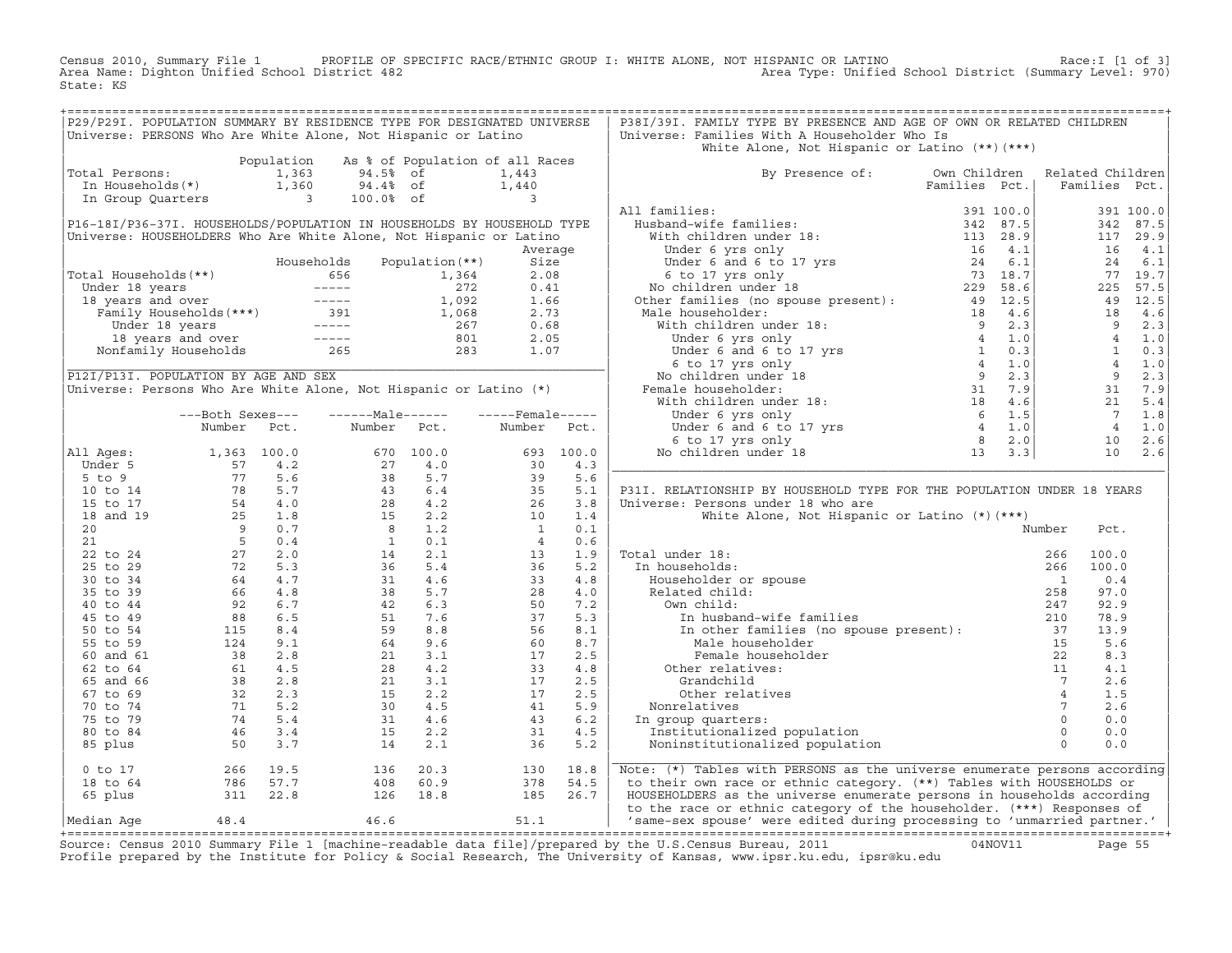Census 2010, Summary File 1 PROFILE OF SPECIFIC RACE/ETHNIC GROUP I: WHITE ALONE, NOT HISPANIC OR LATINO Race:I [2 of 3] Area Name: Dighton Unified School District 482 Area Type: Unified School District (Summary Level: 970) State: KS

| P29I/P34I. RELATIONSHIP BY HOUSEHOLD TYPE FOR ALL PERSONS & PERSONS 65+<br>Universe: Persons Who Are White Alone, Not Hispanic or Latino (*) (***) |                          |       |        |                |                           | PCT14I. PRESENCE OF MULTIGENERATIONAL HOUSEHOLDS<br>Universe: Households With A Householder Who Is | White Alone, Not Hispanic or Latino (**)        |                          |            |
|----------------------------------------------------------------------------------------------------------------------------------------------------|--------------------------|-------|--------|----------------|---------------------------|----------------------------------------------------------------------------------------------------|-------------------------------------------------|--------------------------|------------|
|                                                                                                                                                    | All Ages<br>Number       | Pct.  |        | Number         | 65 years and over<br>Pct. |                                                                                                    |                                                 | Number                   | Pct.       |
|                                                                                                                                                    |                          |       |        |                |                           | Total:                                                                                             |                                                 |                          | 656 100.0  |
| Total:                                                                                                                                             | 1,363                    | 100.0 |        | 311            | 100.0                     | Household has 3 or more generations                                                                |                                                 | $\overline{\phantom{a}}$ | 0.5        |
| In households:                                                                                                                                     | 1,360                    | 99.8  |        | 311            | 100.0                     | Household does not have 3+ generations                                                             |                                                 | 653                      | 99.5       |
| In family households:                                                                                                                              | 1,077                    | 79.0  |        | 191            | 61.4                      |                                                                                                    |                                                 |                          |            |
| Householder:                                                                                                                                       | 391                      | 28.7  |        | 106            | 34.1                      |                                                                                                    |                                                 |                          |            |
| Male                                                                                                                                               | 331                      | 24.3  |        | 94             | 30.2                      |                                                                                                    |                                                 |                          |            |
| Female                                                                                                                                             | 60                       | 4.4   |        | 12             | 3.9                       |                                                                                                    |                                                 |                          |            |
| Spouse                                                                                                                                             | 345                      | 25.3  |        | 80             | 25.7                      | PCT19I. NONRELATIVES BY HOUSEHOLD TYPE (*)(***)                                                    |                                                 |                          |            |
| Parent                                                                                                                                             | $\overline{4}$           | 0.3   |        | $\overline{3}$ | 1.0                       | Universe: Nonrelatives who are                                                                     |                                                 |                          |            |
| Parent-in-law                                                                                                                                      | $\overline{0}$           | 0.0   |        | $\Omega$       | 0.0                       |                                                                                                    | White Alone, Not Hispanic or Latino (Total: 37) |                          |            |
| Child:                                                                                                                                             | 296                      | 21.7  |        |                |                           |                                                                                                    |                                                 |                          |            |
| Biological                                                                                                                                         | 248                      | 18.2  |        |                |                           |                                                                                                    | In Family                                       | In Nonfamily             |            |
| Adopted                                                                                                                                            | 16                       | 1.2   |        |                |                           |                                                                                                    | Households                                      | Households               |            |
| Step                                                                                                                                               | 32                       | 2.3   |        |                |                           |                                                                                                    | Number Pct.                                     | Number Pct.              |            |
| Grandchild                                                                                                                                         | $\overline{9}$           | 0.7   |        |                |                           |                                                                                                    |                                                 |                          |            |
| Brother or sister                                                                                                                                  |                          | 0.3   |        |                |                           | Nonrelatives:                                                                                      | 19 100.0                                        |                          | 18 100.0   |
| Son-in-law/daughter-in-law                                                                                                                         | $\Omega$                 | 0.0   |        |                |                           | Roomer or boarder                                                                                  | 5.3<br>$\mathbf{1}$                             | 1                        | 5.6        |
| Other relatives (#)                                                                                                                                | 9                        | 0.7   |        | 2              | 0.6                       | Housemate or roommate                                                                              | $1 \quad 5.3$                                   | $\overline{2}$           | 11.1       |
| Nonrelatives<br>In nonfamily households:<br>Concluder:                                                                                             | 19                       | 1.4   |        | $\Omega$       | 0.0                       | Unmarried partner                                                                                  | 9 47.4                                          | 14                       | 77.8       |
|                                                                                                                                                    | 283                      | 20.8  |        | 120            | 38.6                      | Other nonrelatives                                                                                 | 8 42.1                                          | $\overline{1}$           | 5.6        |
|                                                                                                                                                    | 118                      | 8.7   |        | 22             | 7.1                       |                                                                                                    |                                                 |                          |            |
| Living alone                                                                                                                                       | 108                      | 7.9   |        | 22             | 7.1                       |                                                                                                    |                                                 |                          |            |
| Not living alone                                                                                                                                   | 10                       | 0.7   |        | $\Omega$       | 0.0                       |                                                                                                    |                                                 |                          |            |
| Female householder:                                                                                                                                | 147                      | 10.8  |        | 97             | 31.2                      | H17I. HOUSING UNITS BY HOUSEHOLDER'S AGE AND TENURE                                                |                                                 |                          |            |
| Living alone                                                                                                                                       | 140                      | 10.3  |        | 96             | 30.9                      | Universe: Occupied Housing Units With A Householder Who Is                                         |                                                 |                          |            |
| Not living alone                                                                                                                                   | $7\overline{7}$          | 0.5   |        | $\mathbf{1}$   | 0.3                       |                                                                                                    | White Alone, Not Hispanic or Latino (**)        |                          |            |
| Nonrelatives                                                                                                                                       | 18                       | 1.3   |        | 1              | 0.3                       |                                                                                                    |                                                 |                          |            |
| In group quarters:                                                                                                                                 | $\overline{3}$           | 0.2   |        | $\Omega$       | 0.0                       | Age of                                                                                             | Owner Occupied                                  | Renter Occupied          |            |
| Institutionalized                                                                                                                                  | $\overline{\phantom{a}}$ | 0.2   |        | $\Omega$       | 0.0                       | Householder                                                                                        | Number<br>Pct.                                  | Number                   | Pct.       |
| Noninstitutionalized                                                                                                                               | $\Omega$                 | 0.0   |        | $\Omega$       | 0.0                       |                                                                                                    |                                                 |                          |            |
|                                                                                                                                                    |                          |       |        |                |                           | All Ages:                                                                                          | 511 100.0                                       |                          | 145 100.0  |
| (#) For 65 yrs & over, includes children, siblings, etc. not shown separately                                                                      |                          |       |        |                |                           | 15 to 24                                                                                           | $\overline{7}$<br>1.4                           | 9                        | 6.2        |
|                                                                                                                                                    |                          |       |        |                |                           | 25 to 34                                                                                           | 6.7<br>34                                       | 37                       | 25.5       |
|                                                                                                                                                    |                          |       |        |                |                           | 35 to 44                                                                                           | 64 12.5                                         | 23                       | 15.9       |
|                                                                                                                                                    |                          |       |        |                |                           | 45 to 54                                                                                           | 95 18.6                                         | 22                       | 15.2       |
| P18I. HOUSEHOLD TYPE<br>Universe: Households with a Householder Who is                                                                             |                          |       |        |                |                           | 55 to 59<br>60 to 64                                                                               | 67<br>13.1<br>54<br>10.6                        | 11<br>$\overline{R}$     | 7.6<br>5.5 |
| White Alone, Not Hispanic or Latino (**)                                                                                                           |                          |       |        |                |                           | 65 to 74                                                                                           | 16.8<br>86                                      | $\overline{9}$           | 6.2        |
|                                                                                                                                                    |                          |       |        |                |                           | 75 to 84                                                                                           | 67 13.1                                         | 17                       | 11.7       |
|                                                                                                                                                    |                          |       | Number | Pct.           |                           |                                                                                                    | 37<br>7.2                                       | $\mathsf{Q}$             |            |
| Total:                                                                                                                                             |                          |       |        | 656 100.0      |                           | 85 and over                                                                                        |                                                 |                          | 6.2        |
| Family households (***) :                                                                                                                          |                          |       | 391    | 59.6           |                           |                                                                                                    |                                                 |                          |            |
| Husband-wife families                                                                                                                              |                          |       | 342    | 52.1           |                           | Note: $(*)$ Tables with PERSONS as the universe enumerate persons                                  |                                                 |                          |            |
| Other families:                                                                                                                                    |                          |       | 49     | 7.5            |                           | according to their own race or ethnic category. (**) Tables with                                   |                                                 |                          |            |
| Male householder, no wife present                                                                                                                  |                          |       | 18     | 2.7            |                           | HOUSEHOLDS or HOUSEHOLDERS as the universe enumerate persons in                                    |                                                 |                          |            |
| Female householder, no husband present                                                                                                             |                          |       |        | 31 4.7         |                           | households according to the race or ethnic category of the                                         |                                                 |                          |            |
| Nonfamily households:                                                                                                                              |                          |       |        | 265 40.4       |                           | householder. (***) Responses of 'same-sex spouse' were edited                                      |                                                 |                          |            |
| Householder living alone                                                                                                                           |                          |       | 248    | 37.8           |                           | during processing to 'unmarried partner.'                                                          |                                                 |                          |            |
| Householder not living alone                                                                                                                       |                          |       | 17     | 2.6            |                           |                                                                                                    |                                                 |                          |            |
|                                                                                                                                                    |                          |       |        |                |                           |                                                                                                    |                                                 |                          |            |
|                                                                                                                                                    |                          |       |        |                |                           |                                                                                                    |                                                 |                          |            |
|                                                                                                                                                    |                          |       |        |                |                           |                                                                                                    |                                                 |                          |            |

+===================================================================================================================================================+Source: Census 2010 Summary File 1 [machine−readable data file]/prepared by the U.S.Census Bureau, 2011 04NOV11 Page 56 Profile prepared by the Institute for Policy & Social Research, The University of Kansas, www.ipsr.ku.edu, ipsr@ku.edu